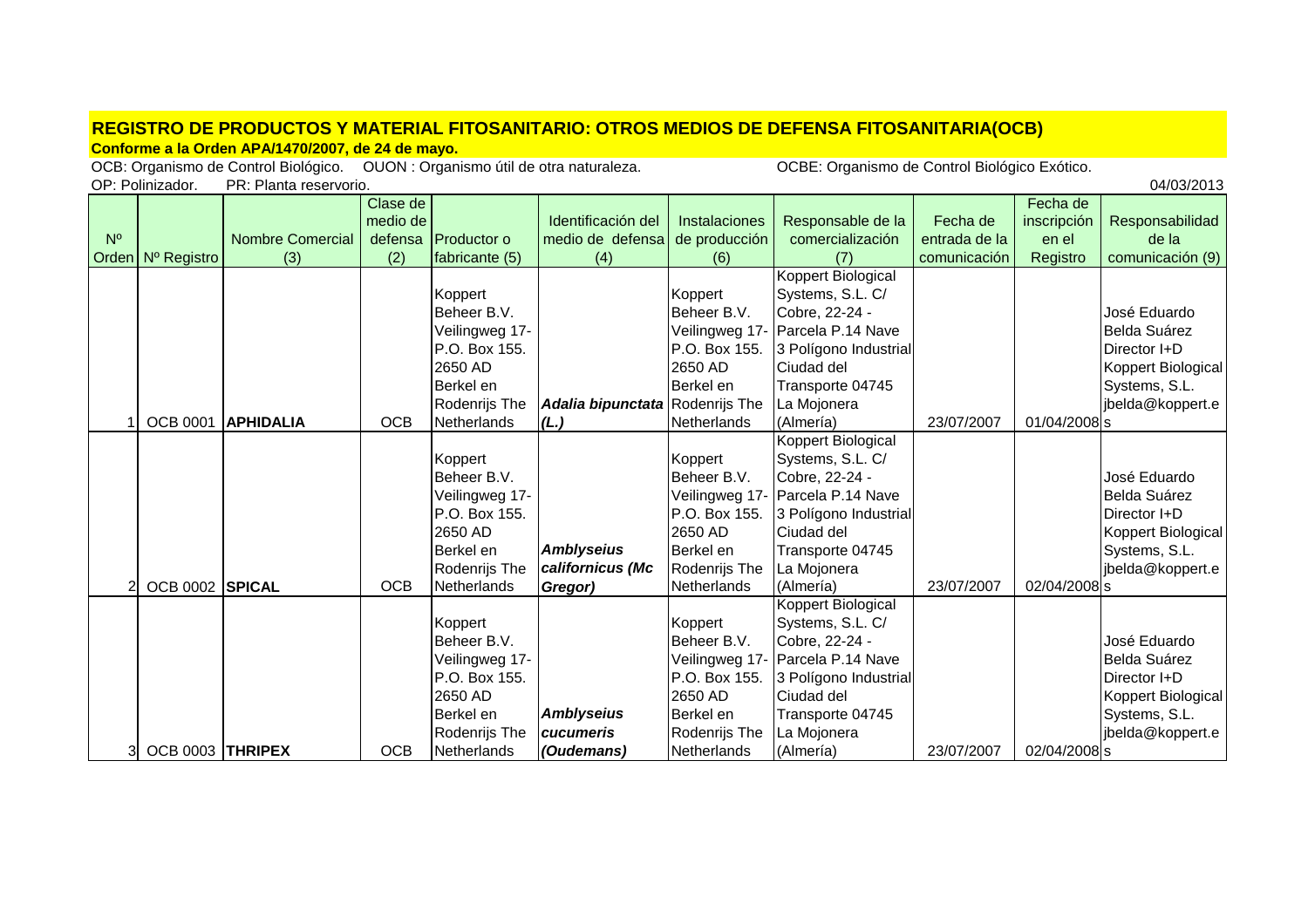|                  |                       |            |                |                   |               | Koppert Biological               |            |              |                    |
|------------------|-----------------------|------------|----------------|-------------------|---------------|----------------------------------|------------|--------------|--------------------|
|                  |                       |            | Koppert        |                   | Koppert       | Systems, S.L. C/                 |            |              |                    |
|                  |                       |            | Beheer B.V.    |                   | Beheer B.V.   | Cobre, 22-24 -                   |            |              | José Eduardo       |
|                  |                       |            | Veilingweg 17- |                   |               | Veilingweg 17- Parcela P.14 Nave |            |              | Belda Suárez       |
|                  |                       |            | P.O. Box 155.  |                   | P.O. Box 155. | 3 Polígono Industrial            |            |              | Director I+D       |
|                  |                       |            | 2650 AD        |                   | 2650 AD       | Ciudad del                       |            |              | Koppert Biological |
|                  |                       |            | Berkel en      | <b>Amblyseius</b> | Berkel en     | Transporte 04745                 |            |              | Systems, S.L.      |
|                  |                       |            | Rodenrijs The  | cucumeris         | Rodenrijs The | La Mojonera                      |            |              | jbelda@koppert.e   |
|                  | OCB 0004 THRIPEX-PLUS | <b>OCB</b> | Netherlands    | (Oudemans)        | Netherlands   | (Almería)                        | 23/07/2007 | 02/04/2008 s |                    |
|                  |                       |            |                |                   |               | <b>Koppert Biological</b>        |            |              |                    |
|                  |                       |            | Koppert        |                   | Koppert       | Systems, S.L. C/                 |            |              |                    |
|                  |                       |            | Beheer B.V.    |                   | Beheer B.V.   | Cobre, 22-24 -                   |            |              | José Eduardo       |
|                  |                       |            | Veilingweg 17- |                   |               | Veilingweg 17- Parcela P.14 Nave |            |              | Belda Suárez       |
|                  |                       |            | P.O. Box 155.  |                   | P.O. Box 155. | 3 Polígono Industrial            |            |              | Director I+D       |
|                  |                       |            | 2650 AD        |                   | 2650 AD       | Ciudad del                       |            |              | Koppert Biological |
|                  |                       |            | Berkel en      | <b>Aphelinus</b>  | Berkel en     | Transporte 04745                 |            |              | Systems, S.L.      |
|                  |                       |            | Rodenrijs The  | abdominalis       | Rodenrijs The | La Mojonera                      |            |              | jbelda@koppert.e   |
| OCB 0005 APHILIN |                       | <b>OCB</b> | Netherlands    | (Dalman)          | Netherlands   | (Almería)                        | 23/07/2007 | 02/04/2008 s |                    |
|                  |                       |            |                |                   |               | Koppert Biological               |            |              |                    |
|                  |                       |            | Koppert        |                   | Koppert       | Systems, S.L. C/                 |            |              |                    |
|                  |                       |            | Beheer B.V.    |                   | Beheer B.V.   | Cobre, 22-24 -                   |            |              | José Eduardo       |
|                  |                       |            | Veilingweg 17- |                   |               | Veilingweg 17- Parcela P.14 Nave |            |              | Belda Suárez       |
|                  |                       |            | P.O. Box 155.  |                   | P.O. Box 155. | 3 Polígono Industrial            |            |              | Director I+D       |
|                  |                       |            | 2650 AD        |                   | 2650 AD       | Ciudad del                       |            |              | Koppert Biological |
|                  |                       |            | Berkel en      | <b>Aphidius</b>   | Berkel en     | Transporte 04745                 |            |              | Systems, S.L.      |
|                  |                       |            | Rodenrijs The  | colemani          | Rodenrijs The | La Mojonera                      |            |              | jbelda@koppert.e   |
| OCB 0006 APHIPAR |                       | <b>OCB</b> | Netherlands    | (Viereck)         | Netherlands   | (Almería)                        | 23/07/2007 | 02/04/2008 s |                    |
|                  |                       |            |                |                   |               | <b>Koppert Biological</b>        |            |              |                    |
|                  |                       |            | Koppert        |                   | Koppert       | Systems, S.L. C/                 |            |              |                    |
|                  |                       |            | Beheer B.V.    |                   | Beheer B.V.   | Cobre, 22-24 -                   |            |              | José Eduardo       |
|                  |                       |            | Veilingweg 17- |                   |               | Veilingweg 17- Parcela P.14 Nave |            |              | Belda Suárez       |
|                  |                       |            | P.O. Box 155.  |                   | P.O. Box 155. | 3 Polígono Industrial            |            |              | Director I+D       |
|                  |                       |            | 2650 AD        |                   | 2650 AD       | Ciudad del                       |            |              | Koppert Biological |
|                  |                       |            | Berkel en      |                   | Berkel en     | Transporte 04745                 |            |              | Systems, S.L.      |
|                  |                       |            | Rodenrijs The  | Aphidius ervi     | Rodenrijs The | La Mojonera                      |            |              | jbelda@koppert.e   |
| OCB 0007 ERVIPAR |                       | <b>OCB</b> | Netherlands    | (Haliday)         | Netherlands   | (Almería)                        | 23/07/2007 | 02/04/2008 s |                    |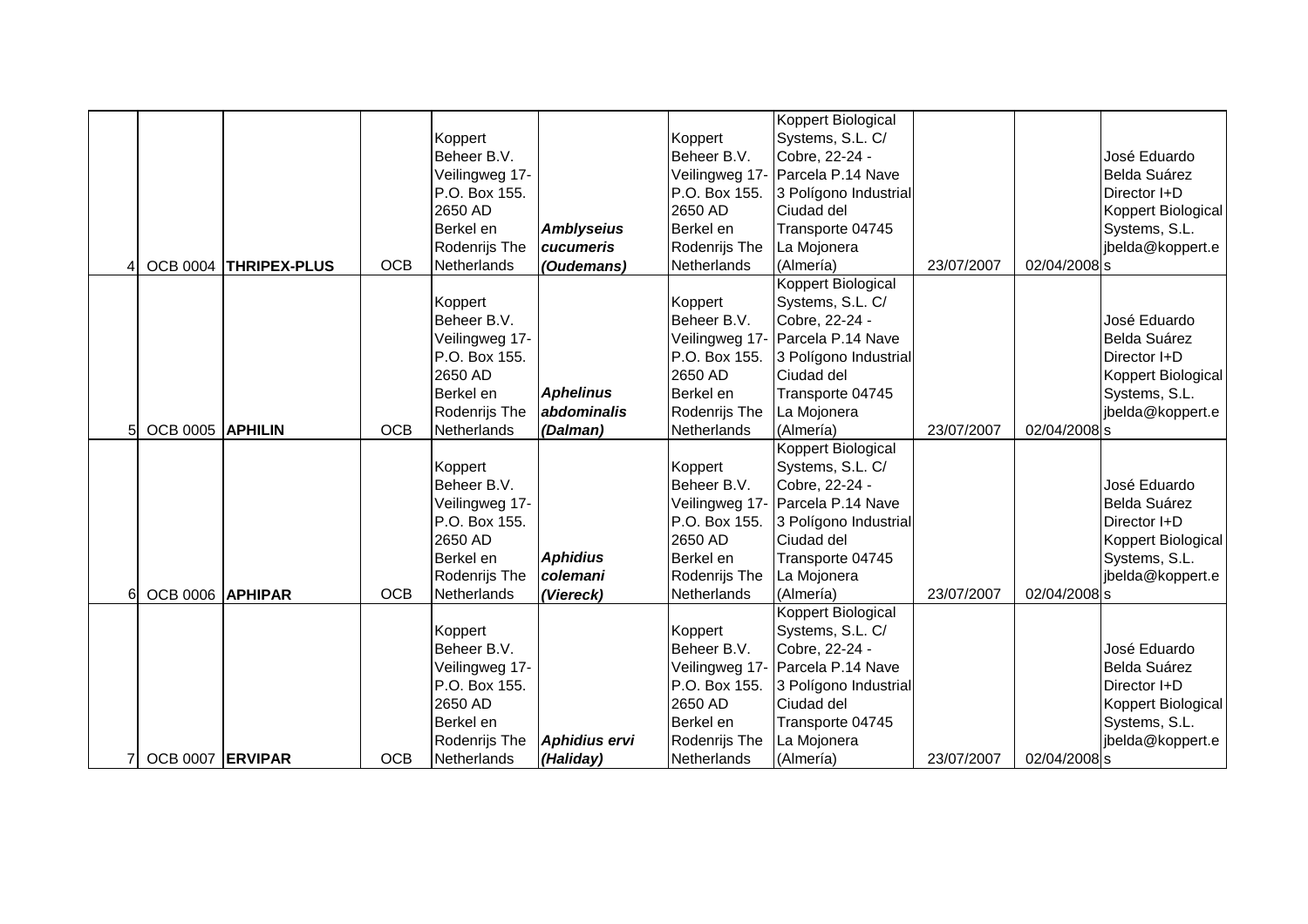|    |                 |                    |            |                |                     |               | Koppert Biological               |            |              |                    |
|----|-----------------|--------------------|------------|----------------|---------------------|---------------|----------------------------------|------------|--------------|--------------------|
|    |                 |                    |            | Koppert        |                     | Koppert       | Systems, S.L. C/                 |            |              |                    |
|    |                 |                    |            | Beheer B.V.    |                     | Beheer B.V.   | Cobre, 22-24 -                   |            |              | José Eduardo       |
|    |                 |                    |            | Veilingweg 17- |                     |               | Veilingweg 17- Parcela P.14 Nave |            |              | Belda Suárez       |
|    |                 |                    |            | P.O. Box 155.  |                     | P.O. Box 155. | 3 Polígono Industrial            |            |              | Director I+D       |
|    |                 |                    |            | 2650 AD        |                     | 2650 AD       | Ciudad del                       |            |              | Koppert Biological |
|    |                 |                    |            | Berkel en      | <b>Aphidoletes</b>  | Berkel en     | Transporte 04745                 |            |              | Systems, S.L.      |
|    |                 |                    |            | Rodenrijs The  | aphidimyza          | Rodenrijs The | La Mojonera                      |            |              | jbelda@koppert.e   |
|    |                 | OCB 0008 APHIDEND  | <b>OCB</b> | Netherlands    | (Rondan)            | Netherlands   | (Almería)                        | 23/07/2007 | 02/04/2008 s |                    |
|    |                 |                    |            |                |                     |               | Koppert Biological               |            |              |                    |
|    |                 |                    |            | Koppert        |                     | Koppert       | Systems, S.L. C/                 |            |              |                    |
|    |                 |                    |            | Beheer B.V.    |                     | Beheer B.V.   | Cobre, 22-24 -                   |            |              | José Eduardo       |
|    |                 |                    |            | Veilingweg 17- |                     |               | Veilingweg 17- Parcela P.14 Nave |            |              | Belda Suárez       |
|    |                 |                    |            | P.O. Box 155.  |                     | P.O. Box 155. | 3 Polígono Industrial            |            |              | Director I+D       |
|    |                 |                    |            | 2650 AD        |                     | 2650 AD       | Ciudad del                       |            |              | Koppert Biological |
|    |                 |                    |            | Berkel en      | Chrysoperla         | Berkel en     | Transporte 04745                 |            |              | Systems, S.L.      |
|    |                 |                    |            | Rodenrijs The  | carnea              | Rodenrijs The | La Mojonera                      |            |              | jbelda@koppert.e   |
| q  | <b>OCB 0009</b> | <b>CHRYSOPA</b>    | <b>OCB</b> | Netherlands    | (Stephens)          | Netherlands   | (Almería)                        | 23/07/2007 | 02/04/2008 s |                    |
|    |                 |                    |            |                |                     |               | Koppert Biological               |            |              |                    |
|    |                 |                    |            | Koppert        |                     | Koppert       | Systems, S.L. C/                 |            |              |                    |
|    |                 |                    |            | Beheer B.V.    |                     | Beheer B.V.   | Cobre, 22-24 -                   |            |              | José Eduardo       |
|    |                 |                    |            | Veilingweg 17- |                     |               | Veilingweg 17- Parcela P.14 Nave |            |              | Belda Suárez       |
|    |                 |                    |            | P.O. Box 155.  |                     | P.O. Box 155. | 3 Polígono Industrial            |            |              | Director I+D       |
|    |                 |                    |            | 2650 AD        |                     | 2650 AD       | Ciudad del                       |            |              | Koppert Biological |
|    |                 |                    |            | Berkel en      | <b>Cryptolaemus</b> | Berkel en     | Transporte 04745                 |            |              | Systems, S.L.      |
|    |                 |                    |            | Rodenrijs The  | montrouzieri        | Rodenrijs The | La Mojonera                      |            |              | jbelda@koppert.e   |
| 10 |                 | OCB 0010 CRYPTOBUG | <b>OCB</b> | Netherlands    | (Mulsant)           | Netherlands   | (Almería)                        | 23/07/2007 | 02/04/2008 s |                    |
|    |                 |                    |            |                |                     |               | <b>Koppert Biological</b>        |            |              |                    |
|    |                 |                    |            | Koppert        |                     | Koppert       | Systems, S.L. C/                 |            |              |                    |
|    |                 |                    |            | Beheer B.V.    |                     | Beheer B.V.   | Cobre, 22-24 -                   |            |              | José Eduardo       |
|    |                 |                    |            | Veilingweg 17- |                     |               | Veilingweg 17- Parcela P.14 Nave |            |              | Belda Suárez       |
|    |                 |                    |            | P.O. Box 155.  |                     | P.O. Box 155. | 3 Polígono Industrial            |            |              | Director I+D       |
|    |                 |                    |            | 2650 AD        |                     | 2650 AD       | Ciudad del                       |            |              | Koppert Biological |
|    |                 |                    |            | Berkel en      |                     | Berkel en     | Transporte 04745                 |            |              | Systems, S.L.      |
|    |                 |                    |            | Rodenrijs The  | Dacnusa sibirica    | Rodenrijs The | La Mojonera                      |            |              | jbelda@koppert.e   |
| 11 | OCB 0011 MINUSA |                    | <b>OCB</b> | Netherlands    | (Telenga)           | Netherlands   | (Almería)                        | 23/07/2007 | 02/04/2008 s |                    |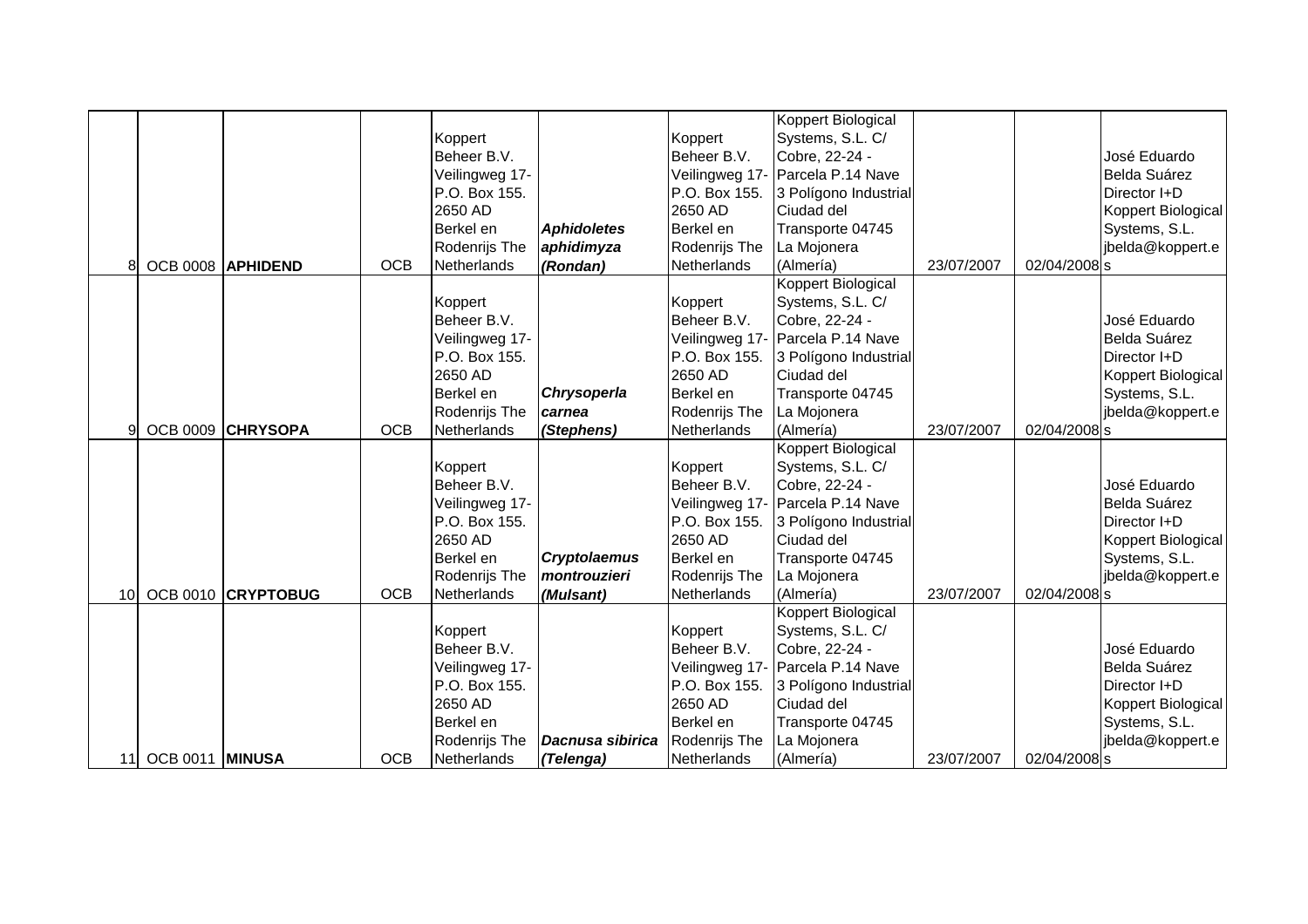|                 |                   |                    |            |                |                              |               | Koppert Biological               |            |              |                     |
|-----------------|-------------------|--------------------|------------|----------------|------------------------------|---------------|----------------------------------|------------|--------------|---------------------|
|                 |                   |                    |            | Koppert        |                              | Koppert       | Systems, S.L. C/                 |            |              |                     |
|                 |                   |                    |            | Beheer B.V.    |                              | Beheer B.V.   | Cobre, 22-24 -                   |            |              | José Eduardo        |
|                 |                   |                    |            | Veilingweg 17- |                              |               | Veilingweg 17- Parcela P.14 Nave |            |              | <b>Belda Suárez</b> |
|                 |                   |                    |            | P.O. Box 155.  |                              | P.O. Box 155. | 3 Polígono Industrial            |            |              | Director I+D        |
|                 |                   |                    |            | 2650 AD        |                              | 2650 AD       | Ciudad del                       |            |              | Koppert Biological  |
|                 |                   |                    |            | Berkel en      |                              | Berkel en     | Transporte 04745                 |            |              | Systems, S.L.       |
|                 |                   |                    |            | Rodenrijs The  | Dacnusa sibirica             | Rodenrijs The | La Mojonera                      |            |              | jbelda@koppert.e    |
| 12              | OCB 0012 MINEX    |                    | <b>OCB</b> | Netherlands    | +Diglyphus isaea Netherlands |               | (Almería)                        | 23/07/2007 | 02/04/2008 s |                     |
|                 |                   |                    |            |                |                              |               | Koppert Biological               |            |              |                     |
|                 |                   |                    |            | Koppert        |                              | Koppert       | Systems, S.L. C/                 |            |              |                     |
|                 |                   |                    |            | Beheer B.V.    |                              | Beheer B.V.   | Cobre, 22-24 -                   |            |              | José Eduardo        |
|                 |                   |                    |            | Veilingweg 17- |                              |               | Veilingweg 17- Parcela P.14 Nave |            |              | Belda Suárez        |
|                 |                   |                    |            | P.O. Box 155.  |                              | P.O. Box 155. | 3 Polígono Industrial            |            |              | Director I+D        |
|                 |                   |                    |            | 2650 AD        |                              | 2650 AD       | Ciudad del                       |            |              | Koppert Biological  |
|                 |                   |                    |            | Berkel en      |                              | Berkel en     | Transporte 04745                 |            |              | Systems, S.L.       |
|                 |                   |                    |            | Rodenrijs The  | Diglyphus isaea              | Rodenrijs The | La Mojonera                      |            |              | jbelda@koppert.e    |
| 13 <sub>l</sub> |                   | OCB 0013 MIGLYPHUS | <b>OCB</b> | Netherlands    | (Walker)                     | Netherlands   | (Almería)                        | 23/07/2007 | 02/04/2008 s |                     |
|                 |                   |                    |            |                |                              |               | Koppert Biological               |            |              |                     |
|                 |                   |                    |            | Koppert        |                              | Koppert       | Systems, S.L. C/                 |            |              |                     |
|                 |                   |                    |            | Beheer B.V.    |                              | Beheer B.V.   | Cobre, 22-24 -                   |            |              | José Eduardo        |
|                 |                   |                    |            | Veilingweg 17- |                              |               | Veilingweg 17- Parcela P.14 Nave |            |              | <b>Belda Suárez</b> |
|                 |                   |                    |            | P.O. Box 155.  |                              | P.O. Box 155. | 3 Polígono Industrial            |            |              | Director I+D        |
|                 |                   |                    |            | 2650 AD        |                              | 2650 AD       | Ciudad del                       |            |              | Koppert Biological  |
|                 |                   |                    |            | Berkel en      |                              | Berkel en     | Transporte 04745                 |            |              | Systems, S.L.       |
|                 |                   |                    |            | Rodenrijs The  | <b>Encarsia</b>              | Rodenrijs The | La Mojonera                      |            |              | jbelda@koppert.e    |
| 14              | OCB 0014 EN-STRIP |                    | <b>OCB</b> | Netherlands    | formosa (Gaham) Netherlands  |               | (Almería)                        | 23/07/2007 | 02/04/2008 s |                     |
|                 |                   |                    |            |                |                              |               | <b>Koppert Biological</b>        |            |              |                     |
|                 |                   |                    |            | Koppert        |                              | Koppert       | Systems, S.L. C/                 |            |              |                     |
|                 |                   |                    |            | Beheer B.V.    |                              | Beheer B.V.   | Cobre, 22-24 -                   |            |              | José Eduardo        |
|                 |                   |                    |            | Veilingweg 17- |                              |               | Veilingweg 17- Parcela P.14 Nave |            |              | Belda Suárez        |
|                 |                   |                    |            | P.O. Box 155.  |                              | P.O. Box 155. | 3 Polígono Industrial            |            |              | Director I+D        |
|                 |                   |                    |            | 2650 AD        | <b>Encarsia</b>              | 2650 AD       | Ciudad del                       |            |              | Koppert Biological  |
|                 |                   |                    |            | Berkel en      | formosa+                     | Berkel en     | Transporte 04745                 |            |              | Systems, S.L.       |
|                 |                   |                    |            | Rodenrijs The  | <b>Eretmocerus</b>           | Rodenrijs The | La Mojonera                      |            |              | jbelda@koppert.e    |
| 15 <sup>1</sup> | OCB 0015 ENERMIX  |                    | <b>OCB</b> | Netherlands    | eremicus                     | Netherlands   | (Almería)                        | 23/07/2007 | 02/04/2008 s |                     |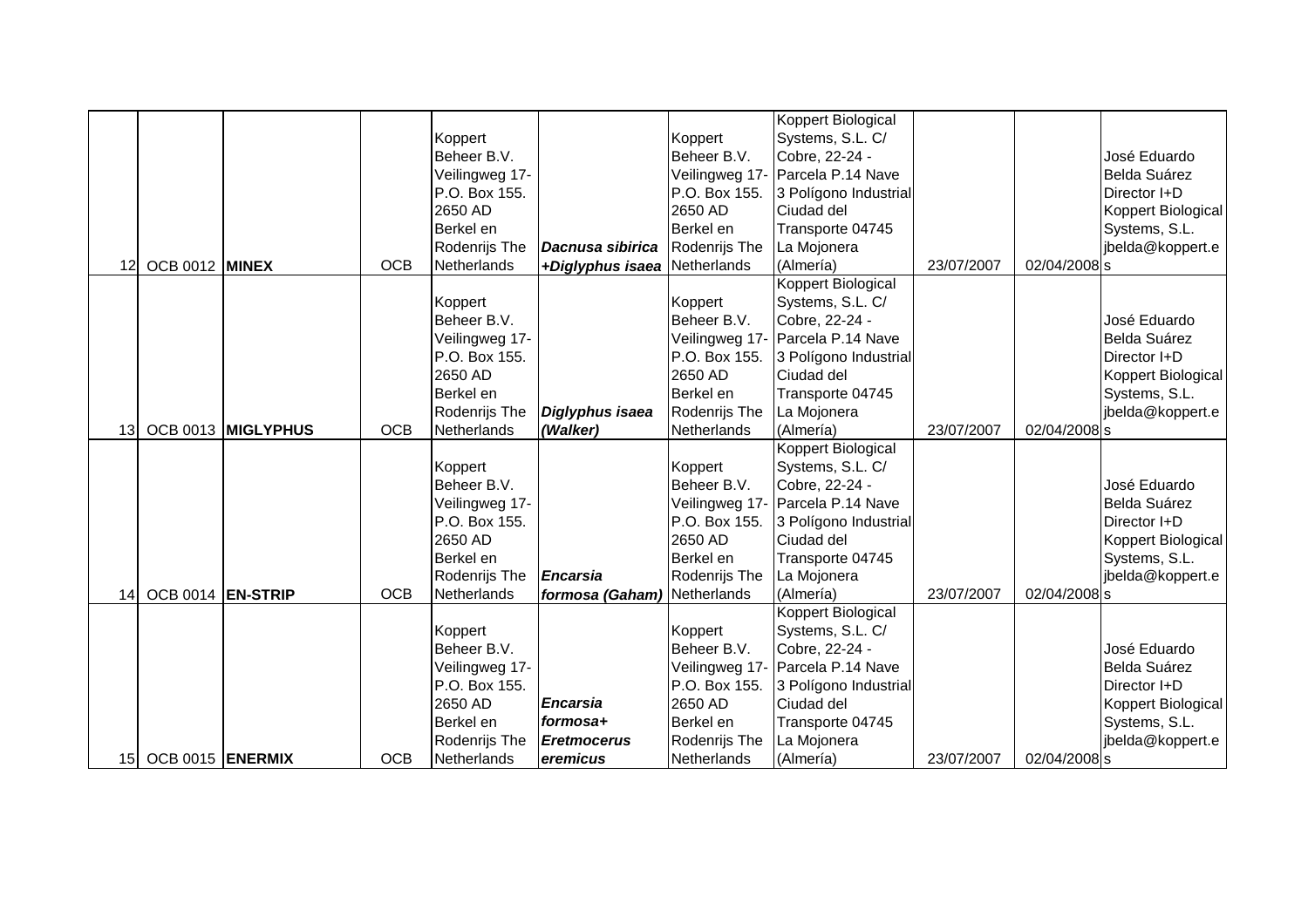|    |                  |                     |            |                  |                                |                  | Koppert Biological               |            |              |                    |
|----|------------------|---------------------|------------|------------------|--------------------------------|------------------|----------------------------------|------------|--------------|--------------------|
|    |                  |                     |            | Koppert          |                                | Koppert          | Systems, S.L. C/                 |            |              |                    |
|    |                  |                     |            | Beheer B.V.      |                                | Beheer B.V.      | Cobre, 22-24 -                   |            |              | José Eduardo       |
|    |                  |                     |            | Veilingweg 17-   |                                |                  | Veilingweg 17- Parcela P.14 Nave |            |              | Belda Suárez       |
|    |                  |                     |            | P.O. Box 155.    |                                | P.O. Box 155.    | 3 Polígono Industrial            |            |              | Director I+D       |
|    |                  |                     |            | 2650 AD          |                                | 2650 AD          | Ciudad del                       |            |              | Koppert Biological |
|    |                  |                     |            | Berkel en        | <b>Episyrphus</b>              | Berkel en        | Transporte 04745                 |            |              | Systems, S.L.      |
|    |                  |                     |            | Rodenrijs The    | balteatus (de                  | Rodenrijs The    | La Mojonera                      |            |              | jbelda@koppert.e   |
| 16 |                  | OCB 0016 SYRPHIDEND | <b>OCB</b> | Netherlands      | Geer)                          | Netherlands      | (Almería)                        | 23/07/2007 | 02/04/2008 s |                    |
|    |                  |                     |            |                  |                                |                  | Koppert Biological               |            |              |                    |
|    |                  |                     |            | Koppert          |                                | Koppert          | Systems, S.L. C/                 |            |              |                    |
|    |                  |                     |            | Beheer B.V.      |                                | Beheer B.V.      | Cobre, 22-24 -                   |            |              | José Eduardo       |
|    |                  |                     |            | Veilingweg 17-   |                                |                  | Veilingweg 17- Parcela P.14 Nave |            |              | Belda Suárez       |
|    |                  |                     |            | P.O. Box 155.    |                                | P.O. Box 155.    | 3 Polígono Industrial            |            |              | Director I+D       |
|    |                  |                     |            | 2650 AD          |                                | 2650 AD          | Ciudad del                       |            |              | Koppert Biological |
|    |                  |                     |            | Berkel en        | <b>Eretmocerus</b>             | Berkel en        | Transporte 04745                 |            |              | Systems, S.L.      |
|    |                  |                     |            | Rodenrijs The    | eremicus (Rose                 | Rodenrijs The    | La Mojonera                      |            |              | jbelda@koppert.e   |
| 17 | <b>OCB 0017</b>  | <b>ERCAL</b>        | <b>OCB</b> | Netherlands      | & Zolnerovich)                 | Netherlands      | (Almería)                        | 23/07/2007 | 02/04/2008 s |                    |
|    |                  |                     |            | Producciones     |                                | Producciones     | Koppert Biological               |            |              |                    |
|    |                  |                     |            | Biológicas, S.L. |                                | Biológicas, S.L. | Systems, S.L. C/                 |            |              |                    |
|    |                  |                     |            | Finca            |                                | Finca            | Cobre, 22-24 -                   |            |              | José Eduardo       |
|    |                  |                     |            | Labradorcico     |                                | Labradorcico     | Parcela P.14 Nave                |            |              | Belda Suárez       |
|    |                  |                     |            | del Medio,       |                                | del Medio,       | 3 Polígono Industrial            |            |              | Director I+D       |
|    |                  |                     |            | 65.Aptdo.        |                                | 65.Aptdo.        | Ciudad del                       |            |              | Koppert Biological |
|    |                  |                     |            | Correos 286.     |                                | Correos 286.     | Transporte 04745                 |            |              | Systems, S.L.      |
|    |                  |                     |            | 30880 Águilas    | <b>Eretmocerus</b>             | 30880 Águilas    | La Mojonera                      |            |              | jbelda@koppert.e   |
| 18 | OCB 0018 BEMIPAR |                     | <b>OCB</b> | (Murcia)         | mundus (Mercet)                | (Murcia)         | (Almería)                        | 23/07/2007 | 02/04/2008 s |                    |
|    |                  |                     |            |                  |                                |                  | <b>Koppert Biological</b>        |            |              |                    |
|    |                  |                     |            | Koppert          |                                | Koppert          | Systems, S.L. C/                 |            |              |                    |
|    |                  |                     |            | Beheer B.V.      |                                | Beheer B.V.      | Cobre, 22-24 -                   |            |              | José Eduardo       |
|    |                  |                     |            | Veilingweg 17-   |                                |                  | Veilingweg 17- Parcela P.14 Nave |            |              | Belda Suárez       |
|    |                  |                     |            | P.O. Box 155.    |                                | P.O. Box 155.    | 3 Polígono Industrial            |            |              | Director I+D       |
|    |                  |                     |            | 2650 AD          |                                | 2650 AD          | Ciudad del                       |            |              | Koppert Biological |
|    |                  |                     |            | Berkel en        |                                | Berkel en        | Transporte 04745                 |            |              | Systems, S.L.      |
|    |                  |                     |            | Rodenrijs The    | Feltiella                      | Rodenrijs The    | La Mojonera                      |            |              | jbelda@koppert.e   |
| 19 | OCB 0019 SPIDEND |                     | <b>OCB</b> | Netherlands      | acarisuga (Vallot) Netherlands |                  | (Almería)                        | 23/07/2007 | 02/04/2008 s |                    |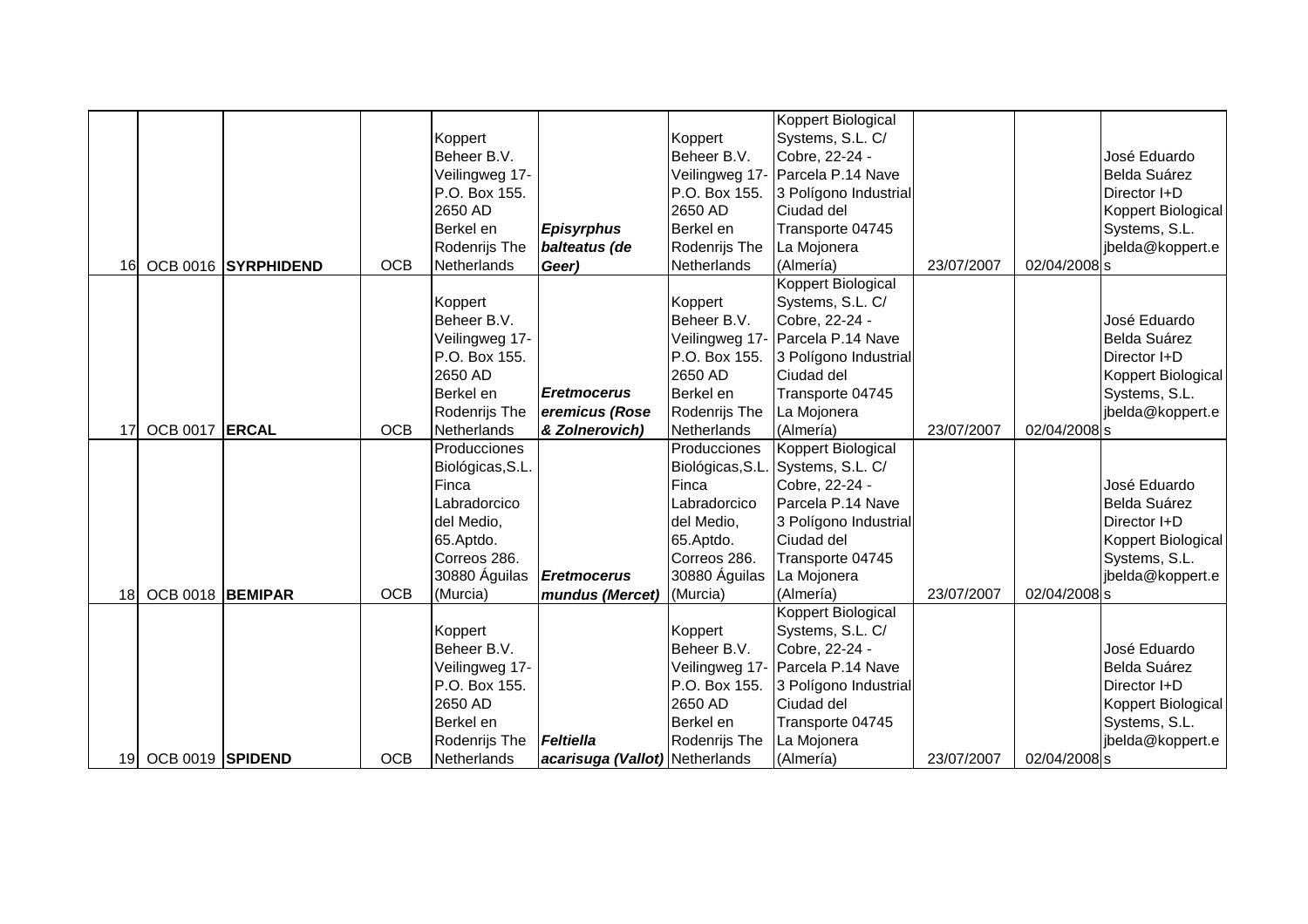|    |          |                     |            |                |                        |               | Koppert Biological               |            |              |                    |
|----|----------|---------------------|------------|----------------|------------------------|---------------|----------------------------------|------------|--------------|--------------------|
|    |          |                     |            | Koppert        |                        | Koppert       | Systems, S.L. C/                 |            |              |                    |
|    |          |                     |            | Beheer B.V.    |                        | Beheer B.V.   | Cobre, 22-24 -                   |            |              | José Eduardo       |
|    |          |                     |            | Veilingweg 17- |                        |               | Veilingweg 17- Parcela P.14 Nave |            |              | Belda Suárez       |
|    |          |                     |            | P.O. Box 155.  |                        | P.O. Box 155. | 3 Polígono Industrial            |            |              | Director I+D       |
|    |          |                     |            | 2650 AD        |                        | 2650 AD       | Ciudad del                       |            |              | Koppert Biological |
|    |          |                     |            | Berkel en      | <b>Heterorhabditis</b> | Berkel en     | Transporte 04745                 |            |              | Systems, S.L.      |
|    |          |                     |            | Rodenrijs The  | bacteriophora          | Rodenrijs The | La Mojonera                      |            |              | jbelda@koppert.e   |
| 20 |          | OCB 0020 LARVANEM   | <b>OCB</b> | Netherlands    | (Poinar)               | Netherlands   | (Almería)                        | 23/07/2007 | 02/04/2008 s |                    |
|    |          |                     |            |                |                        |               | <b>Koppert Biological</b>        |            |              |                    |
|    |          |                     |            | Koppert        |                        | Koppert       | Systems, S.L. C/                 |            |              |                    |
|    |          |                     |            | Beheer B.V.    |                        | Beheer B.V.   | Cobre, 22-24 -                   |            |              | José Eduardo       |
|    |          |                     |            | Veilingweg 17- |                        |               | Veilingweg 17- Parcela P.14 Nave |            |              | Belda Suárez       |
|    |          |                     |            | P.O. Box 155.  |                        | P.O. Box 155. | 3 Polígono Industrial            |            |              | Director I+D       |
|    |          |                     |            | 2650 AD        |                        | 2650 AD       | Ciudad del                       |            |              | Koppert Biological |
|    |          |                     |            | Berkel en      | <b>Heterorhabditis</b> | Berkel en     | Transporte 04745                 |            |              | Systems, S.L.      |
|    |          |                     |            | Rodenrijs The  | bacteriophora          | Rodenrijs The | La Mojonera                      |            |              | jbelda@koppert.e   |
| 21 | OCB 0021 | <b>TERRANEM</b>     | <b>OCB</b> | Netherlands    | (Poinar)               | Netherlands   | (Almería)                        | 23/07/2007 | 03/04/2008 s |                    |
|    |          |                     |            |                |                        |               | Koppert Biological               |            |              |                    |
|    |          |                     |            | Koppert        |                        | Koppert       | Systems, S.L. C/                 |            |              |                    |
|    |          |                     |            | Beheer B.V.    |                        | Beheer B.V.   | Cobre, 22-24 -                   |            |              | José Eduardo       |
|    |          |                     |            | Veilingweg 17- |                        |               | Veilingweg 17- Parcela P.14 Nave |            |              | Belda Suárez       |
|    |          |                     |            | P.O. Box 155.  |                        | P.O. Box 155. | 3 Polígono Industrial            |            |              | Director I+D       |
|    |          |                     |            | 2650 AD        |                        | 2650 AD       | Ciudad del                       |            |              | Koppert Biological |
|    |          |                     |            | Berkel en      | <b>Hypoaspis</b>       | Berkel en     | Transporte 04745                 |            |              | Systems, S.L.      |
|    |          |                     |            | Rodenrijs The  | aculeifer              | Rodenrijs The | La Mojonera                      |            |              | jbelda@koppert.e   |
| 22 |          | OCB 0022 ENTOMITE-A | <b>OCB</b> | Netherlands    | (Canestrini)           | Netherlands   | (Almería)                        | 23/07/2007 | 03/04/2008 s |                    |
|    |          |                     |            |                |                        |               | <b>Koppert Biological</b>        |            |              |                    |
|    |          |                     |            | Koppert        |                        | Koppert       | Systems, S.L. C/                 |            |              |                    |
|    |          |                     |            | Beheer B.V.    |                        | Beheer B.V.   | Cobre, 22-24 -                   |            |              | José Eduardo       |
|    |          |                     |            | Veilingweg 17- |                        |               | Veilingweg 17- Parcela P.14 Nave |            |              | Belda Suárez       |
|    |          |                     |            | P.O. Box 155.  |                        | P.O. Box 155. | 3 Polígono Industrial            |            |              | Director I+D       |
|    |          |                     |            | 2650 AD        |                        | 2650 AD       | Ciudad del                       |            |              | Koppert Biological |
|    |          |                     |            | Berkel en      |                        | Berkel en     | Transporte 04745                 |            |              | Systems, S.L.      |
|    |          |                     |            | Rodenrijs The  | <b>Hypoaspis miles</b> | Rodenrijs The | La Mojonera                      |            |              | jbelda@koppert.e   |
| 23 |          | OCB 0023 ENTOMITE-M | <b>OCB</b> | Netherlands    | (Bezdenko)             | Netherlands   | (Almería)                        | 23/07/2007 | 03/04/2008 s |                    |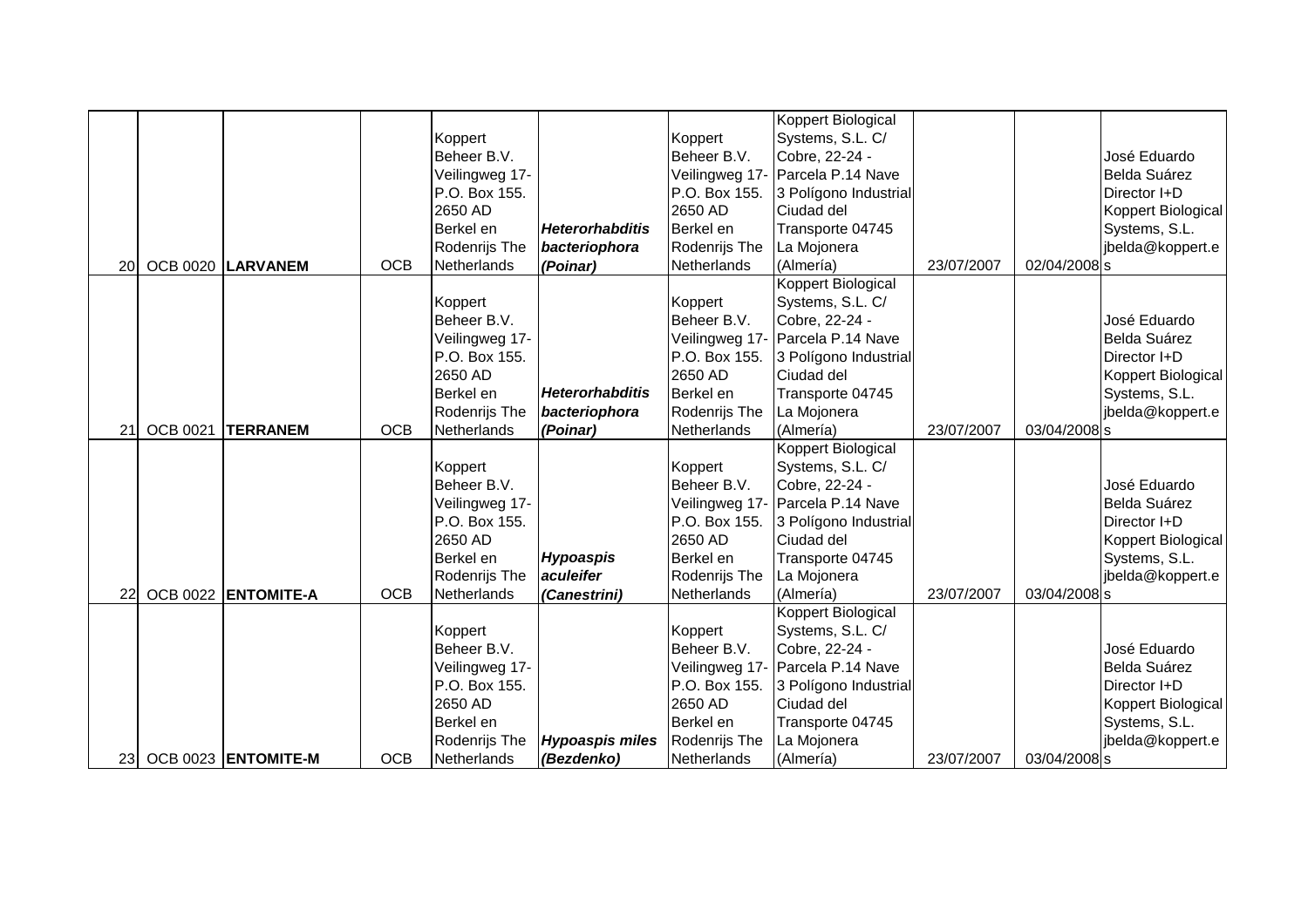|    |                  |                    |            |                  |                                  |                  | Koppert Biological               |            |              |                     |
|----|------------------|--------------------|------------|------------------|----------------------------------|------------------|----------------------------------|------------|--------------|---------------------|
|    |                  |                    |            | Koppert          |                                  | Koppert          | Systems, S.L. C/                 |            |              |                     |
|    |                  |                    |            | Beheer B.V.      |                                  | Beheer B.V.      | Cobre, 22-24 -                   |            |              | José Eduardo        |
|    |                  |                    |            | Veilingweg 17-   |                                  |                  | Veilingweg 17- Parcela P.14 Nave |            |              | <b>Belda Suárez</b> |
|    |                  |                    |            | P.O. Box 155.    |                                  | P.O. Box 155.    | 3 Polígono Industrial            |            |              | Director I+D        |
|    |                  |                    |            | 2650 AD          |                                  | 2650 AD          | Ciudad del                       |            |              | Koppert Biological  |
|    |                  |                    |            | Berkel en        | <b>Macrolophus</b>               | Berkel en        | Transporte 04745                 |            |              | Systems, S.L.       |
|    |                  |                    |            | Rodenrijs The    | caliginosus                      | Rodenrijs The    | La Mojonera                      |            |              | jbelda@koppert.e    |
| 24 | OCB 0024 MIRICAL |                    | <b>OCB</b> | Netherlands      | (Wagner)                         | Netherlands      | (Almería)                        | 23/07/2007 | 03/04/2008 s |                     |
|    |                  |                    |            | Producciones     |                                  | Producciones     | Koppert Biological               |            |              |                     |
|    |                  |                    |            | Biológicas, S.L. |                                  | Biológicas, S.L. | Systems, S.L. C/                 |            |              |                     |
|    |                  |                    |            | Finca            |                                  | Finca            | Cobre, 22-24 -                   |            |              | José Eduardo        |
|    |                  |                    |            | Labradorcico     |                                  | Labradorcico     | Parcela P.14 Nave                |            |              | Belda Suárez        |
|    |                  |                    |            | del Medio,       |                                  | del Medio,       | 3 Polígono Industrial            |            |              | Director I+D        |
|    |                  |                    |            | 65.Aptdo.        |                                  | 65.Aptdo.        | Ciudad del                       |            |              | Koppert Biological  |
|    |                  |                    |            | Correos 286.     |                                  | Correos 286.     | Transporte 04745                 |            |              | Systems, S.L.       |
|    |                  |                    |            | 30880 Águilas    | Nesidiocoris                     | 30880 Águilas    | La Mojonera                      |            |              | jbelda@koppert.e    |
| 25 | OCB 0025 NESIBUG |                    | <b>OCB</b> | (Murcia)         | tenuis (Reuter)                  | (Murcia)         | (Almería)                        | 23/07/2007 | 03/04/2008 s |                     |
|    |                  |                    |            |                  |                                  |                  | Koppert Biological               |            |              |                     |
|    |                  |                    |            | Koppert          |                                  | Koppert          | Systems, S.L. C/                 |            |              |                     |
|    |                  |                    |            | Beheer B.V.      |                                  | Beheer B.V.      | Cobre, 22-24 -                   |            |              | José Eduardo        |
|    |                  |                    |            | Veilingweg 17-   |                                  |                  | Veilingweg 17- Parcela P.14 Nave |            |              | <b>Belda Suárez</b> |
|    |                  |                    |            | P.O. Box 155.    |                                  | P.O. Box 155.    | 3 Polígono Industrial            |            |              | Director I+D        |
|    |                  |                    |            | 2650 AD          |                                  | 2650 AD          | Ciudad del                       |            |              | Koppert Biological  |
|    |                  |                    |            | Berkel en        |                                  | Berkel en        | Transporte 04745                 |            |              | Systems, S.L.       |
|    |                  |                    |            | Rodenrijs The    | Orius Laevigatus Rodenrijs The   |                  | La Mojonera                      |            |              | jbelda@koppert.e    |
| 26 |                  | OCB 0026 THRIPOR-L | <b>OCB</b> | Netherlands      | (Fieber)                         | Netherlands      | (Almería)                        | 23/07/2007 | 03/04/2008 s |                     |
|    |                  |                    |            |                  |                                  |                  | <b>Koppert Biological</b>        |            |              |                     |
|    |                  |                    |            | Koppert          |                                  | Koppert          | Systems, S.L. C/                 |            |              |                     |
|    |                  |                    |            | Beheer B.V.      |                                  | Beheer B.V.      | Cobre, 22-24 -                   |            |              | José Eduardo        |
|    |                  |                    |            | Veilingweg 17-   |                                  |                  | Veilingweg 17- Parcela P.14 Nave |            |              | Belda Suárez        |
|    |                  |                    |            | P.O. Box 155.    |                                  | P.O. Box 155.    | 3 Polígono Industrial            |            |              | Director I+D        |
|    |                  |                    |            | 2650 AD          |                                  | 2650 AD          | Ciudad del                       |            |              | Koppert Biological  |
|    |                  |                    |            | Berkel en        | <b>Phytoseiulus</b>              | Berkel en        | Transporte 04745                 |            |              | Systems, S.L.       |
|    |                  |                    |            | Rodenrijs The    | persimilis (Athias-Rodenrijs The |                  | La Mojonera                      |            |              | jbelda@koppert.e    |
| 27 | OCB 0027 SPIDEX  |                    | <b>OCB</b> | Netherlands      | Henriot)                         | Netherlands      | (Almería)                        | 23/07/2007 | 03/04/2008 s |                     |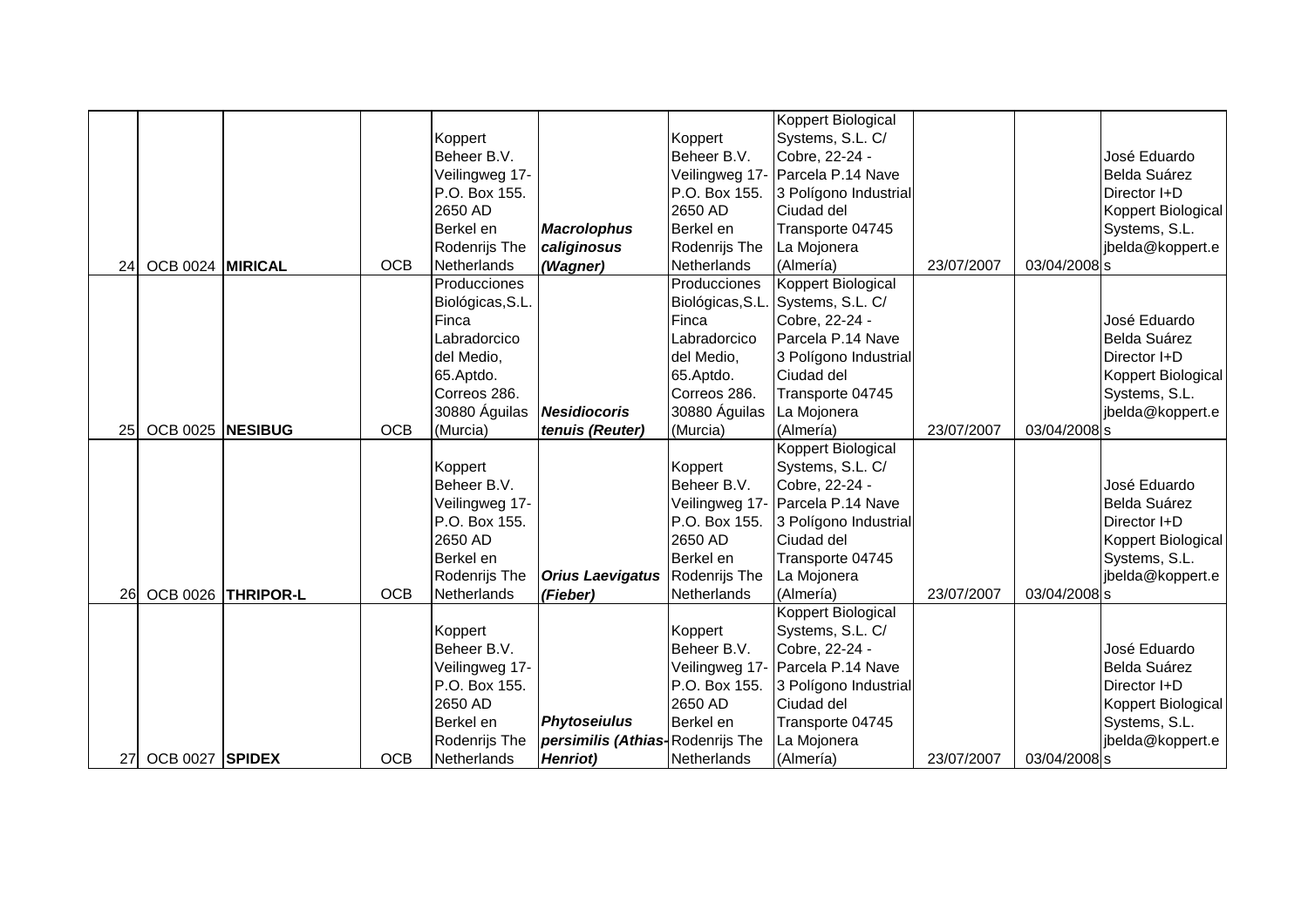|    |                   |                       |            |                |                                  |               | Koppert Biological               |            |              |                    |
|----|-------------------|-----------------------|------------|----------------|----------------------------------|---------------|----------------------------------|------------|--------------|--------------------|
|    |                   |                       |            | Koppert        |                                  | Koppert       | Systems, S.L. C/                 |            |              |                    |
|    |                   |                       |            | Beheer B.V.    |                                  | Beheer B.V.   | Cobre, 22-24 -                   |            |              | José Eduardo       |
|    |                   |                       |            | Veilingweg 17- |                                  |               | Veilingweg 17- Parcela P.14 Nave |            |              | Belda Suárez       |
|    |                   |                       |            | P.O. Box 155.  |                                  | P.O. Box 155. | 3 Polígono Industrial            |            |              | Director I+D       |
|    |                   |                       |            | 2650 AD        |                                  | 2650 AD       | Ciudad del                       |            |              | Koppert Biological |
|    |                   |                       |            | Berkel en      | <b>Phytoseiulus</b>              | Berkel en     | Transporte 04745                 |            |              | Systems, S.L.      |
|    |                   |                       |            | Rodenrijs The  | persimilis (Athias-Rodenrijs The |               | La Mojonera                      |            |              | jbelda@koppert.e   |
| 28 | OCB 0028 SPIDEX-T |                       | <b>OCB</b> | Netherlands    | Henriot)                         | Netherlands   | (Almería)                        | 23/07/2007 | 03/04/2008 s |                    |
|    |                   |                       |            |                |                                  |               | Koppert Biological               |            |              |                    |
|    |                   |                       |            | Koppert        |                                  | Koppert       | Systems, S.L. C/                 |            |              |                    |
|    |                   |                       |            | Beheer B.V.    |                                  | Beheer B.V.   | Cobre, 22-24 -                   |            |              | José Eduardo       |
|    |                   |                       |            | Veilingweg 17- |                                  |               | Veilingweg 17- Parcela P.14 Nave |            |              | Belda Suárez       |
|    |                   |                       |            | P.O. Box 155.  |                                  | P.O. Box 155. | 3 Polígono Industrial            |            |              | Director I+D       |
|    |                   |                       |            | 2650 AD        |                                  | 2650 AD       | Ciudad del                       |            |              | Koppert Biological |
|    |                   |                       |            | Berkel en      |                                  | Berkel en     | Transporte 04745                 |            |              | Systems, S.L.      |
|    |                   |                       |            | Rodenrijs The  | <b>Steinernema</b>               | Rodenrijs The | La Mojonera                      |            |              | jbelda@koppert.e   |
| 29 | OCB 0029 ENTONEM  |                       | <b>OCB</b> | Netherlands    | feltiae (Filipjev)               | Netherlands   | (Almería)                        | 23/07/2007 | 03/04/2008 s |                    |
|    |                   |                       |            |                |                                  |               | Koppert Biological               |            |              |                    |
|    |                   |                       |            | Koppert        |                                  | Koppert       | Systems, S.L. C/                 |            |              |                    |
|    |                   |                       |            | Beheer B.V.    |                                  | Beheer B.V.   | Cobre, 22-24 -                   |            |              | José Eduardo       |
|    |                   |                       |            | Veilingweg 17- |                                  |               | Veilingweg 17- Parcela P.14 Nave |            |              | Belda Suárez       |
|    |                   |                       |            | P.O. Box 155.  |                                  | P.O. Box 155. | 3 Polígono Industrial            |            |              | Director I+D       |
|    |                   |                       |            | 2650 AD        |                                  | 2650 AD       | Ciudad del                       |            |              | Koppert Biological |
|    |                   |                       |            | Berkel en      | <b>Steinernema</b>               | Berkel en     | Transporte 04745                 |            |              | Systems, S.L.      |
|    |                   |                       |            | Rodenrijs The  | carpocapsae                      | Rodenrijs The | La Mojonera                      |            |              | jbelda@koppert.e   |
| 30 |                   | OCB 0030 CAPSANEM     | <b>OCB</b> | Netherlands    | (Weiser)                         | Netherlands   | (Almería)                        | 23/07/2007 | 03/04/2008 s |                    |
|    |                   |                       |            |                |                                  |               | <b>Koppert Biological</b>        |            |              |                    |
|    |                   |                       |            | Koppert        |                                  | Koppert       | Systems, S.L. C/                 |            |              |                    |
|    |                   |                       |            | Beheer B.V.    |                                  | Beheer B.V.   | Cobre, 22-24 -                   |            |              | José Eduardo       |
|    |                   |                       |            | Veilingweg 17- |                                  |               | Veilingweg 17- Parcela P.14 Nave |            |              | Belda Suárez       |
|    |                   |                       |            | P.O. Box 155.  |                                  | P.O. Box 155. | 3 Polígono Industrial            |            |              | Director I+D       |
|    |                   |                       |            | 2650 AD        |                                  | 2650 AD       | Ciudad del                       |            |              | Koppert Biological |
|    |                   |                       |            | Berkel en      | <b>Trichogramma</b>              | Berkel en     | Transporte 04745                 |            |              | Systems, S.L.      |
|    |                   |                       |            | Rodenrijs The  | brassicae                        | Rodenrijs The | La Mojonera                      |            |              | jbelda@koppert.e   |
| 31 |                   | OCB 0031 TRICHO-STRIP | <b>OCB</b> | Netherlands    | (Bezdenko)                       | Netherlands   | (Almería)                        | 23/07/2007 | 03/04/2008 s |                    |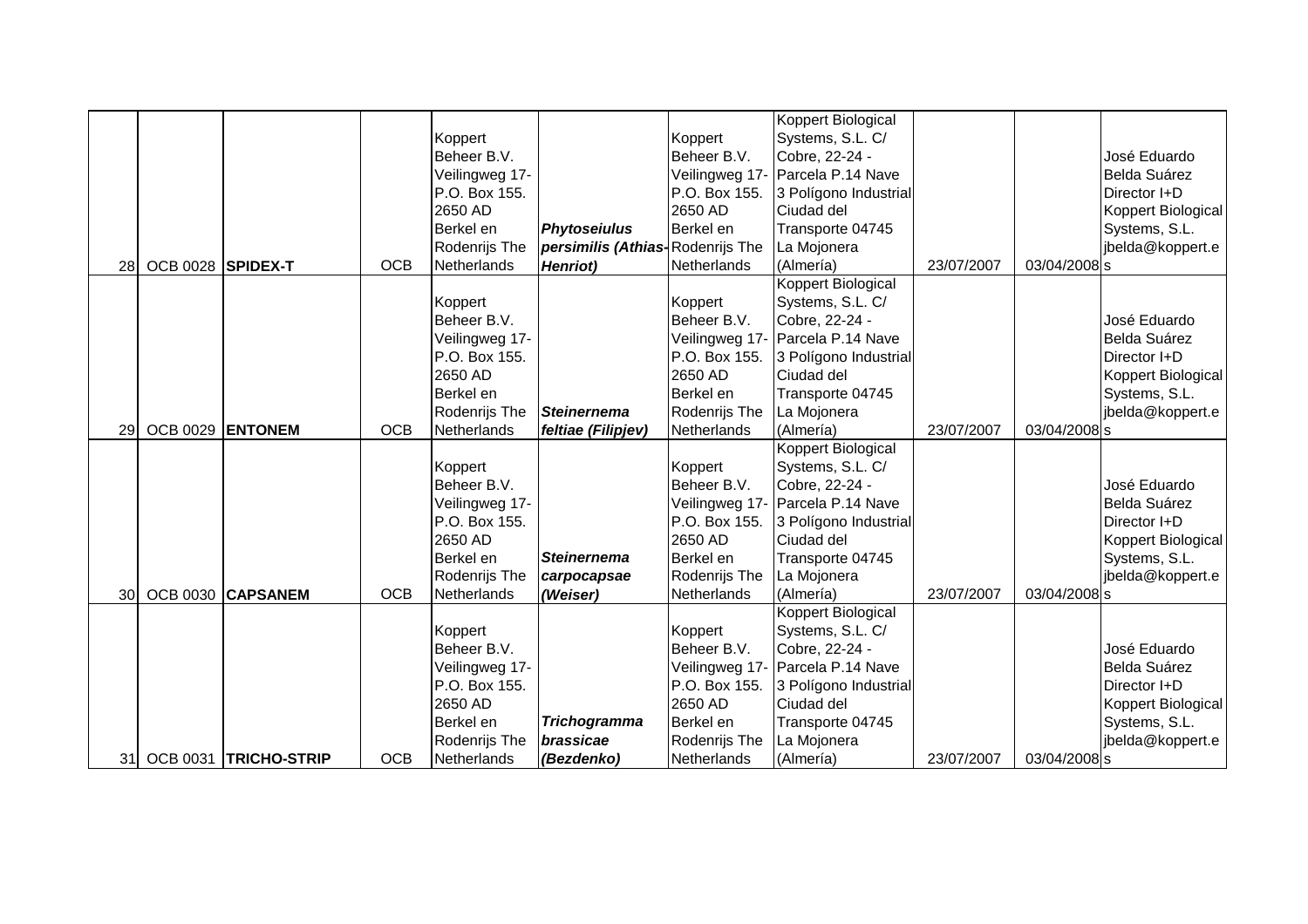|                 |                  |                     |            |                                                                                                                |                                      |              | Koppert Biological                                                                                                    |            |              |                                                                                                                                     |
|-----------------|------------------|---------------------|------------|----------------------------------------------------------------------------------------------------------------|--------------------------------------|--------------|-----------------------------------------------------------------------------------------------------------------------|------------|--------------|-------------------------------------------------------------------------------------------------------------------------------------|
|                 |                  |                     |            | Koppert                                                                                                        |                                      |              | Systems, S.L. C/                                                                                                      |            |              |                                                                                                                                     |
|                 |                  |                     |            | Beheer B.V.                                                                                                    |                                      | Koppert      | Cobre, 22-24 -                                                                                                        |            |              | José Eduardo                                                                                                                        |
|                 |                  |                     |            | Veilingweg 17-                                                                                                 |                                      | Slovakia     | Parcela P.14 Nave                                                                                                     |            |              | Belda Suárez                                                                                                                        |
|                 |                  |                     |            | P.O. Box 155.                                                                                                  | <b>Bombus</b>                        | Komarnanska  | 3 Polígono Industrial                                                                                                 |            |              | Director I+D                                                                                                                        |
|                 |                  |                     |            | 2650 AD                                                                                                        | terrestris                           | cesta 13.940 | Ciudad del                                                                                                            |            |              | Koppert Biological                                                                                                                  |
|                 |                  |                     |            | Berkel en                                                                                                      | (L)/Bombus                           | 43 Nove      | Transporte 04745                                                                                                      |            |              | Systems, S.L.                                                                                                                       |
|                 |                  |                     |            | Rodenrijs The                                                                                                  | canariensis                          | Zamky        | La Mojonera                                                                                                           |            |              | jbelda@koppert.e                                                                                                                    |
| 32 <sub>l</sub> | OCB 0032 NATUPOL |                     | OP         | Netherlands                                                                                                    | (Pérez)                              | Slovakia     | (Almería)                                                                                                             | 27/12/2007 | 03/04/2008 s |                                                                                                                                     |
|                 |                  |                     |            |                                                                                                                |                                      |              | Koppert Biological                                                                                                    |            |              |                                                                                                                                     |
|                 |                  |                     |            | Koppert                                                                                                        |                                      |              | Systems, S.L. C/                                                                                                      |            |              |                                                                                                                                     |
|                 |                  |                     |            | Beheer B.V.                                                                                                    |                                      | Koppert      | Cobre, 22-24 -                                                                                                        |            |              | José Eduardo                                                                                                                        |
|                 |                  |                     |            | Veilingweg 17-                                                                                                 |                                      | Slovakia     | Parcela P.14 Nave                                                                                                     |            |              | Belda Suárez                                                                                                                        |
|                 |                  |                     |            | P.O. Box 155.                                                                                                  |                                      | Komarnanska  | 3 Polígono Industrial                                                                                                 |            |              | Director I+D                                                                                                                        |
|                 |                  |                     |            | 2650 AD                                                                                                        |                                      | cesta 13.940 | Ciudad del                                                                                                            |            |              | Koppert Biological                                                                                                                  |
|                 |                  |                     |            | Berkel en                                                                                                      |                                      | 43 Nove      | Transporte 04745                                                                                                      |            |              | Systems, S.L.                                                                                                                       |
|                 |                  |                     |            | Rodenrijs The                                                                                                  | <b>Bombus</b>                        | Zamky        | La Mojonera                                                                                                           |            |              | jbelda@koppert.e                                                                                                                    |
| 33 <sup>1</sup> | OCB 0033 TRIPOL  |                     | OP         | Netherlands                                                                                                    | terrestris (L)                       | Slovakia     | (Almería)                                                                                                             | 27/12/2007 | 03/04/2008 s |                                                                                                                                     |
|                 |                  | <b>DIGLYPHUS-</b>   |            | <b>Biobest</b><br><b>Sistemas</b><br>Biológicos S.L.<br>Avda. de<br>Andalucía, 66<br>04738 Puebla<br>de Vícar, | Diglyphus isaea                      | Biobest N.V. | <b>Biobest Sistemas</b><br>Biológicos S.L.<br>Isle Velden 18, Avda. de Andalucía,<br>2260 Westerlo 66 04738 Puebla de |            |              | Pedro Pellín y<br><b>Félix Fontal</b><br><b>Biobest Sistemas</b><br>Biológicos S.L.<br>Avda. de<br>Andalucía, 66<br>04738 Puebla de |
| 34              | OCB 0034 SYSTEM  |                     | <b>OCB</b> | Almería                                                                                                        | (Walter)                             | (België)     | Vícar, Almería                                                                                                        | 20/11/2007 |              | 03/04/2008 Vícar, Almería                                                                                                           |
|                 |                  | <b>ERETMOCERUS-</b> |            | <b>Biobest</b><br><b>Sistemas</b><br>Biológicos S.L.<br>Avda. de<br>Andalucía, 66<br>04738 Puebla<br>de Vícar, | <b>Eretmocerus</b><br>eremicus (Rose | Biobest N.V. | <b>Biobest Sistemas</b><br>Biológicos S.L.<br>Isle Velden 18, Avda. de Andalucía,<br>2260 Westerlo 66 04738 Puebla de |            |              | Pedro Pellín y<br>Félix Fontal<br><b>Biobest Sistemas</b><br>Biológicos S.L.<br>Avda. de<br>Andalucía, 66<br>04738 Puebla de        |
| 35 <sub>l</sub> | OCB 0035 SYSTEM  |                     | <b>OCB</b> | Almería                                                                                                        | & Zolnerovich)                       | (België)     | Vícar, Almería                                                                                                        | 20/11/2007 |              | 03/04/2008 Vícar, Almería                                                                                                           |
|                 |                  |                     |            |                                                                                                                |                                      |              |                                                                                                                       |            |              |                                                                                                                                     |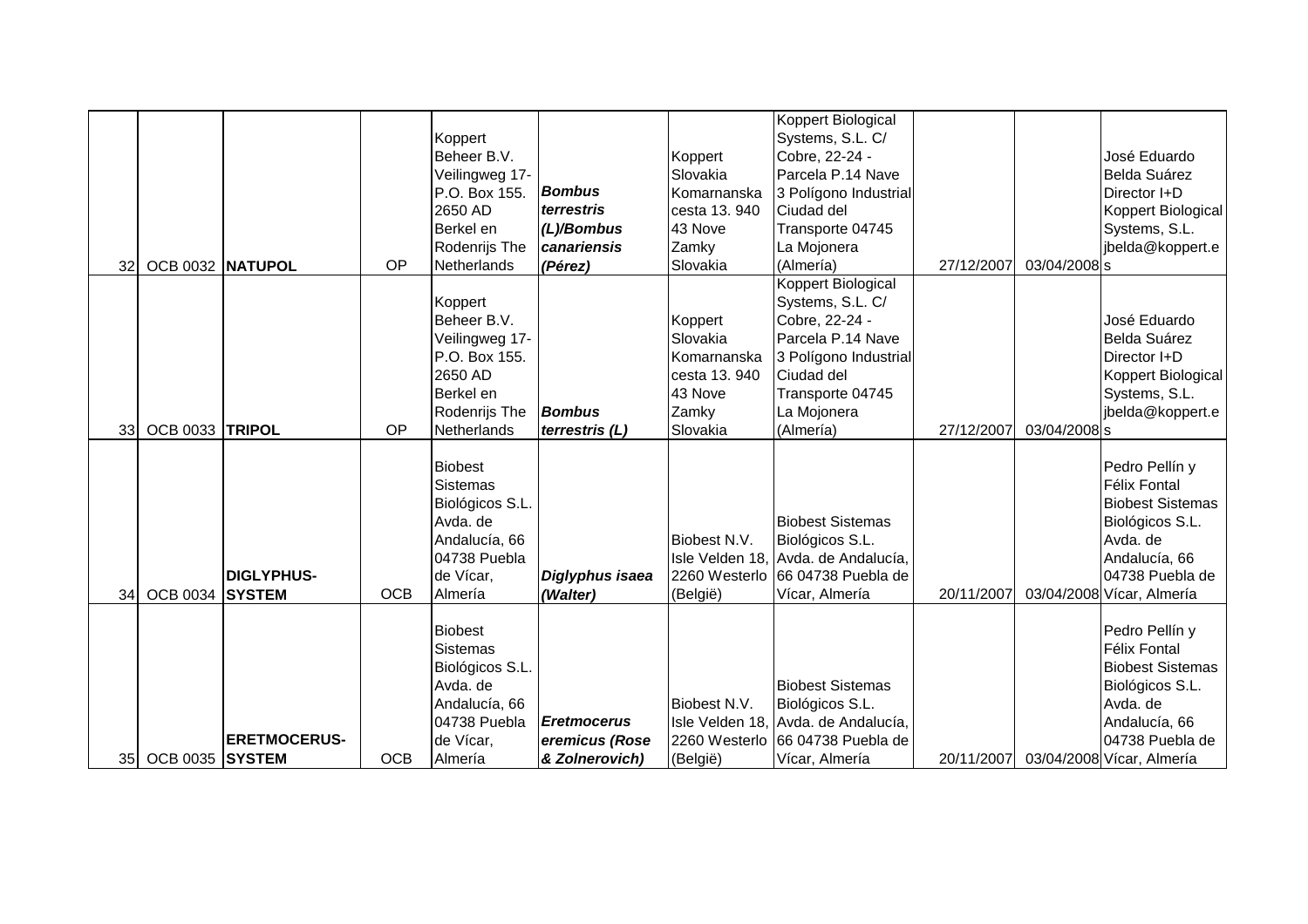| <b>36</b> |                 | OCB 0036 MUNDUS-SYSTEM                | <b>OCB</b> | <b>Biobest</b><br><b>Sistemas</b><br>Biológicos S.L.<br>Avda, de<br>Andalucía, 66<br>04738 Puebla<br>de Vícar,<br>Almería | <b>Eretmocerus</b><br>mundus (Mercet)            | Biobest N.V.<br>(België) | <b>Biobest Sistemas</b><br>Biológicos S.L.<br>Isle Velden 18, Avda. de Andalucía,<br>2260 Westerlo 66 04738 Puebla de<br>Vícar, Almería                  | 20/11/2007 | Pedro Pellín y<br><b>Félix Fontal</b><br><b>Biobest Sistemas</b><br>Biológicos S.L.<br>Avda. de<br>Andalucía, 66<br>04738 Puebla de<br>03/04/2008 Vícar, Almería |
|-----------|-----------------|---------------------------------------|------------|---------------------------------------------------------------------------------------------------------------------------|--------------------------------------------------|--------------------------|----------------------------------------------------------------------------------------------------------------------------------------------------------|------------|------------------------------------------------------------------------------------------------------------------------------------------------------------------|
| 37        | <b>OCB 0037</b> | <b>CALIFORNICUS-</b><br><b>SYSTEM</b> | <b>OCB</b> | <b>Biobest</b><br><b>Sistemas</b><br>Biológicos S.L.<br>Avda. de<br>Andalucía, 66<br>04738 Puebla<br>de Vícar,<br>Almería | <b>Neoseiulus</b><br>californicus (Mc<br>Gregor) | Biobest N.V.<br>(België) | <b>Biobest Sistemas</b><br>Biológicos S.L.<br>Isle Velden 18, Avda. de Andalucía,<br>2260 Westerlo 66 04738 Puebla de<br>Vícar, Almería                  | 20/11/2007 | Pedro Pellín y<br><b>Félix Fontal</b><br><b>Biobest Sistemas</b><br>Biológicos S.L.<br>Avda. de<br>Andalucía, 66<br>04738 Puebla de<br>06/05/2008 Vícar, Almería |
| 38        | <b>OCB 0038</b> | <b>NESIDIOCORIS-</b><br><b>SYSTEM</b> | <b>OCB</b> | <b>Biobest</b><br>Sistemas<br>Biológicos S.L.<br>Avda. de<br>Andalucía, 66<br>04738 Puebla<br>de Vícar,<br>Almería        | <b>Nesidiocoris</b><br>tenuis (Reuter)           | Biobest N.V.<br>(België) | <b>Biobest Sistemas</b><br>Biológicos S.L.<br>Isle Velden 18, Avda. de Andalucía,<br>2260 Westerlo 66 04738 Puebla de<br>Vícar, Almería                  | 20/11/2007 | Pedro Pellín y<br>Félix Fontal<br><b>Biobest Sistemas</b><br>Biológicos S.L.<br>Avda. de<br>Andalucía, 66<br>04738 Puebla de<br>06/05/2008 Vícar, Almería        |
| <b>39</b> |                 | OCB 0039 ORIUS-SYSTEM                 | <b>OCB</b> | <b>Biobest</b><br>Sistemas<br>Biológicos S.L.<br>Avda, de<br>Andalucía, 66<br>04738 Puebla<br>de Vícar,<br>Almería        | (Fieber)                                         | Biobest N.V.<br>(België) | <b>Biobest Sistemas</b><br>Biológicos S.L.<br>Isle Velden 18, Avda. de Andalucía,<br>Orius Laevigatus 2260 Westerlo 66 04738 Puebla de<br>Vícar, Almería | 20/11/2007 | Pedro Pellín y<br><b>Félix Fontal</b><br><b>Biobest Sistemas</b><br>Biológicos S.L.<br>Avda. de<br>Andalucía, 66<br>04738 Puebla de<br>06/05/2008 Vícar, Almería |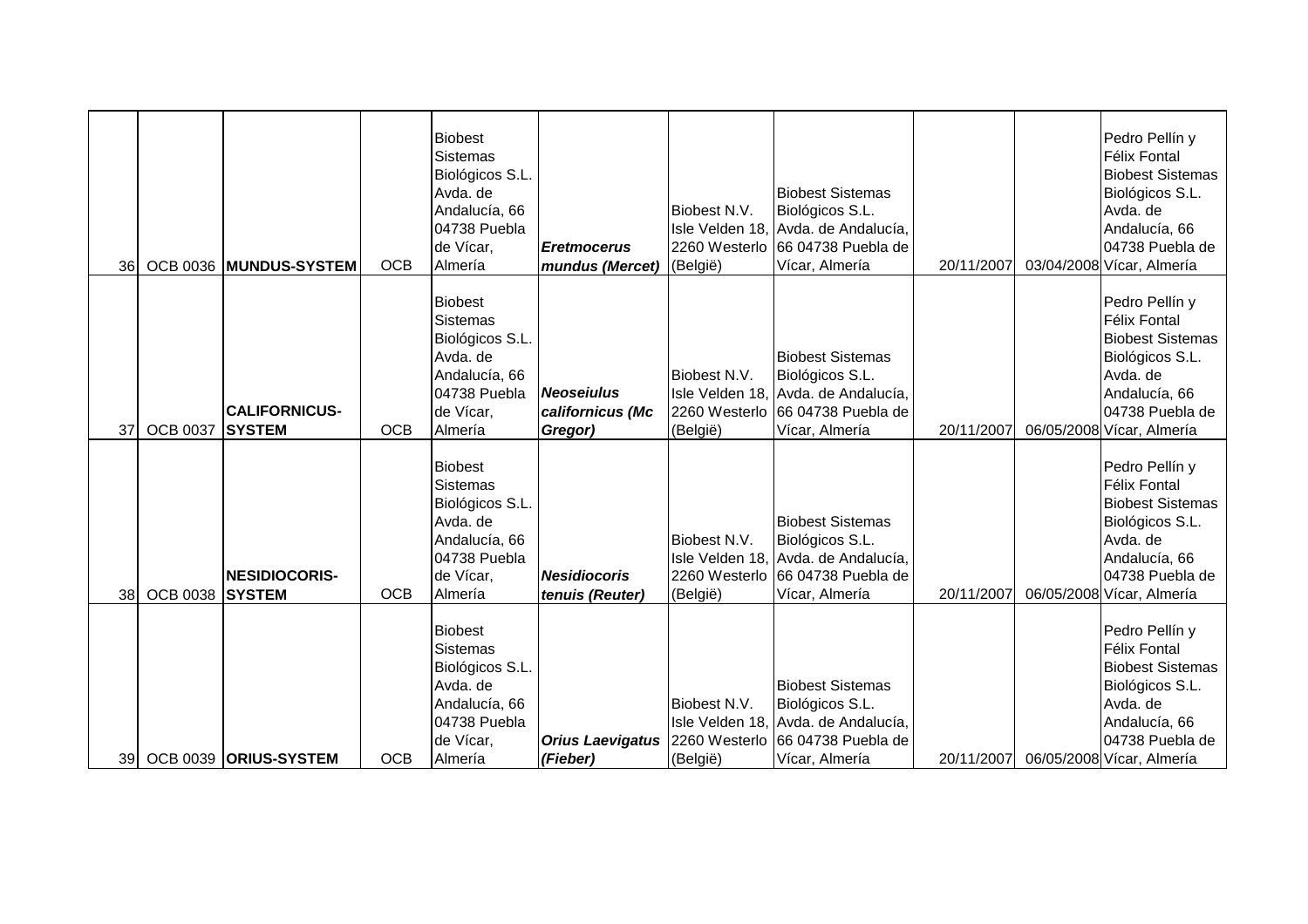| 40              | OCB 0040 SYSTEM  | <b>PHYTOSEIULUS-</b>                     | <b>OCB</b> | <b>Biobest</b><br><b>Sistemas</b><br>Biológicos S.L.<br>Avda. de<br>Andalucía, 66<br>04738 Puebla<br>de Vícar,<br>Almería | <b>Phytoseiulus</b><br>Henriot)                     | Biobest N.V.<br>(België) | <b>Biobest Sistemas</b><br>Biológicos S.L.<br>Isle Velden 18, Avda. de Andalucía,<br>persimilis (Athias-2260 Westerlo 66 04738 Puebla de<br>Vícar, Almería | 20/11/2007 | Pedro Pellín y<br><b>Félix Fontal</b><br><b>Biobest Sistemas</b><br>Biológicos S.L.<br>Avda. de<br>Andalucía, 66<br>04738 Puebla de<br>06/05/2008 Vícar, Almería |
|-----------------|------------------|------------------------------------------|------------|---------------------------------------------------------------------------------------------------------------------------|-----------------------------------------------------|--------------------------|------------------------------------------------------------------------------------------------------------------------------------------------------------|------------|------------------------------------------------------------------------------------------------------------------------------------------------------------------|
| 41              | <b>OCB 0041</b>  | <b>CHRYSOPA MC-</b><br><b>SYSTEM 500</b> | <b>OCB</b> | <b>Biobest</b><br><b>Sistemas</b><br>Biológicos S.L.<br>Avda, de<br>Andalucía, 66<br>04738 Puebla<br>de Vícar,<br>Almería | Chrysoperla<br>carnea<br>(Stephens)                 | Biobest N.V.<br>(België) | <b>Biobest Sistemas</b><br>Biológicos S.L.<br>Isle Velden 18, Avda. de Andalucía,<br>2260 Westerlo 66 04738 Puebla de<br>Vícar, Almería                    | 20/11/2007 | Pedro Pellín y<br><b>Félix Fontal</b><br><b>Biobest Sistemas</b><br>Biológicos S.L.<br>Avda. de<br>Andalucía, 66<br>04738 Puebla de<br>06/05/2008 Vícar, Almería |
| 42              | OCB 0042 B-GREEN |                                          | <b>OCB</b> | <b>Biobest</b><br>Sistemas<br>Biológicos S.L.<br>Avda, de<br>Andalucía, 66<br>04738 Puebla<br>de Vícar,<br>Almería        | <b>Heterorhabditis</b><br>bacteriophora<br>(Poinar) | Biobest N.V.<br>(België) | <b>Biobest Sistemas</b><br>Biológicos S.L.<br>Isle Velden 18, Avda. de Andalucía,<br>2260 Westerlo 66 04738 Puebla de<br>Vícar, Almería                    | 20/11/2007 | Pedro Pellín y<br><b>Félix Fontal</b><br><b>Biobest Sistemas</b><br>Biológicos S.L.<br>Avda. de<br>Andalucía, 66<br>04738 Puebla de<br>06/05/2008 Vícar, Almería |
| 43 <sup>1</sup> |                  | PHASMARHABDIT<br>OCB 0043 IS-SYSTEM      | <b>OCB</b> | <b>Biobest</b><br><b>Sistemas</b><br>Biológicos S.L<br>Avda. de<br>Andalucía, 66<br>04738 Puebla<br>de Vícar,<br>Almería  | Phasmarhabditis<br>hermaphrodita<br>(Schneider)     | Biobest N.V.<br>(België) | <b>Biobest Sistemas</b><br>Biológicos S.L.<br>Isle Velden 18, Avda. de Andalucía,<br>2260 Westerlo 66 04738 Puebla de<br>Vícar, Almería                    | 20/11/2007 | Pedro Pellín y<br><b>Félix Fontal</b><br><b>Biobest Sistemas</b><br>Biológicos S.L.<br>Avda. de<br>Andalucía, 66<br>04738 Puebla de<br>06/05/2008 Vícar, Almería |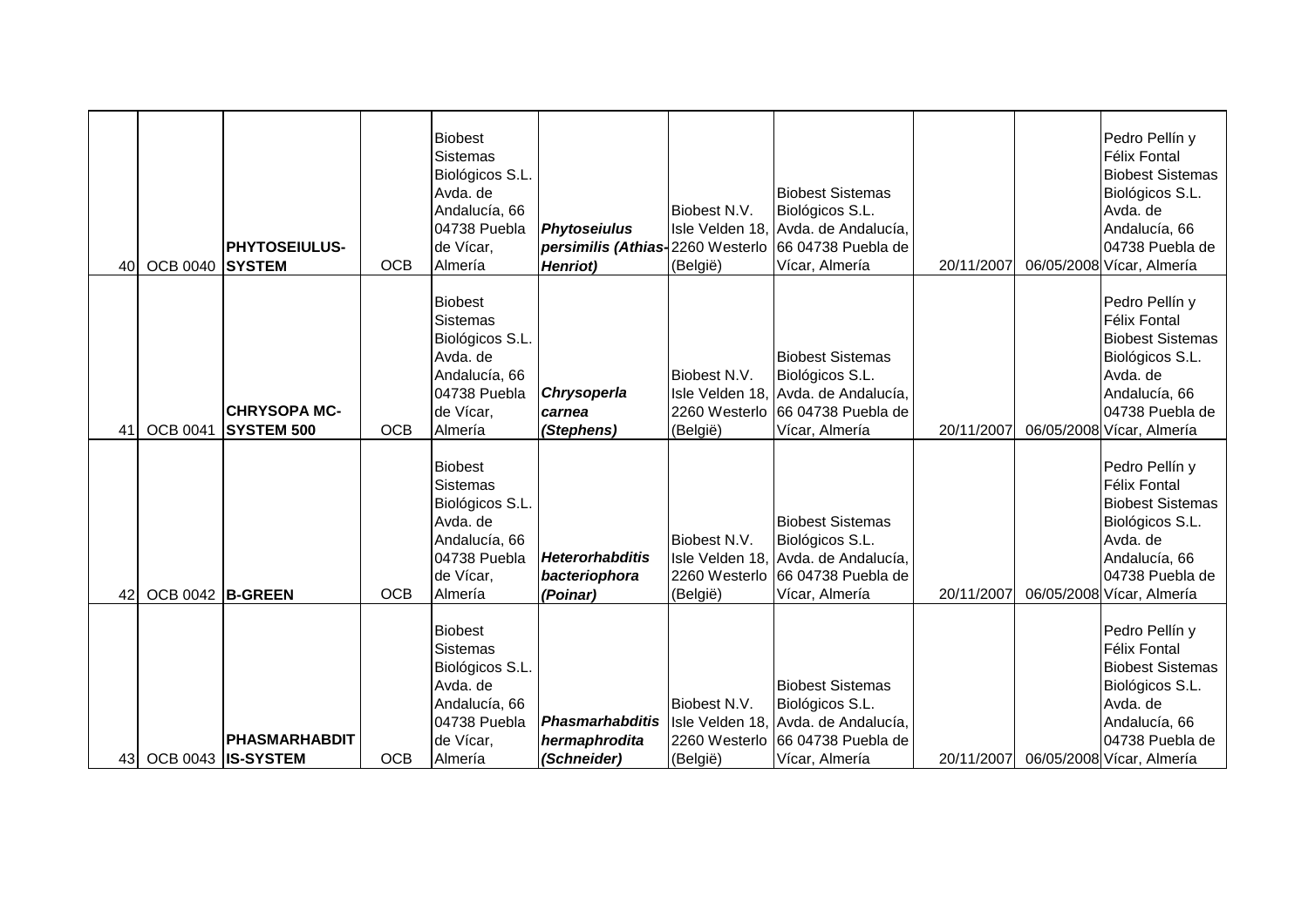| 44  | OCB 0044 SYSTEM | <b>ICARPOCAPSAE-</b> | <b>OCB</b> | <b>Biobest</b><br><b>Sistemas</b><br>Biológicos S.L.<br>Avda. de<br>Andalucía, 66<br>04738 Puebla<br>de Vícar,<br>Almería | <b>Steinernema</b><br>carpocapsae<br>(Weiser) | Biobest N.V.<br>(België) | <b>Biobest Sistemas</b><br>Biológicos S.L.<br>Isle Velden 18, Avda. de Andalucía,<br>2260 Westerlo 66 04738 Puebla de<br>Vícar, Almería | 20/11/2007 | Pedro Pellín y<br>Félix Fontal<br><b>Biobest Sistemas</b><br>Biológicos S.L.<br>Avda. de<br>Andalucía, 66<br>04738 Puebla de<br>06/05/2008 Vícar, Almería        |
|-----|-----------------|----------------------|------------|---------------------------------------------------------------------------------------------------------------------------|-----------------------------------------------|--------------------------|-----------------------------------------------------------------------------------------------------------------------------------------|------------|------------------------------------------------------------------------------------------------------------------------------------------------------------------|
| 45  | OCB 0045 SYSTEM | <b>STEINERNEMA</b>   | <b>OCB</b> | <b>Biobest</b><br><b>Sistemas</b><br>Biológicos S.L.<br>Avda. de<br>Andalucía, 66<br>04738 Puebla<br>de Vícar,<br>Almería | <b>Steinernema</b><br>feltiae (Filipjev)      | Biobest N.V.<br>(België) | <b>Biobest Sistemas</b><br>Biológicos S.L.<br>Isle Velden 18, Avda. de Andalucía,<br>2260 Westerlo 66 04738 Puebla de<br>Vícar, Almería | 20/11/2007 | Pedro Pellín y<br><b>Félix Fontal</b><br><b>Biobest Sistemas</b><br>Biológicos S.L.<br>Avda. de<br>Andalucía, 66<br>04738 Puebla de<br>06/05/2008 Vícar, Almería |
| 461 | OCB 0046 SYSTEM | <b>KRAUSSEI-</b>     | <b>OCB</b> | <b>Biobest</b><br>Sistemas<br>Biológicos S.L.<br>Avda. de<br>Andalucía, 66<br>04738 Puebla<br>de Vícar,<br>Almería        | <b>Steinernema</b><br>kraussei<br>(Steiner)   | Biobest N.V.<br>(België) | <b>Biobest Sistemas</b><br>Biológicos S.L.<br>Isle Velden 18, Avda. de Andalucía,<br>2260 Westerlo 66 04738 Puebla de<br>Vícar, Almería | 20/11/2007 | Pedro Pellín y<br>Félix Fontal<br><b>Biobest Sistemas</b><br>Biológicos S.L.<br>Avda. de<br>Andalucía, 66<br>04738 Puebla de<br>06/05/2008 Vícar, Almería        |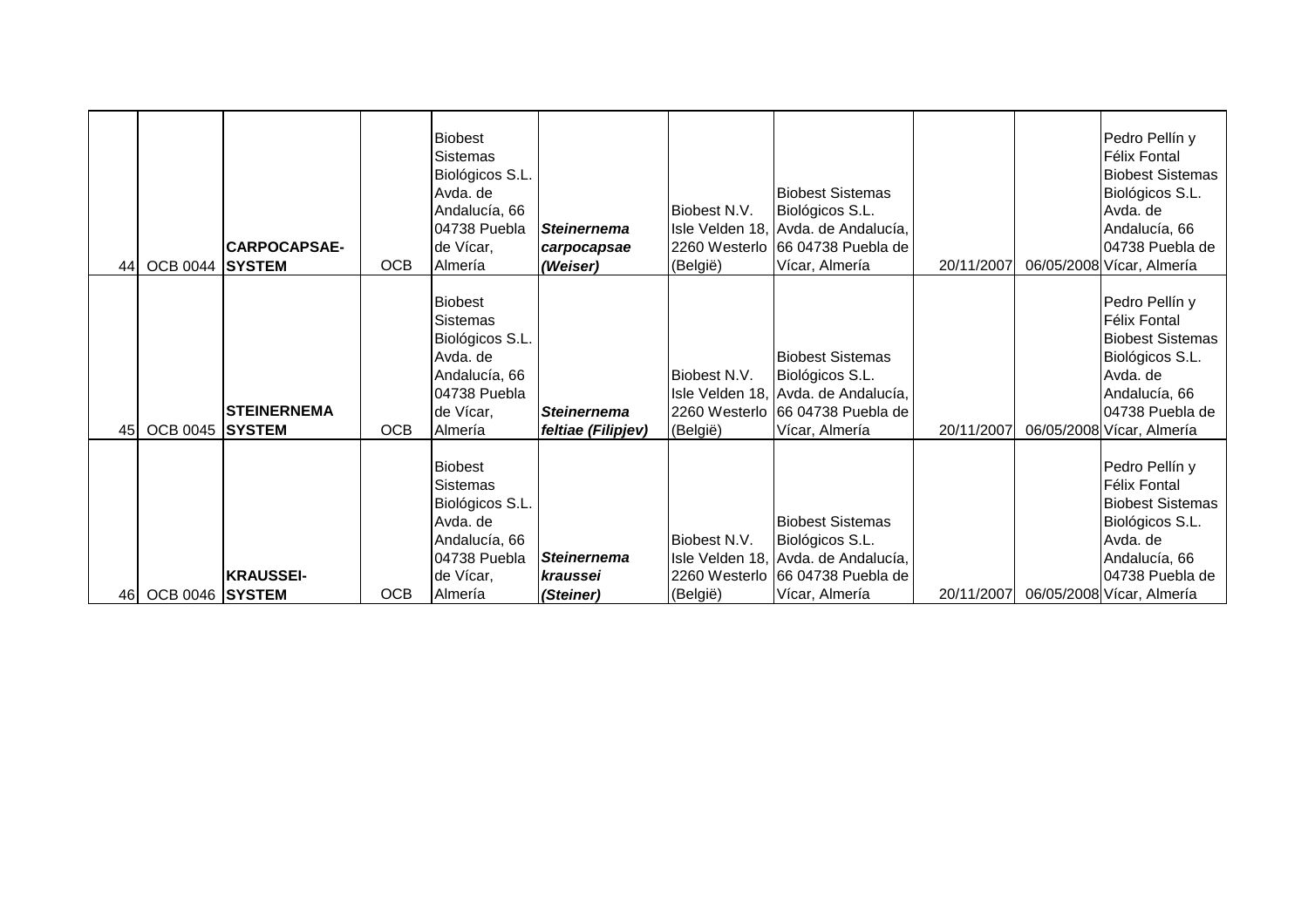|    |                  |                 |            | <b>Becker</b><br>Underwood UK<br>Ltd. Harwood<br>Industrial<br>Estate,<br>Harwood Road<br>Littlehampton,<br><b>West Sussex</b><br><b>BN 177AU</b><br>United | Phasmarhabditis<br>hermaphrodita | Becker<br>Underwood UK<br>Ltd. Harwood<br>Industrial<br>Estate,<br>Harwood Road<br>Littlehampton,<br><b>West Sussex</b><br><b>BN 177AU</b><br>United  | Agrichem S.A.<br>Plaza de Castilla, 3 - |            |                   | Agrichem S.A.<br>Plaza de Castilla,<br>3 - 14 A 28046 |
|----|------------------|-----------------|------------|-------------------------------------------------------------------------------------------------------------------------------------------------------------|----------------------------------|-------------------------------------------------------------------------------------------------------------------------------------------------------|-----------------------------------------|------------|-------------------|-------------------------------------------------------|
| 47 | <b>OCB 0047</b>  | <b>NEMASLUG</b> | <b>OCB</b> | Kingdom                                                                                                                                                     | (Schneider)                      | Kingdom                                                                                                                                               | 14 A 28046 Madrid                       | 30/08/2007 | 16/05/2008 Madrid |                                                       |
|    |                  |                 |            | Becker<br>Underwood UK<br>Ltd. Harwood<br>Industrial<br>Estate,<br>Harwood Road<br>Littlehampton,<br><b>West Sussex</b><br><b>BN 177AU</b><br>United        | <b>Steinernema</b>               | Becker<br>Underwood UK<br>Ltd. Harwood<br>Industrial<br>Estate,<br>Harwood Road<br>Littlehampton,<br><b>West Sussex</b><br><b>BN 17 7AU</b><br>United | Agrichem S.A.<br>Plaza de Castilla, 3 - |            |                   | Agrichem S.A.<br>Plaza de Castilla,<br>3 - 14 A 28046 |
| 48 | OCB 0048 NEMASYS |                 | <b>OCB</b> | Kingdom                                                                                                                                                     | feltiae (Filipjev)               | Kingdom                                                                                                                                               | 14 A 28046 Madrid                       | 30/08/2007 | 16/05/2008 Madrid |                                                       |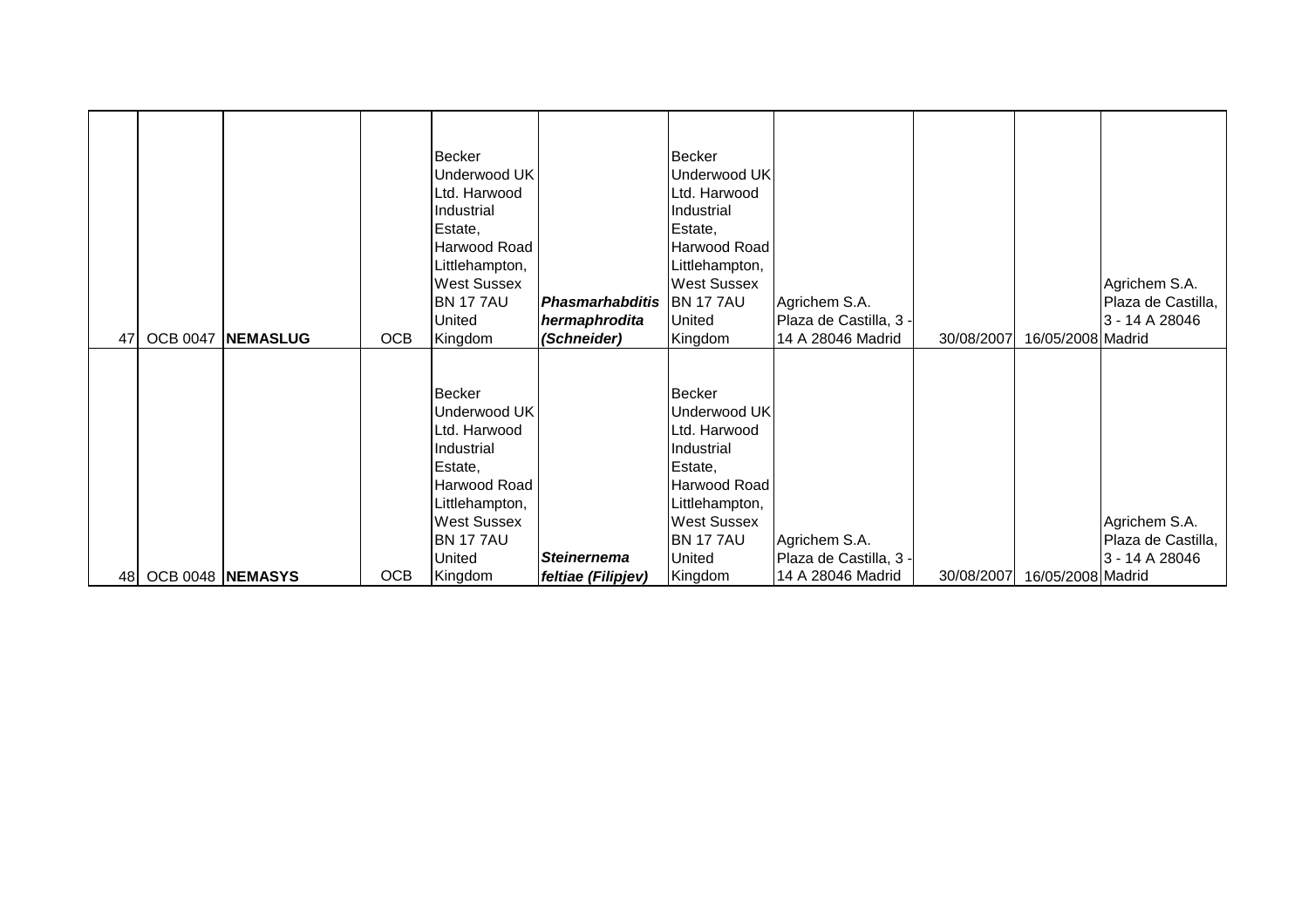|    |                       |            | <b>Becker</b><br>Underwood UK<br>Ltd. Harwood<br>Industrial<br>Estate,<br>Harwood Road<br>Littlehampton,<br><b>West Sussex</b><br><b>BN 1777AU</b><br>United           | <b>Steinernema</b>                                                     | <b>Becker</b><br><b>Underwood UK</b><br>Ltd. Harwood<br>Industrial<br>Estate,<br>Harwood Road<br>Littlehampton,<br><b>West Sussex</b><br><b>BN 1777AU</b><br>United     | Agrichem S.A.<br>Plaza de Castilla, 3                        |            |                   | Agrichem S.A.<br>Plaza de Castilla,<br>3 - 14 A 28046 |
|----|-----------------------|------------|------------------------------------------------------------------------------------------------------------------------------------------------------------------------|------------------------------------------------------------------------|-------------------------------------------------------------------------------------------------------------------------------------------------------------------------|--------------------------------------------------------------|------------|-------------------|-------------------------------------------------------|
| 49 | OCB 0049 NEMASYS C    | <b>OCB</b> | Kingdom                                                                                                                                                                | carpocapsae                                                            | Kingdom                                                                                                                                                                 | 14 A 28046 Madrid                                            | 30/08/2007 | 16/05/2008 Madrid |                                                       |
| 50 | OCB 0050 NEMASYS H    | <b>OCB</b> | <b>Becker</b><br>Underwood UK<br>Ltd. Harwood<br>Industrial<br>Estate.<br>Harwood Road<br>Littlehampton,<br><b>West Sussex</b><br><b>BN 177AU</b><br>United<br>Kingdom | <b>Heterorhabditis</b><br>megidis (Poinar,<br>Jacson y Klein,<br>1987) | <b>Becker</b><br>Underwood UK<br>Ltd. Harwood<br>Industrial<br>Estate,<br>Harwood Road<br>Littlehampton,<br><b>West Sussex</b><br><b>BN 17 7AU</b><br>United<br>Kingdom | Agrichem S.A.<br>Plaza de Castilla, 3 -<br>14 A 28046 Madrid | 30/08/2007 | 16/05/2008 Madrid | Agrichem S.A.<br>Plaza de Castilla,<br>3 - 14 A 28046 |
|    |                       |            | Producciones<br>Biológicas, S.L.                                                                                                                                       |                                                                        | Producciones<br>Biológicas, S.L                                                                                                                                         |                                                              |            |                   |                                                       |
|    |                       |            | Finca<br>Labradorcico                                                                                                                                                  |                                                                        | Finca<br>Labradorcico                                                                                                                                                   |                                                              |            |                   |                                                       |
|    |                       |            | del Medio,<br>65.Aptdo.                                                                                                                                                |                                                                        | del Medio,<br>65.Aptdo.                                                                                                                                                 |                                                              |            |                   | Agrichem S.A.                                         |
|    |                       |            | Correos 286.<br>30880 Águilas                                                                                                                                          | <b>Bombus</b>                                                          | Correos 286.<br>30880 Águilas                                                                                                                                           | Agrichem S.A.<br>Plaza de Castilla, 3 -                      |            |                   | Plaza de Castilla,<br>3 - 14 A 28046                  |
| 51 | OCB 0051   POLLINATOR | OP         | (Murcia)                                                                                                                                                               | terrestris                                                             | (Murcia)                                                                                                                                                                | 14 A 28046 Madrid                                            | 27/07/2007 | 16/05/2008 Madrid |                                                       |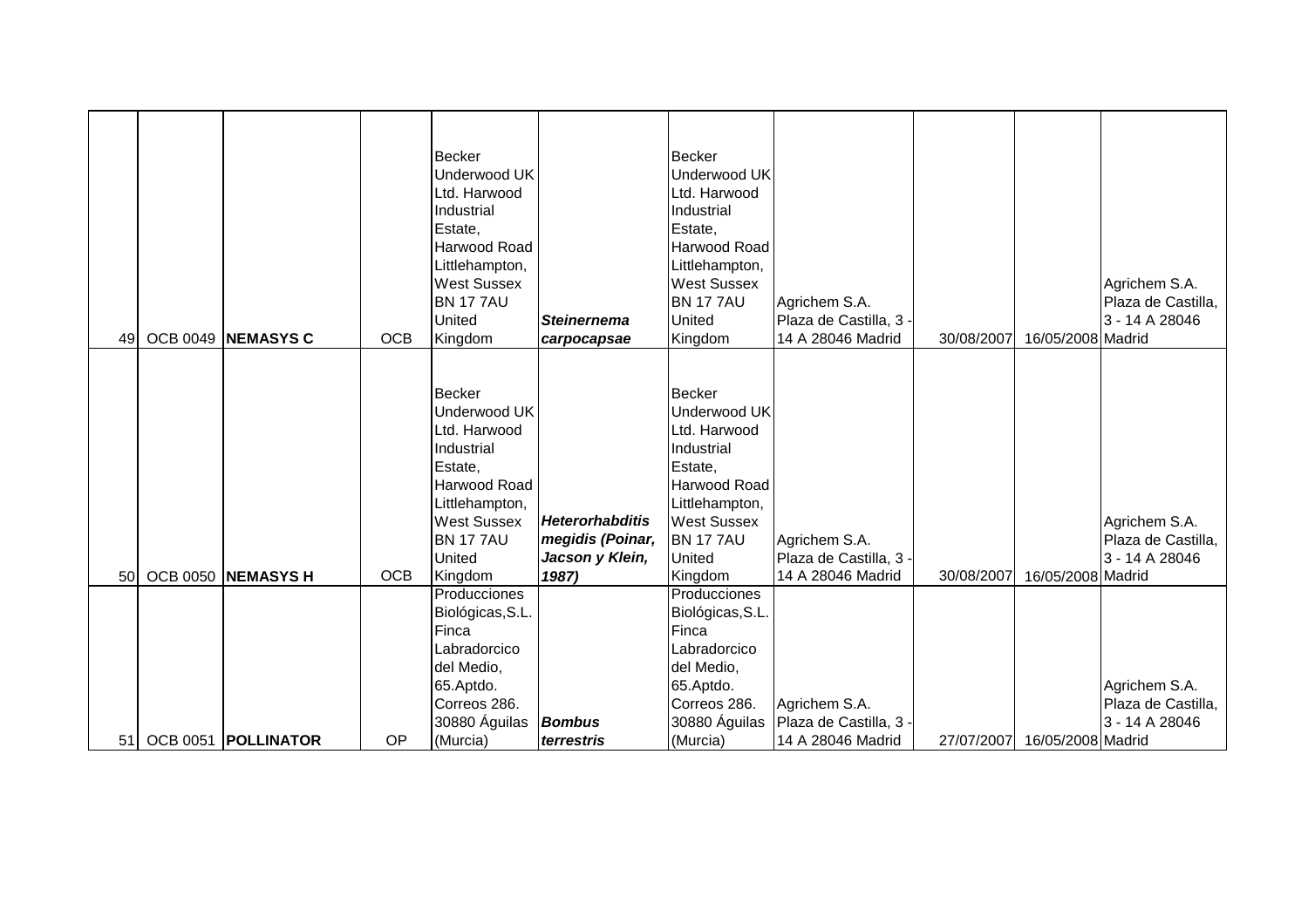|    |                  |                        |            |                           |                     |                           |                      |            |                      | José Antonio                  |
|----|------------------|------------------------|------------|---------------------------|---------------------|---------------------------|----------------------|------------|----------------------|-------------------------------|
|    |                  |                        |            |                           |                     |                           |                      |            |                      | Santorromán                   |
|    |                  |                        |            | Agrobío, s.l.,            |                     | Agrobío, s.l.,            |                      |            |                      | Lacambra                      |
|    |                  |                        |            | Ctra. Nacional            |                     | Ctra. Nacional            |                      |            |                      | Agrobío, s.l., Ctra.          |
|    |                  |                        |            | 340, km. 419              |                     | 340, km. 419              | Agrobío, s.l., Ctra. |            |                      | Nacional 340, km.             |
|    |                  |                        |            | El Viso, C.P.             |                     | El Viso, C.P.             | Nacional 340, km.    |            |                      | 419 El Viso, C.P.             |
|    |                  |                        |            | 04745 La                  |                     | 04745 La                  | 419 El Viso, C.P.    |            |                      | 04745 La                      |
|    |                  | <b>NESIDIO</b>         |            | Mojonera                  | <b>Nesidiocoris</b> | Mojonera                  | 04745 La Mojonera    |            |                      | Mojonera                      |
| 52 | <b>OCB 0052</b>  | <b>CONTROL</b>         | <b>OCB</b> | (Almería)                 | tenuis              | (Almería)                 | (Almería)            | 10/08/2007 | 26/05/2008 (Almería) |                               |
|    |                  |                        |            |                           |                     |                           |                      |            |                      | José Antonio                  |
|    |                  |                        |            |                           |                     |                           |                      |            |                      | Santorromán                   |
|    |                  |                        |            | Agrobío, s.l.,            |                     | Agrobío, s.l.,            |                      |            |                      | Lacambra                      |
|    |                  |                        |            | Ctra. Nacional            |                     | Ctra. Nacional            |                      |            |                      | Agrobío, s.l., Ctra.          |
|    |                  |                        |            | 340, km. 419              |                     | 340, km. 419              | Agrobío, s.l., Ctra. |            |                      | Nacional 340, km.             |
|    |                  |                        |            | El Viso, C.P.             |                     | El Viso, C.P.             | Nacional 340, km.    |            |                      | 419 El Viso, C.P.             |
|    |                  |                        |            | 04745 La                  |                     | 04745 La                  | 419 El Viso, C.P.    |            |                      | 04745 La                      |
|    |                  | <b>AMBLYCA</b>         |            | Mojonera                  | <b>Neoseiulus</b>   | Mojonera                  | 04745 La Mojonera    |            |                      | Mojonera                      |
| 53 | OCB 0053 CONTROL |                        | <b>OCB</b> | (Almería)                 | californicus        | (Almería)                 | (Almería)            | 10/08/2007 | 26/05/2008 (Almería) |                               |
|    |                  |                        |            |                           |                     |                           |                      |            |                      | José Antonio                  |
|    |                  |                        |            |                           |                     |                           |                      |            |                      | Santorromán                   |
|    |                  |                        |            | Agrobío, s.l.,            |                     | Agrobío, s.l.,            |                      |            |                      | Lacambra                      |
|    |                  |                        |            | Ctra. Nacional            |                     | Ctra. Nacional            |                      |            |                      | Agrobío, s.l., Ctra.          |
|    |                  |                        |            | 340, km. 419              |                     | 340, km. 419              |                      |            |                      |                               |
|    |                  |                        |            |                           |                     |                           | Agrobío, s.l., Ctra. |            |                      | Nacional 340, km.             |
|    |                  |                        |            | El Viso, C.P.<br>04745 La |                     | El Viso, C.P.<br>04745 La | Nacional 340, km.    |            |                      | 419 El Viso, C.P.<br>04745 La |
|    |                  |                        |            |                           |                     |                           | 419 El Viso, C.P.    |            |                      |                               |
| 54 | <b>OCB 0054</b>  | <b>AMBLY CONTROL</b>   | <b>OCB</b> | Mojonera                  | <b>Neoseiulus</b>   | Mojonera                  | 04745 La Mojonera    | 10/08/2007 |                      | Mojonera                      |
|    |                  |                        |            | (Almería)                 | cucumeris           | (Almería)                 | (Almería)            |            | 26/05/2008 (Almería) | José Antonio                  |
|    |                  |                        |            |                           |                     |                           |                      |            |                      |                               |
|    |                  |                        |            |                           |                     |                           |                      |            |                      | Santorromán<br>Lacambra       |
|    |                  |                        |            | Agrobío, s.l.,            |                     | Agrobío, s.l.,            |                      |            |                      |                               |
|    |                  |                        |            | Ctra. Nacional            |                     | Ctra. Nacional            |                      |            |                      | Agrobío, s.l., Ctra.          |
|    |                  |                        |            | 340, km. 419              |                     | 340, km. 419              | Agrobío, s.l., Ctra. |            |                      | Nacional 340, km.             |
|    |                  |                        |            | El Viso, C.P.             |                     | El Viso, C.P.             | Nacional 340, km.    |            |                      | 419 El Viso, C.P.             |
|    |                  |                        |            | 04745 La                  |                     | 04745 La                  | 419 El Viso, C.P.    |            |                      | 04745 La                      |
|    |                  |                        |            | Mojonera                  | <b>Phytoseiulus</b> | Mojonera                  | 04745 La Mojonera    |            |                      | Mojonera                      |
| 55 |                  | OCB 0055 PHYTO CONTROL | <b>OCB</b> | (Almería)                 | persimilis          | (Almería)                 | (Almería)            | 10/08/2007 | 26/05/2008 (Almería) |                               |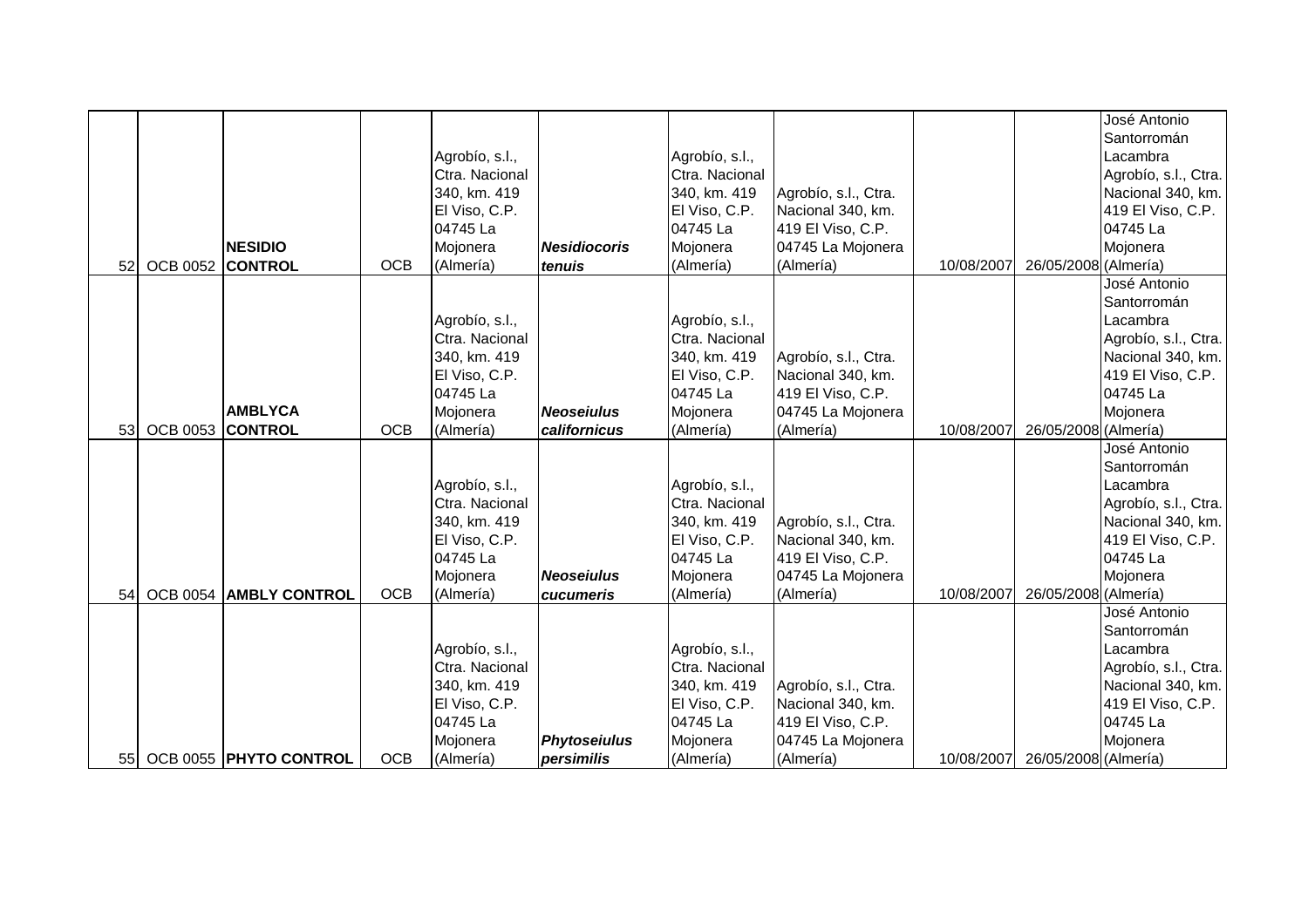|    |                 |                        |            |                           |                         |                           |                                        |            |                      | José Antonio                  |
|----|-----------------|------------------------|------------|---------------------------|-------------------------|---------------------------|----------------------------------------|------------|----------------------|-------------------------------|
|    |                 |                        |            |                           |                         |                           |                                        |            |                      | Santorromán                   |
|    |                 |                        |            | Agrobío, s.l.,            |                         | Agrobío, s.l.,            |                                        |            |                      | Lacambra                      |
|    |                 |                        |            | Ctra. Nacional            |                         | Ctra. Nacional            |                                        |            |                      | Agrobío, s.l., Ctra.          |
|    |                 |                        |            | 340, km. 419              |                         | 340, km. 419              | Agrobío, s.l., Ctra.                   |            |                      | Nacional 340, km.             |
|    |                 |                        |            | El Viso, C.P.             |                         | El Viso, C.P.             | Nacional 340, km.                      |            |                      | 419 El Viso, C.P.             |
|    |                 |                        |            | 04745 La                  |                         | 04745 La                  | 419 El Viso, C.P.                      |            |                      | 04745 La                      |
|    |                 |                        |            | Mojonera                  |                         | Mojonera                  | 04745 La Mojonera                      |            |                      | Mojonera                      |
| 56 |                 | OCB 0056 ORI CONTROL   | <b>OCB</b> | (Almería)                 | <b>Orius laevigatus</b> | (Almería)                 | (Almería)                              | 10/08/2007 | 26/05/2008 (Almería) |                               |
|    |                 |                        |            |                           |                         |                           |                                        |            |                      | José Antonio                  |
|    |                 |                        |            |                           |                         |                           |                                        |            |                      | Santorromán                   |
|    |                 |                        |            | Agrobío, s.l.,            |                         | Agrobío, s.l.,            |                                        |            |                      | Lacambra                      |
|    |                 |                        |            | Ctra. Nacional            |                         | Ctra. Nacional            |                                        |            |                      | Agrobío, s.l., Ctra.          |
|    |                 |                        |            | 340, km. 419              |                         | 340, km. 419              | Agrobío, s.l., Ctra.                   |            |                      | Nacional 340, km.             |
|    |                 |                        |            | El Viso, C.P.             |                         | El Viso, C.P.             | Nacional 340, km.                      |            |                      | 419 El Viso, C.P.             |
|    |                 |                        |            | 04745 La                  |                         | 04745 La                  | 419 El Viso, C.P.                      |            |                      | 04745 La                      |
|    |                 |                        |            | Mojonera                  | <b>Eretmocerus</b>      | Mojonera                  | 04745 La Mojonera                      |            |                      | Mojonera                      |
| 57 | <b>OCB 0057</b> | <b>ERMUN CONTROL</b>   | <b>OCB</b> | (Almería)                 | mundus                  | (Almería)                 | (Almería)                              | 10/08/2007 | 26/05/2008 (Almería) |                               |
|    |                 |                        |            |                           |                         |                           |                                        |            |                      | José Antonio                  |
|    |                 |                        |            |                           |                         |                           |                                        |            |                      | Santorromán                   |
|    |                 |                        |            | Agrobío, s.l.,            |                         | Agrobío, s.l.,            |                                        |            |                      | Lacambra                      |
|    |                 |                        |            | Ctra. Nacional            |                         | Ctra. Nacional            |                                        |            |                      | Agrobío, s.l., Ctra.          |
|    |                 |                        |            | 340, km. 419              |                         | 340, km. 419              |                                        |            |                      |                               |
|    |                 |                        |            |                           |                         |                           | Agrobío, s.l., Ctra.                   |            |                      | Nacional 340, km.             |
|    |                 |                        |            | El Viso, C.P.<br>04745 La |                         | El Viso, C.P.<br>04745 La | Nacional 340, km.<br>419 El Viso, C.P. |            |                      | 419 El Viso, C.P.<br>04745 La |
|    |                 |                        |            |                           |                         |                           |                                        |            |                      |                               |
| 58 |                 |                        | <b>OCB</b> | Mojonera                  | <b>Macrolophus</b>      | Mojonera                  | 04745 La Mojonera                      | 10/08/2007 |                      | Mojonera                      |
|    |                 | OCB 0058 MACRO CONTROL |            | (Almería)                 | caliginosus             | (Almería)                 | (Almería)                              |            | 26/05/2008 (Almería) | José Antonio                  |
|    |                 |                        |            |                           |                         |                           |                                        |            |                      |                               |
|    |                 |                        |            |                           |                         |                           |                                        |            |                      | Santorromán<br>Lacambra       |
|    |                 |                        |            | Agrobío, s.l.,            |                         | Agrobío, s.l.,            |                                        |            |                      |                               |
|    |                 |                        |            | Ctra. Nacional            |                         | Ctra. Nacional            |                                        |            |                      | Agrobío, s.l., Ctra.          |
|    |                 |                        |            | 340, km. 419              |                         | 340, km. 419              | Agrobío, s.l., Ctra.                   |            |                      | Nacional 340, km.             |
|    |                 |                        |            | El Viso, C.P.             |                         | El Viso, C.P.             | Nacional 340, km.                      |            |                      | 419 El Viso, C.P.             |
|    |                 |                        |            | 04745 La                  |                         | 04745 La                  | 419 El Viso, C.P.                      |            |                      | 04745 La                      |
|    |                 |                        |            | Mojonera                  | <b>Aphidius</b>         | Mojonera                  | 04745 La Mojonera                      |            |                      | Mojonera                      |
| 59 |                 | OCB 0059 APHI CONTROL  | <b>OCB</b> | (Almería)                 | colemani                | (Almería)                 | (Almería)                              | 10/08/2007 | 26/05/2008 (Almería) |                               |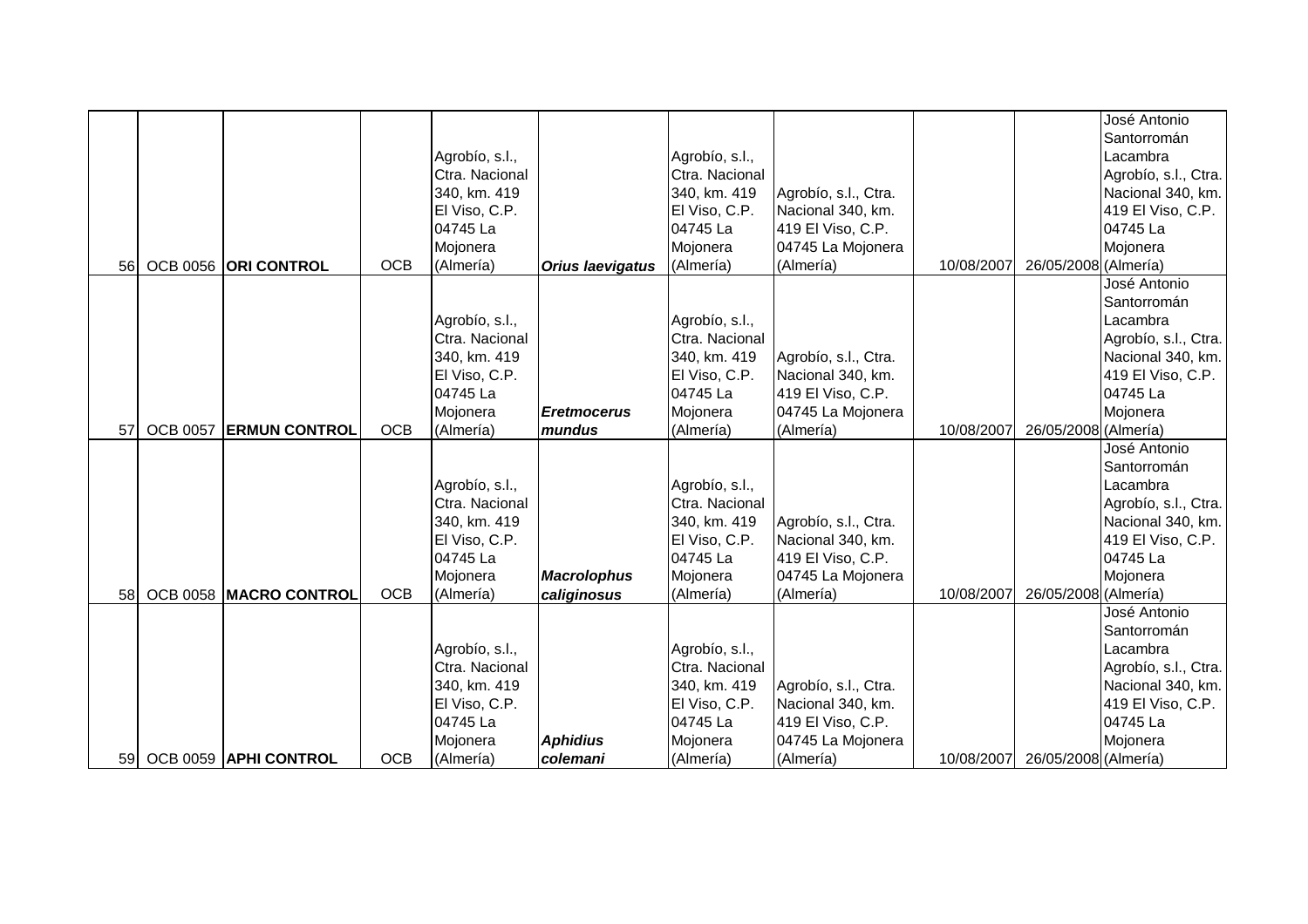|    |                 |                        |             |                             |                         |                             |                                        |            |                      | José Antonio                         |
|----|-----------------|------------------------|-------------|-----------------------------|-------------------------|-----------------------------|----------------------------------------|------------|----------------------|--------------------------------------|
|    |                 |                        |             |                             |                         |                             |                                        |            |                      | Santorromán                          |
|    |                 |                        |             | Agrobío, s.l.,              |                         | Agrobío, s.l.,              |                                        |            |                      | Lacambra                             |
|    |                 |                        |             | Ctra. Nacional              |                         | Ctra. Nacional              |                                        |            |                      | Agrobío, s.l., Ctra.                 |
|    |                 |                        |             | 340, km. 419                |                         | 340, km. 419                | Agrobío, s.l., Ctra.                   |            |                      | Nacional 340, km.                    |
|    |                 |                        |             | El Viso, C.P.               |                         | El Viso, C.P.               | Nacional 340, km.                      |            |                      | 419 El Viso, C.P.                    |
|    |                 |                        |             | 04745 La                    |                         | 04745 La                    | 419 El Viso, C.P.                      |            |                      | 04745 La                             |
|    |                 |                        |             | Mojonera                    |                         | Mojonera                    | 04745 La Mojonera                      |            |                      | Mojonera                             |
| 60 |                 | OCB 0060 DIGLY CONTROL | <b>OCB</b>  | (Almería)                   | Diglyphus isaea         | (Almería)                   | (Almería)                              | 10/08/2007 | 26/05/2008 (Almería) |                                      |
|    |                 |                        |             |                             |                         |                             |                                        |            |                      | Daniel Berea                         |
|    |                 | <b>OOTECAS DE</b>      |             |                             |                         |                             |                                        |            |                      | Cabaleiro                            |
|    |                 | <b>Gonipterus</b>      |             | Agroteibe S.A.              |                         |                             | Daniel Berea                           |            |                      | Agroteibe S.A.                       |
|    |                 | scutellatus            |             | Apartado de                 |                         |                             | Agroteibe, S.A. Cabaleiro Agroteibe    |            |                      | Apartado de                          |
|    |                 | <b>PARASITADAS</b>     |             | Correos 210 -               |                         |                             | Triabá - 36191 S.A. Apartado de        |            |                      | Correos 210 -                        |
|    |                 | <b>POR Anaphes</b>     |             | 36.080 -                    | <b>Anaphes nitens</b>   | Barro -                     | Correos 210 -                          |            |                      | 36.080 -                             |
| 61 | <b>OCB 0061</b> | nitens                 | <b>OCBE</b> | Pontevedra                  | (Hubber)                | Pontevedra -                | 36.080 - Pontevedra                    | 05/10/2007 |                      | 16/05/2008 Pontevedra                |
|    |                 |                        |             |                             |                         |                             |                                        |            |                      |                                      |
|    |                 |                        |             |                             |                         |                             |                                        |            |                      | Juan José García                     |
|    |                 |                        |             |                             |                         |                             |                                        |            |                      | Cazorla Biocolor                     |
|    |                 |                        |             |                             |                         | Koppert B.V.                | Biocolor S.L. Calle 5                  |            |                      | S.L. Calle 5 de                      |
|    |                 |                        |             | Koppert                     |                         | Berksl -                    | de Junio nº 8                          |            |                      | Junio nº 8                           |
|    |                 |                        |             | Biological                  | <b>Phytoseiulus</b>     | Enrodenrijs -               | C.P.04746 La                           |            |                      | C.P.04746 La                         |
| 62 |                 | OCB 0062 PERSICOLOR    | <b>OCB</b>  | Sistems S.L.                | persimilis              | Holanda                     | Moionera, Almeria                      | 27/11/2007 |                      | 22/05/2008 Mojonera. Almeria         |
|    |                 |                        |             |                             |                         |                             |                                        |            |                      |                                      |
|    |                 |                        |             |                             |                         |                             |                                        |            |                      | Juan José García                     |
|    |                 |                        |             |                             |                         |                             |                                        |            |                      | Cazorla Biocolor                     |
|    |                 |                        |             |                             |                         | Koppert B.V.                | Biocolor S.L. Calle 5                  |            |                      | S.L. Calle 5 de                      |
|    |                 |                        |             | Koppert                     |                         | Berksl -                    | de Junio nº 8                          |            |                      | Junio nº 8                           |
|    |                 |                        |             | Biological                  | <b>Eretmocerus</b>      | Enrodenrijs -               | C.P.04746 La                           |            |                      | C.P.04746 La                         |
| 63 |                 | OCB 0063 MUNDUSCOLOR   | <b>OCB</b>  | Sistems S.L.                | mundus                  | Holanda                     | Mojonera. Almeria                      | 27/11/2007 |                      | 22/05/2008 Mojonera. Almeria         |
|    |                 |                        |             |                             |                         |                             |                                        |            |                      |                                      |
|    |                 |                        |             | Biocolor S.L.<br>Calle 5 de |                         | Biocolor S.L.<br>Calle 5 de |                                        |            |                      | Juan José García<br>Cazorla Biocolor |
|    |                 |                        |             |                             |                         |                             |                                        |            |                      |                                      |
|    |                 |                        |             | Junio nº 8<br>C.P.04746 La  |                         | Junio nº 8<br>C.P.04746 La  | Biocolor S.L. Calle 5<br>de Junio nº 8 |            |                      | S.L. Calle 5 de<br>Junio nº 8        |
|    |                 |                        |             |                             |                         |                             | C.P.04746 La                           |            |                      | C.P.04746 La                         |
|    |                 |                        |             | Mojonera.                   |                         | Mojonera.                   |                                        |            |                      |                                      |
| 64 |                 | OCB 0064  LAEVICOLOR   | <b>OCB</b>  | Almeria                     | <b>Orius laevigatus</b> | Almeria                     | Mojonera. Almeria                      | 27/11/2007 |                      | 06/06/2008 Mojonera. Almeria         |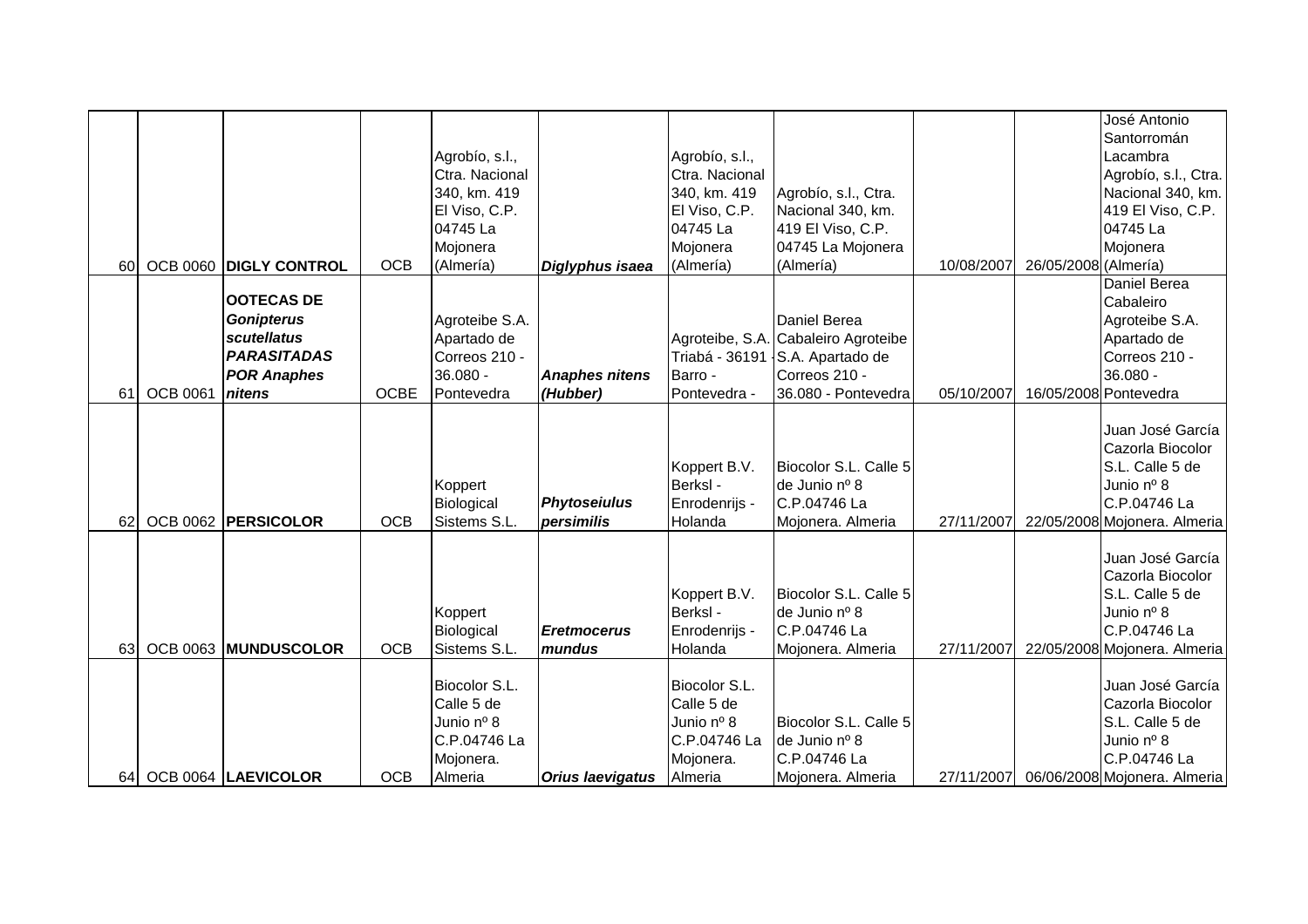| 65  |                 | OCB 0065 ISAEACOLOR         | <b>OCB</b> | Koppert<br>Biological<br>Sistems S.L.                                               | Diglypus isaea                    | Koppert B.V.<br>Berksl -<br>Enrodenrijs -<br>Holanda                                | Biocolor S.L. Calle 5<br>de Junio nº 8<br>C.P.04746 La<br>Mojonera. Almeria                                                                     | 27/11/2007 | Juan José García<br>Cazorla Biocolor<br>S.L. Calle 5 de<br>Junio nº 8<br>C.P.04746 La<br>06/06/2008 Mojonera. Almeria                                                |
|-----|-----------------|-----------------------------|------------|-------------------------------------------------------------------------------------|-----------------------------------|-------------------------------------------------------------------------------------|-------------------------------------------------------------------------------------------------------------------------------------------------|------------|----------------------------------------------------------------------------------------------------------------------------------------------------------------------|
| 66  |                 | OCB 0066 CALIGICOLOR        | <b>OCB</b> | Koppert<br>Biological<br>Sistems S.L.                                               | <b>Macrolophus</b><br>caliginosus | Koppert B.V.<br>Berksl -<br>Enrodenrijs -<br>Holanda                                | Biocolor S.L. Calle 5<br>de Junio nº 8<br>C.P.04746 La<br>Mojonera. Almeria                                                                     | 27/11/2007 | Juan José García<br>Cazorla Biocolor<br>S.L. Calle 5 de<br>Junio nº 8<br>C.P.04746 La<br>06/06/2008 Mojonera. Almeria                                                |
| 67  | <b>OCB 0067</b> | <b>CALICOLOR</b>            | <b>OCB</b> | Koppert<br>Biological<br>Sistems S.L.                                               | <b>Amblyseius</b><br>californicus | Koppert B.V.<br>Berksl -<br>Enrodenrijs -<br>Holanda                                | Biocolor S.L. Calle 5<br>de Junio nº 8<br>C.P.04746 La<br>Mojonera. Almeria                                                                     | 27/11/2007 | Juan José García<br>Cazorla Biocolor<br>S.L. Calle 5 de<br>Junio nº 8<br>C.P.04746 La<br>06/06/2008 Mojonera. Almeria                                                |
| 68  |                 | OCB 0068 COLEMACOLOR        | <b>OCB</b> | Koppert<br>Biological<br>Sistems S.L.                                               | <b>Aphidius</b><br>colemani       | Koppert B.V.<br>Berksl -<br>Enrodenrijs -<br>Holanda                                | Biocolor S.L. Calle 5<br>de Junio nº 8<br>C.P.04746 La<br>Mojonera. Almeria                                                                     | 27/11/2007 | Juan José García<br>Cazorla Biocolor<br>S.L. Calle 5 de<br>Junio nº 8<br>C.P.04746 La<br>06/06/2008 Mojonera. Almeria                                                |
| 69I |                 | <b>OCB 0069 LeviPAK 500</b> | <b>OCB</b> | Bioplanet<br>s.c.a., Via<br>Masiera prima,<br>1195, 47023<br>Cesena (FC),<br>Italia | <b>Orius laevigatus</b>           | Bioplanet<br>s.c.a., Via<br>Masiera prima,<br>1195, 47023<br>Cesena (FC),<br>Italia | D.<br>Bioplanet<br>Andrea Sala<br>Strategie di<br>Controllo Biologico<br>Via Masiera prima,<br>1195, 47020<br>Martorano di<br>Cesena FC, Italia | 16/11/2007 | <b>Bioplanet</b><br>D.<br>Andrea Sala<br>Strategie di<br>Controllo<br>Biologico Via<br>Masiera prima,<br>1195, 47020<br>Martorano di<br>06/06/2008 Cesena FC, Italia |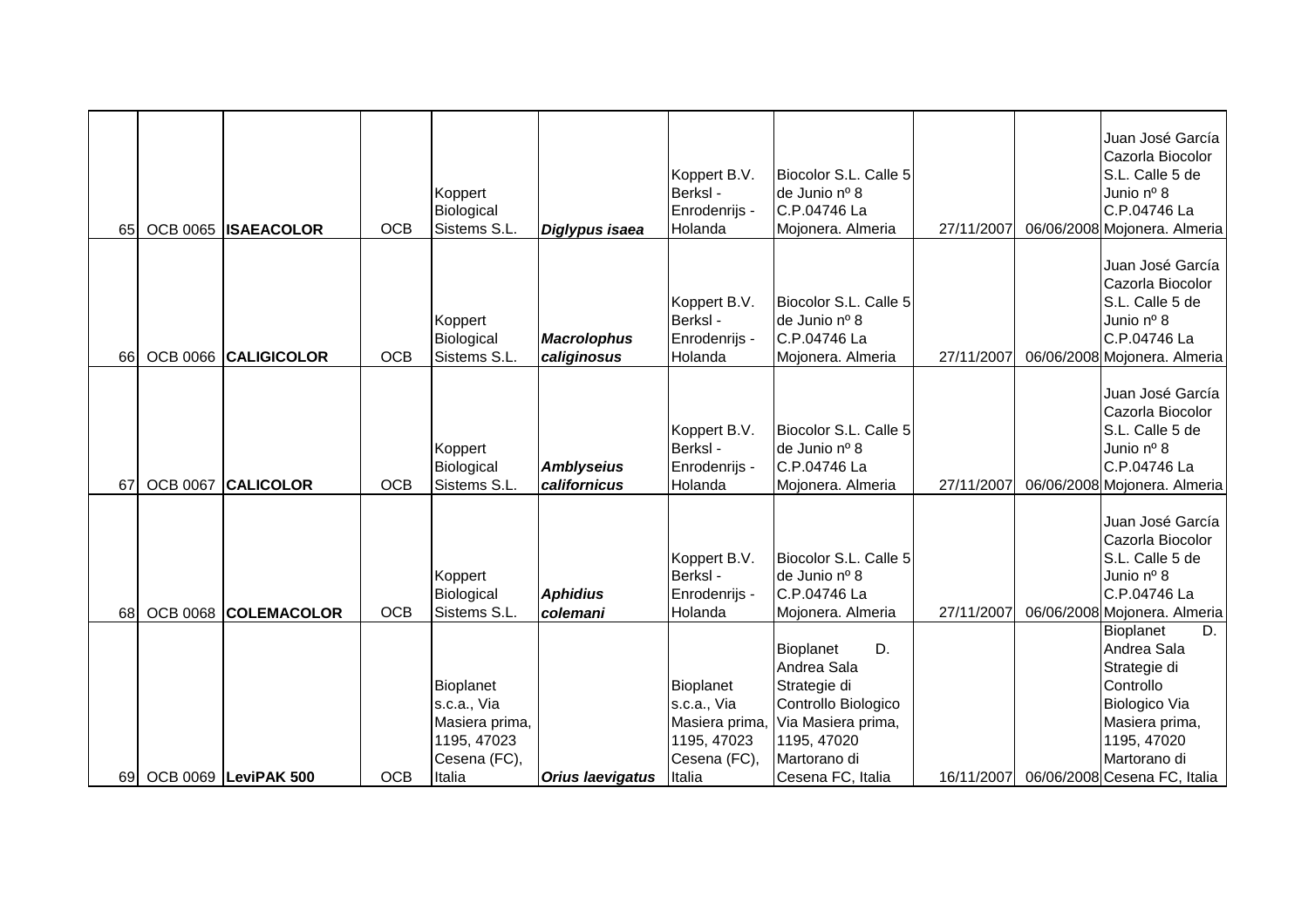|           |                 |                               |            |                  |                     |                  |                     |            | $\overline{D}$ .<br>Bioplanet |
|-----------|-----------------|-------------------------------|------------|------------------|---------------------|------------------|---------------------|------------|-------------------------------|
|           |                 |                               |            |                  |                     |                  | D.<br>Bioplanet     |            | Andrea Sala                   |
|           |                 |                               |            |                  |                     |                  | Andrea Sala         |            | Strategie di                  |
|           |                 |                               |            | <b>Bioplanet</b> |                     | <b>Bioplanet</b> | Strategie di        |            | Controllo                     |
|           |                 |                               |            | s.c.a., Via      |                     | s.c.a., Via      | Controllo Biologico |            | Biologico Via                 |
|           |                 |                               |            | Masiera prima,   |                     | Masiera prima    | Via Masiera prima,  |            | Masiera prima,                |
|           |                 |                               |            | 1195, 47023      |                     | 1195, 47023      | 1195, 47020         |            | 1195, 47020                   |
|           |                 |                               |            | Cesena (FC),     | <b>Nesidiocoris</b> | Cesena (FC),     | Martorano di        |            | Martorano di                  |
| <b>70</b> |                 | OCB 0070 NesiPAK 500          | <b>OCB</b> | Italia           | tenuis              | Italia           | Cesena FC, Italia   | 16/11/2007 | 06/06/2008 Cesena FC, Italia  |
|           |                 |                               |            |                  |                     |                  |                     |            | Bioplanet<br>D.               |
|           |                 |                               |            |                  |                     |                  | D.<br>Bioplanet     |            | Andrea Sala                   |
|           |                 |                               |            |                  |                     |                  | Andrea Sala         |            | Strategie di                  |
|           |                 |                               |            | <b>Bioplanet</b> |                     | Bioplanet        | Strategie di        |            | Controllo                     |
|           |                 |                               |            | s.c.a., Via      |                     | s.c.a., Via      | Controllo Biologico |            | Biologico Via                 |
|           |                 |                               |            | Masiera prima,   |                     | Masiera prima    | Via Masiera prima,  |            | Masiera prima,                |
|           |                 |                               |            | 1195, 47023      |                     | 1195, 47023      | 1195, 47020         |            | 1195, 47020                   |
|           |                 |                               |            | Cesena (FC),     |                     | Cesena (FC),     | Martorano di        |            | Martorano di                  |
| 71        | <b>OCB 0071</b> | DigliPAK 250                  | <b>OCB</b> | Italia           | Diglyphus isaea     | Italia           | Cesena FC, Italia   | 16/11/2007 | 06/06/2008 Cesena FC, Italia  |
|           |                 |                               |            |                  |                     |                  |                     |            | Bioplanet<br>D.               |
|           |                 |                               |            |                  |                     |                  | D.<br>Bioplanet     |            | Andrea Sala                   |
|           |                 |                               |            |                  |                     |                  | Andrea Sala         |            | Strategie di                  |
|           |                 |                               |            | Bioplanet        |                     | Bioplanet        | Strategie di        |            | Controllo                     |
|           |                 |                               |            | s.c.a., Via      |                     | s.c.a., Via      | Controllo Biologico |            | Biologico Via                 |
|           |                 |                               |            | Masiera prima,   |                     | Masiera prima    | Via Masiera prima,  |            | Masiera prima,                |
|           |                 |                               |            | 1195, 47023      |                     | 1195, 47023      | 1195, 47020         |            | 1195, 47020                   |
|           |                 |                               |            | Cesena (FC),     | <b>Eretmocerus</b>  | Cesena (FC),     | Martorano di        |            | Martorano di                  |
| 72        |                 | <b>OCB 0072 MunduPAK 3000</b> | <b>OCB</b> | Italia           | mundus              | Italia           | Cesena FC, Italia   | 16/11/2007 | 06/06/2008 Cesena FC, Italia  |
|           |                 |                               |            |                  |                     |                  |                     |            | Bioplanet<br>D.               |
|           |                 |                               |            |                  |                     |                  | D.<br>Bioplanet     |            | Andrea Sala                   |
|           |                 |                               |            |                  |                     |                  | Andrea Sala         |            | Strategie di                  |
|           |                 |                               |            | Bioplanet        |                     | <b>Bioplanet</b> | Strategie di        |            | Controllo                     |
|           |                 |                               |            | s.c.a., Via      |                     | s.c.a., Via      | Controllo Biologico |            | Biologico Via                 |
|           |                 |                               |            | Masiera prima,   |                     | Masiera prima    | Via Masiera prima,  |            | Masiera prima,                |
|           |                 |                               |            | 1195, 47023      |                     | 1195, 47023      | 1195, 47020         |            | 1195, 47020                   |
|           |                 |                               |            | Cesena (FC),     | <b>Amblyseius</b>   | Cesena (FC),     | Martorano di        |            | Martorano di                  |
|           |                 | 73 OCB 0073 AmblyPAK 3000     | <b>OCB</b> | Italia           | cucumeris           | Italia           | Cesena FC, Italia   | 21/11/2007 | 06/06/2008 Cesena FC, Italia  |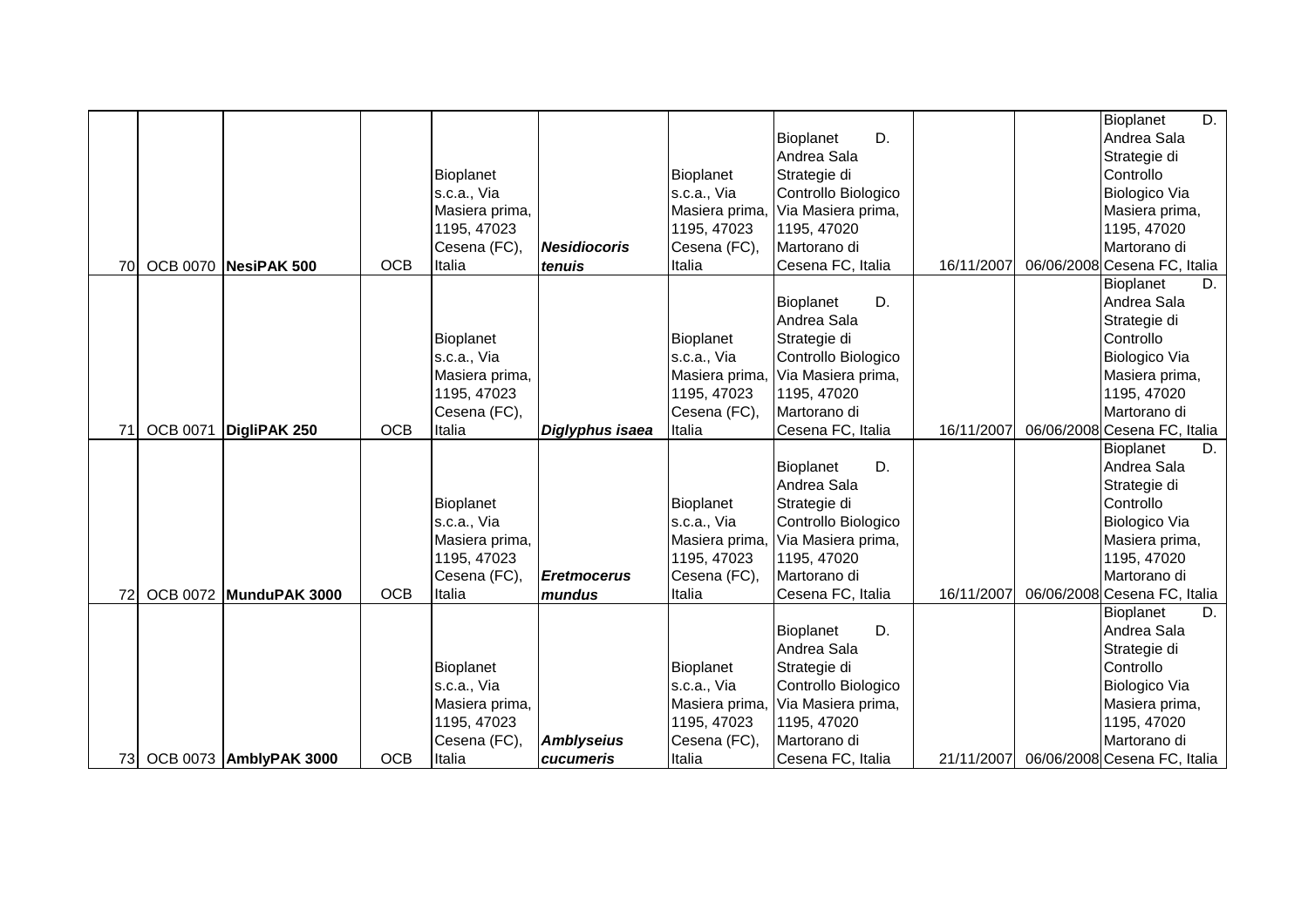| 74 | OCB 0074 AphidiPAK 3000 | <b>OCB</b> | Bioplanet<br>s.c.a., Via<br>Masiera prima,<br>1195, 47023<br>Cesena (FC),<br>Italia                                                         | <b>Aphidius</b><br>colemani    | Bioplanet<br>s.c.a., Via<br>Masiera prima<br>1195, 47023<br>Cesena (FC),<br>Italia             | D.<br>Bioplanet<br>Andrea Sala<br>Strategie di<br>Controllo Biologico<br>Via Masiera prima,<br>1195, 47020<br>Martorano di<br>Cesena FC, Italia                                                | 21/11/2007 | D.<br>Bioplanet<br>Andrea Sala<br>Strategie di<br>Controllo<br>Biologico Via<br>Masiera prima,<br>1195, 47020<br>Martorano di<br>06/06/2008 Cesena FC, Italia                                               |
|----|-------------------------|------------|---------------------------------------------------------------------------------------------------------------------------------------------|--------------------------------|------------------------------------------------------------------------------------------------|------------------------------------------------------------------------------------------------------------------------------------------------------------------------------------------------|------------|-------------------------------------------------------------------------------------------------------------------------------------------------------------------------------------------------------------|
| 75 | OCB 0075 AMBSURE (abs)  | <b>OCB</b> | <b>Biological Crop</b><br>Protection Ltd.<br>Occupation<br>Road Wye -<br>Ashford Kent<br><b>TN25 5EN</b><br>United<br>Kingdom               | <b>Amblyseius</b><br>cucumeris | Occupation<br>Road Wye -<br><b>Ashford Kent</b><br><b>TN25 5EN</b><br><b>United</b><br>Kingdom | Biological Crop Certis Europe, B.V.<br>Protection Ltd, Sucursal en España<br>Parque Industrial de<br>Elche C/ Juan de<br>Herrera, 5 PB.<br>Izquierda C.P.03203<br>Elche - Alicante -<br>España | 31/07/2007 | Pedro Juan Serna<br>Certis Europe,<br>B.V. Sucursal en<br>España Parque<br>Industrial de<br>Elche C/ Juan de<br>Herrera, 5 PB.<br>Izquierda<br>C.P.03203 Elche -<br>09/06/2008 Alicante - España            |
| 76 | OCB 0076 AMBSURE (cv)   | <b>OCB</b> | <b>Biological Crop</b><br>Protection Ltd.<br>Occupation<br>Road Wye -<br><b>Ashford Kent</b><br><b>TN25 5EN</b><br><b>United</b><br>Kingdom | <b>Amblyseius</b><br>cucumeris | Occupation<br>Road Wye -<br><b>Ashford Kent</b><br><b>TN25 5EN</b><br><b>United</b><br>Kingdom | Biological Crop Certis Europe, B.V.<br>Protection Ltd, Sucursal en España<br>Parque Industrial de<br>Elche C/ Juan de<br>Herrera, 5 PB.<br>Izquierda C.P.03203<br>Elche - Alicante -<br>España |            | Pedro Juan Serna<br>Certis Europe,<br>B.V. Sucursal en<br>España Parque<br>Industrial de<br>Elche C/ Juan de<br>Herrera, 5 PB.<br>Izquierda<br>C.P.03203 Elche -<br>31/07/2007 09/06/2008 Alicante - España |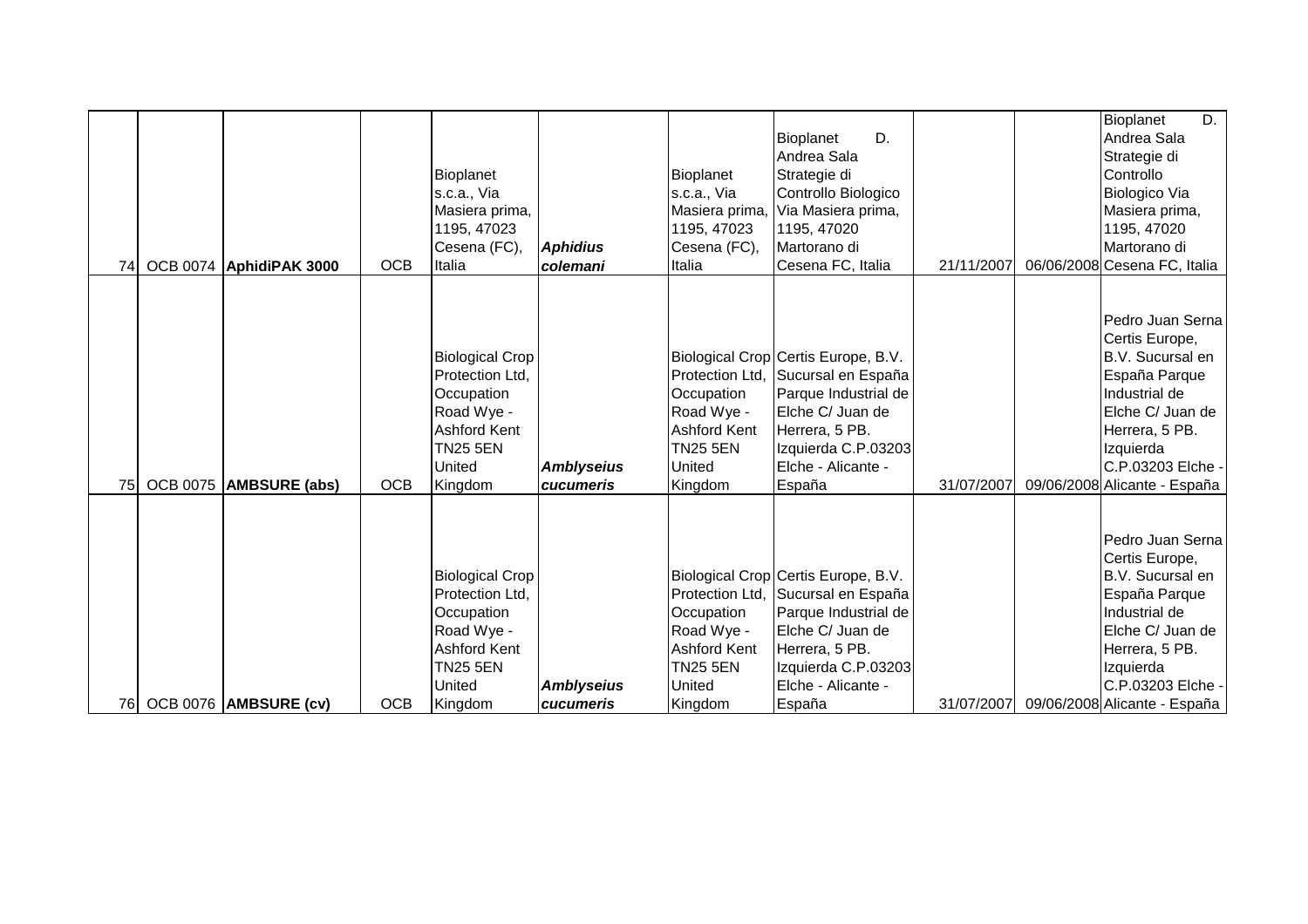| 77        | <b>OCB 0077</b> | <b>AMBSURE (c)</b>     | <b>OCB</b> | <b>Biological Crop</b><br>Protection Ltd.<br>Occupation<br>Road Wye -<br>Ashford Kent<br><b>TN25 5EN</b><br>United<br>Kingdom        | <b>Amblyseius</b><br>cucumeris    | Protection Ltd.<br>Occupation<br>Road Wye -<br><b>Ashford Kent</b><br><b>TN25 5EN</b><br>United<br>Kingdom        | Biological Crop Certis Europe, B.V.<br>Sucursal en España<br>Parque Industrial de<br>Elche C/ Juan de<br>Herrera, 5 PB.<br>Izquierda C.P.03203<br>Elche - Alicante -<br>España | 31/07/2007 | Pedro Juan Serna<br>Certis Europe,<br>B.V. Sucursal en<br>España Parque<br>Industrial de<br>Elche C/ Juan de<br>Herrera, 5 PB.<br>Izquierda<br>C.P.03203 Elche -<br>09/06/2008 Alicante - España |
|-----------|-----------------|------------------------|------------|--------------------------------------------------------------------------------------------------------------------------------------|-----------------------------------|-------------------------------------------------------------------------------------------------------------------|--------------------------------------------------------------------------------------------------------------------------------------------------------------------------------|------------|--------------------------------------------------------------------------------------------------------------------------------------------------------------------------------------------------|
| <b>78</b> |                 | OCB 0078 AMBSURE (cal) | <b>OCB</b> | <b>Biological Crop</b><br>Protection Ltd,<br>Occupation<br>Road Wye -<br><b>Ashford Kent</b><br><b>TN25 5EN</b><br>United<br>Kingdom | <b>Amblyseius</b><br>californicus | Protection Ltd,<br>Occupation<br>Road Wye -<br><b>Ashford Kent</b><br><b>TN25 5EN</b><br><b>United</b><br>Kingdom | Biological Crop Certis Europe, B.V.<br>Sucursal en España<br>Parque Industrial de<br>Elche C/ Juan de<br>Herrera, 5 PB.<br>Izquierda C.P.03203<br>Elche - Alicante -<br>España | 31/07/2007 | Pedro Juan Serna<br>Certis Europe,<br>B.V. Sucursal en<br>España Parque<br>Industrial de<br>Elche C/ Juan de<br>Herrera, 5 PB.<br>Izquierda<br>C.P.03203 Elche -<br>09/06/2008 Alicante - España |
| 79        |                 | OCB 0079 APHELSURE (a) | <b>OCB</b> | <b>Biological Crop</b><br>Protection Ltd.<br>Occupation<br>Road Wye -<br><b>Ashford Kent</b><br><b>TN25 5EN</b><br>United<br>Kingdom | <b>Aphelinus</b><br>abdominalis   | Protection Ltd,<br>Occupation<br>Road Wye -<br><b>Ashford Kent</b><br><b>TN25 5EN</b><br>United<br>Kingdom        | Biological Crop Certis Europe, B.V.<br>Sucursal en España<br>Parque Industrial de<br>Elche C/ Juan de<br>Herrera, 5 PB.<br>Izquierda C.P.03203<br>Elche - Alicante -<br>España | 31/07/2007 | Pedro Juan Serna<br>Certis Europe,<br>B.V. Sucursal en<br>España Parque<br>Industrial de<br>Elche C/ Juan de<br>Herrera, 5 PB.<br>Izquierda<br>C.P.03203 Elche -<br>09/06/2008 Alicante - España |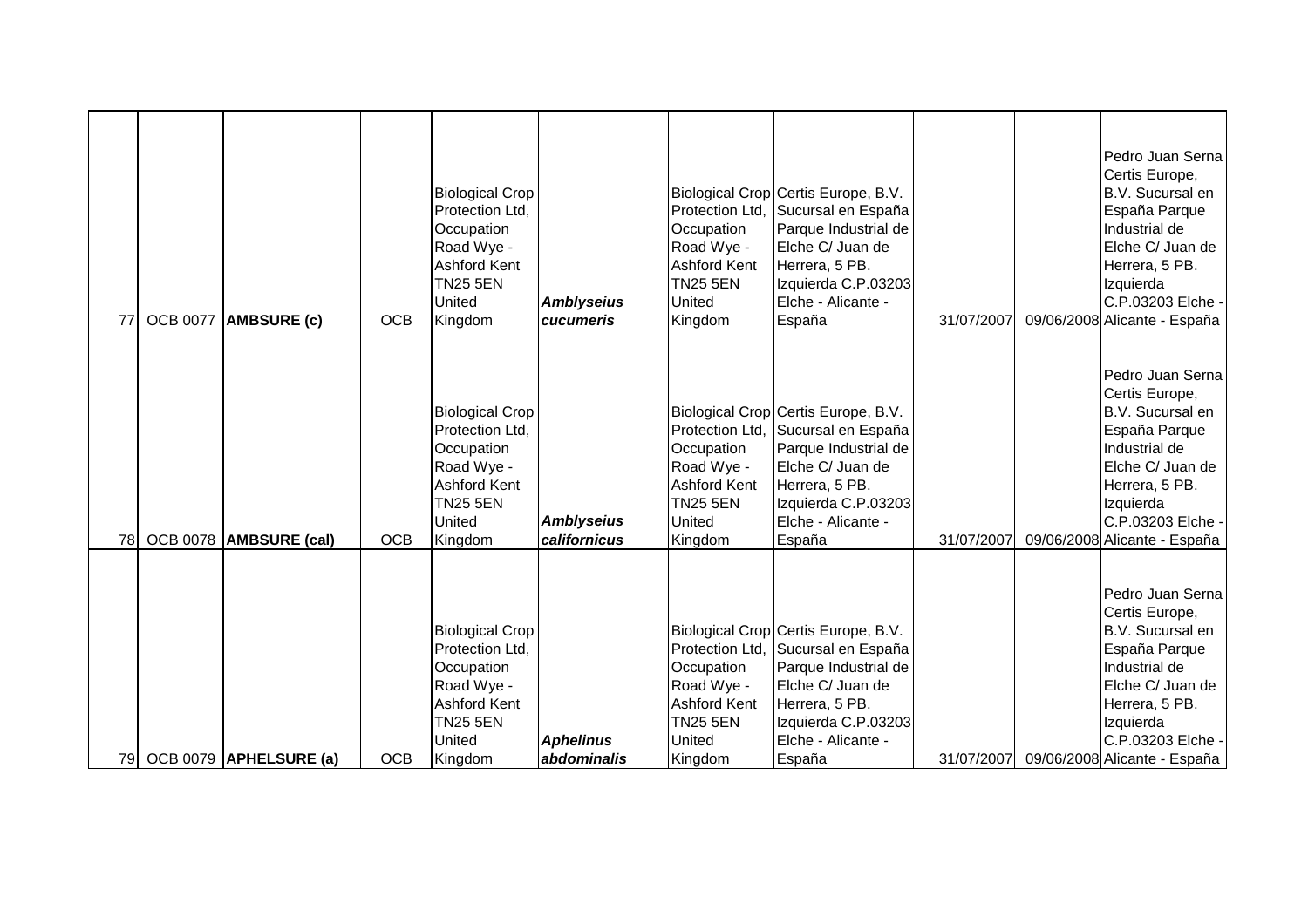|  |                            |            |                        |                    | <b>Biological Crop</b><br>Protection Ltd, |                      |            |                              |
|--|----------------------------|------------|------------------------|--------------------|-------------------------------------------|----------------------|------------|------------------------------|
|  |                            |            |                        |                    | Occupation                                |                      |            |                              |
|  |                            |            |                        |                    | Road Wye -                                |                      |            |                              |
|  |                            |            |                        |                    | <b>Ashford Kent</b>                       |                      |            |                              |
|  |                            |            |                        |                    | TN25 5EN                                  |                      |            |                              |
|  |                            |            |                        |                    | United                                    |                      |            |                              |
|  |                            |            |                        |                    | Kingdom.                                  |                      |            |                              |
|  |                            |            |                        |                    | <b>Instalaciones</b>                      |                      |            |                              |
|  |                            |            |                        |                    | adicionales de                            |                      |            |                              |
|  |                            |            |                        |                    | producción:                               |                      |            | Pedro Juan Serna             |
|  |                            |            |                        |                    | <b>Omnium</b>                             |                      |            | Certis Europe,               |
|  |                            |            | <b>Biological Crop</b> |                    | Agricole du                               | Certis Europe, B.V.  |            | B.V. Sucursal en             |
|  |                            |            | Protection Ltd,        |                    | Souss CMV                                 | Sucursal en España   |            | España Parque                |
|  |                            |            | Occupation             |                    | 809, C.R.                                 | Parque Industrial de |            | Industrial de                |
|  |                            |            | Road Wye -             |                    | Inchaden,                                 | Elche C/ Juan de     |            | Elche C/ Juan de             |
|  |                            |            | Ashford Kent           |                    | Province                                  | Herrera, 5 PB.       |            | Herrera, 5 PB.               |
|  |                            |            | <b>TN25 5EN</b>        |                    | Chtouka Aït                               | Izquierda C.P.03203  |            | Izquierda                    |
|  |                            |            | United                 | <b>Aphidoletes</b> | Baha                                      | Elche - Alicante -   |            | C.P.03203 Elche -            |
|  | 80 OCB 0080 APHIDOSURE (a) | <b>OCB</b> | Kingdom                | aphidimyza         | (Marruecos)                               | España               | 31/07/2007 | 09/06/2008 Alicante - España |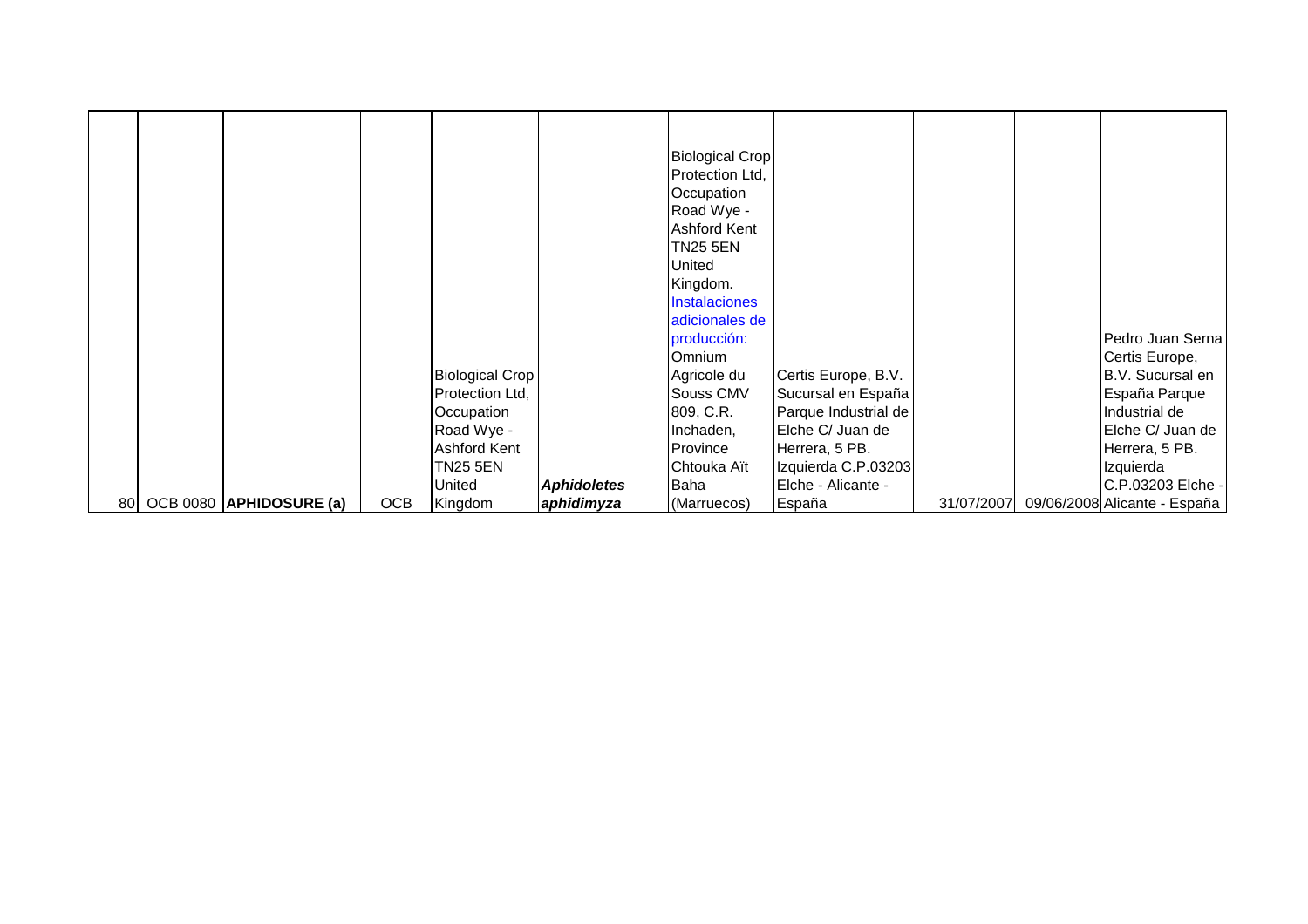|    |                 |                            |            | <b>Biological Crop</b><br>Protection Ltd,<br>Occupation<br>Road Wye -<br><b>Ashford Kent</b><br>TN <sub>25</sub> 5EN<br>United | <b>Aphidius</b> | <b>Biological Crop</b><br>Protection Ltd.<br>Occupation<br>Road Wye -<br><b>Ashford Kent</b><br>TN <sub>25</sub> 5EN<br><b>United</b><br>Kingdom.<br><b>Instalaciones</b><br>adicionales de<br>producción:<br>Omnium<br>Agricole du<br>Souss CMV<br>809, C.R.<br>Inchaden,<br>Province<br>Chtouka Aït<br><b>Baha</b> | Certis Europe, B.V.<br>Sucursal en España<br>Parque Industrial de<br>Elche C/ Juan de<br>Herrera, 5 PB.<br>Izquierda C.P.03203<br>Elche - Alicante -                 |            | Pedro Juan Serna<br>Certis Europe,<br>B.V. Sucursal en<br>España Parque<br>Industrial de<br>Elche C/ Juan de<br>Herrera, 5 PB.<br>Izquierda<br>C.P.03203 Elche - |
|----|-----------------|----------------------------|------------|--------------------------------------------------------------------------------------------------------------------------------|-----------------|----------------------------------------------------------------------------------------------------------------------------------------------------------------------------------------------------------------------------------------------------------------------------------------------------------------------|----------------------------------------------------------------------------------------------------------------------------------------------------------------------|------------|------------------------------------------------------------------------------------------------------------------------------------------------------------------|
| 81 | <b>OCB 0081</b> | <b>APHISURE (c)</b>        | <b>OCB</b> | Kingdom                                                                                                                        | colemani        | (Marruecos)                                                                                                                                                                                                                                                                                                          | España                                                                                                                                                               | 31/07/2007 | 09/06/2008 Alicante - España                                                                                                                                     |
|    |                 |                            |            | <b>Biological Crop</b><br>Protection Ltd,<br>Occupation<br>Road Wye -<br><b>Ashford Kent</b><br><b>TN25 5EN</b><br>United      | Chrysoperla     | Protection Ltd,<br>Occupation<br>Road Wye -<br><b>Ashford Kent</b><br><b>TN25 5EN</b><br><b>United</b>                                                                                                                                                                                                               | Biological Crop Certis Europe, B.V.<br>Sucursal en España<br>Parque Industrial de<br>Elche C/ Juan de<br>Herrera, 5 PB.<br>Izquierda C.P.03203<br>Elche - Alicante - |            | Pedro Juan Serna<br>Certis Europe,<br>B.V. Sucursal en<br>España Parque<br>Industrial de<br>Elche C/ Juan de<br>Herrera, 5 PB.<br>Izquierda<br>C.P.03203 Elche - |
|    |                 | 82 OCB 0082 CHRYSOSURE (c) | <b>OCB</b> | Kingdom                                                                                                                        | carnea          | Kingdom                                                                                                                                                                                                                                                                                                              | España                                                                                                                                                               | 31/07/2007 | 09/06/2008 Alicante - España                                                                                                                                     |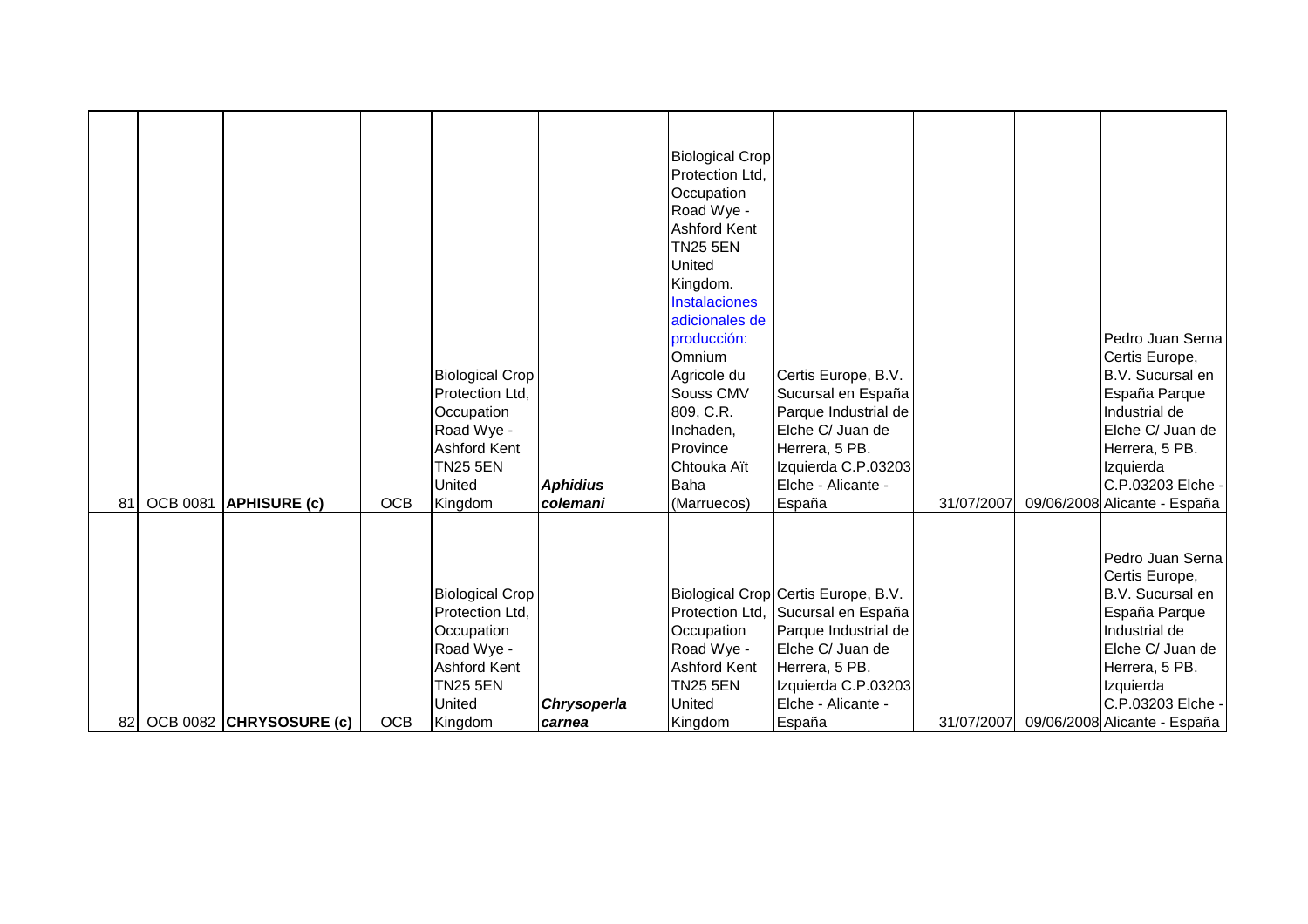|  |                         |            |                        |                 | <b>Biological Crop</b><br>Protection Ltd, |                      |            |                              |
|--|-------------------------|------------|------------------------|-----------------|-------------------------------------------|----------------------|------------|------------------------------|
|  |                         |            |                        |                 | Occupation                                |                      |            |                              |
|  |                         |            |                        |                 | Road Wye -                                |                      |            |                              |
|  |                         |            |                        |                 | <b>Ashford Kent</b>                       |                      |            |                              |
|  |                         |            |                        |                 | <b>TN25 5EN</b>                           |                      |            |                              |
|  |                         |            |                        |                 | United                                    |                      |            |                              |
|  |                         |            |                        |                 | Kingdom.                                  |                      |            |                              |
|  |                         |            |                        |                 | <b>Instalaciones</b>                      |                      |            |                              |
|  |                         |            |                        |                 | adicionales de                            |                      |            |                              |
|  |                         |            |                        |                 | producción:                               |                      |            | Pedro Juan Serna             |
|  |                         |            |                        |                 | Omnium                                    |                      |            | Certis Europe,               |
|  |                         |            | <b>Biological Crop</b> |                 | Agricole du                               | Certis Europe, B.V.  |            | B.V. Sucursal en             |
|  |                         |            | Protection Ltd,        |                 | Souss CMV                                 | Sucursal en España   |            | España Parque                |
|  |                         |            | Occupation             |                 | 809, C.R.                                 | Parque Industrial de |            | Industrial de                |
|  |                         |            | Road Wye -             |                 | Inchaden,                                 | Elche C/ Juan de     |            | Elche C/ Juan de             |
|  |                         |            | Ashford Kent           |                 | Province                                  | Herrera, 5 PB.       |            | Herrera, 5 PB.               |
|  |                         |            | TN25 5EN               |                 | Chtouka Aït                               | Izquierda C.P.03203  |            | Izquierda                    |
|  |                         |            | United                 |                 | Baha                                      | Elche - Alicante -   |            | C.P.03203 Elche -            |
|  | 83 OCB 0083 DIGSURE (i) | <b>OCB</b> | Kingdom                | Diglyphus isaea | (Marruecos)                               | España               | 31/07/2007 | 09/06/2008 Alicante - España |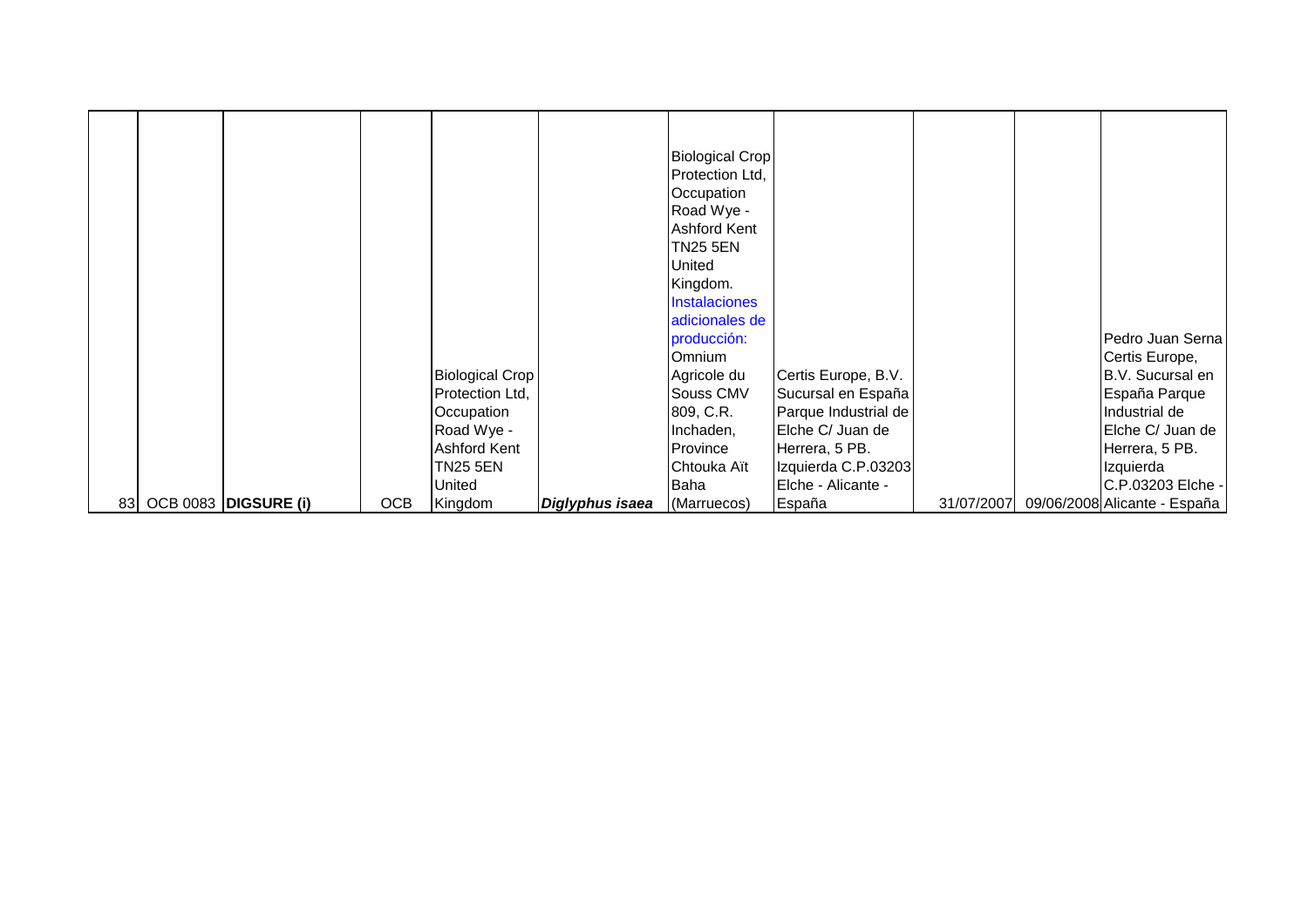|    |                      |            |                        |                 | <b>Biological Crop</b><br>Protection Ltd,<br>Occupation<br>Road Wye -<br><b>Ashford Kent</b><br>TN25 5EN<br>United |                      |            |                              |
|----|----------------------|------------|------------------------|-----------------|--------------------------------------------------------------------------------------------------------------------|----------------------|------------|------------------------------|
|    |                      |            |                        |                 | Kingdom.<br><b>Instalaciones</b>                                                                                   |                      |            |                              |
|    |                      |            |                        |                 | adicionales de                                                                                                     |                      |            |                              |
|    |                      |            |                        |                 | producción:                                                                                                        |                      |            | Pedro Juan Serna             |
|    |                      |            |                        |                 | <b>Omnium</b>                                                                                                      |                      |            | Certis Europe,               |
|    |                      |            | <b>Biological Crop</b> |                 | Agricole du                                                                                                        | Certis Europe, B.V.  |            | B.V. Sucursal en             |
|    |                      |            | Protection Ltd,        |                 | Souss CMV                                                                                                          | Sucursal en España   |            | España Parque                |
|    |                      |            | Occupation             |                 | 809, C.R.                                                                                                          | Parque Industrial de |            | Industrial de                |
|    |                      |            | Road Wye -             |                 | Inchaden,                                                                                                          | Elche C/ Juan de     |            | Elche C/ Juan de             |
|    |                      |            | Ashford Kent           |                 | Province                                                                                                           | Herrera, 5 PB.       |            | Herrera, 5 PB.               |
|    |                      |            | <b>TN25 5EN</b>        |                 | Chtouka Aït                                                                                                        | Izquierda C.P.03203  |            | Izquierda                    |
|    |                      |            | United                 | <b>Encarsia</b> | Baha                                                                                                               | Elche - Alicante -   |            | C.P.03203 Elche -            |
| 84 | OCB 0084 ENCSURE (f) | <b>OCB</b> | Kingdom                | formosa         | (Marruecos)                                                                                                        | España               | 31/07/2007 | 09/06/2008 Alicante - España |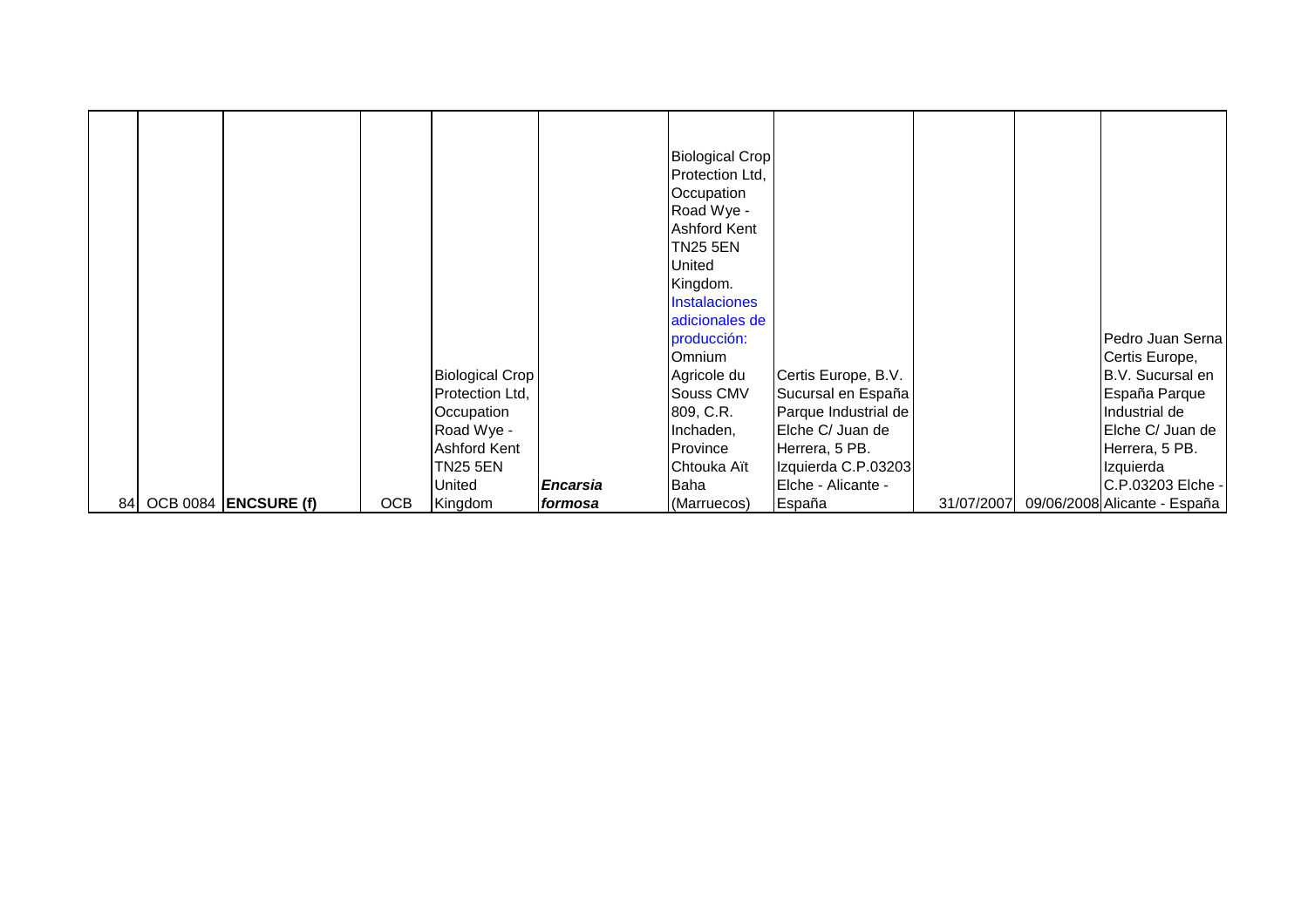|  |                          |            |                        |                    | <b>Biological Crop</b><br>Protection Ltd,<br>Occupation<br>Road Wye - |                      |            |                              |
|--|--------------------------|------------|------------------------|--------------------|-----------------------------------------------------------------------|----------------------|------------|------------------------------|
|  |                          |            |                        |                    | <b>Ashford Kent</b>                                                   |                      |            |                              |
|  |                          |            |                        |                    | TN25 5EN                                                              |                      |            |                              |
|  |                          |            |                        |                    | United                                                                |                      |            |                              |
|  |                          |            |                        |                    | Kingdom.                                                              |                      |            |                              |
|  |                          |            |                        |                    | <b>Instalaciones</b>                                                  |                      |            |                              |
|  |                          |            |                        |                    | adicionales de                                                        |                      |            |                              |
|  |                          |            |                        |                    | producción:                                                           |                      |            | Pedro Juan Serna             |
|  |                          |            |                        |                    | <b>Omnium</b>                                                         |                      |            | Certis Europe,               |
|  |                          |            | <b>Biological Crop</b> |                    | Agricole du                                                           | Certis Europe, B.V.  |            | B.V. Sucursal en             |
|  |                          |            | Protection Ltd,        |                    | Souss CMV                                                             | Sucursal en España   |            | España Parque                |
|  |                          |            | Occupation             |                    | 809, C.R.                                                             | Parque Industrial de |            | Industrial de                |
|  |                          |            | Road Wye -             |                    | Inchaden,                                                             | Elche C/ Juan de     |            | Elche C/ Juan de             |
|  |                          |            | Ashford Kent           |                    | Province                                                              | Herrera, 5 PB.       |            | Herrera, 5 PB.               |
|  |                          |            | <b>TN25 5EN</b>        |                    | Chtouka Aït                                                           | Izquierda C.P.03203  |            | Izquierda                    |
|  |                          |            | United                 | <b>Eretmocerus</b> | Baha                                                                  | Elche - Alicante -   |            | C.P.03203 Elche -            |
|  | 85 OCB 0085 ERETSURE (e) | <b>OCB</b> | Kingdom                | eremicus           | (Marruecos)                                                           | España               | 31/07/2007 | 09/06/2008 Alicante - España |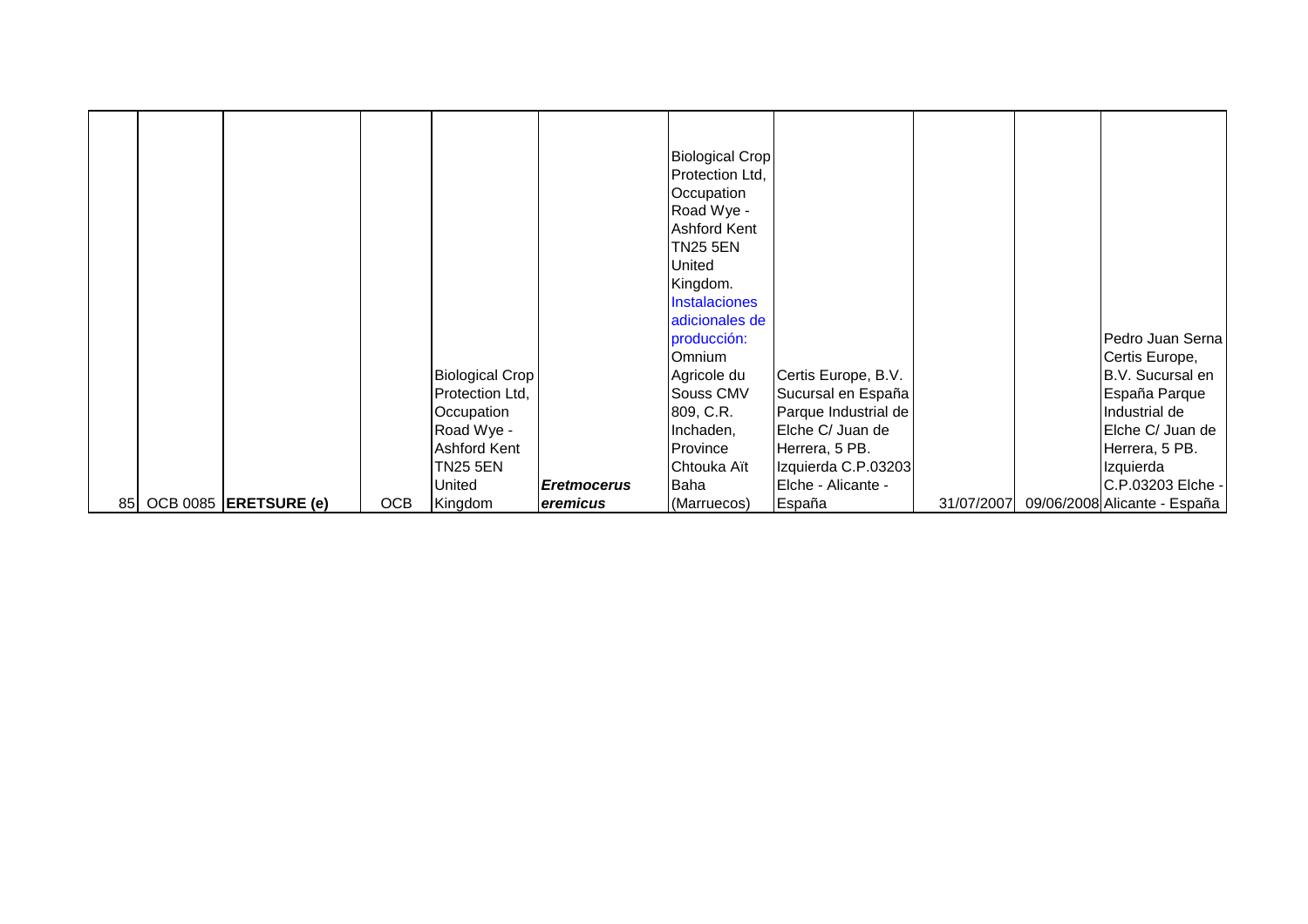|    |                        |            | <b>Biological Crop</b><br>Protection Ltd,<br>Occupation<br>Road Wye -<br><b>Ashford Kent</b><br>TN <sub>25</sub> 5EN<br>United       | <b>Eretmocerus</b>           | <b>Biological Crop</b><br>Protection Ltd.<br>Occupation<br>Road Wye -<br><b>Ashford Kent</b><br>TN <sub>25</sub> 5EN<br><b>United</b><br>Kingdom.<br><b>Instalaciones</b><br>adicionales de<br>producción:<br>Omnium<br>Agricole du<br>Souss CMV<br>809, C.R.<br>Inchaden,<br>Province<br>Chtouka Aït<br><b>Baha</b> | Certis Europe, B.V.<br>Sucursal en España<br>Parque Industrial de<br>Elche C/ Juan de<br>Herrera, 5 PB.<br>Izquierda C.P.03203<br>Elche - Alicante -                                           |            | Pedro Juan Serna<br>Certis Europe,<br>B.V. Sucursal en<br>España Parque<br>Industrial de<br>Elche C/ Juan de<br>Herrera, 5 PB.<br>Izquierda<br>C.P.03203 Elche -                                 |
|----|------------------------|------------|--------------------------------------------------------------------------------------------------------------------------------------|------------------------------|----------------------------------------------------------------------------------------------------------------------------------------------------------------------------------------------------------------------------------------------------------------------------------------------------------------------|------------------------------------------------------------------------------------------------------------------------------------------------------------------------------------------------|------------|--------------------------------------------------------------------------------------------------------------------------------------------------------------------------------------------------|
| 86 | OCB 0086 ERETSURE (m)  | <b>OCB</b> | Kingdom                                                                                                                              | mundus                       | (Marruecos)                                                                                                                                                                                                                                                                                                          | España                                                                                                                                                                                         | 31/07/2007 | 09/06/2008 Alicante - España                                                                                                                                                                     |
| 87 | OCB 0087   FELSURE (a) | <b>OCB</b> | <b>Biological Crop</b><br>Protection Ltd,<br>Occupation<br>Road Wye -<br><b>Ashford Kent</b><br><b>TN25 5EN</b><br>United<br>Kingdom | <b>Feltiela</b><br>acarisuga | Occupation<br>Road Wye -<br><b>Ashford Kent</b><br><b>TN25 5EN</b><br><b>United</b><br>Kingdom                                                                                                                                                                                                                       | Biological Crop Certis Europe, B.V.<br>Protection Ltd, Sucursal en España<br>Parque Industrial de<br>Elche C/ Juan de<br>Herrera, 5 PB.<br>Izquierda C.P.03203<br>Elche - Alicante -<br>España | 31/07/2007 | Pedro Juan Serna<br>Certis Europe,<br>B.V. Sucursal en<br>España Parque<br>Industrial de<br>Elche C/ Juan de<br>Herrera, 5 PB.<br>Izquierda<br>C.P.03203 Elche -<br>09/06/2008 Alicante - España |
|    |                        |            |                                                                                                                                      |                              |                                                                                                                                                                                                                                                                                                                      |                                                                                                                                                                                                |            |                                                                                                                                                                                                  |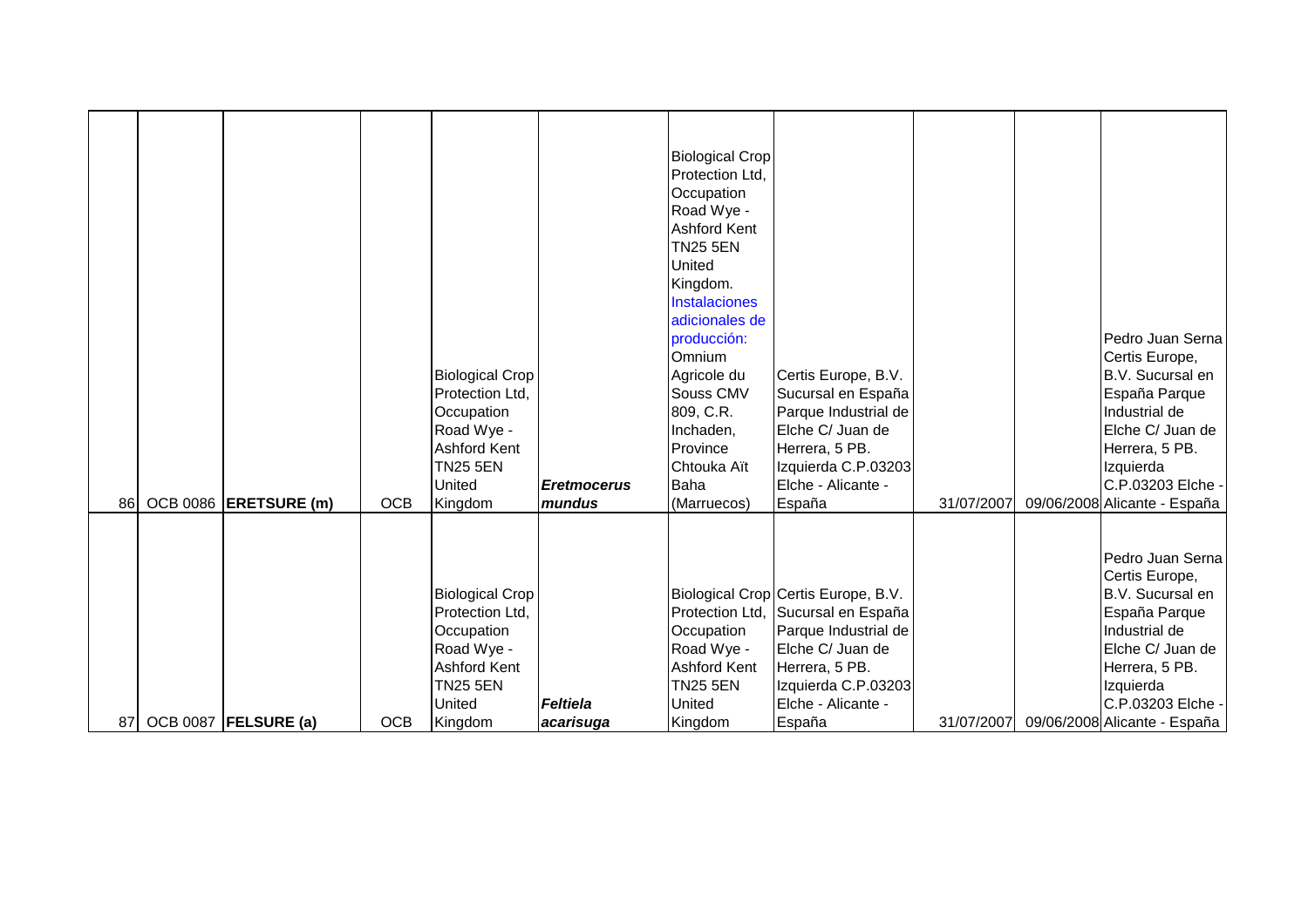| 88 | OCB 0088  HYPOSURE (m) | <b>OCB</b> | <b>Biological Crop</b><br>Protection Ltd.<br>Occupation<br>Road Wye -<br>Ashford Kent<br><b>TN25 5EN</b><br>United<br>Kingdom | <b>Hypoaspis miles</b>            | Protection Ltd,<br>Occupation<br>Road Wye -<br><b>Ashford Kent</b><br><b>TN25 5EN</b><br>United<br>Kingdom                                                                                                      | Biological Crop Certis Europe, B.V.<br>Sucursal en España<br>Parque Industrial de<br>Elche C/ Juan de<br>Herrera, 5 PB.<br>Izquierda C.P.03203<br>Elche - Alicante -<br>España | 31/07/2007 | Pedro Juan Serna<br>Certis Europe,<br>B.V. Sucursal en<br>España Parque<br>Industrial de<br>Elche C/ Juan de<br>Herrera, 5 PB.<br>Izquierda<br>C.P.03203 Elche -<br>09/06/2008 Alicante - España |
|----|------------------------|------------|-------------------------------------------------------------------------------------------------------------------------------|-----------------------------------|-----------------------------------------------------------------------------------------------------------------------------------------------------------------------------------------------------------------|--------------------------------------------------------------------------------------------------------------------------------------------------------------------------------|------------|--------------------------------------------------------------------------------------------------------------------------------------------------------------------------------------------------|
|    |                        |            |                                                                                                                               |                                   | <b>Biological Crop</b><br>Protection Ltd,<br>Occupation<br>Road Wye -<br><b>Ashford Kent</b><br><b>TN25 5EN</b><br><b>United</b><br>Kingdom.<br><b>Instalaciones</b><br>adicionales de<br>producción:<br>Omnium |                                                                                                                                                                                |            | Pedro Juan Serna<br>Certis Europe,                                                                                                                                                               |
|    |                        |            | <b>Biological Crop</b><br>Protection Ltd,<br>Occupation<br>Road Wye -<br>Ashford Kent                                         |                                   | Agricole du<br>Souss CMV<br>809, C.R.<br>Inchaden,<br>Province                                                                                                                                                  | Certis Europe, B.V.<br>Sucursal en España<br>Parque Industrial de<br>Elche C/ Juan de<br>Herrera, 5 PB.                                                                        |            | B.V. Sucursal en<br>España Parque<br>Industrial de<br>Elche C/ Juan de<br>Herrera, 5 PB.                                                                                                         |
| 89 | OCB 0089   MACSURE (c) | <b>OCB</b> | <b>TN25 5EN</b><br>United<br>Kingdom                                                                                          | <b>Macrolophus</b><br>caliginosus | Chtouka Aït<br><b>Baha</b><br>(Marruecos)                                                                                                                                                                       | Izquierda C.P.03203<br>Elche - Alicante -<br>España                                                                                                                            | 31/07/2007 | Izquierda<br>C.P.03203 Elche -<br>09/06/2008 Alicante - España                                                                                                                                   |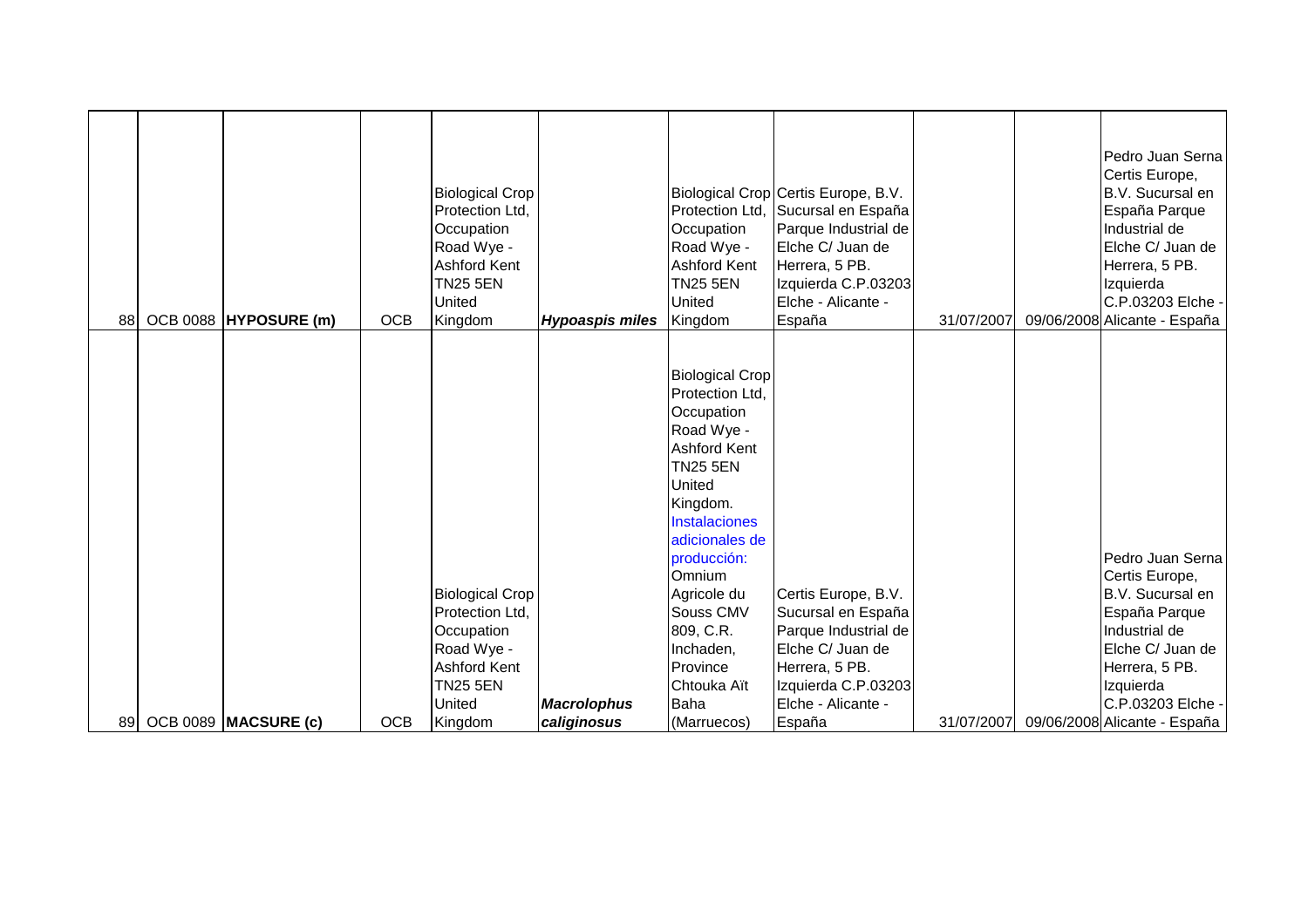|  |                             |            |                        |                     | <b>Biological Crop</b> |                      |            |                              |
|--|-----------------------------|------------|------------------------|---------------------|------------------------|----------------------|------------|------------------------------|
|  |                             |            |                        |                     | Protection Ltd,        |                      |            |                              |
|  |                             |            |                        |                     | Occupation             |                      |            |                              |
|  |                             |            |                        |                     | Road Wye -             |                      |            |                              |
|  |                             |            |                        |                     | <b>Ashford Kent</b>    |                      |            |                              |
|  |                             |            |                        |                     | TN25 5EN               |                      |            |                              |
|  |                             |            |                        |                     | <b>United</b>          |                      |            |                              |
|  |                             |            |                        |                     | Kingdom.               |                      |            |                              |
|  |                             |            |                        |                     | <b>Instalaciones</b>   |                      |            |                              |
|  |                             |            |                        |                     | adicionales de         |                      |            |                              |
|  |                             |            |                        |                     | producción:            |                      |            | Pedro Juan Serna             |
|  |                             |            |                        |                     | <b>Omnium</b>          |                      |            | Certis Europe,               |
|  |                             |            | <b>Biological Crop</b> |                     | Agricole du            | Certis Europe, B.V.  |            | B.V. Sucursal en             |
|  |                             |            | Protection Ltd,        |                     | Souss CMV              | Sucursal en España   |            | España Parque                |
|  |                             |            | Occupation             |                     | 809, C.R.              | Parque Industrial de |            | Industrial de                |
|  |                             |            | Road Wye -             |                     | Inchaden,              | Elche C/ Juan de     |            | Elche C/ Juan de             |
|  |                             |            | Ashford Kent           |                     | Province               | Herrera, 5 PB.       |            | Herrera, 5 PB.               |
|  |                             |            | <b>TN25 5EN</b>        |                     | Chtouka Aït            | Izquierda C.P.03203  |            | Izquierda                    |
|  |                             |            | United                 | <b>Nesidiocoris</b> | Baha                   | Elche - Alicante -   |            | C.P.03203 Elche -            |
|  | 90 OCB 0090 NESIDIOSURE (c) | <b>OCB</b> | Kingdom                | tenuis              | (Marruecos)            | España               | 31/07/2007 | 09/06/2008 Alicante - España |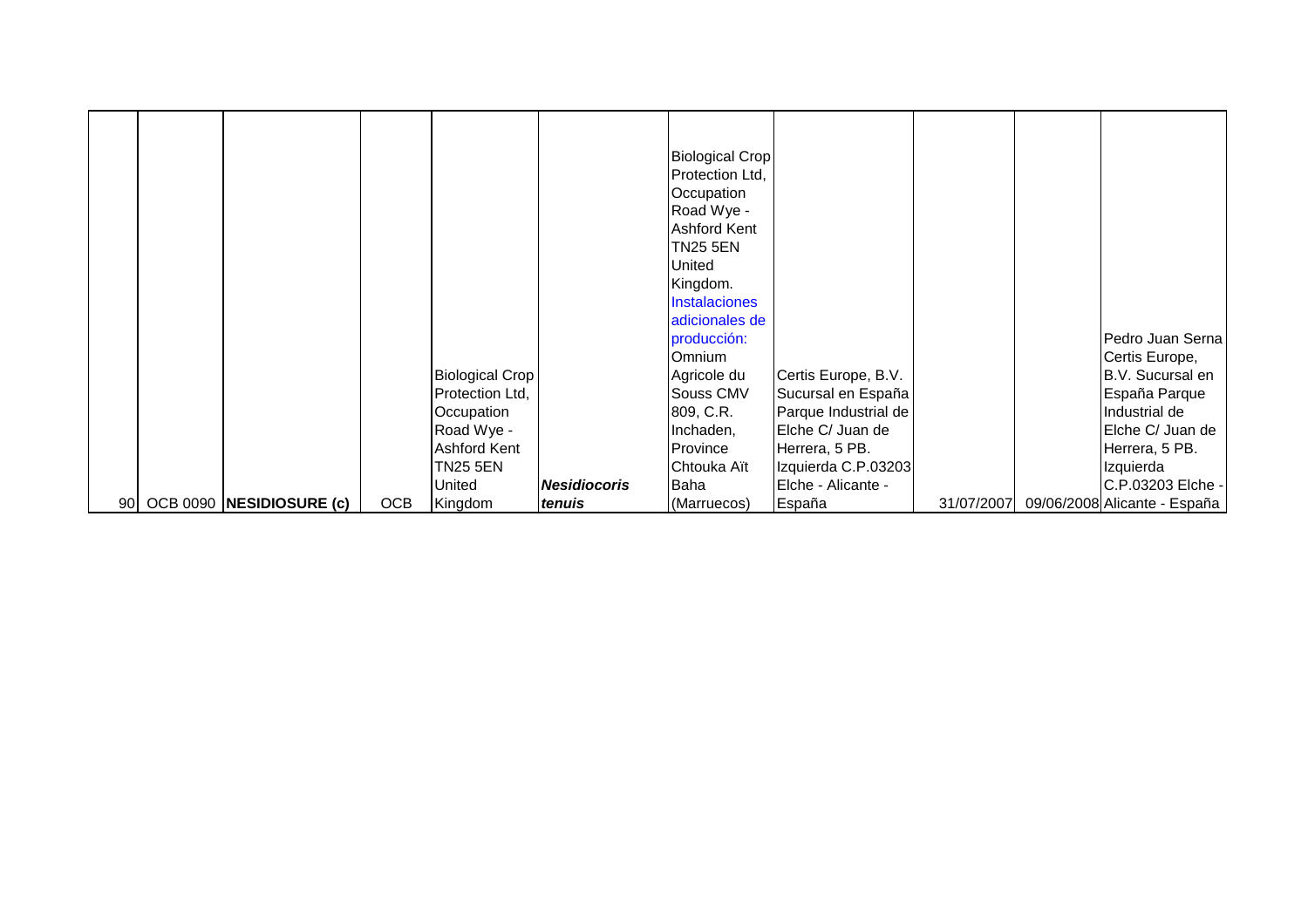|  |                         |            |                        |                         | <b>Biological Crop</b><br>Protection Ltd,<br>Occupation<br>Road Wye -<br><b>Ashford Kent</b><br><b>TN25 5EN</b><br>United<br>Kingdom.<br><b>Instalaciones</b><br>adicionales de<br>producción: |                      |            | Pedro Juan Serna             |
|--|-------------------------|------------|------------------------|-------------------------|------------------------------------------------------------------------------------------------------------------------------------------------------------------------------------------------|----------------------|------------|------------------------------|
|  |                         |            |                        |                         |                                                                                                                                                                                                |                      |            |                              |
|  |                         |            |                        |                         |                                                                                                                                                                                                |                      |            |                              |
|  |                         |            |                        |                         |                                                                                                                                                                                                |                      |            |                              |
|  |                         |            |                        |                         |                                                                                                                                                                                                |                      |            |                              |
|  |                         |            |                        |                         | Omnium                                                                                                                                                                                         |                      |            | Certis Europe,               |
|  |                         |            | <b>Biological Crop</b> |                         | Agricole du                                                                                                                                                                                    | Certis Europe, B.V.  |            | B.V. Sucursal en             |
|  |                         |            | Protection Ltd,        |                         | <b>Souss CMV</b>                                                                                                                                                                               | Sucursal en España   |            | España Parque                |
|  |                         |            | Occupation             |                         | 809, C.R.                                                                                                                                                                                      | Parque Industrial de |            | Industrial de                |
|  |                         |            | Road Wye -             |                         | Inchaden,                                                                                                                                                                                      | Elche C/ Juan de     |            | Elche C/ Juan de             |
|  |                         |            | Ashford Kent           |                         | Province                                                                                                                                                                                       | Herrera, 5 PB.       |            | Herrera, 5 PB.               |
|  |                         |            | TN25 5EN               |                         | Chtouka Aït                                                                                                                                                                                    | Izquierda C.P.03203  |            | Izquierda                    |
|  |                         |            | United                 |                         | Baha                                                                                                                                                                                           | Elche - Alicante -   |            | C.P.03203 Elche -            |
|  | 91 OCB 0091 ORISURE (I) | <b>OCB</b> | Kingdom                | <b>Orius laevigatus</b> | (Marruecos)                                                                                                                                                                                    | España               | 31/07/2007 | 09/06/2008 Alicante - España |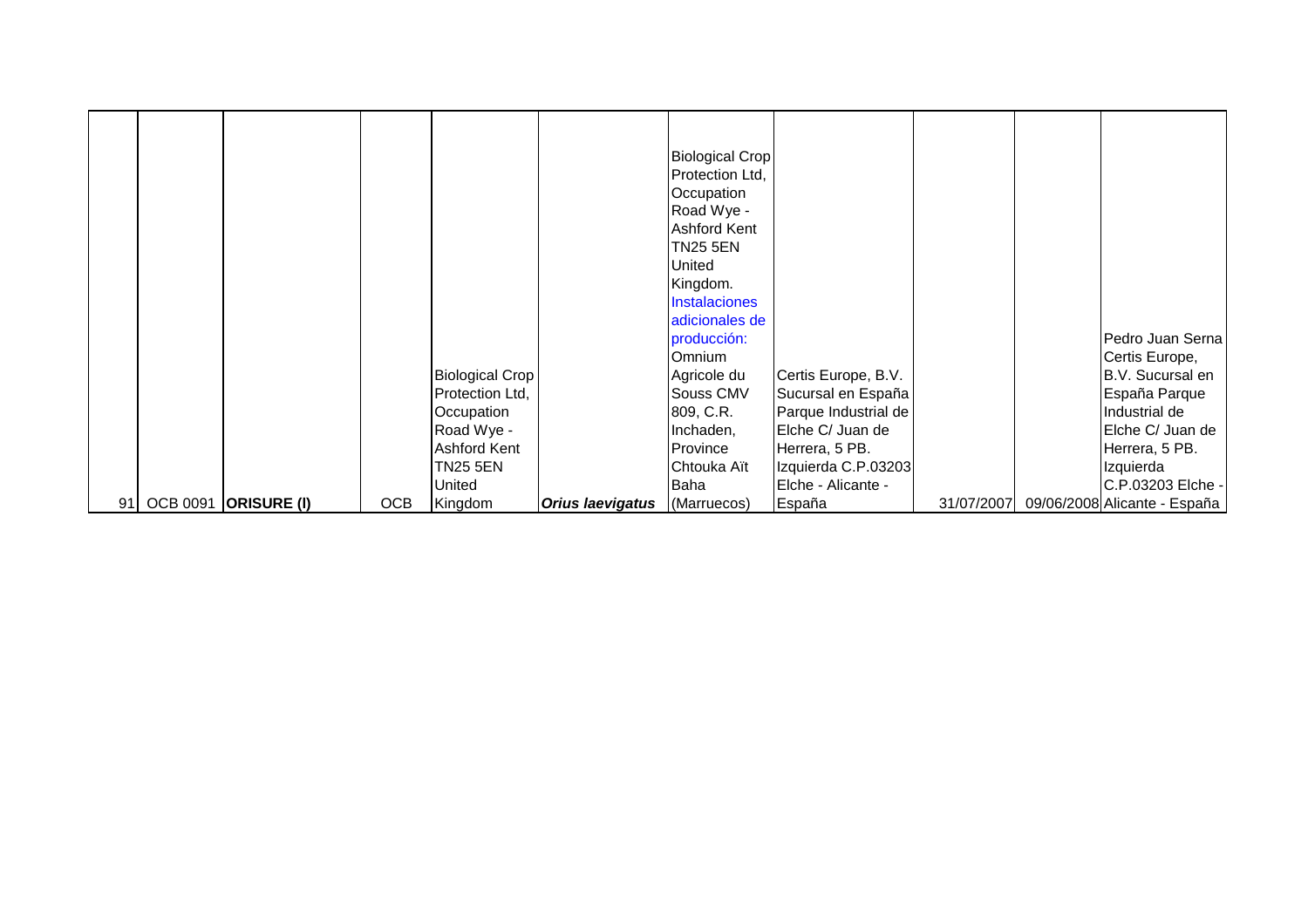|    |                             |            | <b>Biological Crop</b><br>Protection Ltd.<br>Occupation<br>Road Wye -<br><b>Ashford Kent</b><br><b>TN25 5EN</b><br>United | <b>Phytoseiulus</b> | <b>Biological Crop</b><br>Protection Ltd.<br>Occupation<br>Road Wye -<br><b>Ashford Kent</b><br>TN <sub>25</sub> 5EN<br><b>United</b><br>Kingdom.<br><b>Instalaciones</b><br>adicionales de<br>producción:<br>Omnium<br>Agricole du<br>Souss CMV<br>809, C.R.<br>Inchaden,<br>Province<br>Chtouka Aït<br><b>Baha</b> | Certis Europe, B.V.<br>Sucursal en España<br>Parque Industrial de<br>Elche C/ Juan de<br>Herrera, 5 PB.<br>Izquierda C.P.03203<br>Elche - Alicante -                                 |            | Pedro Juan Serna<br>Certis Europe,<br>B.V. Sucursal en<br>España Parque<br>Industrial de<br>Elche C/ Juan de<br>Herrera, 5 PB.<br>Izquierda<br>C.P.03203 Elche - |
|----|-----------------------------|------------|---------------------------------------------------------------------------------------------------------------------------|---------------------|----------------------------------------------------------------------------------------------------------------------------------------------------------------------------------------------------------------------------------------------------------------------------------------------------------------------|--------------------------------------------------------------------------------------------------------------------------------------------------------------------------------------|------------|------------------------------------------------------------------------------------------------------------------------------------------------------------------|
| 92 | OCB 0092 PHYTOSURE (p)      | <b>OCB</b> | Kingdom                                                                                                                   | persimilis          | (Marruecos)                                                                                                                                                                                                                                                                                                          | España                                                                                                                                                                               | 31/07/2007 | 09/06/2008 Alicante - España                                                                                                                                     |
|    |                             |            | <b>Biological Crop</b><br>Protection Ltd,<br>Occupation<br>Road Wye -<br><b>Ashford Kent</b><br><b>TN25 5EN</b><br>United | <b>Steinernema</b>  | Occupation<br>Road Wye -<br><b>Ashford Kent</b><br><b>TN25 5EN</b><br><b>United</b>                                                                                                                                                                                                                                  | Biological Crop Certis Europe, B.V.<br>Protection Ltd, Sucursal en España<br>Parque Industrial de<br>Elche C/ Juan de<br>Herrera, 5 PB.<br>Izquierda C.P.03203<br>Elche - Alicante - |            | Pedro Juan Serna<br>Certis Europe,<br>B.V. Sucursal en<br>España Parque<br>Industrial de<br>Elche C/ Juan de<br>Herrera, 5 PB.<br>Izquierda<br>C.P.03203 Elche - |
|    | 93 OCB 0093 STEINERSURE (f) | <b>OCB</b> | Kingdom                                                                                                                   | feltiae             | Kingdom                                                                                                                                                                                                                                                                                                              | España                                                                                                                                                                               | 31/07/2007 | 09/06/2008 Alicante - España                                                                                                                                     |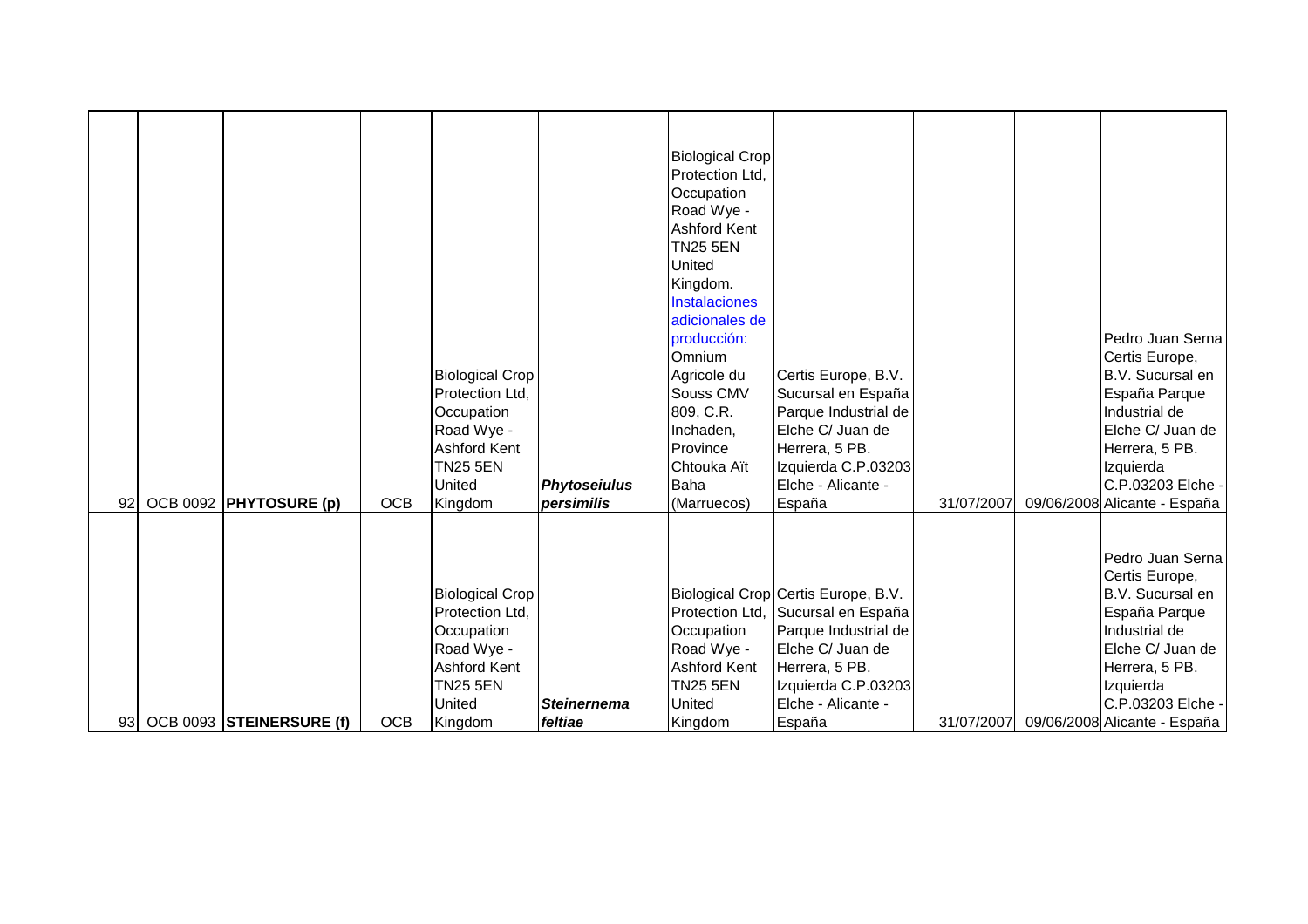| 94 | <b>OCB 0094</b>      | <b>Biorend R NIB</b><br>Invernaderos =<br><b>Polybio ID</b><br>Invernaderos | <b>OCB</b> | IDEBIO S.L. C/<br>Bell - Polígono<br>El Montalvo, 3<br>C.P. 37188 -<br>Carbajosa de<br>la Sagrada -<br>Salamanca | <b>Steinernema</b><br>feltiae          | IDEBIO S.L. C/<br>El Montalvo, 3<br>C.P. 37188 -<br>Carbajosa de<br>la Sagrada -<br>Salamanca | Bell - Polígono IDEBIO S.L. C/ Bell<br>Polígono El<br>Montalvo, 3 C.P.<br>37188 - Carbajosa<br>de la Sagrada -<br>Salamanca | 17/07/2007 | Alejandro<br>Martínez Peña<br>IDEBIO S.L. C/<br>Bell - Polígono El<br>Montalvo, 3 C.P.<br>37188 - Carbajosa<br>de la Sagrada -<br>03/04/2009 Salamanca        |
|----|----------------------|-----------------------------------------------------------------------------|------------|------------------------------------------------------------------------------------------------------------------|----------------------------------------|-----------------------------------------------------------------------------------------------|-----------------------------------------------------------------------------------------------------------------------------|------------|---------------------------------------------------------------------------------------------------------------------------------------------------------------|
| 95 | OCB 0095 Leñosos     | <b>Biorend R INB</b><br>Leñosos =<br><b>Polybio ID</b>                      | <b>OCB</b> | IDEBIO S.L. C/<br>Bell - Polígono<br>El Montalvo, 3<br>C.P. 37188 -<br>Carbajosa de<br>la Sagrada -<br>Salamanca | <b>Steinernema</b><br>carpocapsae      | IDEBIO S.L. C/<br>El Montalvo, 3<br>C.P. 37188 -<br>Carbajosa de<br>la Sagrada -<br>Salamanca | Bell - Polígono IDEBIO S.L. C/ Bell<br>Polígono El<br>Montalvo, 3 C.P.<br>37188 - Carbajosa<br>de la Sagrada -<br>Salamanca | 17/07/2007 | Alejandro<br>Martínez Peña<br>IDEBIO S.L. C/<br>Bell - Polígono El<br>Montalvo, 3 C.P.<br>37188 - Carbajosa<br>de la Sagrada -<br>03/04/2009 Salamanca        |
| 96 | <b>OCB 0096</b>      | <b>Biorend R IB</b><br>Melolontha =<br><b>Polybio ID</b><br>Melolontha      | <b>OCB</b> | IDEBIO S.L. C/<br>Bell - Polígono<br>El Montalvo, 3<br>C.P. 37188 -<br>Carbajosa de<br>la Sagrada -<br>Salamanca | <b>Heterorhabditis</b><br>bacteriphora | IDEBIO S.L. C/<br>El Montalvo, 3<br>C.P. 37188 -<br>Carbajosa de<br>la Sagrada -<br>Salamanca | Bell - Polígono IDEBIO S.L. C/ Bell<br>Polígono El<br>Montalvo, 3 C.P.<br>37188 - Carbajosa<br>de la Sagrada -<br>Salamanca | 17/07/2007 | Alejandro<br>Martínez Peña<br><b>IDEBIO S.L. C/</b><br>Bell - Polígono El<br>Montalvo, 3 C.P.<br>37188 - Carbajosa<br>de la Sagrada -<br>03/04/2009 Salamanca |
|    | 97 OCB 0097 Insectos | <b>Biorend R Foliar =</b><br><b>Polybio ID</b>                              | <b>OCB</b> | IDEBIO S.L. C/<br>Bell - Polígono<br>El Montalvo, 3<br>C.P. 37188 -<br>Carbajosa de<br>la Sagrada -<br>Salamanca | <b>Heterorhabditis</b><br>bacteriphora | IDEBIO S.L. C/<br>El Montalvo, 3<br>C.P. 37188 -<br>Carbajosa de<br>la Sagrada -<br>Salamanca | Bell - Polígono IDEBIO S.L. C/ Bell<br>Polígono El<br>Montalvo, 3 C.P.<br>37188 - Carbajosa<br>de la Sagrada -<br>Salamanca | 17/07/2007 | Alejandro<br>Martínez Peña<br>IDEBIO S.L. C/<br>Bell - Polígono El<br>Montalvo, 3 C.P.<br>37188 - Carbajosa<br>de la Sagrada -<br>03/04/2009 Salamanca        |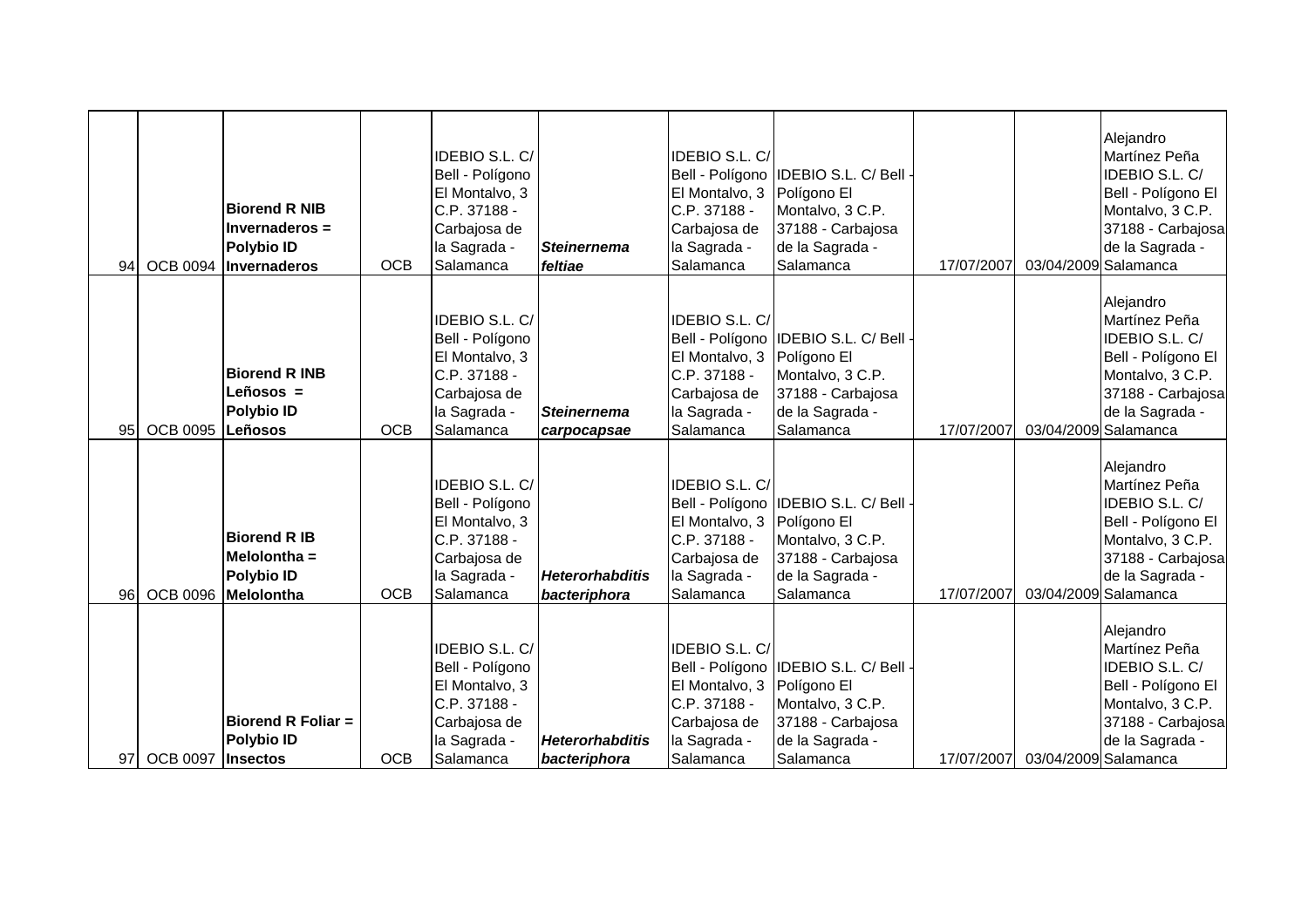| 98  |                 | <b>Biorend R Trips =</b><br>OCB 0098 Polybio ID Trips               | <b>OCB</b> | <b>IDEBIO S.L. C/</b><br>Bell - Polígono<br>El Montalvo, 3<br>C.P. 37188 -<br>Carbajosa de<br>la Sagrada -<br>Salamanca | <b>Heterorhabditis</b><br>bacteriphora | IDEBIO S.L. C/<br>El Montalvo, 3 Polígono El<br>C.P. 37188 -<br>Carbajosa de<br>la Sagrada -<br>Salamanca        | Bell - Polígono IDEBIO S.L. C/ Bell ·<br>Montalvo, 3 C.P.<br>37188 - Carbajosa<br>de la Sagrada -<br>Salamanca | 17/07/2007 | Alejandro<br>Martínez Peña<br>IDEBIO S.L. C/<br>Bell - Polígono El<br>Montalvo, 3 C.P.<br>37188 - Carbajosa<br>de la Sagrada -<br>03/04/2009 Salamanca |
|-----|-----------------|---------------------------------------------------------------------|------------|-------------------------------------------------------------------------------------------------------------------------|----------------------------------------|------------------------------------------------------------------------------------------------------------------|----------------------------------------------------------------------------------------------------------------|------------|--------------------------------------------------------------------------------------------------------------------------------------------------------|
| 99  | <b>OCB 0099</b> | <b>Biorend R</b><br>Spodóptera =<br><b>Polybio ID</b><br>Spodóptera | <b>OCB</b> | <b>IDEBIO S.L. C/</b><br>Bell - Polígono<br>El Montalvo, 3<br>C.P. 37188 -<br>Carbajosa de<br>la Sagrada -<br>Salamanca | <b>Steinernema</b><br>carpocapsae      | <b>IDEBIO S.L. C/</b><br>El Montalvo, 3 Polígono El<br>C.P. 37188 -<br>Carbajosa de<br>la Sagrada -<br>Salamanca | Bell - Polígono IDEBIO S.L. C/ Bell -<br>Montalvo, 3 C.P.<br>37188 - Carbajosa<br>de la Sagrada -<br>Salamanca | 17/07/2007 | Alejandro<br>Martínez Peña<br>IDEBIO S.L. C/<br>Bell - Polígono El<br>Montalvo, 3 C.P.<br>37188 - Carbajosa<br>de la Sagrada -<br>03/04/2009 Salamanca |
| 100 |                 | Biorend R OCB =<br>OCB 0100 Combio OCB                              | <b>OCB</b> | <b>IDEBIO S.L. C/</b><br>Bell - Polígono<br>El Montalvo, 3<br>C.P. 37188 -<br>Carbajosa de<br>la Sagrada -<br>Salamanca | <b>Heterorhabditis</b><br>bacteriphora | <b>IDEBIO S.L. C/</b><br>El Montalvo, 3 Polígono El<br>C.P. 37188 -<br>Carbajosa de<br>la Sagrada -<br>Salamanca | Bell - Polígono IDEBIO S.L. C/ Bell<br>Montalvo, 3 C.P.<br>37188 - Carbajosa<br>de la Sagrada -<br>Salamanca   | 17/07/2007 | Alejandro<br>Martínez Peña<br>IDEBIO S.L. C/<br>Bell - Polígono El<br>Montalvo, 3 C.P.<br>37188 - Carbajosa<br>de la Sagrada -<br>03/04/2009 Salamanca |
| 101 | <b>OCB 0101</b> | <b>Biorend R Orugas</b><br>= Combio OCB<br><b>Orugas</b>            | <b>OCB</b> | <b>IDEBIO S.L. C/</b><br>Bell - Polígono<br>El Montalvo, 3<br>C.P. 37188 -<br>Carbajosa de<br>la Sagrada -<br>Salamanca | <b>Steinernema</b><br>carpocapsae      | IDEBIO S.L. C/<br>El Montalvo, 3 Polígono El<br>C.P. 37188 -<br>Carbajosa de<br>la Sagrada -<br>Salamanca        | Bell - Polígono IDEBIO S.L. C/ Bell -<br>Montalvo, 3 C.P.<br>37188 - Carbajosa<br>de la Sagrada -<br>Salamanca | 17/07/2007 | Alejandro<br>Martínez Peña<br>IDEBIO S.L. C/<br>Bell - Polígono El<br>Montalvo, 3 C.P.<br>37188 - Carbajosa<br>de la Sagrada -<br>03/04/2009 Salamanca |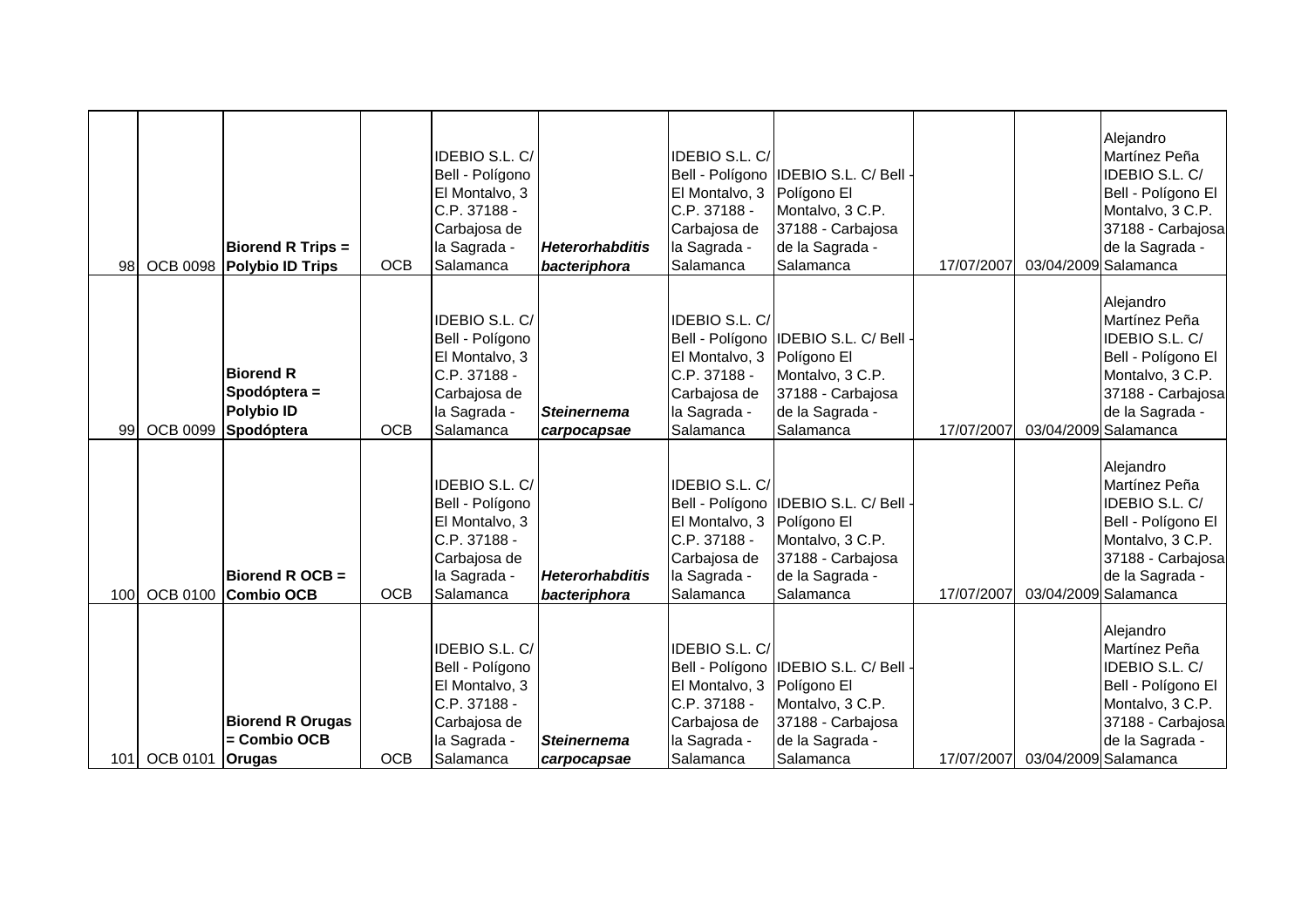| 102 |                  | OCB 0102 Orius Hortafres       | <b>OCB</b> | SURINVER,<br>Sdad.Coop.<br>Ltda. Avda.de<br>la Cooperativa,<br>s/n. 03190<br>Pilar de la<br>Horadada<br>(Alicante)                          | <b>Orius Laevigatus</b> (Alicante)  | SURINVER,<br>Sdad.Coop.<br>Ltda. Avda.de<br>s/n. 03190<br>Pilar de la<br>Horadada                                            | Rafael Zapata Sáez<br>SURINVER,<br>la Cooperativa, Sdad.Coop. Ltda.<br>Avda.de la<br>Cooperativa, s/n.<br>03190 Pilar de la<br>Horadada (Alicante)                                    | 07/08/2007 | 20/06/2008 (Alicante) | Rafael Zapata<br>Sáez SURINVER,<br>Sdad.Coop. Ltda.<br>Avda.de la<br>Cooperativa, s/n.<br>03190 Pilar de la<br>Horadada                              |
|-----|------------------|--------------------------------|------------|---------------------------------------------------------------------------------------------------------------------------------------------|-------------------------------------|------------------------------------------------------------------------------------------------------------------------------|---------------------------------------------------------------------------------------------------------------------------------------------------------------------------------------|------------|-----------------------|------------------------------------------------------------------------------------------------------------------------------------------------------|
| 103 | <b>OCB 0103</b>  | <b>TCB-Orius</b><br>Laevigatus | <b>OCB</b> | Técnicas de<br>Control<br>Biológico<br>(Grupo<br>Agrotecnología<br>S.L. Camino<br>de la Sierra,<br>s/n, nave 5,<br>03350 - Cox-<br>Alicante | <b>Orius Laevigatus   Alicante_</b> | Técnicas de<br>Control<br>Biológico<br>(Grupo<br>), S.L. C/ San<br>Isidro, s/n,<br>esquina C/<br>Cazadores, 11<br>03350-Cox- | Agrotecnología Técnicas de Control<br>Biológico (Grupo<br>Agrotecnología),<br>S.L. Camino de la<br>Sierra, s/n, nave 5,<br>03350 - Cox-<br>Alicante                                   | 06/09/2007 | 20/06/2008 Alicante   | Antonio Andreu<br>Selma. Técnicas<br>de Control<br>Biológico (Grupo<br>Agrotecnología),<br>S.L. Camino de la<br>Sierra, s/n, nave<br>5, 03350 - Cox- |
| 104 | OCB 0200 APHYTIS |                                | <b>OCB</b> | <b>Producciones</b><br>Biológicas, S.L.<br>Finca<br>Labradorcico<br>del Medio.<br>65.Aptdo.<br>Correos 286.<br>30880 Águilas<br>(Murcia)    | <b>Aphytis melinus</b><br>(De Bach) | Producciones<br>Finca<br>Labradorcico<br>del Medio.<br>65.Aptdo.<br>Correos 286.<br>30880 Águilas<br>(Murcia)                | Koppert Biological<br>Biológicas, S.L. Systems, S.L. C/<br>Cobre, 22-24 -<br>Parcela P.14 Nave<br>3 Polígono Industrial<br>Ciudad del<br>Transporte 04745<br>La Mojonera<br>(Almería) | 22/04/2008 | 20/06/2008 s          | José Eduardo<br>Belda Suárez<br>Director I+D<br>Koppert Biological<br>Systems, S.L.<br>jbelda@koppert.e                                              |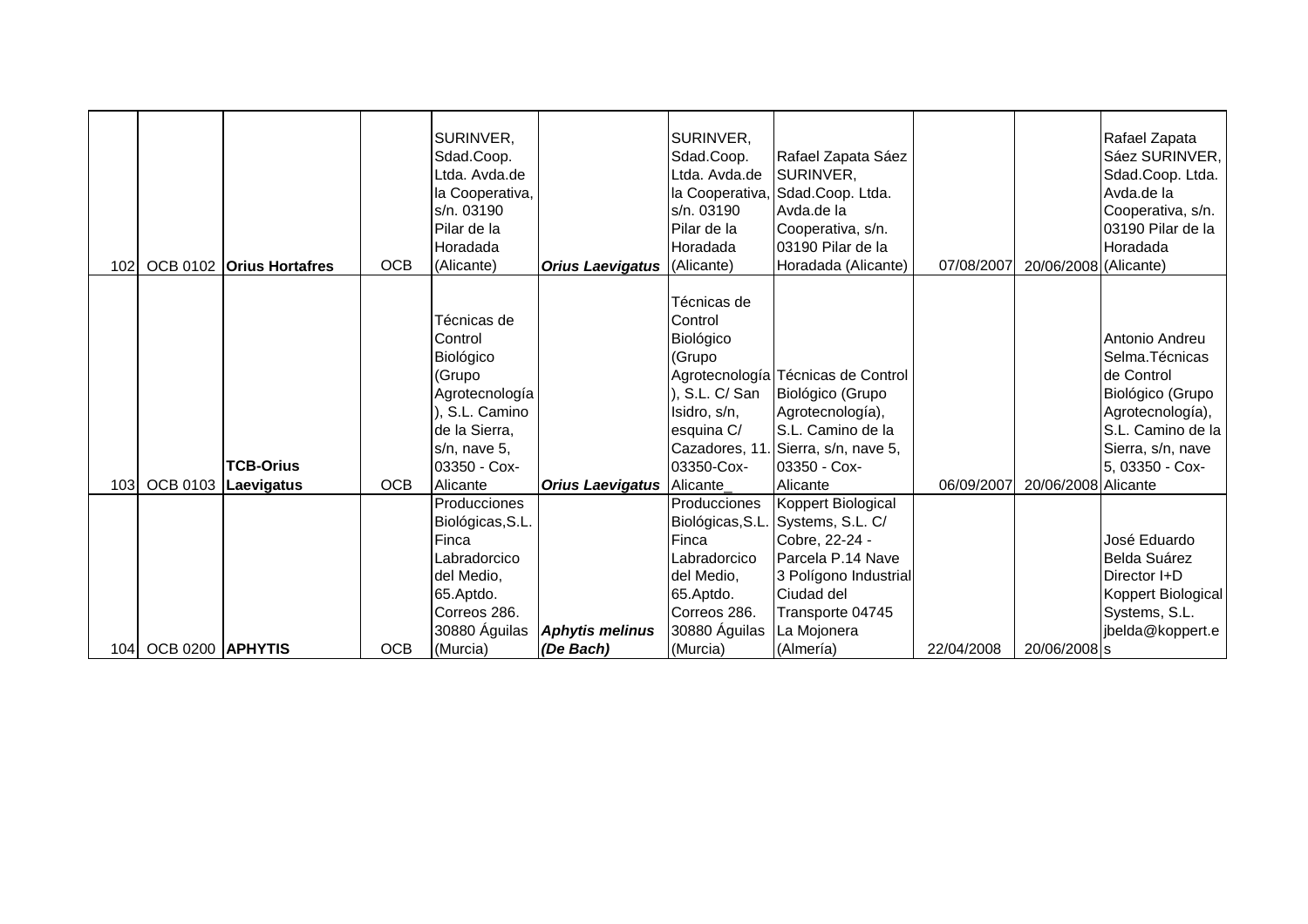| 105 | OCB 0199 Orius-BG |                      | <b>OCB</b> | <b>BGreen</b><br>Biological<br>System, S.L.<br>Paraje La<br>Cumbre, S/N,<br>Apto.Correos,<br>127.04700 EI<br>Ejido- Almería | <b>Orius laevigatus</b>             | <b>BGreen</b><br>Biological<br>System, S.L.<br>Pol. Industrial<br>Santa Olalla,<br>7,04110<br>o, Níjar,<br>Almería | <b>BGreen Biological</b><br>Sector 1, Nave System, S.L. Paraje<br>La Cumbre, S/N,<br>Campohermos Apto.Correos, 127.<br>04700 El Ejido-<br>Almería | 28/03/2008 |                      | <b>BGreen Biological</b><br>System, S.L.<br>Paraje La<br>Cumbre, S/N,<br>Apto.Correos,<br>127.04700 EI<br>20/06/2008 Ejido- Almería |
|-----|-------------------|----------------------|------------|-----------------------------------------------------------------------------------------------------------------------------|-------------------------------------|--------------------------------------------------------------------------------------------------------------------|---------------------------------------------------------------------------------------------------------------------------------------------------|------------|----------------------|-------------------------------------------------------------------------------------------------------------------------------------|
| 106 | OCB 0207 ORIGEA   |                      | <b>OCB</b> | SUADZ, S.L.<br>Carretera de<br>Dalías, s/n<br>04712<br><b>BALERMA</b><br>(Almería)                                          | <b>Orius laevigatus</b><br>(Fieber) | SUADZ, S.L.<br>Carretera de<br>Dalías, s/n<br>04712<br><b>BALERMA</b><br>(Almería)                                 | SUADZ, S.L.<br>Carretera de Dalías,<br>s/n 04712<br><b>BALERMA</b> (Almería)                                                                      | 23/05/2008 | 20/06/2008 (Almería) | José Francisco<br>Suárez Nache<br>SUADZ, S.L.<br>Carretera de<br>Dalías, s/n 04712<br><b>BALERMA</b>                                |
| 107 |                   | OCB 0203 MUNDUS-BG   | <b>OCB</b> | <b>BGreen</b><br>Biological<br>System, S.L.<br>Paraje La<br>Cumbre, S/N,<br>Apto.Correos,<br>127.04700 EI<br>Ejido- Almería | <b>Eretmocerus</b><br>mundus        | <b>BGreen</b><br>Biological<br>System, S.L.<br>Pol. Industrial<br>Santa Olalla,<br>7,04110<br>o, Níjar,<br>Almería | <b>BGreen Biological</b><br>Sector 1, Nave System, S.L. Paraje<br>La Cumbre, S/N,<br>Campohermos Apto.Correos, 127.<br>04700 El Ejido-<br>Almería | 24/04/2008 |                      | <b>BGreen Biological</b><br>System, S.L.<br>Paraje La<br>Cumbre, S/N,<br>Apto.Correos,<br>127.04700 EI<br>27/06/2008 Ejido- Almería |
|     | 108 OCB 0204 BG   | <b>NESIDIOCORIS-</b> | <b>OCB</b> | <b>BGreen</b><br>Biological<br>System, S.L.<br>Paraje La<br>Cumbre, S/N,<br>Apto.Correos,<br>127.04700 EI<br>Ejido- Almería | <b>Nesidiocoris</b><br>tenuis       | <b>BGreen</b><br>Biological<br>System, S.L.<br>Pol. Industrial<br>Santa Olalla,<br>7,04110<br>o, Níjar,<br>Almería | <b>BGreen Biological</b><br>Sector 1, Nave System, S.L. Paraje<br>La Cumbre, S/N,<br>Campohermos Apto.Correos, 127.<br>04700 El Ejido-<br>Almería | 24/04/2008 |                      | <b>BGreen Biological</b><br>System, S.L.<br>Paraje La<br>Cumbre, S/N,<br>Apto.Correos,<br>127.04700 EI<br>27/06/2008 Ejido- Almería |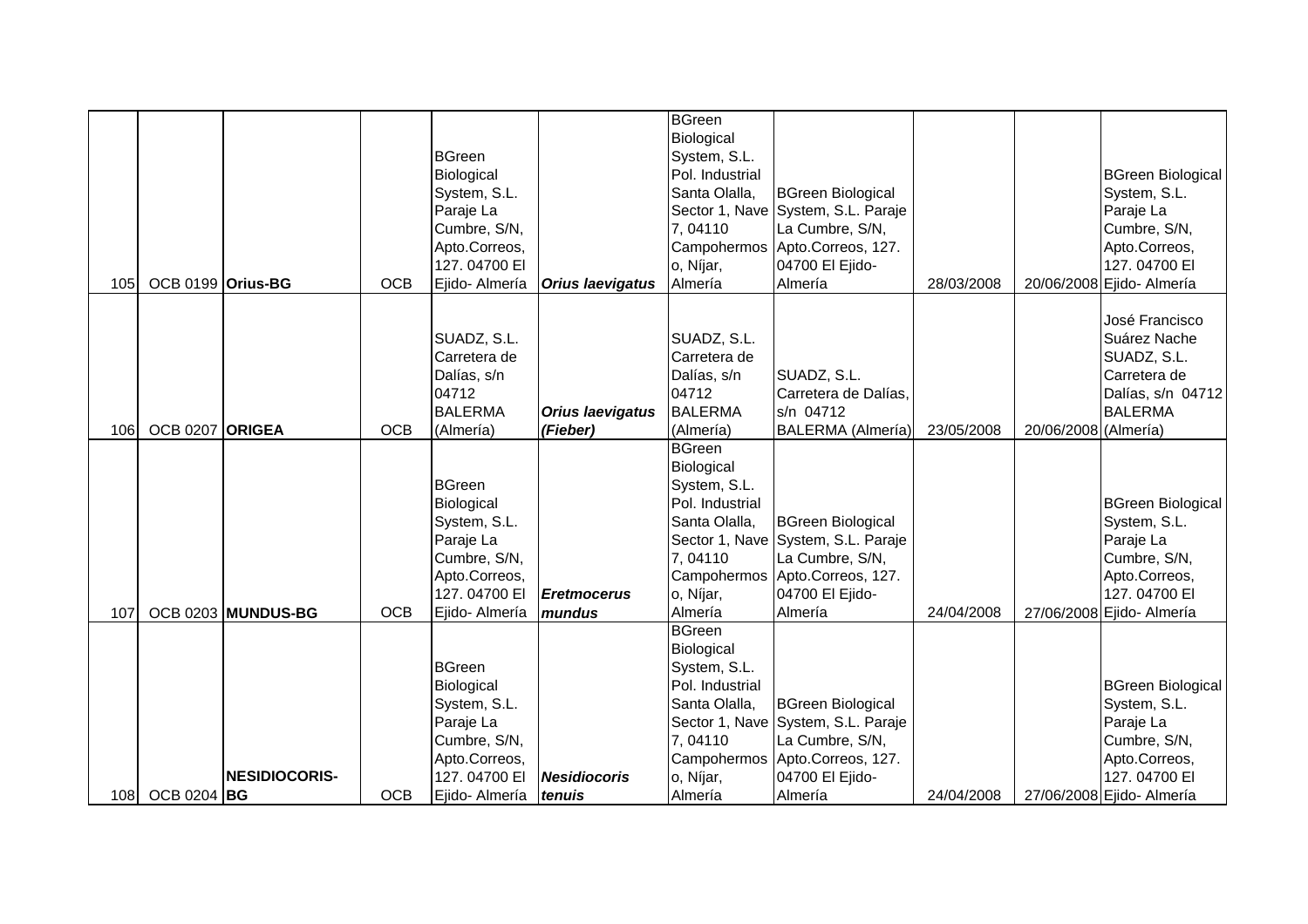|     |                        |            |                            |                                | <b>BGreen</b><br>Biological     |                                                       |            |                                          |
|-----|------------------------|------------|----------------------------|--------------------------------|---------------------------------|-------------------------------------------------------|------------|------------------------------------------|
|     |                        |            | <b>BGreen</b>              |                                | System, S.L.                    |                                                       |            |                                          |
|     |                        |            | Biological                 |                                | Pol. Industrial                 |                                                       |            | <b>BGreen Biological</b>                 |
|     |                        |            | System, S.L.<br>Paraje La  |                                | Santa Olalla,                   | <b>BGreen Biological</b>                              |            | System, S.L.<br>Paraje La                |
|     |                        |            | Cumbre, S/N,               |                                | 7,04110                         | Sector 1, Nave System, S.L. Paraje<br>La Cumbre, S/N, |            | Cumbre, S/N,                             |
|     |                        |            | Apto.Correos,              |                                |                                 | Campohermos Apto.Correos, 127.                        |            | Apto.Correos,                            |
|     |                        |            | 127.04700 EI               | <b>Aphidius</b>                | o, Níjar,                       | 04700 El Ejido-                                       |            | 127.04700 EI                             |
| 109 | OCB 0202 APHIDIUS C-BG | <b>OCB</b> | Ejido- Almería             | colemani                       | Almería                         | Almería                                               | 24/04/2008 | 27/06/2008 Ejido- Almería                |
|     |                        |            |                            |                                | <b>BGreen</b>                   |                                                       |            |                                          |
|     |                        |            |                            |                                | Biological                      |                                                       |            |                                          |
|     |                        |            | <b>BGreen</b>              |                                | System, S.L.                    |                                                       |            |                                          |
|     |                        |            | Biological                 |                                | Pol. Industrial                 |                                                       |            | <b>BGreen Biological</b>                 |
|     |                        |            | System, S.L.               |                                | Santa Olalla,                   | <b>BGreen Biological</b>                              |            | System, S.L.                             |
|     |                        |            | Paraje La                  |                                |                                 | Sector 1, Nave System, S.L. Paraje                    |            | Paraje La                                |
|     |                        |            | Cumbre, S/N,               |                                | 7,04110                         | La Cumbre, S/N,                                       |            | Cumbre, S/N,                             |
|     |                        |            | Apto.Correos,              |                                |                                 | Campohermos Apto.Correos, 127.                        |            | Apto.Correos,                            |
|     |                        |            | 127.04700 EI               |                                | o, Níjar,                       | 04700 El Ejido-                                       |            | 127.04700 EI                             |
| 110 | OCB 0205 APHIDIUS E-BG | <b>OCB</b> | Ejido- Almería             | <b>Aphidius ervi</b>           | Almería                         | Almería                                               | 13/05/2008 | 27/06/2008 Ejido- Almería                |
|     |                        |            |                            |                                | <b>BGreen</b>                   |                                                       |            |                                          |
|     |                        |            |                            |                                | Biological                      |                                                       |            |                                          |
|     |                        |            | <b>BGreen</b>              |                                | System, S.L.<br>Pol. Industrial |                                                       |            |                                          |
|     |                        |            | Biological<br>System, S.L. |                                | Santa Olalla,                   | <b>BGreen Biological</b>                              |            | <b>BGreen Biological</b><br>System, S.L. |
|     |                        |            | Paraje La                  |                                |                                 | Sector 1, Nave System, S.L. Paraje                    |            | Paraje La                                |
|     |                        |            | Cumbre, S/N,               |                                | 7,04110                         | La Cumbre, S/N,                                       |            | Cumbre, S/N,                             |
|     |                        |            | Apto.Correos,              |                                |                                 | Campohermos Apto.Correos, 127.                        |            | Apto.Correos,                            |
|     |                        |            | 127.04700 EI               |                                | o, Níjar,                       | 04700 El Ejido-                                       |            | 127.04700 EI                             |
| 111 | OCB 0201 DIGLYPHUS-BG  | <b>OCB</b> |                            | Ejido- Almería Diglyphus isaea | Almería                         | Almería                                               | 24/04/2008 | 27/06/2008 Ejido- Almería                |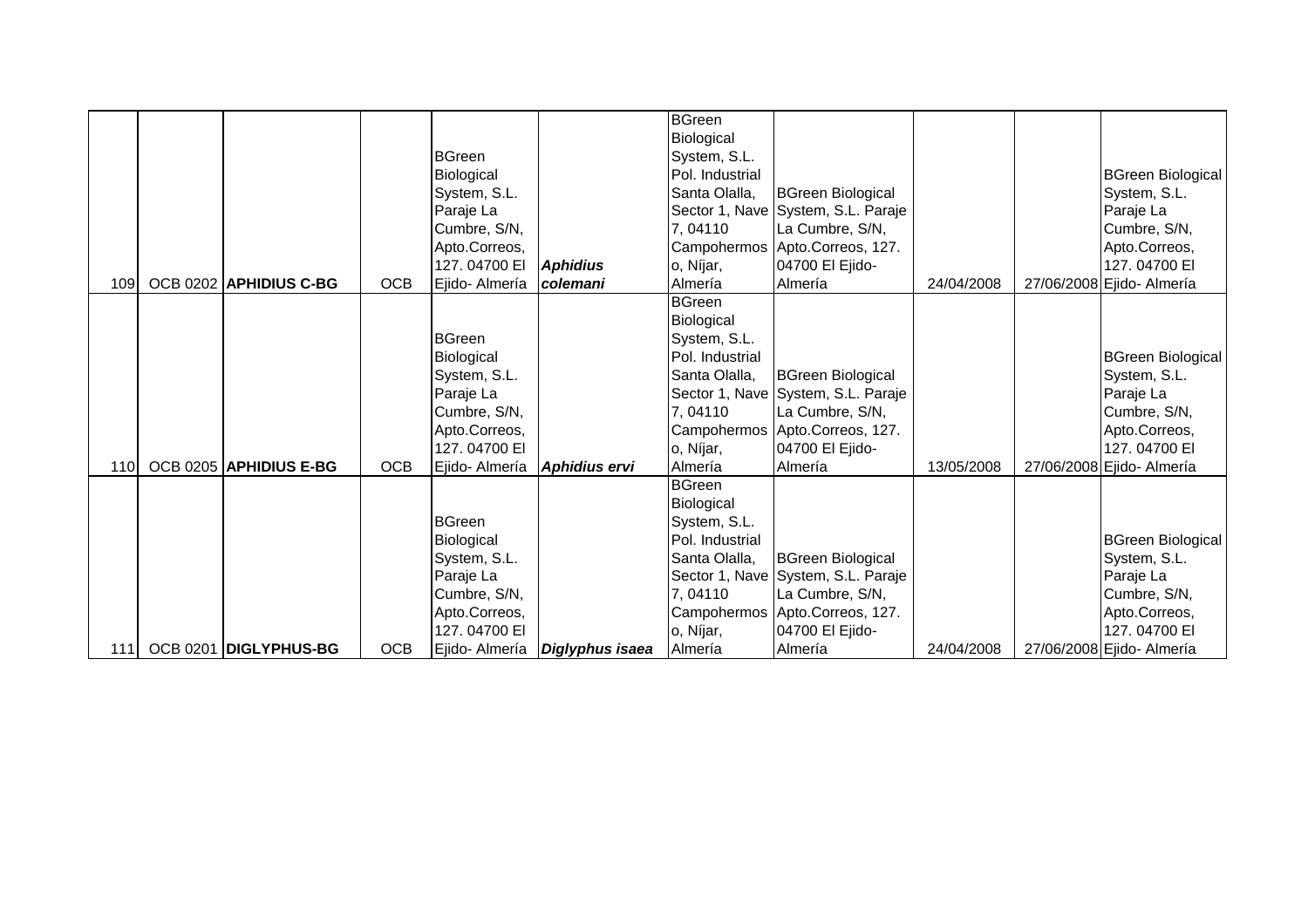|      |                              |            | <b>BGreen</b><br>Biological<br>System, S.L.<br>Paraje La<br>Cumbre, S/N,<br>Apto.Correos,                                                          |                                                                                                                                                                    | <b>BGreen</b><br>Biological<br>System, S.L.<br>Pol. Industrial<br>Santa Olalla,<br>7,04110                                              | <b>BGreen Biological</b><br>Sector 1, Nave System, S.L. Paraje<br>La Cumbre, S/N,<br>Campohermos Apto.Correos, 127.                                                  |            |                      | <b>BGreen Biological</b><br>System, S.L.<br>Paraje La<br>Cumbre, S/N,<br>Apto.Correos,                                                                                                            |
|------|------------------------------|------------|----------------------------------------------------------------------------------------------------------------------------------------------------|--------------------------------------------------------------------------------------------------------------------------------------------------------------------|-----------------------------------------------------------------------------------------------------------------------------------------|----------------------------------------------------------------------------------------------------------------------------------------------------------------------|------------|----------------------|---------------------------------------------------------------------------------------------------------------------------------------------------------------------------------------------------|
| 112  | OCB 0206 PHYTO-BG            | <b>OCB</b> | 127.04700 EI<br>Ejido- Almería                                                                                                                     | <b>Phytoseiulus</b><br>persimilis                                                                                                                                  | o, Níjar,<br>Almería                                                                                                                    | 04700 El Ejido-<br>Almería                                                                                                                                           | 13/05/2008 |                      | 127.04700 EI<br>27/06/2008 Ejido- Almería                                                                                                                                                         |
| 113I | OCB 0196 ERVIBANK 500        | <b>PR</b>  | Producciones<br>Biológicas, S.L.<br>Finca<br>Labradorcico<br>del Medio, 65.<br>Apartado de<br>Correos 286.<br>30880 Águilas<br>(Murcia)            | Macetas de<br>cereal que<br>contienen<br>Icolonias de<br>hospedadores de<br>Aphidius ervi,<br><b>Aphelinus</b><br>abdominalis y<br><b>Episyrphus</b><br>balteatus. | Producciones<br>Biológicas,<br>S.L. Finca<br>Labradorcico<br>del Medio, 65.<br>Apartado de<br>Correos 286.<br>30880 Águilas<br>(Murcia) | Koppert Biological<br>Systems, S.L. C/<br>Cobre, 22-24 -<br>Parcela P.14 Nave<br>3 Polígono Industrial<br>Ciudad del<br>Transporte 04745<br>La Mojonera<br>(Almería) | 06/03/2008 | 30/06/2008 (Almería) | José Eduardo<br>Belda Koppert<br>Biological<br>Systems, S.L. C/<br>Cobre, 22-24 -<br>Parcela P.14<br>Nave 3 Polígono<br><b>Industrial Ciudad</b><br>del Transporte<br>04745 La<br>Mojonera        |
| 114I | <b>OCB 0197 APHIBANK 500</b> | <b>PR</b>  | Producciones<br>Biológicas, S.L. cereal que<br>Finca<br>Labradorcico<br>del Medio, 65.<br>Apartado de<br>Correos 286.<br>30880 Águilas<br>(Murcia) | <b>IMacetas de</b><br><b>contienen</b><br>colonias de<br>hospedadores de del Medio, 65.<br><b>Aphidius</b><br>colemani y<br><b>Episyrphus</b><br>balteatus.        | Producciones<br>Biológicas,<br>S.L. Finca<br>Labradorcico<br>Apartado de<br>Correos 286.<br>30880 Águilas<br>(Murcia)                   | Koppert Biological<br>Systems, S.L. C/<br>Cobre, 22-24 -<br>Parcela P.14 Nave<br>3 Polígono Industrial<br>Ciudad del<br>Transporte 04745<br>La Mojonera<br>(Almería) | 06/03/2008 | 30/06/2008 (Almería) | José Eduardo<br><b>Belda Koppert</b><br>Biological<br>Systems, S.L. C/<br>Cobre, 22-24 -<br>Parcela P.14<br>Nave 3 Polígono<br><b>Industrial Ciudad</b><br>del Transporte<br>04745 La<br>Mojonera |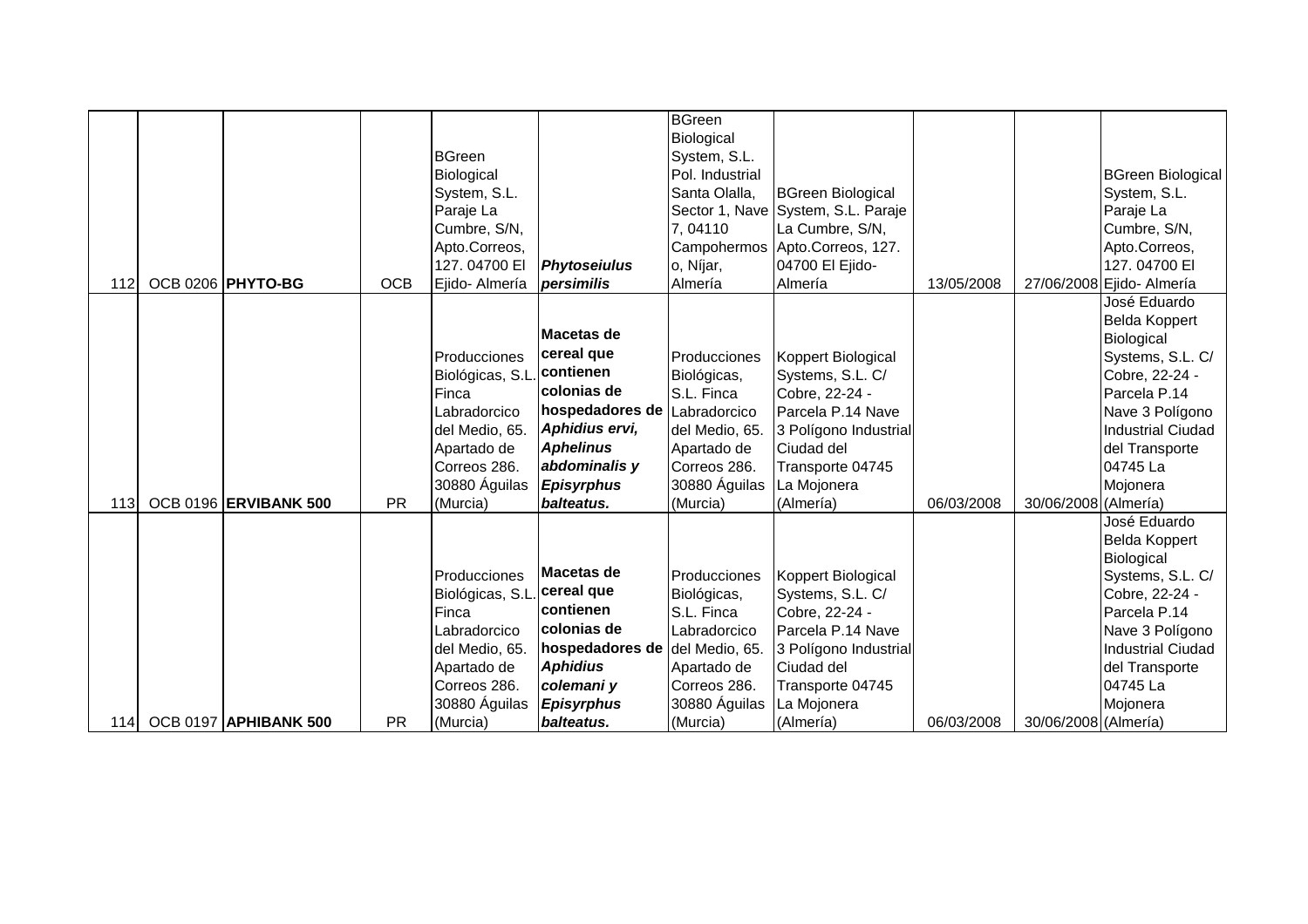|            |                        |                             |             |                                   |                   |                             |                                             |            |                      | José Eduardo                       |
|------------|------------------------|-----------------------------|-------------|-----------------------------------|-------------------|-----------------------------|---------------------------------------------|------------|----------------------|------------------------------------|
|            |                        |                             |             |                                   |                   |                             |                                             |            |                      | <b>Belda Koppert</b>               |
|            |                        |                             |             |                                   |                   |                             |                                             |            |                      | Biological                         |
|            |                        |                             |             |                                   |                   | Koppert                     | Koppert Biological<br>Systems, S.L. C/      |            |                      | Systems, S.L. C/<br>Cobre, 22-24 - |
|            |                        |                             |             | Koppert<br>Beheer B.V.            |                   | Beheer B.V.                 | Cobre, 22-24 -                              |            |                      | Parcela P.14                       |
|            |                        |                             |             | Veilingweg 17-                    | Huevos de polilla |                             | Veilingweg 17- Parcela P.14 Nave            |            |                      | Nave 3 Polígono                    |
|            |                        |                             |             | P.O. Box 155.                     | utilizados como   | P.O. Box 155.               | 3 Polígono Industrial                       |            |                      | <b>Industrial Ciudad</b>           |
|            |                        |                             |             | 2650 AD                           | alimento          | 2650 AD                     | Ciudad del                                  |            |                      | del Transporte                     |
|            |                        |                             |             | Berkel en                         | alternativo para  | Berkel en                   | Transporte 04745                            |            |                      | 04745 La                           |
|            |                        |                             |             | Rodenrijs The                     | chinches          | Rodenrijs The               | La Mojonera                                 |            |                      | Mojonera                           |
| <b>115</b> |                        | <b>OCB 0195 ENTOFOOD 10</b> | <b>OUON</b> | Netherlands                       | depredadoras.     | <b>Netherlands</b>          | (Almería)                                   | 06/03/2008 | 16/07/2008 (Almería) |                                    |
|            |                        |                             |             |                                   |                   |                             |                                             |            |                      |                                    |
|            |                        |                             |             |                                   |                   | <b>Katz Biotech</b>         | Mip System Agro                             |            |                      | Mip System Agro                    |
|            |                        |                             |             | <b>Katz Biotech</b><br>AG. An der |                   | AG. An der                  | S.L. Ctra. del Iryda<br>S/N. Pol. Ind. Sta. |            |                      | S.L. Ctra. del<br>Iryda S/N. Pol.  |
|            |                        |                             |             | Birkenpfuhlheid                   |                   | Birkenpfuhlhei<br>de 10, D- | Olalla.                                     |            |                      | Ind. Sta. Olalla.                  |
|            |                        |                             |             | e 10, D-15837                     | Lysiphlebus       | 15837                       | Campohermoso-                               |            |                      | Campohermoso-                      |
|            |                        | <b>LYSIPHLEBUS</b>          |             | Baruth/Mark.                      | testaceipes       | Baruth/Mark.                | Níjar. 04110                                |            |                      | Níjar. 04110                       |
| <b>116</b> | <b>OCB 0208 MIP</b>    |                             | <b>OCB</b>  | Alemania                          | (Cresson, 1880)   | Alemania                    | Almería.                                    | 23/05/2008 | 01/09/2008 Almería.  |                                    |
|            |                        |                             |             |                                   |                   |                             |                                             |            |                      |                                    |
|            |                        |                             |             |                                   |                   | <b>Katz Biotech</b>         | Mip System Agro                             |            |                      | Mip System Agro                    |
|            |                        |                             |             | <b>Katz Biotech</b>               |                   | AG. An der                  | S.L. Ctra. del Iryda                        |            |                      | S.L. Ctra. del                     |
|            |                        |                             |             | AG. An der                        |                   | Birkenpfuhlhei              | S/N. Pol. Ind. Sta.                         |            |                      | Iryda S/N. Pol.                    |
|            |                        |                             |             | Birkenpfuhlheid                   |                   | de 10, D-                   | Olalla.                                     |            |                      | Ind. Sta. Olalla.                  |
|            |                        |                             |             | e 10, D-15837                     | Lysiphlebus       | 15837                       | Campohermoso-                               |            |                      | Campohermoso-                      |
|            |                        | <b>LYSIPHLEBUS</b>          |             | Baruth/Mark.                      | testaceipes       | Baruth/Mark.                | Níjar. 04110                                |            |                      | Níjar. 04110                       |
| 117        | <b>OCB 0209 MIP S.</b> |                             | <b>OCB</b>  | Alemania                          | (Cresson, 1880)   | Alemania                    | Almería.                                    | 23/05/2008 | 01/09/2008 Almería.  |                                    |
|            |                        |                             |             | Syngenta<br>Bioline Ltd.          |                   | Syngenta<br>Bioline Ltd.    |                                             |            |                      | PLANPROTECT,                       |
|            |                        |                             |             | Telstar                           |                   | Telstar                     | PLANPROTECT,                                |            |                      | S.L.Polígono                       |
|            |                        |                             |             | Nursery.Hollan                    |                   | Nursery.Hollan S.L.Polígono |                                             |            |                      | <b>Industrial La</b>               |
|            |                        |                             |             | d Road. Little                    |                   | d Road. Little              | Industrial La                               |            |                      | Algaída,                           |
|            |                        |                             |             | Clacton.                          | <b>Aphidius</b>   | Clacton.                    | Algaída, C/Oviedo,                          |            |                      | C/Oviedo, nº 14.                   |
|            |                        |                             |             | Essex. UK.                        | colemani          | Essex. UK.                  | nº 14. Roquetas de                          |            |                      | Roquetas de Mar,                   |
| 118        | OCB 0225 APHIplan      |                             | <b>OCB</b>  | CO16 9QG.                         | (Haliday)         | CO16 9QG.                   | Mar, 04740 Almería.                         | 06/06/2008 |                      | 23/01/2009 04740 Almería.          |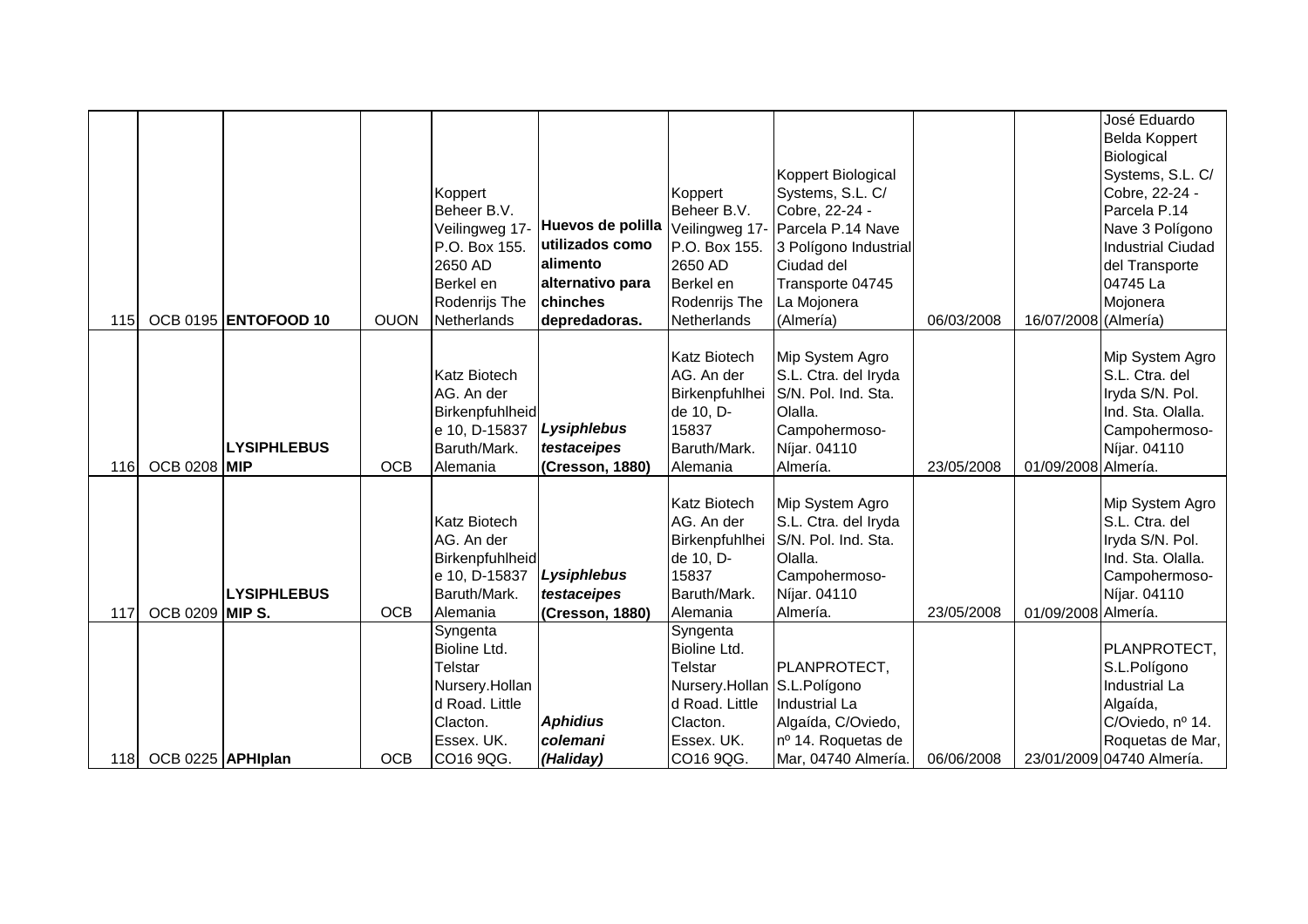|     |                      |            | Syngenta       |                           | Syngenta                    |                     |            |                           |
|-----|----------------------|------------|----------------|---------------------------|-----------------------------|---------------------|------------|---------------------------|
|     |                      |            | Bioline Ltd.   |                           | Bioline Ltd.                |                     |            | PLANPROTECT,              |
|     |                      |            | Telstar        |                           | Telstar                     | PLANPROTECT,        |            | S.L.Polígono              |
|     |                      |            | Nursery.Hollan |                           | Nursery.Hollan S.L.Polígono |                     |            | <b>Industrial La</b>      |
|     |                      |            | d Road. Little |                           | d Road. Little              | Industrial La       |            | Algaída,                  |
|     |                      |            | Clacton.       |                           | Clacton.                    | Algaída, C/Oviedo,  |            | C/Oviedo, nº 14.          |
|     |                      |            | Essex. UK.     | <b>Nesidiocoris</b>       | Essex. UK.                  | nº 14. Roquetas de  |            | Roquetas de Mar,          |
| 119 | OCB 0226 CORISplan   | <b>OCB</b> | CO16 9QG.      | tenuis (Reuter)           | CO16 9QG.                   | Mar, 04740 Almería. | 06/06/2008 | 23/01/2009 04740 Almería. |
|     |                      |            | Syngenta       |                           | Syngenta                    |                     |            |                           |
|     |                      |            | Bioline Ltd.   |                           | <b>Bioline Ltd.</b>         |                     |            | PLANPROTECT,              |
|     |                      |            | Telstar        |                           | Telstar                     | <b>PLANPROTECT,</b> |            | S.L.Polígono              |
|     |                      |            | Nursery.Hollan |                           | Nursery.Hollan S.L.Polígono |                     |            | Industrial La             |
|     |                      |            | d Road. Little |                           | d Road. Little              | Industrial La       |            | Algaída,                  |
|     |                      |            | Clacton.       |                           | Clacton.                    | Algaída, C/Oviedo,  |            | C/Oviedo, nº 14.          |
|     |                      |            | Essex. UK.     | <b>Orius laevigatus</b>   | Essex. UK.                  | nº 14. Roquetas de  |            | Roquetas de Mar,          |
| 120 | OCB 0227 ORIUSplan   | <b>OCB</b> | CO16 9QG.      | (Fieber)                  | CO16 9QG.                   | Mar, 04740 Almería. | 06/06/2008 | 23/01/2009 04740 Almería. |
|     |                      |            | Syngenta       |                           | Syngenta                    |                     |            |                           |
|     |                      |            | Bioline Ltd.   |                           | Bioline Ltd.                |                     |            | PLANPROTECT,              |
|     |                      |            | <b>Telstar</b> |                           | <b>Telstar</b>              | PLANPROTECT,        |            | S.L.Polígono              |
|     |                      |            | Nursery.Hollan |                           | Nursery.Hollan S.L.Polígono |                     |            | <b>Industrial La</b>      |
|     |                      |            | d Road. Little |                           | d Road. Little              | Industrial La       |            | Algaída,                  |
|     |                      |            | Clacton.       | <b>Amblyseius</b>         | Clacton.                    | Algaída, C/Oviedo,  |            | C/Oviedo, nº 14.          |
|     |                      |            | Essex. UK.     | cucumeris                 | Essex. UK.                  | nº 14. Roquetas de  |            | Roquetas de Mar,          |
| 121 | OCB 0229 AMBLYCUplan | <b>OCB</b> | CO16 9QG.      | (Oudemans)                | CO16 9QG.                   | Mar, 04740 Almería. | 06/06/2008 | 23/01/2009 04740 Almería. |
|     |                      |            | Syngenta       |                           | Syngenta                    |                     |            |                           |
|     |                      |            | Bioline Ltd.   |                           | Bioline Ltd.                |                     |            | PLANPROTECT,              |
|     |                      |            | Telstar        |                           | Telstar                     | PLANPROTECT,        |            | S.L.Polígono              |
|     |                      |            | Nursery.Hollan |                           | Nursery.Hollan S.L.Polígono |                     |            | Industrial La             |
|     |                      |            | d Road. Little |                           | d Road. Little              | Industrial La       |            | Algaída,                  |
|     |                      |            | Clacton.       |                           | Clacton.                    | Algaída, C/Oviedo,  |            | C/Oviedo, nº 14.          |
|     |                      |            | Essex. UK.     | <b>Eretmocerus</b>        | Essex. UK.                  | nº 14. Roquetas de  |            | Roquetas de Mar,          |
| 122 | OCB 0230 MUNDUSplan  | <b>OCB</b> | CO16 9QG.      | mundus (Mercet) CO16 9QG. |                             | Mar, 04740 Almería. | 06/06/2008 | 23/01/2009 04740 Almería. |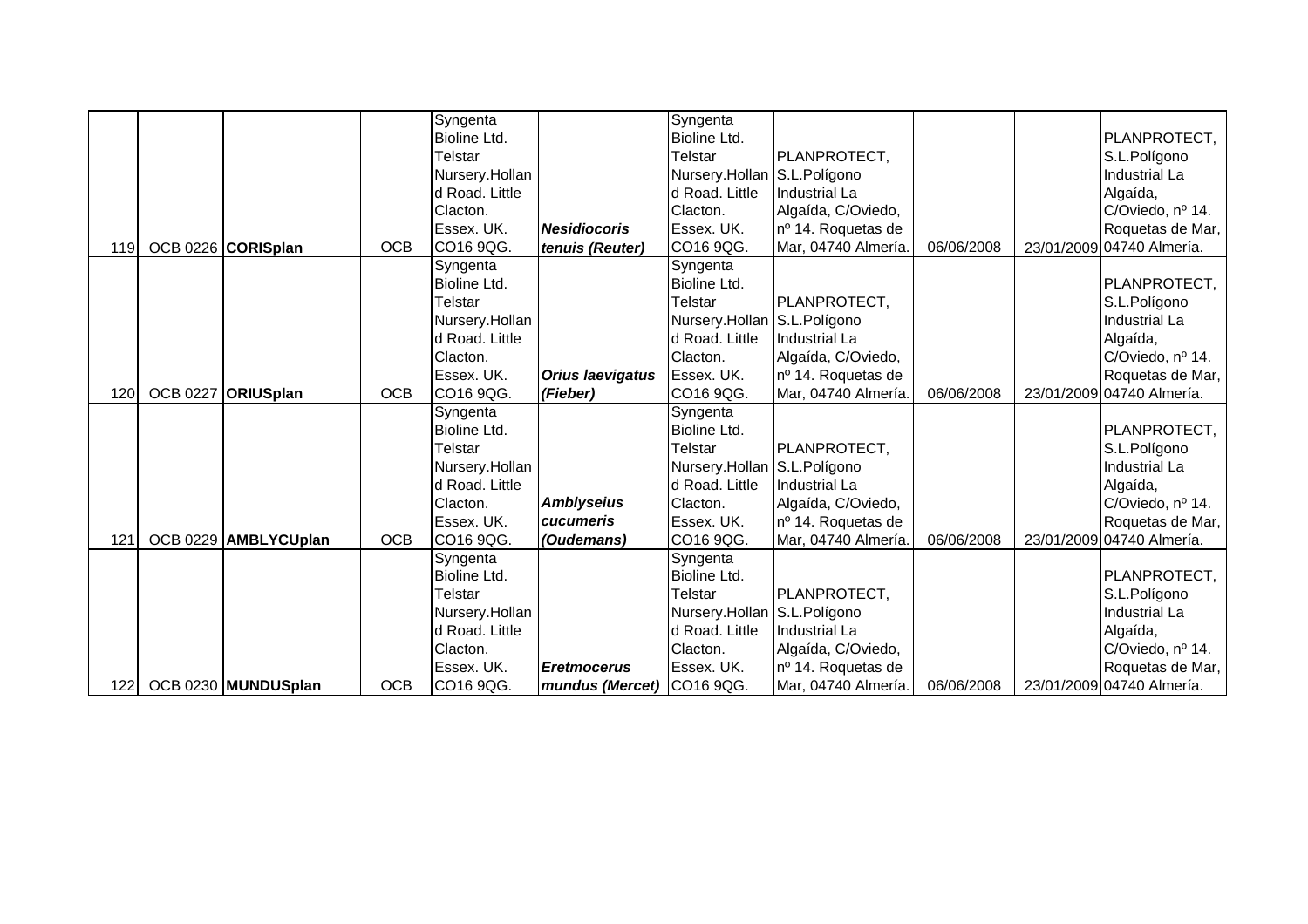| 123 <sub>l</sub> |             | OCB 0198 SWIRSKII-BG  | <b>OCB</b> | 7, Apartado de<br>correos 36<br>04110<br>Campohermos<br>o, Níjar,<br>Almería                                                                                                       | <b>Amblyseius</b><br>swirskii | Sector 1, Nave<br>7, Apartado de<br>correos 36<br>04110<br>Campohermos<br>o, Níjar,<br>Almería                                                                                     | Olalla, Sector<br>1, Nave 7, Apartado<br>de correos 36<br>04110<br>Campohermoso,<br>Níjar, Almería                                                                              | 03/04/2008 | 15/04/2009 | Olalla, Sector<br>1, Nave<br>7, Apartado de<br>correos 36 04110<br>Campohermoso,<br>Níjar, Almería                                                                             |
|------------------|-------------|-----------------------|------------|------------------------------------------------------------------------------------------------------------------------------------------------------------------------------------|-------------------------------|------------------------------------------------------------------------------------------------------------------------------------------------------------------------------------|---------------------------------------------------------------------------------------------------------------------------------------------------------------------------------|------------|------------|--------------------------------------------------------------------------------------------------------------------------------------------------------------------------------|
| 1241             | OCB 0252 BG | <b>STEINERNEMA F-</b> | <b>OCB</b> | <b>BGreen</b><br>Biological<br>Systems, S.L.<br>Pol. Industrial<br>Santa Olalla,<br>Sector 1, Nave<br>7, Apartado de<br>correos 36<br>04110<br>Campohermos<br>o, Níjar,<br>Almería | <b>Steinernema</b><br>feltiae | <b>BGreen</b><br>Biological<br>Systems, S.L.<br>Pol. Industrial<br>Santa Olalla,<br>Sector 1, Nave<br>7, Apartado de<br>correos 36<br>04110<br>Campohermos<br>o, Níjar,<br>Almería | <b>BGreen Biological</b><br>Systems, S.L. Pol.<br><b>Industrial Santa</b><br>Olalla, Sector<br>1, Nave 7, Apartado<br>de correos 36<br>04110<br>Campohermoso,<br>Níjar, Almería | 19/06/2008 | 15/04/2009 | <b>BGreen Biological</b><br>Systems, S.L. Pol.<br><b>Industrial Santa</b><br>Olalla, Sector<br>1.Nave<br>7, Apartado de<br>correos 36 04110<br>Campohermoso,<br>Níjar, Almería |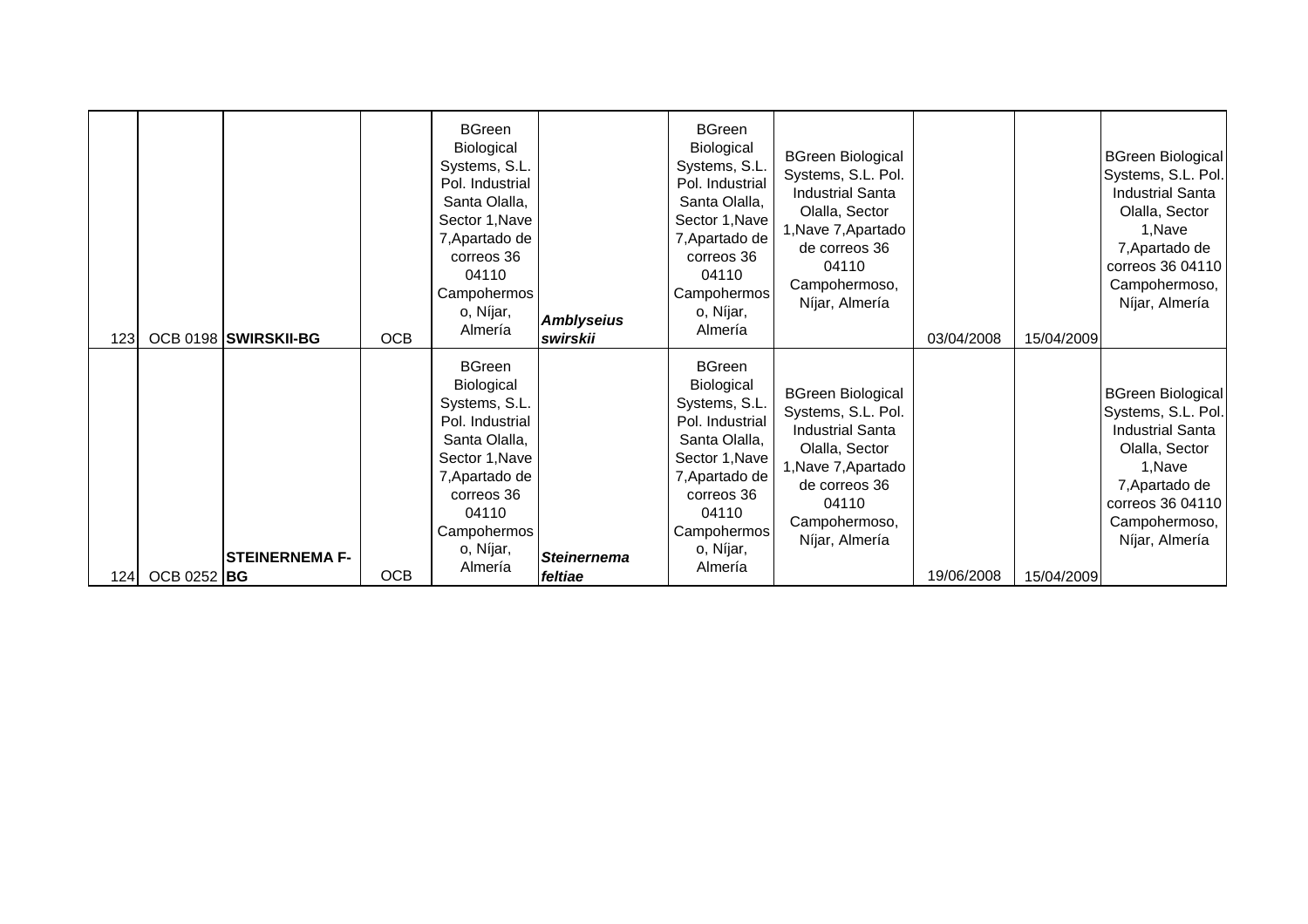| 125  | OCB 0253 ANDERSONI-BG | <b>OCB</b> | <b>BGreen</b><br>Biological<br>Systems, S.L.<br>Pol. Industrial<br>Santa Olalla,<br>Sector 1, Nave<br>7, Apartado de<br>correos 36<br>04110<br>Campohermos<br>o, Níjar,<br>Almería | <b>Amblyseius</b><br>andersoni | <b>BGreen</b><br><b>Biological</b><br>Systems, S.L.<br>Pol. Industrial<br>Santa Olalla,<br>Sector 1, Nave<br>7, Apartado de<br>correos 36<br>04110<br>Campohermos<br>o, Níjar,<br>Almería | <b>BGreen Biological</b><br>Systems, S.L. Pol.<br><b>Industrial Santa</b><br>Olalla, Sector<br>1, Nave 7, Apartado<br>de correos 36<br>04110<br>Campohermoso,<br>Níjar, Almería | 16/06/2008 | 15/04/2009 | <b>BGreen Biological</b><br>Systems, S.L. Pol.<br><b>Industrial Santa</b><br>Olalla, Sector<br>1, Nave<br>7, Apartado de<br>correos 36 04110<br>Campohermoso,<br>Níjar, Almería |
|------|-----------------------|------------|------------------------------------------------------------------------------------------------------------------------------------------------------------------------------------|--------------------------------|-------------------------------------------------------------------------------------------------------------------------------------------------------------------------------------------|---------------------------------------------------------------------------------------------------------------------------------------------------------------------------------|------------|------------|---------------------------------------------------------------------------------------------------------------------------------------------------------------------------------|
| 1261 | OCB 0254 COLMENA-BG   | OP         | <b>BGreen</b><br>Biological<br>Systems, S.L.<br>Pol. Industrial<br>Santa Olalla,<br>Sector 1, Nave<br>7, Apartado de<br>correos 36<br>04110<br>Campohermos<br>o, Níjar,<br>Almería | <b>Bombus</b><br>terrestris    | <b>BGreen</b><br>Biological<br>Systems, S.L.<br>Pol. Industrial<br>Santa Olalla,<br>Sector 1, Nave<br>7, Apartado de<br>correos 36<br>04110<br>Campohermos<br>o, Níjar,<br>Almería        | <b>BGreen Biological</b><br>Systems, S.L. Pol.<br><b>Industrial Santa</b><br>Olalla, Sector<br>1, Nave 7, Apartado<br>de correos 36<br>04110<br>Campohermoso,<br>Níjar, Almería | 16/06/2008 | 15/04/2009 | <b>BGreen Biological</b><br>Systems, S.L. Pol.<br><b>Industrial Santa</b><br>Olalla, Sector<br>1.Nave<br>7, Apartado de<br>correos 36 04110<br>Campohermoso,<br>Níjar, Almería  |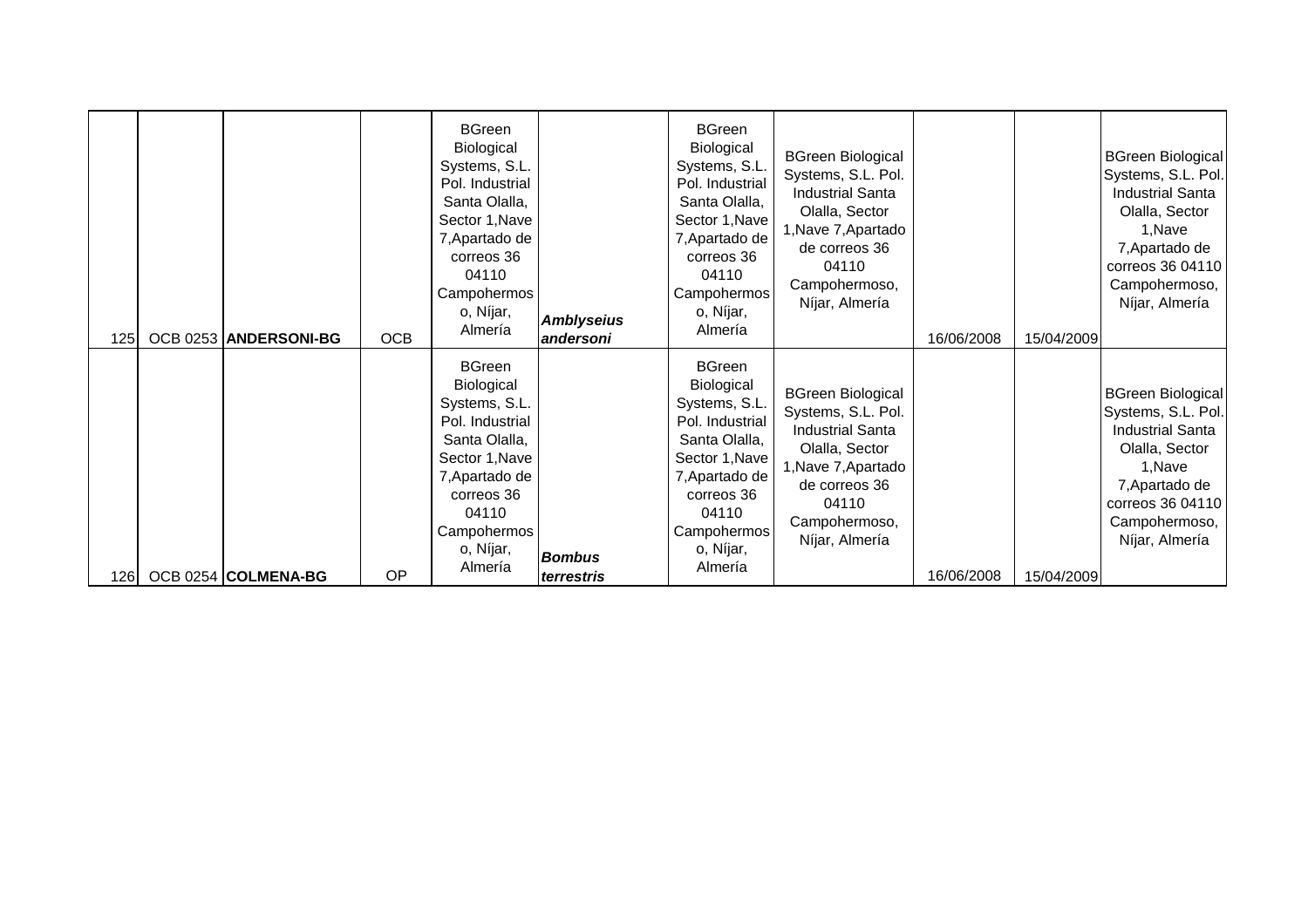| 127 | OCB 0255 BANKER C-BG | <b>PR</b> | <b>BGreen</b><br>Biological<br>Systems, S.L.<br>Pol. Industrial<br>Santa Olalla,<br>Sector 1, Nave<br>7, Apartado de<br>correos 36<br>04110<br>Campohermos<br>o, Níjar,<br>Almería                   | Maceta con<br>planta de cebada<br>con<br>Rhopalosiphum<br>padi<br>complemento de<br><b>Aphidius</b><br>colemani. | <b>BGreen</b><br>Biological<br>Systems, S.L.<br>Pol. Industrial<br>Santa Olalla,<br>Sector 1, Nave<br>7, Apartado de<br>correos 36<br>04110<br>Campohermos<br>o, Níjar,<br>Almería | <b>BGreen Biological</b><br>Systems, S.L. Pol.<br><b>Industrial Santa</b><br>Olalla, Sector<br>1, Nave 7, Apartado<br>de correos 36<br>04110<br>Campohermoso,<br>Níjar, Almería | 16/06/2008 | 15/04/2009 | <b>BGreen Biological</b><br>Systems, S.L. Pol.<br><b>Industrial Santa</b><br>Olalla, Sector<br>1, Nave<br>7, Apartado de<br>correos 36 04110<br>Campohermoso,<br>Níjar, Almería |
|-----|----------------------|-----------|------------------------------------------------------------------------------------------------------------------------------------------------------------------------------------------------------|------------------------------------------------------------------------------------------------------------------|------------------------------------------------------------------------------------------------------------------------------------------------------------------------------------|---------------------------------------------------------------------------------------------------------------------------------------------------------------------------------|------------|------------|---------------------------------------------------------------------------------------------------------------------------------------------------------------------------------|
|     |                      | <b>PR</b> | <b>BGreen</b><br>Biological<br>Systems, S.L.<br>Pol. Industrial<br>Santa Olalla,<br>Sector 1, Nave<br>7, Apartado de <i>Maceta con</i><br>correos 36<br>04110<br>Campohermos<br>o, Níjar,<br>Almería | planta de avena<br>con Sitobion<br>lavenae<br>complemento de                                                     | <b>BGreen</b><br>Biological<br>Systems, S.L.<br>Pol. Industrial<br>Santa Olalla,<br>Sector 1, Nave<br>7, Apartado de<br>correos 36<br>04110<br>Campohermos<br>o, Níjar,<br>Almería | <b>BGreen Biological</b><br>Systems, S.L. Pol.<br><b>Industrial Santa</b><br>Olalla, Sector<br>1, Nave 7, Apartado<br>de correos 36<br>04110<br>Campohermoso,<br>Níjar, Almería |            |            | <b>BGreen Biological</b><br>Systems, S.L. Pol.<br><b>Industrial Santa</b><br>Olalla, Sector<br>1.Nave<br>7, Apartado de<br>correos 36 04110<br>Campohermoso,<br>Níjar, Almería  |
| 128 | OCB 0256 BANKER E-BG |           |                                                                                                                                                                                                      | Aphidius ervi.                                                                                                   |                                                                                                                                                                                    |                                                                                                                                                                                 | 16/06/2008 | 15/04/2009 |                                                                                                                                                                                 |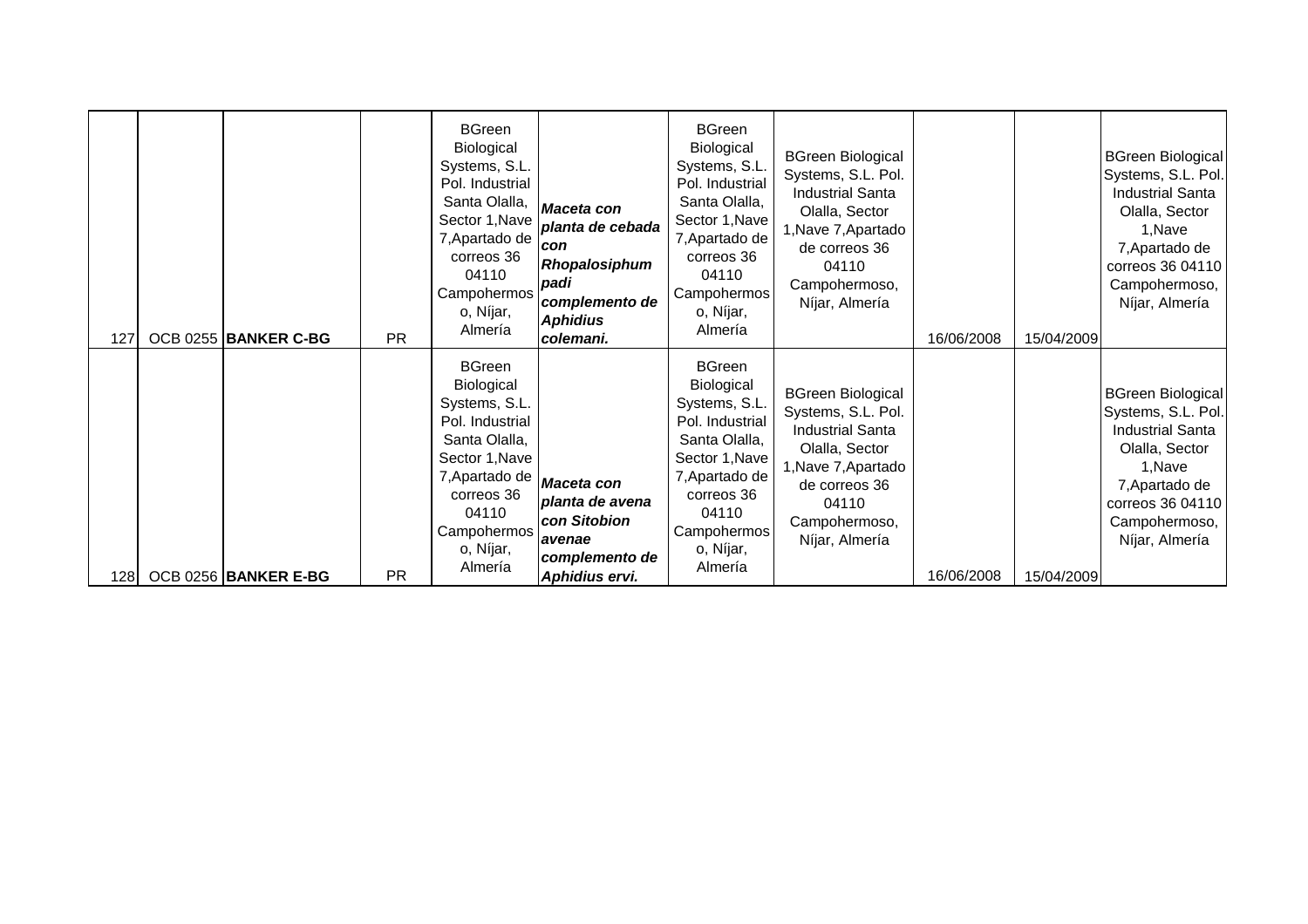| 129 | <b>OCB 0257</b>  | <b>MACROLOPHUS-</b><br>' IBG | <b>OCB</b> | <b>BGreen</b><br>Biological<br>Systems, S.L.<br>Pol. Industrial<br>Santa Olalla,<br>Sector 1, Nave<br>7, Apartado de<br>correos 36<br>04110<br>Campohermos<br>o, Níjar,<br>Almería | <b>Macrolophus</b><br>caliginosus      | <b>BGreen</b><br>Biological<br>Systems, S.L.<br>Pol. Industrial<br>Santa Olalla,<br>Sector 1, Nave<br>7, Apartado de<br>correos 36<br>04110<br>Campohermos<br>o, Níjar,<br>Almería | <b>BGreen Biological</b><br>Systems, S.L. Pol.<br><b>Industrial Santa</b><br>Olalla, Sector<br>1, Nave 7, Apartado<br>de correos 36<br>04110<br>Campohermoso,<br>Níjar, Almería | 16/06/2008 | 15/04/2009          | <b>BGreen Biological</b><br>Systems, S.L. Pol.<br><b>Industrial Santa</b><br>Olalla, Sector<br>1, Nave<br>7, Apartado de<br>correos 36 04110<br>Campohermoso,<br>Níjar, Almería |
|-----|------------------|------------------------------|------------|------------------------------------------------------------------------------------------------------------------------------------------------------------------------------------|----------------------------------------|------------------------------------------------------------------------------------------------------------------------------------------------------------------------------------|---------------------------------------------------------------------------------------------------------------------------------------------------------------------------------|------------|---------------------|---------------------------------------------------------------------------------------------------------------------------------------------------------------------------------|
| 130 | OCB 0250 MIP 250 | <b>NESIDIOCORIS</b>          | <b>OCB</b> | Mip System<br>Agro S.L. Ctra.<br>del Iryda S/N.<br>Pol. Ind. Sta.<br>Olalla.<br>Campohermos<br>o-Níjar. 04110<br>Almería.                                                          | <b>Nesidiocoris</b><br>tenuis (Reuter) | Mip System<br>del Iryda S/N.<br>Pol. Ind. Sta.<br>Olalla.<br>o-Níjar. 04110 Níjar. 04110<br>Almería.                                                                               | Agro S.L. Ctra. Mip System Agro<br>S.L. Ctra. del Iryda<br>S/N. Pol. Ind. Sta.<br>Olalla.<br>Campohermos Campohermoso-<br>Almería.                                              | 10/06/2008 | 16/04/2009 Almería. | <b>Francisco Miguel</b><br>de Cara<br>García.Mip<br>System Agro S.L.<br>Ctra. del Iryda<br>S/N. Pol. Ind. Sta.<br>Olalla.<br>Campohermoso-<br>Níjar. 04110                      |
| 131 | OCB 0251 MIP 500 | <b>NESIDIOCORIS</b>          | <b>OCB</b> | Mip System<br>Agro S.L. Ctra.<br>del Iryda S/N.<br>Pol. Ind. Sta.<br>Olalla.<br>Campohermos<br>o-Níjar. 04110<br>Almería.                                                          | <b>Nesidiocoris</b><br>tenuis (Reuter) | Mip System<br>del Iryda S/N.<br>Pol. Ind. Sta.<br>Olalla.<br>o-Níjar. 04110 Níjar. 04110<br>Almería.                                                                               | Agro S.L. Ctra. Mip System Agro<br>S.L. Ctra. del Iryda<br>S/N. Pol. Ind. Sta.<br>Olalla.<br>Campohermos Campohermoso-<br>Almería.                                              | 10/06/2008 | 16/04/2009 Almería. | Francisco Miguel<br>de Cara<br>García.Mip<br>System Agro S.L.<br>Ctra. del Iryda<br>S/N. Pol. Ind. Sta.<br>Olalla.<br>Campohermoso-<br>Níjar. 04110                             |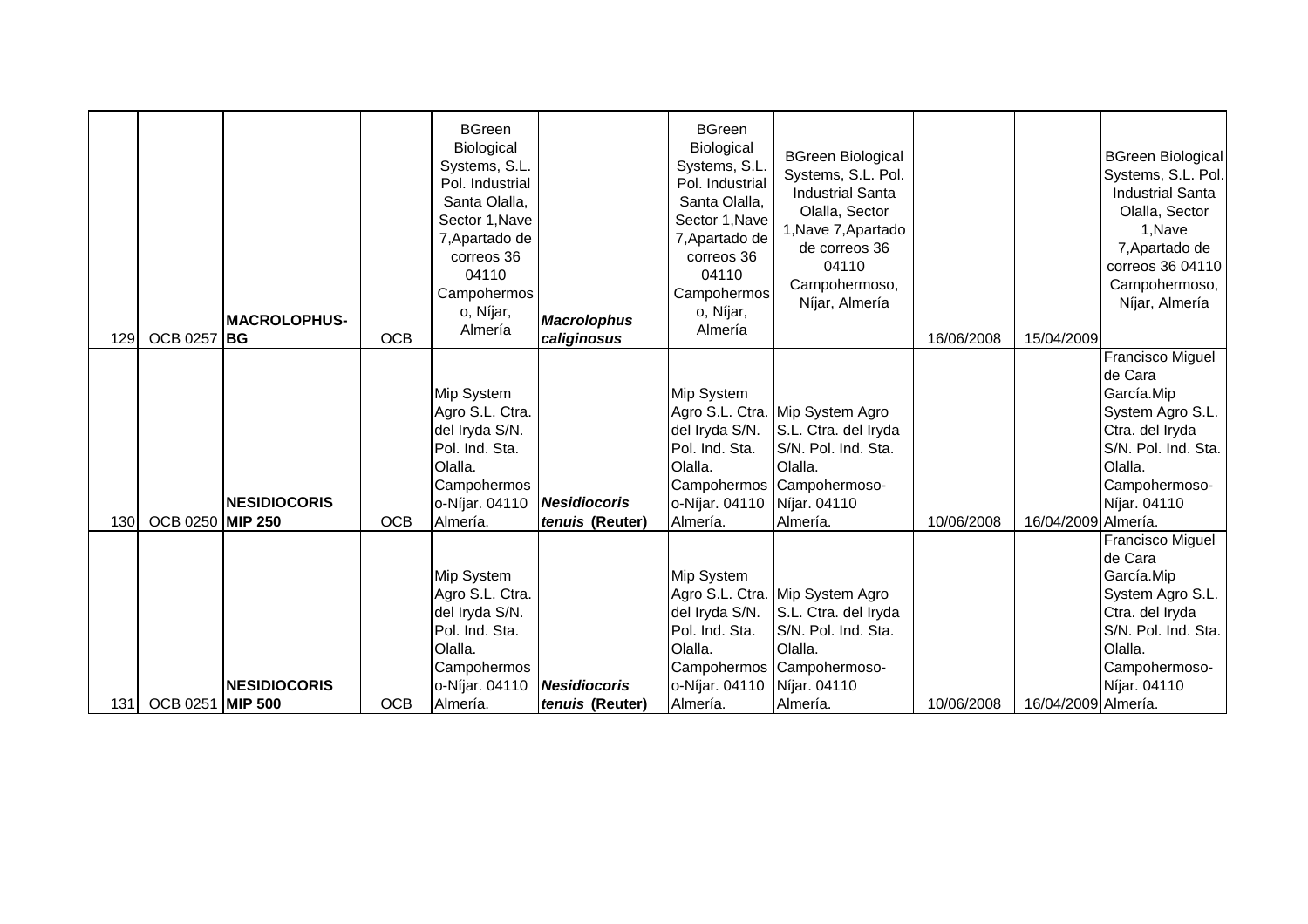| 132              | <b>OCB 0246 ORIUS MIP 500</b>  | <b>OCB</b> | Técnicas de<br>Control<br>Biológico<br>(Grupo<br>Agrotecnología<br>), S.L. Camino<br>de la Sierra,<br>s/n, nave 5,<br>03350 - Cox-<br>Alicante | <b>Orius laevigatus</b><br>(Fieber) | Técnicas de<br>Control<br>Biológico<br>(Grupo<br>de la Sierra,<br>s/n, nave 5,<br>03350 - Cox-<br>Alicante | Mip System Agro<br>Agrotecnología S.L. Ctra. del Iryda<br>), S.L. Camino S/N. Pol. Ind. Sta.<br>Olalla.<br>Campohermoso-<br>Níjar. 04110<br>Almería. | 10/06/2008 | 16/04/2009 Almería. | <b>Francisco Miguel</b><br>de Cara<br>García.Mip<br>System Agro S.L.<br>Ctra. del Iryda<br>S/N. Pol. Ind. Sta.<br>Olalla.<br>Campohermoso-<br>Níjar. 04110 |
|------------------|--------------------------------|------------|------------------------------------------------------------------------------------------------------------------------------------------------|-------------------------------------|------------------------------------------------------------------------------------------------------------|------------------------------------------------------------------------------------------------------------------------------------------------------|------------|---------------------|------------------------------------------------------------------------------------------------------------------------------------------------------------|
| 133 <sub>l</sub> | <b>OCB 0247 ORIUS MIP 1000</b> | <b>OCB</b> | Técnicas de<br>Control<br>Biológico<br>(Grupo<br>Agrotecnología<br>S.L. Camino<br>de la Sierra,<br>s/n, nave 5,<br>03350 - Cox-<br>Alicante    | <b>Orius laevigatus</b><br>(Fieber) | Técnicas de<br>Control<br>Biológico<br>(Grupo<br>de la Sierra,<br>s/n, nave 5,<br>03350 - Cox-<br>Alicante | Mip System Agro<br>Agrotecnología S.L. Ctra. del Iryda<br>), S.L. Camino S/N. Pol. Ind. Sta.<br>Olalla.<br>Campohermoso-<br>Níjar. 04110<br>Almería. | 10/06/2008 | 16/04/2009 Almería. | <b>Francisco Miguel</b><br>de Cara<br>García.Mip<br>System Agro S.L.<br>Ctra. del Iryda<br>S/N. Pol. Ind. Sta.<br>Olalla.<br>Campohermoso-<br>Níjar. 04110 |
| 134              | OCB 0261 APHIDIUS MIP 500      | <b>OCB</b> | Mip System<br>Agro S.L. Ctra.<br>del Iryda S/N.<br>Pol. Ind. Sta.<br>Olalla.<br>Campohermos <b>Aphidius</b><br>o-Níjar. 04110<br>Almería.      | colemani<br>(Haliday)               | Mip System<br>del Iryda S/N.<br>Pol. Ind. Sta.<br>Olalla.<br>o-Níjar. 04110<br>Almería.                    | Agro S.L. Ctra. Mip System Agro<br>S.L. Ctra. del Iryda<br>S/N. Pol. Ind. Sta.<br>Olalla.<br>Campohermos Campohermoso-<br>Níjar. 04110<br>Almería.   | 17/06/2008 | 16/04/2009 Almería. | <b>Francisco Miguel</b><br>de Cara<br>García.Mip<br>System Agro S.L.<br>Ctra. del Iryda<br>S/N. Pol. Ind. Sta.<br>Olalla.<br>Campohermoso-<br>Níjar. 04110 |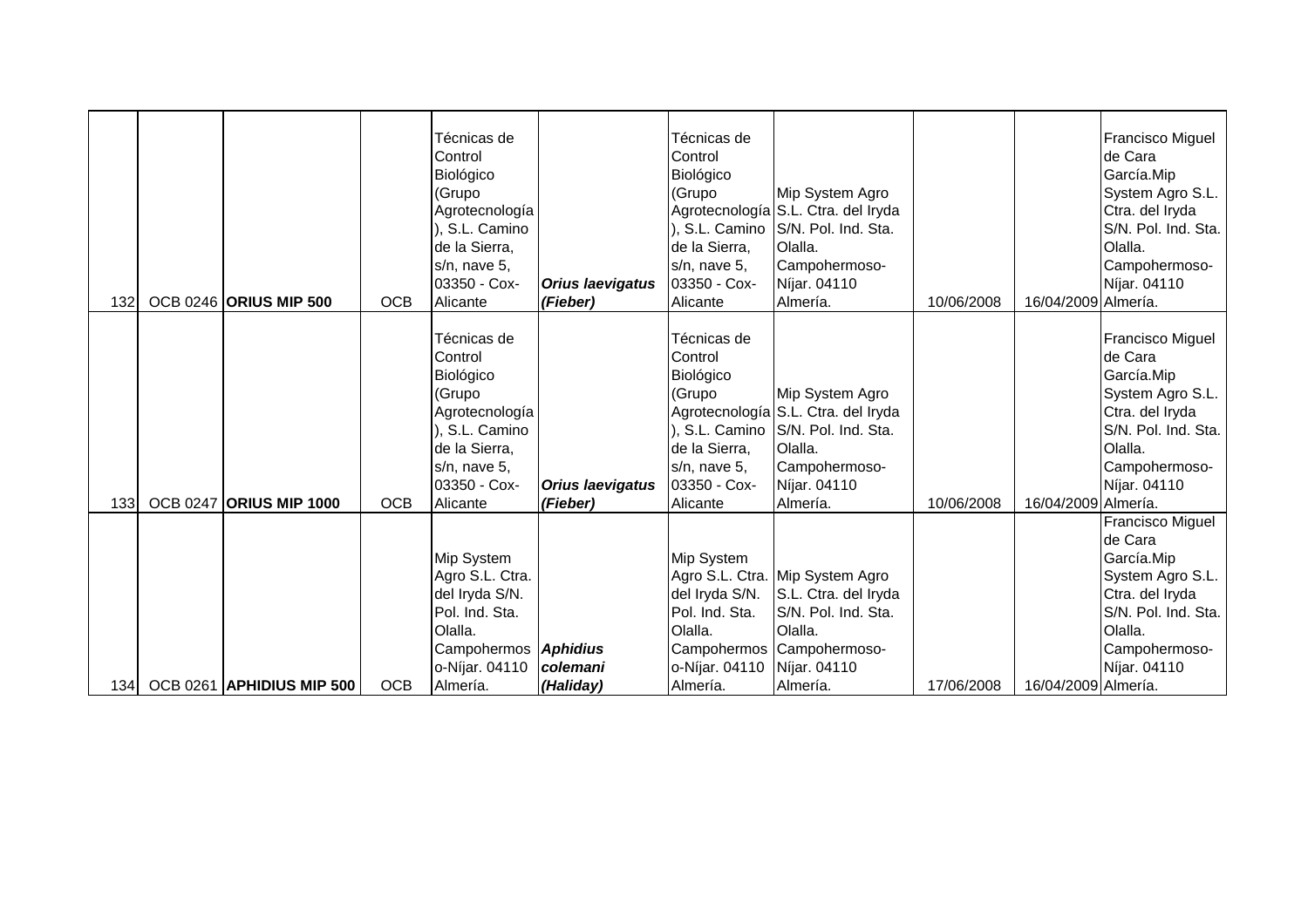|      |               |                                 |            |                             |                          |                             |                                 |            |                     | Francisco Miguel    |
|------|---------------|---------------------------------|------------|-----------------------------|--------------------------|-----------------------------|---------------------------------|------------|---------------------|---------------------|
|      |               |                                 |            |                             |                          |                             |                                 |            |                     | de Cara             |
|      |               |                                 |            | Mip System                  |                          | <b>Mip System</b>           |                                 |            |                     | García.Mip          |
|      |               |                                 |            | Agro S.L. Ctra.             |                          |                             | Agro S.L. Ctra. Mip System Agro |            |                     | System Agro S.L.    |
|      |               |                                 |            | del Iryda S/N.              |                          | del Iryda S/N.              | S.L. Ctra. del Iryda            |            |                     | Ctra. del Iryda     |
|      |               |                                 |            | Pol. Ind. Sta.              |                          | Pol. Ind. Sta.              | S/N. Pol. Ind. Sta.             |            |                     | S/N. Pol. Ind. Sta. |
|      |               |                                 |            | Olalla.                     |                          | Olalla.                     | Olalla.                         |            |                     | Olalla.             |
|      |               |                                 |            | Campohermos <b>Aphidius</b> |                          |                             | Campohermos Campohermoso-       |            |                     | Campohermoso-       |
|      |               | <b>APHIDIUS MIP</b>             |            | o-Níjar. 04110              | colemani                 | o-Níjar. 04110 Níjar. 04110 |                                 |            |                     | Níjar. 04110        |
| 135I | OCB 0172 1000 |                                 | <b>OCB</b> | Almería.                    | (Haliday)                | Almería.                    | Almería.                        | 17/06/2008 | 16/04/2009 Almería. |                     |
|      |               |                                 |            |                             |                          |                             |                                 |            |                     | Francisco Miguel    |
|      |               |                                 |            |                             |                          |                             |                                 |            |                     | de Cara             |
|      |               |                                 |            | Mip System                  |                          | Mip System                  |                                 |            |                     | García.Mip          |
|      |               |                                 |            | Agro S.L. Ctra.             |                          |                             | Agro S.L. Ctra. Mip System Agro |            |                     | System Agro S.L.    |
|      |               |                                 |            | del Iryda S/N.              |                          | del Iryda S/N.              | S.L. Ctra. del Iryda            |            |                     | Ctra. del Iryda     |
|      |               |                                 |            | Pol. Ind. Sta.              |                          | Pol. Ind. Sta.              | S/N. Pol. Ind. Sta.             |            |                     | S/N. Pol. Ind. Sta. |
|      |               |                                 |            | Olalla.                     |                          | Olalla.                     | Olalla.                         |            |                     | Olalla.             |
|      |               |                                 |            | Campohermos                 |                          |                             | Campohermos Campohermoso-       |            |                     | Campohermoso-       |
|      |               |                                 |            | o-Níjar. 04110              | <b>Eretmocerus</b>       | o-Níjar. 04110 Níjar. 04110 |                                 |            |                     | Níjar. 04110        |
| 136  |               | <b>OCB 0248 MUNDUS MIP 3000</b> | <b>OCB</b> | Almería.                    | mundus (Mercet)          | Almería.                    | Almería.                        | 10/06/2008 | 16/04/2009 Almería. |                     |
|      |               |                                 |            |                             |                          |                             |                                 |            |                     | Francisco Miguel    |
|      |               |                                 |            |                             |                          |                             |                                 |            |                     | de Cara             |
|      |               |                                 |            | Mip System                  |                          | Mip System                  |                                 |            |                     | García.Mip          |
|      |               |                                 |            | Agro S.L. Ctra.             |                          |                             | Agro S.L. Ctra. Mip System Agro |            |                     | System Agro S.L.    |
|      |               |                                 |            | del Iryda S/N.              |                          | del Iryda S/N.              | S.L. Ctra. del Iryda            |            |                     | Ctra. del Iryda     |
|      |               |                                 |            | Pol. Ind. Sta.              |                          | Pol. Ind. Sta.              | S/N. Pol. Ind. Sta.             |            |                     | S/N. Pol. Ind. Sta. |
|      |               |                                 |            | Olalla.                     |                          | Olalla.                     | Olalla.                         |            |                     | Olalla.             |
|      |               |                                 |            | Campohermos                 |                          |                             | Campohermos Campohermoso-       |            |                     | Campohermoso-       |
|      |               |                                 |            | o-Níjar. 04110              | <b>Eretmocerus</b>       | o-Níjar. 04110 Níjar. 04110 |                                 |            |                     | Níjar. 04110        |
| 137  |               | <b>OCB 0249 MUNDUS MIP 5000</b> | <b>OCB</b> | Almería.                    | mundus (Mercet) Almería. |                             | Almería.                        | 10/06/2008 | 16/04/2009 Almería. |                     |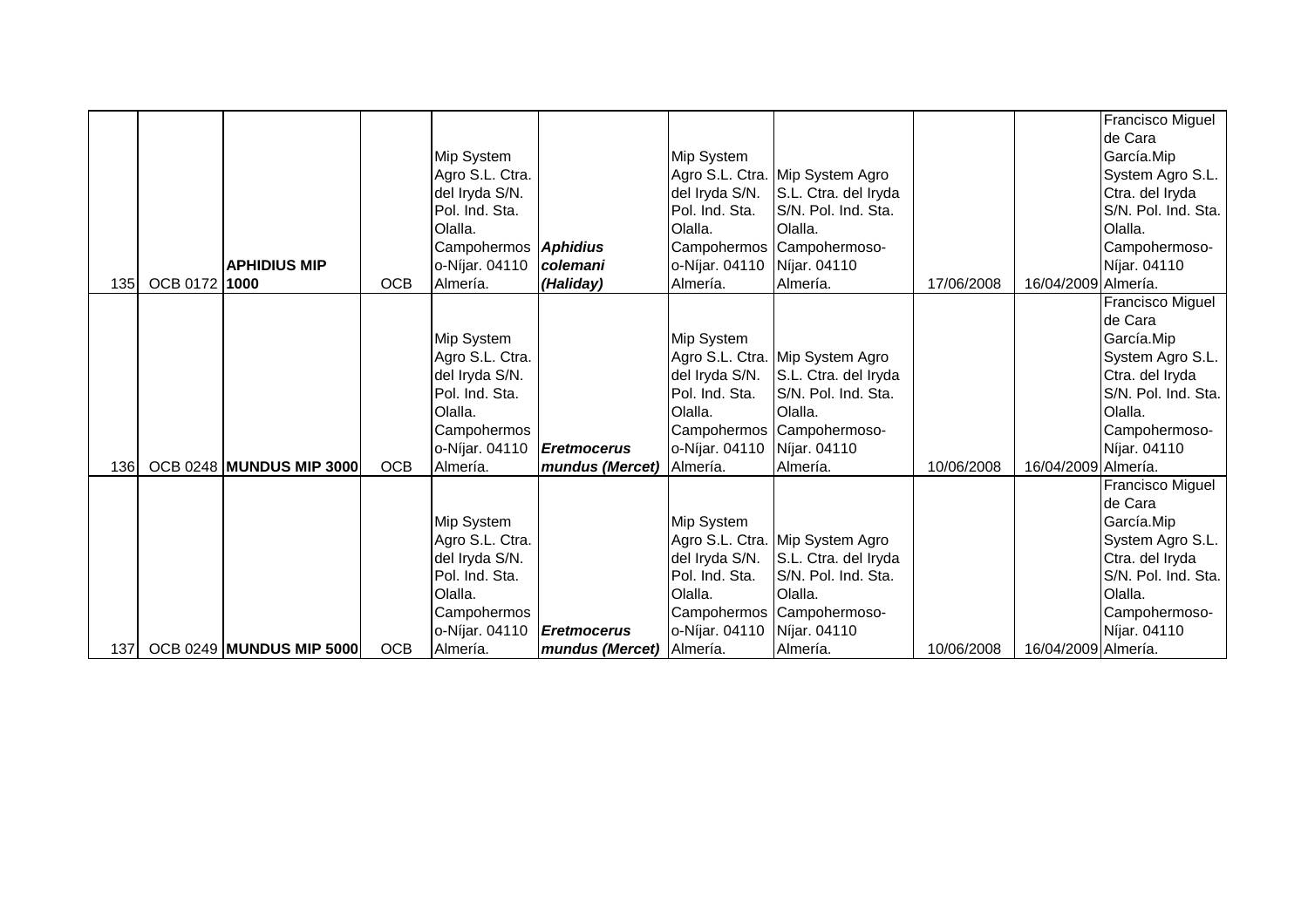|     |                     |                          |            |                          |                                 |                          |                                        |            |                     | Francisco Miguel              |
|-----|---------------------|--------------------------|------------|--------------------------|---------------------------------|--------------------------|----------------------------------------|------------|---------------------|-------------------------------|
|     |                     |                          |            |                          |                                 |                          |                                        |            |                     | de Cara                       |
|     |                     |                          |            |                          |                                 |                          |                                        |            |                     | García.Mip                    |
|     |                     |                          |            |                          |                                 | <b>Katz Biotech</b>      | Mip System Agro                        |            |                     | System Agro S.L.              |
|     |                     |                          |            | <b>Katz Biotech</b>      |                                 | AG. An der               | S.L. Ctra. del Iryda                   |            |                     | Ctra. del Iryda               |
|     |                     |                          |            | AG. An der               |                                 | Birkenpfuhlhei           | S/N. Pol. Ind. Sta.                    |            |                     | S/N. Pol. Ind. Sta.           |
|     |                     |                          |            | Birkenpfuhlheid          |                                 | de 10, D-                | Olalla.                                |            |                     | Olalla.                       |
|     |                     |                          |            | e 10, D-15837            | <b>Phytoseiulus</b>             | 15837                    | Campohermoso-                          |            |                     | Campohermoso-                 |
|     |                     | <b>PHYTOSEIULUS</b>      |            | Baruth/Mark.             | persimilis (Athias-Baruth/Mark. |                          | Níjar. 04110                           |            |                     | Níjar. 04110                  |
| 138 | <b>OCB 0259 MIP</b> |                          | <b>OCB</b> | Alemania                 | Henriot)                        | Alemania                 | Almería.                               | 17/06/2008 | 16/04/2009 Almería. |                               |
|     |                     |                          |            |                          |                                 |                          |                                        |            |                     | Francisco Miguel              |
|     |                     |                          |            |                          |                                 |                          |                                        |            |                     | de Cara                       |
|     |                     |                          |            |                          |                                 |                          |                                        |            |                     | García.Mip                    |
|     |                     |                          |            |                          |                                 | <b>Katz Biotech</b>      | Mip System Agro                        |            |                     | System Agro S.L.              |
|     |                     |                          |            | <b>Katz Biotech</b>      |                                 | AG. An der               | S.L. Ctra. del Iryda                   |            |                     | Ctra. del Iryda               |
|     |                     |                          |            | AG. An der               |                                 | Birkenpfuhlhei           | S/N. Pol. Ind. Sta.                    |            |                     | S/N. Pol. Ind. Sta.           |
|     |                     |                          |            | Birkenpfuhlheid          |                                 | de 10, D-                | Olalla.                                |            |                     | Olalla.                       |
|     |                     |                          |            | e 10, D-15837            | <b>Amblyseius</b>               | 15837                    | Campohermoso-                          |            |                     | Campohermoso-                 |
|     |                     |                          |            | Baruth/Mark.             | swirskii (Athias-               | Baruth/Mark.             | Níjar. 04110                           |            |                     | Níjar. 04110                  |
| 139 |                     | OCB 0258 SWIRSKII MIP 25 | <b>OCB</b> | Alemania                 | Henriot)                        | Alemania                 | Almería.                               | 17/06/2008 | 16/04/2009 Almería. |                               |
|     |                     |                          |            |                          |                                 |                          |                                        |            |                     | Francisco Miguel              |
|     |                     |                          |            |                          |                                 |                          |                                        |            |                     | de Cara                       |
|     |                     |                          |            |                          |                                 |                          |                                        |            |                     | García.Mip                    |
|     |                     |                          |            |                          |                                 | <b>Katz Biotech</b>      | Mip System Agro                        |            |                     | System Agro S.L.              |
|     |                     |                          |            | <b>Katz Biotech</b>      |                                 | AG. An der               | S.L. Ctra. del Iryda                   |            |                     | Ctra. del Iryda               |
|     |                     |                          |            | AG. An der               |                                 | Birkenpfuhlhei           | S/N. Pol. Ind. Sta.                    |            |                     | S/N. Pol. Ind. Sta.           |
|     |                     |                          |            | Birkenpfuhlheid          |                                 | de 10, D-                | Olalla.                                |            |                     | Olalla.                       |
|     |                     |                          |            | e 10, D-15837            | Amblyseius                      | 15837                    | Campohermoso-                          |            |                     | Campohermoso-                 |
|     |                     | <b>CUCUMERIS MIP</b>     |            | Baruth/Mark.             | cucumeris                       | Baruth/Mark.             | Níjar. 04110                           |            |                     | Níjar. 04110                  |
| 140 | <b>OCB 0171</b>     | 500                      | <b>OCB</b> | Alemania                 | (Oudemans)                      | Alemania                 | Almería.                               | 17/06/2008 | 16/04/2009 Almería. |                               |
|     |                     |                          |            | Koppert                  |                                 | Koppert                  |                                        |            |                     |                               |
|     |                     |                          |            | Beheer B.V.              |                                 | Beheer B.V.              |                                        |            |                     |                               |
|     |                     |                          |            | Veilingweg 17-           |                                 | Veilingweg 17-           |                                        |            |                     | Juan José García              |
|     |                     |                          |            | P.O. Box 155.<br>2650 AD |                                 | P.O. Box 155.<br>2650 AD |                                        |            |                     | Cazorla Biocolor              |
|     |                     |                          |            |                          |                                 | Berkel en                | Biocolor S.L. Calle 5<br>de Junio nº 8 |            |                     | S.L. Calle 5 de<br>Junio nº 8 |
|     |                     |                          |            | Berkel en                | <b>Amblyseius</b>               |                          | C.P.04746 La                           |            |                     | C.P.04746 La                  |
|     |                     |                          |            | Rodenrijs The            |                                 | Rodenrijs The            |                                        |            |                     |                               |
| 141 |                     | OCB 0192 Swirscolor      | <b>OCB</b> | Netherlands              | swirskii                        | Netherlands              | Mojonera. Almeria                      | 27/11/2007 |                     | 22/04/2009 Mojonera.Almería   |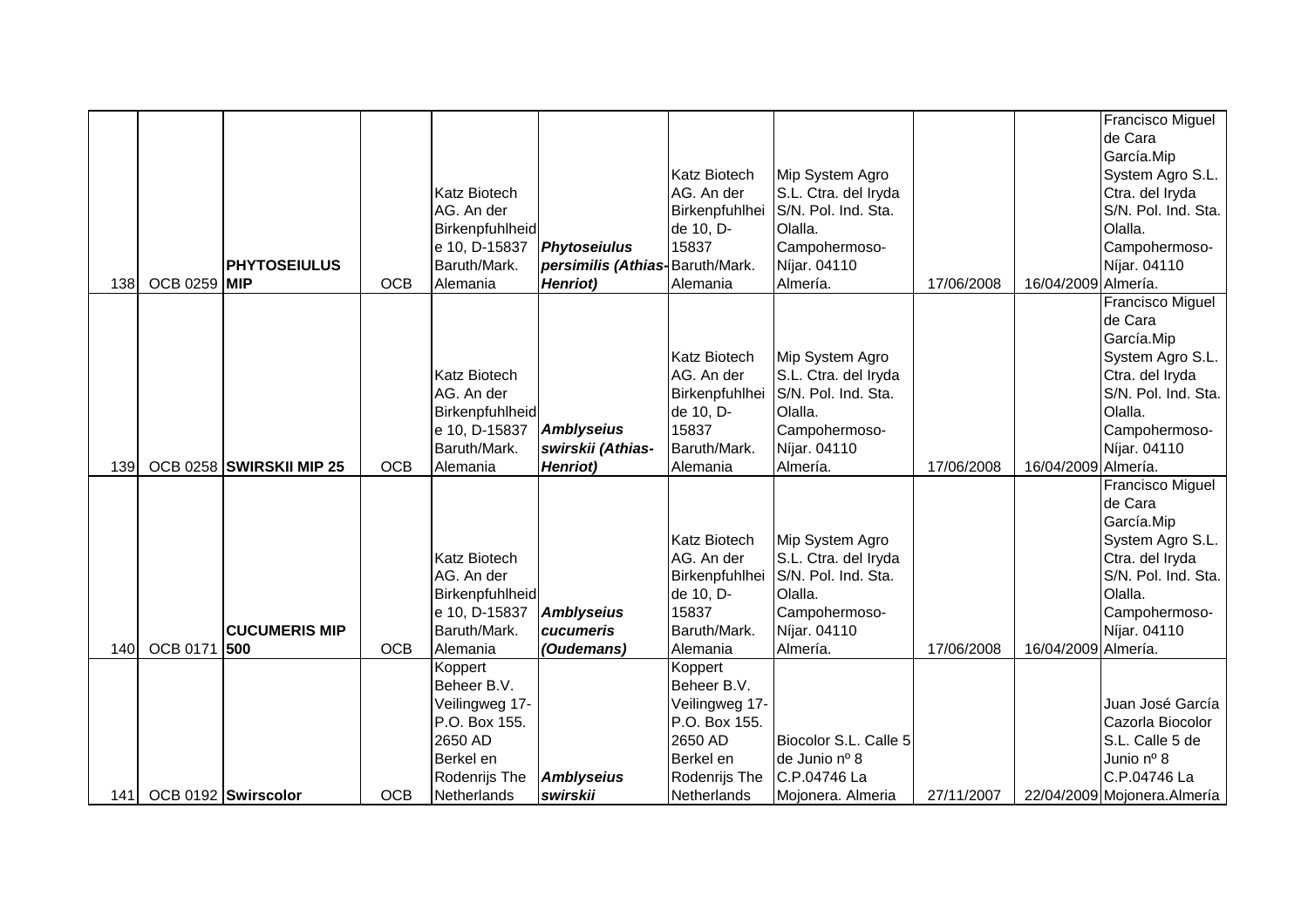| 142  | OCB 0305 Horti-Nesi |                      | <b>OCB</b> | Biopol b.v.<br>Nijverheidsweg<br>11. 3251 LP<br>Stellendam.<br>Paises Bajos | <b>Nesidiocoris</b><br>tenuis (Reuter)       | Biopol b.v.<br>Nijverheidsweg Industrial La<br>11.3251 LP<br>Stellendam.<br>Paises Bajos  | Sistemas Agrícolas<br><b>Hortisur Sociedad</b><br>Limitada. C/ Oviedo,<br>16. Polígono<br>Algaida. 04740<br>Roquetas de Mar.<br>Almería. | 21/07/2008 | 05/05/2009 Almería. | D. Evert Jan<br>Robberts.<br><b>Sistemas</b><br>Agrícolas Hortisur<br>S. L. C/ Oviedo,<br>16. Polígono<br>Industrial La<br>Algaida. 04740<br>Roquetas de Mar. |
|------|---------------------|----------------------|------------|-----------------------------------------------------------------------------|----------------------------------------------|-------------------------------------------------------------------------------------------|------------------------------------------------------------------------------------------------------------------------------------------|------------|---------------------|---------------------------------------------------------------------------------------------------------------------------------------------------------------|
| 143  | OCB 0306 Horti-Ori  |                      | <b>OCB</b> | Biopol b.v.<br>Nijverheidsweg<br>11.3251 LP<br>Stellendam.<br>Paises Bajos  | <b>Orius laevigatus</b><br>(Fieber)          | Biopol b.v.<br>Nijverheidsweg Industrial La<br>11.3251 LP<br>Stellendam.<br>Paises Bajos  | Sistemas Agrícolas<br><b>Hortisur Sociedad</b><br>Limitada. C/ Oviedo,<br>16. Polígono<br>Algaida. 04740<br>Roquetas de Mar.<br>Almería. | 21/07/2008 | 05/05/2009 Almería. | D. Evert Jan<br>Robberts.<br>Sistemas<br>Agrícolas Hortisur<br>S. L. C/ Oviedo,<br>16. Polígono<br>Industrial La<br>Algaida. 04740<br>Roquetas de Mar.        |
| 1441 |                     | OCB 0307 Horti-Ambli | <b>OCB</b> | Biopol b.v.<br>Nijverheidsweg<br>11.3251 LP<br>Stellendam.<br>Paises Bajos  | <b>Amblyseius</b><br>cucumeris<br>(Oudemans) | Biopol b.v.<br>Nijverheidsweg Industrial La<br>11. 3251 LP<br>Stellendam.<br>Paises Bajos | Sistemas Agrícolas<br>Hortisur Sociedad<br>Limitada. C/ Oviedo,<br>16. Polígono<br>Algaida. 04740<br>Roquetas de Mar.<br>Almería.        | 21/07/2008 | 05/05/2009 Almería. | D. Evert Jan<br>Robberts.<br><b>Sistemas</b><br>Agrícolas Hortisur<br>S. L. C/ Oviedo,<br>16. Polígono<br>Industrial La<br>Algaida. 04740<br>Roquetas de Mar. |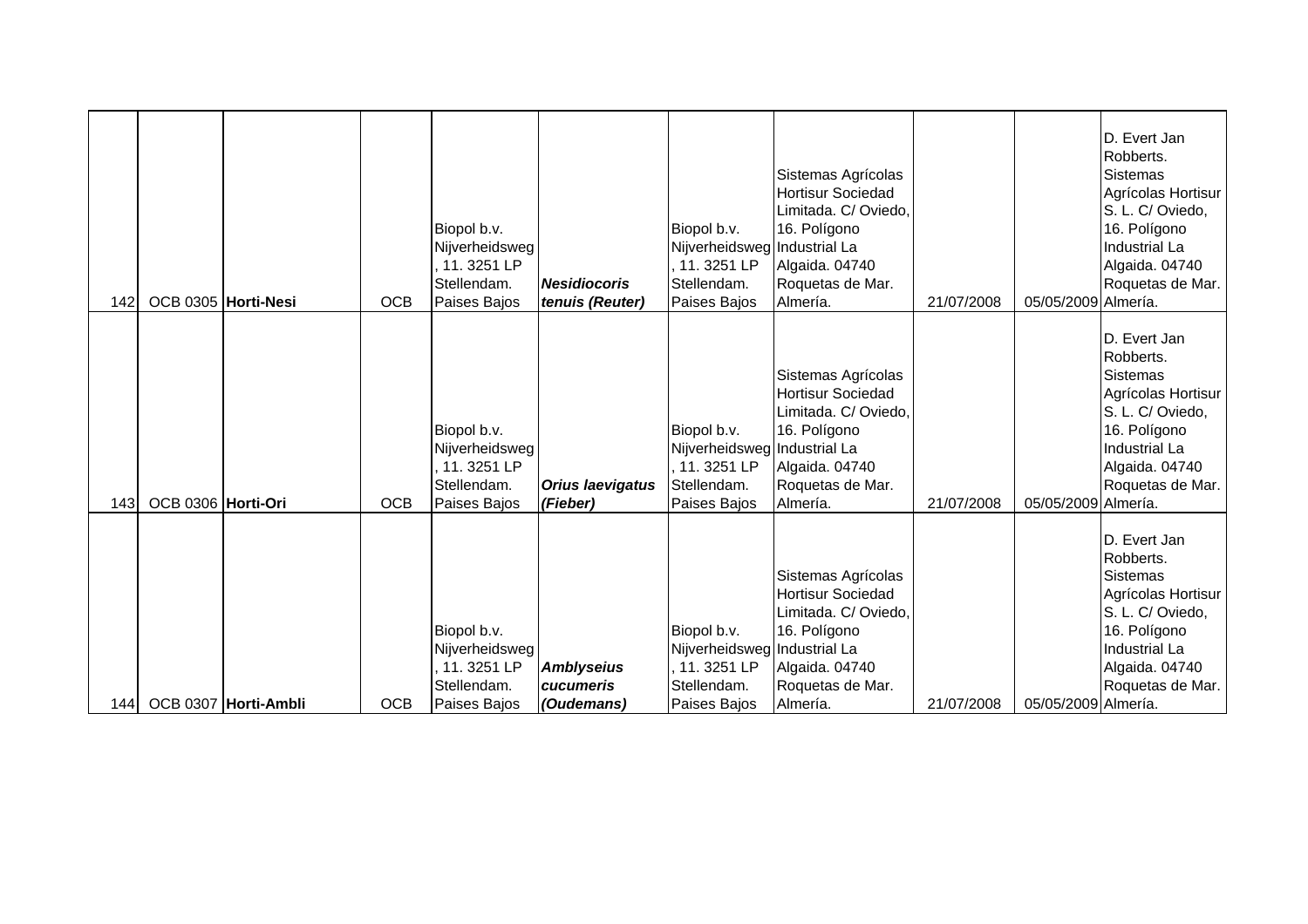|     |                               |            | Biopol b.v.<br>Nijverheidsweg<br>11.3251 LP<br>Stellendam.                                                                | <b>Eretmocerus</b>                                                        | Biopol b.v.<br>Nijverheidsweg Industrial La<br>, 11. 3251 LP<br>Stellendam.                          | Sistemas Agrícolas<br><b>Hortisur Sociedad</b><br>Limitada. C/ Oviedo,<br>16. Polígono<br>Algaida. 04740<br>Roquetas de Mar.                        |            |                     | D. Evert Jan<br>Robberts.<br><b>Sistemas</b><br>Agrícolas Hortisur  <br>S. L. C/ Oviedo,<br>16. Polígono<br>Industrial La<br>Algaida. 04740<br>Roquetas de Mar. |
|-----|-------------------------------|------------|---------------------------------------------------------------------------------------------------------------------------|---------------------------------------------------------------------------|------------------------------------------------------------------------------------------------------|-----------------------------------------------------------------------------------------------------------------------------------------------------|------------|---------------------|-----------------------------------------------------------------------------------------------------------------------------------------------------------------|
| 145 | OCB 0308 Horti-Mundi          | <b>OCB</b> | Paises Bajos                                                                                                              | mundus (Mercet)                                                           | Paises Bajos                                                                                         | Almería.                                                                                                                                            | 21/07/2008 | 05/05/2009 Almería. |                                                                                                                                                                 |
| 146 | TCB-<br>OCB 0245 PHYTOSEIULUS | <b>OCB</b> | <b>EWH</b><br>BioProduction,<br><b>CENTERVEJ</b><br>SYD 4-4733<br>Tappernoje.<br>Dinamarca                                | <b>Phytoseiulus</b><br>persimilis (Athias-Tappernoje.<br><b>Henriot</b> ) | <b>EWH</b><br><b>CENTERVEJ</b><br>SYD 4-4733<br><b>IDinamarca</b>                                    | Técnicas de Control<br>Biológico (Grupo<br>BioProduction, Agrotecnología),<br>S.L. Camino de la<br>Sierra, s/n, nave 5,<br>03350 - Cox-<br>Alicante | 09/06/2008 | 11/05/2009 Alicante | Cristina Verdú<br>Aparicio. Técnicas<br>de Control<br>Biológico (Grupo<br>Agrotecnología),<br>S.L. Camino de la<br>Sierra, s/n, nave<br>5, 03350 - Cox-         |
| 147 | TCB-<br>OCB 0236 NESIDIOCORIS | OCB        | Mip System<br>Agro S.L. Ctra.<br>del Iryda S/N.<br>Pol. Ind. Sta.<br>Olalla.<br>Campohermos<br>o-Níjar. 04110<br>Almería. | <b>Nesidiocoris</b><br>tenuis (Reuter)                                    | Mip System<br>del Iryda S/N.<br>Pol. Ind. Sta.<br>Olalla.<br>o-Níjar. 04110 03350 - Cox-<br>Almería. | Agro S.L. Ctra. Técnicas de Control<br>Biológico (Grupo<br>Agrotecnología),<br>S.L. Camino de la<br>Campohermos Sierra, s/n, nave 5,<br>Alicante    | 06/06/2008 | 11/05/2009 Alicante | Cristina Verdú<br>Aparicio. Técnicas<br>de Control<br>Biológico (Grupo<br>Agrotecnología),<br>S.L. Camino de la<br>Sierra, s/n, nave<br>5, 03350 - Cox-         |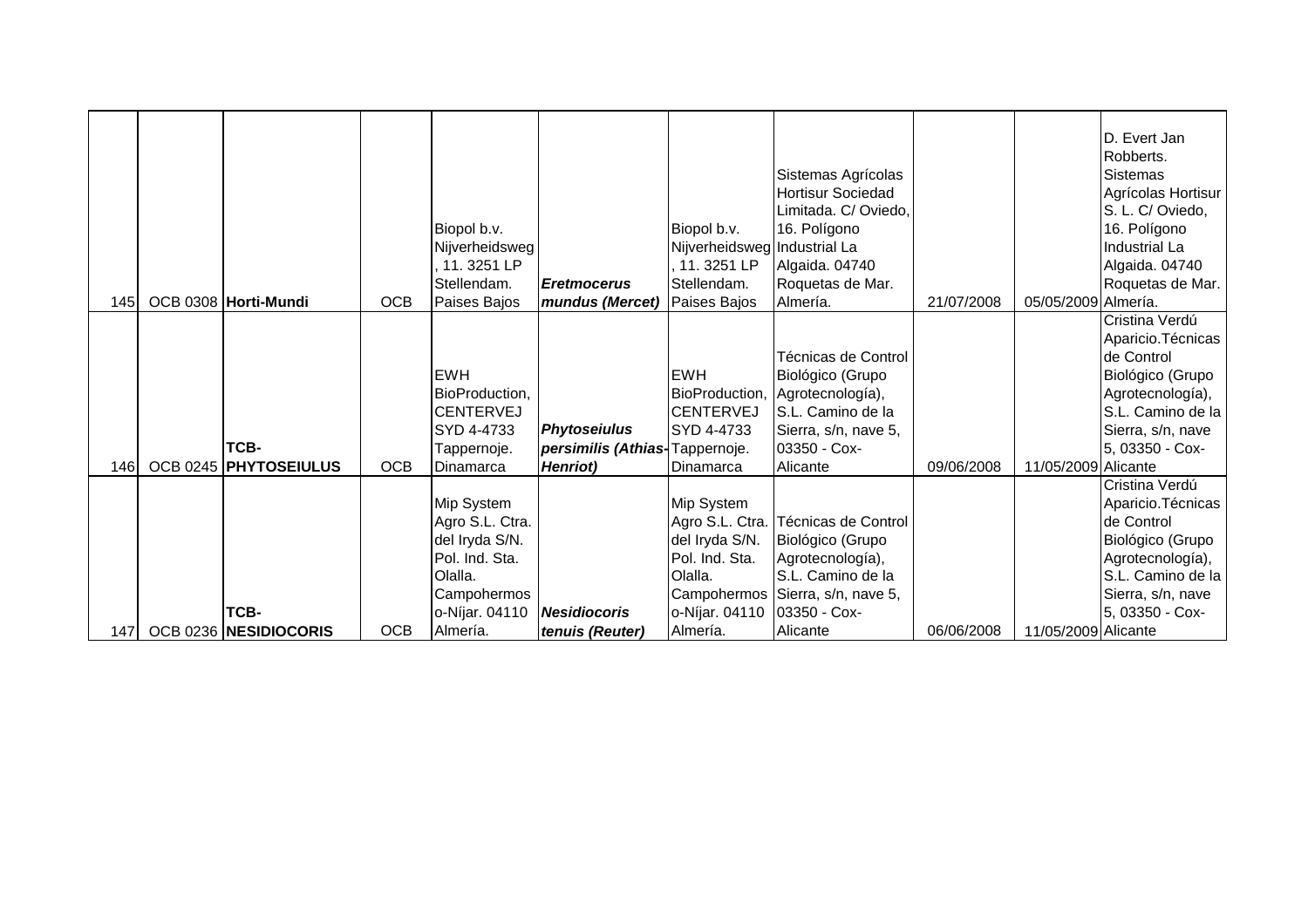| 148 | <b>OCB 0235</b> | <b>TCB-MUNDUS</b>          | <b>OCB</b> | <b>Biobest</b><br>Belgium N.V.,<br>Ilsen Velden<br>18, B-2260<br>Westwerlo.<br>Belgium                                    | <b>Eretmocerus</b><br>mundus (Mercet)               | <b>Biobest</b><br>Belgium N.V.,<br>Ilsen Velden<br>18, B-2260<br>Westwerlo,<br>Belgium                                    | Técnicas de Control<br>Biológico (Grupo<br>Agrotecnología),<br>S.L. Camino de la<br>Sierra, s/n, nave 5,<br>03350 - Cox-<br>Alicante | 06/06/2008 | 11/05/2009 | Cristina Verdú<br>Aparicio. Técnicas<br>de Control<br>Biológico (Grupo<br>Agrotecnología),<br>S.L. Camino de la<br>Sierra, s/n, nave<br>5, 03350 - Cox-<br>Alicante |
|-----|-----------------|----------------------------|------------|---------------------------------------------------------------------------------------------------------------------------|-----------------------------------------------------|---------------------------------------------------------------------------------------------------------------------------|--------------------------------------------------------------------------------------------------------------------------------------|------------|------------|---------------------------------------------------------------------------------------------------------------------------------------------------------------------|
| 149 | <b>OCB 0244</b> | TCB-<br><b>LYSIPHLEBUS</b> | <b>OCB</b> | Mip System<br>Agro S.L. Ctra.<br>del Iryda S/N.<br>Pol. Ind. Sta.<br>Olalla.<br>Campohermos<br>o-Níjar. 04110<br>Almería. | Lysiphlebus<br>testaceipes<br>(Cresson, 1880)       | Mip System<br>Agro S.L. Ctra.<br>del Iryda S/N.<br>Pol. Ind. Sta.<br>Olalla.<br>Campohermos<br>o-Níjar. 04110<br>Almería. | Técnicas de Control<br>Biológico (Grupo<br>Agrotecnología),<br>S.L. Camino de la<br>Sierra, s/n, nave 5,<br>03350 - Cox-<br>Alicante | 09/06/2008 | 11/05/2009 | Cristina Verdú<br>Aparicio. Técnicas<br>de Control<br>Biológico (Grupo<br>Agrotecnología),<br>S.L. Camino de la<br>Sierra, s/n, nave<br>5, 03350 - Cox-<br>Alicante |
| 150 | OCB 0243        | <b>TCB-DIGLYPHUS</b>       | <b>OCB</b> | <b>Biobest</b><br>Belgium N.V.,<br>Ilsen Velden<br>18, B-2260<br>Westwerlo,<br>Belgium                                    | Diglyphus isaea                                     | <b>Biobest</b><br>Belgium N.V.,<br>Ilsen Velden<br>18, B-2260<br>Westwerlo,<br>Belgium                                    | Técnicas de Control<br>Biológico (Grupo<br>Agrotecnología),<br>S.L. Camino de la<br>Sierra, s/n, nave 5,<br>03350 - Cox-<br>Alicante | 09/06/2008 | 11/05/2009 | Cristina Verdú<br>Aparicio. Técnicas<br>de Control<br>Biológico (Grupo<br>Agrotecnología),<br>S.L. Camino de la<br>Sierra, s/n, nave<br>5, 03350 - Cox-<br>Alicante |
| 151 |                 | OCB 0237   TCB-CUCUMERIS   | <b>OCB</b> | <b>EWH</b><br>BioProduction,<br><b>CENTERVEJ</b><br>SYD 4-4733<br>Tappernoje.<br>Dinamarca                                | <b>Amblyseius</b><br>cucumeris<br><i>(Oudemans)</i> | <b>EWH</b><br>BioProduction,<br><b>CENTERVEJ</b><br>SYD 4-4733<br>Tappernoje.<br>Dinamarca                                | Técnicas de Control<br>Biológico (Grupo<br>Agrotecnología),<br>S.L. Camino de la<br>Sierra, s/n, nave 5,<br>03350 - Cox-<br>Alicante | 06/06/2008 | 11/05/2009 | Cristina Verdú<br>Aparicio. Técnicas<br>de Control<br>Biológico (Grupo<br>Agrotecnología),<br>S.L. Camino de la<br>Sierra, s/n, nave<br>5, 03350 - Cox-<br>Alicante |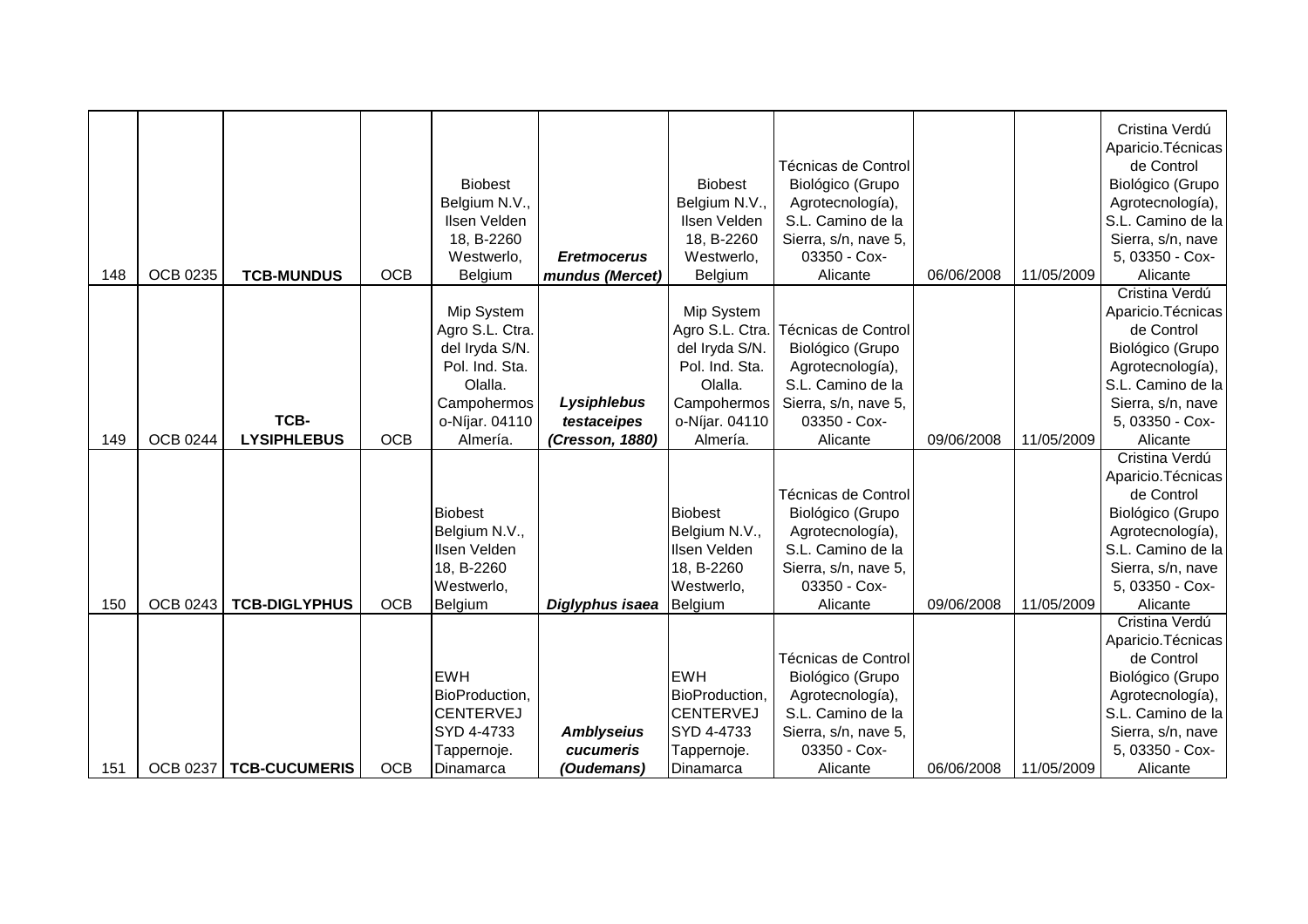|             |                     |                         |            |                     |                    |                |                                     |            |                              | Cristina Verdú       |
|-------------|---------------------|-------------------------|------------|---------------------|--------------------|----------------|-------------------------------------|------------|------------------------------|----------------------|
|             |                     |                         |            |                     |                    |                |                                     |            |                              | Aparicio. Técnicas   |
|             |                     |                         |            |                     |                    |                | Técnicas de Control                 |            |                              | de Control           |
|             |                     |                         |            | <b>Biobest</b>      |                    | <b>Biobest</b> | Biológico (Grupo                    |            |                              | Biológico (Grupo     |
|             |                     |                         |            | Belgium N.V.,       |                    | Belgium N.V.,  | Agrotecnología),                    |            |                              | Agrotecnología),     |
|             |                     |                         |            | Ilsen Velden        |                    | Ilsen Velden   | S.L. Camino de la                   |            |                              | S.L. Camino de la    |
|             |                     |                         |            | 18, B-2260          | <b>Aphidius</b>    | 18, B-2260     | Sierra, s/n, nave 5,                |            |                              | Sierra, s/n, nave    |
|             |                     |                         |            | Westwerlo,          | colemani           | Westwerlo,     | 03350 - Cox-                        |            |                              | 5, 03350 - Cox-      |
| 152         | <b>OCB 0233</b>     | <b>TCB-COLEMANI</b>     | <b>OCB</b> | Belgium             | (Viereck, 1912)    | Belgium        | Alicante                            | 06/06/2008 | 11/05/2009                   | Alicante             |
|             |                     |                         |            |                     |                    |                |                                     |            |                              |                      |
|             |                     |                         |            |                     |                    |                |                                     |            |                              | Alejandro            |
|             |                     |                         |            | IDEBIO S.L. C/      |                    | IDEBIO S.L. C/ |                                     |            |                              | Martínez Peña        |
|             |                     |                         |            | Bell - Polígono     |                    |                | Bell - Polígono IDEBIO S.L. C/ Bell |            |                              | IDEBIO S.L. C/       |
|             |                     |                         |            | El Montalvo, 3      |                    | El Montalvo, 3 | Polígono El                         |            |                              | Bell - Polígono El   |
|             |                     |                         |            | C.P. 37188 -        |                    | C.P. 37188 -   | Montalvo, 3 C.P.                    |            |                              | Montalvo, 3 C.P.     |
|             |                     |                         |            | Carbajosa de        |                    | Carbajosa de   | 37188 - Carbajosa                   |            |                              | 37188 - Carbajosa    |
|             |                     | <b>BIOREND R</b>        |            | la Sagrada -        | <b>Steinernema</b> | la Sagrada -   | de la Sagrada -                     |            |                              | de la Sagrada -      |
| <b>1531</b> |                     | OCB 0119   PALMERAS     | <b>OCB</b> | Salamanca           | carpocapsae        | Salamanca      | Salamanca                           | 20/11/2007 |                              | 11/05/2009 Salamanca |
|             |                     |                         |            | Syngenta            |                    | Syngenta       |                                     |            |                              | Federico García      |
|             |                     |                         |            | <b>Bioline Ltd.</b> |                    | Bioline Ltd.   |                                     |            |                              | Jiménez.             |
|             |                     |                         |            | Telstar             |                    | Telstar        |                                     |            |                              | Syngenta Bioline     |
|             |                     |                         |            | Nursery.Hollan      |                    |                | Nursery.Hollan Syngenta Bioline C/  |            |                              | C/ Jazminero, 1      |
|             |                     |                         |            | d Road. Little      |                    | d Road. Little | Jazminero, 1 Edific.                |            |                              | Edific. Guay,        |
|             |                     |                         |            | Clacton.            | <b>Aphidius</b>    | Clacton.       | Guay, Ofic. 3.                      |            |                              | Ofic. 3. Aguadulce   |
|             |                     |                         |            | Essex. UK.          | colemani           | Essex. UK.     | Aguadulce 04720                     |            |                              | 04720 Almería.       |
| 154         | OCB 0223 Aphiline c |                         | <b>OCB</b> | CO16 9QG.           | (Viereck, 1912)    | CO16 9QG.      | Almería. España                     | 06/06/2008 | 21/05/2009 España            |                      |
|             |                     |                         |            | Syngenta            |                    | Syngenta       |                                     |            |                              | Federico García      |
|             |                     |                         |            | Bioline Ltd.        |                    | Bioline Ltd.   |                                     |            |                              | Jiménez.             |
|             |                     |                         |            | Telstar             |                    | <b>Telstar</b> |                                     |            |                              | Syngenta Bioline     |
|             |                     |                         |            | Nursery.Hollan      |                    |                | Nursery.Hollan Syngenta Bioline C/  |            |                              | C/ Jazminero, 1      |
|             |                     |                         |            | d Road. Little      |                    | d Road. Little | Jazminero, 1 Edific.                |            |                              | Edific. Guay,        |
|             |                     |                         |            | Clacton.            |                    | Clacton.       | Guay, Ofic. 3.                      |            |                              | Ofic. 3. Aguadulce   |
|             |                     |                         |            | Essex. UK.          | <b>Amblyseius</b>  | Essex. UK.     | Aguadulce 04720                     |            |                              | 04720 Almería.       |
| 1551        |                     | OCB 0217 Swirskiline as | <b>OCB</b> | CO16 9QG.           | swirskii           | CO16 9QG.      | Almería. España                     |            | 06/06/2008 21/05/2009 España |                      |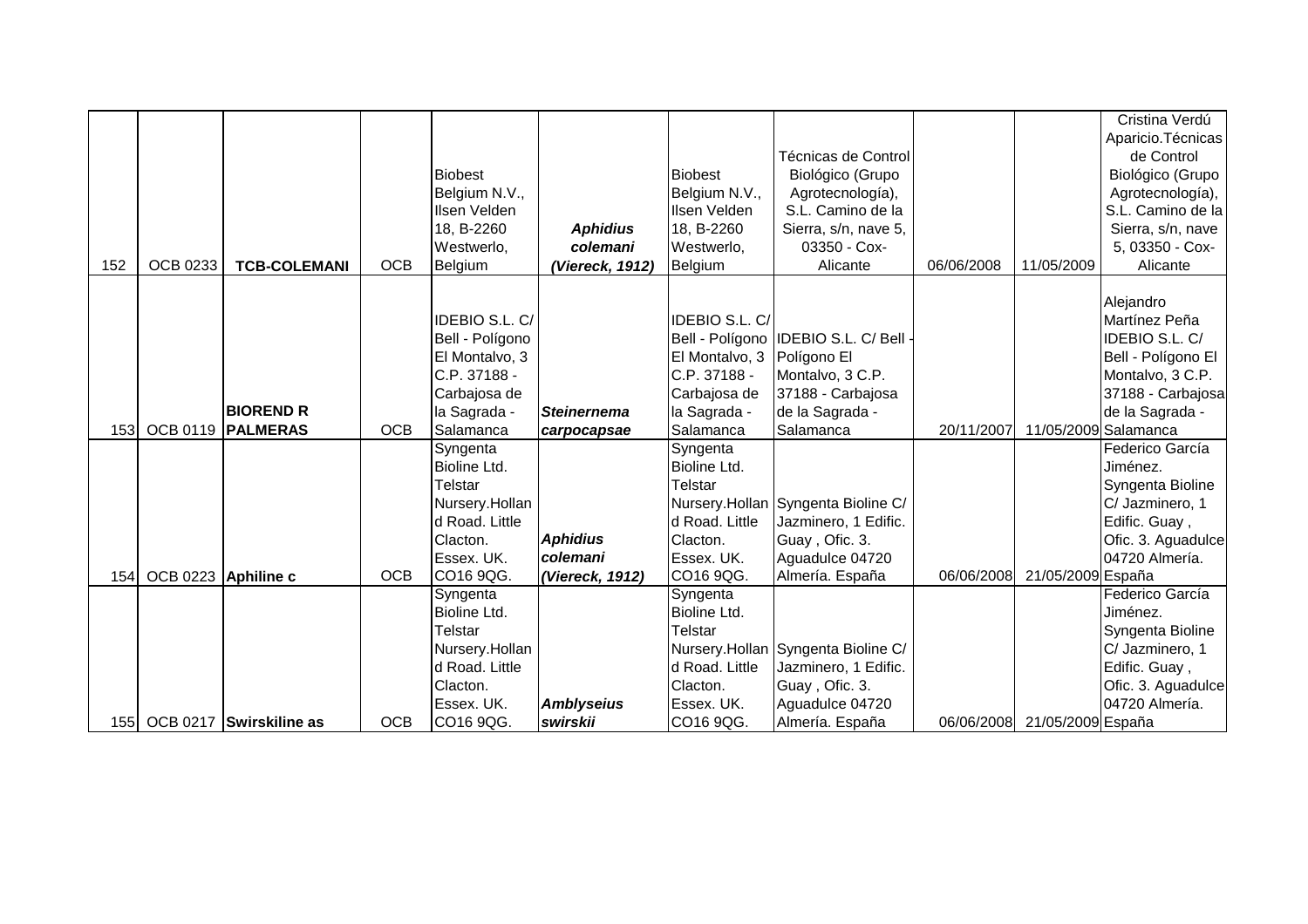|            |                        |                          |            | Syngenta       |                         | Syngenta            |                                    |            |                              | Federico García    |
|------------|------------------------|--------------------------|------------|----------------|-------------------------|---------------------|------------------------------------|------------|------------------------------|--------------------|
|            |                        |                          |            | Bioline Ltd.   |                         | <b>Bioline Ltd.</b> |                                    |            |                              | Jiménez.           |
|            |                        |                          |            | Telstar        |                         | Telstar             |                                    |            |                              | Syngenta Bioline   |
|            |                        |                          |            | Nursery.Hollan |                         |                     | Nursery.Hollan Syngenta Bioline C/ |            |                              | C/ Jazminero, 1    |
|            |                        |                          |            | d Road. Little |                         | d Road. Little      | Jazminero, 1 Edific.               |            |                              | Edific. Guay,      |
|            |                        |                          |            | Clacton.       | <b>Amblyseius</b>       | Clacton.            | Guay, Ofic. 3.                     |            |                              | Ofic. 3. Aguadulce |
|            |                        |                          |            | Essex. UK.     | cucumeris               | Essex. UK.          | Aguadulce 04720                    |            |                              | 04720 Almería.     |
|            | 156 OCB 0221           | Amblyline cu             | <b>OCB</b> | CO16 9QG.      | (Oudemans)              | CO16 9QG.           | Almería. España                    | 06/06/2008 | 21/05/2009 España            |                    |
|            |                        |                          |            | Syngenta       |                         | Syngenta            |                                    |            |                              | Federico García    |
|            |                        |                          |            | Bioline Ltd.   |                         | Bioline Ltd.        |                                    |            |                              | Jiménez.           |
|            |                        |                          |            | Telstar        |                         | Telstar             |                                    |            |                              | Syngenta Bioline   |
|            |                        |                          |            | Nursery.Hollan |                         |                     | Nursery.Hollan Syngenta Bioline C/ |            |                              | C/ Jazminero, 1    |
|            |                        |                          |            | d Road. Little |                         | d Road. Little      | Jazminero, 1 Edific.               |            |                              | Edific. Guay,      |
|            |                        |                          |            | Clacton.       |                         | Clacton.            | Guay, Ofic. 3.                     |            |                              | Ofic. 3. Aguadulce |
|            |                        |                          |            | Essex. UK.     |                         | Essex. UK.          | Aguadulce 04720                    |            |                              | 04720 Almería.     |
| 157        |                        | OCB 0220 Oriline I activ | <b>OCB</b> | CO16 9QG.      | <b>Orius laevigatus</b> | CO16 9QG.           | Almería. España                    | 06/06/2008 | 21/05/2009 España            |                    |
|            |                        |                          |            | Syngenta       |                         | Syngenta            |                                    |            |                              | Federico García    |
|            |                        |                          |            | Bioline Ltd.   |                         | Bioline Ltd.        |                                    |            |                              | Jiménez.           |
|            |                        |                          |            | Telstar        |                         | Telstar             |                                    |            |                              | Syngenta Bioline   |
|            |                        |                          |            | Nursery.Hollan |                         |                     | Nursery.Hollan Syngenta Bioline C/ |            |                              | C/ Jazminero, 1    |
|            |                        |                          |            | d Road. Little |                         | d Road. Little      | Jazminero, 1 Edific.               |            |                              | Edific. Guay,      |
|            |                        |                          |            | Clacton.       |                         | Clacton.            | Guay, Ofic. 3.                     |            |                              | Ofic. 3. Aguadulce |
|            |                        |                          |            | Essex. UK.     | <b>Eretmocerus</b>      | Essex. UK.          | Aguadulce 04720                    |            |                              | 04720 Almería.     |
| <b>158</b> | OCB 0218 Eretline m    |                          | <b>OCB</b> | CO16 9QG.      | mundus                  | CO16 9QG.           | Almería. España                    | 06/06/2008 | 21/05/2009 España            |                    |
|            |                        |                          |            | Syngenta       |                         | Syngenta            |                                    |            |                              | Federico García    |
|            |                        |                          |            | Bioline Ltd.   |                         | Bioline Ltd.        |                                    |            |                              | Jiménez.           |
|            |                        |                          |            | Telstar        |                         | Telstar             |                                    |            |                              | Syngenta Bioline   |
|            |                        |                          |            | Nursery.Hollan |                         |                     | Nursery.Hollan Syngenta Bioline C/ |            |                              | C/ Jazminero, 1    |
|            |                        |                          |            | d Road. Little |                         | d Road. Little      | Jazminero, 1 Edific.               |            |                              | Edific. Guay,      |
|            |                        |                          |            | Clacton.       |                         | Clacton.            | Guay, Ofic. 3.                     |            |                              | Ofic. 3. Aguadulce |
|            |                        |                          |            | Essex. UK.     |                         | Essex. UK.          | Aguadulce 04720                    |            |                              | 04720 Almería.     |
|            | 159 OCB 0222 Digline i |                          | <b>OCB</b> | CO16 9QG.      | Diglyphus isaea         | CO16 9QG.           | Almería. España                    |            | 06/06/2008 21/05/2009 España |                    |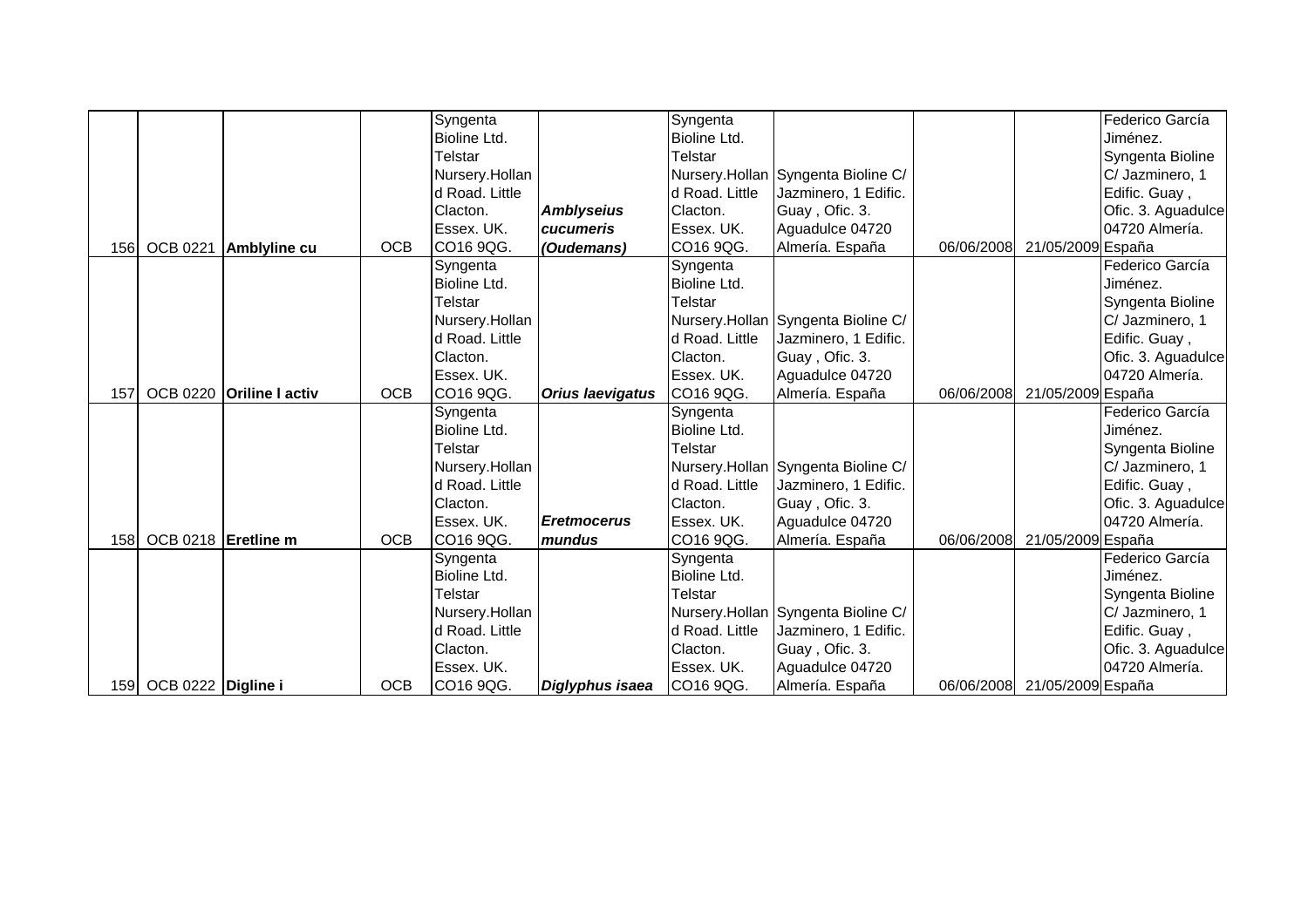|     |                     |                      |            | Syngenta              |                                       | Syngenta                    |                                      |            |                   | Federico García           |
|-----|---------------------|----------------------|------------|-----------------------|---------------------------------------|-----------------------------|--------------------------------------|------------|-------------------|---------------------------|
|     |                     |                      |            | Bioline Ltd.          |                                       | Bioline Ltd.                |                                      |            |                   | Jiménez.                  |
|     |                     |                      |            | Telstar               |                                       | <b>Telstar</b>              |                                      |            |                   | Syngenta Bioline          |
|     |                     |                      |            | Nursery.Hollan        |                                       |                             | Nursery.Hollan Syngenta Bioline C/   |            |                   | C/ Jazminero, 1           |
|     |                     |                      |            | d Road. Little        |                                       | d Road. Little              | Jazminero, 1 Edific.                 |            |                   | Edific. Guay,             |
|     |                     |                      |            | Clacton.              |                                       | Clacton.                    | Guay, Ofic. 3.                       |            |                   | Ofic. 3. Aguadulce        |
|     |                     |                      |            | Essex. UK.            | <b>Nesidiocoris</b>                   | Essex. UK.                  | Aguadulce 04720                      |            |                   | 04720 Almería.            |
| 160 | OCB 0219 Nesiline t |                      | <b>OCB</b> | CO16 9QG.             | tenuis                                | CO16 9QG.                   | Almería. España                      | 06/06/2008 | 21/05/2009 España |                           |
|     |                     |                      |            | Syngenta              |                                       | Syngenta                    |                                      |            |                   | Federico García           |
|     |                     |                      |            | Bioline Ltd.          |                                       | Bioline Ltd.                |                                      |            |                   | Jiménez.                  |
|     |                     |                      |            | <b>Telstar</b>        |                                       | <b>Telstar</b>              |                                      |            |                   | Syngenta Bioline          |
|     |                     |                      |            | Nursery.Hollan        |                                       |                             | Nursery.Hollan Syngenta Bioline C/   |            |                   | C/ Jazminero, 1           |
|     |                     |                      |            | d Road. Little        |                                       | d Road. Little              | Jazminero, 1 Edific.                 |            |                   | Edific. Guay,             |
|     |                     |                      |            | Clacton.              |                                       | Clacton.                    | Guay, Ofic. 3.                       |            |                   | Ofic. 3. Aguadulce        |
|     |                     |                      |            | Essex. UK.            | <b>Phytoseiulus</b>                   | Essex. UK.                  | Aguadulce 04720                      |            |                   | 04720 Almería.            |
| 161 |                     | OCB 0224 Phytoline p | <b>OCB</b> | CO16 9QG.             | persimilis                            | CO16 9QG.                   | Almería. España                      | 06/06/2008 | 21/05/2009 España |                           |
|     |                     |                      |            | Syngenta              |                                       | Syngenta                    |                                      |            |                   |                           |
|     |                     |                      |            | Bioline Ltd.          |                                       | Bioline Ltd.                |                                      |            |                   | PLANPROTECT,              |
|     |                     |                      |            | Telstar               |                                       | Telstar                     | PLANPROTECT,                         |            |                   | S.L.Polígono              |
|     |                     |                      |            | Nursery.Hollan        |                                       | Nursery.Hollan S.L.Polígono |                                      |            |                   | Industrial La             |
|     |                     |                      |            | d Road. Little        |                                       | d Road. Little              | Industrial La                        |            |                   | Algaída,                  |
|     |                     |                      |            | Clacton.              |                                       | Clacton.                    | Algaída, C/Oviedo,                   |            |                   | C/Oviedo, nº 14.          |
|     |                     |                      |            | Essex. UK.            | <b>Amblyseius</b>                     | Essex. UK.                  | nº 14. Roquetas de                   |            |                   | Roquetas de Mar,          |
| 162 |                     | OCB 0228 SWIRSKIplan | <b>OCB</b> | CO <sub>16</sub> OHL. | swirskii                              | CO16 OHL.                   | Mar, 04740 Almería.                  | 06/06/2008 |                   | 29/05/2009 04740 Almería. |
|     |                     |                      |            |                       |                                       |                             |                                      |            |                   | Cristina Verdú            |
|     |                     |                      |            |                       |                                       |                             |                                      |            |                   | Aparicio. Técnicas        |
|     |                     |                      |            |                       |                                       |                             | Técnicas de Control                  |            |                   | de Control                |
|     |                     |                      |            | <b>Biobest</b>        |                                       | <b>Biobest</b>              | Biológico (Grupo                     |            |                   | Biológico (Grupo          |
|     |                     |                      |            | Belgium N.V.,         |                                       | Belgium N.V.,               | Agrotecnología),                     |            |                   | Agrotecnología),          |
|     |                     |                      |            | Ilsen Velden          |                                       | Ilsen Velden                | S.L. Camino de la                    |            |                   | S.L. Camino de la         |
|     |                     | TCB-                 |            | 18, B-2260            | <b>Amblyseius</b><br>californicus (Mc | 18, B-2260                  | Sierra, s/n, nave 5,<br>03350 - Cox- |            |                   | Sierra, s/n, nave         |
|     |                     |                      |            | Westwerlo,            |                                       | Westwerlo,                  |                                      |            |                   | 5, 03350 - Cox-           |
| 163 | <b>OCB 0232</b>     | <b>CALIFORNICUS</b>  | <b>OCB</b> | Belgium               | Gregor)                               | Belgium                     | Alicante                             | 06/06/2008 | 29/05/2009        | Alicante                  |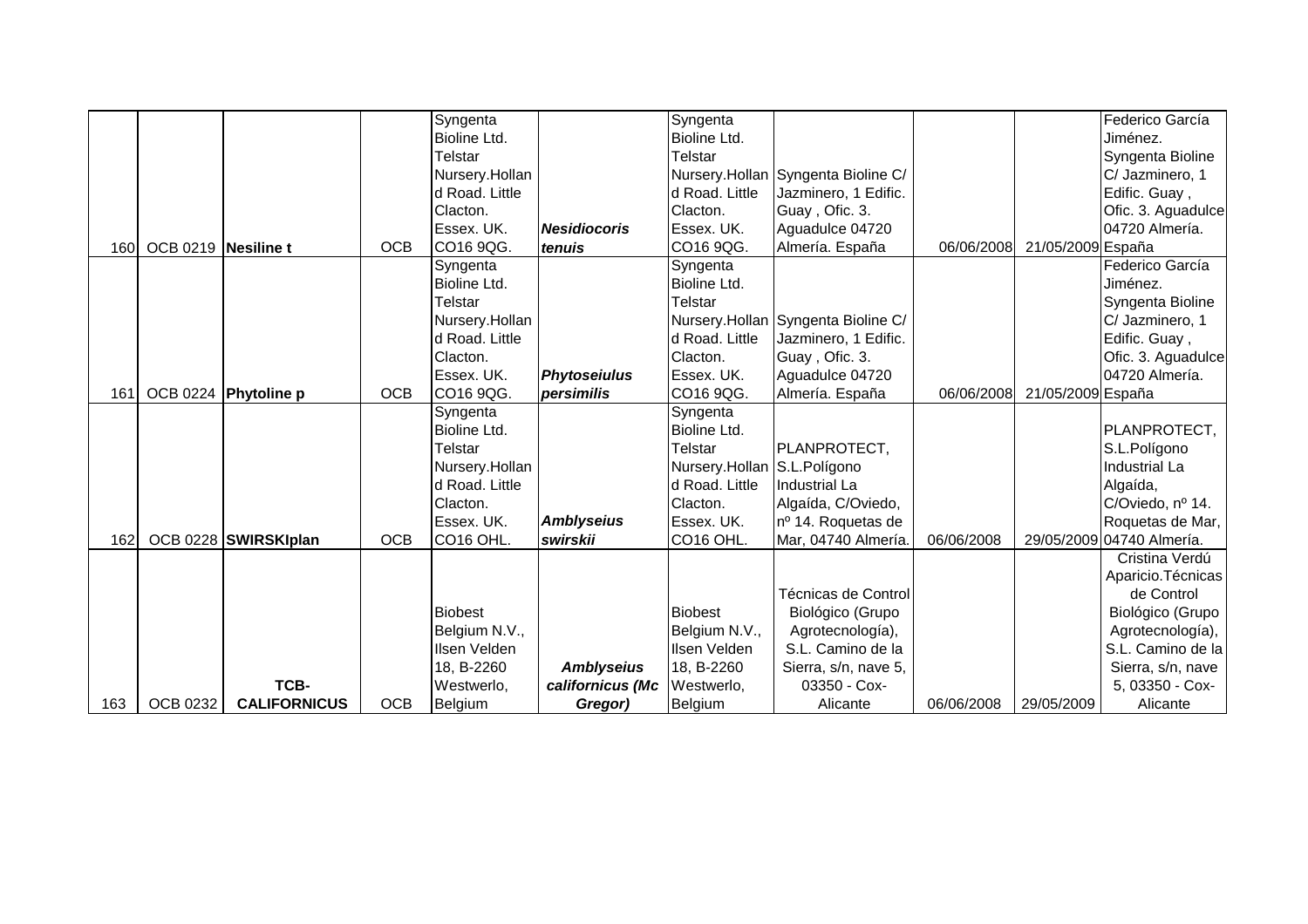| 164  | <b>OCB 0231</b> | <b>TCB-SWIRSKII</b>                  | <b>OCB</b> | <b>Biological Crop</b><br>Protection Ltd,<br>Occupation<br>Road Wye -<br>Ahsford Kent<br><b>TN25 5EN</b><br>United<br>Kingdom | <b>Amblyseius</b><br>swirskii (Athias-<br><b>Henriot</b> )   | <b>Biological Crop</b><br>Protection Ltd.<br>Occupation<br>Road Wye -<br>Ahsford Kent<br><b>TN25 5EN</b><br>United<br>Kingdom                  | <b>Técnicas de Control</b><br>Biológico (Grupo<br>Agrotecnología),<br>S.L. Camino de la<br>Sierra, s/n, nave 5,<br>03350 - Cox-<br>Alicante                                    | 06/06/2008 | 29/05/2009 | Cristina Verdú<br>Aparicio. Técnicas  <br>de Control<br>Biológico (Grupo<br>Agrotecnología),<br>S.L. Camino de la<br>Sierra, s/n, nave<br>5, 03350 - Cox-<br>Alicante                                        |
|------|-----------------|--------------------------------------|------------|-------------------------------------------------------------------------------------------------------------------------------|--------------------------------------------------------------|------------------------------------------------------------------------------------------------------------------------------------------------|--------------------------------------------------------------------------------------------------------------------------------------------------------------------------------|------------|------------|--------------------------------------------------------------------------------------------------------------------------------------------------------------------------------------------------------------|
| 165  | <b>OCB 0234</b> | <b>TCB-BANKER</b><br><b>COLEMANI</b> | <b>PR</b>  | <b>Biobest</b><br>Belgium N.V.,<br>Ilsen Velden<br>18, B-2260<br>Westwerlo,<br>Belgium                                        | Planta con<br><b>Aphidius</b><br>colemani<br>(Viereck, 1912) | Técnicas de<br>Control<br>Biológico<br>(Grupo<br>Agrotecnología<br>), S.L. Camino<br>de la Sierra,<br>s/n, nave 5,<br>03350 - Cox-<br>Alicante | <b>Biobest Belgium</b><br>N.V., Ilsen Velden<br>18, B-2260<br>Westwerlo, Belgium                                                                                               | 06/06/2008 | 29/05/2009 | Cristina Verdú<br>Aparicio. Técnicas<br>de Control<br>Biológico (Grupo<br>Agrotecnología),<br>S.L. Camino de la<br>Sierra, s/n, nave<br>5, 03350 - Cox-<br>Alicante                                          |
| 166I | <b>OCB 0277</b> | <b>ECO-CUCUMERIS</b><br>$ $ (abs)    | <b>OCB</b> | <b>Biological Crop</b><br>Protection Ltd.<br>Occupation<br>Road Wye -<br><b>Ashford Kent</b><br>TN25 5EN<br>United<br>Kingdom | <b>Amblyseius</b><br><b>cucumeris</b>                        | Protection Ltd.<br>Occupation<br>Road Wye -<br><b>Ashford Kent</b><br><b>TN25 5EN</b><br>United<br>Kingdom                                     | Biological Crop Certis Europe, B.V.<br>Sucursal en España<br>Parque Industrial de<br>Elche C/ Juan de<br>Herrera, 5 PB.<br>Izquierda C.P.03203<br>Elche - Alicante -<br>España |            |            | Laurence Gutiérez<br>Certis Europe,<br>B.V. Sucursal en<br>España Parque<br>Industrial de<br>Elche C/ Juan de<br>Herrera, 5 PB.<br>Izquierda<br>C.P.03203 Elche -<br>27/06/2008 29/05/2009 Alicante - España |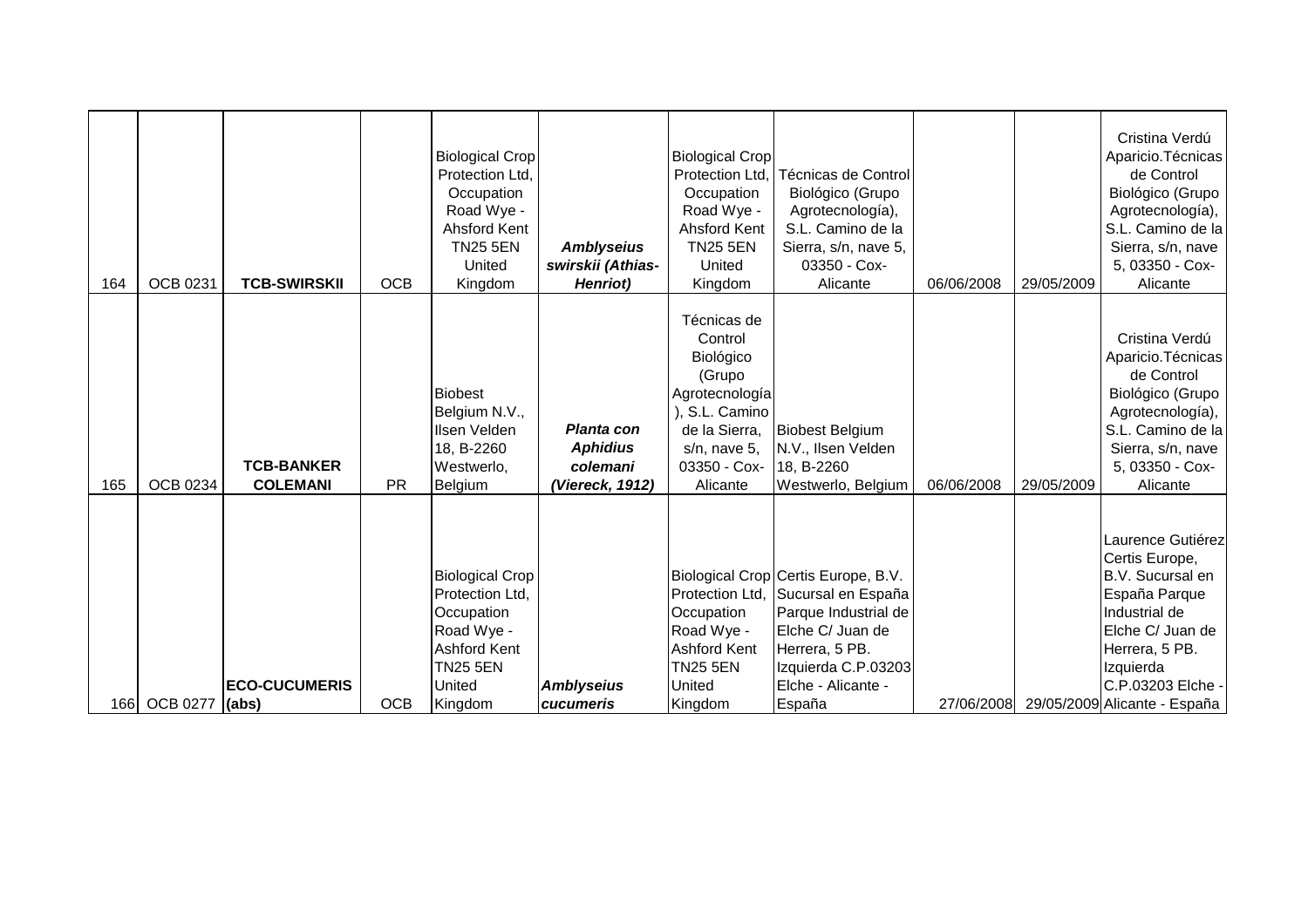| 167         |                 | OCB 0278 ECO-CUCUMERIS                              | <b>OCB</b>               | <b>Biological Crop</b><br>Protection Ltd.<br>Occupation<br>Road Wye -<br><b>Ashford Kent</b><br><b>TN25 5EN</b><br>United<br>Kingdom            | <b>Amblyseius</b><br>cucumeris                  | Protection Ltd.<br>Occupation<br>Road Wye -<br><b>Ashford Kent</b><br><b>TN25 5EN</b><br>United<br>Kingdom | Biological Crop Certis Europe, B.V.<br>Sucursal en España<br>Parque Industrial de<br>Elche C/ Juan de<br>Herrera, 5 PB.<br>Izquierda C.P.03203<br>Elche - Alicante -<br>España                           | 27/06/2008 | Laurence Gutiérez<br>Certis Europe,<br>B.V. Sucursal en<br>España Parque<br>Industrial de<br>Elche C/ Juan de<br>Herrera, 5 PB.<br>Izquierda<br>C.P.03203 Elche -<br>29/05/2009 Alicante - España                                            |
|-------------|-----------------|-----------------------------------------------------|--------------------------|-------------------------------------------------------------------------------------------------------------------------------------------------|-------------------------------------------------|------------------------------------------------------------------------------------------------------------|----------------------------------------------------------------------------------------------------------------------------------------------------------------------------------------------------------|------------|----------------------------------------------------------------------------------------------------------------------------------------------------------------------------------------------------------------------------------------------|
|             |                 | <b>ECO-</b>                                         |                          | <b>Biological Crop</b><br>Protection Ltd.<br>Occupation<br>Road Wye -<br><b>Ashford Kent</b><br><b>TN25 5EN</b><br>United                       | <b>Amblyseius</b>                               | Occupation<br>Road Wye -<br><b>Ashford Kent</b><br><b>TN25 5EN</b><br>United                               | Biological Crop Certis Europe, B.V.<br>Protection Ltd, Sucursal en España<br>Parque Industrial de<br>Elche C/ Juan de<br>Herrera, 5 PB.<br>Izquierda C.P.03203<br>Elche - Alicante -                     |            | Laurence Gutiérez<br>Certis Europe,<br>B.V. Sucursal en<br>España Parque<br>Industrial de<br>Elche C/ Juan de<br>Herrera, 5 PB.<br>Izquierda<br>C.P.03203 Elche -                                                                            |
| 168<br>169I | <b>OCB 0279</b> | <b>CALIFORNICUS</b><br>ECO-<br>OCB 0280 ABDOMINALIS | <b>OCB</b><br><b>OCB</b> | Kingdom<br><b>Biological Crop</b><br>Protection Ltd,<br>Occupation<br>Road Wye -<br><b>Ashford Kent</b><br><b>TN25 5EN</b><br>United<br>Kingdom | californicus<br><b>Aphelinus</b><br>abdominalis | Kingdom<br>Occupation<br>Road Wye -<br><b>Ashford Kent</b><br><b>TN25 5EN</b><br>United<br>Kingdom         | España<br>Biological Crop Certis Europe, B.V.<br>Protection Ltd, Sucursal en España<br>Parque Industrial de<br>Elche C/ Juan de<br>Herrera, 5 PB.<br>Izquierda C.P.03203<br>Elche - Alicante -<br>España | 27/06/2008 | 29/05/2009 Alicante - España<br>Laurence Gutiérez<br>Certis Europe,<br>B.V. Sucursal en<br>España Parque<br>Industrial de<br>Elche C/ Juan de<br>Herrera, 5 PB.<br>Izquierda<br>C.P.03203 Elche -<br>27/06/2008 29/05/2009 Alicante - España |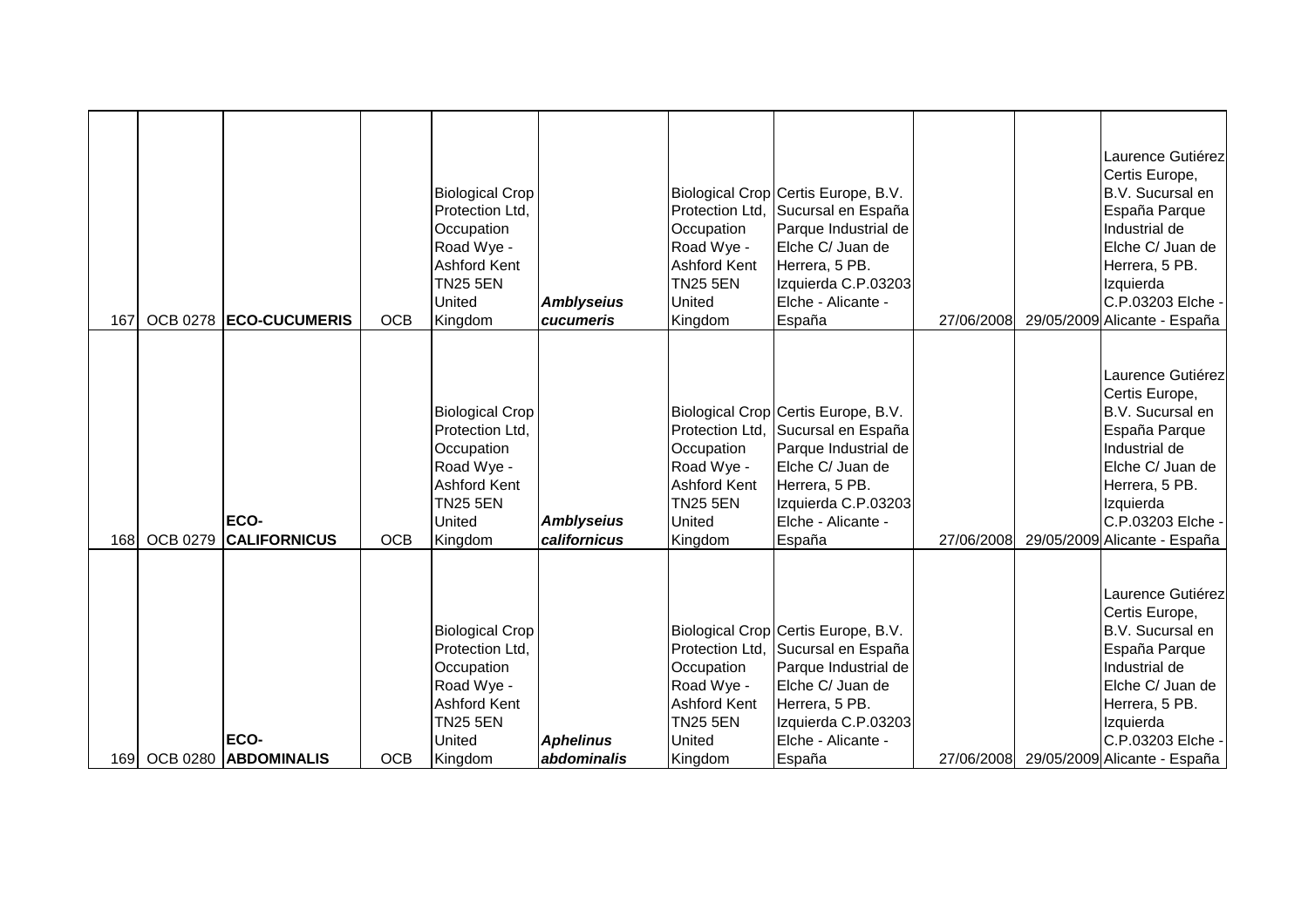| 170 <b>1</b> | <b>OCB 0281</b>       | ECO-<br><b>APHIDOLETES</b> | <b>OCB</b> | <b>Biological Crop</b><br>Protection Ltd.<br>Occupation<br>Road Wye -<br>Ashford Kent<br><b>TN25 5EN</b><br>United<br>Kingdom        | <b>Aphidoletes</b><br>aphidimyza               | Protection Ltd.<br>Occupation<br>Road Wye -<br><b>Ashford Kent</b><br><b>TN25 5EN</b><br><b>United</b><br>Kingdom | Biological Crop Certis Europe, B.V.<br>Sucursal en España<br>Parque Industrial de<br>Elche C/ Juan de<br>Herrera, 5 PB.<br>Izquierda C.P.03203<br>Elche - Alicante -<br>España | 27/06/2008 | Laurence Gutiérez<br>Certis Europe,<br>B.V. Sucursal en<br>España Parque<br>Industrial de<br>Elche C/ Juan de<br>Herrera, 5 PB.<br>Izquierda<br>C.P.03203 Elche -<br>29/05/2009 Alicante - España            |
|--------------|-----------------------|----------------------------|------------|--------------------------------------------------------------------------------------------------------------------------------------|------------------------------------------------|-------------------------------------------------------------------------------------------------------------------|--------------------------------------------------------------------------------------------------------------------------------------------------------------------------------|------------|--------------------------------------------------------------------------------------------------------------------------------------------------------------------------------------------------------------|
| 171          | <b>OCB 0282</b>       | <b>ECO-COLEMANI</b>        | <b>OCB</b> | <b>Biological Crop</b><br>Protection Ltd.<br>Occupation<br>Road Wye -<br><b>Ashford Kent</b><br><b>TN25 5EN</b><br>United<br>Kingdom | <b>Aphidius</b><br>colemani<br>(Viereck, 1912) | Protection Ltd.<br>Occupation<br>Road Wye -<br><b>Ashford Kent</b><br><b>TN25 5EN</b><br><b>United</b><br>Kingdom | Biological Crop Certis Europe, B.V.<br>Sucursal en España<br>Parque Industrial de<br>Elche C/ Juan de<br>Herrera, 5 PB.<br>Izquierda C.P.03203<br>Elche - Alicante -<br>España | 27/06/2008 | Laurence Gutiérez<br>Certis Europe,<br>B.V. Sucursal en<br>España Parque<br>Industrial de<br>Elche C/ Juan de<br>Herrera, 5 PB.<br>Izquierda<br>C.P.03203 Elche -<br>29/05/2009 Alicante - España            |
|              | 172 OCB 0283 ECO-ERVI |                            | <b>OCB</b> | <b>Biological Crop</b><br>Protection Ltd.<br>Occupation<br>Road Wye -<br><b>Ashford Kent</b><br><b>TN25 5EN</b><br>United<br>Kingdom | <b>Aphidius ervi</b><br>(Haliday)              | Protection Ltd.<br>Occupation<br>Road Wye -<br><b>Ashford Kent</b><br>TN25 5EN<br>United<br>Kingdom               | Biological Crop Certis Europe, B.V.<br>Sucursal en España<br>Parque Industrial de<br>Elche C/ Juan de<br>Herrera, 5 PB.<br>Izquierda C.P.03203<br>Elche - Alicante -<br>España |            | Laurence Gutiérez<br>Certis Europe,<br>B.V. Sucursal en<br>España Parque<br>Industrial de<br>Elche C/ Juan de<br>Herrera, 5 PB.<br>Izquierda<br>C.P.03203 Elche -<br>27/06/2008 01/06/2009 Alicante - España |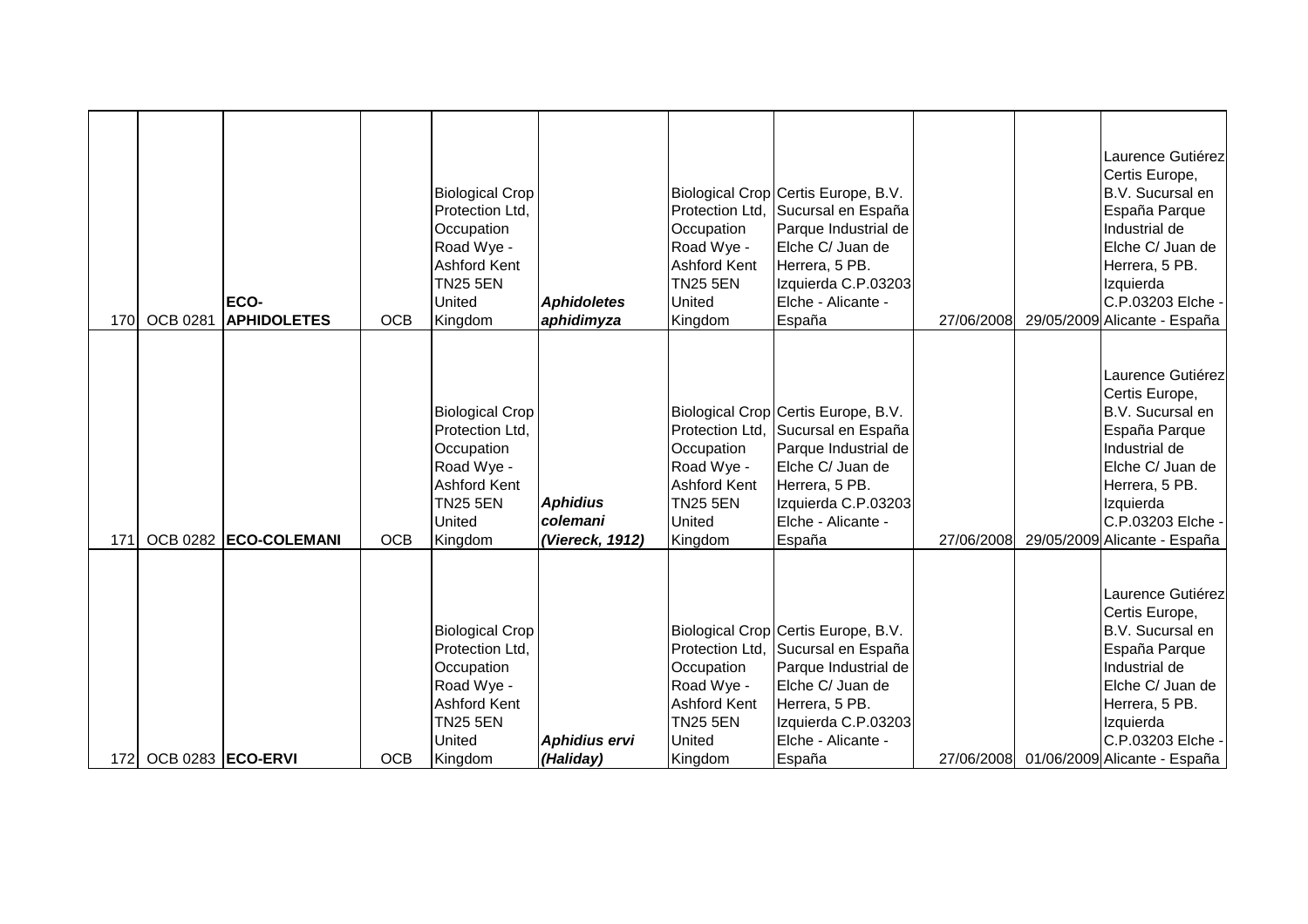| 173  | <b>OCB 0284</b> | ECO-<br><b>CHRYSOPERLA</b> | <b>OCB</b> | <b>Biological Crop</b><br>Protection Ltd,<br>Occupation<br>Road Wye -<br><b>Ashford Kent</b><br><b>TN25 5EN</b><br>United<br>Kingdom | <b>Chrysperla</b><br>carnea | Protection Ltd,<br>Occupation<br>Road Wye -<br><b>Ashford Kent</b><br><b>TN25 5EN</b><br>United<br>Kingdom | Biological Crop Certis Europe, B.V.<br>Sucursal en España<br>Parque Industrial de<br>Elche C/ Juan de<br>Herrera, 5 PB.<br>Izquierda C.P.03203<br>Elche - Alicante -<br>España                 | 27/06/2008 | Laurence Gutiérez<br>Certis Europe,<br>B.V. Sucursal en<br>España Parque<br>Industrial de<br>Elche C/ Juan de<br>Herrera, 5 PB.<br>Izquierda<br>C.P.03203 Elche -<br>01/06/2009 Alicante - España            |
|------|-----------------|----------------------------|------------|--------------------------------------------------------------------------------------------------------------------------------------|-----------------------------|------------------------------------------------------------------------------------------------------------|------------------------------------------------------------------------------------------------------------------------------------------------------------------------------------------------|------------|--------------------------------------------------------------------------------------------------------------------------------------------------------------------------------------------------------------|
| 174  |                 | OCB 0285 ECO-DIGLYFUS      | <b>OCB</b> | <b>Biological Crop</b><br>Protection Ltd.<br>Occupation<br>Road Wye -<br>Ashford Kent<br><b>TN25 5EN</b><br>United<br>Kingdom        | Diglyphus isaea             | Occupation<br>Road Wye -<br><b>Ashford Kent</b><br><b>TN25 5EN</b><br><b>United</b><br>Kingdom             | Biological Crop Certis Europe, B.V.<br>Protection Ltd, Sucursal en España<br>Parque Industrial de<br>Elche C/ Juan de<br>Herrera, 5 PB.<br>Izquierda C.P.03203<br>Elche - Alicante -<br>España | 27/06/2008 | Laurence Gutiérez<br>Certis Europe,<br>B.V. Sucursal en<br>España Parque<br>Industrial de<br>Elche C/ Juan de<br>Herrera, 5 PB.<br>Izquierda<br>C.P.03203 Elche -<br>01/06/2009 Alicante - España            |
| 175I |                 | OCB 0286 ECO-ENCARSIA      | <b>OCB</b> | <b>Biological Crop</b><br>Protection Ltd,<br>Occupation<br>Road Wye -<br><b>Ashford Kent</b><br><b>TN25 5EN</b><br>United<br>Kingdom | <b>Encarsia</b><br>formosa  | Occupation<br>Road Wye -<br><b>Ashford Kent</b><br><b>TN25 5EN</b><br>United<br>Kingdom                    | Biological Crop Certis Europe, B.V.<br>Protection Ltd, Sucursal en España<br>Parque Industrial de<br>Elche C/ Juan de<br>Herrera, 5 PB.<br>Izquierda C.P.03203<br>Elche - Alicante -<br>España |            | Laurence Gutiérez<br>Certis Europe,<br>B.V. Sucursal en<br>España Parque<br>Industrial de<br>Elche C/ Juan de<br>Herrera, 5 PB.<br>Izquierda<br>C.P.03203 Elche -<br>27/06/2008 01/06/2009 Alicante - España |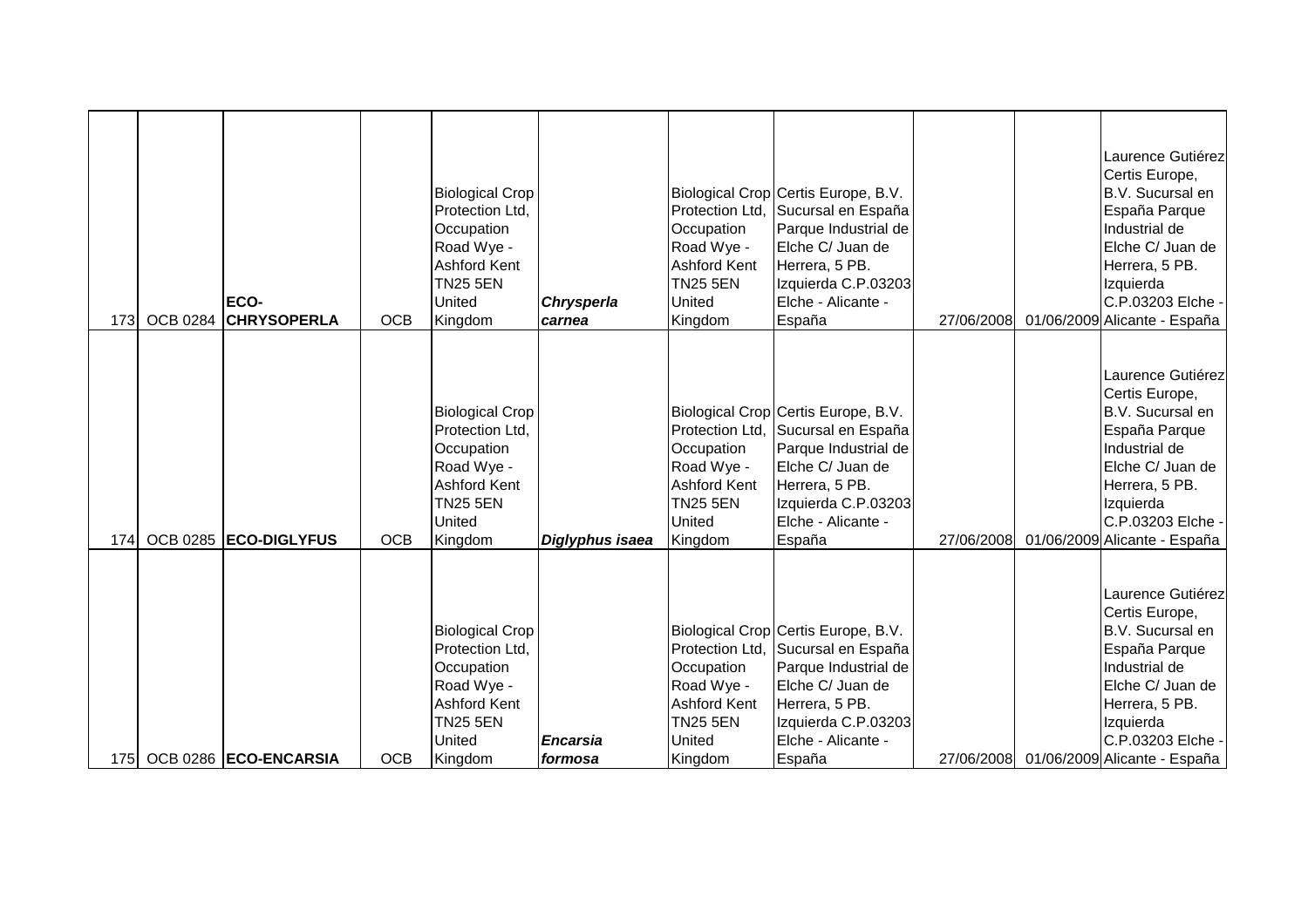| 176  | <b>OCB 0287</b> | <b>ECO-EREMICUS</b>    | <b>OCB</b> | <b>Biological Crop</b><br>Protection Ltd,<br>Occupation<br>Road Wye -<br><b>Ashford Kent</b><br><b>TN25 5EN</b><br>United<br>Kingdom        | <b>Eretmocerus</b><br>eremicus                 | Protection Ltd,<br>Occupation<br>Road Wye -<br><b>Ashford Kent</b><br><b>TN25 5EN</b><br>United<br>Kingdom | Biological Crop Certis Europe, B.V.<br>Sucursal en España<br>Parque Industrial de<br>Elche C/ Juan de<br>Herrera, 5 PB.<br>Izquierda C.P.03203<br>Elche - Alicante -<br>España                 | 27/06/2008 | Laurence Gutiérez<br>Certis Europe,<br>B.V. Sucursal en<br>España Parque<br>Industrial de<br>Elche C/ Juan de<br>Herrera, 5 PB.<br>Izquierda<br>C.P.03203 Elche -<br>01/06/2009 Alicante - España            |
|------|-----------------|------------------------|------------|---------------------------------------------------------------------------------------------------------------------------------------------|------------------------------------------------|------------------------------------------------------------------------------------------------------------|------------------------------------------------------------------------------------------------------------------------------------------------------------------------------------------------|------------|--------------------------------------------------------------------------------------------------------------------------------------------------------------------------------------------------------------|
| 177  |                 | OCB 0288 ECO-MUNDUS    | <b>OCB</b> | <b>Biological Crop</b><br>Protection Ltd.<br>Occupation<br>Road Wye -<br>Ashford Kent<br><b>TN25 5EN</b><br>United<br>Kingdom               | <b>Eretmocerus</b><br>mundus (Mercet) Kingdom  | Occupation<br>Road Wye -<br><b>Ashford Kent</b><br><b>TN25 5EN</b><br>United                               | Biological Crop Certis Europe, B.V.<br>Protection Ltd, Sucursal en España<br>Parque Industrial de<br>Elche C/ Juan de<br>Herrera, 5 PB.<br>Izquierda C.P.03203<br>Elche - Alicante -<br>España | 27/06/2008 | Laurence Gutiérez<br>Certis Europe,<br>B.V. Sucursal en<br>España Parque<br>Industrial de<br>Elche C/ Juan de<br>Herrera, 5 PB.<br>Izquierda<br>C.P.03203 Elche -<br>01/06/2009 Alicante - España            |
| 178I |                 | OCB 0289 ECO-FELTIELLA | <b>OCB</b> | <b>Biological Crop</b><br>Protection Ltd,<br>Occupation<br>Road Wye -<br><b>Ashford Kent</b><br><b>TN25 5EN</b><br><b>United</b><br>Kingdom | <b>Feltiella</b><br>acarisuga (Vallot) Kingdom | Occupation<br>Road Wye -<br><b>Ashford Kent</b><br><b>TN25 5EN</b><br>United                               | Biological Crop Certis Europe, B.V.<br>Protection Ltd, Sucursal en España<br>Parque Industrial de<br>Elche C/ Juan de<br>Herrera, 5 PB.<br>Izquierda C.P.03203<br>Elche - Alicante -<br>España |            | Laurence Gutiérez<br>Certis Europe,<br>B.V. Sucursal en<br>España Parque<br>Industrial de<br>Elche C/ Juan de<br>Herrera, 5 PB.<br>Izquierda<br>C.P.03203 Elche -<br>27/06/2008 01/06/2009 Alicante - España |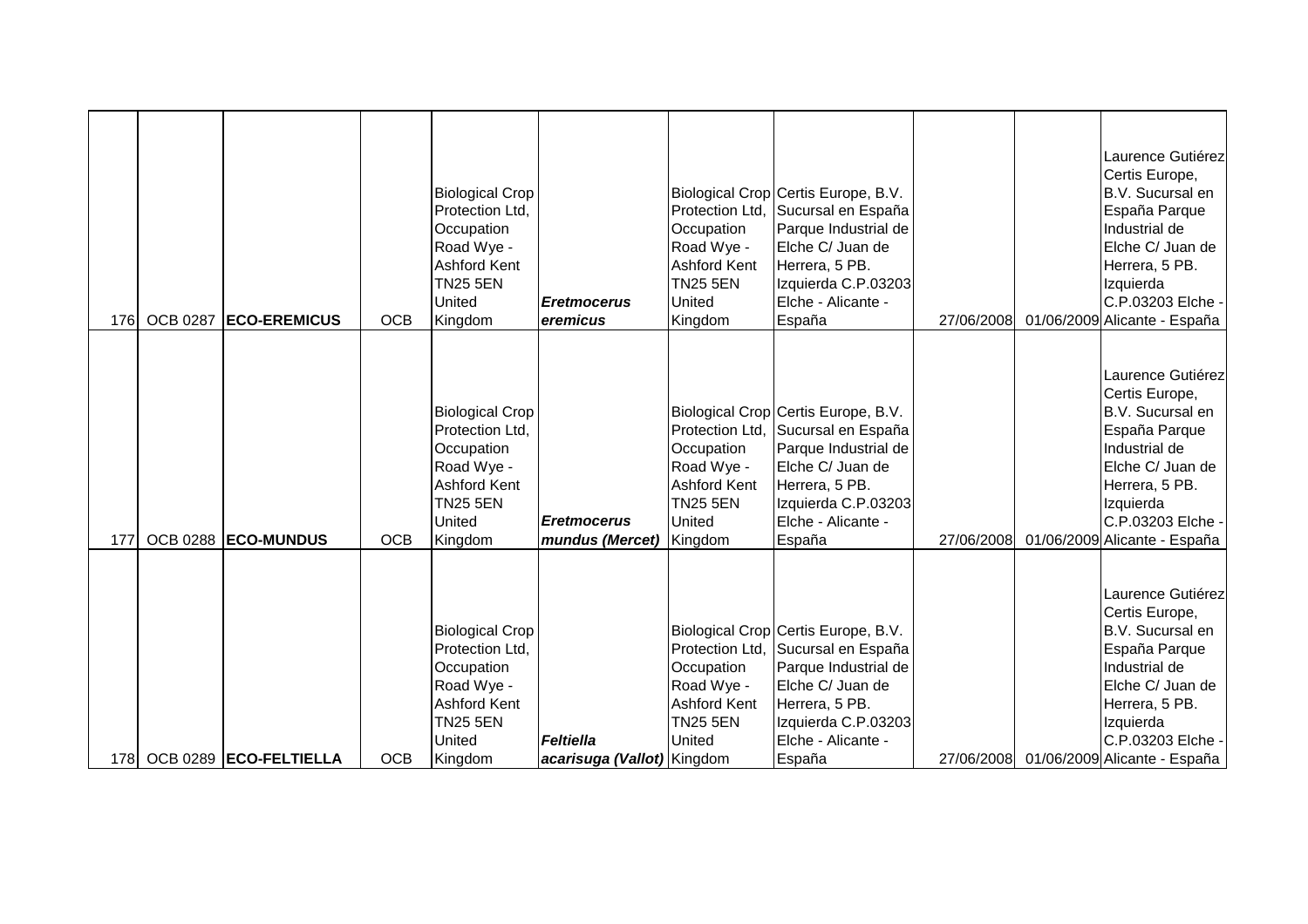| 179I             |                 | OCB 0290 ECO-HYPOMILES            | <b>OCB</b> | <b>Biological Crop</b><br>Protection Ltd,<br>Occupation<br>Road Wye -<br><b>Ashford Kent</b><br><b>TN25 5EN</b><br>United<br>Kingdom | <b>Hypoaspis miles</b><br>(Bezdenko)          | Protection Ltd,<br>Occupation<br>Road Wye -<br><b>Ashford Kent</b><br><b>TN25 5EN</b><br>United<br>Kingdom        | Biological Crop Certis Europe, B.V.<br>Sucursal en España<br>Parque Industrial de<br>Elche C/ Juan de<br>Herrera, 5 PB.<br>Izquierda C.P.03203<br>Elche - Alicante -<br>España                 | 27/06/2008 | Laurence Gutiérez<br>Certis Europe,<br>B.V. Sucursal en<br>España Parque<br>Industrial de<br>Elche C/ Juan de<br>Herrera, 5 PB.<br>Izquierda<br>C.P.03203 Elche -<br>01/06/2009 Alicante - España            |
|------------------|-----------------|-----------------------------------|------------|--------------------------------------------------------------------------------------------------------------------------------------|-----------------------------------------------|-------------------------------------------------------------------------------------------------------------------|------------------------------------------------------------------------------------------------------------------------------------------------------------------------------------------------|------------|--------------------------------------------------------------------------------------------------------------------------------------------------------------------------------------------------------------|
| 180              | <b>OCB 0291</b> | <b>ECO-</b><br><b>MACROLOPHUS</b> | <b>OCB</b> | <b>Biological Crop</b><br>Protection Ltd.<br>Occupation<br>Road Wye -<br><b>Ashford Kent</b><br><b>TN25 5EN</b><br>United<br>Kingdom | <b>Macrolophus</b><br>caliginosus<br>(Wagner) | Protection Ltd,<br>Occupation<br>Road Wye -<br><b>Ashford Kent</b><br><b>TN25 5EN</b><br><b>United</b><br>Kingdom | Biological Crop Certis Europe, B.V.<br>Sucursal en España<br>Parque Industrial de<br>Elche C/ Juan de<br>Herrera, 5 PB.<br>Izquierda C.P.03203<br>Elche - Alicante -<br>España                 | 27/06/2008 | Laurence Gutiérez<br>Certis Europe,<br>B.V. Sucursal en<br>España Parque<br>Industrial de<br>Elche C/ Juan de<br>Herrera, 5 PB.<br>Izquierda<br>C.P.03203 Elche -<br>01/06/2009 Alicante - España            |
| 181 <sup>1</sup> |                 | ECO-<br>OCB 0292 NESIDIOCORIS     | <b>OCB</b> | <b>Biological Crop</b><br>Protection Ltd,<br>Occupation<br>Road Wye -<br><b>Ashford Kent</b><br><b>TN25 5EN</b><br>United<br>Kingdom | <b>Nesidiocoris</b><br>tenuis                 | Occupation<br>Road Wye -<br><b>Ashford Kent</b><br><b>TN25 5EN</b><br>United<br>Kingdom                           | Biological Crop Certis Europe, B.V.<br>Protection Ltd, Sucursal en España<br>Parque Industrial de<br>Elche C/ Juan de<br>Herrera, 5 PB.<br>Izquierda C.P.03203<br>Elche - Alicante -<br>España |            | Laurence Gutiérez<br>Certis Europe,<br>B.V. Sucursal en<br>España Parque<br>Industrial de<br>Elche C/ Juan de<br>Herrera, 5 PB.<br>Izquierda<br>C.P.03203 Elche -<br>27/06/2008 01/06/2009 Alicante - España |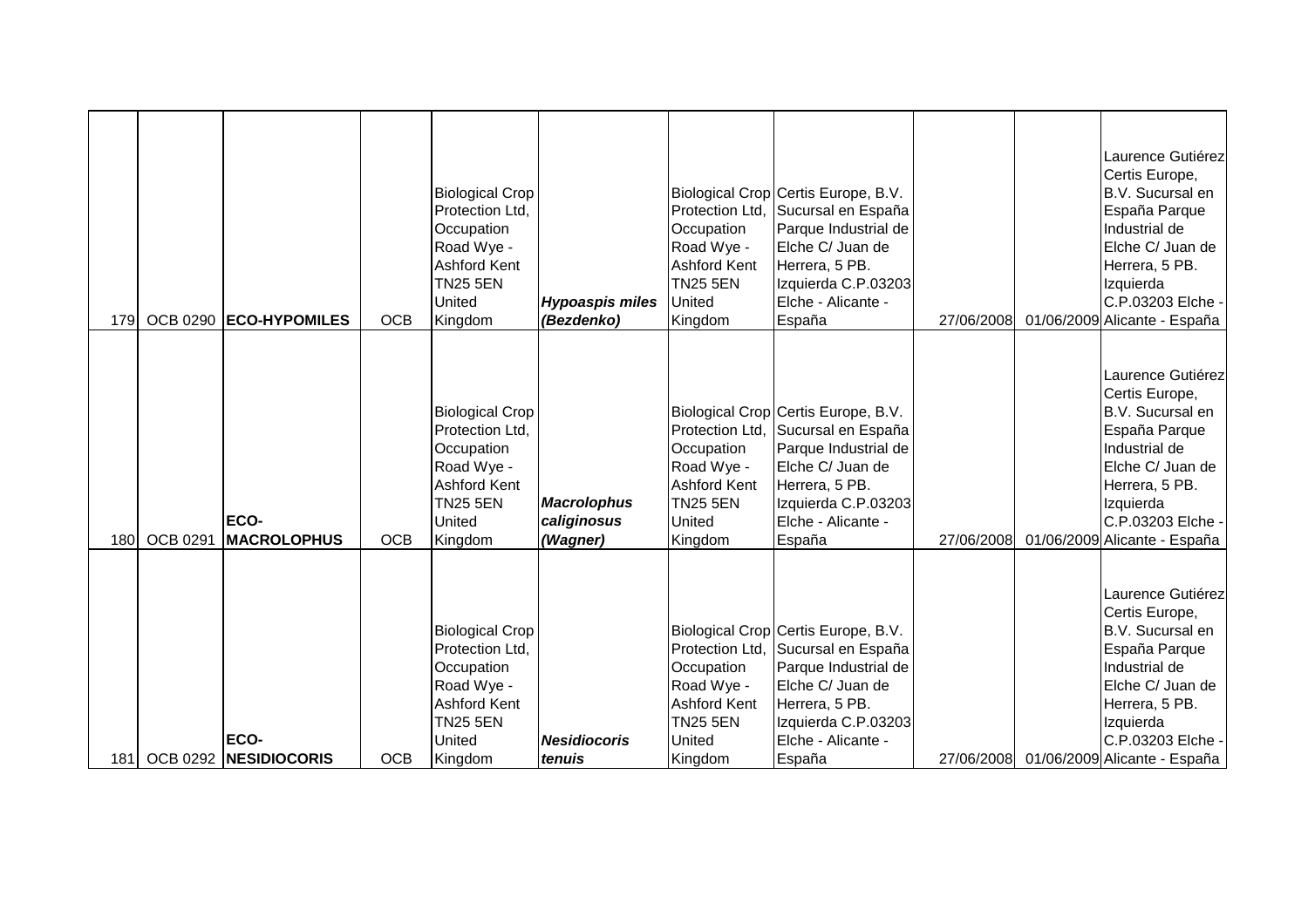| 182 |                 | OCB 0293 ECO-LAEVIGATUS                         | <b>OCB</b>               | <b>BIOMIP Mip</b><br>System Agro<br>S.L. Ctra. del<br>Iryda S/N. Pol.<br>Ind. Sta. Olalla.<br>Campohermos<br>o-Níjar. 04110<br>Almería.         | <b>Orius laevigatus</b><br>(Fieber)              | <b>BIOMIP Mip</b><br>System Agro<br>S.L. Ctra. del<br>Ind. Sta. Olalla. Herrera, 5 PB.<br>o-Níjar. 04110<br>Almería. | Certis Europe, B.V.<br>Sucursal en España<br>Parque Industrial de<br>Iryda S/N. Pol. Elche C/ Juan de<br>Campohermos Izquierda C.P.03203<br>Elche - Alicante -<br>España                                 | 27/06/2008 | Laurence Gutiérez<br>Certis Europe,<br>B.V. Sucursal en<br>España Parque<br>Industrial de<br>Elche C/ Juan de<br>Herrera, 5 PB.<br>Izquierda<br>C.P.03203 Elche -<br>01/06/2009 Alicante - España                                            |
|-----|-----------------|-------------------------------------------------|--------------------------|-------------------------------------------------------------------------------------------------------------------------------------------------|--------------------------------------------------|----------------------------------------------------------------------------------------------------------------------|----------------------------------------------------------------------------------------------------------------------------------------------------------------------------------------------------------|------------|----------------------------------------------------------------------------------------------------------------------------------------------------------------------------------------------------------------------------------------------|
|     |                 | <b>ECO-</b>                                     |                          | <b>Biological Crop</b><br>Protection Ltd.<br>Occupation<br>Road Wye -<br><b>Ashford Kent</b><br><b>TN25 5EN</b><br>United                       | <b>Phytoseiulus</b><br>persimilis (Athias-United | Occupation<br>Road Wye -<br><b>Ashford Kent</b><br><b>TN25 5EN</b>                                                   | Biological Crop Certis Europe, B.V.<br>Protection Ltd, Sucursal en España<br>Parque Industrial de<br>Elche C/ Juan de<br>Herrera, 5 PB.<br>Izquierda C.P.03203<br>Elche - Alicante -                     |            | Laurence Gutiérez<br>Certis Europe,<br>B.V. Sucursal en<br>España Parque<br>Industrial de<br>Elche C/ Juan de<br>Herrera, 5 PB.<br>Izquierda<br>C.P.03203 Elche -                                                                            |
| 183 | <b>OCB 0294</b> | <b>PHYTOSEIULUS</b><br>184 OCB 0295 ECO-FELTIAE | <b>OCB</b><br><b>OCB</b> | Kingdom<br><b>Biological Crop</b><br>Protection Ltd,<br>Occupation<br>Road Wye -<br><b>Ashford Kent</b><br><b>TN25 5EN</b><br>United<br>Kingdom | Henriot)<br><b>Steinernema</b><br>feltiae        | Kingdom<br>Occupation<br>Road Wye -<br><b>Ashford Kent</b><br><b>TN25 5EN</b><br>United<br>Kingdom                   | España<br>Biological Crop Certis Europe, B.V.<br>Protection Ltd, Sucursal en España<br>Parque Industrial de<br>Elche C/ Juan de<br>Herrera, 5 PB.<br>Izquierda C.P.03203<br>Elche - Alicante -<br>España | 27/06/2008 | 01/06/2009 Alicante - España<br>Laurence Gutiérez<br>Certis Europe,<br>B.V. Sucursal en<br>España Parque<br>Industrial de<br>Elche C/ Juan de<br>Herrera, 5 PB.<br>Izquierda<br>C.P.03203 Elche -<br>27/06/2008 01/06/2009 Alicante - España |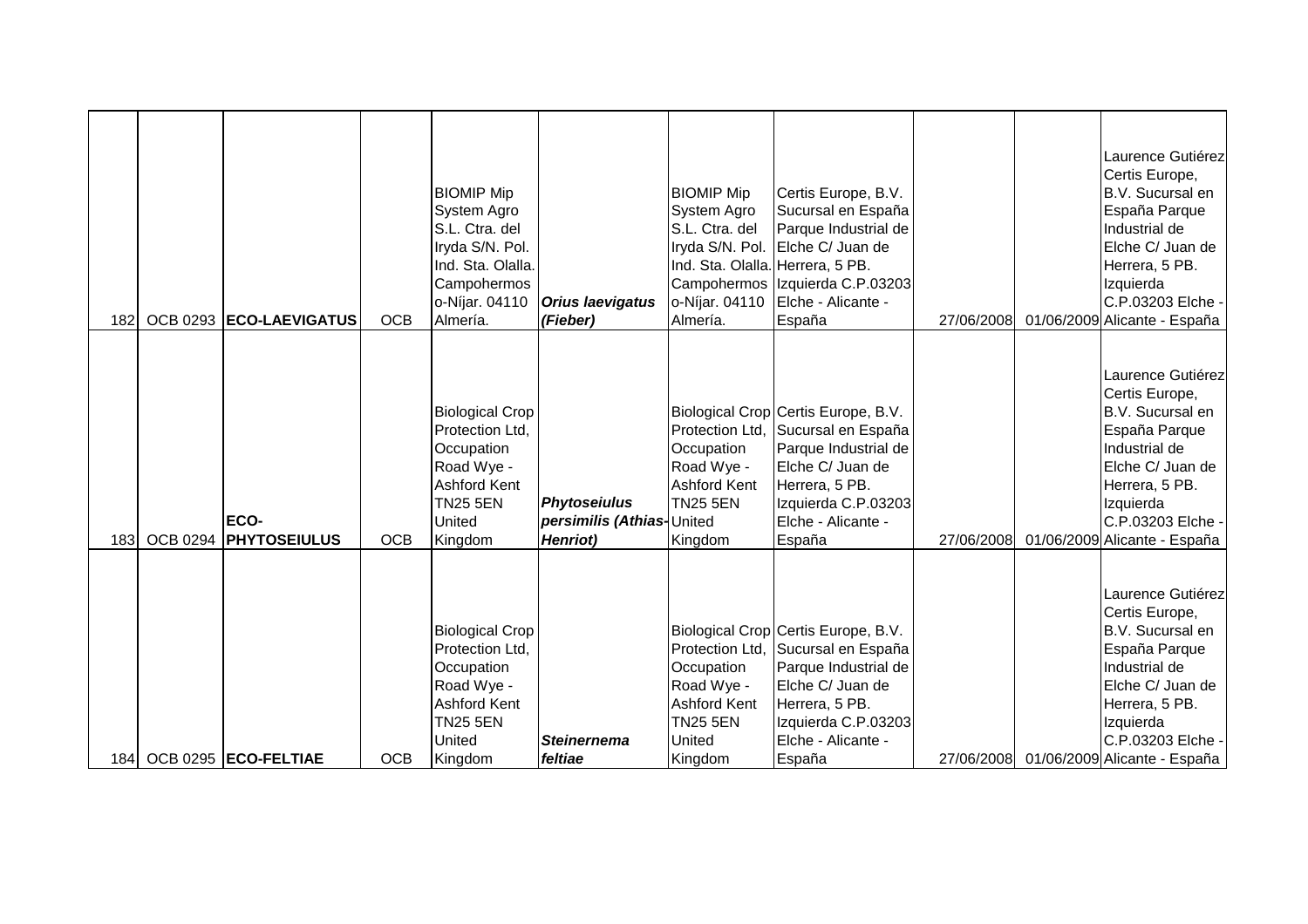| 185 <sup>1</sup> | <b>OCB 0296</b> | ECO-<br><b>CARPOCAPSAE</b> | <b>OCB</b> | <b>Biological Crop</b><br>Protection Ltd.<br>Occupation<br>Road Wye -<br>Ashford Kent<br><b>TN25 5EN</b><br>United<br>Kingdom | <b>Steinernema</b><br>carpocapsae<br>(Weiser)              | Protection Ltd.<br>Occupation<br>Road Wye -<br><b>Ashford Kent</b><br><b>TN25 5EN</b><br><b>United</b><br>Kingdom | Biological Crop Certis Europe, B.V.<br>Sucursal en España<br>Parque Industrial de<br>Elche C/ Juan de<br>Herrera, 5 PB.<br>Izquierda C.P.03203<br>Elche - Alicante -<br>España | 27/06/2008 | Laurence Gutiérez<br>Certis Europe,<br>B.V. Sucursal en<br>España Parque<br>Industrial de<br>Elche C/ Juan de<br>Herrera, 5 PB.<br>Izquierda<br>C.P.03203 Elche -<br>01/06/2009 Alicante - España            |
|------------------|-----------------|----------------------------|------------|-------------------------------------------------------------------------------------------------------------------------------|------------------------------------------------------------|-------------------------------------------------------------------------------------------------------------------|--------------------------------------------------------------------------------------------------------------------------------------------------------------------------------|------------|--------------------------------------------------------------------------------------------------------------------------------------------------------------------------------------------------------------|
| 186              | <b>OCB 0297</b> | <b>AMBSURE (SW)</b>        | <b>OCB</b> | <b>Biological Crop</b><br>Protection Ltd.<br>Occupation<br>Road Wye -<br>Ashford Kent<br><b>TN25 5EN</b><br>United<br>Kingdom | <b>Amblyseius</b><br>swirskii (Athias-<br><b>Henriot</b> ) | Protection Ltd.<br>Occupation<br>Road Wye -<br><b>Ashford Kent</b><br><b>TN25 5EN</b><br>United<br>Kingdom        | Biological Crop Certis Europe, B.V.<br>Sucursal en España<br>Parque Industrial de<br>Elche C/ Juan de<br>Herrera, 5 PB.<br>Izquierda C.P.03203<br>Elche - Alicante -<br>España | 27/06/2008 | Laurence Gutiérez<br>Certis Europe,<br>B.V. Sucursal en<br>España Parque<br>Industrial de<br>Elche C/ Juan de<br>Herrera, 5 PB.<br>Izquierda<br>C.P.03203 Elche -<br>01/06/2009 Alicante - España            |
|                  |                 | 187 OCB 0298 ECO-SWIRSKII  | <b>OCB</b> | <b>Biological Crop</b><br>Protection Ltd.<br>Occupation<br>Road Wye -<br>Ashford Kent<br><b>TN25 5EN</b><br>United<br>Kingdom | <b>Amblyseius</b><br>swirskii (Athias-<br>Henriot)         | Protection Ltd.<br>Occupation<br>Road Wye -<br><b>Ashford Kent</b><br><b>TN25 5EN</b><br>United<br>Kingdom        | Biological Crop Certis Europe, B.V.<br>Sucursal en España<br>Parque Industrial de<br>Elche C/ Juan de<br>Herrera, 5 PB.<br>Izquierda C.P.03203<br>Elche - Alicante -<br>España |            | Laurence Gutiérez<br>Certis Europe,<br>B.V. Sucursal en<br>España Parque<br>Industrial de<br>Elche C/ Juan de<br>Herrera, 5 PB.<br>Izquierda<br>C.P.03203 Elche -<br>27/06/2008 01/06/2009 Alicante - España |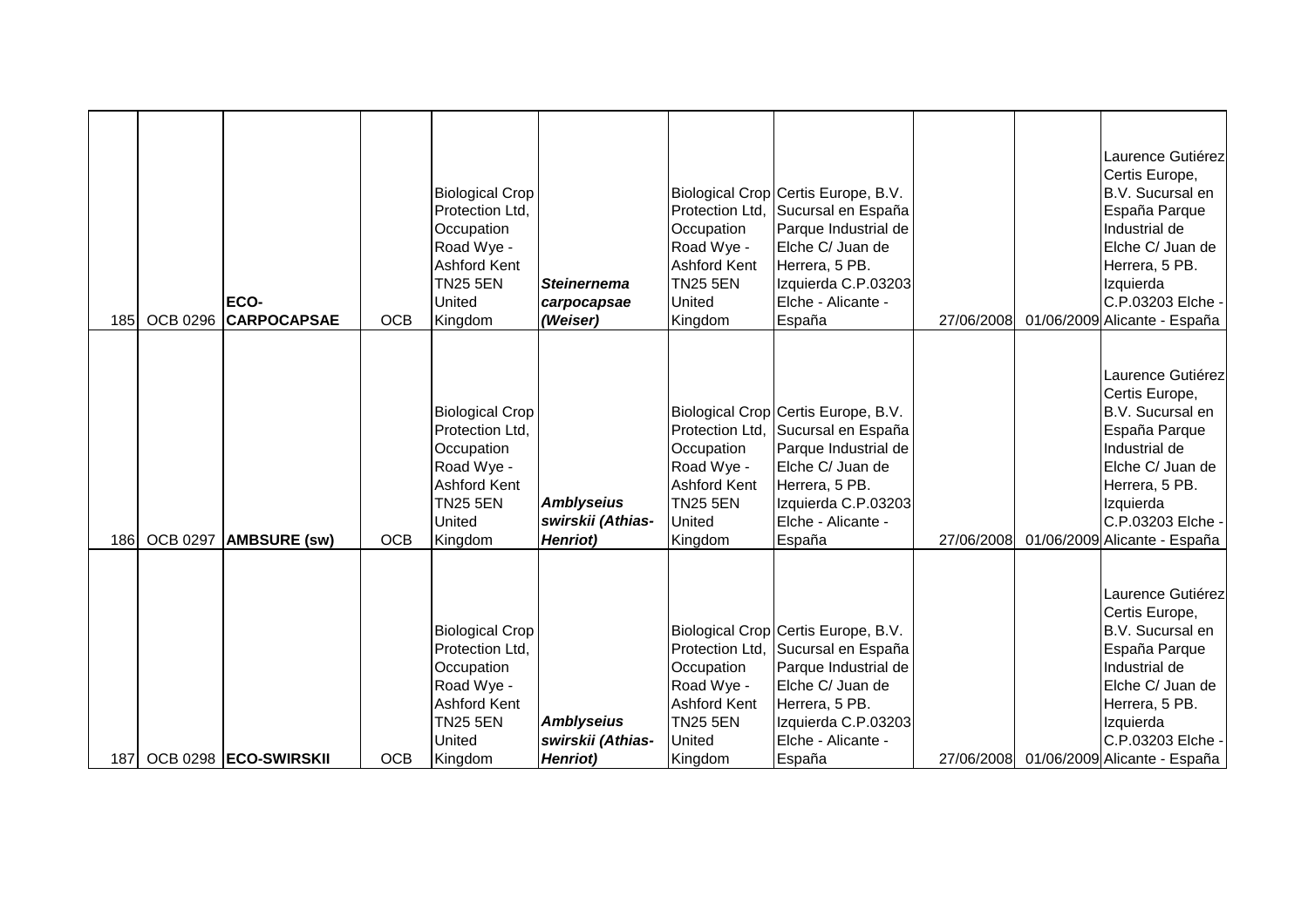| 188              |                        | OCB 0210  DEVALnesi | <b>OCB</b> | P. Desierto<br>Verde de<br>Almería.<br><b>DEVAL</b><br>Biologic. C/<br>Murgis 53,<br>04700 El Ejido, Nesidiocoris<br>Almería. | tenuis (Reuter)                                     | <b>DEVAL</b><br>Biologic.<br>Alpujarras,<br>111.04750<br>Dalías.<br>Almería. | Avenida de las P. Desierto Verde<br>de Almería. DEVAL<br>Biologic. C/ Murgis<br>53, 04700 El Ejido,<br>Almería. | 02/06/2008 | Félix Gamez<br>Fernández, P.<br>Desierto Verde de<br>Almería. DEVAL<br>Biologic. C/<br>Murgis 53, 04700<br>02/06/2009 El Ejido, Almería.            |
|------------------|------------------------|---------------------|------------|-------------------------------------------------------------------------------------------------------------------------------|-----------------------------------------------------|------------------------------------------------------------------------------|-----------------------------------------------------------------------------------------------------------------|------------|-----------------------------------------------------------------------------------------------------------------------------------------------------|
| 189              | <b>OCB 0211</b>        | <b>DEVALaphis</b>   | <b>OCB</b> | P. Desierto<br>Verde de<br>Almería.<br><b>DEVAL</b><br>Biologic. C/<br>Murgis 53,<br>04700 El Ejido,<br>Almería.              | <b>Aphidius</b><br>colemani<br>(Viereck, 1912)      | <b>DEVAL</b><br>Biologic.<br>Alpujarras,<br>111.04750<br>Dalías.<br>Almería. | Avenida de las P. Desierto Verde<br>de Almería. DEVAL<br>Biologic. C/ Murgis<br>53, 04700 El Ejido,<br>Almería. | 02/06/2008 | Félix Gamez<br>Fernández. P.<br>Desierto Verde de<br>Almería. DEVAL<br>Biologic. C/<br>Murgis 53, 04700<br>02/06/2009 El Ejido, Almería.            |
| 190 <sup>1</sup> |                        | OCB 0212 DEVALmund  | <b>OCB</b> | P. Desierto<br>Verde de<br>Almería.<br><b>DEVAL</b><br>Biologic. C/<br>Murgis 53,<br>04700 El Ejido, Eretmocerus<br>Almería.  | mundus (Mercet)                                     | <b>DEVAL</b><br>Biologic.<br>Alpujarras,<br>111.04750<br>Dalías.<br>Almería. | Avenida de las P. Desierto Verde<br>de Almería. DEVAL<br>Biologic. C/ Murgis<br>53, 04700 El Ejido,<br>Almería. | 02/06/2008 | Félix Gamez<br>Fernández. P.<br>Desierto Verde de<br>Almería. DEVAL<br>Biologic. C/<br>Murgis 53, 04700<br>02/06/2009 El Ejido, Almería.            |
|                  | 191 OCB 0213 DEVALoris |                     | <b>OCB</b> | P. Desierto<br>Verde de<br>Almería.<br><b>DEVAL</b><br>Biologic. C/<br>Murgis 53,<br>Almería.                                 | 04700 El Ejido, <b>Orius laevigatus</b><br>(Fieber) | <b>DEVAL</b><br>Biologic.<br>Alpujarras,<br>111.04750<br>Dalías.<br>Almería. | Avenida de las P. Desierto Verde<br>de Almería. DEVAL<br>Biologic. C/ Murgis<br>53, 04700 El Ejido,<br>Almería. |            | Félix Gamez<br>Fernández. P.<br>Desierto Verde de<br>Almería. DEVAL<br>Biologic. C/<br>Murgis 53, 04700<br>02/06/2008 02/06/2009 El Ejido, Almería. |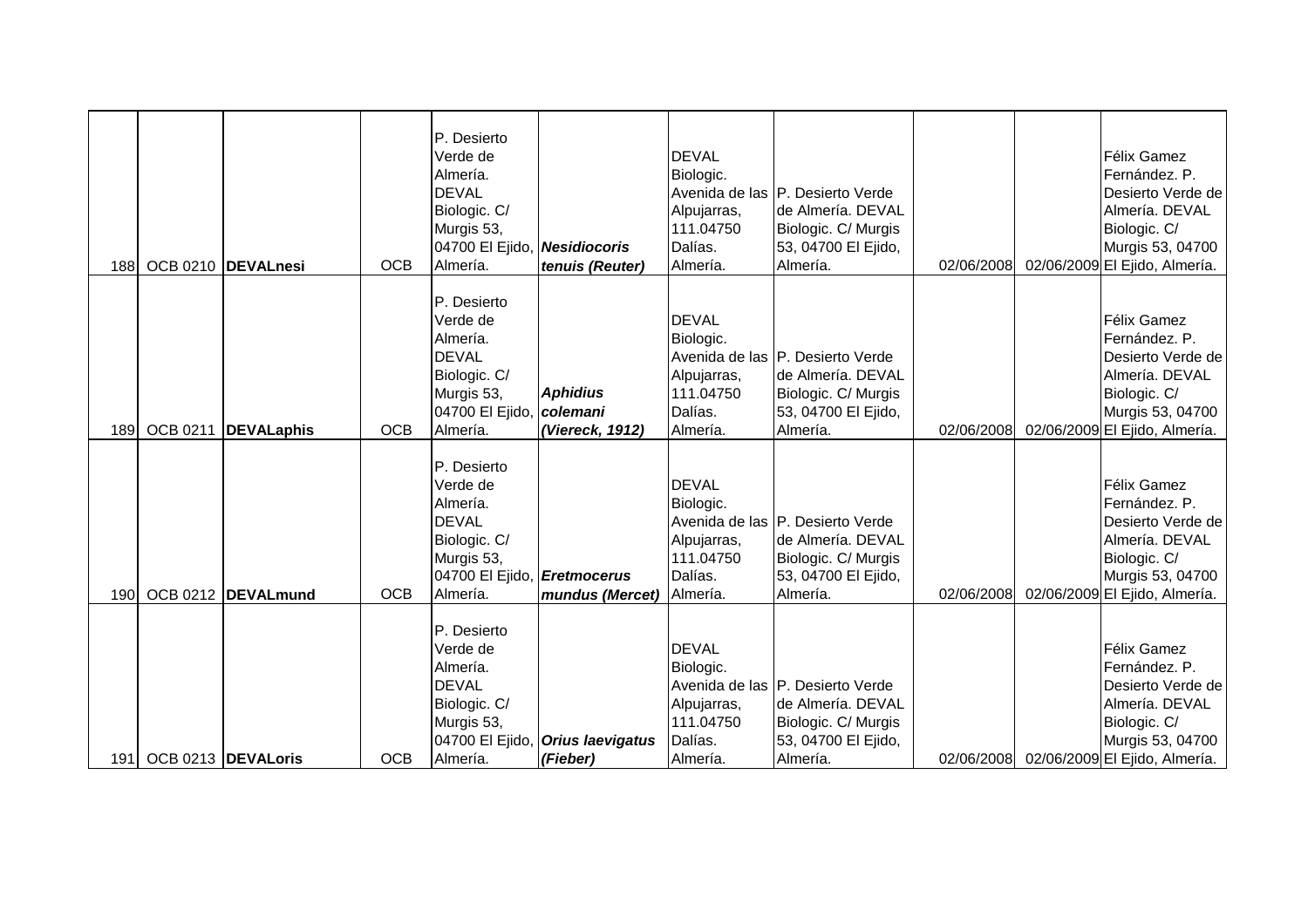| 192              | OCB 0214 DEVALswirs      | <b>OCB</b> | P. Desierto<br>Verde de<br>Almería.<br><b>DEVAL</b><br>Biologic. C/<br>Murgis 53,<br>04700 El Ejido,<br>Almería. | <b>Amblyseius</b><br>swirskii (Athias-<br><b>Henriot</b> )                            | <b>DEVAL</b><br>Biologic.<br>Alpujarras,<br>111.04750<br>Dalías.<br>Almería.                           | Avenida de las P. Desierto Verde<br>de Almería. DEVAL<br>Biologic. C/ Murgis<br>53, 04700 El Ejido,<br>Almería. | 02/06/2008 |                      | Félix Gamez<br>Fernández. P.<br>Desierto Verde de<br>Almería. DEVAL<br>Biologic. C/<br>Murgis 53, 04700<br>02/06/2009 El Ejido, Almería. |
|------------------|--------------------------|------------|------------------------------------------------------------------------------------------------------------------|---------------------------------------------------------------------------------------|--------------------------------------------------------------------------------------------------------|-----------------------------------------------------------------------------------------------------------------|------------|----------------------|------------------------------------------------------------------------------------------------------------------------------------------|
| 193 <sub>l</sub> | OCB 0262 SWIRScontrol    | <b>OCB</b> | Agrobío, s.l.,<br>Ctra. Nacional<br>340, km. 419<br>El Viso, C.P.<br>04745 La<br>Mojonera<br>(Almería)           | <b>Amblyseius</b><br>swirskii (Athias-                                                | Agrobío, s.l.,<br>Ctra. Nacional<br>340, km. 419<br>El Viso, C.P.<br>04745 La<br>Mojonera<br>(Almería) | Agrobío, s.l., Ctra.<br>Nacional 340, km.<br>419 El Viso, C.P.<br>04745 La Mojonera                             | 19/06/2008 | 08/06/2009 (Almería) | José Antonio<br>Santorromán<br>Lacambra<br>Agrobío, s.l., Ctra.<br>Nacional 340, km.<br>419 El Viso, C.P.<br>04745 La<br>Mojonera        |
|                  |                          |            | Agrobío, s.l.,<br>Ctra. Nacional<br>340, km. 419<br>El Viso, C.P.<br>04745 La<br>Mojonera                        | <b>Henriot</b> )<br><b>Nabis</b><br>pseudoferus                                       | Agrobío, s.l.,<br>Ctra. Nacional<br>340, km. 419<br>El Viso, C.P.<br>04745 La<br>Mojonera              | (Almería)<br>Agrobío, s.l., Ctra.<br>Nacional 340, km.<br>419 El Viso, C.P.<br>04745 La Mojonera                |            |                      | José Antonio<br>Santorromán<br>Lacambra<br>Agrobío, s.l., Ctra.<br>Nacional 340, km.<br>419 El Viso, C.P.<br>04745 La<br>Mojonera        |
| 194              | OCB 0263 NABIScontrol    | <b>OCB</b> | (Almería)                                                                                                        | ibericus                                                                              | (Almería)                                                                                              | (Almería)                                                                                                       | 19/06/2008 | 08/06/2009 (Almería) | José Antonio                                                                                                                             |
|                  |                          |            | Agrobío, s.l.,<br>Ctra. Nacional<br>340, km. 419<br>El Viso, C.P.<br>04745 La<br>Mojonera                        | Planta refugio<br>con<br>Rhopalosiphum<br>padi para<br>establecimiento<br>de Aphidius | Agrobío, s.l.,<br>Ctra. Nacional<br>340, km. 419<br>El Viso, C.P.<br>04745 La<br>Mojonera              | Agrobío, s.l., Ctra.<br>Nacional 340, km.<br>419 El Viso, C.P.<br>04745 La Mojonera                             |            |                      | Santorromán<br>Lacambra<br>Agrobío, s.l., Ctra.<br>Nacional 340, km.<br>419 El Viso, C.P.<br>04745 La<br>Mojonera                        |
| 195I             | OCB 0264   PLANTAcontrol | <b>PR</b>  | (Almería)                                                                                                        | colemani                                                                              | (Almería)                                                                                              | (Almería)                                                                                                       | 19/06/2008 | 08/06/2009 (Almería) |                                                                                                                                          |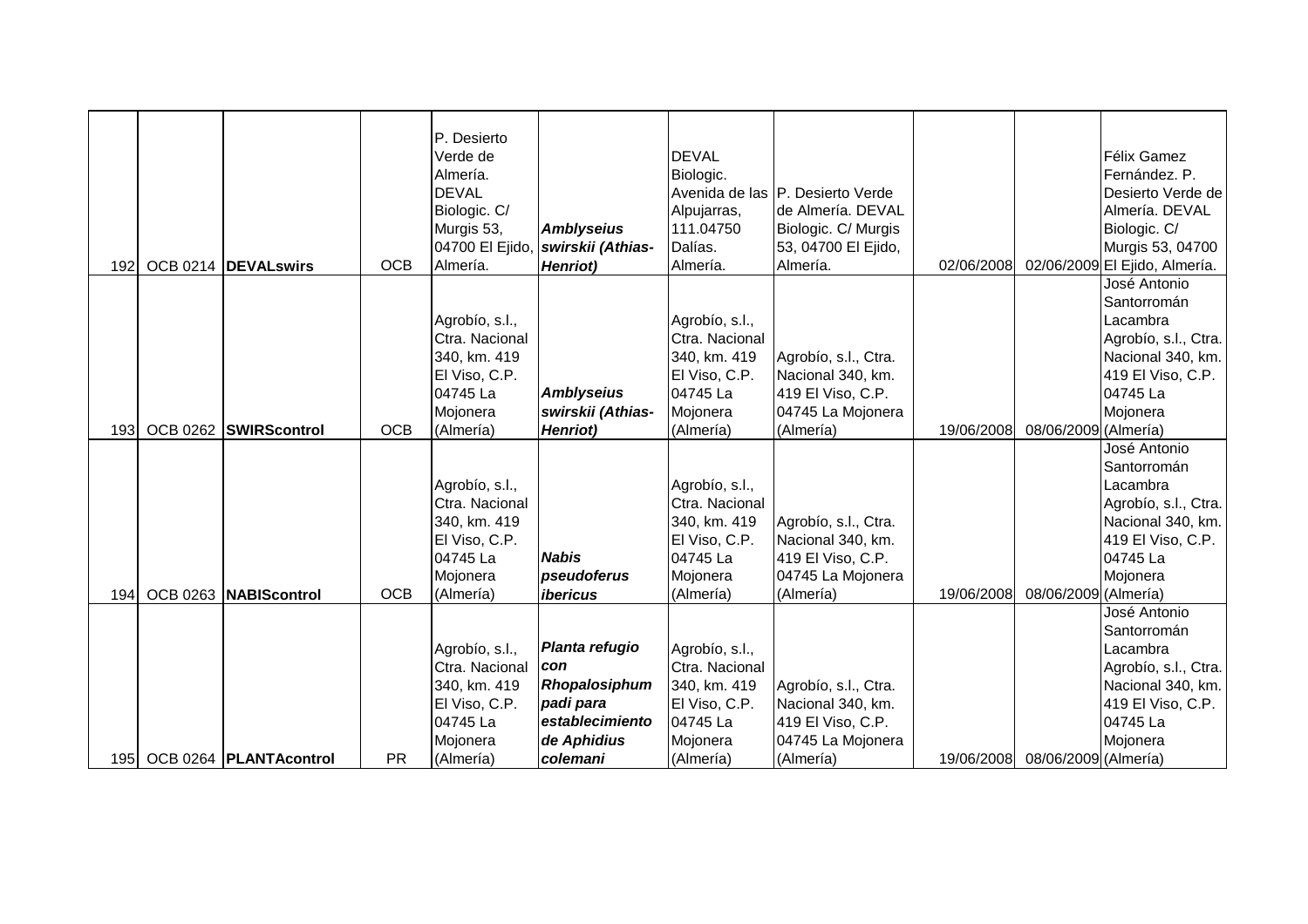|      |                        |                        |            | Biosur         |                         | <b>Biosur</b>  |                                 |            |                      |                         |
|------|------------------------|------------------------|------------|----------------|-------------------------|----------------|---------------------------------|------------|----------------------|-------------------------|
|      |                        |                        |            | Productos      |                         | Productos      |                                 |            |                      |                         |
|      |                        |                        |            | Agrícolas,     |                         | Agrícolas,     |                                 |            |                      | <b>Biosur Productos</b> |
|      |                        |                        |            | S.L.U. Bulevar |                         | S.L.U. Bulevar | <b>Biosur Productos</b>         |            |                      | Agrícolas, S.L.U.       |
|      |                        |                        |            | Ciudad de      |                         | Ciudad de      | Agrícolas, S.L.U.               |            |                      | <b>Bulevar Ciudad</b>   |
|      |                        |                        |            | Vícar, nº 779  |                         | Vícar, nº 779  | Bulevar Ciudad de               |            |                      | de Vícar, nº 779        |
|      |                        |                        |            | 04738 Vicar    | <b>Eretmocerus</b>      | 04738 Vicar    | Vícar, nº 779 04738             |            |                      | 04738 Vicar             |
| 196I |                        | OCB 0335 MUNDUS BIOSUR | <b>OCB</b> | (Almería)      | mundus (Mercet)         | (Almería)      | Vicar (Almería)                 | 25/02/2009 | 25/06/2009 (Almería) |                         |
|      |                        |                        |            | <b>Biosur</b>  |                         | <b>Biosur</b>  |                                 |            |                      |                         |
|      |                        |                        |            | Productos      |                         | Productos      |                                 |            |                      |                         |
|      |                        |                        |            | Agrícolas,     |                         | Agrícolas,     |                                 |            |                      | <b>Biosur Productos</b> |
|      |                        |                        |            | S.L.U. Bulevar |                         |                | S.L.U. Bulevar Biosur Productos |            |                      | Agrícolas, S.L.U.       |
|      |                        |                        |            | Ciudad de      |                         | Ciudad de      | Agrícolas, S.L.U.               |            |                      | <b>Bulevar Ciudad</b>   |
|      |                        |                        |            | Vícar, nº 779  |                         | Vícar, nº 779  | <b>Bulevar Ciudad de</b>        |            |                      | de Vícar, nº 779        |
|      |                        |                        |            | 04738 Vicar    | <b>Orius laevigatus</b> | 04738 Vicar    | Vícar, nº 779 04738             |            |                      | 04738 Vicar             |
| 197  |                        | OCB 0336 ORIUS BIOSUR  | <b>OCB</b> | (Almería)      | (Fieber)                | (Almería)      | Vicar (Almería)                 | 25/02/2009 | 25/06/2009 (Almería) |                         |
|      |                        |                        |            | <b>Biosur</b>  |                         | <b>Biosur</b>  |                                 |            |                      |                         |
|      |                        |                        |            | Productos      |                         | Productos      |                                 |            |                      |                         |
|      |                        |                        |            | Agrícolas,     |                         | Agrícolas,     |                                 |            |                      | <b>Biosur Productos</b> |
|      |                        |                        |            | S.L.U. Bulevar |                         |                | S.L.U. Bulevar Biosur Productos |            |                      | Agrícolas, S.L.U.       |
|      |                        |                        |            | Ciudad de      |                         | Ciudad de      | Agrícolas, S.L.U.               |            |                      | <b>Bulevar Ciudad</b>   |
|      |                        |                        |            | Vícar, nº 779  |                         | Vícar, nº 779  | Bulevar Ciudad de               |            |                      | de Vícar, nº 779        |
|      |                        | <b>INESIDIOCORIS</b>   |            | 04738 Vicar    | <b>Nesidiocoris</b>     | 04738 Vicar    | Vícar, nº 779 04738             |            |                      | 04738 Vicar             |
|      | 198 OCB 0337           | <b>BIOSUR</b>          | <b>OCB</b> | (Almería)      | tenuis (Reuter)         | (Almería)      | Vicar (Almería)                 | 25/02/2009 | 25/06/2009 (Almería) |                         |
|      |                        |                        |            | <b>Biosur</b>  |                         | <b>Biosur</b>  |                                 |            |                      |                         |
|      |                        |                        |            | Productos      |                         | Productos      |                                 |            |                      |                         |
|      |                        |                        |            | Agrícolas,     |                         | Agrícolas,     |                                 |            |                      | <b>Biosur Productos</b> |
|      |                        |                        |            | S.L.U. Bulevar |                         |                | S.L.U. Bulevar Biosur Productos |            |                      | Agrícolas, S.L.U.       |
|      |                        |                        |            | Ciudad de      |                         | Ciudad de      | Agrícolas, S.L.U.               |            |                      | <b>Bulevar Ciudad</b>   |
|      |                        |                        |            | Vícar, nº 779  |                         | Vícar, nº 779  | Bulevar Ciudad de               |            |                      | de Vícar, nº 779        |
|      |                        | <b>SWIRSKII SOBRE</b>  |            | 04738 Vicar    | <b>Amblyseius</b>       | 04738 Vicar    | Vícar, nº 779 04738             |            |                      | 04738 Vicar             |
| 1991 | <b>OCB 0338 BIOSUR</b> |                        | <b>OCB</b> | (Almería)      | swirskii (-)            | (Almería)      | Vicar (Almería)                 | 25/02/2009 | 25/06/2009 (Almería) |                         |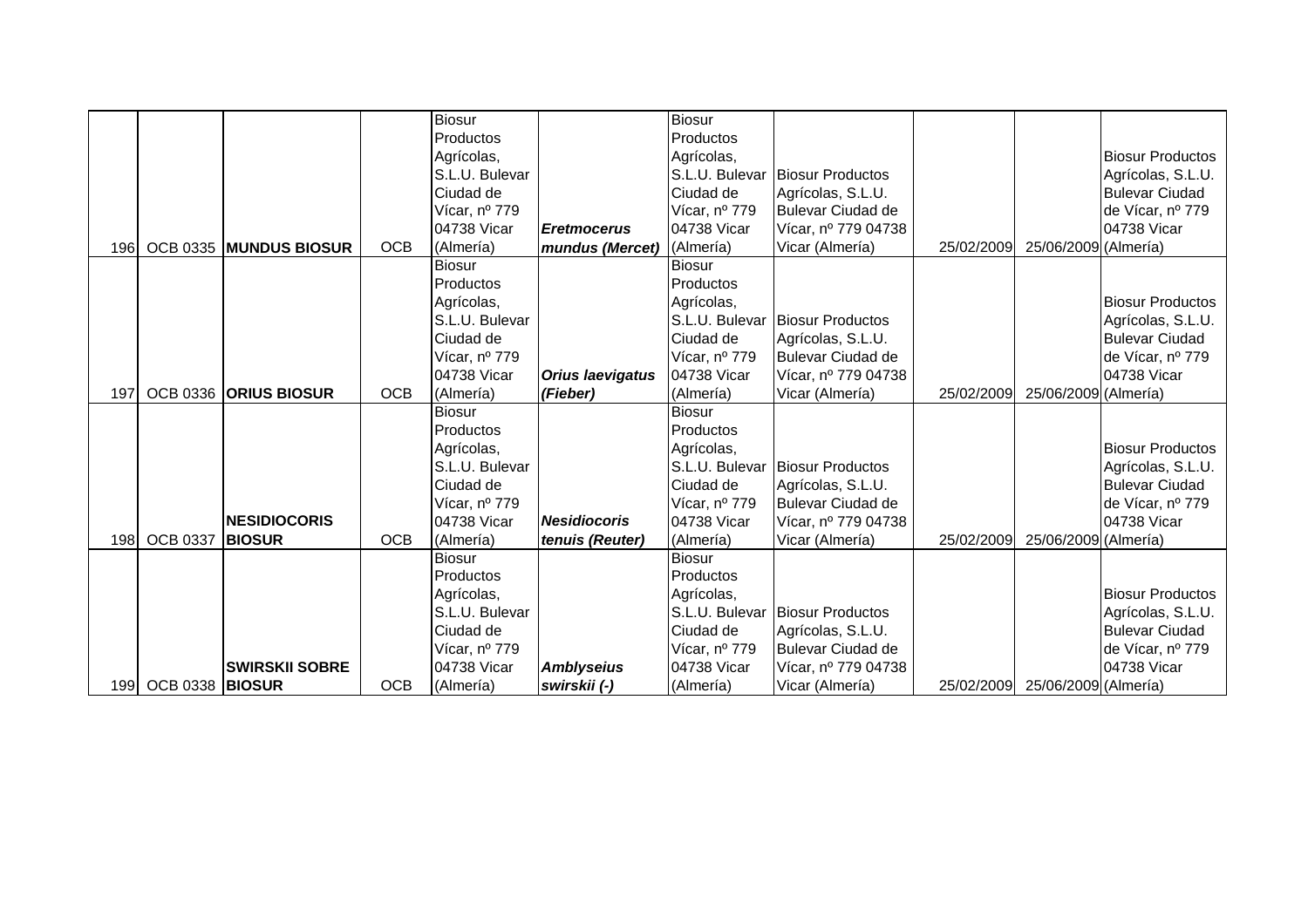|     |                        |                          |            | <b>Biosur</b>  |                                | <b>Biosur</b>  |                                 |            |                      |                         |
|-----|------------------------|--------------------------|------------|----------------|--------------------------------|----------------|---------------------------------|------------|----------------------|-------------------------|
|     |                        |                          |            | Productos      |                                | Productos      |                                 |            |                      |                         |
|     |                        |                          |            | Agrícolas,     |                                | Agrícolas,     |                                 |            |                      | <b>Biosur Productos</b> |
|     |                        |                          |            | S.L.U. Bulevar |                                | S.L.U. Bulevar | <b>Biosur Productos</b>         |            |                      | Agrícolas, S.L.U.       |
|     |                        |                          |            | Ciudad de      |                                | Ciudad de      | Agrícolas, S.L.U.               |            |                      | <b>Bulevar Ciudad</b>   |
|     |                        |                          |            | Vícar, nº 779  | <b>Amblyseius</b>              | Vícar, nº 779  | Bulevar Ciudad de               |            |                      | de Vícar, nº 779        |
|     |                        | <b>CUCUMERIS</b>         |            | 04738 Vicar    | cucumeris                      | 04738 Vicar    | Vícar, nº 779 04738             |            |                      | 04738 Vicar             |
| 200 | <b>OCB 0339 BIOSUR</b> |                          | <b>OCB</b> | (Almería)      | (Oudemans)                     | (Almería)      | Vicar (Almería)                 | 25/02/2009 | 25/06/2009 (Almería) |                         |
|     |                        |                          |            | <b>Biosur</b>  |                                | Biosur         |                                 |            |                      |                         |
|     |                        |                          |            | Productos      |                                | Productos      |                                 |            |                      |                         |
|     |                        |                          |            | Agrícolas,     |                                | Agrícolas,     |                                 |            |                      | <b>Biosur Productos</b> |
|     |                        |                          |            | S.L.U. Bulevar |                                |                | S.L.U. Bulevar Biosur Productos |            |                      | Agrícolas, S.L.U.       |
|     |                        |                          |            | Ciudad de      |                                | Ciudad de      | Agrícolas, S.L.U.               |            |                      | <b>Bulevar Ciudad</b>   |
|     |                        |                          |            | Vícar, nº 779  |                                | Vícar, nº 779  | <b>Bulevar Ciudad de</b>        |            |                      | de Vícar, nº 779        |
|     |                        |                          |            | 04738 Vicar    | <b>Amblyseius</b>              | 04738 Vicar    | Vícar, nº 779 04738             |            |                      | 04738 Vicar             |
| 201 |                        | OCB 0340 SWIRSKII BIOSUR | <b>OCB</b> | (Almería)      | swirskii (-)                   | (Almería)      | Vicar (Almería)                 | 25/02/2009 | 25/06/2009 (Almería) |                         |
|     |                        |                          |            | <b>Biosur</b>  |                                | <b>Biosur</b>  |                                 |            |                      |                         |
|     |                        |                          |            | Productos      |                                | Productos      |                                 |            |                      |                         |
|     |                        |                          |            | Agrícolas,     |                                | Agrícolas,     |                                 |            |                      | <b>Biosur Productos</b> |
|     |                        |                          |            | S.L.U. Bulevar |                                |                | S.L.U. Bulevar Biosur Productos |            |                      | Agrícolas, S.L.U.       |
|     |                        |                          |            | Ciudad de      |                                | Ciudad de      | Agrícolas, S.L.U.               |            |                      | <b>Bulevar Ciudad</b>   |
|     |                        |                          |            | Vícar, nº 779  | <b>Phytoseiulus</b>            | Vícar, nº 779  | Bulevar Ciudad de               |            |                      | de Vícar, nº 779        |
|     |                        | <b>IPHYTOSEIULUS</b>     |            | 04738 Vicar    | persimilis (Athias-04738 Vicar |                | Vícar, nº 779 04738             |            |                      | 04738 Vicar             |
| 202 | <b>OCB 0341</b>        | <b>BIOSUR</b>            | <b>OCB</b> | (Almería)      | Henriot)                       | (Almería)      | Vicar (Almería)                 | 25/02/2009 | 25/06/2009 (Almería) |                         |
|     |                        |                          |            | <b>Biosur</b>  |                                | <b>Biosur</b>  |                                 |            |                      |                         |
|     |                        |                          |            | Productos      |                                | Productos      |                                 |            |                      |                         |
|     |                        |                          |            | Agrícolas,     |                                | Agrícolas,     |                                 |            |                      | <b>Biosur Productos</b> |
|     |                        |                          |            | S.L.U. Bulevar |                                |                | S.L.U. Bulevar Biosur Productos |            |                      | Agrícolas, S.L.U.       |
|     |                        |                          |            | Ciudad de      |                                | Ciudad de      | Agrícolas, S.L.U.               |            |                      | <b>Bulevar Ciudad</b>   |
|     |                        |                          |            | Vícar, nº 779  | <b>Aphidius</b>                | Vícar, nº 779  | <b>Bulevar Ciudad de</b>        |            |                      | de Vícar, nº 779        |
|     |                        |                          |            | 04738 Vicar    | colemani                       | 04738 Vicar    | Vícar, nº 779 04738             |            |                      | 04738 Vicar             |
| 203 |                        | OCB 0342 APHIDIUS BIOSUR | <b>OCB</b> | (Almería)      | (Viereck, 1912)                | (Almería)      | Vicar (Almería)                 | 25/02/2009 | 25/06/2009 (Almería) |                         |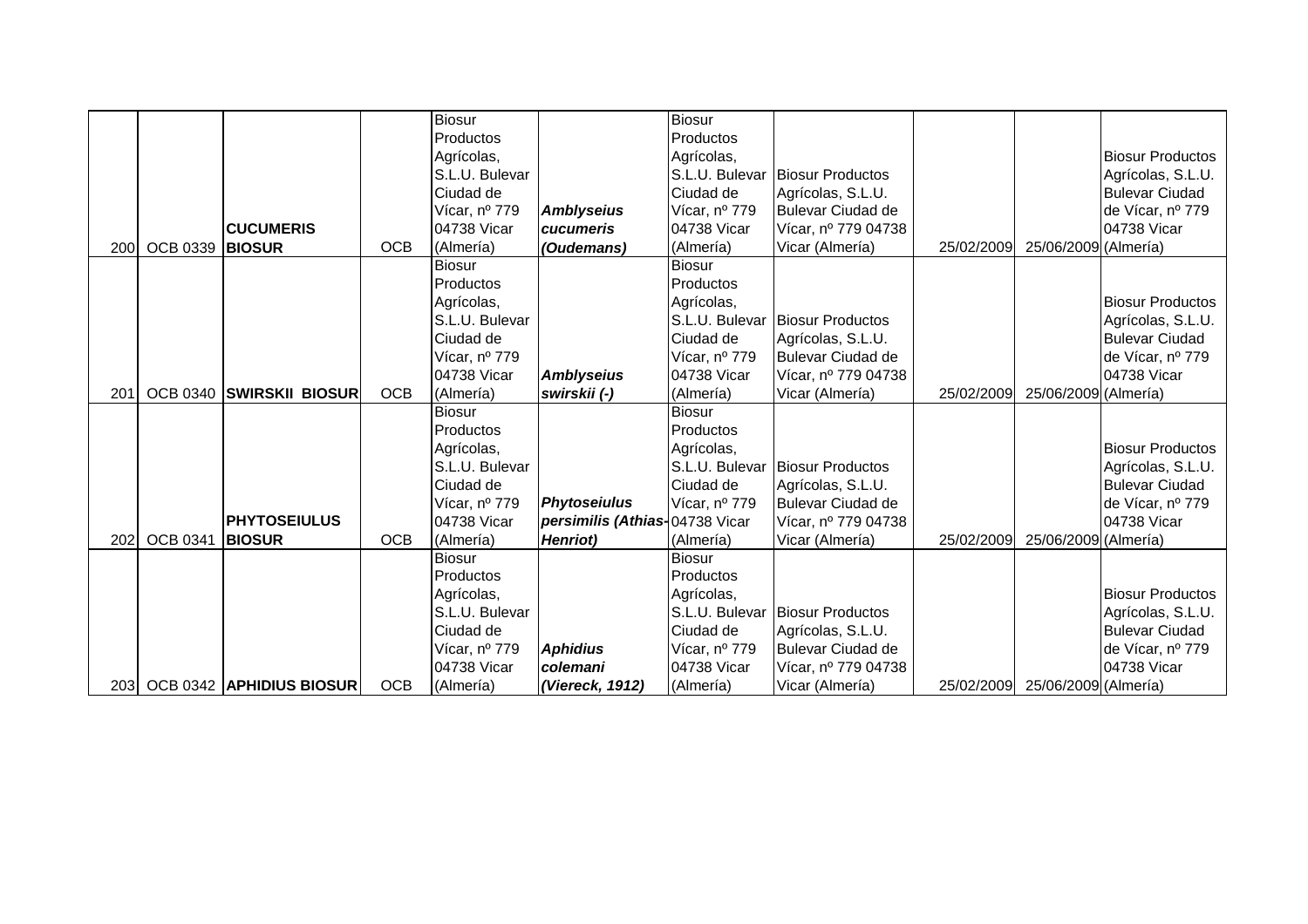|     |                        |            | <b>Biosur</b>     |                            | <b>Biosur</b>     |                                 |            |                                 |                         |
|-----|------------------------|------------|-------------------|----------------------------|-------------------|---------------------------------|------------|---------------------------------|-------------------------|
|     |                        |            | Productos         | Planta refugio             | Productos         |                                 |            |                                 |                         |
|     |                        |            | Agrícolas,        | con                        | Agrícolas,        |                                 |            |                                 | <b>Biosur Productos</b> |
|     |                        |            | S.L.U. Bulevar    | Rhopalosiphum              |                   | S.L.U. Bulevar Biosur Productos |            |                                 | Agrícolas, S.L.U.       |
|     |                        |            | Ciudad de         | padi para                  | Ciudad de         | Agrícolas, S.L.U.               |            |                                 | <b>Bulevar Ciudad</b>   |
|     |                        |            | Vícar, nº 779     | establecimiento            | Vícar, nº 779     | Bulevar Ciudad de               |            |                                 | de Vícar, nº 779        |
|     |                        |            | 04738 Vicar       | de Aphidius                | 04738 Vicar       | Vícar, nº 779 04738             |            |                                 | 04738 Vicar             |
| 204 | OCB 0343 BANKER BIOSUR | <b>PR</b>  | (Almería)         | colemani                   | (Almería)         | Vicar (Almería)                 | 25/02/2009 | 25/06/2009 (Almería)            |                         |
|     |                        |            |                   |                            |                   |                                 |            |                                 | José Antonio            |
|     |                        |            | Agrocontrol       |                            | Agrocontrol       |                                 |            |                                 | Santorromán             |
|     |                        |            | 2007, s.l., Ctra. |                            | 2007, s.l., Ctra. |                                 |            |                                 | Lacambra                |
|     |                        |            | Nacional 340,     |                            | Nacional 340,     |                                 |            |                                 | Agrobío, s.l., Ctra.    |
|     |                        |            | km. 419 El        |                            | km. 419 El        | Agrobío, s.l., Ctra.            |            |                                 | Nacional 340, km.       |
|     |                        |            | Viso, C.P.        |                            | Viso, C.P.        | Nacional 340, km.               |            |                                 | 419 El Viso, C.P.       |
|     |                        |            | 04745 La          |                            | 04745 La          | 419 El Viso, C.P.               |            |                                 | 04745 La                |
|     |                        |            | Mojonera          | Adalia bipunctata Mojonera |                   | 04745 La Mojonera               |            |                                 | Mojonera                |
| 205 | OCB 0265 ADALIAcontrol | <b>OCB</b> | (Almería)         | (L.)                       | (Almería)         | (Almería)                       | 19/06/2008 | 02/07/2009 (Almería)            |                         |
|     |                        |            |                   |                            |                   |                                 |            |                                 | José Antonio            |
|     |                        |            | Agrocontrol       |                            | Agrocontrol       |                                 |            |                                 | Santorromán             |
|     |                        |            | 2007, s.l., Ctra. |                            | 2007, s.l., Ctra. |                                 |            |                                 | Lacambra                |
|     |                        |            | Nacional 340,     |                            | Nacional 340,     |                                 |            |                                 | Agrobío, s.l., Ctra.    |
|     |                        |            | km. 419 El        |                            | km. 419 El        | Agrobío, s.l., Ctra.            |            |                                 | Nacional 340, km.       |
|     |                        |            | Viso, C.P.        |                            | Viso, C.P.        | Nacional 340, km.               |            |                                 | 419 El Viso, C.P.       |
|     |                        |            | 04745 La          |                            | 04745 La          | 419 El Viso, C.P.               |            |                                 | 04745 La                |
|     |                        |            | Mojonera          | <b>Aphidoletes</b>         | Mojonera          | 04745 La Mojonera               |            |                                 | Mojonera                |
| 206 | OCB 0266 APHIDOcontrol | <b>OCB</b> | (Almería)         | aphidimyza                 | (Almería)         | (Almería)                       | 19/06/2008 | 02/07/2009 (Almería)            |                         |
|     |                        |            |                   |                            |                   |                                 |            |                                 | José Antonio            |
|     |                        |            | Agrocontrol       |                            | Agrocontrol       |                                 |            |                                 | Santorromán             |
|     |                        |            | 2007, s.l., Ctra. |                            | 2007, s.l., Ctra. |                                 |            |                                 | Lacambra                |
|     |                        |            | Nacional 340,     |                            | Nacional 340,     |                                 |            |                                 | Agrobío, s.l., Ctra.    |
|     |                        |            | km. 419 El        |                            | km. 419 El        | Agrobío, s.l., Ctra.            |            |                                 | Nacional 340, km.       |
|     |                        |            | Viso, C.P.        |                            | Viso, C.P.        | Nacional 340, km.               |            |                                 | 419 El Viso, C.P.       |
|     |                        |            | 04745 La          |                            | 04745 La          | 419 El Viso, C.P.               |            |                                 | 04745 La                |
|     |                        |            | Mojonera          | Crysoperla                 | Mojonera          | 04745 La Mojonera               |            |                                 | Mojonera                |
| 207 | OCB 0267 CHRYSOcontrol | <b>OCB</b> | (Almería)         | carnea                     | (Almería)         | (Almería)                       |            | 19/06/2008 02/07/2009 (Almería) |                         |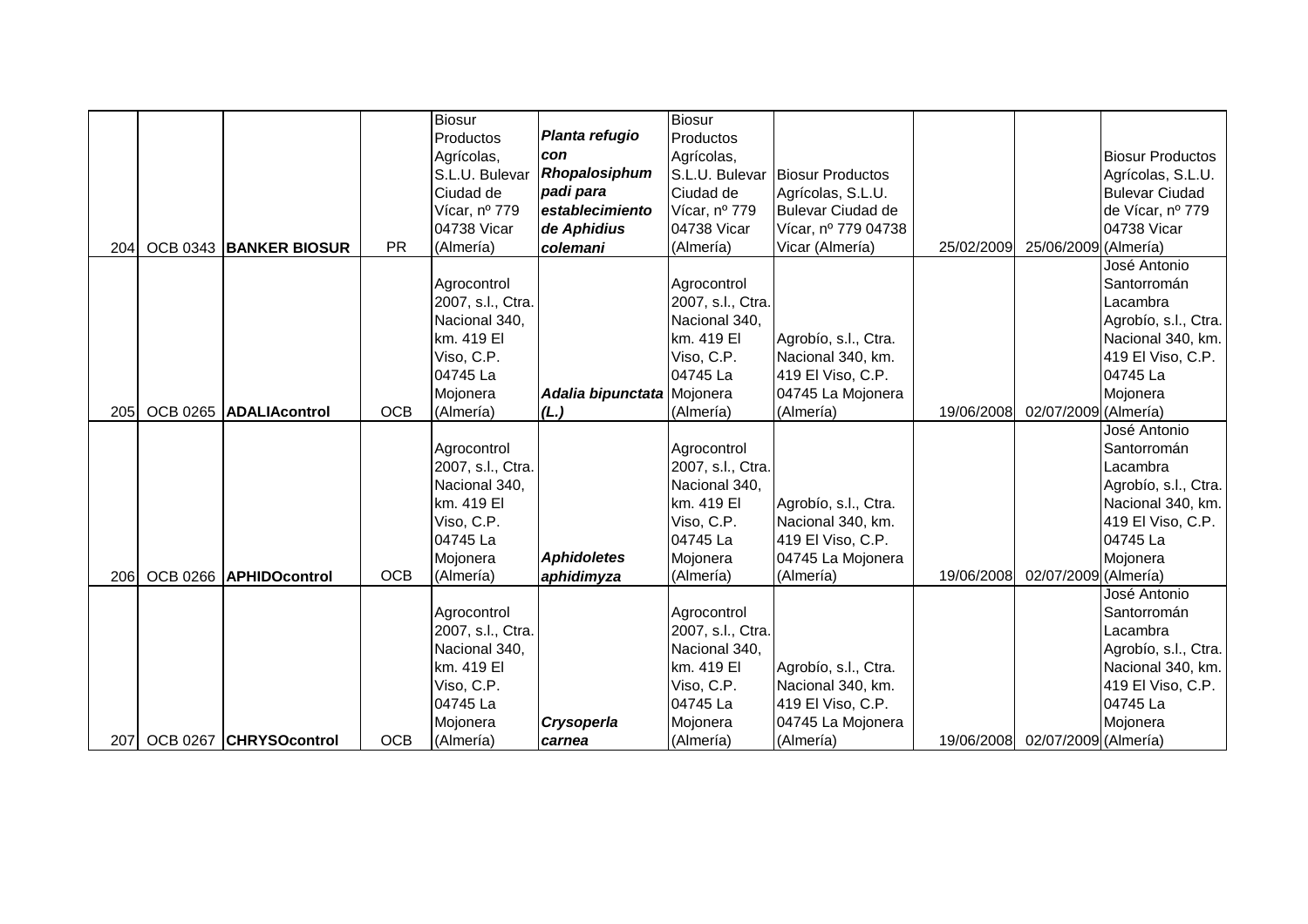|     |                           |             |                   |                           |                   |                      |            |                                 | José Antonio         |
|-----|---------------------------|-------------|-------------------|---------------------------|-------------------|----------------------|------------|---------------------------------|----------------------|
|     |                           |             | Agrocontrol       |                           | Agrocontrol       |                      |            |                                 | Santorromán          |
|     |                           |             | 2007, s.l., Ctra. |                           | 2007, s.l., Ctra. |                      |            |                                 | Lacambra             |
|     |                           |             | Nacional 340,     |                           | Nacional 340,     |                      |            |                                 | Agrobío, s.l., Ctra. |
|     |                           |             | km. 419 El        |                           | km. 419 El        | Agrobío, s.l., Ctra. |            |                                 | Nacional 340, km.    |
|     |                           |             | Viso, C.P.        |                           | Viso, C.P.        | Nacional 340, km.    |            |                                 | 419 El Viso, C.P.    |
|     |                           |             | 04745 La          | <b>Cryptolaemus</b>       | 04745 La          | 419 El Viso, C.P.    |            |                                 | 04745 La             |
|     |                           |             | Mojonera          | montrouzieri              | Mojonera          | 04745 La Mojonera    |            |                                 | Mojonera             |
| 208 | OCB 0268 CRYPTOcontrol    | <b>OCB</b>  | (Almería)         | (Mulsant)                 | (Almería)         | (Almería)            | 19/06/2008 | 02/07/2009 (Almería)            |                      |
|     |                           |             |                   |                           |                   |                      |            |                                 | José Antonio         |
|     |                           |             | Agrocontrol       |                           | Agrocontrol       |                      |            |                                 | Santorromán          |
|     |                           |             | 2007, s.l., Ctra. |                           | 2007, s.l., Ctra. |                      |            |                                 | Lacambra             |
|     |                           |             | Nacional 340,     |                           | Nacional 340,     |                      |            |                                 | Agrobío, s.l., Ctra. |
|     |                           |             | km. 419 El        |                           | km. 419 EI        | Agrobío, s.l., Ctra. |            |                                 | Nacional 340, km.    |
|     |                           |             | Viso, C.P.        |                           | Viso, C.P.        | Nacional 340, km.    |            |                                 | 419 El Viso, C.P.    |
|     |                           |             | 04745 La          |                           | 04745 La          | 419 El Viso, C.P.    |            |                                 | 04745 La             |
|     |                           |             | Mojonera          | <b>Encarsia</b>           | Mojonera          | 04745 La Mojonera    |            |                                 | Mojonera             |
| 209 | OCB 0269 ENCARcontrol     | <b>OCB</b>  | (Almería)         | formosa (Gaham) (Almería) |                   | (Almería)            | 19/06/2008 | 02/07/2009 (Almería)            |                      |
|     |                           |             |                   |                           |                   |                      |            |                                 | José Antonio         |
|     |                           |             | Agrocontrol       |                           | Agrocontrol       |                      |            |                                 | Santorromán          |
|     |                           |             | 2007, s.l., Ctra. |                           | 2007, s.l., Ctra. |                      |            |                                 | Lacambra             |
|     |                           |             | Nacional 340,     | <b>Ephestia</b>           | Nacional 340,     |                      |            |                                 | Agrobío, s.l., Ctra. |
|     |                           |             | km. 419 El        | kuehniella                | km. 419 El        | Agrobío, s.l., Ctra. |            |                                 | Nacional 340, km.    |
|     |                           |             | Viso, C.P.        | (huevos                   | Viso, C.P.        | Nacional 340, km.    |            |                                 | 419 El Viso, C.P.    |
|     |                           |             | 04745 La          | esterilizados             | 04745 La          | 419 El Viso, C.P.    |            |                                 | 04745 La             |
|     |                           |             | Mojonera          | utilizados como           | Mojonera          | 04745 La Mojonera    |            |                                 | Mojonera             |
| 210 | OCB 0270 EPHEScontrol     | <b>OUON</b> | (Almería)         | alimento)                 | (Almería)         | (Almería)            | 19/06/2008 | 02/07/2009 (Almería)            |                      |
|     |                           |             |                   |                           |                   |                      |            |                                 | José Antonio         |
|     |                           |             | Agrocontrol       |                           | Agrocontrol       |                      |            |                                 | Santorromán          |
|     |                           |             | 2007, s.l., Ctra. |                           | 2007, s.l., Ctra. |                      |            |                                 | Lacambra             |
|     |                           |             | Nacional 340,     |                           | Nacional 340,     |                      |            |                                 | Agrobío, s.l., Ctra. |
|     |                           |             | km. 419 El        |                           | km. 419 EI        | Agrobío, s.l., Ctra. |            |                                 | Nacional 340, km.    |
|     |                           |             | Viso, C.P.        |                           | Viso, C.P.        | Nacional 340, km.    |            |                                 | 419 El Viso, C.P.    |
|     |                           |             | 04745 La          | <b>Eretmocerus</b>        | 04745 La          | 419 El Viso, C.P.    |            |                                 | 04745 La             |
|     |                           |             | Mojonera          | eremicus (Rose            | Mojonera          | 04745 La Mojonera    |            |                                 | Mojonera             |
|     | 211 OCB 0271 EREMIcontrol | <b>OCB</b>  | (Almería)         | & Zolnerovich)            | (Almería)         | (Almería)            |            | 19/06/2008 02/07/2009 (Almería) |                      |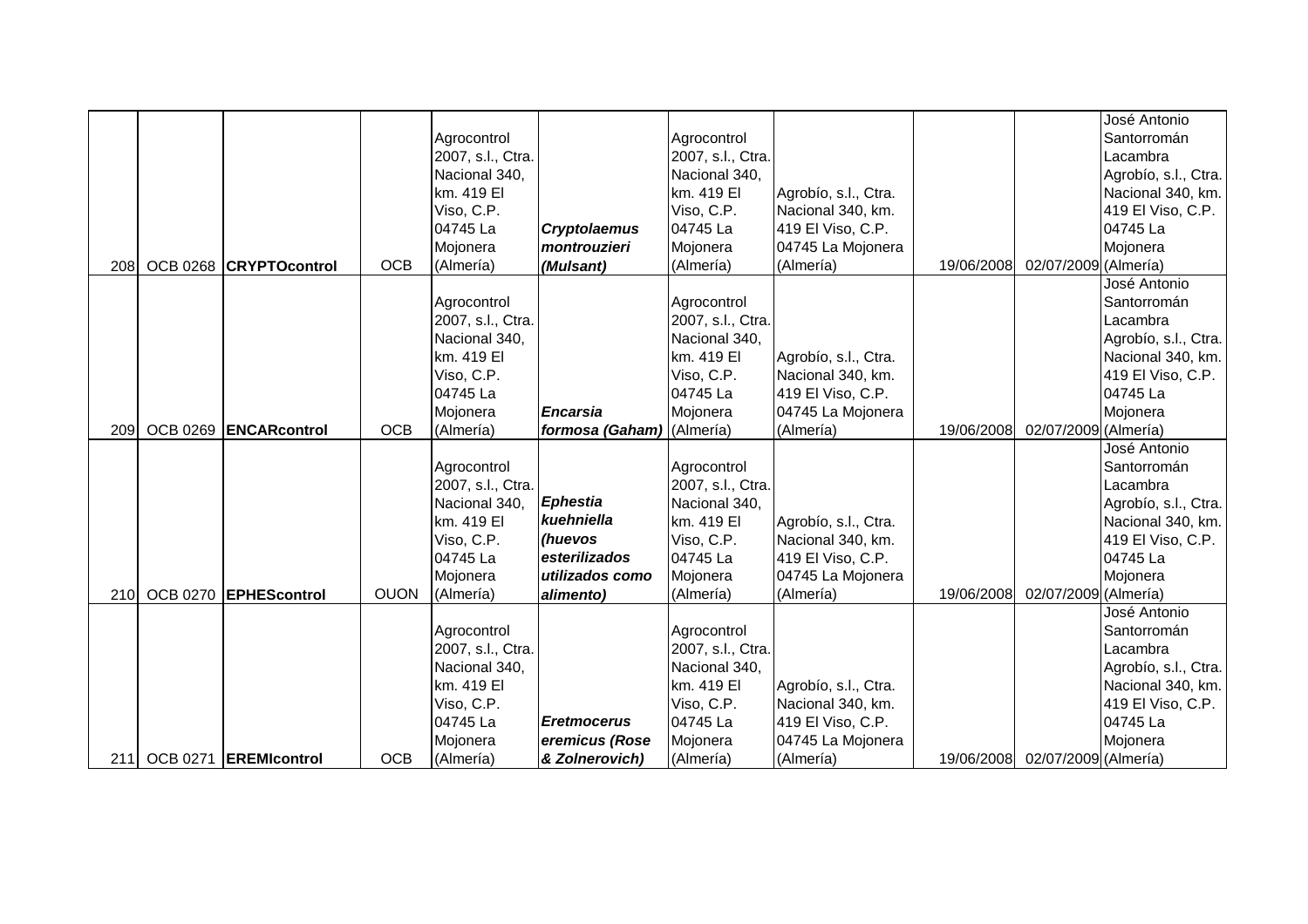|            |                              |            |                   |                              |                   |                      |            |                                 | José Antonio         |
|------------|------------------------------|------------|-------------------|------------------------------|-------------------|----------------------|------------|---------------------------------|----------------------|
|            |                              |            | Agrocontrol       |                              | Agrocontrol       |                      |            |                                 | Santorromán          |
|            |                              |            | 2007, s.l., Ctra. |                              | 2007, s.l., Ctra. |                      |            |                                 | Lacambra             |
|            |                              |            | Nacional 340,     |                              | Nacional 340,     |                      |            |                                 | Agrobío, s.l., Ctra. |
|            |                              |            | km. 419 El        |                              | km. 419 El        | Agrobío, s.l., Ctra. |            |                                 | Nacional 340, km.    |
|            |                              |            | Viso, C.P.        |                              | Viso, C.P.        | Nacional 340, km.    |            |                                 | 419 El Viso, C.P.    |
|            |                              |            | 04745 La          |                              | 04745 La          | 419 El Viso, C.P.    |            |                                 | 04745 La             |
|            |                              |            | Mojonera          | Aphidius ervi                | Mojonera          | 04745 La Mojonera    |            |                                 | Mojonera             |
| 212        | OCB 0272 ERVIcontrol         | <b>OCB</b> | (Almería)         | (Haliday)                    | (Almería)         | (Almería)            | 19/06/2008 | 02/07/2009 (Almería)            |                      |
|            |                              |            |                   |                              |                   |                      |            |                                 | José Antonio         |
|            |                              |            | Agrocontrol       |                              | Agrocontrol       |                      |            |                                 | Santorromán          |
|            |                              |            | 2007, s.l., Ctra. |                              | 2007, s.l., Ctra. |                      |            |                                 | Lacambra             |
|            |                              |            | Nacional 340,     |                              | Nacional 340,     |                      |            |                                 | Agrobío, s.l., Ctra. |
|            |                              |            | km. 419 El        |                              | km. 419 El        | Agrobío, s.l., Ctra. |            |                                 | Nacional 340, km.    |
|            |                              |            | Viso, C.P.        |                              | Viso, C.P.        | Nacional 340, km.    |            |                                 | 419 El Viso, C.P.    |
|            |                              |            | 04745 La          |                              | 04745 La          | 419 El Viso, C.P.    |            |                                 | 04745 La             |
|            |                              |            | Mojonera          | <b>Feltiella</b>             | Mojonera          | 04745 La Mojonera    |            |                                 | Mojonera             |
| <b>213</b> | OCB 0273  FELTIcontrol       | <b>OCB</b> | (Almería)         | acarisuga (Vallot) (Almería) |                   | (Almería)            | 19/06/2008 | 02/07/2009 (Almería)            |                      |
|            |                              |            |                   |                              |                   |                      |            |                                 | José Antonio         |
|            |                              |            | Agrocontrol       |                              | Agrocontrol       |                      |            |                                 | Santorromán          |
|            |                              |            | 2007, s.l., Ctra. |                              | 2007, s.l., Ctra. |                      |            |                                 | Lacambra             |
|            |                              |            | Nacional 340,     |                              | Nacional 340,     |                      |            |                                 | Agrobío, s.l., Ctra. |
|            |                              |            | km. 419 El        |                              | km. 419 El        | Agrobío, s.l., Ctra. |            |                                 | Nacional 340, km.    |
|            |                              |            | Viso, C.P.        |                              | Viso, C.P.        | Nacional 340, km.    |            |                                 | 419 El Viso, C.P.    |
|            |                              |            | 04745 La          |                              | 04745 La          | 419 El Viso, C.P.    |            |                                 | 04745 La             |
|            |                              |            | Mojonera          | <b>Hypoaspis miles</b>       | Mojonera          | 04745 La Mojonera    |            |                                 | Mojonera             |
| 214        | OCB 0274 HYPOcontrol         | <b>OCB</b> | (Almería)         | (Bezdenko)                   | (Almería)         | (Almería)            | 19/06/2008 | 02/07/2009 (Almería)            |                      |
|            |                              |            |                   |                              |                   |                      |            |                                 | José Antonio         |
|            |                              |            | Agrocontrol       |                              | Agrocontrol       |                      |            |                                 | Santorromán          |
|            |                              |            | 2007, s.l., Ctra. |                              | 2007, s.l., Ctra. |                      |            |                                 | Lacambra             |
|            |                              |            | Nacional 340,     |                              | Nacional 340,     |                      |            |                                 | Agrobío, s.l., Ctra. |
|            |                              |            | km. 419 El        |                              | km. 419 El        | Agrobío, s.l., Ctra. |            |                                 | Nacional 340, km.    |
|            |                              |            | Viso, C.P.        |                              | Viso, C.P.        | Nacional 340, km.    |            |                                 | 419 El Viso, C.P.    |
|            |                              |            | 04745 La          |                              | 04745 La          | 419 El Viso, C.P.    |            |                                 | 04745 La             |
|            |                              |            | Mojonera          | <b>Steinernema</b>           | Mojonera          | 04745 La Mojonera    |            |                                 | Mojonera             |
|            | 215 OCB 0275 NEMATOcontrol-S | <b>OCB</b> | (Almería)         | feltiae (Filipjev)           | (Almería)         | (Almería)            |            | 19/06/2008 02/07/2009 (Almería) |                      |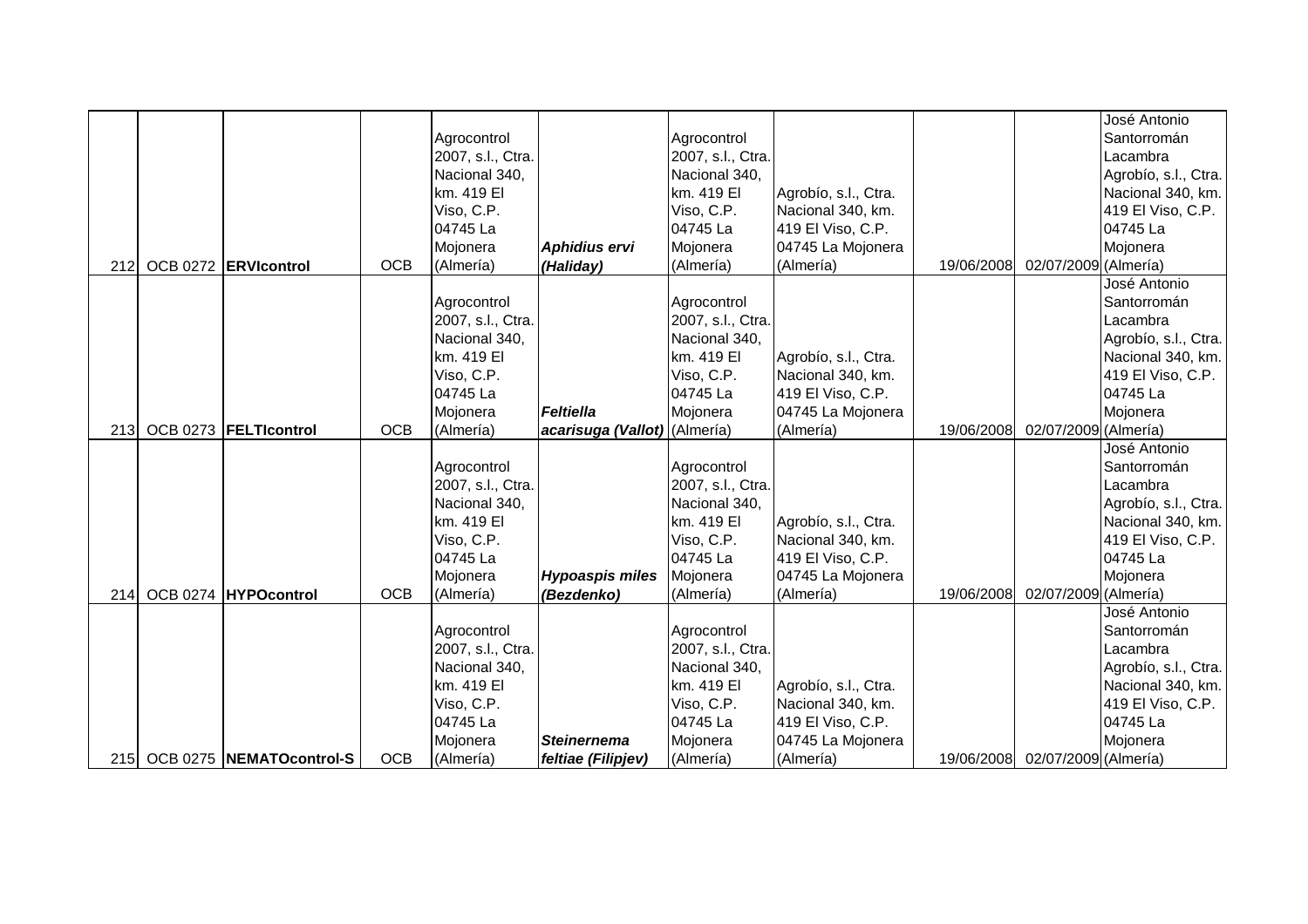|                  |                           |            |                             |                             |                             |                        |            |                      | José Antonio            |
|------------------|---------------------------|------------|-----------------------------|-----------------------------|-----------------------------|------------------------|------------|----------------------|-------------------------|
|                  |                           |            | Agrocontrol                 |                             | Agrocontrol                 |                        |            |                      | Santorromán             |
|                  |                           |            | 2007, s.l., Ctra.           |                             | 2007, s.l., Ctra.           |                        |            |                      | Lacambra                |
|                  |                           |            | Nacional 340,<br>km. 419 El |                             | Nacional 340,<br>km. 419 EI |                        |            |                      | Agrobío, s.l., Ctra.    |
|                  |                           |            |                             | Heterorhabditis             |                             | Agrobío, s.l., Ctra.   |            |                      | Nacional 340, km.       |
|                  |                           |            | Viso, C.P.                  |                             | Viso, C.P.                  | Nacional 340, km.      |            |                      | 419 El Viso, C.P.       |
|                  |                           |            | 04745 La                    | megidis (Poinar,            | 04745 La                    | 419 El Viso, C.P.      |            |                      | 04745 La                |
|                  |                           |            | Mojonera                    | Jacson y Klein,             | Mojonera                    | 04745 La Mojonera      |            |                      | Mojonera                |
| 216 <b>1</b>     | OCB 0173 NEMATOcontrol-H  | <b>OCB</b> | (Almería)                   | 1987)                       | (Almería)                   | (Almería)              | 19/06/2008 | 02/07/2009 (Almería) |                         |
|                  |                           |            |                             |                             |                             |                        |            |                      | José Antonio            |
|                  |                           |            | Agrocontrol                 |                             | Agrocontrol                 |                        |            |                      | Santorromán             |
|                  |                           |            | 2007, s.l., Ctra.           |                             | 2007, s.l., Ctra.           |                        |            |                      | Lacambra                |
|                  |                           |            | Nacional 340,<br>km. 419 El |                             | Nacional 340,               |                        |            |                      | Agrobío, s.l., Ctra.    |
|                  |                           |            |                             |                             | km. 419 EI                  | Agrobío, s.l., Ctra.   |            |                      | Nacional 340, km.       |
|                  |                           |            | Viso, C.P.                  |                             | Viso, C.P.                  | Nacional 340, km.      |            |                      | 419 El Viso, C.P.       |
|                  |                           |            | 04745 La                    | <b>Phytoseiulus</b>         | 04745 La                    | 419 El Viso, C.P.      |            |                      | 04745 La                |
|                  |                           |            | Mojonera                    | persimilis (Athias-Mojonera |                             | 04745 La Mojonera      |            |                      | Mojonera                |
| 217              | OCB 0276   PHYTOcontrol-T | <b>OCB</b> | (Almería)                   | Henriot)                    | (Almería)                   | (Almería)              | 19/06/2008 | 02/07/2009 (Almería) |                         |
|                  |                           |            | Even Agro,                  |                             | Even Agro,                  |                        |            |                      |                         |
|                  |                           |            | S.L. Polígono               |                             | S.L. Polígono               |                        |            |                      |                         |
|                  |                           |            | Industrial                  |                             | Industrial                  |                        |            |                      | Juan José Guerra        |
|                  |                           |            | Romica, calle               |                             | Romica, calle               |                        |            |                      | Benito Agrichem         |
|                  |                           |            | 3, parcela 132              | <b>Steinernema</b>          | 3, parcela 132              | Agrichem S.A.          |            |                      | S.A. Plaza de           |
|                  |                           |            | D, 02007                    | carpocapsae                 | D, 02007                    | Plaza de Castilla, 3 - |            |                      | Castilla, 3 - 14 A      |
| 218              | OCB 0330 NEMAVERD Sc      | <b>OCB</b> | Albacete                    | (Weiser)                    | Albacete                    | 14 A 28046 Madrid      | 12/02/2009 |                      | 06/07/2009 28046 Madrid |
|                  |                           |            | Even Agro,                  |                             | Even Agro,                  |                        |            |                      |                         |
|                  |                           |            | S.L. Polígono               |                             | S.L. Polígono               |                        |            |                      |                         |
|                  |                           |            | Industrial                  |                             | Industrial                  |                        |            |                      | Juan José Guerra        |
|                  |                           |            | Romica, calle               | <b>Heterorhabditis</b>      | Romica, calle               |                        |            |                      | Benito Agrichem         |
|                  |                           |            | 3, parcela 132              | megidis (Poinar,            | 3, parcela 132              | Agrichem S.A.          |            |                      | S.A. Plaza de           |
|                  |                           |            | D, 02007                    | Jacson y Klein,             | D, 02007                    | Plaza de Castilla, 3 - |            |                      | Castilla, 3 - 14 A      |
| 219 <sub>1</sub> | OCB 0331 NEMAVERD Hm      | <b>OCB</b> | Albacete                    | 1987)                       | Albacete                    | 14 A 28046 Madrid      | 12/02/2009 |                      | 06/07/2009 28046 Madrid |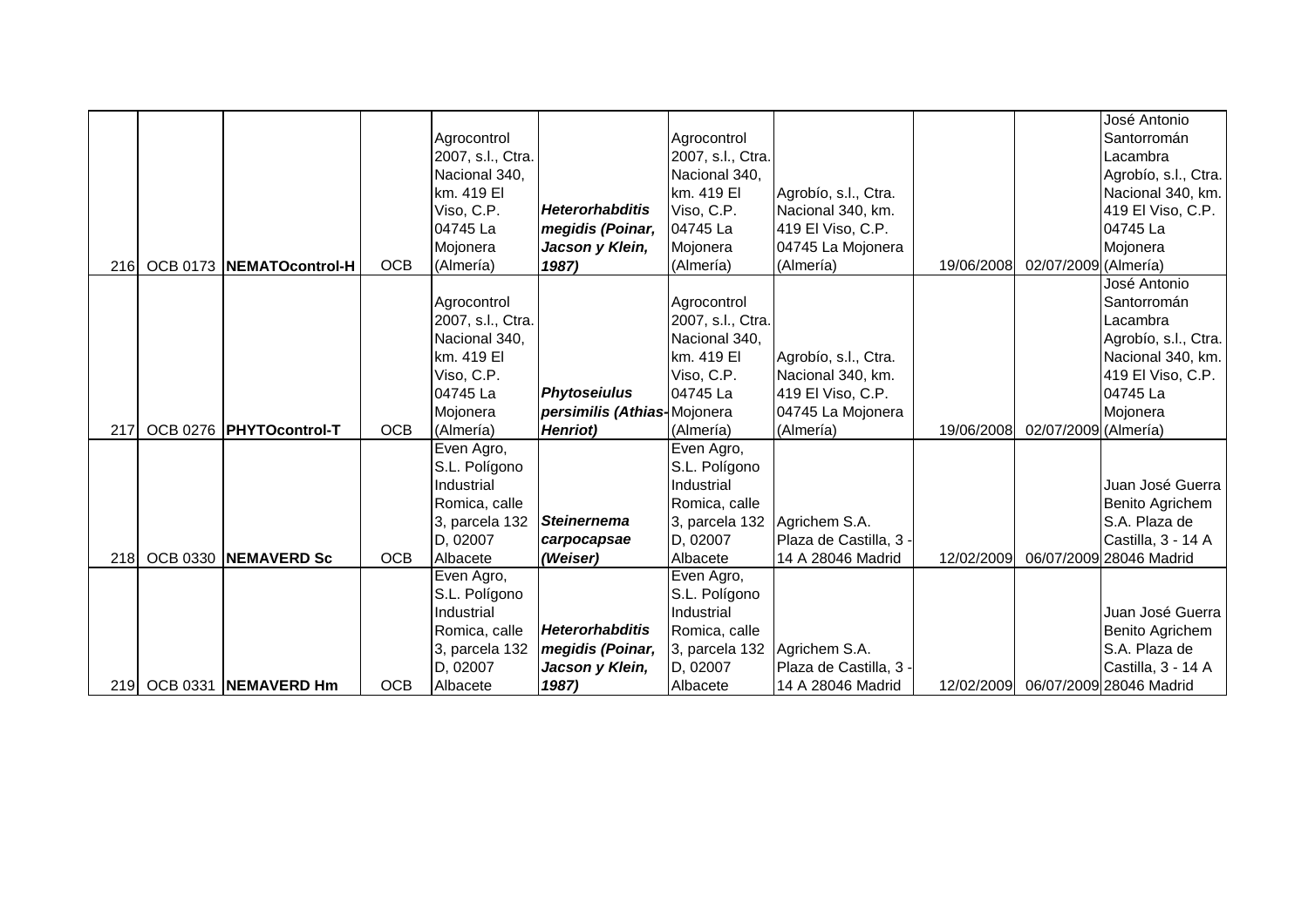|             |                   |                      |             | Even Agro,        |                                       | Even Agro,        |                          |            |                                 |                         |
|-------------|-------------------|----------------------|-------------|-------------------|---------------------------------------|-------------------|--------------------------|------------|---------------------------------|-------------------------|
|             |                   |                      |             | S.L. Polígono     |                                       | S.L. Polígono     |                          |            |                                 |                         |
|             |                   |                      |             | Industrial        |                                       | Industrial        |                          |            |                                 | Juan José Guerra        |
|             |                   |                      |             | Romica, calle     |                                       | Romica, calle     |                          |            |                                 | Benito Agrichem         |
|             |                   |                      |             | 3, parcela 132    | <b>Phasmarhabditis</b> 3, parcela 132 |                   | Agrichem S.A.            |            |                                 | S.A. Plaza de           |
|             |                   |                      |             | D, 02007          | hermaphrodita                         | D, 02007          | Plaza de Castilla, 3 -   |            |                                 | Castilla, 3 - 14 A      |
| <b>2201</b> |                   | OCB 0332 NEMAVERD Ph | <b>OCB</b>  | Albacete          | (Schneider)                           | Albacete          | 14 A 28046 Madrid        | 12/02/2009 |                                 | 06/07/2009 28046 Madrid |
|             |                   |                      |             | Even Agro,        |                                       | Even Agro,        |                          |            |                                 |                         |
|             |                   |                      |             | S.L. Polígono     |                                       | S.L. Polígono     |                          |            |                                 |                         |
|             |                   |                      |             | Industrial        |                                       | Industrial        |                          |            |                                 | Juan José Guerra        |
|             |                   |                      |             | Romica, calle     |                                       | Romica, calle     |                          |            |                                 | Benito Agrichem         |
|             |                   |                      |             | 3, parcela 132    |                                       | 3, parcela 132    | Agrichem S.A.            |            |                                 | S.A. Plaza de           |
|             |                   |                      |             | D, 02007          | <b>Steinernema</b>                    | D, 02007          | Plaza de Castilla, 3 -   |            |                                 | Castilla, 3 - 14 A      |
| 221         |                   | OCB 0333 NEMAVERD Sf | <b>OCB</b>  | Albacete          | feltiae (Filipjev)                    | Albacete          | 14 A 28046 Madrid        | 12/02/2009 |                                 | 06/07/2009 28046 Madrid |
|             |                   |                      |             |                   |                                       |                   |                          |            |                                 |                         |
|             |                   |                      |             |                   |                                       |                   |                          |            |                                 | José Francisco          |
|             |                   |                      |             | SUADZ, S.L.       | <b>Ephestia</b>                       | SUADZ, S.L.       |                          |            |                                 | Suárez Nache            |
|             |                   |                      |             | Carretera de      | kuehniella                            | Carretera de      |                          |            |                                 | SUADZ, S.L.             |
|             |                   |                      |             | Dalías, s/n       | (huevos                               | Dalías, s/n       | SUADZ, S.L.              |            |                                 | Carretera de            |
|             |                   |                      |             | 04712             | esterilizados                         | 04712             | Carretera de Dalías,     |            |                                 | Dalías, s/n 04712       |
|             |                   |                      |             | <b>BALERMA</b>    | utilizados como                       | <b>BALERMA</b>    | s/n 04712                |            |                                 | <b>BALERMA</b>          |
| 222         |                   | OCB 0120 EPHESGEA    | <b>OUON</b> | (Almería)         | alimento)                             | (Almería)         | <b>BALERMA</b> (Almería) | 23/05/2008 | 20/07/2009 (Almería)            |                         |
|             |                   |                      |             |                   |                                       |                   |                          |            |                                 |                         |
|             |                   |                      |             |                   |                                       |                   |                          |            |                                 | José Antonio            |
|             |                   |                      |             | Agrocontrol       |                                       | Agrocontrol       |                          |            |                                 | Santorromán             |
|             |                   |                      |             | 2007, s.l., Ctra. |                                       | 2007, s.l., Ctra. |                          |            |                                 | Lacambra                |
|             |                   |                      |             | Nacional 340,     |                                       | Nacional 340,     |                          |            |                                 | Agrocontrol2007,        |
|             |                   |                      |             | km. 419 El        |                                       | km. 419 EI        | Agrocontrol 2007,        |            |                                 | s.l., Ctra. Nacional    |
|             |                   |                      |             | Viso, C.P.        |                                       | Viso, C.P.        | s.l., Ctra. Nacional     |            |                                 | 340, km. 419 El         |
|             |                   |                      |             | 04745 La          |                                       | 04745 La          | 340, km. 419 El          |            |                                 | Viso, C.P. 04745        |
|             |                   |                      |             | Mojonera          | <b>Amblyseius</b>                     | Mojonera          | Viso, C.P. 04745 La      |            |                                 | La Mojonera             |
| <b>2231</b> | OCB 0345 SWIRSbio |                      | <b>OCB</b>  | (Almería)         | swirskii                              | (Almería)         | Mojonera (Almería)       |            | 12/03/2009 01/09/2009 (Almería) |                         |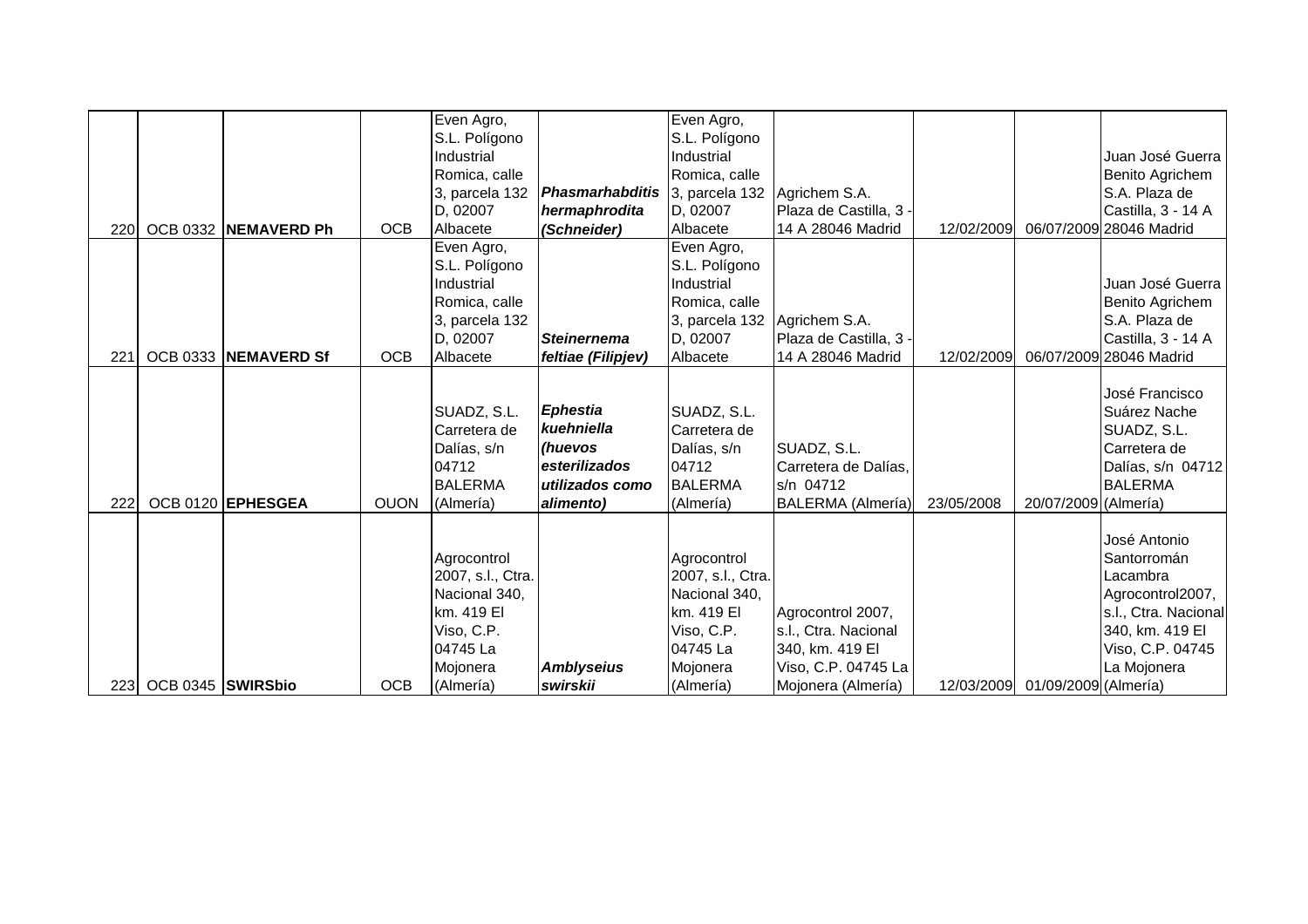| <b>224</b> | OCB 0346 NABISbio      |                    | <b>OCB</b> | Agrocontrol<br>2007, s.l., Ctra.<br>Nacional 340,<br>km. 419 El<br>Viso, C.P.<br>04745 La<br>Mojonera<br>(Almería) | <b>Nabis</b><br>pseudoferus<br>ibericus | Agrocontrol<br>2007, s.l., Ctra.<br>Nacional 340,<br>km. 419 EI<br>Viso, C.P.<br>04745 La<br>Mojonera<br>(Almería) | Agrocontrol 2007,<br>s.l., Ctra. Nacional<br>340, km. 419 El<br>Viso, C.P. 04745 La<br>Mojonera (Almería) | 12/03/2009 | 01/09/2009 (Almería) | José Antonio<br>Santorromán<br>Lacambra<br>Agrocontrol2007,<br>s.l., Ctra. Nacional<br>340, km. 419 El<br>Viso, C.P. 04745<br>La Mojonera |
|------------|------------------------|--------------------|------------|--------------------------------------------------------------------------------------------------------------------|-----------------------------------------|--------------------------------------------------------------------------------------------------------------------|-----------------------------------------------------------------------------------------------------------|------------|----------------------|-------------------------------------------------------------------------------------------------------------------------------------------|
| <b>225</b> | <b>OCB 0347</b>        | <b>NESIDIObio</b>  | <b>OCB</b> | Agrocontrol<br>2007, s.l., Ctra.<br>Nacional 340,<br>km. 419 El<br>Viso, C.P.<br>04745 La<br>Mojonera<br>(Almería) | <b>Nesidiocoris</b><br>tenuis (Reuter)  | Agrocontrol<br>2007, s.l., Ctra.<br>Nacional 340,<br>km. 419 EI<br>Viso, C.P.<br>04745 La<br>Mojonera<br>(Almería) | Agrocontrol 2007,<br>s.l., Ctra. Nacional<br>340, km. 419 El<br>Viso, C.P. 04745 La<br>Mojonera (Almería) | 12/03/2009 | 01/09/2009 (Almería) | José Antonio<br>Santorromán<br>Lacambra<br>Agrocontrol2007,<br>s.l., Ctra. Nacional<br>340, km. 419 El<br>Viso, C.P. 04745<br>La Mojonera |
| 226        | OCB 0348 <b>ORIbio</b> |                    | <b>OCB</b> | Agrocontrol<br>2007, s.l., Ctra.<br>Nacional 340,<br>km. 419 El<br>Viso, C.P.<br>04745 La<br>Mojonera<br>(Almería) | <b>Orius laevigatus</b><br>(Fieber)     | Agrocontrol<br>2007, s.l., Ctra.<br>Nacional 340,<br>km. 419 EI<br>Viso, C.P.<br>04745 La<br>Mojonera<br>(Almería) | Agrocontrol 2007,<br>s.l., Ctra. Nacional<br>340, km. 419 El<br>Viso, C.P. 04745 La<br>Mojonera (Almería) | 12/03/2009 | 01/09/2009 (Almería) | José Antonio<br>Santorromán<br>Lacambra<br>Agrocontrol2007,<br>s.l., Ctra. Nacional<br>340, km. 419 El<br>Viso, C.P. 04745<br>La Mojonera |
| 227        | <b>OCB 0309</b>        | <b>DAAM-MUNDUS</b> | <b>OCB</b> | <b>Biobest</b><br>Belgium N.V.,<br>Ilsen Velden<br>18, B-2260<br>Westwerlo.<br>Belgium                             | <b>Eretmocerus</b><br>mundus (Mercet)   | <b>Biobest</b><br>Belgium N.V.,<br>Ilsen Velden<br>18, B-2260<br>Westwerlo,<br>Belgium                             | Iberfol S.L., Camino<br>de la Sierra, s/n<br>D.P.03350 - Cox-<br>Alicante                                 | 28/07/2008 | 17/09/2009           | Cristina Verdú<br>Aparicio.<br>Iberfol, S.L.,<br>Camino de la<br>Sierra, s/n D.P.<br>03350 - Cox-<br>Alicante                             |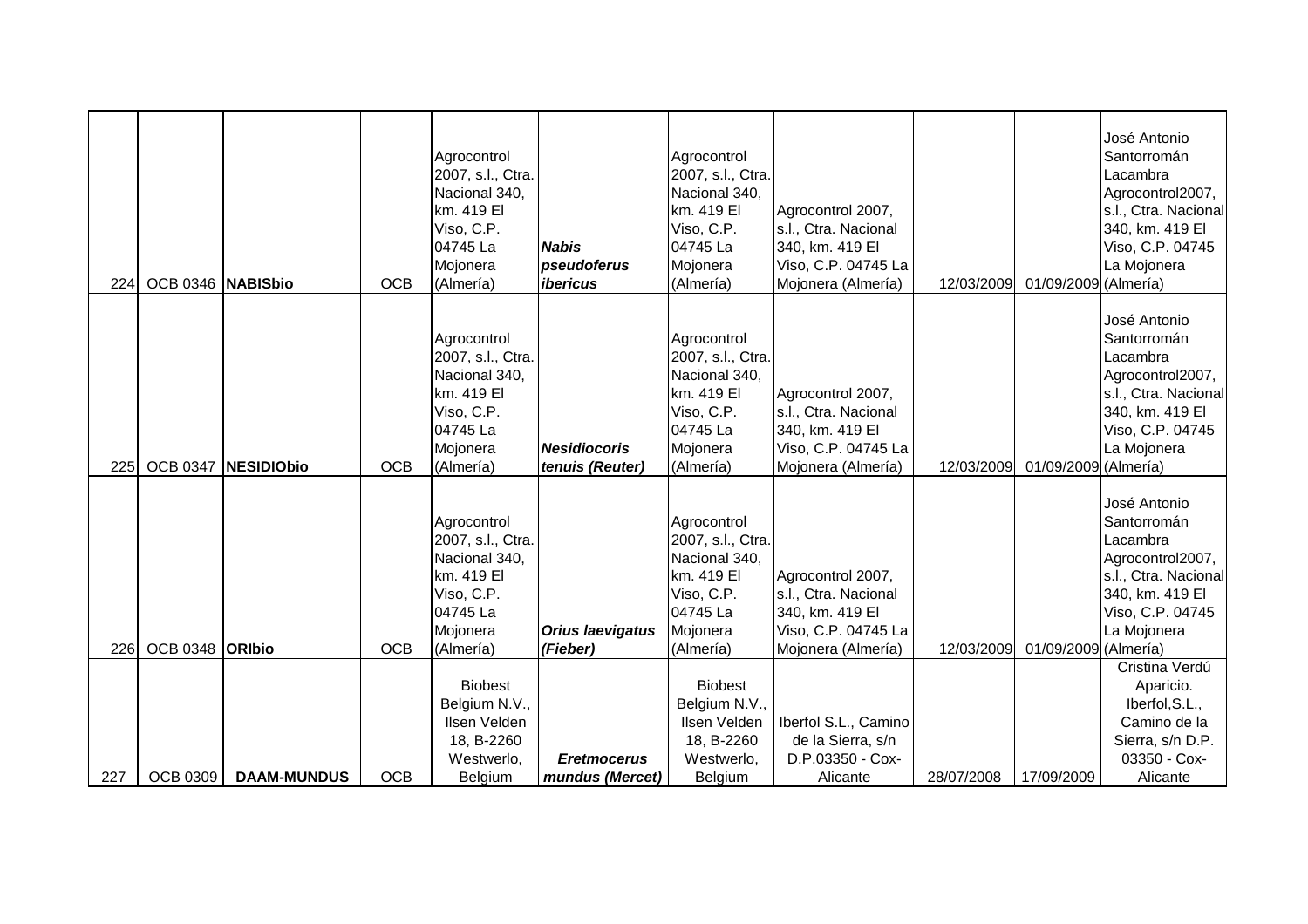| 228 | <b>OCB 0310</b> | <b>DAAM-</b><br><b>LYSIPHLEBUS</b> | <b>OCB</b> | Mip System<br>Agro S.L. Ctra.<br>del Iryda S/N.<br>Pol. Ind. Sta.<br>Olalla.<br>Campohermos<br>o-Níjar. 04110<br>Almería. | Lysiphlebus<br>testaceipes<br>(Cresson, 1880) | Mip System<br>Agro S.L. Ctra.<br>del Iryda S/N.<br>Pol. Ind. Sta.<br>Olalla.<br>Campohermos<br>o-Níjar. 04110<br>Almería. | Iberfol S.L., Camino<br>de la Sierra, s/n<br>D.P.03350 - Cox-<br>Alicante                  | 28/07/2008 | 17/09/2009 | Cristina Verdú<br>Aparicio.<br>Iberfol, S.L.,<br>Camino de la<br>Sierra, s/n D.P.<br>03350 - Cox-<br>Alicante  |
|-----|-----------------|------------------------------------|------------|---------------------------------------------------------------------------------------------------------------------------|-----------------------------------------------|---------------------------------------------------------------------------------------------------------------------------|--------------------------------------------------------------------------------------------|------------|------------|----------------------------------------------------------------------------------------------------------------|
| 229 | <b>OCB 0311</b> | <b>DAAM-SWIRSKII</b>               | <b>OCB</b> | <b>Biological Crop</b><br>Protection Ltd.<br>Occupation<br>Road, Wye -<br>Ahsford, Kent<br>TN25 5EN,<br>United<br>Kingdom | <b>Amblyseius</b><br>swirskii                 | <b>Biological Crop</b><br>Protection Ltd.<br>Occupation<br>Road, Wye -<br>TN25 5EN,<br>United<br>Kingdom                  | Ahsford, Kent   Iberfol S.L., Camino<br>de la Sierra, s/n,<br>D.P.03350 - Cox-<br>Alicante | 28/07/2008 | 17/09/2009 | Cristina Verdú<br>Aparicio.<br>Iberfol, S.L.,<br>Camino de la<br>Sierra, s/n, D.P.<br>03350 - Cox-<br>Alicante |
| 230 | OCB 0312        | <b>DAAM-</b><br><b>DIGLYPHUS</b>   | <b>OCB</b> | <b>Biobest</b><br>Belgium N.V.,<br>Ilsen Velden<br>18, B-2260<br>Westwerlo,<br>Belgium                                    | Diglyphus isaea                               | <b>Biobest</b><br>Belgium N.V.,<br>Ilsen Velden<br>18, B-2260<br>Westwerlo,<br>Belgium                                    | Iberfol S.L., Camino<br>de la Sierra, s/n,<br>D.P.03350 - Cox-<br>Alicante                 | 28/07/2008 | 17/09/2009 | Cristina Verdú<br>Aparicio.<br>Iberfol, S.L.,<br>Camino de la<br>Sierra, s/n, D.P.<br>03350 - Cox-<br>Alicante |
| 231 | <b>OCB 0313</b> | <b>DAAM-</b><br><b>CUCUMERIS</b>   | <b>OCB</b> | <b>EWH</b><br>BioProduction,<br><b>CENTERVEJ</b><br>SYD 4-4733<br>Tappernoje.<br>Dinamarca                                | <b>Amblyseius</b><br>cucumeris                | <b>EWH</b><br>BioProduction,<br><b>CENTERVEJ</b><br>SYD 4-4733<br>Tappernoje.<br>Dinamarca                                | Iberfol S.L., Camino<br>de la Sierra, s/n,<br>D.P.03350 - Cox-<br>Alicante                 | 28/07/2008 | 17/09/2009 | Cristina Verdú<br>Aparicio.<br>Iberfol, S.L.,<br>Camino de la<br>Sierra, s/n, D.P.<br>03350 - Cox-<br>Alicante |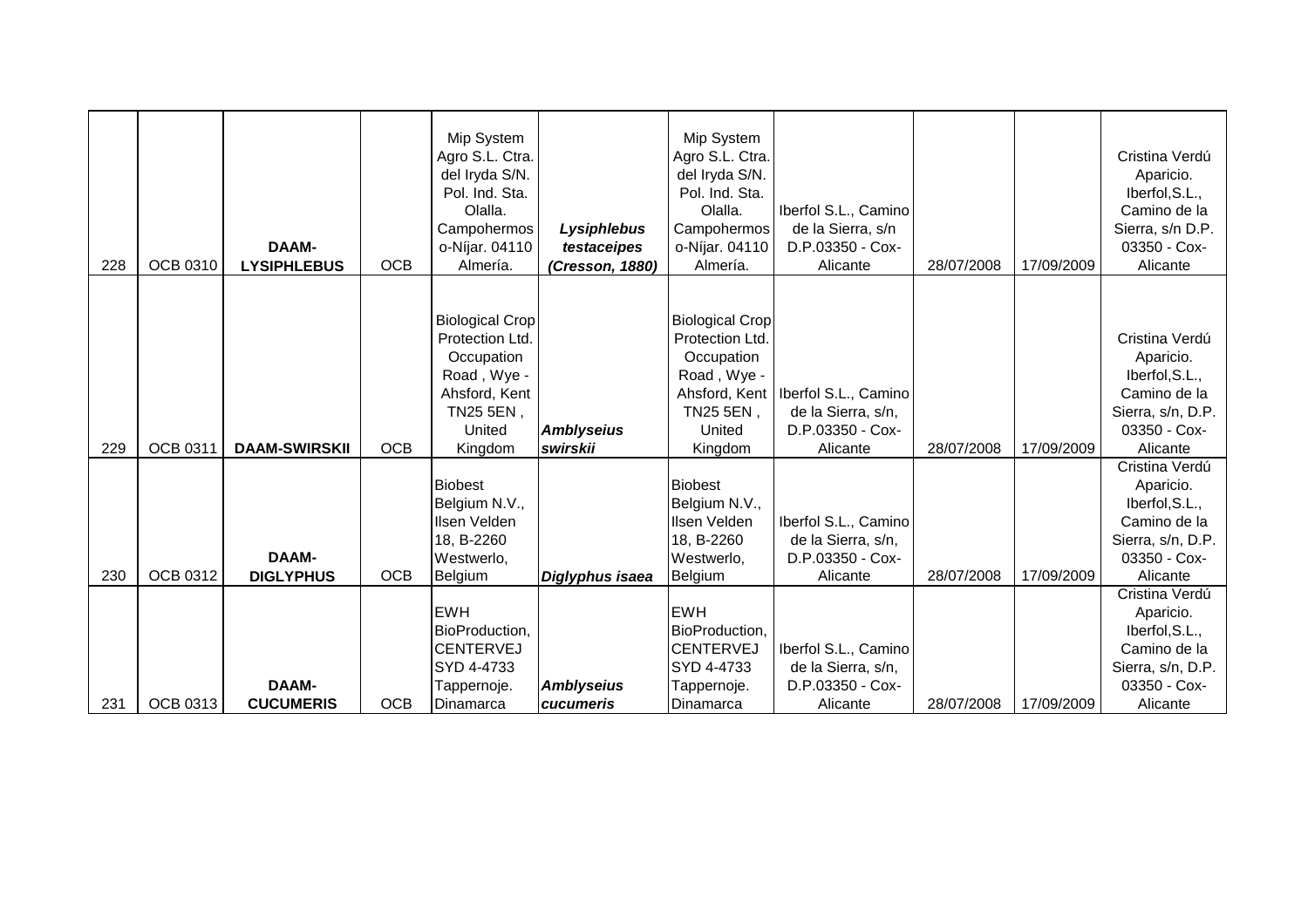|     |                 |                     |            | Técnicas de      |                         | Técnicas de                  |                              |            |            | Cristina Verdú           |
|-----|-----------------|---------------------|------------|------------------|-------------------------|------------------------------|------------------------------|------------|------------|--------------------------|
|     |                 |                     |            | Control          |                         | Control                      |                              |            |            | Aparicio.                |
|     |                 |                     |            | Biológico S.L.,  |                         | Biológico S.L.,              |                              |            |            | Iberfol, S.L.,           |
|     |                 |                     |            | Camino de la     |                         | Camino de la                 | Iberfol S.L., Camino         |            |            | Camino de la             |
|     |                 |                     |            | Sierra, s/n,     |                         | Sierra, s/n,                 | de la Sierra, s/n,           |            |            | Sierra, s/n, D.P.        |
| 232 | <b>OCB 0314</b> | <b>DAAM-0RIUS</b>   | <b>OCB</b> | D.P. 03350 -     |                         | D.P. 03350 -<br>Cox-Alicante | D.P.03350 - Cox-<br>Alicante | 28/07/2008 | 17/09/2009 | 03350 - Cox-<br>Alicante |
|     |                 |                     |            | Cox-Alicante     | <b>Orius laevigatus</b> |                              |                              |            |            | Cristina Verdú           |
|     |                 |                     |            | <b>EWH</b>       |                         | <b>EWH</b>                   |                              |            |            | Aparicio.                |
|     |                 |                     |            | BioProduction.   |                         | BioProduction,               |                              |            |            | Iberfol, S.L.,           |
|     |                 |                     |            | <b>CENTERVEJ</b> |                         | <b>CENTERVEJ</b>             | Iberfol S.L., Camino         |            |            | Camino de la             |
|     |                 |                     |            | SYD 4-4733       |                         | SYD 4-4733                   | de la Sierra, s/n,           |            |            | Sierra, s/n, D.P.        |
|     |                 | <b>DAAM-</b>        |            | Tappernoje.      | <b>Phytoseiulus</b>     | Tappernoje.                  | D.P.03350 - Cox-             |            |            | 03350 - Cox-             |
| 233 | <b>OCB 0315</b> | <b>PHYTOSEIULUS</b> | <b>OCB</b> | Dinamarca        | persimilis              | Dinamarca                    | Alicante                     | 28/07/2008 | 17/09/2009 | Alicante                 |
|     |                 |                     |            |                  |                         |                              |                              |            |            | Cristina Verdú           |
|     |                 |                     |            | <b>Biobest</b>   |                         | <b>Biobest</b>               |                              |            |            | Aparicio.                |
|     |                 |                     |            | Belgium N.V.,    |                         | Belgium N.V.,                |                              |            |            | Iberfol, S.L.,           |
|     |                 |                     |            | Ilsen Velden     |                         | Ilsen Velden                 | Iberfol S.L., Camino         |            |            | Camino de la             |
|     |                 |                     |            | 18, B-2260       |                         | 18, B-2260                   | de la Sierra, s/n,           |            |            | Sierra, s/n, D.P.        |
|     |                 | <b>DAAM-</b>        |            | Westwerlo,       | <b>Amblyseius</b>       | Westwerlo,                   | D.P.03350 - Cox-             |            |            | 03350 - Cox-             |
| 234 | <b>OCB 0316</b> | <b>CALIFORNICUS</b> | <b>OCB</b> | Belgium          | californicus            | Belgium                      | Alicante                     | 28/07/2008 | 17/09/2009 | Alicante                 |
|     |                 |                     |            |                  | <b>Planta refugio</b>   |                              |                              |            |            | Cristina Verdú           |
|     |                 |                     |            | <b>Biobest</b>   | con                     | <b>Biobest</b>               |                              |            |            | Aparicio.                |
|     |                 |                     |            | Belgium N.V.,    | Rhopalosiphum           | Belgium N.V.,                |                              |            |            | Iberfol, S.L.,           |
|     |                 |                     |            | Ilsen Velden     | padi para               | Ilsen Velden                 | Iberfol S.L., Camino         |            |            | Camino de la             |
|     |                 |                     |            | 18, B-2260       | establecimiento         | 18, B-2260                   | de la Sierra, s/n,           |            |            | Sierra, s/n, D.P.        |
|     |                 | <b>DAAM-BANKER</b>  |            | Westwerlo,       | de Aphidius             | Westwerlo,                   | D.P.03350 - Cox-             |            |            | 03350 - Cox-             |
| 235 | OCB 0317        | <b>COLEMANI</b>     | <b>PR</b>  | Belgium          | colemani                | Belgium                      | Alicante                     | 28/07/2008 | 17/09/2009 | Alicante                 |
|     |                 |                     |            | Mip System       |                         | Mip System                   |                              |            |            |                          |
|     |                 |                     |            | Agro S.L. Ctra.  |                         | Agro S.L. Ctra.              |                              |            |            | Cristina Verdú           |
|     |                 |                     |            | del Iryda S/N.   |                         | del Iryda S/N.               |                              |            |            | Aparicio.                |
|     |                 |                     |            | Pol. Ind. Sta.   |                         | Pol. Ind. Sta.               |                              |            |            | Iberfol, S.L.,           |
|     |                 |                     |            | Olalla.          |                         | Olalla.                      | Iberfol S.L., Camino         |            |            | Camino de la             |
|     |                 |                     |            | Campohermos      |                         | Campohermos                  | de la Sierra, s/n,           |            |            | Sierra, s/n, D.P.        |
|     |                 | <b>DAAM-</b>        |            | o-Níjar. 04110   | <b>Nesidiocoris</b>     | o-Níjar. 04110               | D.P.03350 - Cox-             |            |            | 03350 - Cox-             |
| 236 | <b>OCB 0318</b> | <b>NESIDIOCORIS</b> | <b>OCB</b> | Almería.         | tenuis                  | Almería.                     | Alicante                     | 28/07/2008 | 17/09/2009 | Alicante                 |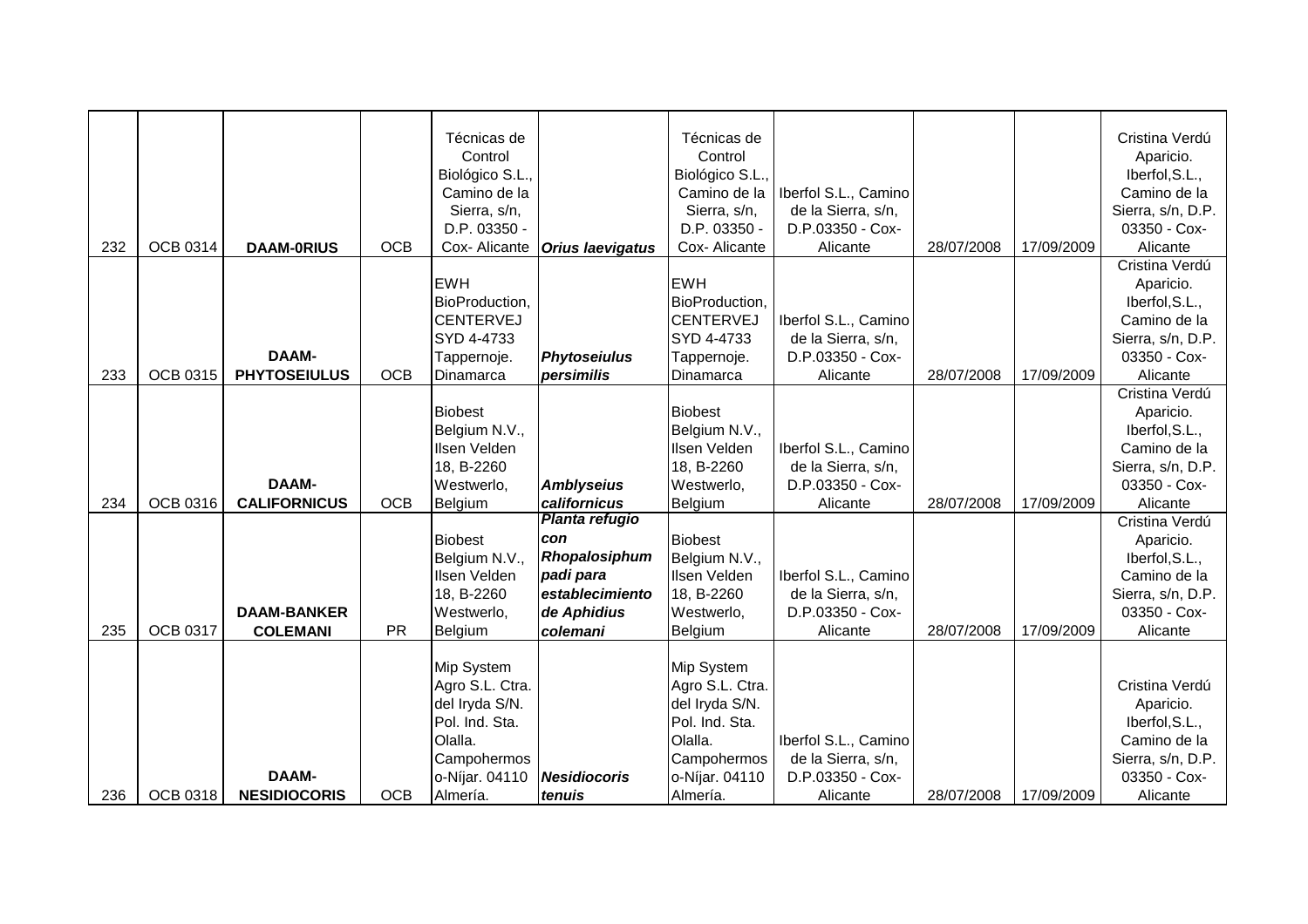|            |                  |                          |            |                           |                                  |                     |                       |            |                                 | Cristina Verdú       |
|------------|------------------|--------------------------|------------|---------------------------|----------------------------------|---------------------|-----------------------|------------|---------------------------------|----------------------|
|            |                  |                          |            | <b>Biobest</b>            |                                  | <b>Biobest</b>      |                       |            |                                 | Aparicio.            |
|            |                  |                          |            | Belgium N.V.,             |                                  | Belgium N.V.,       |                       |            |                                 | Iberfol, S.L.,       |
|            |                  |                          |            | Ilsen Velden              |                                  | Ilsen Velden        | Iberfol S.L., Camino  |            |                                 | Camino de la         |
|            |                  |                          |            | 18, B-2260                | <b>Aphidius</b>                  | 18, B-2260          | de la Sierra, s/n,    |            |                                 | Sierra, s/n, D.P.    |
|            |                  |                          |            | Westwerlo,                | colemani                         | Westwerlo,          | D.P.03350 - Cox-      |            |                                 | 03350 - Cox-         |
| 237        |                  | OCB 0319   DAAM-COLEMANI | <b>OCB</b> | Belgium                   | (Viereck, 1912)                  | Belgium             | Alicante              | 28/07/2008 | 17/09/2009                      | Alicante             |
|            |                  |                          |            |                           |                                  |                     |                       |            |                                 | José Antonio         |
|            |                  |                          |            |                           |                                  |                     |                       |            |                                 | Santorromán          |
|            |                  |                          |            | Agrobío, s.l.,            |                                  | Agrobío, s.l.,      |                       |            |                                 | Lacambra             |
|            |                  |                          |            | Ctra. Nacional            |                                  | Ctra. Nacional      |                       |            |                                 | Agrobío, s.l., Ctra. |
|            |                  |                          |            | 340, km. 419              |                                  | 340, km. 419        | Agrobío, s.l., Ctra.  |            |                                 | Nacional 340, km.    |
|            |                  |                          |            | El Viso, C.P.             |                                  | El Viso, C.P.       | Nacional 340, km.     |            |                                 | 419 El Viso, C.P.    |
|            |                  |                          |            | 04745 La                  |                                  | 04745 La            | 419 El Viso, C.P.     |            |                                 | 04745 La             |
|            |                  | <b>AGROBIO</b>           |            | Mojonera                  | <b>Bombus</b>                    | Mojonera            | 04745 La Mojonera     |            |                                 | Mojonera             |
| 238        | OCB 0334 Colmena |                          | OP         | (Almería)                 | terrestris                       | (Almería)           | (Almería)             | 23/02/2009 | 23/09/2009 (Almería)            |                      |
|            |                  |                          |            |                           |                                  | <b>Insectos MED</b> |                       |            |                                 |                      |
|            |                  |                          |            | Insectos MED              |                                  | S.L. Camino         |                       |            |                                 |                      |
|            |                  |                          |            | S.L. Camino               |                                  | Puesto Rubio        |                       |            |                                 | Insectos MED         |
|            |                  |                          |            | Puesto Rubio              |                                  | s/n, Km. 0.3        | Insectos MED S.L.     |            |                                 | S.L. Camino          |
|            |                  |                          |            | s/n, Km. 0.3              |                                  | 04710 Santa         | <b>Camino Puesto</b>  |            |                                 | Puesto Rubio s/n,    |
|            |                  |                          |            | 04710 Santa               |                                  | María del           | Rubio s/n, Km. 0.3    |            |                                 | Km. 0.3 04710        |
|            |                  |                          |            | María del                 |                                  | Águila (El          | 04710 Santa María     |            |                                 | Santa María del      |
|            |                  |                          |            | Águila (El                | <b>Amblyseius</b>                | Ejido)              | del Águila (El Ejido) |            |                                 | Águila (El Ejido)    |
| 239        | <b>OCB 0301</b>  | <b>SWISKIMED</b>         | <b>OCB</b> | Ejido) (Almería) swirskii |                                  | (Almería)           | (Almería)             | 18/07/2008 | 29/09/2009 (Almería)            |                      |
|            |                  |                          |            |                           |                                  | Insectos MED        |                       |            |                                 |                      |
|            |                  |                          |            | Insectos MED              |                                  | S.L. Camino         |                       |            |                                 |                      |
|            |                  |                          |            | S.L. Camino               |                                  | Puesto Rubio        |                       |            |                                 | Insectos MED         |
|            |                  |                          |            | Puesto Rubio              |                                  | s/n, Km. 0.3        | Insectos MED S.L.     |            |                                 | S.L. Camino          |
|            |                  |                          |            | s/n, Km. 0.3              |                                  | 04710 Santa         | Camino Puesto         |            |                                 | Puesto Rubio s/n,    |
|            |                  |                          |            | 04710 Santa               |                                  | María del           | Rubio s/n, Km. 0.3    |            |                                 | Km. 0.3 04710        |
|            |                  |                          |            | María del                 |                                  | Águila (El          | 04710 Santa María     |            |                                 | Santa María del      |
|            |                  |                          |            | Águila (El                | <b>Nesidiocoris</b>              | Ejido)              | del Águila (El Ejido) |            |                                 | Águila (El Ejido)    |
| <b>240</b> | OCB 0302 NESIMED |                          | <b>OCB</b> |                           | Ejido) (Almería) tenuis (Reuter) | (Almería)           | (Almería)             |            | 18/07/2008 29/09/2009 (Almería) |                      |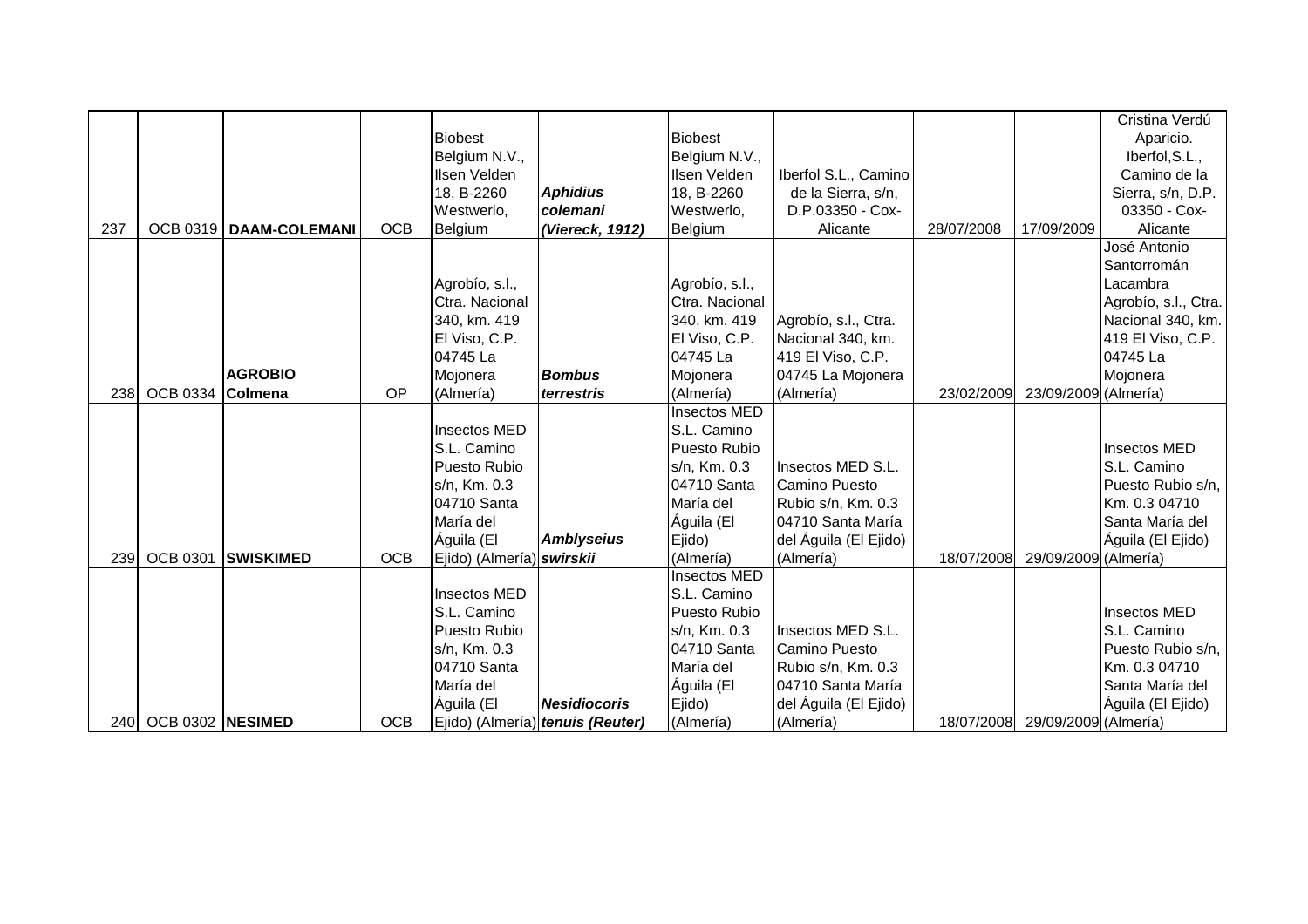|     |                 |                      |            |                           |                                         | Insectos MED        |                       |            |                      |                             |
|-----|-----------------|----------------------|------------|---------------------------|-----------------------------------------|---------------------|-----------------------|------------|----------------------|-----------------------------|
|     |                 |                      |            | Insectos MED              |                                         | S.L. Camino         |                       |            |                      |                             |
|     |                 |                      |            | S.L. Camino               |                                         | Puesto Rubio        |                       |            |                      | Insectos MED                |
|     |                 |                      |            | Puesto Rubio              |                                         | s/n, Km. 0.3        | Insectos MED S.L.     |            |                      | S.L. Camino                 |
|     |                 |                      |            | s/n, Km. 0.3              |                                         | 04710 Santa         | Camino Puesto         |            |                      | Puesto Rubio s/n,           |
|     |                 |                      |            | 04710 Santa               |                                         | María del           | Rubio s/n, Km. 0.3    |            |                      | Km. 0.3 04710               |
|     |                 |                      |            | María del                 |                                         | Águila (El          | 04710 Santa María     |            |                      | Santa María del             |
|     |                 |                      |            | Águila (El                | <b>Orius laevigatus</b>                 | Ejido)              | del Águila (El Ejido) |            |                      | Águila (El Ejido)           |
| 241 | <b>OCB 0303</b> | <b>ORIUSMED</b>      | <b>OCB</b> | Ejido) (Almería) (Fieber) |                                         | (Almería)           | (Almería)             | 18/07/2008 | 29/09/2009 (Almería) |                             |
|     |                 |                      |            |                           |                                         | <b>Insectos MED</b> |                       |            |                      |                             |
|     |                 |                      |            | Insectos MED              |                                         | S.L. Camino         |                       |            |                      |                             |
|     |                 |                      |            | S.L. Camino               |                                         | Puesto Rubio        |                       |            |                      | Insectos MED                |
|     |                 |                      |            | Puesto Rubio              |                                         | s/n, Km. 0.3        | Insectos MED S.L.     |            |                      | S.L. Camino                 |
|     |                 |                      |            | s/n, Km. 0.3              |                                         | 04710 Santa         | Camino Puesto         |            |                      | Puesto Rubio s/n,           |
|     |                 |                      |            | 04710 Santa               |                                         | María del           | Rubio s/n, Km. 0.3    |            |                      | Km. 0.3 04710               |
|     |                 |                      |            | María del                 |                                         | Águila (El          | 04710 Santa María     |            |                      | Santa María del             |
|     |                 |                      |            | Águila (El                | <b>Eretmocerus</b>                      | Ejido)              | del Águila (El Ejido) |            |                      | Águila (El Ejido)           |
| 242 | <b>OCB 0304</b> | <b>MUNDUSMED</b>     | <b>OCB</b> |                           | Ejido) (Almería) <i>mundus (Mercet)</i> | (Almería)           | (Almería)             | 18/07/2008 | 29/09/2009 (Almería) |                             |
|     |                 |                      |            |                           |                                         |                     |                       |            |                      |                             |
|     |                 |                      |            |                           |                                         |                     |                       |            |                      | Cristina                    |
|     |                 |                      |            |                           |                                         |                     |                       |            |                      | Verdú. Técnicas             |
|     |                 |                      |            | <b>EWH</b>                |                                         | <b>EWH</b>          | Técnicas de Control   |            |                      | de Control                  |
|     |                 |                      |            | BioProduction,            |                                         | BioProduction,      | Biológico (Grupo      |            |                      | Biológico (Grupo            |
|     |                 |                      |            | <b>CENTERVEJ</b>          |                                         | <b>CENTERVEJ</b>    | Agrotecnología),      |            |                      | Agrotecnología),            |
|     |                 |                      |            | SYD 4-4733                |                                         | SYD 4-4733          | S.L. Camino de la     |            |                      | S.L. Camino de la           |
|     |                 |                      |            | Tappernoje.               |                                         | Tappernoje.         | Sierra, s/n, 03350 -  |            |                      | Sierra, s/n, 03350          |
| 243 | <b>OCB 0358</b> | <b>TCB-HYPOASPIS</b> | <b>OCB</b> | Dinamarca                 | <b>Hypoaspis miles</b>                  | Dinamarca           | Cox-Alicante          | 02/04/2009 | 26/10/2009           | - Cox- Alicante             |
|     |                 |                      |            | <b>EWH</b>                |                                         | <b>EWH</b>          |                       |            |                      | Cristina Verdú              |
|     |                 |                      |            | BioProduction,            |                                         | BioProduction,      |                       |            |                      | Aparicio.<br>Iberfol, S.L., |
|     |                 |                      |            | <b>CENTERVEJ</b>          |                                         | <b>CENTERVEJ</b>    | Iberfol S.L., Camino  |            |                      | Camino de la                |
|     |                 |                      |            | SYD 4-4733                |                                         | SYD 4-4733          | de la Sierra, s/n,    |            |                      | Sierra, s/n, D.P.           |
|     |                 | <b>DAAM-</b>         |            | Tappernoje.               |                                         | Tappernoje.         | D.P.03350 - Cox-      |            |                      | 03350 - Cox-                |
| 244 | <b>OCB 0360</b> | <b>HYPOASPIS</b>     | <b>OCB</b> | Dinamarca                 | <b>Hypoaspis miles</b>                  | Dinamarca           | Alicante              | 08/04/2009 | 26/10/2009           | Alicante                    |
|     |                 |                      |            |                           |                                         |                     |                       |            |                      |                             |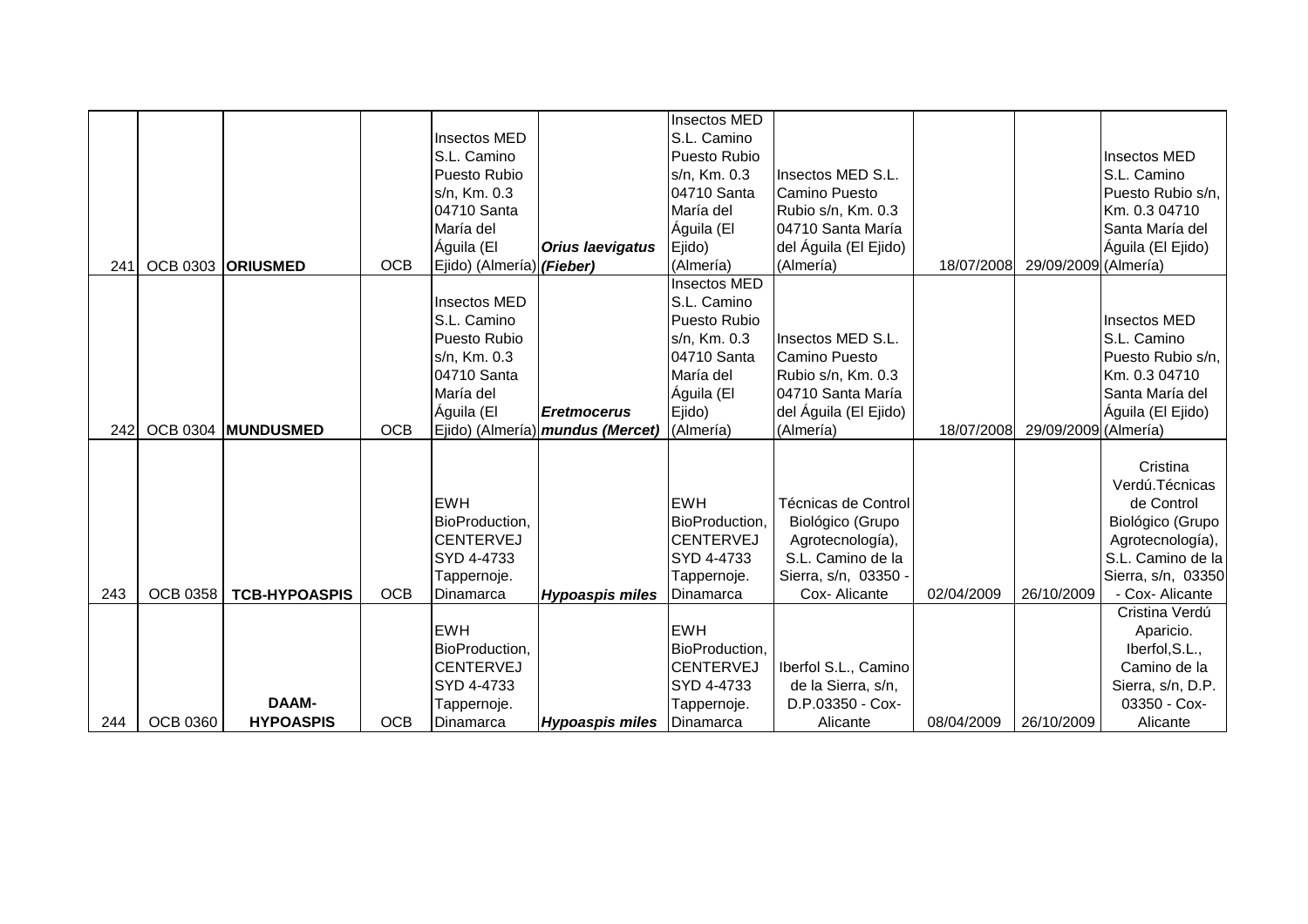| 245 | <b>OCB 0353</b> | <b>CUCUMERIS-BG</b>   | <b>OCB</b> | <b>BGreen</b><br>Biological<br>Systems, S.L.<br>Pol. Industrial<br>Santa Olalla,<br>Sector 1, Nave<br>7, Apartado de<br>correos 36<br>04110<br>Campohermos<br>o, Níjar,<br>Almería | <b>Amblyseius</b><br>cucumeris | <b>BGreen</b><br><b>Biological</b><br>Systems, S.L.<br>Pol. Industrial<br>Santa Olalla,<br>Sector 1, Nave<br>7, Apartado de<br>correos 36<br>04110<br>Campohermos<br>o, Níjar,<br>Almería | <b>BGreen Biological</b><br>Systems, S.L. Pol.<br><b>Industrial Santa</b><br>Olalla, Sector<br>1, Nave 7, Apartado<br>de correos 36<br>04110<br>Campohermoso,<br>Níjar, Almería | 01/04/2009 | 28/10/2009 | María Eugenia<br>Soler. BGreen<br>Biological<br>Systems, S.L. Pol.<br><b>Industrial Santa</b><br>Olalla, Sector<br>1, Nave<br>7, Apartado de<br>correos 36 04110<br>Campohermoso,<br>Níjar, Almería |
|-----|-----------------|-----------------------|------------|------------------------------------------------------------------------------------------------------------------------------------------------------------------------------------|--------------------------------|-------------------------------------------------------------------------------------------------------------------------------------------------------------------------------------------|---------------------------------------------------------------------------------------------------------------------------------------------------------------------------------|------------|------------|-----------------------------------------------------------------------------------------------------------------------------------------------------------------------------------------------------|
|     |                 |                       |            | <b>BGreen</b><br>Biological<br>Systems, S.L.<br>Pol. Industrial<br>Santa Olalla,<br>Sector 1, Nave<br>7, Apartado de<br>correos 36<br>04110<br>Campohermos<br>o, Níjar,<br>Almería |                                | <b>BGreen</b><br>Biological<br>Systems, S.L.<br>Pol. Industrial<br>Santa Olalla,<br>Sector 1, Nave<br>7, Apartado de<br>correos 36<br>04110<br>Campohermos<br>o, Níjar,<br>Almería        | <b>BGreen Biological</b><br>Systems, S.L. Pol.<br><b>Industrial Santa</b><br>Olalla, Sector<br>1, Nave 7, Apartado<br>de correos 36<br>04110<br>Campohermoso,<br>Níjar, Almería |            |            | María Eugenia<br>Soler. BGreen<br>Biological<br>Systems, S.L. Pol.<br><b>Industrial Santa</b><br>Olalla, Sector<br>1, Nave<br>7, Apartado de<br>correos 36 04110<br>Campohermoso,<br>Níjar, Almería |
| 246 | <b>OCB 0354</b> | <b>HYPOASPIS - BG</b> | <b>OCB</b> |                                                                                                                                                                                    | <b>Hypoaspis miles</b>         |                                                                                                                                                                                           |                                                                                                                                                                                 | 01/04/2009 | 28/10/2009 |                                                                                                                                                                                                     |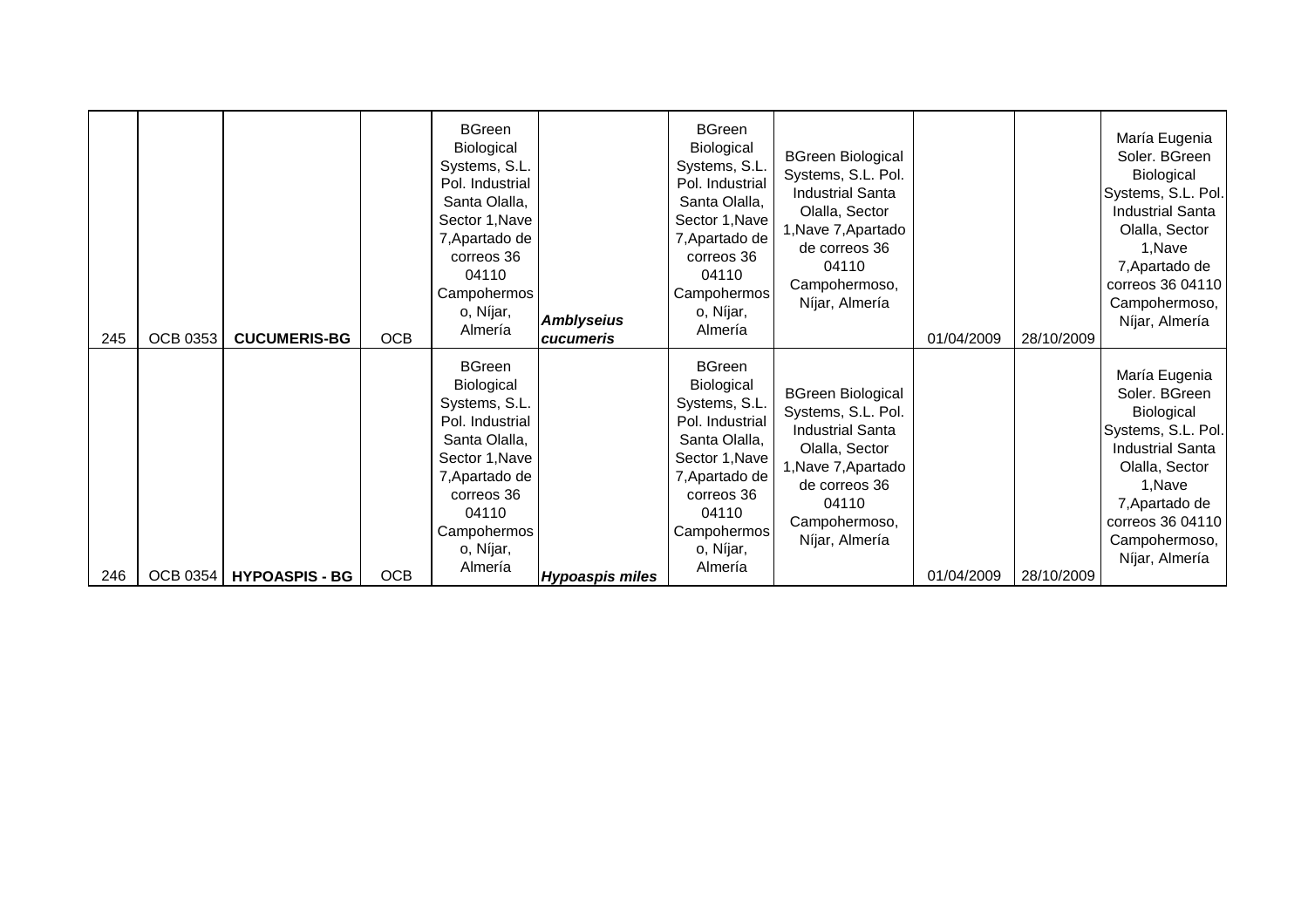| 247  | <b>OCB 0355</b>        | <b>CRYSOPERLA-</b><br>BG | <b>OCB</b> | <b>BGreen</b><br>Biological<br>Systems, S.L.<br>Pol. Industrial<br>Santa Olalla,<br>Sector 1, Nave<br>7, Apartado de<br>correos 36<br>04110<br>Campohermos<br>o, Níjar,<br>Almería | Crysoperla<br>carnea                                               | <b>BGreen</b><br>Biological<br>Systems, S.L.<br>Pol. Industrial<br>Santa Olalla,<br>Sector 1, Nave<br>7, Apartado de<br>correos 36<br>04110<br>Campohermos<br>o, Níjar,<br>Almería | <b>BGreen Biological</b><br>Systems, S.L. Pol.<br><b>Industrial Santa</b><br>Olalla, Sector<br>1, Nave 7, Apartado<br>de correos 36<br>04110<br>Campohermoso,<br>Níjar, Almería | 01/04/2009 | 28/10/2009                      | María Eugenia<br>Soler. BGreen<br>Biological<br>Systems, S.L. Pol.<br><b>Industrial Santa</b><br>Olalla, Sector<br>1, Nave<br>7, Apartado de<br>correos 36 04110<br>Campohermoso,<br>Níjar, Almería |
|------|------------------------|--------------------------|------------|------------------------------------------------------------------------------------------------------------------------------------------------------------------------------------|--------------------------------------------------------------------|------------------------------------------------------------------------------------------------------------------------------------------------------------------------------------|---------------------------------------------------------------------------------------------------------------------------------------------------------------------------------|------------|---------------------------------|-----------------------------------------------------------------------------------------------------------------------------------------------------------------------------------------------------|
| 248I | <b>OCB 0381</b>        | <b>TRICHOcontrol</b>     | <b>OCB</b> | Agrocontrol200<br>7, s.l., Ctra.<br>Nacional 340,<br>km. 419 El<br>Viso, C.P.<br>04745 La<br>Mojonera<br>(Almería)                                                                 | <b>Trichogramma</b><br>achaeae<br>(Nagaraja &<br>Nagarkatti, 1970) | Agrocontrol200<br>7, s.l., Ctra.<br>Nacional 340,<br>km. 419 El<br>Viso, C.P.<br>04745 La<br>Mojonera<br>(Almería)                                                                 | Agrobío, s.l., Ctra.<br>Nacional 340, km.<br>419 El Viso, C.P.<br>04745 La Mojonera<br>(Almería)                                                                                | 12/06/2009 | 11/11/2009 (Almería)            | José Antonio<br>Santorromán<br>Lacambra<br>Agrobío, s.l., Ctra.<br>Nacional 340, km.<br>419 El Viso, C.P.<br>04745 La<br>Mojonera                                                                   |
| 249  | OCB 0356 ORIVER        |                          | <b>OCB</b> | <b>VERDE</b><br>IBERICA, SCA,<br>Ctra. de<br>Almerimar, Km.<br>3,04700 EI<br>Ejido (Almería) (Fieber)                                                                              | <b>Orius laevigatus</b>                                            | <b>VERDE</b><br>IBERICA,<br>SCA, Ctra. de<br>Almerimar, Km. SCA, Ctra. de<br>3,04700 EI<br>Ejido<br>(Almería)                                                                      | VERDE IBERICA,<br>Almerimar, Km. 3,<br>04700 El Ejido<br>(Almería)                                                                                                              | 01/04/2009 | 12/11/2009 (Almería)            | Manuel Galdeano<br>Moreno VERDE<br>IBERICA, SCA,<br>Ctra, de<br>Almerimar, Km. 3,<br>04700 El Ejido                                                                                                 |
| 250I | <b>OCB 0357 SWIVER</b> |                          | <b>OCB</b> | <b>VERDE</b><br>IBERICA, SCA,<br>Ctra. de<br>Almerimar, Km. Amblyseius<br>3,04700 EI<br>Ejido (Almería) Henriot)                                                                   | swirskii (Athias-                                                  | <b>VERDE</b><br>IBERICA,<br>SCA, Ctra. de<br>Almerimar, Km. SCA, Ctra. de<br>3,04700 EI<br>Ejido<br>(Almería)                                                                      | <b>VERDE IBERICA,</b><br>Almerimar, Km. 3,<br>04700 El Ejido<br>(Almería)                                                                                                       |            | 01/04/2009 12/11/2009 (Almería) | Manuel Galdeano<br>Moreno VERDE<br>IBERICA, SCA,<br>Ctra. de<br>Almerimar, Km. 3,<br>04700 El Ejido                                                                                                 |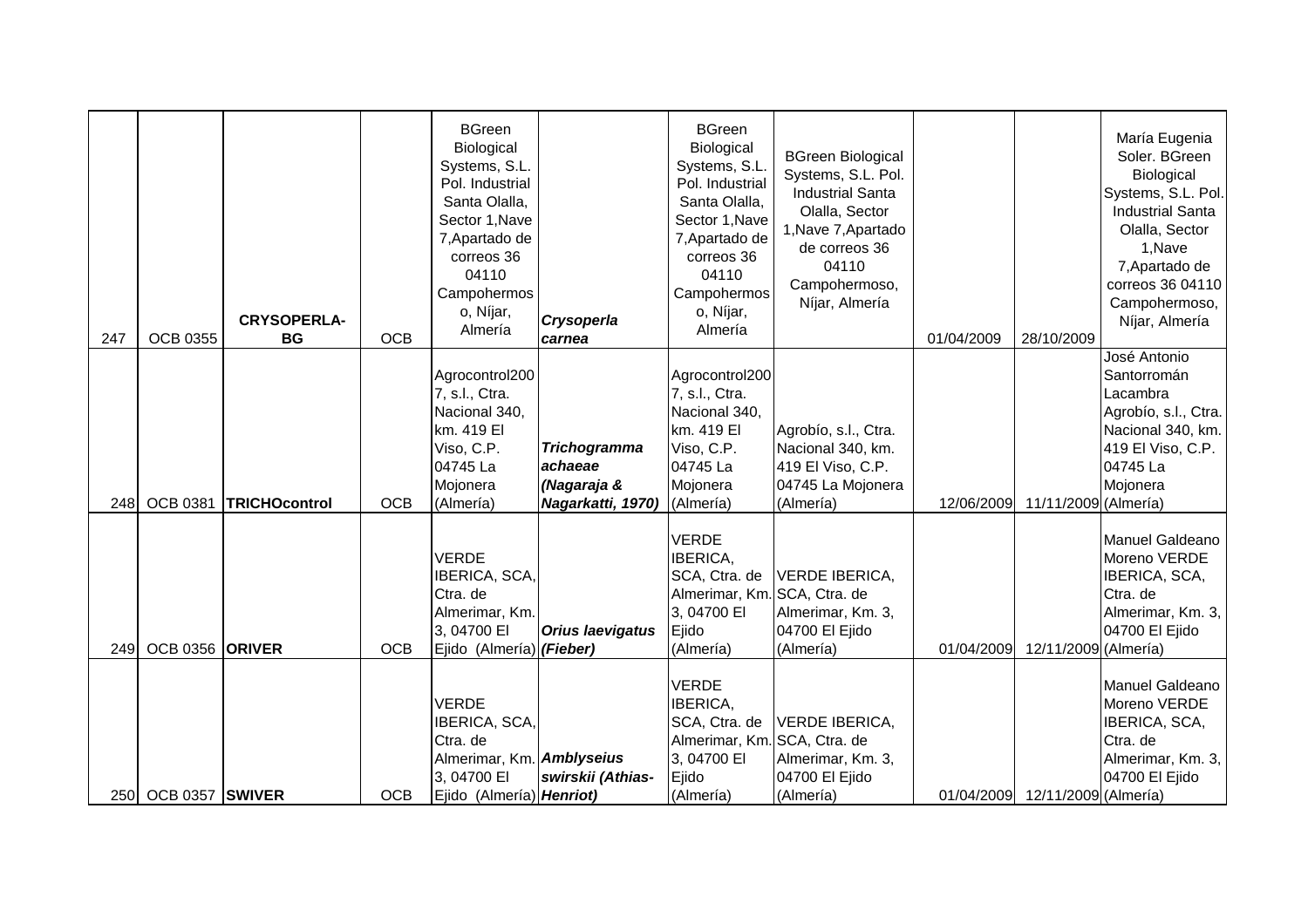| 251         | OCB 0380 SWIRSKI-MITE  | <b>OCB</b> | Koppert<br>Beheer B.V.<br>Veilingweg 17-<br>P.O. Box 155.<br>2650 AD<br>Berkel en<br>Rodenrijs The<br>Netherlands | <b>Amblyseius</b><br>swirskii (Athias-<br><b>Henriot</b> ) | Koppert<br>Beheer B.V.<br>P.O. Box 155.<br>2650 AD<br>Berkel en<br>Rodenrijs The<br>Netherlands                                        | Koppert España,<br>S.L. C/ Cobre, 22-24<br>Veilingweg 17- - Parcela P.14 Nave<br>3 Polígono Industrial<br>Ciudad del<br>Transporte 04745<br>La Mojonera<br>(Almería) | 10/06/2009 | 13/11/2009 (Almería) | Magda Galeano<br>Revert .Koppert<br>España, S.L. C/<br>Cobre, 22-24 -<br>Parcela P.14<br>Nave 3 Polígono<br>Industrial Ciudad<br>del Transporte<br>04745 La<br>Mojonera |
|-------------|------------------------|------------|-------------------------------------------------------------------------------------------------------------------|------------------------------------------------------------|----------------------------------------------------------------------------------------------------------------------------------------|----------------------------------------------------------------------------------------------------------------------------------------------------------------------|------------|----------------------|-------------------------------------------------------------------------------------------------------------------------------------------------------------------------|
| 252         | OCB 0359   PALMANEM    | <b>OCB</b> | Koppert<br>Beheer B.V.<br>Veilingweg 17-<br>P.O. Box 155.<br>2650 AD<br>Berkel en<br>Rodenrijs The<br>Netherlands | <b>Steinernema</b><br>carpocapsae<br>(Weiser)              | Koppert<br>Beheer B.V.<br>Veilingweg 17-<br>P.O. Box 155.<br>2650 AD<br>Berkel en<br>Rodenrijs The<br>Netherlands                      | Koppert España,<br>S.L. C/ Cobre, 22-24<br>Parcela P.14 Nave<br>3 Polígono Industrial<br>Ciudad del<br>Transporte 04745<br>La Mojonera<br>(Almería)                  | 02/04/2009 | 18/12/2009 (Almería) | Magda Galeano<br>Revert .Koppert<br>España, S.L. C/<br>Cobre, 22-24 -<br>Parcela P.14<br>Nave 3 Polígono<br>Industrial Ciudad<br>del Transporte<br>04745 La<br>Mojonera |
| <b>2531</b> | OCB 0389 SWIRSKI-INVER | <b>OCB</b> | AGRUPA-<br>INVER, S.L.<br>C/Países<br>Bajos. Nº 26.<br>04710 Sta.<br>María del<br>Aguila.<br>(Almería)            | <b>Amblyseius</b><br>swirskii (Athias-<br>Henriot)         | AGRUPA-<br>INVER,<br>S.L.Calle V, nº<br>41, Polígono<br>Industrial La<br>Redonda CP.<br>04710 Sta.<br>María del<br>Aguila<br>(Almería) | AGRUPA-INVER,<br>S.L. C/Países<br>Bajos. Nº 26. 04710<br>Sta. María del<br>Aguila. (Almería)                                                                         | 25/06/2009 | 12/01/2010 (Almería) | <b>Isidoro Fernando</b><br>Huesca Román<br>AGRUPA-INVER,<br>S.L. C/Países<br>Bajos. Nº 26.<br>04710 Sta. María<br>del Aguila.                                           |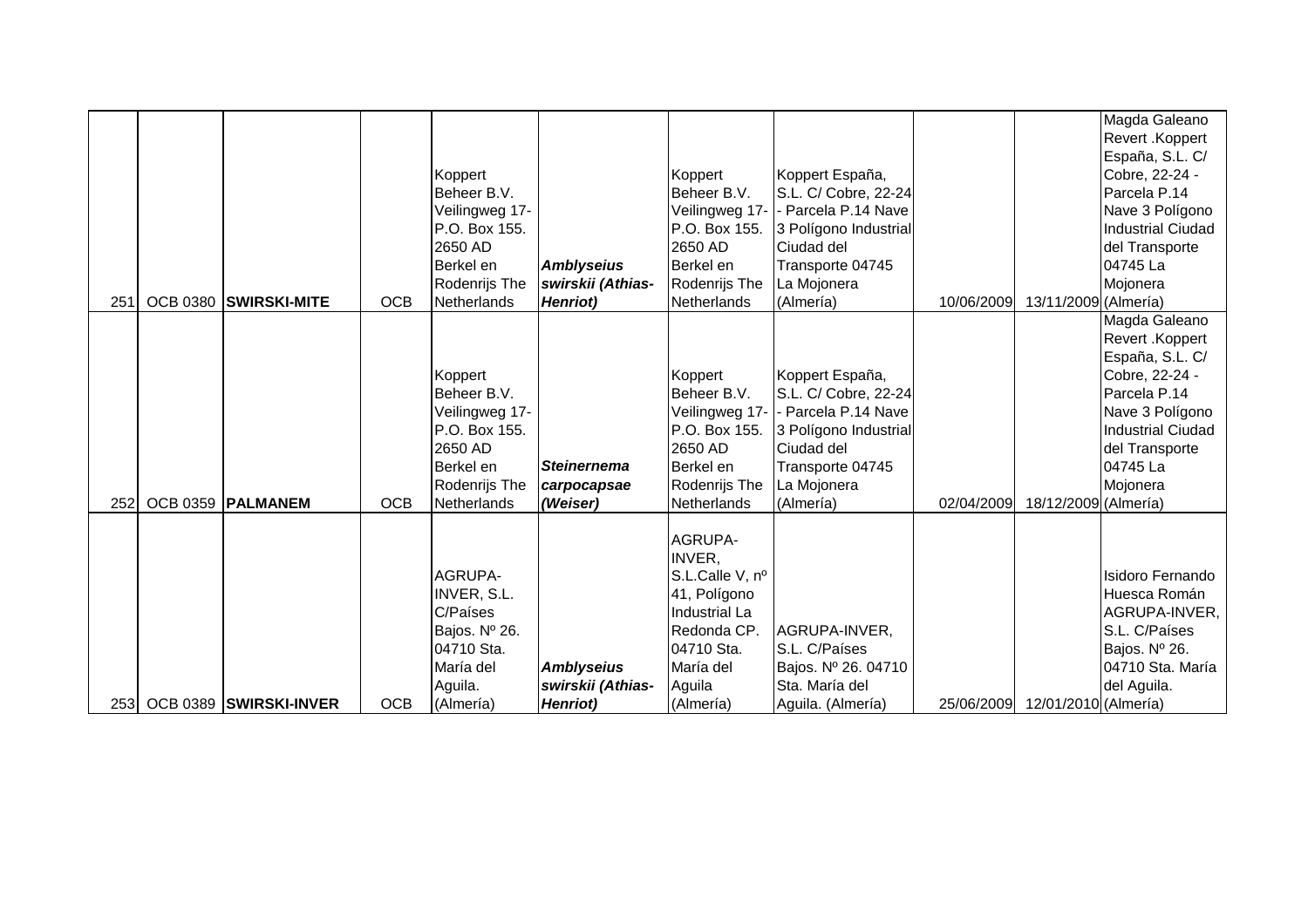| 254  |                     | OCB 0390 <b>ORI-INVER</b>   | <b>OCB</b> | AGRUPA-<br>INVER, S.L.<br>C/Países<br>Bajos. Nº 26.<br>04710 Sta.<br>María del<br>Aguila.<br>(Almería) | <b>Orius laevigatus</b><br>(Fieber)                        | <b>AGRUPA-</b><br>INVER,<br>S.L.Calle V, nº<br>41, Polígono<br>Industrial La<br>Redonda CP.<br>04710 Sta.<br>María del<br>Aguila<br>(Almería) | AGRUPA-INVER,<br>S.L. C/Países<br>Bajos. Nº 26. 04710<br>Sta. María del<br>Aguila. (Almería)                           | 25/06/2009 | 12/01/2010 (Almería)           | Isidoro Fernando<br>Huesca Román<br>AGRUPA-INVER,<br>S.L. C/Países<br>Bajos. Nº 26.<br>04710 Sta. María<br>del Aguila. |
|------|---------------------|-----------------------------|------------|--------------------------------------------------------------------------------------------------------|------------------------------------------------------------|-----------------------------------------------------------------------------------------------------------------------------------------------|------------------------------------------------------------------------------------------------------------------------|------------|--------------------------------|------------------------------------------------------------------------------------------------------------------------|
| 255  | <b>OCB 0174</b>     | <b>SWIRSKII MIPS</b><br>100 | <b>OCB</b> | <b>Katz Biotech</b><br>AG. An der<br>Birkenpfuhlheid<br>e 10, D-15837<br>Baruth/Mark.<br>Alemania      | <b>Amblyseius</b><br>swirskii (Athias-<br><b>Henriot</b> ) | <b>Katz Biotech</b><br>AG. An der<br>Birkenpfuhlhei<br>de 10, D-<br>15837<br>Baruth/Mark.<br>Alemania                                         | Mip System Agro<br>S.L. Ctra. del Iryda<br>S/N. Pol. Ind. Sta.<br>Olalla.<br>Campohermoso-<br>Níjar. 04110<br>Almería. | 15/06/2009 | 28/01/2010 Almería.            | Mip System Agro<br>S.L. Ctra. del<br>Iryda S/N. Pol.<br>Ind. Sta. Olalla.<br>Campohermoso-<br>Níjar. 04110             |
| 256  |                     | OCB 0382 SWIRSKII MIPS      | <b>OCB</b> | <b>Katz Biotech</b><br>AG. An der<br>Birkenpfuhlheid<br>e 10, D-15837<br>Baruth/Mark.<br>Alemania      | <b>Amblyseius</b><br>swirskii (Athias-<br><b>Henriot</b> ) | <b>Katz Biotech</b><br>AG. An der<br>Birkenpfuhlhei<br>de 10, D-<br>15837<br>Baruth/Mark.<br>Alemania                                         | Mip System Agro<br>S.L. Ctra. del Iryda<br>S/N. Pol. Ind. Sta.<br>Olalla.<br>Campohermoso-<br>Níjar. 04110<br>Almería. | 15/06/2009 | 28/01/2010 Almería.            | Mip System Agro<br>S.L. Ctra. del<br>Iryda S/N. Pol.<br>Ind. Sta. Olalla.<br>Campohermoso-<br>Níjar. 04110             |
| 257I | <b>OCB 0383 MIP</b> | <b>CALIFORNICUS</b>         | <b>OCB</b> | <b>Katz Biotech</b><br>AG. An der<br>Birkenpfuhlheid<br>e 10, D-15837<br>Baruth/Mark.<br>Alemania      | Amblyseius<br>californicus (Mc<br>Gregor)                  | <b>Katz Biotech</b><br>AG. An der<br>Birkenpfuhlhei<br>de 10, D-<br>15837<br>Baruth/Mark.<br>Alemania                                         | Mip System Agro<br>S.L. Ctra. del Iryda<br>S/N. Pol. Ind. Sta.<br>Olalla.<br>Campohermoso-<br>Níjar. 04110<br>Almería. |            | 15/06/2009 28/01/2010 Almería. | Mip System Agro<br>S.L. Ctra. del<br>Iryda S/N. Pol.<br>Ind. Sta. Olalla.<br>Campohermoso-<br>Níjar. 04110             |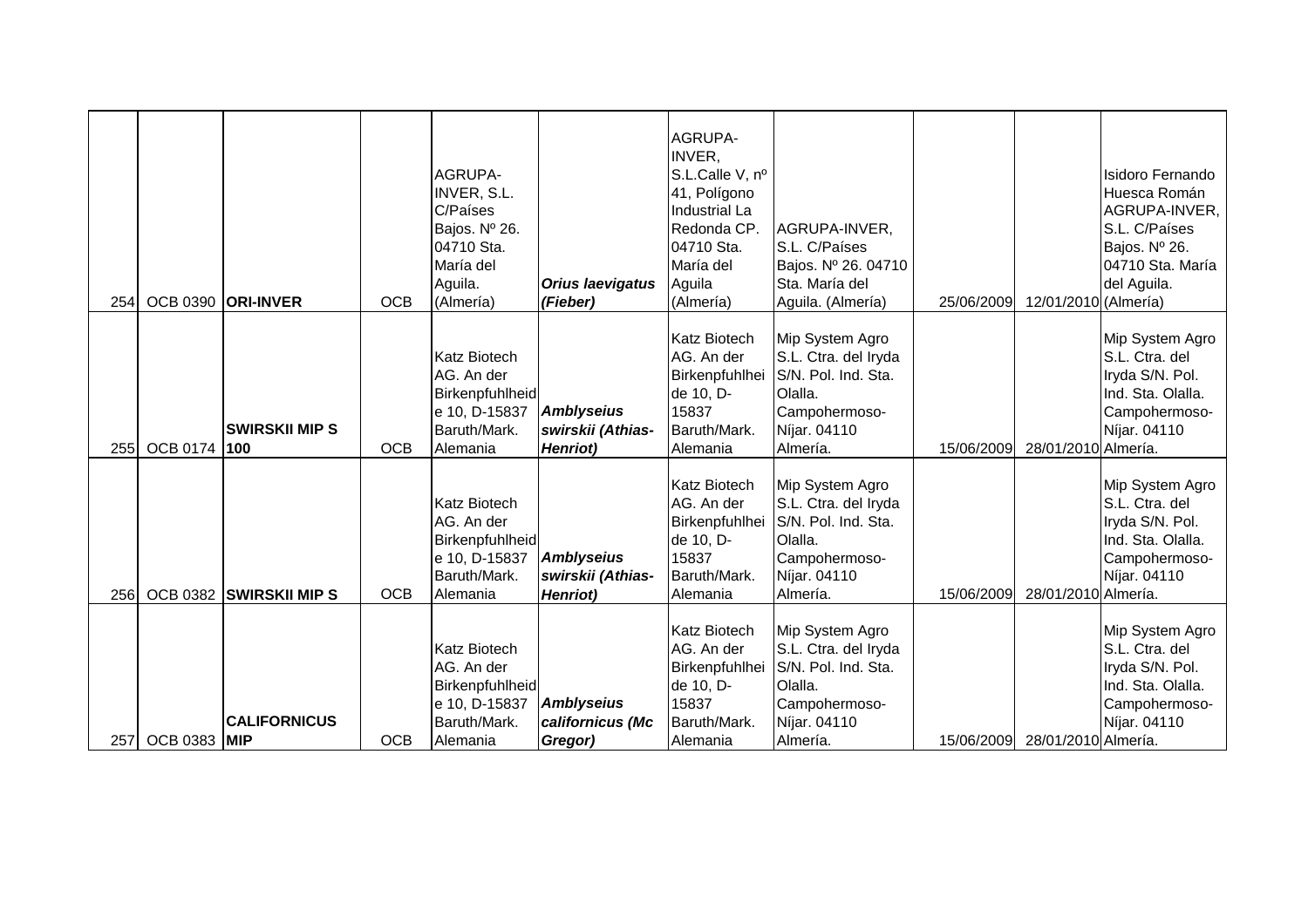| 258         | OCB 0405 NESIVER      |                            | <b>OCB</b> | <b>VERDE</b><br>IBERICA, SCA,<br>Ctra. de<br>Almerimar, Km.<br>3,04700 EI                                                 | <b>Nesidiocoris</b><br>Ejido (Almería) tenuis (Reuter)             | <b>VERDE</b><br><b>IBERICA,</b><br>SCA, Ctra. de<br>Almerimar, Km. SCA, Ctra. de<br>3,04700 EI<br>Ejido<br>(Almería) | VERDE IBERICA,<br>Almerimar, Km. 3,<br>04700 El Ejido<br>(Almería)                                                                                 | 08/02/2010 | 12/02/2010 (Almería) | Manuel Galdeano<br>Moreno VERDE<br>IBERICA, SCA,<br>Ctra. de<br>Almerimar, Km. 3,<br>04700 El Ejido                    |
|-------------|-----------------------|----------------------------|------------|---------------------------------------------------------------------------------------------------------------------------|--------------------------------------------------------------------|----------------------------------------------------------------------------------------------------------------------|----------------------------------------------------------------------------------------------------------------------------------------------------|------------|----------------------|------------------------------------------------------------------------------------------------------------------------|
| 259         | <b>OCB 0403</b>       | ORIUSbiocontrol            | <b>OCB</b> | Insecta<br>Soluciones<br>Biológicas S.L.<br>C/ Riotinto, nº<br>21. Polígono<br>Industrial San<br>Alberto, 29010<br>Málaga | <b>Orius laevigatus</b><br>(Fieber)                                | Insecta<br>Soluciones<br>C/ Riotinto, nº<br>21. Polígono<br>Industrial San<br>Málaga                                 | Biológicas S.L. Insecta Soluciones<br>Biológicas S.L. C/<br>Riotinto, nº 21.<br>Polígono Industrial<br>Alberto, 29010 San Alberto, 29010<br>Málaga | 12/11/2009 | 16/02/2010 Málaga    | Insecta<br>Soluciones<br>Biológicas S.L. C/<br>Riotinto, nº 21.<br>Polígono<br><b>Industrial San</b><br>Alberto, 29010 |
| <b>2601</b> | <b>OCB 0391</b>       | <b>TRICHOGRAMMA</b><br>AC. | <b>OCB</b> | Mip System<br>Agro S.L. Ctra.<br>del Iryda S/N.<br>Pol. Ind. Sta.<br>Olalla.<br>Campohermos<br>o-Níjar. 04110<br>Almería. | <b>Trichogramma</b><br>achaeae<br>(Nagaraja &<br>Nagarkatti, 1970) | <b>Mip System</b><br>del Iryda S/N.<br>Pol. Ind. Sta.<br>Olalla.<br>o-Níjar. 04110 Níjar. 04110<br>Almería.          | Agro S.L. Ctra. Mip System Agro<br>S.L. Ctra. del Iryda<br>S/N. Pol. Ind. Sta.<br>Olalla.<br>Campohermos Campohermoso-<br>Almería.                 | 26/08/2009 | 02/03/2010 Almería.  | Mip System Agro<br>S.L. Ctra. del<br>Iryda S/N. Pol.<br>Ind. Sta. Olalla.<br>Campohermoso-<br>Níjar. 04110             |
| 261         | <b>OCB 0392 TITAN</b> |                            | <b>OCB</b> | Mip System<br>Agro S.L. Ctra.<br>del Iryda S/N.<br>Pol. Ind. Sta.<br>Olalla.<br>Campohermos<br>o-Níjar. 04110<br>Almería. | Trichogramma<br>cacoeciae<br>(Marchal, 1927)                       | <b>Mip System</b><br>del Iryda S/N.<br>Pol. Ind. Sta.<br>Olalla.<br>o-Níjar. 04110 Níjar. 04110<br>Almería.          | Agro S.L. Ctra. Mip System Agro<br>S.L. Ctra. del Iryda<br>S/N. Pol. Ind. Sta.<br>Olalla.<br>Campohermos Campohermoso-<br>Almería.                 | 26/08/2009 | 02/03/2010 Almería.  | Mip System Agro<br>S.L. Ctra. del<br>Iryda S/N. Pol.<br>Ind. Sta. Olalla.<br>Campohermoso-<br>Níjar. 04110             |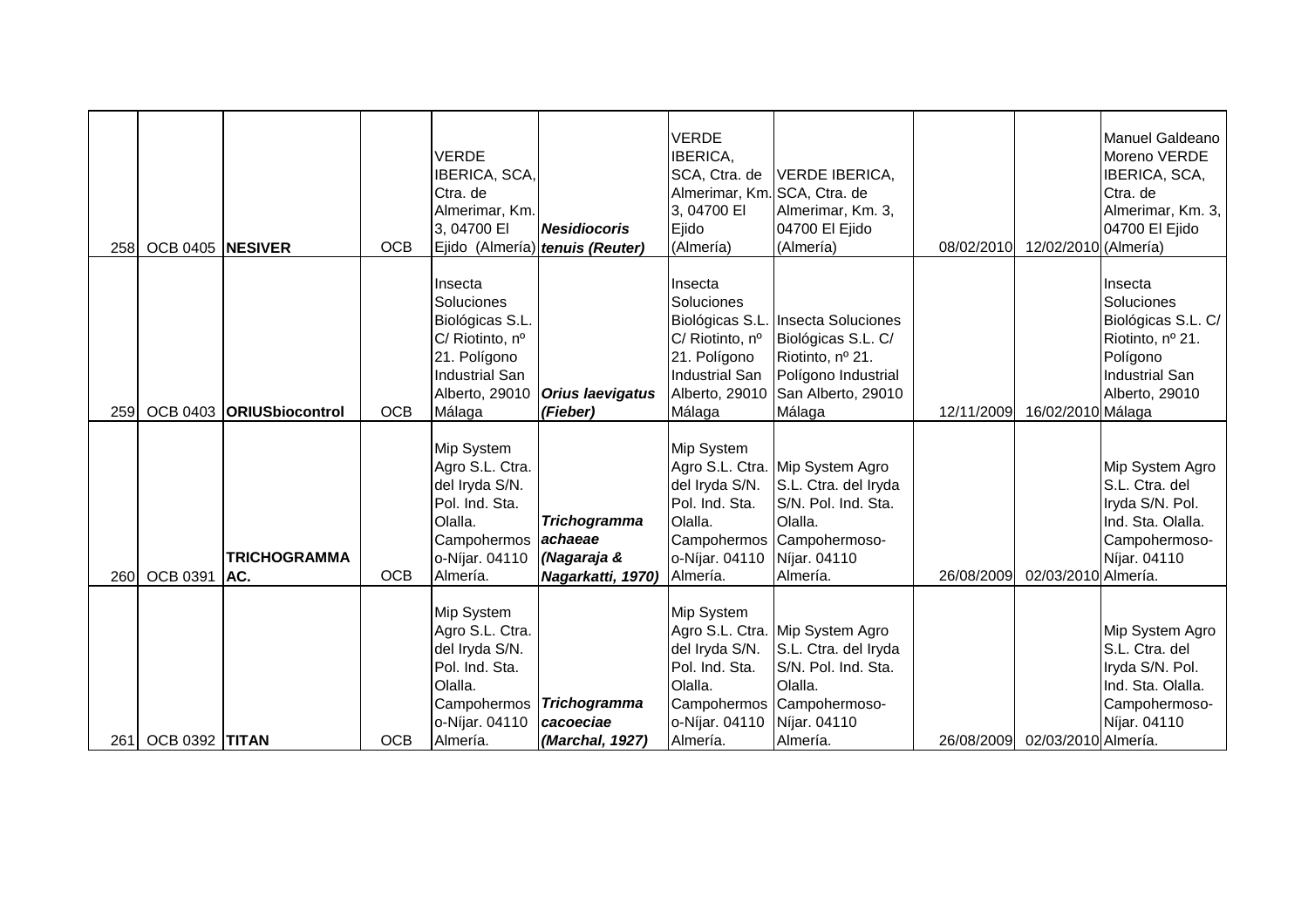| 262 |                 | OCB 0400 CUCUCOLOR   | <b>OCB</b> | Koppert<br>Biological<br>Sistems, S.L.<br>Beheer B.V.<br>Veilingweg 17-<br>P.O. Box 155.<br>2650 AD<br>Berkel en<br>Rodenrijs The<br>Netherlands | <b>Amblyseius</b><br>cucumeris<br>(Oudemans) | Koppert<br>Beheer B.V.<br>Veilingweg 17-<br>P.O. Box 155.<br>2650 AD<br>Berkel en<br>Rodenrijs The<br>Netherlands             | BIOCOLOR, S.L.<br>Calle 5 de Junio nº<br>8, 04746 La<br>Mojonera.<br><b>ALMERIA</b>                 | 26/10/2009 | 04/03/2010 ALMERIA            | Juan José García<br>Cazorla. Biocolor<br>S.L. Calle 5 de<br>Junio nº 8<br>C.P.04746 La<br>Mojonera. |
|-----|-----------------|----------------------|------------|--------------------------------------------------------------------------------------------------------------------------------------------------|----------------------------------------------|-------------------------------------------------------------------------------------------------------------------------------|-----------------------------------------------------------------------------------------------------|------------|-------------------------------|-----------------------------------------------------------------------------------------------------|
| 263 | <b>OCB 0401</b> | <b>TENUISCOLOR</b>   | <b>OCB</b> | BIOCOLOR,<br>S.L. Calle 5 de<br>Junio nº 8,<br>04746 La<br>Mojonera.<br><b>ALMERIA</b>                                                           | <b>Nesidiocoris</b><br>tenuis (Reuter)       | <b>BIOCOLOR,</b><br>Junio nº 8,<br>04746 La<br>Mojonera.<br><b>ALMERIA</b>                                                    | S.L. Calle 5 de BIOCOLOR, S.L.<br>Calle 5 de Junio nº<br>8, 04746 La<br>Mojonera.<br><b>ALMERIA</b> | 26/10/2009 | 04/03/2010 ALMERIA            | Juan José García<br>Cazorla. Biocolor<br>S.L. Calle 5 de<br>Junio nº 8<br>C.P.04746 La<br>Mojonera. |
| 264 |                 | OCB 0402 CARNEACOLOR | <b>OCB</b> | Koppert<br>Biological<br>Sistems, S.L.<br>Beheer B.V.<br>Veilingweg 17-<br>P.O. Box 155.<br>2650 AD<br>Berkel en<br>Rodenrijs The<br>Netherlands | Chrysoperla<br>carnea<br>(Stephens)          | Koppert<br>Beheer B.V.<br>Veilingweg 17-<br>P.O. Box 155.<br>2650 AD<br>Berkel en<br>Rodenrijs The<br>Netherlands             | BIOCOLOR, S.L.<br>Calle 5 de Junio nº<br>8, 04746 La<br>Mojonera.<br><b>ALMERIA</b>                 | 26/10/2009 | 04/03/2010 ALMERIA            | Juan José García<br>Cazorla. Biocolor<br>S.L. Calle 5 de<br>Junio nº 8<br>C.P.04746 La<br>Mojonera. |
| 265 |                 | OCB 0404 ACHACOLOR   | <b>OCB</b> | <b>BIOCARE</b><br>Gesellschaft<br>fur Biologische<br>Schutzmittel<br>mbH.<br>DorfstraBe 4, Dachaeae<br>37574 EinbecK (Nagaraja &<br>Alemania     | <b>Trichogramma</b><br>Nagarkatti, 1970)     | <b>BIOCARE</b><br>Gesellschaft<br>fur Biologische<br>Schutzmittel<br>mbH.<br>DorfstraBe 4,<br>D-37574<br>EinbecK.<br>Alemania | BIOCOLOR, S.L.<br>Calle 5 de Junio nº<br>8, 04746 La<br>Mojonera.<br><b>ALMERIA</b>                 |            | 07/12/2009 04/03/2010 ALMERIA | Juan José García<br>Cazorla. Biocolor<br>S.L. Calle 5 de<br>Junio nº 8<br>C.P.04746 La<br>Mojonera. |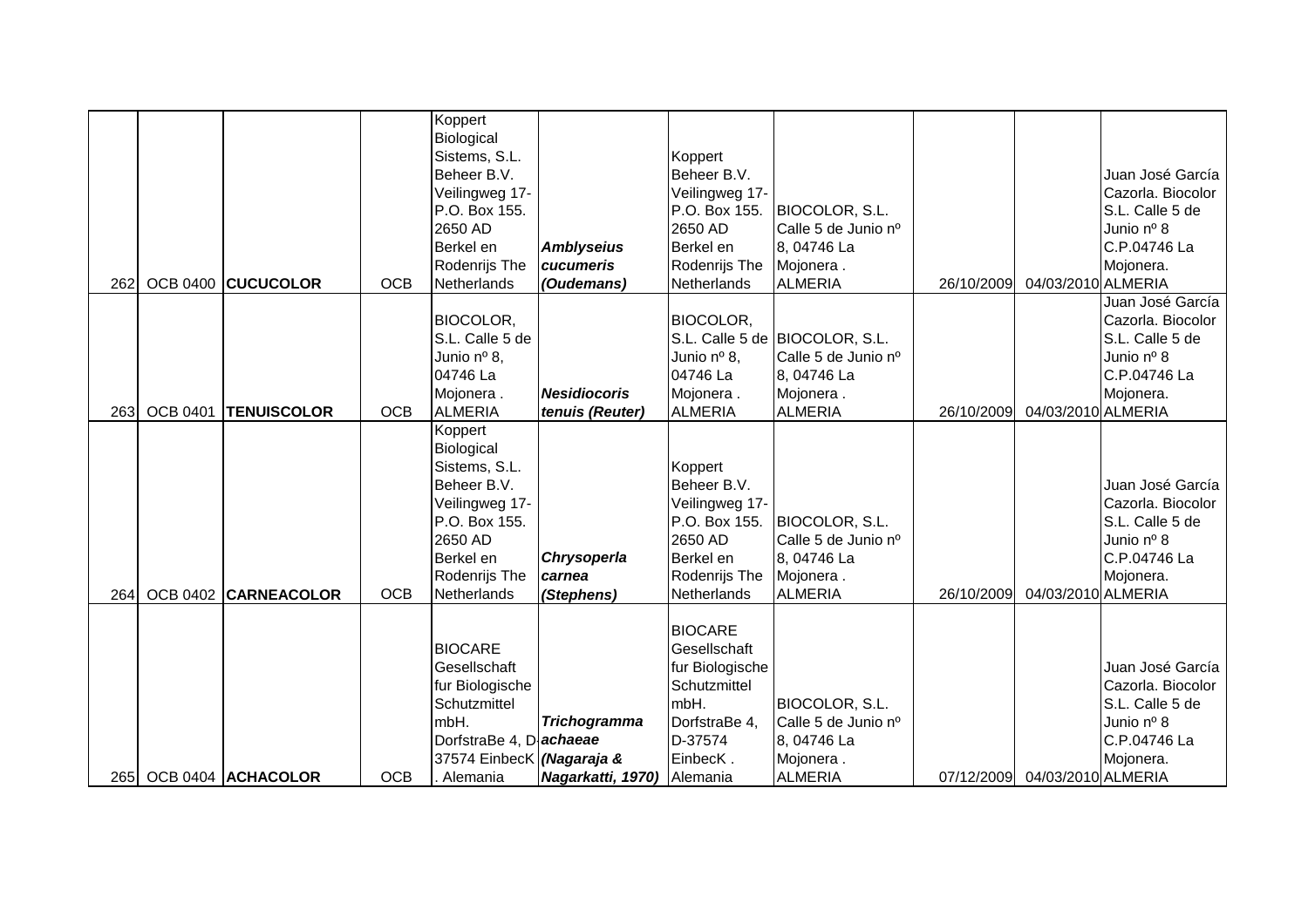|             |                       |                      |            | <b>Biosur</b>                        |                                      | <b>Biosur</b>                         |                                     |            | Antonio Meroño                      |
|-------------|-----------------------|----------------------|------------|--------------------------------------|--------------------------------------|---------------------------------------|-------------------------------------|------------|-------------------------------------|
|             |                       |                      |            | insetarios, S.L.                     |                                      | insetarios, S.L.                      |                                     |            | López. Biosur                       |
|             |                       |                      |            | Finca Torre                          |                                      | Finca Torre                           | Biosur insetarios,                  |            | insetarios, S.L.                    |
|             |                       |                      |            | Octavio,                             |                                      | Octavio,                              | S.L. Finca Torre                    |            | <b>Finca Torre</b>                  |
|             |                       |                      |            | $s/n.D.P. 30730$ Anagyrus            |                                      |                                       | s/n.D.P. 30730 Octavio, s/n.D.P.    |            | Octavio, s/n.D.P.                   |
|             |                       |                      |            | San                                  | pseudococci                          | San                                   | 30730 San                           |            | 30730 San                           |
| <b>2661</b> |                       | OCB 0364 ANALANET    | <b>OCB</b> | Javier.Murcia                        | (Girault)                            | Javier.Murcia                         | Javier.Murcia                       | 02/06/2009 | 23/03/2010 Javier.Murcia            |
|             |                       |                      |            | <b>Biosur</b>                        |                                      | <b>Biosur</b>                         |                                     |            | Antonio Meroño                      |
|             |                       |                      |            | insetarios, S.L.                     |                                      | insetarios, S.L.                      |                                     |            | López. Biosur                       |
|             |                       |                      |            | Finca Torre                          |                                      | <b>Finca Torre</b>                    | Biosur insetarios,                  |            | insetarios, S.L.                    |
|             |                       |                      |            | Octavio,                             |                                      | Octavio,                              | S.L. Finca Torre                    |            | <b>Finca Torre</b>                  |
|             |                       |                      |            |                                      | $s/n.D.P. 30730$ <i>Cryptolaemus</i> |                                       | s/n.D.P. 30730 Octavio, s/n.D.P.    |            | Octavio, s/n.D.P.                   |
|             |                       |                      |            | San                                  | montrouzieri                         | San                                   | 30730 San                           |            | 30730 San                           |
| 267         |                       | OCB 0365 CRYPTOLANET | <b>OCB</b> | Javier.Murcia                        | (Mulsant)                            | Javier.Murcia                         | Javier.Murcia                       | 02/06/2009 | 23/03/2010 Javier.Murcia            |
|             |                       |                      |            | <b>Biosur</b>                        |                                      | <b>Biosur</b>                         |                                     |            | Antonio Meroño                      |
|             |                       |                      |            | insetarios, S.L.                     |                                      | insetarios, S.L.                      |                                     |            | López. Biosur                       |
|             |                       |                      |            | Finca Torre                          |                                      | <b>Finca Torre</b>                    | Biosur insetarios,                  |            | insetarios, S.L.                    |
|             |                       |                      |            | Octavio,                             |                                      | Octavio,                              | S.L. Finca Torre                    |            | <b>Finca Torre</b>                  |
|             |                       |                      |            | s/n.D.P. 30730                       |                                      |                                       | s/n.D.P. 30730 Octavio, s/n.D.P.    |            | Octavio, s/n.D.P.                   |
|             |                       |                      |            | San                                  | <b>Aphytis melinus</b>               | San                                   | 30730 San                           |            | 30730 San                           |
| <b>2681</b> |                       | OCB 0366 APHYTILANET | <b>OCB</b> | Javier.Murcia                        | (DeBach)                             | Javier.Murcia                         | Javier.Murcia                       | 02/06/2009 | 23/03/2010 Javier.Murcia            |
|             |                       |                      |            |                                      |                                      |                                       |                                     |            |                                     |
|             |                       |                      |            |                                      |                                      |                                       |                                     |            |                                     |
|             |                       |                      |            | <b>Becker</b><br>Underwood UK        |                                      | <b>Becker</b><br>Underwood UK         |                                     |            |                                     |
|             |                       |                      |            |                                      |                                      |                                       |                                     |            |                                     |
|             |                       |                      |            | Ltd. Harwood                         |                                      | Ltd. Harwood                          |                                     |            | Jesus Tello                         |
|             |                       |                      |            | Industrial                           |                                      | Industrial                            |                                     |            | Lucena                              |
|             |                       |                      |            | Estate,                              |                                      | Estate,<br>Harwood Road Juan Bautista | Fertinyect, S.L. C/                 |            | Fertinyect, S.L. C/                 |
|             |                       |                      |            | Harwood Road                         |                                      |                                       |                                     |            | Juan Bautista                       |
|             |                       |                      |            | Littlehampton,<br><b>West Sussex</b> |                                      | Littlehampton,<br><b>West Sussex</b>  | Escudero P.261A,<br>Nave 9 Polígono |            | Escudero P.261A,<br>Nave 9 Polígono |
|             |                       |                      |            | <b>BN 1777AU</b>                     | <b>Steinernema</b>                   | <b>BN 1777AU</b>                      | <b>Industrial Las</b>               |            | <b>Industrial Las</b>               |
|             |                       |                      |            | United                               |                                      | United                                | Quemadas C.P.                       |            | Quemadas C.P.                       |
|             |                       |                      | <b>OCB</b> |                                      | carpocapsae                          |                                       |                                     |            |                                     |
| 269 I       | <b>OCB 0414 OBIO2</b> |                      |            | Kingdom                              | (Weiser)                             | Kingdom                               | 14014 Cordoba                       |            | 25/02/2010 26/04/2010 14014 Cordoba |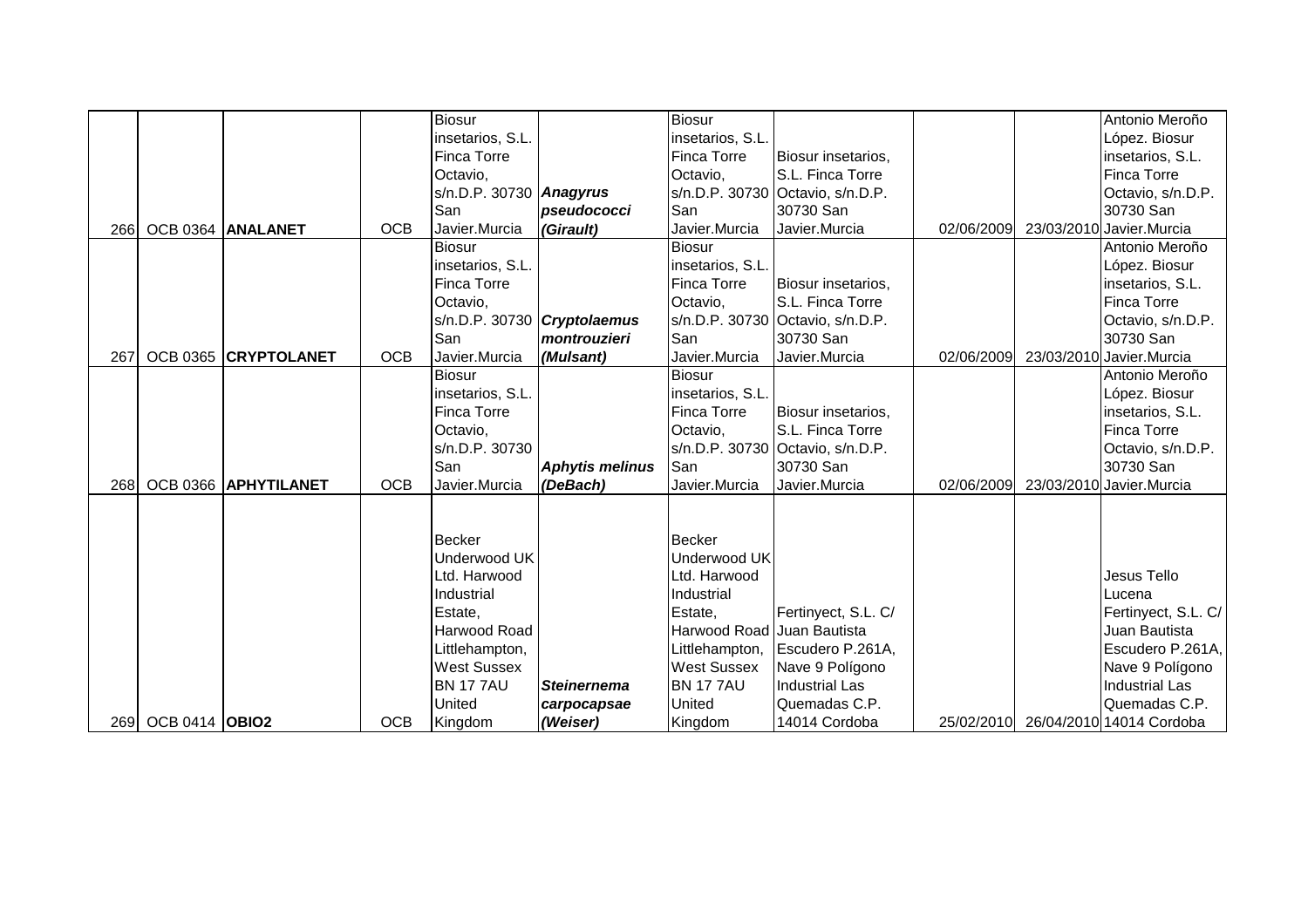|     |                  |                   |            |                |                                 |                |                        |            | Bioplanet<br>D.                         |
|-----|------------------|-------------------|------------|----------------|---------------------------------|----------------|------------------------|------------|-----------------------------------------|
|     |                  |                   |            |                |                                 |                | D.<br>Bioplanet        |            | Andrea Sala                             |
|     |                  |                   |            |                |                                 |                | Andrea Sala            |            | Strategie di                            |
|     |                  |                   |            | Bioplanet      |                                 | Bioplanet      | Strategie di           |            | Controllo                               |
|     |                  |                   |            | s.c.a., Via    |                                 | s.c.a., Via    | Controllo Biologico    |            | <b>Biologico Via</b>                    |
|     |                  |                   |            | Masiera prima, |                                 | Masiera prima, | , Via Masiera prima,   |            | Masiera prima,                          |
|     |                  |                   |            | 1195, 47023    | <b>Phytoseiulus</b>             | 1195, 47023    | 1195, 47020            |            | 1195, 47020                             |
|     |                  |                   |            | Cesena (FC),   | persimilis (Athias-Cesena (FC), |                | Martorano di           |            | Martorano di                            |
| 270 | OCB 0320 FITOPAK |                   | <b>OCB</b> | Italia         | <b>Henriot</b> )                | Italia         | Cesena FC, Italia      | 07/08/2008 | 26/04/2010 Cesena FC, Italia            |
|     |                  |                   |            |                |                                 |                |                        |            | Bioplanet<br>D.                         |
|     |                  |                   |            |                |                                 |                | <b>Bioplanet</b><br>D. |            | Andrea Sala                             |
|     |                  |                   |            |                |                                 |                | Andrea Sala            |            | Strategie di                            |
|     |                  |                   |            | Bioplanet      |                                 | Bioplanet      | Strategie di           |            | Controllo                               |
|     |                  |                   |            | s.c.a., Via    |                                 | s.c.a., Via    | Controllo Biologico    |            | Biologico Via                           |
|     |                  |                   |            | Masiera prima, |                                 | Masiera prima, | Via Masiera prima,     |            | Masiera prima,                          |
|     |                  |                   |            | 1195, 47023    | <b>Macrolophus</b>              | 1195, 47023    | 1195, 47020            |            | 1195, 47020                             |
|     |                  |                   |            | Cesena (FC),   | caliginosus                     | Cesena (FC),   | Martorano di           |            | Martorano di                            |
| 271 | <b>OCB 0321</b>  | <b>MIRIPAK</b>    | <b>OCB</b> | Italia         | (Wagner)                        | Italia         | Cesena FC, Italia      | 07/08/2008 | 26/04/2010 Cesena FC, Italia            |
|     |                  |                   |            |                |                                 |                |                        |            | Bioplanet<br>D.                         |
|     |                  |                   |            |                |                                 |                | D.<br>Bioplanet        |            | Andrea Sala                             |
|     |                  |                   |            |                |                                 |                | Andrea Sala            |            | Strategie di                            |
|     |                  |                   |            | Bioplanet      |                                 | Bioplanet      | Strategie di           |            | Controllo                               |
|     |                  |                   |            | s.c.a., Via    |                                 | s.c.a., Via    | Controllo Biologico    |            | Biologico Via                           |
|     |                  |                   |            | Masiera prima, |                                 | Masiera prima, | Via Masiera prima,     |            | Masiera prima,                          |
|     |                  |                   |            | 1195, 47023    | <b>Cryptolaemus</b>             | 1195, 47023    | 1195, 47020            |            | 1195, 47020                             |
|     |                  |                   |            | Cesena (FC),   | montrouzieri                    | Cesena (FC),   | Martorano di           |            | Martorano di                            |
| 272 | <b>OCB 0322</b>  | <b>CRIPTOPAK</b>  | <b>OCB</b> | Italia         | (Mulsant)                       | Italia         | Cesena FC, Italia      | 07/08/2008 | 26/04/2010 Cesena FC, Italia            |
|     |                  |                   |            |                |                                 |                |                        |            | Bioplanet<br>D.                         |
|     |                  |                   |            |                |                                 |                | D.<br>Bioplanet        |            | Andrea Sala                             |
|     |                  |                   |            |                |                                 |                | Andrea Sala            |            | Strategie di                            |
|     |                  |                   |            | Bioplanet      |                                 | Bioplanet      | Strategie di           |            | Controllo                               |
|     |                  |                   |            | s.c.a., Via    |                                 | s.c.a., Via    | Controllo Biologico    |            | Biologico Via                           |
|     |                  |                   |            | Masiera prima, |                                 | Masiera prima, | Via Masiera prima,     |            | Masiera prima,                          |
|     |                  |                   |            | 1195, 47023    | <b>Anthocoris</b>               | 1195, 47023    | 1195, 47020            |            | 1195, 47020                             |
|     |                  |                   |            | Cesena (FC),   | nemoralis                       | Cesena (FC),   | Martorano di           |            | Martorano di                            |
| 273 |                  | OCB 0323 ANTHOPAK | <b>OCB</b> | Italia         | (Fabricius)                     | Italia         | Cesena FC, Italia      |            | 07/08/2008 26/04/2010 Cesena FC, Italia |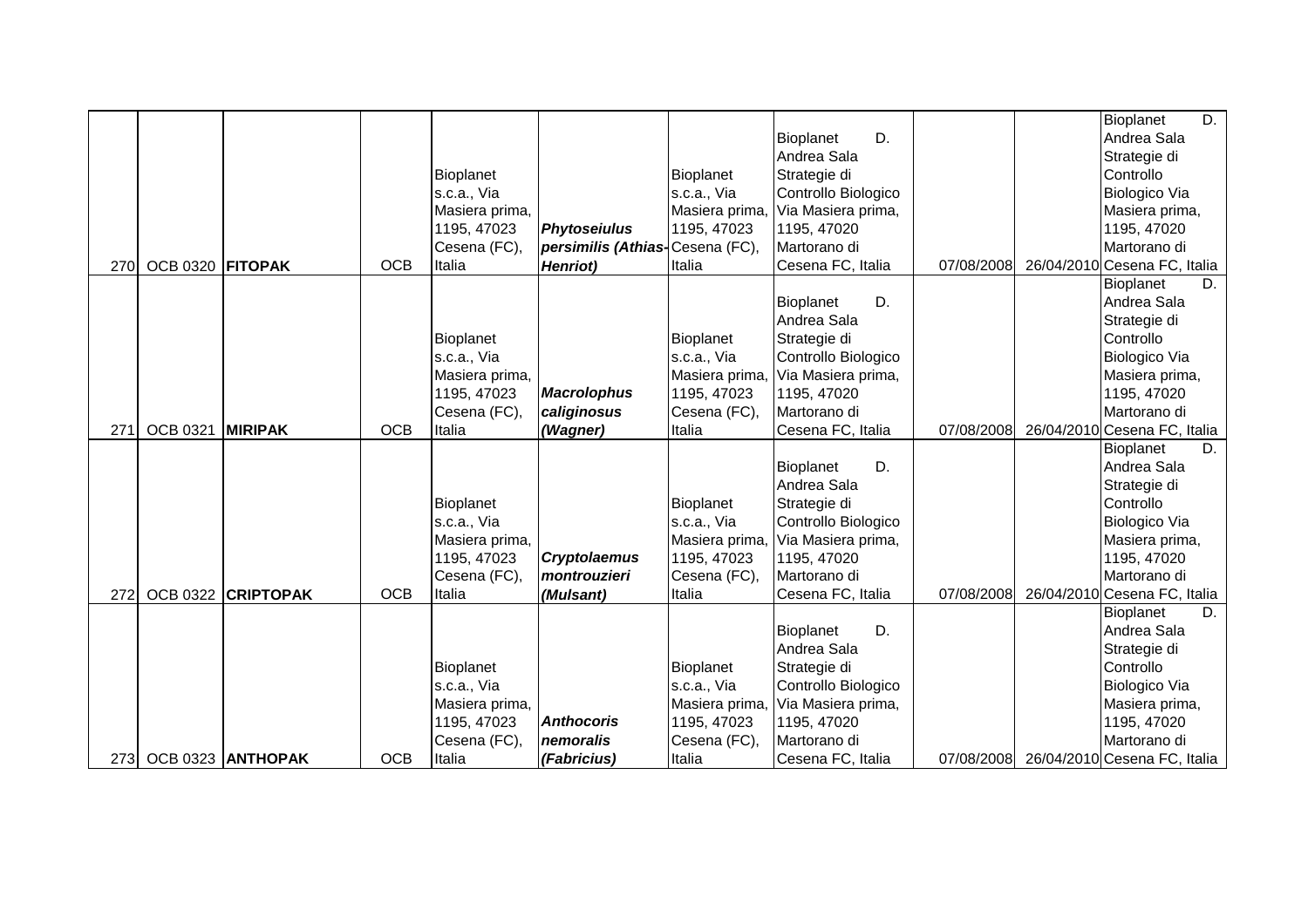| 274 | OCB 0415 BG | <b>CALIFORNICUS-</b>  | <b>OCB</b> | Agrobío, S.L.,<br>Ctra. Nacional<br>340, km. 419<br>El Viso, C.P.<br>04745 La<br>Mojonera<br>(Almería)                                                                              | <b>Amblyseius</b><br>californicus (Mc<br>Gregor)                   | Agrobío, S.L.,<br>Ctra. Nacional<br>340, km. 419<br>El Viso, C.P.<br>04745 La<br>Mojonera<br>(Almería)                                                                       | <b>BGreen Biological</b><br>Systems, S.L. Pol.<br>Industrial Santa<br>Olalla, Sector<br>1, Nave 7, Apartado<br>de correos 36,<br>04110<br>Campohermoso,<br>Níjar, Almería        | 05/03/2010 | <b>BGreen Biological</b><br>Systems, S.L. Pol.<br><b>Industrial Santa</b><br>Olalla, Sector<br>1, Nave<br>7, Apartado de<br>correos 36, 04110<br>Campohermoso,<br>31/05/2010 Níjar, Almería            |
|-----|-------------|-----------------------|------------|-------------------------------------------------------------------------------------------------------------------------------------------------------------------------------------|--------------------------------------------------------------------|------------------------------------------------------------------------------------------------------------------------------------------------------------------------------|----------------------------------------------------------------------------------------------------------------------------------------------------------------------------------|------------|--------------------------------------------------------------------------------------------------------------------------------------------------------------------------------------------------------|
| 275 |             | OCB 0416 TRICHO- A BG | <b>OCB</b> | Agrobío, S.L.,<br>Ctra. Nacional<br>340, km. 419<br>El Viso, C.P.<br>04745 La<br>Mojonera<br>(Almería)                                                                              | <b>Trichogramma</b><br>achaeae<br>(Nagaraja &<br>Nagarkatti, 1970) | Agrobío, S.L.,<br>Ctra. Nacional<br>340, km. 419<br>El Viso, C.P.<br>04745 La<br>Mojonera<br>(Almería)                                                                       | <b>BGreen Biological</b><br>Systems, S.L. Pol.<br><b>Industrial Santa</b><br>Olalla, Sector<br>1, Nave 7, Apartado<br>de correos 36,<br>04110<br>Campohermoso,<br>Níjar, Almería | 05/03/2010 | <b>BGreen Biological</b><br>Systems, S.L. Pol.<br><b>Industrial Santa</b><br>Olalla, Sector<br>1, Nave<br>7, Apartado de<br>correos 36, 04110<br>Campohermoso,<br>31/05/2010 Níjar, Almería            |
| 276 |             | OCB 0417 ADALIA-BG    | <b>OCB</b> | <b>BGreen</b><br>Biological<br>Systems, S.L.<br>Pol. Industrial<br>Santa Olalla,<br>Sector 1, Nave<br>7, Apartado de<br>correos 36,<br>04110<br>Campohermos<br>o, Níjar,<br>Almería | Adalia bipunctata o, Nijar,<br>(L.)                                | <b>BGreen</b><br>Biological<br>Systems, S.L.<br>Pol. Industrial<br>Santa Olalla,<br>Sector 1, Nave<br>7, Apartado de<br>correos 36,<br>04110<br>Campohermos 04110<br>Almería | <b>BGreen Biological</b><br>Systems, S.L. Pol.<br><b>Industrial Santa</b><br>Olalla, Sector<br>1, Nave 7, Apartado<br>de correos 36,<br>Campohermoso,<br>Níjar, Almería          |            | <b>BGreen Biological</b><br>Systems, S.L. Pol.<br><b>Industrial Santa</b><br>Olalla, Sector<br>1, Nave<br>7, Apartado de<br>correos 36, 04110<br>Campohermoso,<br>05/03/2010 31/05/2010 Níjar, Almería |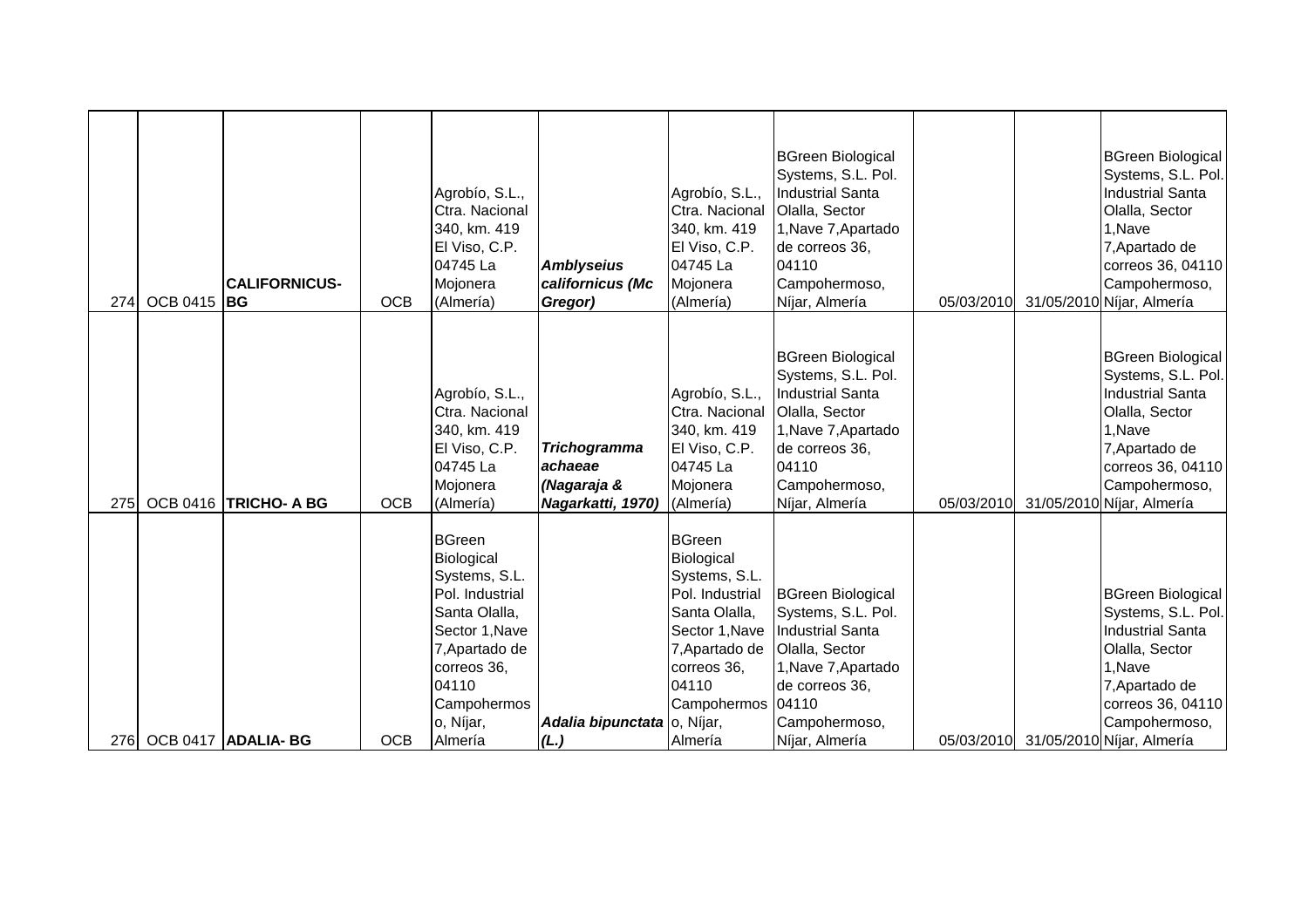| 277         | <b>OCB 0418 BG</b> | <b>CRYPTOLAEMUS-</b>                                                               | <b>OCB</b> | Agrobío, S.L.,<br>Ctra. Nacional<br>340, km. 419<br>El Viso, C.P.<br>04745 La<br>Mojonera<br>(Almería)             | <b>Cryptolaemus</b><br>montrouzieri<br>(Mulsant)                   | Agrobío, S.L.,<br>Ctra. Nacional<br>340, km. 419<br>El Viso, C.P.<br>04745 La<br>Mojonera<br>(Almería)             | <b>BGreen Biological</b><br>Systems, S.L. Pol.<br><b>Industrial Santa</b><br>Olalla, Sector<br>1, Nave 7, Apartado<br>de correos 36,<br>04110<br>Campohermoso,<br>Níjar, Almería | 05/03/2010 |                                 | <b>BGreen Biological</b><br>Systems, S.L. Pol.<br><b>Industrial Santa</b><br>Olalla, Sector<br>1, Nave<br>7, Apartado de<br>correos 36, 04110<br>Campohermoso,<br>31/05/2010 Níjar, Almería |
|-------------|--------------------|------------------------------------------------------------------------------------|------------|--------------------------------------------------------------------------------------------------------------------|--------------------------------------------------------------------|--------------------------------------------------------------------------------------------------------------------|----------------------------------------------------------------------------------------------------------------------------------------------------------------------------------|------------|---------------------------------|---------------------------------------------------------------------------------------------------------------------------------------------------------------------------------------------|
| 278I        | <b>OCB 0395</b>    | <b>SWIRSKII-</b><br>SYSTEM,<br><b>SWIRSKII</b><br><b>BREEDING</b><br><b>SYSTEM</b> | <b>OCB</b> | Biobest N.V.<br>Isle Velden 18, Amblyseius<br>2260 Westerlo<br>(België)                                            | swirskii (Athias-<br><b>Henriot</b> )                              | Biobest N.V.<br>(België)                                                                                           | <b>Biobest Sistemas</b><br>Biológicos S.L.<br>Bulevar Ciudad de<br>Isle Velden 18, Vícar, 1265, C.P.<br>2260 Westerlo 04738 Puebla de<br>Vícar, Almería                          | 30/09/2009 | 28/06/2010 Almería              | <b>Biobest Sistemas</b><br>Biológicos S.L.<br><b>Bulevar Ciudad</b><br>de Vícar, 1265,<br>C.P. 04738<br>Puebla de Vícar,                                                                    |
| 279         |                    | OCB 0420 TRICHObio                                                                 | <b>OCB</b> | Agrocontrol<br>2007, S.L.,<br>Ctra. Nacional<br>340, km. 419<br>El Viso, C.P.<br>04745 La<br>Mojonera<br>(Almería) | <b>Trichogramma</b><br>achaeae<br>(Nagaraja &<br>Nagarkatti, 1970) | Agrocontrol<br>2007, S.L.,<br>Ctra. Nacional<br>340, km. 419<br>El Viso, C.P.<br>04745 La<br>Mojonera<br>(Almería) | Agrocontrol 2007,<br>S.L., Ctra. Nacional<br>340, km. 419 El<br>Viso, C.P. 04745 La<br>Mojonera (Almería)                                                                        | 13/04/2010 | 07/09/2010 (Almería)            | Agrocontrol 2007,<br>S.L., Ctra.<br>Nacional 340, km.<br>419 El Viso, C.P.<br>04745 La<br>Mojonera                                                                                          |
| <b>2801</b> | <b>OCB 0421</b>    | <b>AGROCONTROL</b><br><b>COLMENA</b>                                               | OP         | Agrobío, S.L.,<br>Ctra. Nacional<br>340, km. 419<br>El Viso, C.P.<br>04745 La<br>Mojonera<br>(Almería)             | <b>Bombus</b><br>terrestris                                        | Agrobío, S.L.,<br>Ctra. Nacional<br>340, km. 419<br>El Viso, C.P.<br>04745 La<br>Mojonera<br>(Almería)             | Agrocontrol 2007,<br>S.L., Ctra. Nacional<br>340, km. 419 El<br>Viso, C.P. 04745 La<br>Mojonera (Almería)                                                                        |            | 13/04/2010 07/09/2010 (Almería) | Agrocontrol 2007,<br>S.L., Ctra.<br>Nacional 340, km.<br>419 El Viso, C.P.<br>04745 La<br>Mojonera                                                                                          |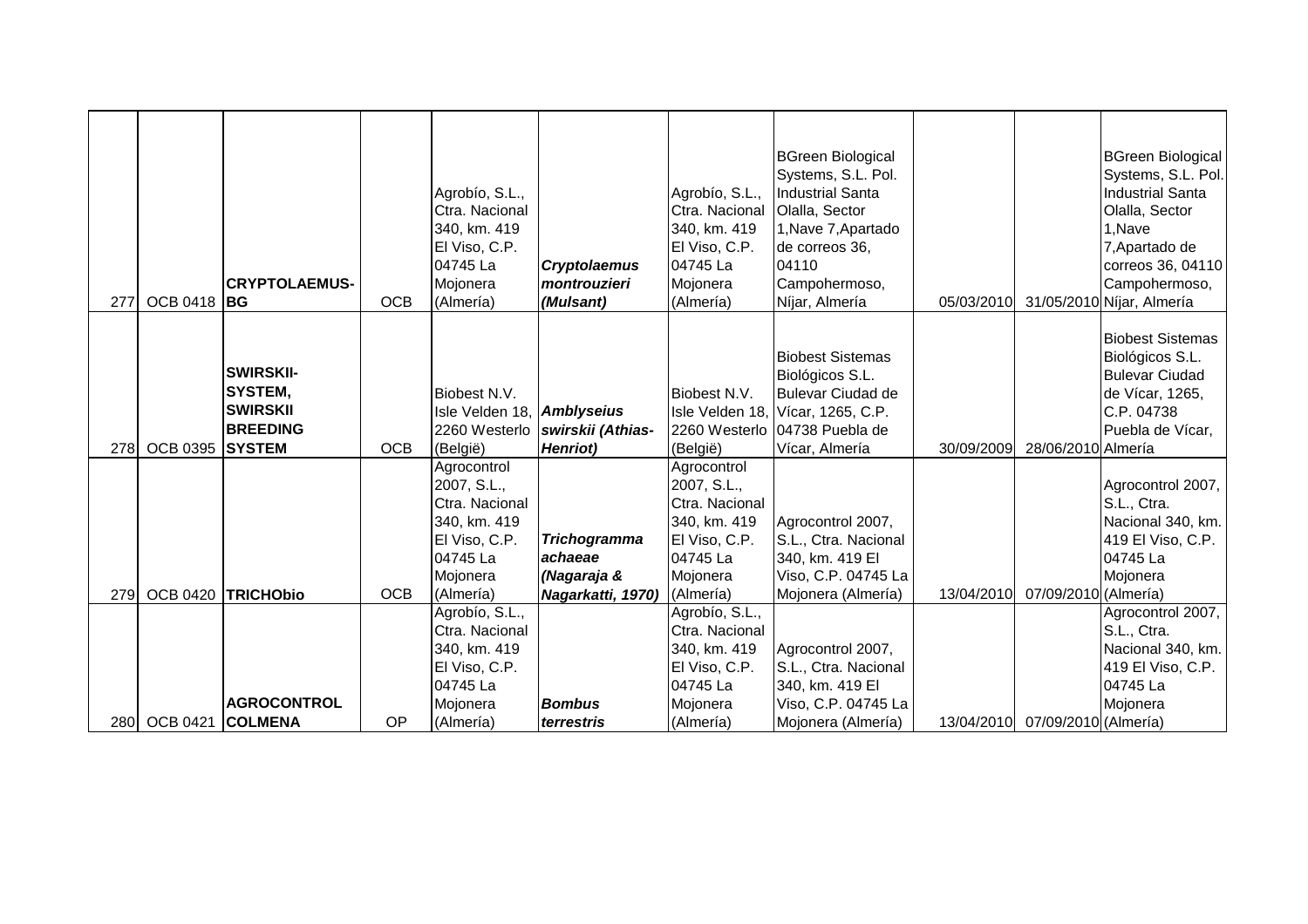|      |                     |                            |            |                  |                                                       |                               |                                    |            |                              | D.<br><b>Bioplanet</b>       |
|------|---------------------|----------------------------|------------|------------------|-------------------------------------------------------|-------------------------------|------------------------------------|------------|------------------------------|------------------------------|
|      |                     |                            |            |                  |                                                       |                               | D.<br>Bioplanet                    |            |                              | Andrea Sala                  |
|      |                     |                            |            |                  |                                                       |                               | Andrea Sala                        |            |                              | Strategie di                 |
|      |                     |                            |            | <b>Bioplanet</b> |                                                       | Bioplanet                     | Strategie di                       |            |                              | Controllo                    |
|      |                     |                            |            | s.c.a., Via      |                                                       | s.c.a., Via                   | Controllo Biologico                |            |                              | Biologico Via                |
|      |                     |                            |            | Masiera prima,   |                                                       | Masiera prima,                | , Via Masiera prima,               |            |                              | Masiera prima,               |
|      |                     |                            |            | 1195, 47023      | <b>Amblyseius</b>                                     | 1195, 47023                   | 1195, 47020                        |            |                              | 1195, 47020                  |
|      |                     |                            |            | Cesena (FC),     | swirskii (Athias-                                     | Cesena (FC),                  | Martorano di                       |            |                              | Martorano di                 |
| 281  |                     | OCB 0142 AMBLYPAKSW        | <b>OCB</b> | Italia           | <b>Henriot</b> )                                      | Italia                        | Cesena FC, Italia                  | 16/11/2007 |                              | 07/09/2010 Cesena FC, Italia |
|      |                     |                            |            |                  |                                                       |                               |                                    |            |                              |                              |
|      |                     |                            |            |                  |                                                       |                               |                                    |            |                              | José Francisco               |
|      |                     |                            |            | SUADZ, S.L.      |                                                       | SUADZ, S.L.                   |                                    |            |                              | Suárez Nache                 |
|      |                     |                            |            | Carretera de     |                                                       | Carretera de                  |                                    |            |                              | SUADZ, S.L.                  |
|      |                     |                            |            | Dalías, s/n      |                                                       | Dalías, s/n                   | SUADZ, S.L.                        |            |                              | Carretera de                 |
|      |                     |                            |            | 04712            | <b>Amblyseius</b>                                     | 04712                         | Carretera de Dalías,               |            |                              | Dalías, s/n 04712            |
|      |                     |                            |            | <b>BALERMA</b>   | swirskii (Athias-                                     | <b>BALERMA</b>                | s/n 04712                          |            |                              | <b>BALERMA</b>               |
| 282  |                     | OCB 0438 SWIRSKIGEA        | <b>OCB</b> | (Almería)        | <b>Henriot</b> )                                      | (Almería)                     | BALERMA (Almería)                  | 11/05/2010 | 09/09/2010 (Almería)         |                              |
|      |                     |                            |            |                  |                                                       |                               |                                    |            |                              |                              |
|      |                     |                            |            | Agrobio S.L.     | Planta refugio de Agrobio S.L.                        |                               |                                    |            |                              | Agrobio S.L. Ctra.           |
|      |                     |                            |            | Ctra. Nacional,  | Dittrichia viscosa Ctra. Nacional, Agrobio S.L. Ctra. |                               |                                    |            |                              | Nacional, 340,               |
|      |                     |                            |            | 340, Km. 419.    | para el                                               | 340, Km. 419.                 | Nacional, 340, Km.                 |            |                              | Km. 419. EI                  |
|      |                     |                            |            |                  | El Viso, 04745, establecimiento                       | El Viso, 04745, 419. El Viso, |                                    |            |                              | Viso, 04745, La              |
|      |                     |                            |            | La Mojonera,     | de Nesidiocoris                                       | La Mojonera,                  | 04745, La Mojonera,                |            |                              | Mojonera,                    |
| 283  |                     | OCB 0439  NESIDIOcontrol-P | <b>PR</b>  | Almería.         | tenuis.                                               | Almería.                      | Almería.                           | 10/06/2010 | 10/09/2010 Almería.          |                              |
|      |                     |                            |            | Syngenta         |                                                       | Syngenta                      |                                    |            |                              | Federico García              |
|      |                     |                            |            | Bioline Ltd.     |                                                       | Bioline Ltd.                  |                                    |            |                              | Jiménez.                     |
|      |                     |                            |            | Telstar          |                                                       | <b>Telstar</b>                |                                    |            |                              | Syngenta Bioline             |
|      |                     |                            |            | Nursery.Hollan   |                                                       |                               | Nursery.Hollan Syngenta Bioline C/ |            |                              | C/ Jazminero, 1              |
|      |                     |                            |            | d Road. Little   |                                                       | d Road. Little                | Jazminero, 1 Edific.               |            |                              | Edific. Guay,                |
|      |                     |                            |            | Clacton.         |                                                       | Clacton.                      | Guay, Ofic. 3.                     |            |                              | Ofic. 3. Aguadulce           |
|      |                     |                            |            | Essex. UK.       | Adalia bipunctata Essex. UK.                          |                               | Aguadulce 04720                    |            |                              | 04720 Almería.               |
| 284I | OCB 0422 Adalline b |                            | <b>OCB</b> | CO16 9QG.        | (L.)                                                  | CO16 9QG.                     | Almería. España                    |            | 19/04/2010 21/09/2010 España |                              |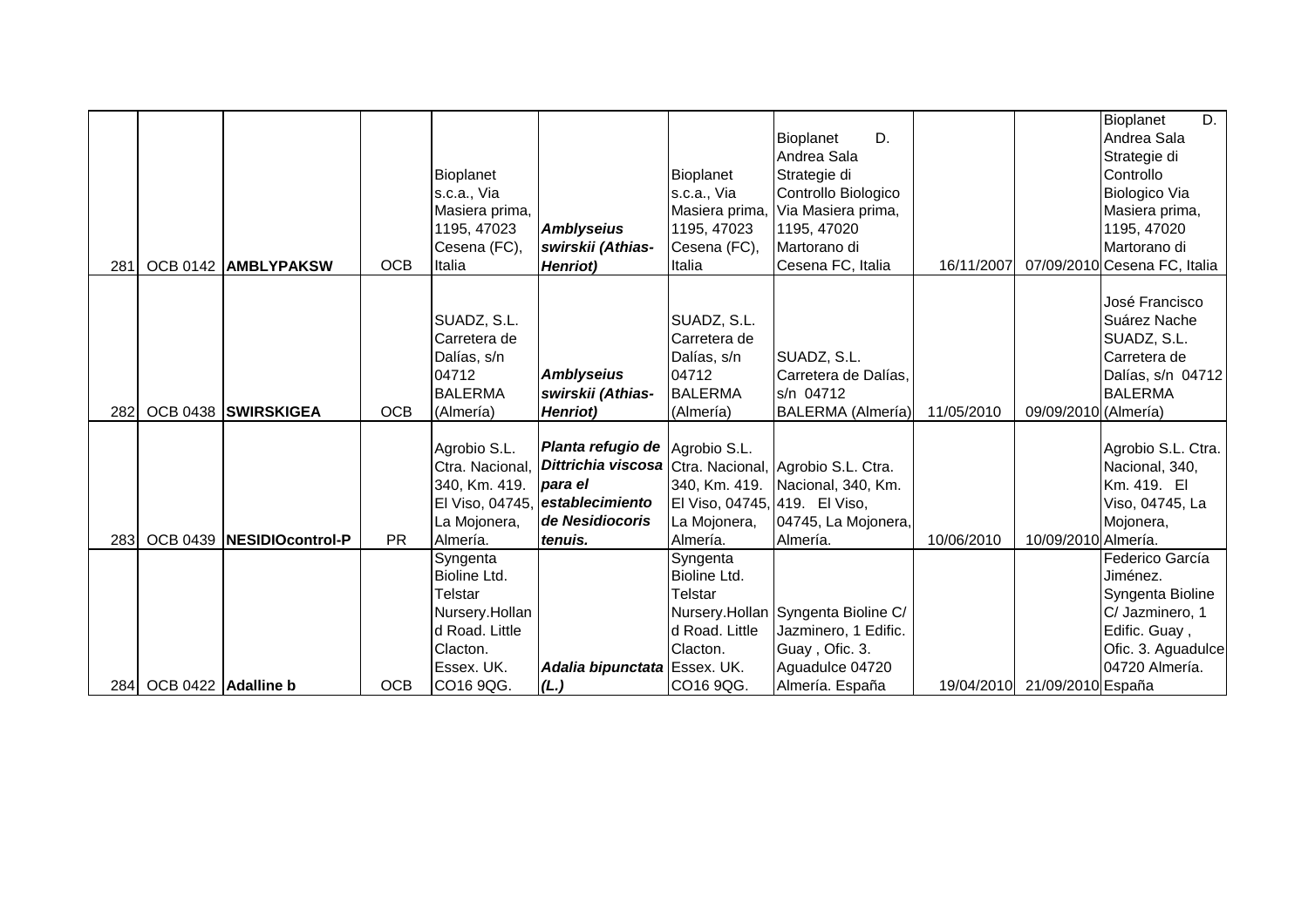|             | 288 OCB 0426 Aphelline ab | <b>OCB</b> | CO16 9QG.                        | (Dalman)                     | CO16 9QG.               | Almería. España                                            |            | 19/04/2010 21/09/2010 España |                                     |
|-------------|---------------------------|------------|----------------------------------|------------------------------|-------------------------|------------------------------------------------------------|------------|------------------------------|-------------------------------------|
|             |                           |            | Essex. UK.                       | abdominalis                  | Essex. UK.              | Aguadulce 04720                                            |            |                              | 04720 Almería.                      |
|             |                           |            | Clacton.                         | <b>Aphelinus</b>             | Clacton.                | Guay, Ofic. 3.                                             |            |                              | Ofic. 3. Aguadulce                  |
|             |                           |            | d Road. Little                   |                              | d Road. Little          | Jazminero, 1 Edific.                                       |            |                              | Edific. Guay,                       |
|             |                           |            | Nursery.Hollan                   |                              |                         | Nursery.Hollan Syngenta Bioline C/                         |            |                              | C/ Jazminero, 1                     |
|             |                           |            | Telstar                          |                              | Telstar                 |                                                            |            |                              | Syngenta Bioline                    |
|             |                           |            | Bioline Ltd.                     |                              | Bioline Ltd.            |                                                            |            |                              | Jiménez.                            |
|             |                           |            | Syngenta                         |                              | Syngenta                |                                                            |            |                              | Federico García                     |
| 287         | OCB 0425 Anagline p       | <b>OCB</b> | CO16 9QG.                        | (Girault)                    | CO16 9QG.               | Almería. España                                            | 19/04/2010 | 21/09/2010 España            |                                     |
|             |                           |            | Essex. UK.                       | pseudococci                  | lEssex. UK.             | Aguadulce 04720                                            |            |                              | 04720 Almería.                      |
|             |                           |            | Clacton.                         | <b>Anagyrus</b>              | Clacton.                | Guay, Ofic. 3.                                             |            |                              | Ofic. 3. Aguadulce                  |
|             |                           |            | d Road. Little                   |                              | d Road. Little          | Jazminero, 1 Edific.                                       |            |                              | Edific. Guay,                       |
|             |                           |            | Nursery.Hollan                   |                              |                         | Nursery.Hollan Syngenta Bioline C/                         |            |                              | C/ Jazminero, 1                     |
|             |                           |            | Telstar                          |                              | Telstar                 |                                                            |            |                              | Syngenta Bioline                    |
|             |                           |            | Bioline Ltd.                     |                              | <b>Bioline Ltd.</b>     |                                                            |            |                              | Jiménez.                            |
|             |                           |            | Syngenta                         |                              | Syngenta                |                                                            |            |                              | Federico García                     |
| <b>286</b>  | OCB 0424 Amblyline cal    | <b>OCB</b> | CO16 9QG.                        | Gregor)                      | CO16 9QG.               | Almería. España                                            | 19/04/2010 | 21/09/2010 España            |                                     |
|             |                           |            | Essex. UK.                       | californicus (Mac Essex. UK. |                         | Aguadulce 04720                                            |            |                              | 04720 Almería.                      |
|             |                           |            | Clacton.                         | <b>Amblyseius</b>            | Clacton.                | Guay, Ofic. 3.                                             |            |                              | Edific. Guay,<br>Ofic. 3. Aguadulce |
|             |                           |            | Nursery.Hollan<br>d Road. Little |                              | d Road. Little          | Nursery.Hollan Syngenta Bioline C/<br>Jazminero, 1 Edific. |            |                              | C/ Jazminero, 1                     |
|             |                           |            |                                  |                              |                         |                                                            |            |                              | Syngenta Bioline                    |
|             |                           |            | Bioline Ltd.<br>Telstar          |                              | Bioline Ltd.<br>Telstar |                                                            |            |                              | Jiménez.                            |
|             |                           |            | Syngenta                         |                              | Syngenta                |                                                            |            |                              | Federico García                     |
| <b>2851</b> | OCB 0423 Anderline aa     | <b>OCB</b> | CO16 9QG.                        | (Chant)                      | CO16 9QG.               | Almería. España                                            | 19/04/2010 | 21/09/2010 España            |                                     |
|             |                           |            | Essex. UK.                       | andersoni                    | Essex. UK.              | Aguadulce 04720                                            |            |                              | 04720 Almería.                      |
|             |                           |            | Clacton.                         | <b>Amblyseius</b>            | Clacton.                | Guay, Ofic. 3.                                             |            |                              | Ofic. 3. Aguadulce                  |
|             |                           |            | d Road. Little                   |                              | d Road. Little          | Jazminero, 1 Edific.                                       |            |                              | Edific. Guay,                       |
|             |                           |            | Nursery.Hollan                   |                              |                         | Nursery.Hollan Syngenta Bioline C/                         |            |                              | C/ Jazminero, 1                     |
|             |                           |            | Telstar                          |                              | Telstar                 |                                                            |            |                              | Syngenta Bioline                    |
|             |                           |            | Bioline Ltd.                     |                              | Bioline Ltd.            |                                                            |            |                              | Jiménez.                            |
|             |                           |            | Syngenta                         |                              | Syngenta                |                                                            |            |                              | Federico García                     |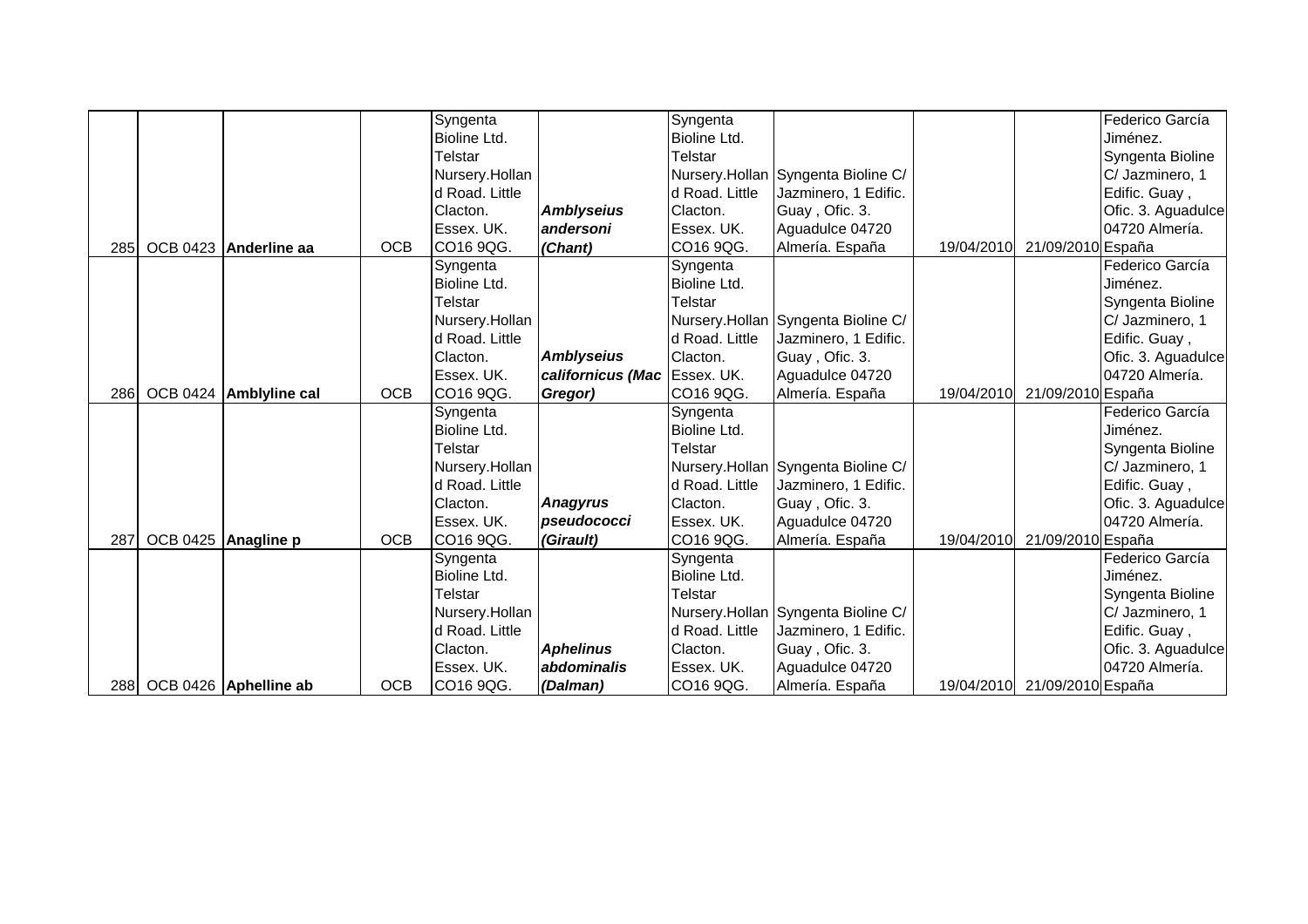|             |                           |            | Syngenta            |                        | Syngenta            |                                    |            |                   | Federico García    |
|-------------|---------------------------|------------|---------------------|------------------------|---------------------|------------------------------------|------------|-------------------|--------------------|
|             |                           |            | <b>Bioline Ltd.</b> |                        | <b>Bioline Ltd.</b> |                                    |            |                   | Jiménez.           |
|             |                           |            | Telstar             |                        | Telstar             |                                    |            |                   | Syngenta Bioline   |
|             |                           |            | Nursery.Hollan      |                        |                     | Nursery.Hollan Syngenta Bioline C/ |            |                   | C/ Jazminero, 1    |
|             |                           |            | d Road. Little      |                        | d Road. Little      | Jazminero, 1 Edific.               |            |                   | Edific. Guay,      |
|             |                           |            | Clacton.            | <b>Aphidoletes</b>     | Clacton.            | Guay, Ofic. 3.                     |            |                   | Ofic. 3. Aguadulce |
|             |                           |            | Essex. UK.          | aphidimyza             | Essex. UK.          | Aguadulce 04720                    |            |                   | 04720 Almería.     |
|             | 289 OCB 0427 Aphidoline a | <b>OCB</b> | CO16 9QG.           | (Rondani)              | CO16 9QG.           | Almería. España                    | 19/04/2010 | 21/09/2010 España |                    |
|             |                           |            | Syngenta            |                        | Syngenta            |                                    |            |                   | Federico García    |
|             |                           |            | Bioline Ltd.        |                        | Bioline Ltd.        |                                    |            |                   | Jiménez.           |
|             |                           |            | Telstar             |                        | Telstar             |                                    |            |                   | Syngenta Bioline   |
|             |                           |            | Nursery.Hollan      |                        |                     | Nursery.Hollan Syngenta Bioline C/ |            |                   | C/ Jazminero, 1    |
|             |                           |            | d Road. Little      |                        | d Road. Little      | Jazminero, 1 Edific.               |            |                   | Edific. Guay,      |
|             |                           |            | Clacton.            |                        | Clacton.            | Guay, Ofic. 3.                     |            |                   | Ofic. 3. Aguadulce |
|             |                           |            | Essex. UK.          | <b>Aphytis melinus</b> | Essex. UK.          | Aguadulce 04720                    |            |                   | 04720 Almería.     |
| <b>2901</b> | OCB 0428 Aphytiline m     | <b>OCB</b> | CO16 9QG.           | (DeBach)               | CO16 9QG.           | Almería. España                    | 19/04/2010 | 21/09/2010 España |                    |
|             |                           |            | Syngenta            |                        | Syngenta            |                                    |            |                   | Federico García    |
|             |                           |            | Bioline Ltd.        |                        | Bioline Ltd.        |                                    |            |                   | Jiménez.           |
|             |                           |            | Telstar             |                        | Telstar             |                                    |            |                   | Syngenta Bioline   |
|             |                           |            | Nursery.Hollan      |                        |                     | Nursery.Hollan Syngenta Bioline C/ |            |                   | C/ Jazminero, 1    |
|             |                           |            | d Road. Little      |                        | d Road. Little      | Jazminero, 1 Edific.               |            |                   | Edific. Guay,      |
|             |                           |            | Clacton.            | <b>Cryptolaemus</b>    | Clacton.            | Guay, Ofic. 3.                     |            |                   | Ofic. 3. Aguadulce |
|             |                           |            | Essex. UK.          | montrouzieri           | lEssex. UK.         | Aguadulce 04720                    |            |                   | 04720 Almería.     |
| 291         | OCB 0429 Cryptoline m     | <b>OCB</b> | CO16 9QG.           | (Muls)                 | CO16 9QG.           | Almería. España                    | 19/04/2010 | 21/09/2010 España |                    |
|             |                           |            | Syngenta            |                        | Syngenta            |                                    |            |                   | Federico García    |
|             |                           |            | Bioline Ltd.        |                        | Bioline Ltd.        |                                    |            |                   | Jiménez.           |
|             |                           |            | Telstar             |                        | Telstar             |                                    |            |                   | Syngenta Bioline   |
|             |                           |            | Nursery.Hollan      |                        |                     | Nursery.Hollan Syngenta Bioline C/ |            |                   | C/ Jazminero, 1    |
|             |                           |            | d Road. Little      | <b>Heterorhabditis</b> | d Road. Little      | Jazminero, 1 Edific.               |            |                   | Edific. Guay,      |
|             |                           |            | Clacton.            | megidis (Poinar,       | Clacton.            | Guay, Ofic. 3.                     |            |                   | Ofic. 3. Aguadulce |
|             |                           |            | Essex. UK.          | Jacson y Klein,        | Essex. UK.          | Aguadulce 04720                    |            |                   | 04720 Almería.     |
| 292         | OCB 0430 Exhibitline HM   | <b>OCB</b> | CO16 9QG.           | 1987)                  | CO16 9QG.           | Almería. España                    | 19/04/2010 | 21/09/2010 España |                    |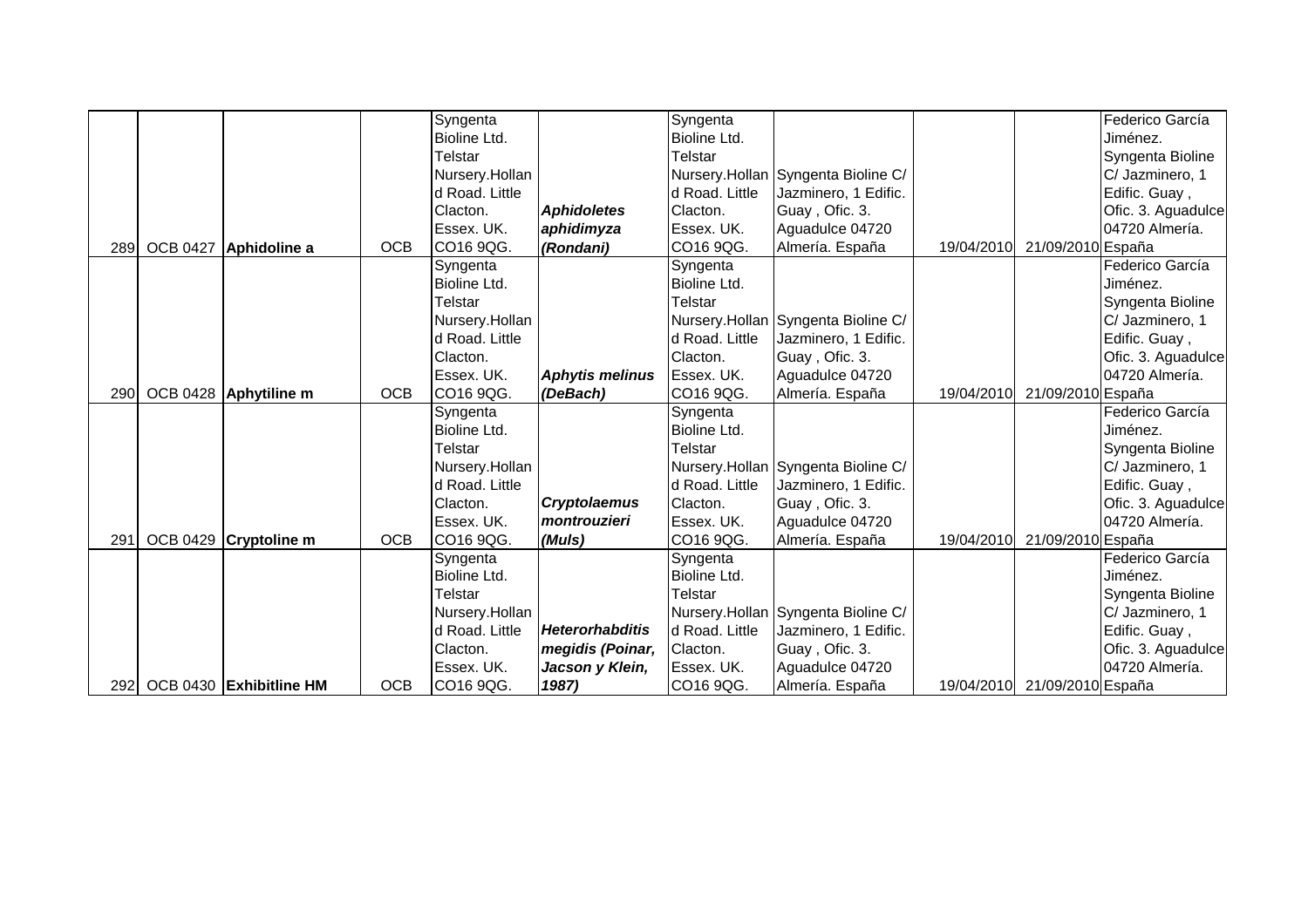|                  |                     |                      |            | Syngenta       |                        | Syngenta       |                                    |            |                              | Federico García    |
|------------------|---------------------|----------------------|------------|----------------|------------------------|----------------|------------------------------------|------------|------------------------------|--------------------|
|                  |                     |                      |            | Bioline Ltd.   |                        | Bioline Ltd.   |                                    |            |                              | Jiménez.           |
|                  |                     |                      |            | Telstar        |                        | Telstar        |                                    |            |                              | Syngenta Bioline   |
|                  |                     |                      |            | Nursery.Hollan |                        |                | Nursery.Hollan Syngenta Bioline C/ |            |                              | C/ Jazminero, 1    |
|                  |                     |                      |            | d Road. Little |                        | d Road, Little | Jazminero, 1 Edific.               |            |                              | Edific. Guay,      |
|                  |                     |                      |            | Clacton.       |                        | Clacton.       | Guay, Ofic. 3.                     |            |                              | Ofic. 3. Aguadulce |
|                  |                     |                      |            | Essex. UK.     | <b>Hypoaspis miles</b> | Essex. UK.     | Aguadulce 04720                    |            |                              | 04720 Almería.     |
| 293              |                     | OCB 0431 Hypoline m  | <b>OCB</b> | CO16 9QG.      | (Berlese)              | CO16 9QG.      | Almería. España                    | 19/04/2010 | 21/09/2010 España            |                    |
|                  |                     |                      |            | Syngenta       |                        | Syngenta       |                                    |            |                              | Federico García    |
|                  |                     |                      |            | Bioline Ltd.   |                        | Bioline Ltd.   |                                    |            |                              | Jiménez.           |
|                  |                     |                      |            | <b>Telstar</b> |                        | Telstar        |                                    |            |                              | Syngenta Bioline   |
|                  |                     |                      |            | Nursery.Hollan |                        |                | Nursery.Hollan Syngenta Bioline C/ |            |                              | C/ Jazminero, 1    |
|                  |                     |                      |            | d Road. Little |                        | d Road. Little | Jazminero, 1 Edific.               |            |                              | Edific. Guay,      |
|                  |                     |                      |            | Clacton.       | <b>Macrolophus</b>     | Clacton.       | Guay, Ofic. 3.                     |            |                              | Ofic. 3. Aguadulce |
|                  |                     |                      |            | Essex. UK.     | caliginosus            | Essex. UK.     | Aguadulce 04720                    |            |                              | 04720 Almería.     |
| 294              |                     | OCB 0432 Macroline c | <b>OCB</b> | CO16 9QG.      | (Wagner)               | ICO16 9QG.     | Almería. España                    | 19/04/2010 | 21/09/2010 España            |                    |
|                  |                     |                      |            | Syngenta       |                        | Syngenta       |                                    |            |                              | Federico García    |
|                  |                     |                      |            | Bioline Ltd.   |                        | Bioline Ltd.   |                                    |            |                              | Jiménez.           |
|                  |                     |                      |            | Telstar        |                        | Telstar        |                                    |            |                              | Syngenta Bioline   |
|                  |                     |                      |            | Nursery.Hollan |                        |                | Nursery.Hollan Syngenta Bioline C/ |            |                              | C/ Jazminero, 1    |
|                  |                     |                      |            | d Road. Little |                        | d Road. Little | Jazminero, 1 Edific.               |            |                              | Edific. Guay,      |
|                  |                     |                      |            | Clacton.       | <b>Steinernema</b>     | Clacton.       | Guay, Ofic. 3.                     |            |                              | Ofic. 3. Aguadulce |
|                  |                     |                      |            | Essex. UK.     | carpocapsae            | lEssex. UK.    | Aguadulce 04720                    |            |                              | 04720 Almería.     |
| 295              | OCB 0433 Exhibit sc |                      | <b>OCB</b> | CO16 9QG.      | (Weiser)               | CO16 9QG.      | Almería. España                    | 19/04/2010 | 21/09/2010 España            |                    |
|                  |                     |                      |            | Syngenta       |                        | Syngenta       |                                    |            |                              | Federico García    |
|                  |                     |                      |            | Bioline Ltd.   |                        | Bioline Ltd.   |                                    |            |                              | Jiménez.           |
|                  |                     |                      |            | Telstar        |                        | Telstar        |                                    |            |                              | Syngenta Bioline   |
|                  |                     |                      |            | Nursery.Hollan |                        |                | Nursery.Hollan Syngenta Bioline C/ |            |                              | C/ Jazminero, 1    |
|                  |                     |                      |            | d Road. Little |                        | d Road. Little | Jazminero, 1 Edific.               |            |                              | Edific. Guay,      |
|                  |                     |                      |            | Clacton.       |                        | Clacton.       | Guay, Ofic. 3.                     |            |                              | Ofic. 3. Aguadulce |
|                  |                     |                      |            | Essex. UK.     | <b>Steinernema</b>     | Essex. UK.     | Aguadulce 04720                    |            |                              | 04720 Almería.     |
| 296 <sub>I</sub> | OCB 0434 Exhibit sf |                      | <b>OCB</b> | CO16 9QG.      | feltiae (Filipjev)     | CO16 9QG.      | Almería. España                    |            | 19/04/2010 21/09/2010 España |                    |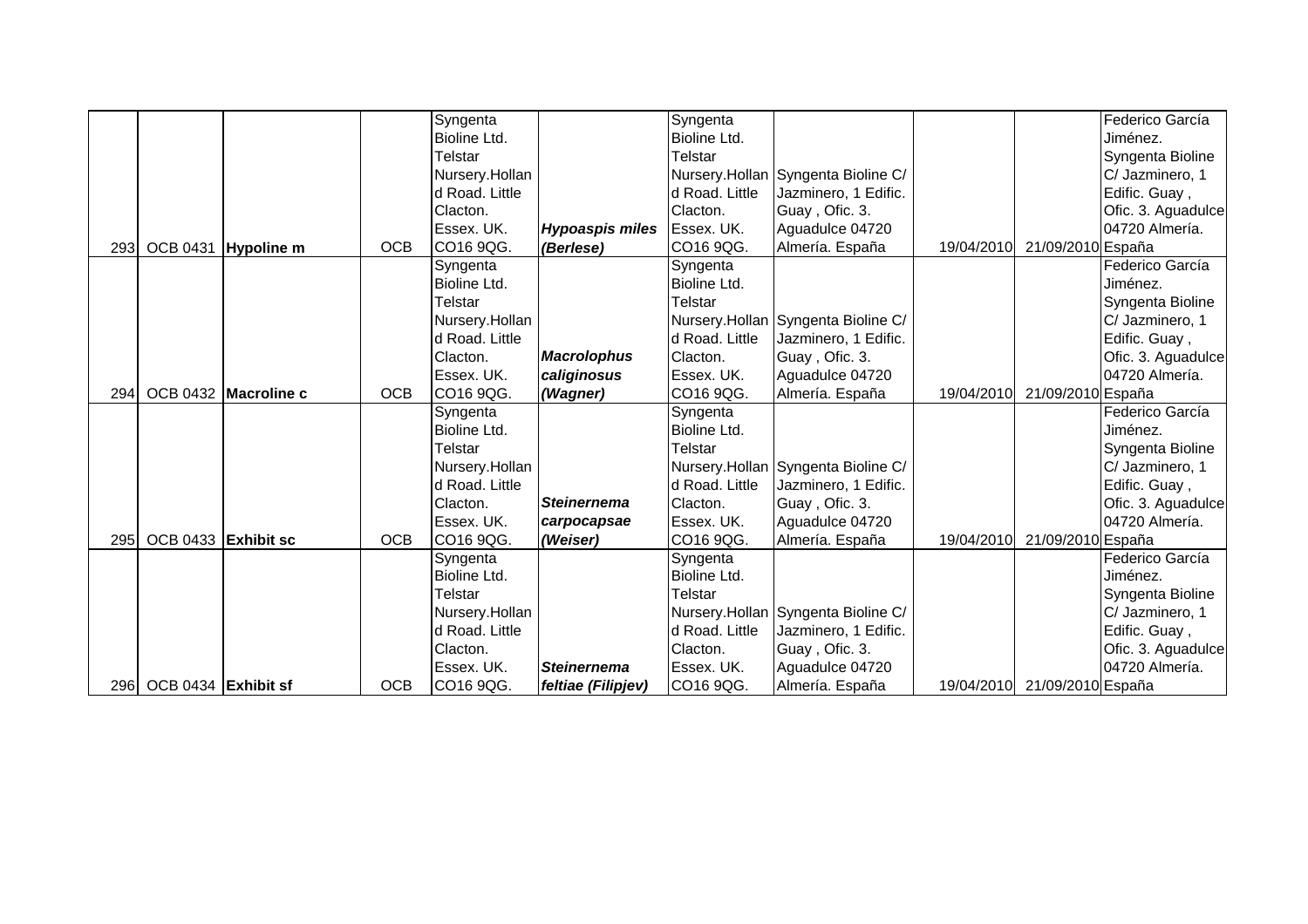|      |                           |            | Saniveg, S.L.  |                   | Saniveg, S.L.  |                    |            |                                        |
|------|---------------------------|------------|----------------|-------------------|----------------|--------------------|------------|----------------------------------------|
|      |                           |            | Ctra.de Níjar, |                   | Ctra.de Níjar, |                    |            |                                        |
|      |                           |            | Km. 5,900.     |                   | Km. 5,900.     | Saniveg, S.L.      |            | Saniveg, S.L.                          |
|      |                           |            | 04120-La       |                   | 04120-La       | Ctra.de Níjar, Km. |            | Ctra.de Níjar, Km.                     |
|      |                           |            | Cañada de      | <b>Aphidius</b>   | Cañada de      | 5,900.04120-La     |            | 5,900. 04120-La                        |
|      |                           |            | San Urbano.    | colemani          | San Urbano.    | Cañada de San      |            | Cañada de San                          |
| 297  | OCB 0442 Aphidius VIP     | <b>OCB</b> | Almería.       | (Viereck, 1912)   | Almería.       | Urbano. Almería.   | 16/06/2010 | 22/09/2010 Urbano. Almería.            |
|      |                           |            | Saniveg, S.L.  |                   | Saniveg, S.L.  |                    |            |                                        |
|      |                           |            | Ctra.de Níjar, |                   | Ctra.de Níjar, |                    |            |                                        |
|      |                           |            | Km. 5,900.     |                   | Km. 5,900.     | Saniveg, S.L.      |            | Saniveg, S.L.                          |
|      |                           |            | 04120-La       |                   | 04120-La       | Ctra.de Níjar, Km. |            | Ctra.de Níjar, Km.                     |
|      |                           |            | Cañada de      |                   | Cañada de      | 5,900. 04120-La    |            | 5,900. 04120-La                        |
|      |                           |            | San Urbano.    | <b>Bombus</b>     | San Urbano.    | Cañada de San      |            | Cañada de San                          |
| 298  | OCB 0443 Bombus VIP       | OP         | Almería.       | terrestris        | Almería.       | Urbano. Almería.   | 16/06/2010 | 22/09/2010 Urbano. Almería.            |
|      |                           |            | Saniveg, S.L.  |                   | Saniveg, S.L.  |                    |            |                                        |
|      |                           |            | Ctra.de Níjar, |                   | Ctra.de Níjar, |                    |            |                                        |
|      |                           |            | Km. 5,900.     |                   | Km. 5,900.     | Saniveg, S.L.      |            | Saniveg, S.L.                          |
|      |                           |            | 04120-La       |                   | 04120-La       | Ctra.de Níjar, Km. |            | Ctra.de Níjar, Km.                     |
|      |                           |            | Cañada de      |                   | Cañada de      | 5,900. 04120-La    |            | 5,900. 04120-La                        |
|      |                           |            | San Urbano.    | <b>Amblyseius</b> | San Urbano.    | Cañada de San      |            | Cañada de San                          |
| 299  | OCB 0444 Californicus VIP | <b>OCB</b> | Almería.       | californicus      | Almería.       | Urbano. Almería.   | 16/06/2010 | 22/09/2010 Urbano. Almería.            |
|      |                           |            | Saniveg, S.L.  |                   | Saniveg, S.L.  |                    |            |                                        |
|      |                           |            | Ctra.de Níjar, |                   | Ctra.de Níjar, |                    |            |                                        |
|      |                           |            | Km. 5,900.     |                   | Km. 5,900.     | Saniveg, S.L.      |            | Saniveg, S.L.                          |
|      |                           |            | 04120-La       |                   | 04120-La       | Ctra.de Níjar, Km. |            | Ctra.de Níjar, Km.                     |
|      |                           |            | Cañada de      |                   | Cañada de      | 5,900. 04120-La    |            | 5,900. 04120-La                        |
|      |                           |            | San Urbano.    | <b>Amblyseius</b> | San Urbano.    | Cañada de San      |            | Cañada de San                          |
| 300  | OCB 0445 Cucumeris VIP    | <b>OCB</b> | Almería.       | cucumeris         | Almería.       | Urbano. Almería.   | 16/06/2010 | 22/09/2010 Urbano. Almería.            |
|      |                           |            | Saniveg, S.L.  |                   | Saniveg, S.L.  |                    |            |                                        |
|      |                           |            | Ctra.de Níjar, |                   | Ctra.de Níjar, |                    |            |                                        |
|      |                           |            | Km. 5,900.     |                   | Km. 5,900.     | Saniveg, S.L.      |            | Saniveg, S.L.                          |
|      |                           |            | 04120-La       |                   | 04120-La       | Ctra.de Níjar, Km. |            | Ctra.de Níjar, Km.                     |
|      |                           |            | Cañada de      |                   | Cañada de      | 5,900. 04120-La    |            | 5,900. 04120-La                        |
|      |                           |            | San Urbano.    |                   | San Urbano.    | Cañada de San      |            | Cañada de San                          |
| 3011 | OCB 0446 Diglyphus VIP    | <b>OCB</b> | Almería.       | Diglyphus isaea   | Almería.       | Urbano. Almería.   |            | 16/06/2010 22/09/2010 Urbano. Almería. |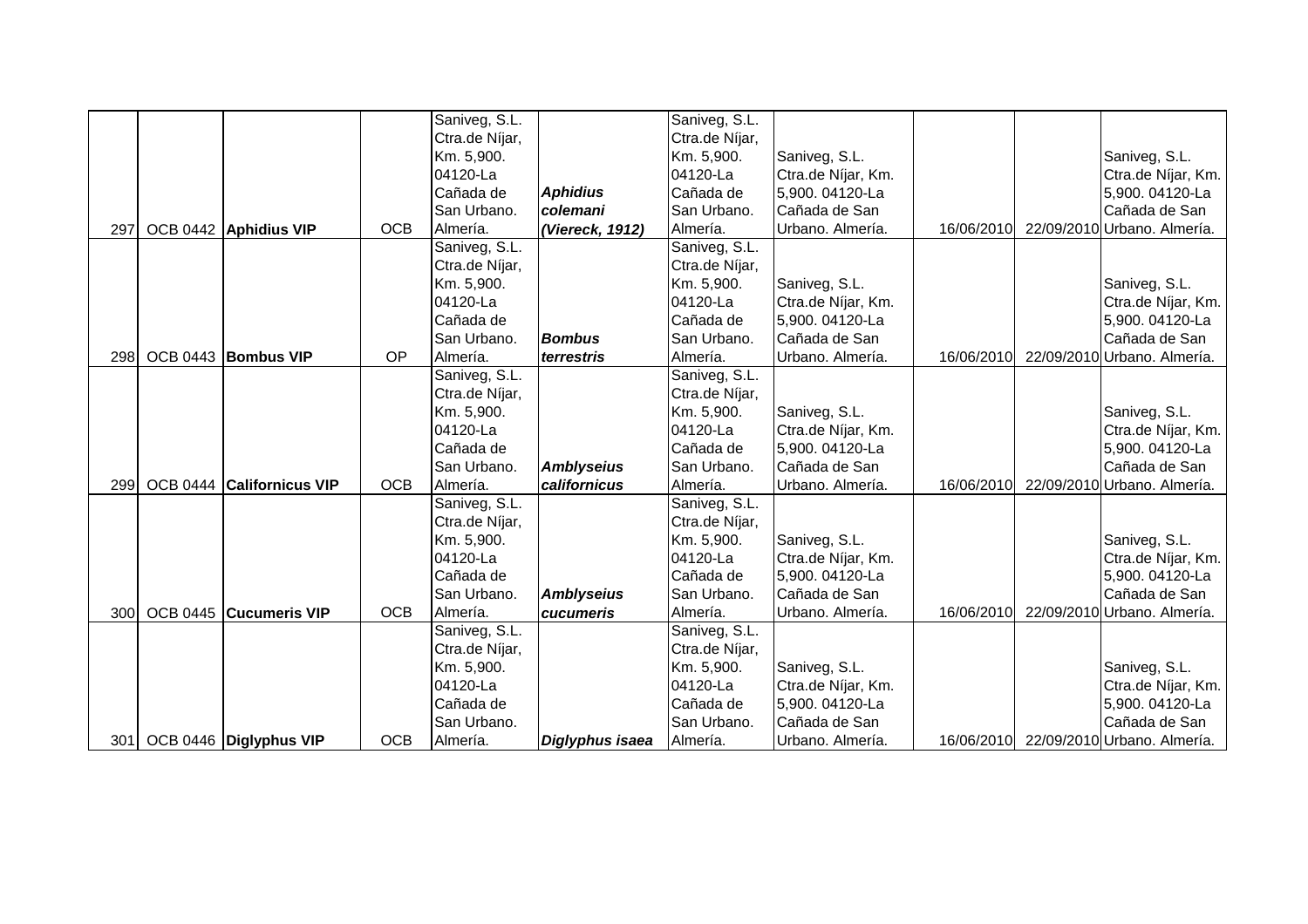|            |                 |                                                                             |                                        | Saniveg, S.L.                                                                                                                            |                                                                            | Saniveg, S.L.                                                                     |                                                                                                                                                                                                                                                              |                          |                                                                                                                                                                                                                                                            |
|------------|-----------------|-----------------------------------------------------------------------------|----------------------------------------|------------------------------------------------------------------------------------------------------------------------------------------|----------------------------------------------------------------------------|-----------------------------------------------------------------------------------|--------------------------------------------------------------------------------------------------------------------------------------------------------------------------------------------------------------------------------------------------------------|--------------------------|------------------------------------------------------------------------------------------------------------------------------------------------------------------------------------------------------------------------------------------------------------|
|            |                 |                                                                             |                                        | Ctra.de Níjar,                                                                                                                           |                                                                            | Ctra.de Níjar,                                                                    |                                                                                                                                                                                                                                                              |                          |                                                                                                                                                                                                                                                            |
|            |                 |                                                                             |                                        | Km. 5,900.                                                                                                                               |                                                                            | Km. 5,900.                                                                        | Saniveg, S.L.                                                                                                                                                                                                                                                |                          | Saniveg, S.L.                                                                                                                                                                                                                                              |
|            |                 |                                                                             |                                        | 04120-La                                                                                                                                 |                                                                            | 04120-La                                                                          | Ctra.de Níjar, Km.                                                                                                                                                                                                                                           |                          | Ctra.de Níjar, Km.                                                                                                                                                                                                                                         |
|            |                 |                                                                             |                                        | Cañada de                                                                                                                                |                                                                            | Cañada de                                                                         | 5,900. 04120-La                                                                                                                                                                                                                                              |                          | 5,900. 04120-La                                                                                                                                                                                                                                            |
|            |                 |                                                                             |                                        | San Urbano.                                                                                                                              | <b>Macrolophus</b>                                                         | San Urbano.                                                                       | Cañada de San                                                                                                                                                                                                                                                |                          | Cañada de San                                                                                                                                                                                                                                              |
| 302        | <b>OCB 0447</b> | <b>Macrolophus VIP</b>                                                      | <b>OCB</b>                             | Almería.                                                                                                                                 | caliginosus                                                                | Almería.                                                                          | Urbano. Almería.                                                                                                                                                                                                                                             | 16/06/2010               | 22/09/2010 Urbano. Almería.                                                                                                                                                                                                                                |
|            |                 |                                                                             |                                        | Saniveg, S.L.                                                                                                                            |                                                                            | Saniveg, S.L.                                                                     |                                                                                                                                                                                                                                                              |                          |                                                                                                                                                                                                                                                            |
|            |                 |                                                                             |                                        | Ctra.de Níjar,                                                                                                                           |                                                                            | Ctra.de Níjar,                                                                    |                                                                                                                                                                                                                                                              |                          |                                                                                                                                                                                                                                                            |
|            |                 |                                                                             |                                        | Km. 5,900.                                                                                                                               |                                                                            | Km. 5,900.                                                                        | Saniveg, S.L.                                                                                                                                                                                                                                                |                          | Saniveg, S.L.                                                                                                                                                                                                                                              |
|            |                 |                                                                             |                                        | 04120-La                                                                                                                                 |                                                                            | 04120-La                                                                          | Ctra.de Níjar, Km.                                                                                                                                                                                                                                           |                          | Ctra.de Níjar, Km.                                                                                                                                                                                                                                         |
|            |                 |                                                                             |                                        | Cañada de                                                                                                                                |                                                                            | Cañada de                                                                         | 5,900. 04120-La                                                                                                                                                                                                                                              |                          | 5,900. 04120-La                                                                                                                                                                                                                                            |
|            |                 |                                                                             |                                        | San Urbano.                                                                                                                              | <b>Eretmocerus</b>                                                         | San Urbano.                                                                       | Cañada de San                                                                                                                                                                                                                                                |                          | Cañada de San                                                                                                                                                                                                                                              |
| 303        |                 | OCB 0448 Mundus VIP                                                         | <b>OCB</b>                             | Almería.                                                                                                                                 | mundus                                                                     | Almería.                                                                          | Urbano. Almería.                                                                                                                                                                                                                                             | 16/06/2010               | 22/09/2010 Urbano. Almería.                                                                                                                                                                                                                                |
|            |                 |                                                                             |                                        |                                                                                                                                          |                                                                            |                                                                                   |                                                                                                                                                                                                                                                              |                          |                                                                                                                                                                                                                                                            |
|            |                 |                                                                             |                                        |                                                                                                                                          |                                                                            |                                                                                   | Saniveg, S.L.                                                                                                                                                                                                                                                |                          | Saniveg, S.L.                                                                                                                                                                                                                                              |
|            |                 |                                                                             |                                        | Biobest N.V.                                                                                                                             |                                                                            | Biobest N.V.                                                                      | Ctra.de Níjar, Km.                                                                                                                                                                                                                                           |                          | Ctra.de Níjar, Km.                                                                                                                                                                                                                                         |
|            |                 |                                                                             |                                        | Ilse Velden 18,                                                                                                                          | Heterorhabditis                                                            |                                                                                   | Ilse Velden 18, 5,900. 04120-La                                                                                                                                                                                                                              |                          | 5,900. 04120-La                                                                                                                                                                                                                                            |
|            |                 |                                                                             |                                        | 2260 Westerlo                                                                                                                            | bacteriophora                                                              | 2260 Westerlo                                                                     | Cañada de San                                                                                                                                                                                                                                                |                          | Cañada de San                                                                                                                                                                                                                                              |
| 304        |                 | OCB 0449 Nema VIP Insectos                                                  | <b>OCB</b>                             | (België)                                                                                                                                 | (Poinar)                                                                   | (België)                                                                          | Urbano. Almería.                                                                                                                                                                                                                                             | 16/06/2010               | 22/09/2010 Urbano. Almería.                                                                                                                                                                                                                                |
|            |                 |                                                                             |                                        |                                                                                                                                          |                                                                            |                                                                                   |                                                                                                                                                                                                                                                              |                          |                                                                                                                                                                                                                                                            |
|            |                 |                                                                             |                                        |                                                                                                                                          |                                                                            |                                                                                   | Saniveg, S.L.                                                                                                                                                                                                                                                |                          | Saniveg, S.L.                                                                                                                                                                                                                                              |
|            |                 |                                                                             |                                        | Biobest N.V.                                                                                                                             |                                                                            | Biobest N.V.                                                                      | Ctra.de Níjar, Km.                                                                                                                                                                                                                                           |                          | Ctra.de Níjar, Km.                                                                                                                                                                                                                                         |
|            |                 |                                                                             |                                        | Ilse Velden 18,                                                                                                                          |                                                                            |                                                                                   | Ilse Velden 18, 5,900. 04120-La                                                                                                                                                                                                                              |                          | 5,900. 04120-La                                                                                                                                                                                                                                            |
|            |                 |                                                                             |                                        | 2260 Westerlo                                                                                                                            | <b>Steinernema</b>                                                         |                                                                                   | 2260 Westerlo Cañada de San                                                                                                                                                                                                                                  |                          | Cañada de San                                                                                                                                                                                                                                              |
|            |                 |                                                                             |                                        |                                                                                                                                          |                                                                            |                                                                                   |                                                                                                                                                                                                                                                              |                          |                                                                                                                                                                                                                                                            |
|            |                 |                                                                             |                                        |                                                                                                                                          |                                                                            |                                                                                   |                                                                                                                                                                                                                                                              |                          |                                                                                                                                                                                                                                                            |
|            |                 |                                                                             |                                        |                                                                                                                                          |                                                                            |                                                                                   |                                                                                                                                                                                                                                                              |                          |                                                                                                                                                                                                                                                            |
|            |                 |                                                                             |                                        |                                                                                                                                          |                                                                            |                                                                                   |                                                                                                                                                                                                                                                              |                          |                                                                                                                                                                                                                                                            |
|            |                 |                                                                             |                                        |                                                                                                                                          |                                                                            |                                                                                   |                                                                                                                                                                                                                                                              |                          |                                                                                                                                                                                                                                                            |
|            |                 |                                                                             |                                        |                                                                                                                                          |                                                                            |                                                                                   |                                                                                                                                                                                                                                                              |                          |                                                                                                                                                                                                                                                            |
|            |                 |                                                                             |                                        |                                                                                                                                          |                                                                            |                                                                                   |                                                                                                                                                                                                                                                              |                          |                                                                                                                                                                                                                                                            |
|            |                 |                                                                             |                                        |                                                                                                                                          |                                                                            |                                                                                   |                                                                                                                                                                                                                                                              |                          |                                                                                                                                                                                                                                                            |
|            |                 |                                                                             |                                        |                                                                                                                                          |                                                                            |                                                                                   |                                                                                                                                                                                                                                                              |                          |                                                                                                                                                                                                                                                            |
|            |                 |                                                                             |                                        |                                                                                                                                          |                                                                            |                                                                                   |                                                                                                                                                                                                                                                              |                          |                                                                                                                                                                                                                                                            |
|            |                 |                                                                             |                                        |                                                                                                                                          |                                                                            |                                                                                   |                                                                                                                                                                                                                                                              |                          |                                                                                                                                                                                                                                                            |
| 307I       |                 |                                                                             |                                        |                                                                                                                                          |                                                                            |                                                                                   |                                                                                                                                                                                                                                                              |                          |                                                                                                                                                                                                                                                            |
| 305<br>306 | <b>OCB 0451</b> | OCB 0450 Nema VIP orugas<br>Nema VIP<br>palmeras<br>OCB 0452 Nema VIP suelo | <b>OCB</b><br><b>OCB</b><br><b>OCB</b> | (België)<br>Biobest N.V.<br>Ilse Velden 18,<br>2260 Westerlo<br>(België)<br>Biobest N.V.<br>Ilse Velden 18,<br>2260 Westerlo<br>(België) | carpocapsae<br>Steinernema<br>carpocapsae<br><b>Steinernema</b><br>feltiae | (België)<br>Biobest N.V.<br>(België)<br>Biobest N.V.<br>2260 Westerlo<br>(België) | Urbano. Almería.<br>Saniveg, S.L.<br>Ctra.de Níjar, Km.<br>Ilse Velden 18, 5,900. 04120-La<br>2260 Westerlo Cañada de San<br>Urbano. Almería.<br>Saniveg, S.L.<br>Ctra.de Níjar, Km.<br>Ilse Velden 18, 5,900. 04120-La<br>Cañada de San<br>Urbano. Almería. | 16/06/2010<br>16/06/2010 | 22/09/2010 Urbano. Almería.<br>Saniveg, S.L.<br>Ctra.de Níjar, Km.<br>5,900. 04120-La<br>Cañada de San<br>22/09/2010 Urbano. Almería.<br>Saniveg, S.L.<br>Ctra.de Níjar, Km.<br>5,900. 04120-La<br>Cañada de San<br>16/06/2010 22/09/2010 Urbano. Almería. |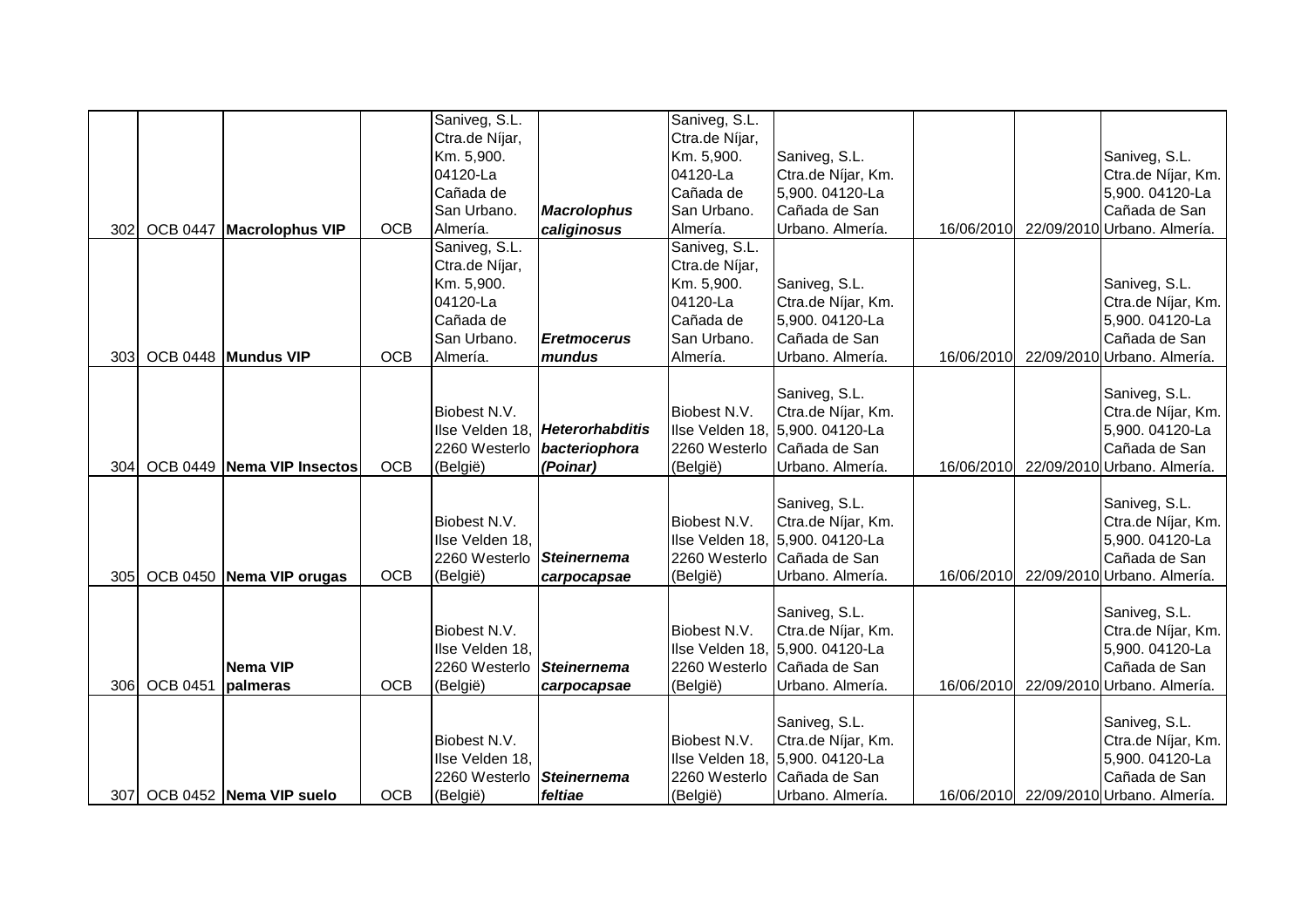|     |                    |                             |            | Saniveg, S.L.                   |                         | Saniveg, S.L.             |                                 |            |                                        |
|-----|--------------------|-----------------------------|------------|---------------------------------|-------------------------|---------------------------|---------------------------------|------------|----------------------------------------|
|     |                    |                             |            | Ctra.de Níjar,                  |                         | Ctra.de Níjar,            |                                 |            |                                        |
|     |                    |                             |            | Km. 5,900.                      |                         | Km. 5,900.                | Saniveg, S.L.                   |            | Saniveg, S.L.                          |
|     |                    |                             |            | 04120-La                        |                         | 04120-La                  | Ctra.de Níjar, Km.              |            | Ctra.de Níjar, Km.                     |
|     |                    |                             |            | Cañada de                       |                         | Cañada de                 | 5,900. 04120-La                 |            | 5,900. 04120-La                        |
|     |                    |                             |            | San Urbano.                     | <b>Nesidiocoris</b>     | San Urbano.               | Cañada de San                   |            | Cañada de San                          |
| 308 |                    | OCB 0453 Nesidiocoris VIP   | <b>OCB</b> | Almería.                        | tenuis                  | Almería.                  | Urbano. Almería.                | 16/06/2010 | 22/09/2010 Urbano. Almería.            |
|     |                    |                             |            | Saniveg, S.L.                   |                         | Saniveg, S.L.             |                                 |            |                                        |
|     |                    |                             |            | Ctra.de Níjar,                  |                         | Ctra.de Níjar,            |                                 |            |                                        |
|     |                    |                             |            | Km. 5,900.                      |                         | Km. 5,900.                | Saniveg, S.L.                   |            | Saniveg, S.L.                          |
|     |                    |                             |            | 04120-La                        |                         | 04120-La                  | Ctra.de Níjar, Km.              |            | Ctra.de Níjar, Km.                     |
|     |                    |                             |            | Cañada de                       |                         | Cañada de                 | 5,900. 04120-La                 |            | 5,900. 04120-La                        |
|     |                    |                             |            | San Urbano.                     | <b>Phytoseiulus</b>     | San Urbano.               | Cañada de San                   |            | Cañada de San                          |
| 309 |                    | OCB 0454 Phytoseiulus VIP   | <b>OCB</b> | Almería.                        | persimilis              | Almería.                  | Urbano. Almería.                | 16/06/2010 | 22/09/2010 Urbano. Almería.            |
|     |                    |                             |            | Saniveg, S.L.                   |                         | Saniveg, S.L.             |                                 |            |                                        |
|     |                    |                             |            | Ctra.de Níjar,                  |                         | Ctra.de Níjar,            |                                 |            |                                        |
|     |                    |                             |            | Km. 5,900.                      |                         | Km. 5,900.                | Saniveg, S.L.                   |            | Saniveg, S.L.                          |
|     |                    |                             |            | 04120-La                        |                         | 04120-La                  | Ctra.de Níjar, Km.              |            | Ctra.de Níjar, Km.                     |
|     |                    |                             |            | Cañada de                       |                         | Cañada de                 | 5,900. 04120-La                 |            | 5,900. 04120-La                        |
|     |                    |                             |            | San Urbano.                     |                         | San Urbano.               | Cañada de San                   |            | Cañada de San                          |
| 310 | OCB 0455 Orius VIP |                             | <b>OCB</b> | Almería.                        | <b>Orius laevigatus</b> | Almería.                  | Urbano. Almería.                | 16/06/2010 | 22/09/2010 Urbano. Almería.            |
|     |                    |                             |            |                                 |                         |                           |                                 |            |                                        |
|     |                    |                             |            |                                 |                         |                           | Saniveg, S.L.                   |            | Saniveg, S.L.                          |
|     |                    |                             |            | Biobest N.V.                    |                         | Biobest N.V.              | Ctra.de Níjar, Km.              |            | Ctra.de Níjar, Km.                     |
|     |                    |                             |            | Ilse Velden 18,                 |                         |                           | Ilse Velden 18, 5,900. 04120-La |            | 5,900. 04120-La                        |
| 311 |                    |                             | <b>OCB</b> | 2260 Westerlo <b>Amblyseius</b> |                         |                           | 2260 Westerlo Cañada de San     |            | Cañada de San                          |
|     |                    | OCB 0456 Swirskii VIP       |            | (België)<br>Saniveg, S.L.       | swirskii                | (België)<br>Saniveg, S.L. | Urbano. Almería.                | 16/06/2010 | 22/09/2010 Urbano. Almería.            |
|     |                    |                             |            |                                 |                         |                           |                                 |            |                                        |
|     |                    |                             |            | Ctra.de Níjar,                  |                         | Ctra.de Níjar,            | Saniveg, S.L.                   |            |                                        |
|     |                    |                             |            | Km. 5,900.<br>04120-La          |                         | Km. 5,900.<br>04120-La    | Ctra.de Níjar, Km.              |            | Saniveg, S.L.<br>Ctra.de Níjar, Km.    |
|     |                    |                             |            | Cañada de                       |                         | Cañada de                 | 5,900.04120-La                  |            | 5,900. 04120-La                        |
|     |                    |                             |            | San Urbano.                     |                         | San Urbano.               | Cañada de San                   |            | Cañada de San                          |
|     |                    | OCB 0457 Orius Sun Line VIP | <b>OCB</b> | Almería.                        |                         |                           | Urbano. Almería.                |            | 16/06/2010 22/09/2010 Urbano. Almería. |
| 312 |                    |                             |            |                                 | <b>Orius laevigatus</b> | Almería.                  |                                 |            |                                        |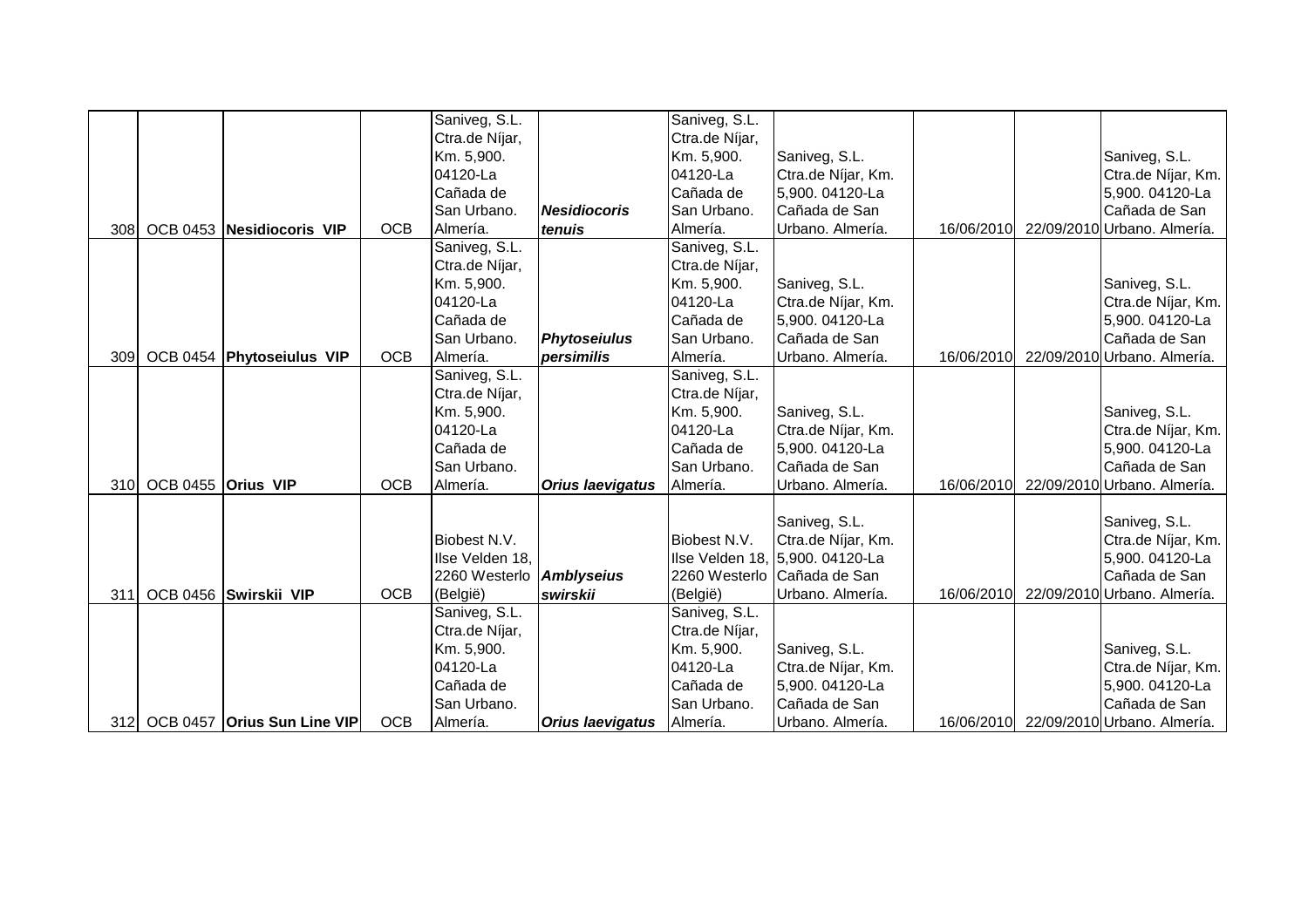|      |                   |                           |            | Saniveg, S.L.  |                     | Saniveg, S.L.  |                       |            |                             |
|------|-------------------|---------------------------|------------|----------------|---------------------|----------------|-----------------------|------------|-----------------------------|
|      |                   |                           |            | Ctra.de Níjar, |                     | Ctra.de Níjar, |                       |            |                             |
|      |                   |                           |            | Km. 5,900.     |                     | Km. 5,900.     | Saniveg, S.L.         |            | Saniveg, S.L.               |
|      |                   |                           |            | 04120-La       |                     | 04120-La       | Ctra.de Níjar, Km.    |            | Ctra.de Níjar, Km.          |
|      |                   |                           |            | Cañada de      |                     | Cañada de      | 5,900. 04120-La       |            | 5,900. 04120-La             |
|      |                   |                           |            | San Urbano.    | <b>Cryptolaemus</b> | San Urbano.    | Cañada de San         |            | Cañada de San               |
| 313  |                   | OCB 0458 Cryptolaemus VIP | <b>OCB</b> | Almería.       | montrouzieri        | Almería.       | Urbano. Almería.      | 16/06/2010 | 22/09/2010 Urbano. Almería. |
|      |                   |                           |            | Saniveg, S.L.  |                     | Saniveg, S.L.  |                       |            |                             |
|      |                   |                           |            | Ctra.de Níjar, |                     | Ctra.de Níjar, |                       |            |                             |
|      |                   |                           |            | Km. 5,900.     |                     | Km. 5,900.     | Saniveg, S.L.         |            | Saniveg, S.L.               |
|      |                   |                           |            | 04120-La       |                     | 04120-La       | Ctra.de Níjar, Km.    |            | Ctra.de Níjar, Km.          |
|      |                   |                           |            | Cañada de      |                     | Cañada de      | 5,900. 04120-La       |            | 5,900. 04120-La             |
|      |                   |                           |            | San Urbano.    | Chrysoperla         | San Urbano.    | Cañada de San         |            | Cañada de San               |
| 314I |                   | OCB 0459 Chrysoperla VIP  | <b>OCB</b> | Almería.       | carnea              | Almería.       | Urbano. Almería.      | 16/06/2010 | 22/09/2010 Urbano. Almería. |
|      |                   |                           |            | Saniveg, S.L.  |                     | Saniveg, S.L.  |                       |            |                             |
|      |                   |                           |            | Ctra.de Níjar, |                     | Ctra.de Níjar, |                       |            |                             |
|      |                   |                           |            | Km. 5,900.     |                     | Km. 5,900.     | Saniveg, S.L.         |            | Saniveg, S.L.               |
|      |                   |                           |            | 04120-La       |                     | 04120-La       | Ctra.de Níjar, Km.    |            | Ctra.de Níjar, Km.          |
|      |                   |                           |            | Cañada de      |                     | Cañada de      | 5,900. 04120-La       |            | 5,900. 04120-La             |
|      |                   |                           |            | San Urbano.    |                     | San Urbano.    | Cañada de San         |            | Cañada de San               |
| 315  | OCB 0460 Ervi VIP |                           | <b>OCB</b> | Almería.       | Aphidius ervi       | Almería.       | Urbano. Almería.      | 16/06/2010 | 22/09/2010 Urbano. Almería. |
|      |                   |                           |            |                |                     |                | Koppert Biological    |            |                             |
|      |                   |                           |            | Koppert        |                     | Koppert        | Systems, S.L. C/      |            |                             |
|      |                   |                           |            | Beheer B.V.    |                     | Beheer B.V.    | Cobre, 22-24 -        |            |                             |
|      |                   |                           |            | Veilingweg 17- |                     | Veilingweg 17- | Parcela P.14 Nave     |            |                             |
|      |                   |                           |            | P.O. Box 155.  |                     | P.O. Box 155.  | 3 Polígono Industrial |            |                             |
|      |                   |                           |            | 2650 AD        |                     | 2650 AD        | Ciudad del            |            |                             |
|      |                   |                           |            | Berkel en      | <b>Amblyseius</b>   | Berkel en      | Transporte 04745      |            | Magda Galeano               |
|      |                   | <b>CUCUMERIS</b>          |            | Rodenrijs The  | cucumeris           | Rodenrijs The  | La Mojonera           |            | Revert, Koppert             |
| 316  | <b>OCB 0461</b>   | <b>BRISA</b>              | <b>OCB</b> | Netherlands    | (Oudemans)          | Netherlands    | (Almería)             | 29/06/2010 | 22/10/2010 España, S.L.     |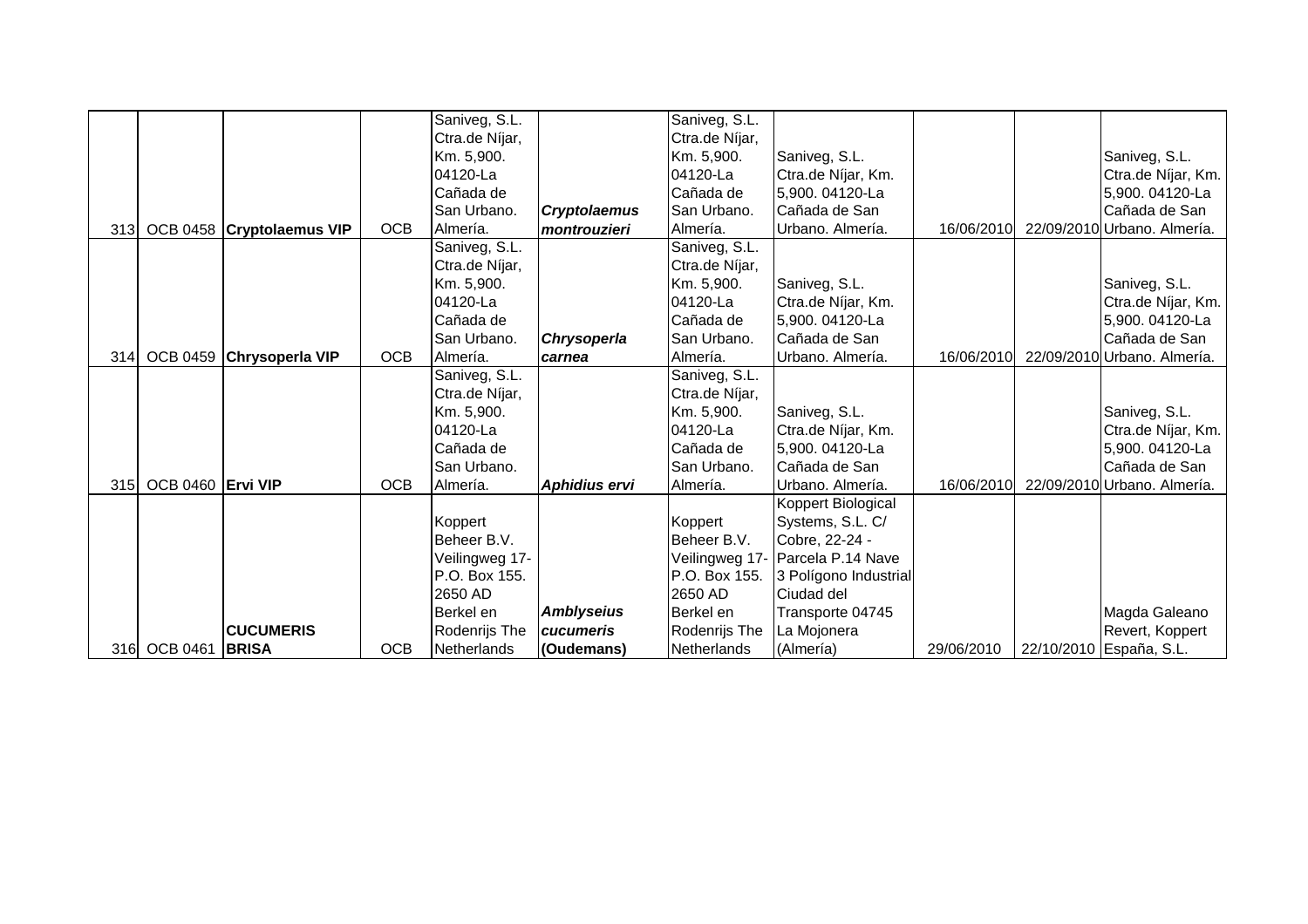|     |                         |            |                |                     |               | Koppert Biological               |            |            |                         |
|-----|-------------------------|------------|----------------|---------------------|---------------|----------------------------------|------------|------------|-------------------------|
|     |                         |            | Koppert        |                     | Koppert       | Systems, S.L. C/                 |            |            |                         |
|     |                         |            | Beheer B.V.    |                     | Beheer B.V.   | Cobre, 22-24 -                   |            |            |                         |
|     |                         |            | Veilingweg 17- |                     |               | Veilingweg 17- Parcela P.14 Nave |            |            |                         |
|     |                         |            | P.O. Box 155.  |                     | P.O. Box 155. | 3 Polígono Industrial            |            |            |                         |
|     |                         |            | 2650 AD        |                     | 2650 AD       | Ciudad del                       |            |            |                         |
|     |                         |            | Berkel en      |                     | Berkel en     | Transporte 04745                 |            |            | Magda Galeano           |
|     |                         |            | Rodenrijs The  | <b>Amblyseius</b>   | Rodenrijs The | La Mojonera                      |            |            | Revert, Koppert         |
| 317 | OCB 0462 SWIRSKII BRISA | <b>OCB</b> | Netherlands    | swirskii            | Netherlands   | (Almería)                        | 29/06/2010 | 22/10/2010 | España, S.L.            |
|     |                         |            |                |                     |               | Koppert Biological               |            |            |                         |
|     |                         |            | Koppert        |                     | Koppert       | Systems, S.L. C/                 |            |            |                         |
|     |                         |            | Beheer B.V.    |                     | Beheer B.V.   | Cobre, 22-24 -                   |            |            |                         |
|     |                         |            | Veilingweg 17- |                     |               | Veilingweg 17- Parcela P.14 Nave |            |            |                         |
|     |                         |            | P.O. Box 155.  |                     | P.O. Box 155. | 3 Polígono Industrial            |            |            |                         |
|     |                         |            | 2650 AD        |                     | 2650 AD       | Ciudad del                       |            |            |                         |
|     |                         |            | Berkel en      | <b>Aphidius</b>     | Berkel en     | Transporte 04745                 |            |            | Magda Galeano           |
|     |                         |            | Rodenrijs The  | colemani            | Rodenrijs The | La Mojonera                      |            |            | Revert, Koppert         |
| 318 | OCB 0463 COLEMANI BRISA | <b>OCB</b> | Netherlands    | (Viereck, 1912)     | Netherlands   | (Almería)                        | 29/06/2010 |            | 22/10/2010 España, S.L. |
|     |                         |            |                |                     |               | Koppert Biological               |            |            |                         |
|     |                         |            | Koppert        |                     | Koppert       | Systems, S.L. C/                 |            |            |                         |
|     |                         |            | Beheer B.V.    |                     | Beheer B.V.   | Cobre, 22-24 -                   |            |            |                         |
|     |                         |            | Veilingweg 17- |                     |               | Veilingweg 17- Parcela P.14 Nave |            |            |                         |
|     |                         |            | P.O. Box 155.  |                     | P.O. Box 155. | 3 Polígono Industrial            |            |            |                         |
|     |                         |            | 2650 AD        |                     | 2650 AD       | Ciudad del                       |            |            |                         |
|     |                         |            | Berkel en      |                     | Berkel en     | Transporte 04745                 |            |            | Magda Galeano           |
|     |                         |            | Rodenrijs The  |                     | Rodenrijs The | La Mojonera                      |            |            | Revert, Koppert         |
| 319 | OCB 0464 ERVI BRISA     | <b>OCB</b> | Netherlands    | Aphidius ervi       | Netherlands   | (Almería)                        | 29/06/2010 |            | 22/10/2010 España, S.L. |
|     |                         |            |                |                     |               | Koppert Biological               |            |            |                         |
|     |                         |            | Koppert        |                     | Koppert       | Systems, S.L. C/                 |            |            |                         |
|     |                         |            | Beheer B.V.    |                     | Beheer B.V.   | Cobre, 22-24 -                   |            |            |                         |
|     |                         |            | Veilingweg 17- |                     |               | Veilingweg 17- Parcela P.14 Nave |            |            |                         |
|     |                         |            | P.O. Box 155.  |                     | P.O. Box 155. | 3 Polígono Industrial            |            |            |                         |
|     |                         |            | 2650 AD        |                     | 2650 AD       | Ciudad del                       |            |            |                         |
|     |                         |            | Berkel en      |                     | Berkel en     | Transporte 04745                 |            |            | Magda Galeano           |
|     |                         |            | Rodenrijs The  | <b>Nesidiocoris</b> | Rodenrijs The | La Mojonera                      |            |            | Revert, Koppert         |
| 320 | OCB 0465 NESI BRISA     | <b>OCB</b> | Netherlands    | tenuis              | Netherlands   | (Almería)                        | 29/06/2010 |            | 22/10/2010 España, S.L. |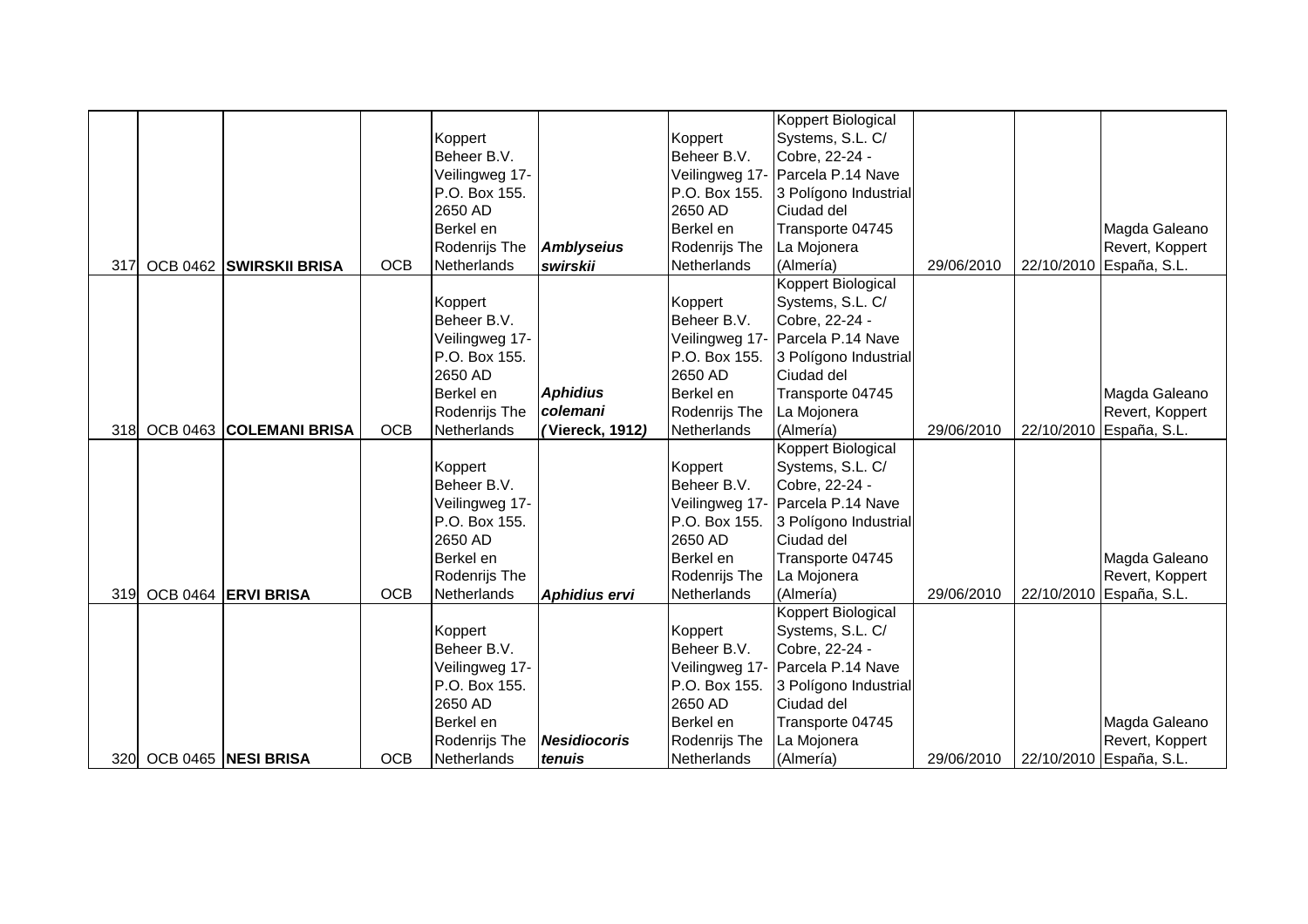|     |                   |                         |             |                |                         |               | <b>Koppert Biological</b>        |            |            |                         |
|-----|-------------------|-------------------------|-------------|----------------|-------------------------|---------------|----------------------------------|------------|------------|-------------------------|
|     |                   |                         |             | Koppert        |                         | Koppert       | Systems, S.L. C/                 |            |            |                         |
|     |                   |                         |             | Beheer B.V.    |                         | Beheer B.V.   | Cobre, 22-24 -                   |            |            |                         |
|     |                   |                         |             | Veilingweg 17- |                         |               | Veilingweg 17- Parcela P.14 Nave |            |            |                         |
|     |                   |                         |             | P.O. Box 155.  |                         | P.O. Box 155. | 3 Polígono Industrial            |            |            |                         |
|     |                   |                         |             | 2650 AD        |                         | 2650 AD       | Ciudad del                       |            |            |                         |
|     |                   |                         |             | Berkel en      |                         | Berkel en     | Transporte 04745                 |            |            | Magda Galeano           |
|     |                   |                         |             | Rodenrijs The  |                         | Rodenrijs The | La Mojonera                      |            |            | Revert, Koppert         |
| 321 |                   | OCB 0466 ORIUS BRISA    | <b>OCB</b>  | Netherlands    | <b>Orius laevigatus</b> | Netherlands   | (Almería)                        | 29/06/2010 |            | 22/10/2010 España, S.L. |
|     |                   |                         |             |                |                         |               | Koppert Biological               |            |            |                         |
|     |                   |                         |             | Koppert        |                         | Koppert       | Systems, S.L. C/                 |            |            |                         |
|     |                   |                         |             | Beheer B.V.    |                         | Beheer B.V.   | Cobre, 22-24 -                   |            |            |                         |
|     |                   |                         |             | Veilingweg 17- |                         |               | Veilingweg 17- Parcela P.14 Nave |            |            |                         |
|     |                   |                         |             | P.O. Box 155.  |                         | P.O. Box 155. | 3 Polígono Industrial            |            |            |                         |
|     |                   |                         |             | 2650 AD        |                         | 2650 AD       | Ciudad del                       |            |            |                         |
|     |                   |                         |             | Berkel en      |                         | Berkel en     | Transporte 04745                 |            |            | Magda Galeano           |
|     |                   | <b>PERSIMILIS</b>       |             | Rodenrijs The  | <b>Phytoseiulus</b>     | Rodenrijs The | La Mojonera                      |            |            | Revert, Koppert         |
| 322 | <b>OCB 0467</b>   | <b>BRISA</b>            | <b>OCB</b>  | Netherlands    | persimilis              | Netherlands   | (Almería)                        | 29/06/2010 |            | 22/10/2010 España, S.L. |
|     |                   |                         |             |                |                         |               | Koppert Biological               |            |            |                         |
|     |                   |                         |             | Koppert        |                         | Koppert       | Systems, S.L. C/                 |            |            |                         |
|     |                   |                         |             | Beheer B.V.    |                         | Beheer B.V.   | Cobre, 22-24 -                   |            |            |                         |
|     |                   |                         |             | Veilingweg 17- | <b>Ephestia</b>         |               | Veilingweg 17- Parcela P.14 Nave |            |            |                         |
|     |                   |                         |             | P.O. Box 155.  | kuehniella              | P.O. Box 155. | 3 Polígono Industrial            |            |            |                         |
|     |                   |                         |             | 2650 AD        | huevos)                 | 2650 AD       | Ciudad del                       |            |            |                         |
|     |                   |                         |             | Berkel en      | esterilizados           | Berkel en     | Transporte 04745                 |            |            | Magda Galeano           |
|     |                   |                         |             | Rodenrijs The  | utilizados como         | Rodenrijs The | La Mojonera                      |            |            | Revert, Koppert         |
| 323 |                   | OCB 0475 EPHESTIA BRISA | <b>OUON</b> | Netherlands    | alimento)               | Netherlands   | (Almería)                        | 07/09/2010 | 04/11/2010 | España, S.L.            |
|     |                   |                         |             |                |                         |               | Koppert Biological               |            |            |                         |
|     |                   |                         |             | Koppert        |                         | Koppert       | Systems, S.L. C/                 |            |            |                         |
|     |                   |                         |             | Beheer B.V.    |                         | Beheer B.V.   | Cobre, 22-24 -                   |            |            |                         |
|     |                   |                         |             | Veilingweg 17- |                         |               | Veilingweg 17- Parcela P.14 Nave |            |            |                         |
|     |                   |                         |             | P.O. Box 155.  |                         | P.O. Box 155. | 3 Polígono Industrial            |            |            |                         |
|     |                   |                         |             | 2650 AD        |                         | 2650 AD       | Ciudad del                       |            |            |                         |
|     |                   |                         |             | Berkel en      | <b>Anagyrus</b>         | Berkel en     | Transporte 04745                 |            |            | Magda Galeano           |
|     |                   |                         |             | Rodenrijs The  | pseudococci             | Rodenrijs The | La Mojonera                      |            |            | Revert, Koppert         |
| 324 | OCB 0481 CITRIPAR |                         | <b>OCB</b>  | Netherlands    | (Girault)               | Netherlands   | (Almería)                        | 15/10/2010 |            | 04/11/2010 España, S.L. |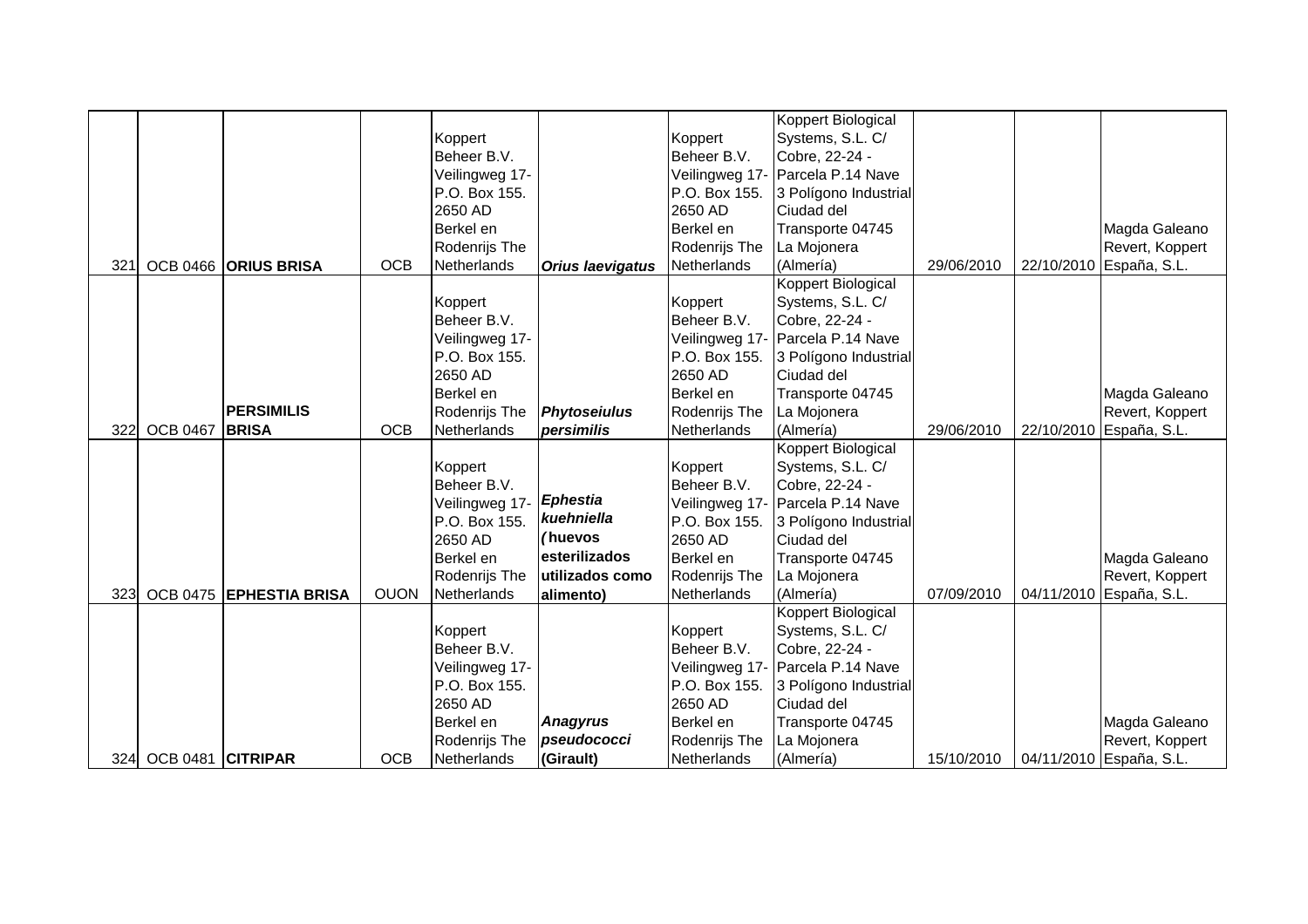|            |                  |                      |            | <b>ENTONOVA</b>  |                         | <b>ENTONOVA</b>    |                        |            |                             |
|------------|------------------|----------------------|------------|------------------|-------------------------|--------------------|------------------------|------------|-----------------------------|
|            |                  |                      |            | S.L.             |                         | S.L.               |                        |            |                             |
|            |                  |                      |            | C/Amsterdam,     |                         | C/Amsterdam,       |                        |            |                             |
|            |                  |                      |            | nave             |                         | nave               |                        |            |                             |
|            |                  |                      |            | 16.Polígono      |                         | 16. Polígono       | <b>ENTONOVA S.L.</b>   |            | ENTONOVA S.L.               |
|            |                  |                      |            | industrial La    |                         | industrial La      | C/Amsterdam, nave      |            | C/Amsterdam,                |
|            |                  |                      |            | Redonda.         |                         | Redonda.           | 16. Polígono           |            | nave 16. Polígono           |
|            |                  |                      |            | 04710 Santa      |                         | 04710 Santa        | industrial La          |            | industrial La               |
|            |                  |                      |            | Maria del        |                         | Maria del          | Redonda. 04710         |            | Redonda. 04710              |
|            |                  |                      |            | Aguila.          | <b>Amblyseius</b>       | Aguila.            | Santa Maria del        |            | Santa Maria del             |
| <b>325</b> |                  | OCB 0482 SWIRSKINOVA | <b>OCB</b> | Almería          | swirskii                | Almería            | Aguila . Almería       | 19/10/2010 | 08/11/2010 Aguila . Almería |
|            |                  |                      |            | <b>ENTONOVA</b>  |                         | <b>ENTONOVA</b>    |                        |            |                             |
|            |                  |                      |            | S.L.             |                         | S.L.               |                        |            |                             |
|            |                  |                      |            | C/Amsterdam,     |                         | C/Amsterdam,       |                        |            |                             |
|            |                  |                      |            | nave             |                         | nave               |                        |            |                             |
|            |                  |                      |            | 16.Polígono      |                         | 16. Polígono       | <b>ENTONOVA S.L.</b>   |            | ENTONOVA S.L.               |
|            |                  |                      |            | industrial La    |                         | industrial La      | C/Amsterdam, nave      |            | C/Amsterdam,                |
|            |                  |                      |            | Redonda.         |                         | Redonda.           | 16. Polígono           |            | nave 16. Polígono           |
|            |                  |                      |            | 04710 Santa      |                         | 04710 Santa        | industrial La          |            | industrial La               |
|            |                  |                      |            | Maria del        |                         | Maria del          | Redonda. 04710         |            | Redonda. 04710              |
|            |                  |                      |            | Aguila.          | <b>Orius laevigatus</b> | Aguila.            | Santa Maria del        |            | Santa Maria del             |
| 326        | OCB 0483 ORINOVA |                      | <b>OCB</b> | Almería          | (Fieber)                | Almería            | Aguila . Almería       | 19/10/2010 | 08/11/2010 Aguila . Almería |
|            |                  |                      |            |                  |                         |                    |                        |            |                             |
|            |                  |                      |            | <b>FEDERACIÓ</b> |                         | FEDERACIÓ          |                        |            |                             |
|            |                  |                      |            | D'ADV            |                         | D'ADV              |                        |            | Joan Marquez                |
|            |                  |                      |            | <b>SELMAR</b>    |                         | <b>SELMAR Cami</b> |                        |            | Tarrés.FEDERACI             |
|            |                  |                      |            | Masia de Can     |                         | de La Riera -      | <b>FEDERACIÓ D'ADV</b> |            | Ó D'ADV                     |
|            |                  |                      |            | Ratés, s/n.      |                         | Pla Balasc.        | <b>SELMAR Masia de</b> |            | <b>SELMAR Masia</b>         |
|            |                  |                      |            | 08398 - Santa    | <b>Macrolophus</b>      | 08398 - Santa      | Can Ratés, s/n.        |            | de Can Ratés,               |
|            |                  |                      |            | Susanna          | caliginosus             | Susanna            | 08398 - Santa          |            | s/n. 08398 - Santa          |
| 327        |                  | OCB 0437 MACROSEL    | <b>OCB</b> | (BCN)            | (Wagner)                | (BCN)              | Susanna (BCN)          | 10/05/2010 | 18/11/2010 Susanna (BCN)    |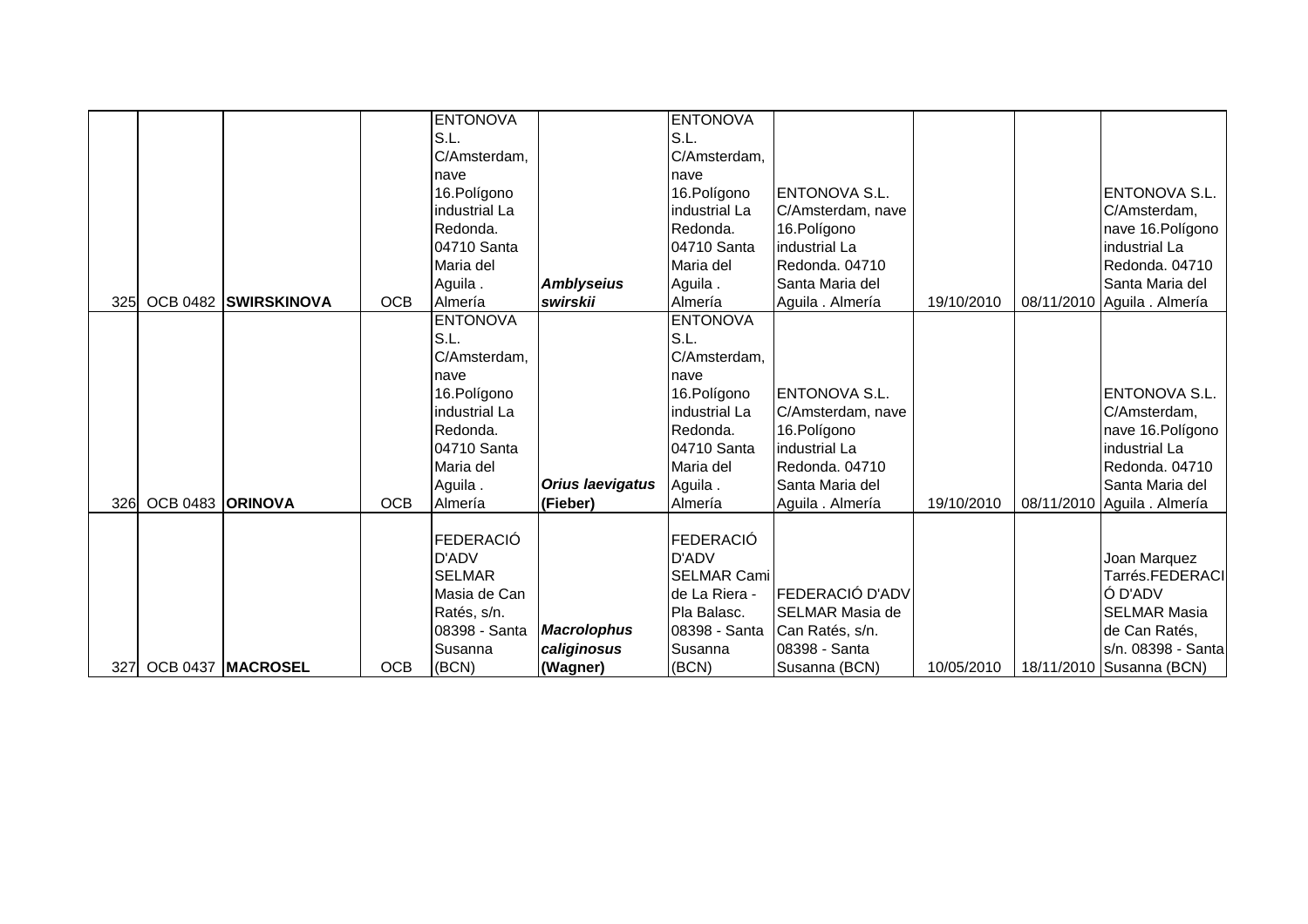| <b>328</b> |                 | OCB 0324 Aphidius-System | <b>OCB</b> | Biobest N.V.<br>Isle Velden 18, Aphidius<br>2260 Westerlo<br>(België)      | <b>colemami</b><br>(Viereck, 1912)             | Biobest N.V.<br>(België) | <b>Biobest Sistemas</b><br>Biológicos S.L.<br><b>Bulevar Ciudad de</b><br>Isle Velden 18, Vícar, 1265, C.P.<br>2260 Westerlo 04738 Puebla de<br>Vícar, Almería | 28/10/2008 | 24/11/2010 Almería | <b>Biobest Sistemas</b><br>Biológicos S.L.<br><b>Bulevar Ciudad</b><br>de Vícar, 1265,<br>C.P. 04738<br>Puebla de Vícar, |
|------------|-----------------|--------------------------|------------|----------------------------------------------------------------------------|------------------------------------------------|--------------------------|----------------------------------------------------------------------------------------------------------------------------------------------------------------|------------|--------------------|--------------------------------------------------------------------------------------------------------------------------|
| 329        |                 | OCB 0325 Ervi-M-System   | <b>OCB</b> | Biobest N.V.<br>Isle Velden 18.<br>2260 Westerlo Aphidius ervi<br>(België) | (Haliday, 1834)                                | Biobest N.V.<br>(België) | <b>Biobest Sistemas</b><br>Biológicos S.L.<br><b>Bulevar Ciudad de</b><br>Isle Velden 18, Vícar, 1265, C.P.<br>2260 Westerlo 04738 Puebla de<br>Vícar, Almería | 28/10/2008 | 24/11/2010 Almería | <b>Biobest Sistemas</b><br>Biológicos S.L.<br><b>Bulevar Ciudad</b><br>de Vícar, 1265,<br>C.P. 04738<br>Puebla de Vícar, |
| 330        | OCB 0369 System | Degenerans-              | <b>OCB</b> | Biobest N.V.<br>Isle Velden 18, Amblyseius<br>2260 Westerlo<br>(België)    | degenerans<br>(Berlese, 1889)                  | Biobest N.V.<br>(België) | <b>Biobest Sistemas</b><br>Biológicos S.L.<br><b>Bulevar Ciudad de</b><br>Isle Velden 18, Vícar, 1265, C.P.<br>2260 Westerlo 04738 Puebla de<br>Vícar, Almería | 08/06/2009 | 24/11/2010 Almería | <b>Biobest Sistemas</b><br>Biológicos S.L.<br><b>Bulevar Ciudad</b><br>de Vícar, 1265,<br>C.P. 04738<br>Puebla de Vícar, |
| 331        | OCB 0370 System | Anthocoris-              | <b>OCB</b> | Biobest N.V.<br>Isle Velden 18, Anthocoris<br>2260 Westerlo<br>(België)    | <i>nemoralis</i><br>(Fabricius, 1794) (België) | Biobest N.V.             | <b>Biobest Sistemas</b><br>Biológicos S.L.<br><b>Bulevar Ciudad de</b><br>Isle Velden 18, Vícar, 1265, C.P.<br>2260 Westerlo 04738 Puebla de<br>Vícar, Almería | 08/06/2009 | 24/11/2010 Almería | <b>Biobest Sistemas</b><br>Biológicos S.L.<br><b>Bulevar Ciudad</b><br>de Vícar, 1265,<br>C.P. 04738<br>Puebla de Vícar, |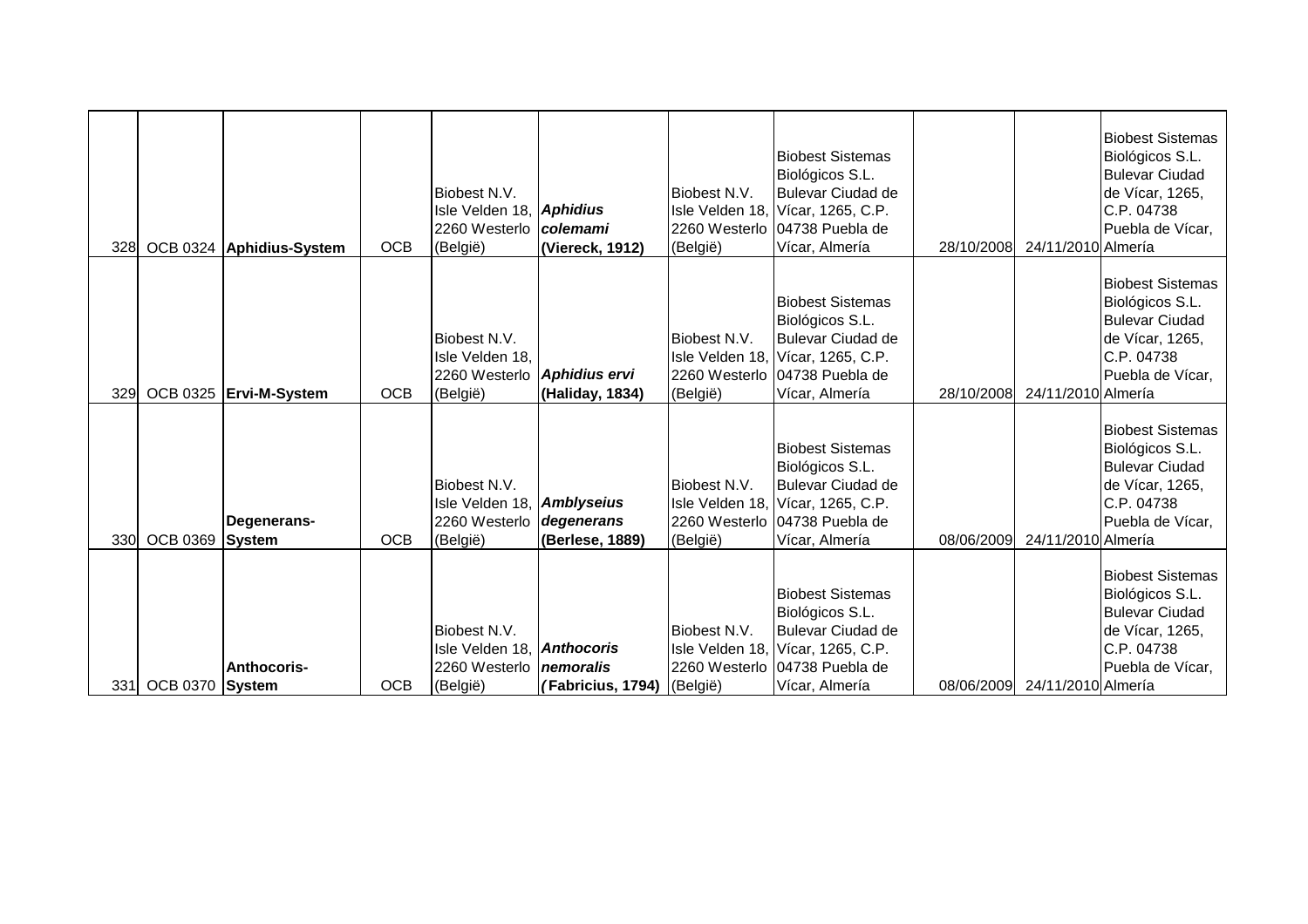| 332 | <b>OCB 0371</b> | Aphidoletes-<br>System        | <b>OCB</b> | Biobest N.V.<br>Isle Velden 18, Aphidoletes<br>2260 Westerlo<br>(België) | aphidimyza<br>(Rondani, 1847)                                                  | Biobest N.V.<br>(België) | <b>Biobest Sistemas</b><br>Biológicos S.L.<br><b>Bulevar Ciudad de</b><br>Isle Velden 18, Vícar, 1265, C.P.<br>2260 Westerlo 04738 Puebla de<br>Vícar, Almería | 08/06/2009 | 24/11/2010 Almería | <b>Biobest Sistemas</b><br>Biológicos S.L.<br><b>Bulevar Ciudad</b><br>de Vícar, 1265,<br>C.P. 04738<br>Puebla de Vícar, |
|-----|-----------------|-------------------------------|------------|--------------------------------------------------------------------------|--------------------------------------------------------------------------------|--------------------------|----------------------------------------------------------------------------------------------------------------------------------------------------------------|------------|--------------------|--------------------------------------------------------------------------------------------------------------------------|
| 333 | <b>OCB 0372</b> | Cryptolaemus-<br>System       | <b>OCB</b> | Biobest N.V.<br>Isle Velden 18,<br>2260 Westerlo<br>(België)             | <b>Cryptolaemus</b><br>montrouzieri<br>(Mulsant, 1853)                         | Biobest N.V.<br>(België) | <b>Biobest Sistemas</b><br>Biológicos S.L.<br><b>Bulevar Ciudad de</b><br>Isle Velden 18, Vícar, 1265, C.P.<br>2260 Westerlo 04738 Puebla de<br>Vícar, Almería | 08/06/2009 | 03/12/2010 Almería | <b>Biobest Sistemas</b><br>Biológicos S.L.<br><b>Bulevar Ciudad</b><br>de Vícar, 1265,<br>C.P. 04738<br>Puebla de Vícar, |
| 334 |                 | OCB 0374   Feltiella-System   | <b>OCB</b> | Biobest N.V.<br>Isle Velden 18, Feltiella<br>(België)                    | 2260 Westerlo <b>acarisuga (Vallot, 2260 Westerlo 04738 Puebla de</b><br>1827) | Biobest N.V.<br>(België) | <b>Biobest Sistemas</b><br>Biológicos S.L.<br><b>Bulevar Ciudad de</b><br>Isle Velden 18, Vícar, 1265, C.P.<br>Vícar, Almería                                  | 08/06/2009 | 03/12/2010 Almería | <b>Biobest Sistemas</b><br>Biológicos S.L.<br><b>Bulevar Ciudad</b><br>de Vícar, 1265,<br>C.P. 04738<br>Puebla de Vícar, |
|     |                 | 335 OCB 0375 Aculeifer-System | <b>OCB</b> | Biobest N.V.<br>Isle Velden 18, Hypoaspis<br>2260 Westerlo<br>(België)   | aculeifer<br>(Canestrini, 1883) (België)                                       | Biobest N.V.             | <b>Biobest Sistemas</b><br>Biológicos S.L.<br><b>Bulevar Ciudad de</b><br>Isle Velden 18, Vícar, 1265, C.P.<br>2260 Westerlo 04738 Puebla de<br>Vícar, Almería | 08/06/2009 | 03/12/2010 Almería | <b>Biobest Sistemas</b><br>Biológicos S.L.<br><b>Bulevar Ciudad</b><br>de Vícar, 1265,<br>C.P. 04738<br>Puebla de Vícar, |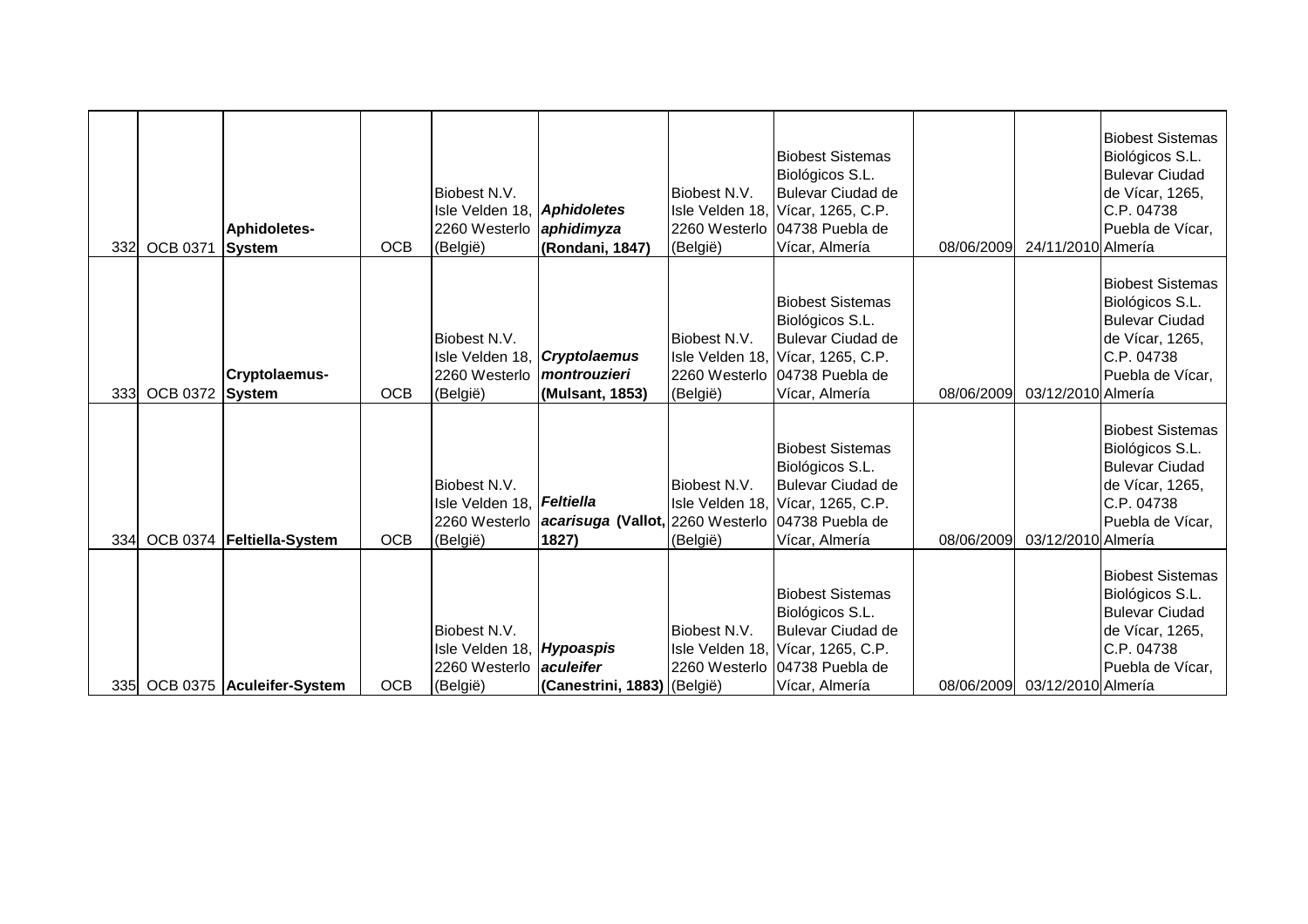|     |                 | 336 OCB 0376 Hypoaspis-System | <b>OCB</b> | Biobest N.V.<br>Isle Velden 18,<br>2260 Westerlo<br>(België)                             | <b>Hypoaspis miles</b><br>(Berlese, 1882) | Biobest N.V.<br>(België) | <b>Biobest Sistemas</b><br>Biológicos S.L.<br><b>Bulevar Ciudad de</b><br>Isle Velden 18, Vícar, 1265, C.P.<br>2260 Westerlo 04738 Puebla de<br>Vícar, Almería | 08/06/2009 | 03/12/2010 Almería | <b>Biobest Sistemas</b><br>Biológicos S.L.<br><b>Bulevar Ciudad</b><br>de Vícar, 1265,<br>C.P. 04738<br>Puebla de Vícar, |
|-----|-----------------|-------------------------------|------------|------------------------------------------------------------------------------------------|-------------------------------------------|--------------------------|----------------------------------------------------------------------------------------------------------------------------------------------------------------|------------|--------------------|--------------------------------------------------------------------------------------------------------------------------|
| 337 | <b>OCB 0377</b> | Leptomastix-<br><b>System</b> | <b>OCB</b> | Biobest N.V.<br>Isle Velden 18, Leptomastix<br>2260 Westerlo<br>(België)                 | dactylopii<br>(Howard, 1885)              | Biobest N.V.<br>(België) | <b>Biobest Sistemas</b><br>Biológicos S.L.<br><b>Bulevar Ciudad de</b><br>Isle Velden 18, Vícar, 1265, C.P.<br>2260 Westerlo 04738 Puebla de<br>Vícar, Almería | 08/06/2009 | 03/12/2010 Almería | <b>Biobest Sistemas</b><br>Biológicos S.L.<br><b>Bulevar Ciudad</b><br>de Vícar, 1265,<br>C.P. 04738<br>Puebla de Vícar, |
| 338 | OCB 0378 System | Macrolophus-                  | <b>OCB</b> | Biobest N.V.<br>Isle Velden 18, Macrolophus<br>2260 Westerlo<br>(België)                 | caliginosus<br>(Wagner, 1951)             | Biobest N.V.<br>(België) | <b>Biobest Sistemas</b><br>Biológicos S.L.<br><b>Bulevar Ciudad de</b><br>Isle Velden 18, Vícar, 1265, C.P.<br>2260 Westerlo 04738 Puebla de<br>Vícar, Almería | 08/06/2009 | 03/12/2010 Almería | <b>Biobest Sistemas</b><br>Biológicos S.L.<br><b>Bulevar Ciudad</b><br>de Vícar, 1265,<br>C.P. 04738<br>Puebla de Vícar, |
| 339 |                 | OCB 0379 Stethorus-System     | <b>OCB</b> | Biobest N.V.<br>Isle Velden 18, Stethorus<br>2260 Westerlo <b>punctillum</b><br>(België) | (Weise, 1891)                             | Biobest N.V.<br>(België) | <b>Biobest Sistemas</b><br>Biológicos S.L.<br><b>Bulevar Ciudad de</b><br>Isle Velden 18, Vícar, 1265, C.P.<br>2260 Westerlo 04738 Puebla de<br>Vícar, Almería | 08/06/2009 | 03/12/2010 Almería | <b>Biobest Sistemas</b><br>Biológicos S.L.<br><b>Bulevar Ciudad</b><br>de Vícar, 1265,<br>C.P. 04738<br>Puebla de Vícar, |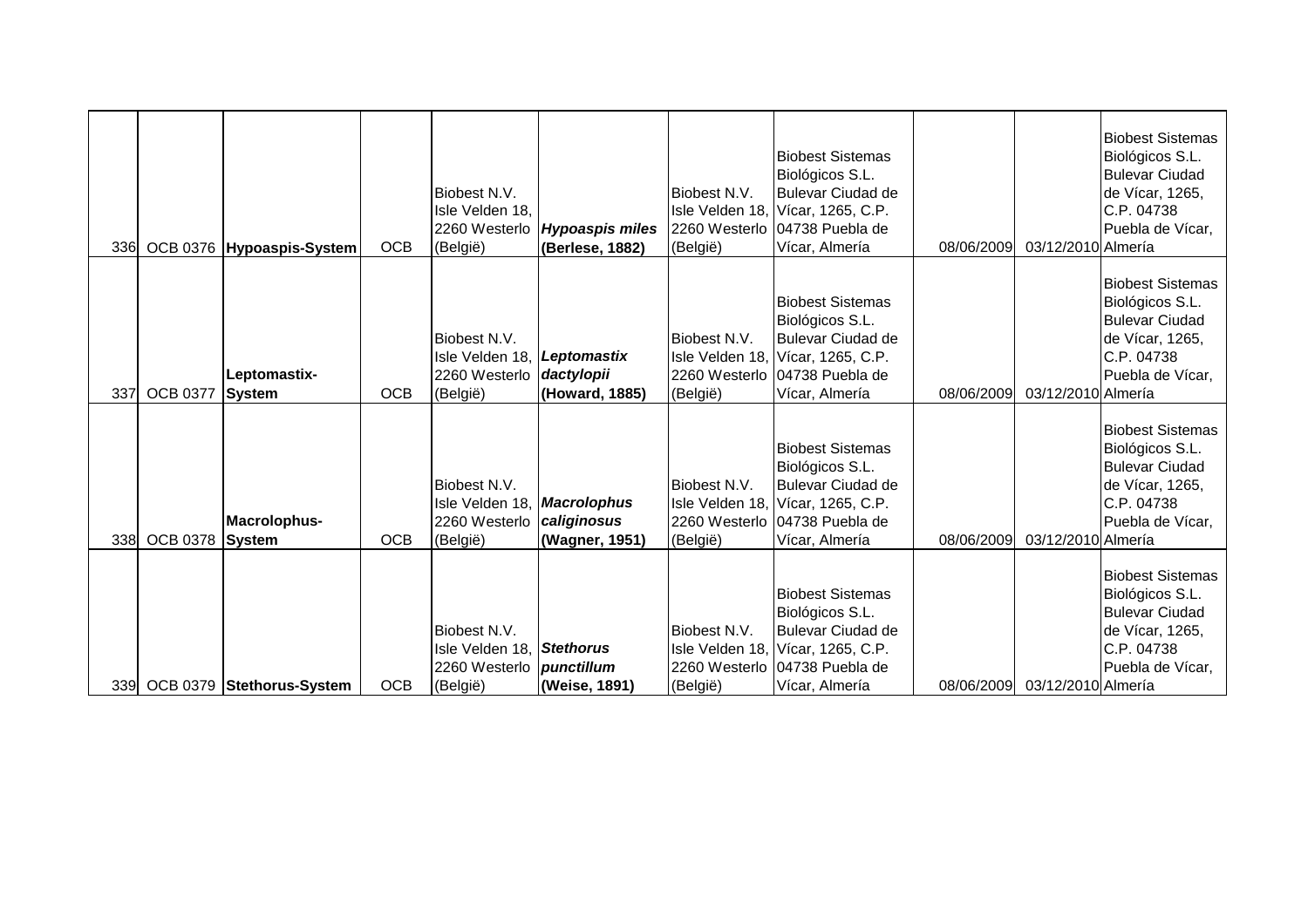| <b>340</b> |                 | OCB 0394 Andersoni-System | <b>OCB</b> | Biobest N.V.<br>Isle Velden 18, Amblyseius<br>2260 Westerlo<br>(België)                   | landersoni<br>(Chant, 1957)                            | Biobest N.V.<br>(België) | <b>Biobest Sistemas</b><br>Biológicos S.L.<br><b>Bulevar Ciudad de</b><br>Isle Velden 18, Vícar, 1265, C.P.<br>2260 Westerlo 04738 Puebla de<br>Vícar, Almería | 30/09/2009 | 03/12/2010 Almería | <b>Biobest Sistemas</b><br>Biológicos S.L.<br><b>Bulevar Ciudad</b><br>de Vícar, 1265,<br>C.P. 04738<br>Puebla de Vícar, |
|------------|-----------------|---------------------------|------------|-------------------------------------------------------------------------------------------|--------------------------------------------------------|--------------------------|----------------------------------------------------------------------------------------------------------------------------------------------------------------|------------|--------------------|--------------------------------------------------------------------------------------------------------------------------|
| 341        |                 | OCB 0396 Aphelinus-System | <b>OCB</b> | Biobest N.V.<br>Isle Velden 18, Aphelinus<br>2260 Westerlo <b>abdominalis</b><br>(België) | (Dalman, 1820)                                         | Biobest N.V.<br>(België) | <b>Biobest Sistemas</b><br>Biológicos S.L.<br><b>Bulevar Ciudad de</b><br>Isle Velden 18, Vícar, 1265, C.P.<br>2260 Westerlo 04738 Puebla de<br>Vícar, Almería | 30/09/2009 | 03/12/2010 Almería | <b>Biobest Sistemas</b><br>Biológicos S.L.<br><b>Bulevar Ciudad</b><br>de Vícar, 1265,<br>C.P. 04738<br>Puebla de Vícar, |
| 342        | <b>OCB 0397</b> | Atheta-System             | <b>OCB</b> | Biobest N.V.<br>Isle Velden 18,<br>(België)                                               | 2260 Westerlo <b>Atheta coriaria</b><br>(Kraatz, 1858) | Biobest N.V.<br>(België) | <b>Biobest Sistemas</b><br>Biológicos S.L.<br><b>Bulevar Ciudad de</b><br>Isle Velden 18, Vícar, 1265, C.P.<br>2260 Westerlo 04738 Puebla de<br>Vícar, Almería | 30/09/2009 | 03/12/2010 Almería | <b>Biobest Sistemas</b><br>Biológicos S.L.<br><b>Bulevar Ciudad</b><br>de Vícar, 1265,<br>C.P. 04738<br>Puebla de Vícar, |
| 343I       |                 | OCB 0398 Encarsia-System  | <b>OCB</b> | Biobest N.V.<br>Isle Velden 18, <i>Encarsia</i><br>2260 Westerlo<br>(België)              | <i>formosa</i><br>(Graham, 1924)                       | Biobest N.V.<br>(België) | <b>Biobest Sistemas</b><br>Biológicos S.L.<br><b>Bulevar Ciudad de</b><br>Isle Velden 18, Vícar, 1265, C.P.<br>2260 Westerlo 04738 Puebla de<br>Vícar, Almería | 30/09/2009 | 03/12/2010 Almería | <b>Biobest Sistemas</b><br>Biológicos S.L.<br><b>Bulevar Ciudad</b><br>de Vícar, 1265,<br>C.P. 04738<br>Puebla de Vícar, |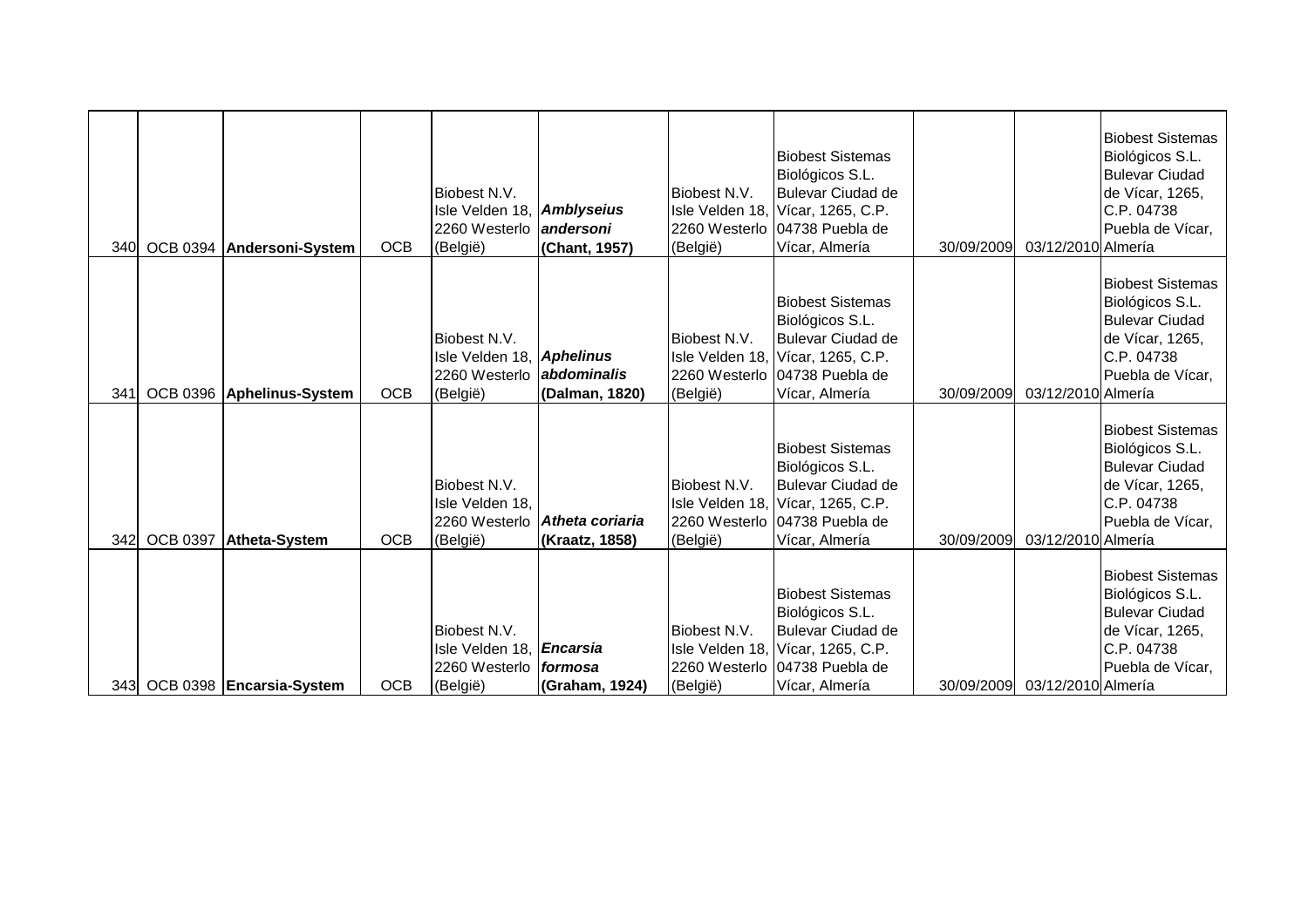|     | 344 OCB 0399 System | <b>Heterorhabditis-</b>   | <b>OCB</b> | Biobest N.V.<br>Isle Velden 18,<br>2260 Westerlo<br>(België)                | <b>Heterorhabditis</b><br>megidis (Poinar,<br>Jacson y Klein,<br>1988)                     | Biobest N.V.<br>(België)     | <b>Biobest Sistemas</b><br>Biológicos S.L.<br><b>Bulevar Ciudad de</b><br>Isle Velden 18, Vícar, 1265, C.P.<br>2260 Westerlo 04738 Puebla de<br>Vícar, Almería  | 30/09/2009 | 03/12/2010 Almería   | <b>Biobest Sistemas</b><br>Biológicos S.L.<br><b>Bulevar Ciudad</b><br>de Vícar, 1265,<br>C.P. 04738<br>Puebla de Vícar, |
|-----|---------------------|---------------------------|------------|-----------------------------------------------------------------------------|--------------------------------------------------------------------------------------------|------------------------------|-----------------------------------------------------------------------------------------------------------------------------------------------------------------|------------|----------------------|--------------------------------------------------------------------------------------------------------------------------|
| 345 |                     | OCB 0440 Orius mix-System | <b>OCB</b> | Biobest N.V.<br>Isle Velden 18,<br>2260 Westerlo<br>(België)                | <b>Orius laevigatus</b><br>(Fieber, 1860) y<br><b>Orius</b><br>majusculus<br>(Reuter, 1879 | Biobest N.V.<br>(België)     | <b>Biobest Sistemas</b><br>Biológicos S.L.<br><b>Bulevar Ciudad de</b><br>Isle Velden 18, Vícar, 1265, C.P.<br>2260 Westerlo 04738 Puebla de<br>Vícar, Almería  | 16/06/2010 | 03/12/2010 Almería   | <b>Biobest Sistemas</b><br>Biológicos S.L.<br><b>Bulevar Ciudad</b><br>de Vícar, 1265,<br>C.P. 04738<br>Puebla de Vícar, |
| 346 |                     | OCB 0436 Achaeae-System   | <b>OCB</b> | Biobest N.V.<br>Isle Velden 18, <b>achaeae</b><br>2260 Westerlo<br>(België) | <b>Trichogramma</b><br>(Nagaraja &<br>Nagarkatti, 1970)                                    | Biobest N.V.<br>(België)     | <b>Biobest Sistemas</b><br>Biológicos S.L.<br><b>Bulevar Ciudad de</b><br>Isle Velden 18, Vícar, 1265, C.P.<br>2260 Westerlo 104738 Puebla de<br>Vícar, Almería | 21/04/2010 | 03/12/2010 Almería   | <b>Biobest Sistemas</b><br>Biológicos S.L.<br><b>Bulevar Ciudad</b><br>de Vícar, 1265,<br>C.P. 04738<br>Puebla de Vícar, |
|     |                     |                           |            | Biosur,                                                                     |                                                                                            | Biosur,                      |                                                                                                                                                                 |            |                      |                                                                                                                          |
|     |                     |                           |            | Productos<br>Agrícolas, S.L.                                                |                                                                                            | Productos<br>Agrícolas, S.L. |                                                                                                                                                                 |            |                      | Biosur, Productos                                                                                                        |
|     |                     |                           |            | Bulevard                                                                    |                                                                                            | <b>Bulevard</b>              | Biosur, Productos                                                                                                                                               |            |                      | Agrícolas, S.L.                                                                                                          |
|     |                     |                           |            | Ciudad de<br>Vícar, nº 779                                                  |                                                                                            | Ciudad de<br>Vícar, nº 779   | Agrícolas, S.L.<br><b>Bulevard Ciudad de</b>                                                                                                                    |            |                      | <b>Bulevard Ciudad</b><br>de Vícar, nº 779                                                                               |
|     |                     | <b>DIGLYPHUS</b>          |            | 04738 Vicar                                                                 | Diglyphus isaea                                                                            | 04738 Vicar                  | Vícar, nº 779 04738                                                                                                                                             |            |                      | 04738 Vicar                                                                                                              |
| 347 | OCB 0468 BIOSUR     |                           | <b>OCB</b> | (Almería)                                                                   | (Walker)                                                                                   | (Almería)                    | Vicar (Almería)                                                                                                                                                 | 14/07/2010 | 17/01/2011 (Almería) |                                                                                                                          |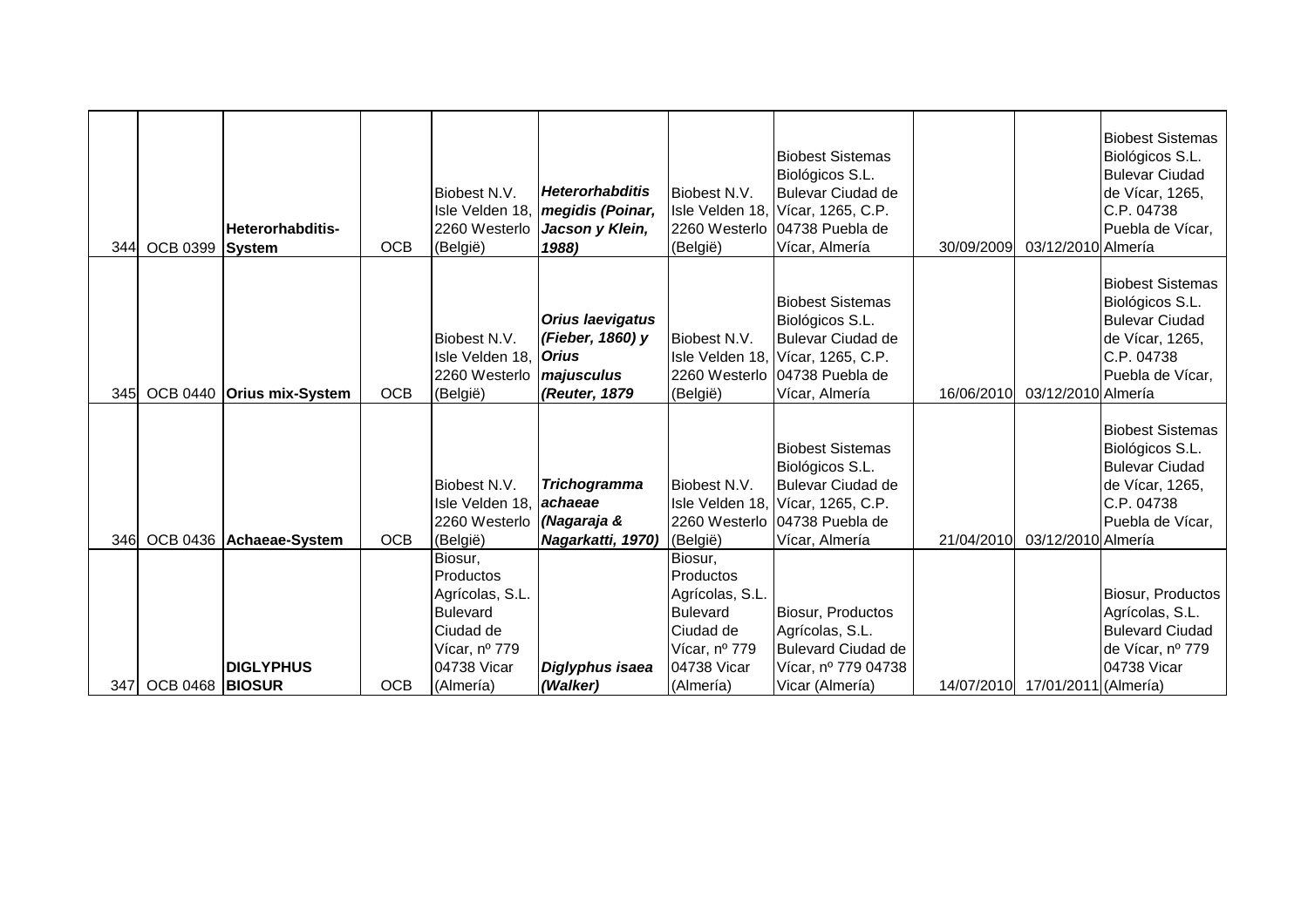|      |                 |                      |            | Biosur,         |                               | Biosur,         |                           |            |                                 |                        |
|------|-----------------|----------------------|------------|-----------------|-------------------------------|-----------------|---------------------------|------------|---------------------------------|------------------------|
|      |                 |                      |            | Productos       |                               | Productos       |                           |            |                                 |                        |
|      |                 |                      |            | Agrícolas, S.L. |                               | Agrícolas, S.L. |                           |            |                                 | Biosur, Productos      |
|      |                 |                      |            | <b>Bulevard</b> |                               | <b>Bulevard</b> | Biosur, Productos         |            |                                 | Agrícolas, S.L.        |
|      |                 |                      |            | Ciudad de       |                               | Ciudad de       | Agrícolas, S.L.           |            |                                 | <b>Bulevard Ciudad</b> |
|      |                 |                      |            | Vícar, nº 779   | Chrysoperla                   | Vícar, nº 779   | <b>Bulevard Ciudad de</b> |            |                                 | de Vícar, nº 779       |
|      |                 | <b>CHRYSOPA</b>      |            | 04738 Vicar     | carnea                        | 04738 Vicar     | Vícar, nº 779 04738       |            |                                 | 04738 Vicar            |
| 348  | OCB 0469 BIOSUR |                      | <b>OCB</b> | (Almería)       | (Stephens)                    | (Almería)       | Vicar (Almería)           | 14/07/2010 | 17/01/2011 (Almería)            |                        |
|      |                 |                      |            | Biosur,         |                               | Biosur,         |                           |            |                                 |                        |
|      |                 |                      |            | Productos       |                               | Productos       |                           |            |                                 |                        |
|      |                 |                      |            | Agrícolas, S.L. |                               | Agrícolas, S.L. |                           |            |                                 | Biosur, Productos      |
|      |                 |                      |            | <b>Bulevard</b> |                               | <b>Bulevard</b> | Biosur, Productos         |            |                                 | Agrícolas, S.L.        |
|      |                 |                      |            | Ciudad de       |                               | Ciudad de       | Agrícolas, S.L.           |            |                                 | <b>Bulevard Ciudad</b> |
|      |                 |                      |            | Vícar, nº 779   |                               | Vícar, nº 779   | <b>Bulevard Ciudad de</b> |            |                                 | de Vícar, nº 779       |
|      |                 | <b>HYPOASPIS</b>     |            | 04738 Vicar     | <b>Hypoaspis miles</b>        | 04738 Vicar     | Vícar, nº 779 04738       |            |                                 | 04738 Vicar            |
| 349I | <b>OCB 0470</b> | <b>BIOSUR</b>        | <b>OCB</b> | (Almería)       | (Berlese)                     | (Almería)       | Vicar (Almería)           | 14/07/2010 | 17/01/2011 (Almería)            |                        |
|      |                 |                      |            | Biosur,         |                               | Biosur,         |                           |            |                                 |                        |
|      |                 |                      |            | Productos       |                               | Productos       |                           |            |                                 |                        |
|      |                 |                      |            | Agrícolas, S.L. |                               | Agrícolas, S.L. |                           |            |                                 | Biosur, Productos      |
|      |                 |                      |            | <b>Bulevard</b> |                               | <b>Bulevard</b> | Biosur, Productos         |            |                                 | Agrícolas, S.L.        |
|      |                 |                      |            | Ciudad de       |                               | Ciudad de       | Agrícolas, S.L.           |            |                                 | <b>Bulevard Ciudad</b> |
|      |                 |                      |            | Vícar, nº 779   |                               | Vícar, nº 779   | <b>Bulevard Ciudad de</b> |            |                                 | de Vícar, nº 779       |
|      |                 |                      |            | 04738 Vicar     | Adalia bipunctata 04738 Vicar |                 | Vícar, nº 779 04738       |            |                                 | 04738 Vicar            |
| 350l | <b>OCB 0472</b> | <b>ADALIA BIOSUR</b> | <b>OCB</b> | (Almería)       | (Linneo)                      | (Almería)       | Vicar (Almería)           | 14/07/2010 | 17/01/2011 (Almería)            |                        |
|      |                 |                      |            | Biosur,         |                               | Biosur,         |                           |            |                                 |                        |
|      |                 |                      |            | Productos       |                               | Productos       |                           |            |                                 |                        |
|      |                 |                      |            | Agrícolas, S.L. |                               | Agrícolas, S.L. |                           |            |                                 | Biosur, Productos      |
|      |                 |                      |            | <b>Bulevard</b> |                               | <b>Bulevard</b> | Biosur, Productos         |            |                                 | Agrícolas, S.L.        |
|      |                 |                      |            | Ciudad de       |                               | Ciudad de       | Agrícolas, S.L.           |            |                                 | <b>Bulevard Ciudad</b> |
|      |                 |                      |            | Vícar, nº 779   | <b>Cryptolaemus</b>           | Vícar, nº 779   | <b>Bulevard Ciudad de</b> |            |                                 | de Vícar, nº 779       |
|      |                 | <b>CRYPTOLAEMUS</b>  |            | 04738 Vicar     | montrouzieri                  | 04738 Vicar     | Vícar, nº 779 04738       |            |                                 | 04738 Vicar            |
| 351  | OCB 0473 BIOSUR |                      | <b>OCB</b> | (Almería)       | (Mulsant)                     | (Almería)       | Vicar (Almería)           |            | 14/07/2010 17/01/2011 (Almería) |                        |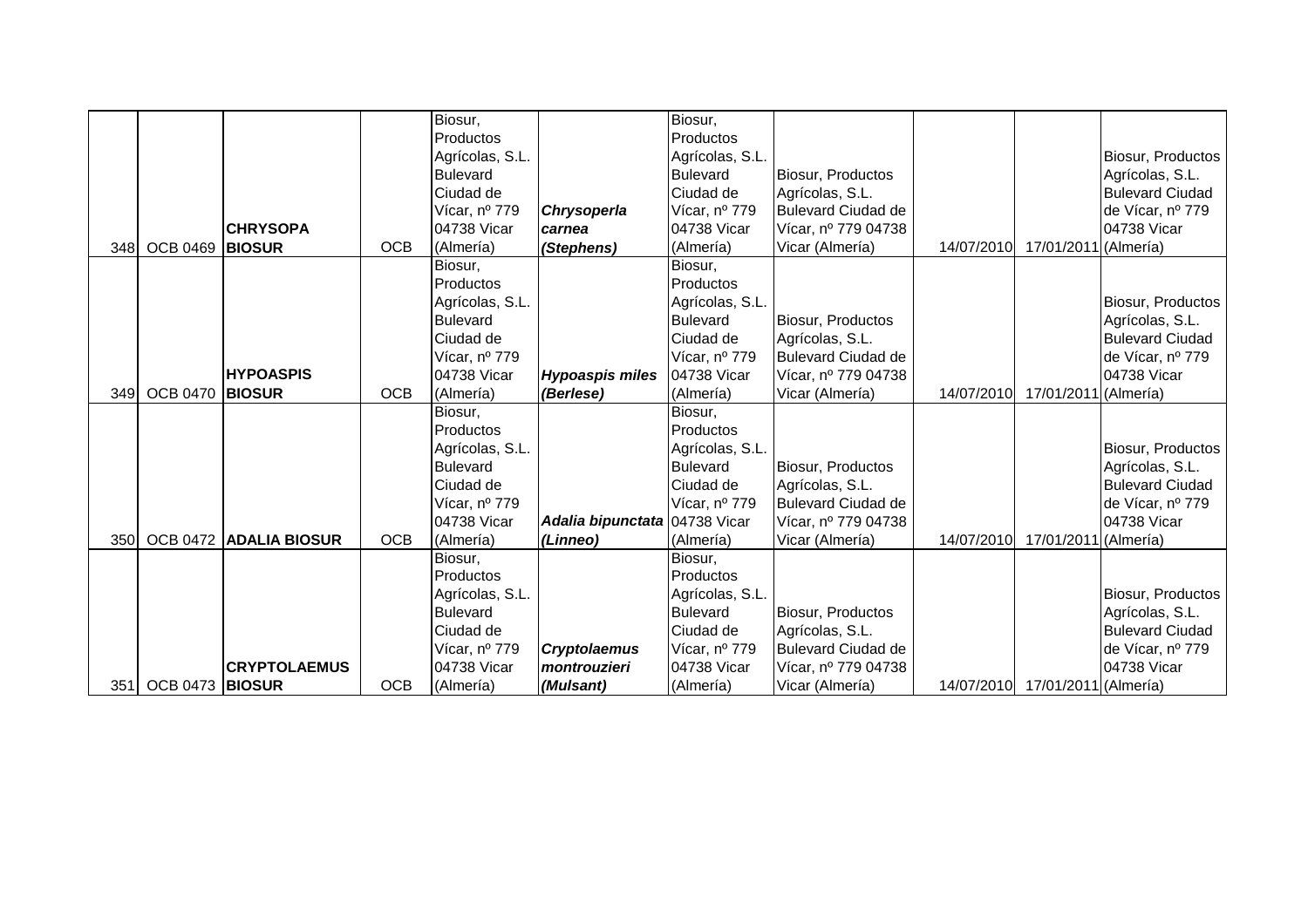| 352 | <b>OCB 0474</b> | <b>CALIFORNICUS</b><br><b>BIOSUR</b> | <b>OCB</b> | Biosur,<br>Productos<br>Agrícolas, S.L.<br><b>Bulevard</b><br>Ciudad de<br>Vícar, nº 779<br>04738 Vicar<br>(Almería)                        | <b>Amblyseius</b><br>californicus<br>(McGregor) | Biosur,<br>Productos<br>Agrícolas, S.L.<br><b>Bulevard</b><br>Ciudad de<br>Vícar, nº 779<br>04738 Vicar<br>(Almería) | Biosur, Productos<br>Agrícolas, S.L.<br><b>Bulevard Ciudad de</b><br>Vícar, nº 779 04738<br>Vicar (Almería)                                                                | 14/07/2010 | 17/01/2011 (Almería) | Biosur, Productos<br>Agrícolas, S.L.<br><b>Bulevard Ciudad</b><br>de Vícar, nº 779<br>04738 Vicar                                                  |
|-----|-----------------|--------------------------------------|------------|---------------------------------------------------------------------------------------------------------------------------------------------|-------------------------------------------------|----------------------------------------------------------------------------------------------------------------------|----------------------------------------------------------------------------------------------------------------------------------------------------------------------------|------------|----------------------|----------------------------------------------------------------------------------------------------------------------------------------------------|
| 353 |                 | OCB 0406 CALIFORAR1                  | <b>OCB</b> | ATCbiologic,<br>ATC Delgado,<br>S.L. Avd. de<br>los Gremios,<br>25-M. Pol. Ind.<br>Las Veredillas, Amblyseius<br>45200 Illescas-<br>Toledo. | californicus<br>(McGregor)                      | ATCbiologic,<br>ATC Delgado,<br>S.L. Avd. de<br>los Gremios,<br>Toledo.                                              | ATCbiologic, ATC<br>Delgado, S.L. Avd.<br>25-M. Pol. Ind. de los Gremios, 25-<br>Las Veredillas, M. Pol. Ind. Las<br>45200 Illescas- Veredillas, 45200<br>Illescas-Toledo. | 22/02/2010 |                      | ATCbiologic, ATC<br>Delgado, S.L.<br>Avd. de los<br>Gremios, 25-M.<br>Pol. Ind. Las<br>Veredillas, 45200<br>17/01/2011 Illescas-Toledo.            |
| 354 | <b>OCB 0407</b> | <b>DISAEAMH1</b>                     | <b>OCB</b> | ATCbiologic,<br>ATC Delgado,<br>S.L. Avd. de<br>los Gremios,<br>25-M. Pol. Ind.<br>Las Veredillas,<br>45200 Illescas-<br>Toledo.            | Diglyphus isaea<br>(Walker)                     | ATCbiologic,<br>ATC Delgado,<br>S.L. Avd. de<br>los Gremios,<br>Toledo.                                              | ATCbiologic, ATC<br>Delgado, S.L. Avd.<br>25-M. Pol. Ind. de los Gremios, 25-<br>Las Veredillas, M. Pol. Ind. Las<br>45200 Illescas- Veredillas, 45200<br>Illescas-Toledo. | 22/02/2010 |                      | ATCbiologic, ATC<br>Delgado, S.L.<br>Avd. de los<br>Gremios, 25-M.<br>Pol. Ind. Las<br>Veredillas, 45200<br>17/01/2011 Illescas-Toledo.            |
|     |                 | 355 OCB 0408 CUCUMERTR1              | <b>OCB</b> | ATCbiologic,<br>ATC Delgado,<br>S.L. Avd. de<br>los Gremios,<br>25-M. Pol. Ind.<br>Las Veredillas, Amblyseius<br>45200 Illescas-<br>Toledo. | <b>cucumeris</b><br>(Oudemans)                  | ATCbiologic,<br>ATC Delgado,<br>S.L. Avd. de<br>los Gremios,<br>Toledo.                                              | ATCbiologic, ATC<br>Delgado, S.L. Avd.<br>25-M. Pol. Ind. de los Gremios, 25-<br>Las Veredillas, M. Pol. Ind. Las<br>45200 Illescas- Veredillas, 45200<br>Illescas-Toledo. |            |                      | ATCbiologic, ATC<br>Delgado, S.L.<br>Avd. de los<br>Gremios, 25-M.<br>Pol. Ind. Las<br>Veredillas, 45200<br>22/02/2010 17/01/2011 Illescas-Toledo. |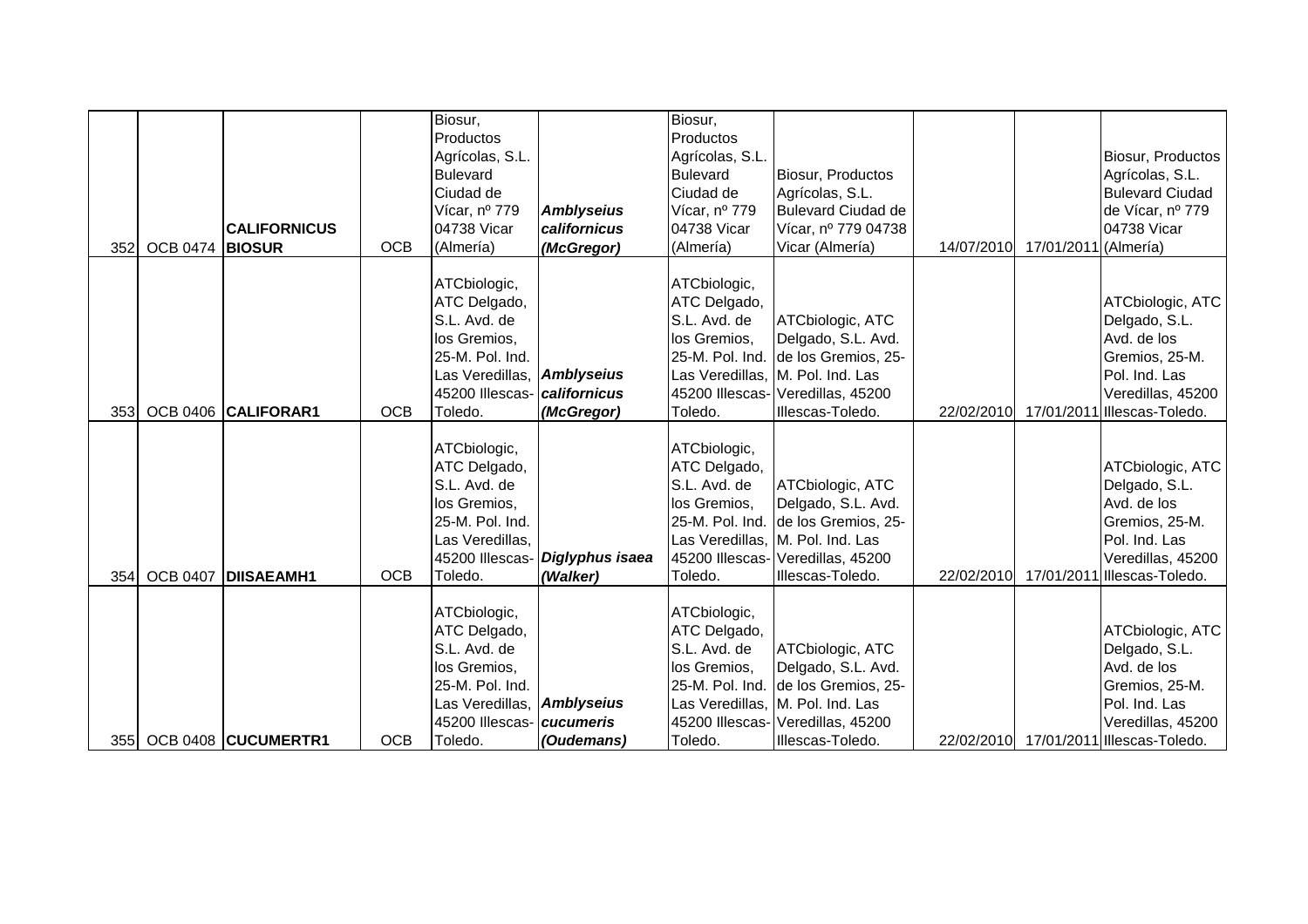| 356 |                 | OCB 0409 MACROLOTM2     | <b>OCB</b> | ATCbiologic,<br>ATC Delgado,<br>S.L. Avd. de<br>los Gremios,<br>25-M. Pol. Ind.<br>Las Veredillas,<br>45200 Illescas-<br>Toledo. | <b>Macrolophus</b><br>caliginosus<br>(Warner)                   | ATCbiologic,<br>ATC Delgado,<br>S.L. Avd. de<br>los Gremios,<br>Toledo. | ATCbiologic, ATC<br>Delgado, S.L. Avd.<br>25-M. Pol. Ind. de los Gremios, 25-<br>Las Veredillas, M. Pol. Ind. Las<br>45200 Illescas- Veredillas, 45200<br>Illescas-Toledo. | 22/02/2010 | ATCbiologic, ATC<br>Delgado, S.L.<br>Avd. de los<br>Gremios, 25-M.<br>Pol. Ind. Las<br>Veredillas, 45200<br>17/01/2011 Illescas-Toledo.            |
|-----|-----------------|-------------------------|------------|----------------------------------------------------------------------------------------------------------------------------------|-----------------------------------------------------------------|-------------------------------------------------------------------------|----------------------------------------------------------------------------------------------------------------------------------------------------------------------------|------------|----------------------------------------------------------------------------------------------------------------------------------------------------|
| 357 |                 | OCB 0410 ORIUSLAPU2     | <b>OCB</b> | ATCbiologic,<br>ATC Delgado,<br>S.L. Avd. de<br>los Gremios,<br>25-M. Pol. Ind.<br>Las Veredillas,<br>45200 Illescas-<br>Toledo. | <b>Orius laevigatus</b><br>(Fieber)                             | ATCbiologic,<br>ATC Delgado,<br>S.L. Avd. de<br>los Gremios,<br>Toledo. | ATCbiologic, ATC<br>Delgado, S.L. Avd.<br>25-M. Pol. Ind. de los Gremios, 25-<br>Las Veredillas, M. Pol. Ind. Las<br>45200 Illescas- Veredillas, 45200<br>Illescas-Toledo. |            | ATCbiologic, ATC<br>Delgado, S.L.<br>Avd. de los<br>Gremios, 25-M.<br>Pol. Ind. Las<br>Veredillas, 45200<br>22/02/2010 17/01/2011 Illescas-Toledo. |
| 358 | <b>OCB 0411</b> | <b>ADALIABPU1</b>       | <b>OCB</b> | ATCbiologic,<br>ATC Delgado,<br>S.L. Avd. de<br>los Gremios,<br>25-M. Pol. Ind.<br>Las Veredillas,<br>45200 Illescas-<br>Toledo. | Adalia bipunctata 45200 Illescas- Veredillas, 45200<br>(Linneo) | ATCbiologic,<br>ATC Delgado,<br>S.L. Avd. de<br>los Gremios,<br>Toledo. | ATCbiologic, ATC<br>Delgado, S.L. Avd.<br>25-M. Pol. Ind. de los Gremios, 25-<br>Las Veredillas, M. Pol. Ind. Las<br>Illescas-Toledo.                                      | 22/02/2010 | ATCbiologic, ATC<br>Delgado, S.L.<br>Avd. de los<br>Gremios, 25-M.<br>Pol. Ind. Las<br>Veredillas, 45200<br>17/01/2011 Illescas-Toledo.            |
|     |                 | 359 OCB 0412 SWIRSKITM1 | <b>OCB</b> | ATCbiologic,<br>ATC Delgado,<br>S.L. Avd. de<br>los Gremios,<br>25-M. Pol. Ind.<br>Las Veredillas,<br>45200 Illescas-<br>Toledo. | <b>Amblyseius</b><br>swirskii                                   | ATCbiologic,<br>ATC Delgado,<br>S.L. Avd. de<br>los Gremios,<br>Toledo. | ATCbiologic, ATC<br>Delgado, S.L. Avd.<br>25-M. Pol. Ind. de los Gremios, 25-<br>Las Veredillas, M. Pol. Ind. Las<br>45200 Illescas- Veredillas, 45200<br>Illescas-Toledo. |            | ATCbiologic, ATC<br>Delgado, S.L.<br>Avd. de los<br>Gremios, 25-M.<br>Pol. Ind. Las<br>Veredillas, 45200<br>22/02/2010 17/01/2011 Illescas-Toledo. |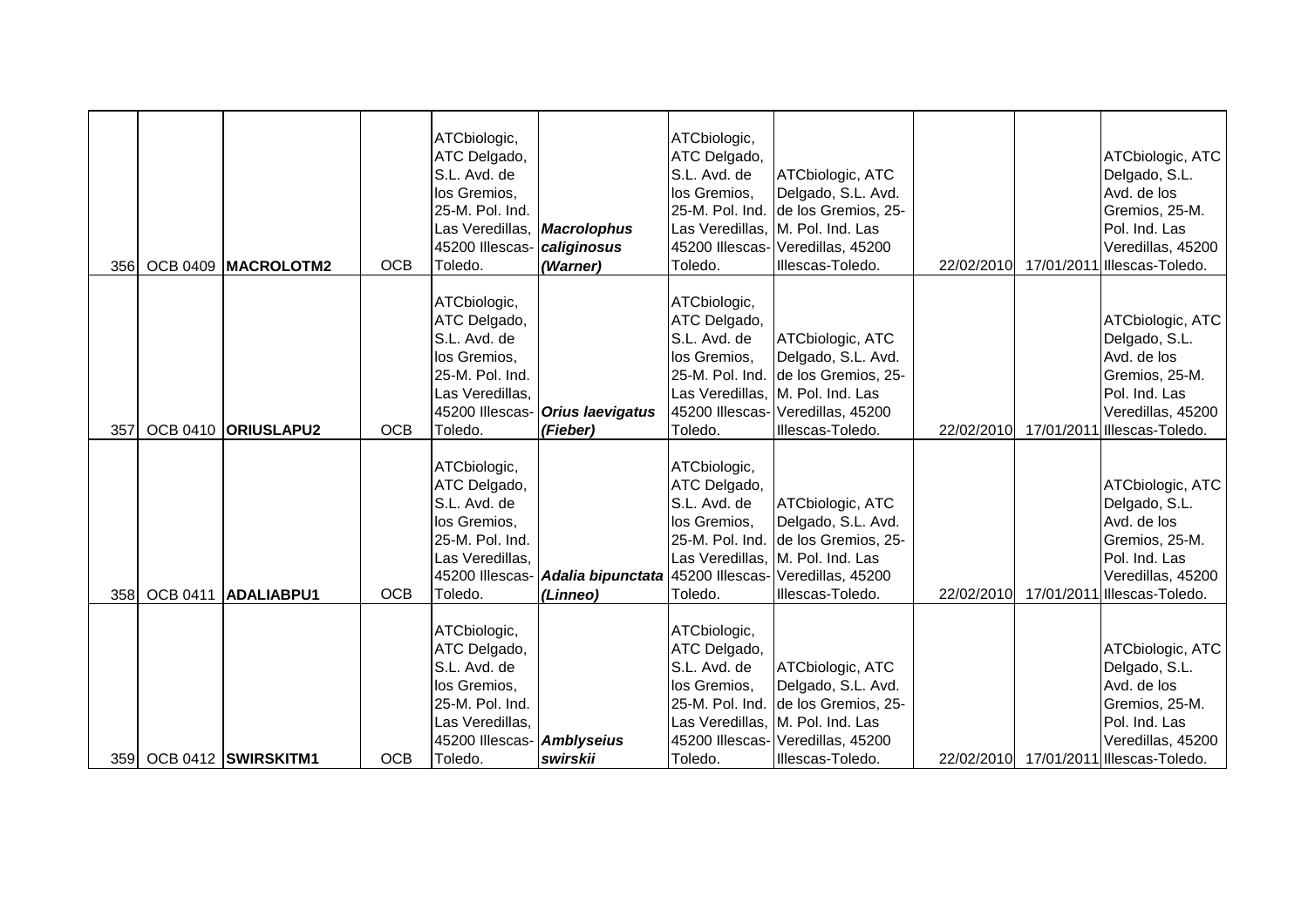|      |                       |            | ATCbiologic,<br>ATC Delgado,<br>S.L. Avd. de<br>los Gremios,<br>25-M. Pol. Ind.<br>Las Veredillas, Phytoseiulus                    | 45200 Illescas- <i>persimilis (Athias</i> -45200 Illescas- Veredillas, 45200 | ATCbiologic,<br>ATC Delgado,<br>S.L. Avd. de<br>los Gremios,                                                                       | ATCbiologic, ATC<br>Delgado, S.L. Avd.<br>25-M. Pol. Ind. de los Gremios, 25-<br>Las Veredillas, M. Pol. Ind. Las                                                          |            |            | ATCbiologic, ATC<br>Delgado, S.L.<br>Avd. de los<br>Gremios, 25-M.<br>Pol. Ind. Las<br>Veredillas, 45200                                |
|------|-----------------------|------------|------------------------------------------------------------------------------------------------------------------------------------|------------------------------------------------------------------------------|------------------------------------------------------------------------------------------------------------------------------------|----------------------------------------------------------------------------------------------------------------------------------------------------------------------------|------------|------------|-----------------------------------------------------------------------------------------------------------------------------------------|
| 360l | OCB 0413   PERSIMIAR2 | <b>OCB</b> | Toledo.                                                                                                                            | <b>Henriot</b> )                                                             | Toledo.                                                                                                                            | Illescas-Toledo.                                                                                                                                                           | 22/02/2010 |            | 17/01/2011 Illescas-Toledo.                                                                                                             |
| 361  | OCB 0485 HYPOASPISMS1 | <b>OCB</b> | ATCbiologic,<br>ATC Delgado,<br>S.L. Avd. de<br>los Gremios,<br>25-M. Pol. Ind.<br>Las Veredillas,<br>45200 Illescas-<br>Toledo.   | <b>Hypoaspis miles</b>                                                       | ATCbiologic,<br>ATC Delgado,<br>S.L. Avd. de<br>los Gremios,<br>Toledo.                                                            | ATCbiologic, ATC<br>Delgado, S.L. Avd.<br>25-M. Pol. Ind. de los Gremios, 25-<br>Las Veredillas, M. Pol. Ind. Las<br>45200 Illescas- Veredillas, 45200<br>Illescas-Toledo. | 20/12/2010 |            | ATCbiologic, ATC<br>Delgado, S.L.<br>Avd. de los<br>Gremios, 25-M.<br>Pol. Ind. Las<br>Veredillas, 45200<br>17/01/2011 Illescas-Toledo. |
|      |                       |            | <b>ENTONOVA</b><br>S.L.<br>C/Amsterdam,<br>nave<br>16.Polígono<br>industrial La<br>Redonda.<br>04710 Santa<br>Maria del<br>Aguila. | <b>Nesidiocoris</b>                                                          | <b>ENTONOVA</b><br>S.L.<br>C/Amsterdam,<br>nave<br>16.Polígono<br>industrial La<br>Redonda.<br>04710 Santa<br>Maria del<br>Aguila. | <b>ENTONOVA S.L.</b><br>C/Amsterdam, nave<br>16. Polígono<br><b>Industrial La</b><br>Redonda. 04710<br>Santa Maria del                                                     |            |            | <b>ENTONOVA S.L.</b><br>C/Amsterdam,<br>nave 16. Polígono<br>industrial La<br>Redonda. 04710<br>Santa Maria del                         |
| 362  | OCB 0484 NESINOVA     | <b>OCB</b> | Almería                                                                                                                            | tenuis (Reuter)                                                              | Almería                                                                                                                            | Aguila . Almería                                                                                                                                                           | 19/10/2010 | 02/03/2011 | Aguila . Almería                                                                                                                        |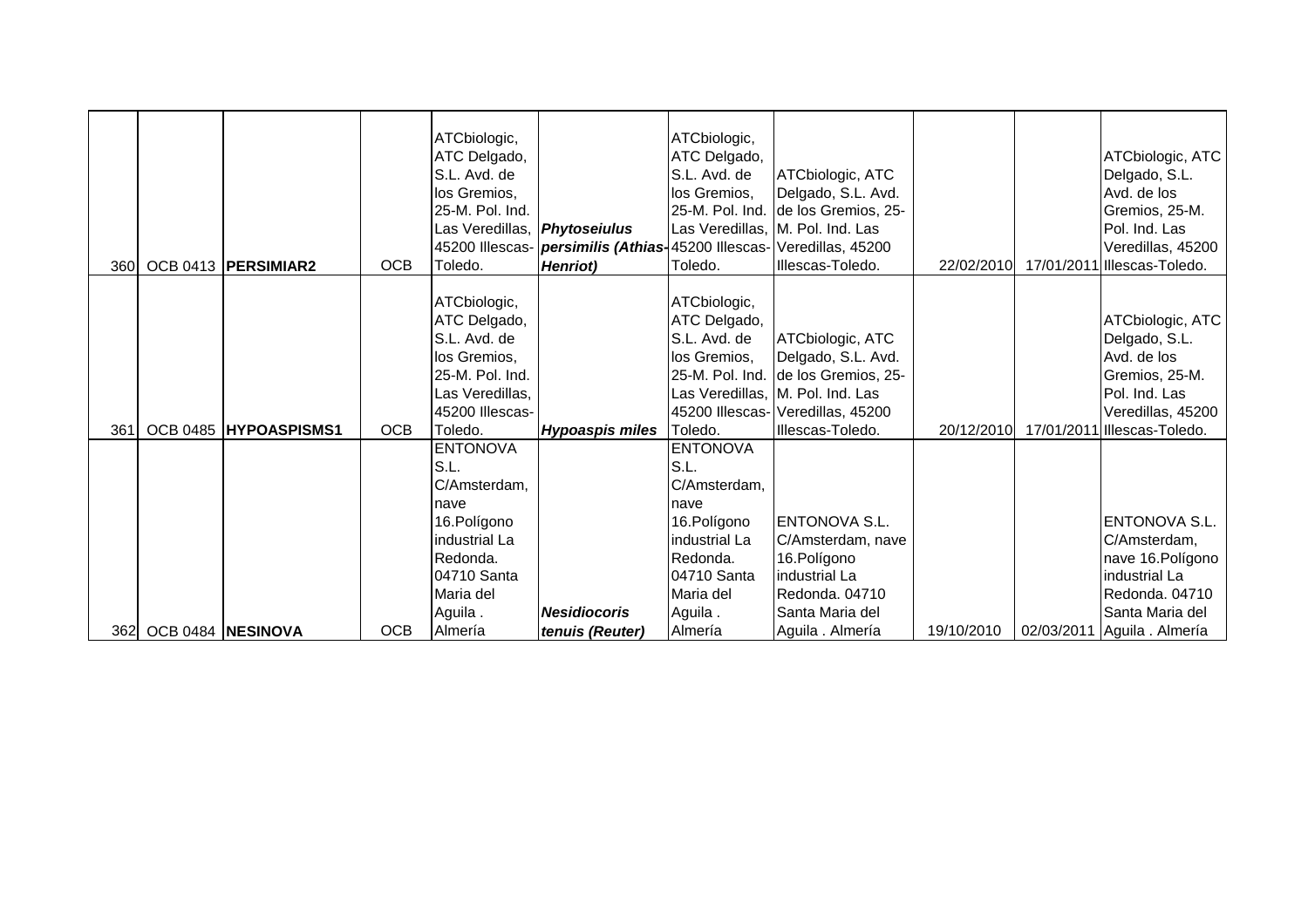|            |                  |                 |            | <b>ENTONOVA</b>      |                       | <b>ENTONOVA</b>      |                          |            |            |                             |
|------------|------------------|-----------------|------------|----------------------|-----------------------|----------------------|--------------------------|------------|------------|-----------------------------|
|            |                  |                 |            | S.L.                 |                       | S.L.                 |                          |            |            |                             |
|            |                  |                 |            | C/Amsterdam,         |                       | C/Amsterdam,         |                          |            |            |                             |
|            |                  |                 |            | nave                 |                       | nave                 |                          |            |            |                             |
|            |                  |                 |            | 16.Polígono          | Planta refugio        | 16.Polígono          | <b>ENTONOVA S.L.</b>     |            |            | ENTONOVA S.L.               |
|            |                  |                 |            | industrial La        | con                   | industrial La        | C/Amsterdam, nave        |            |            | C/Amsterdam,                |
|            |                  |                 |            | Redonda.             | Rhopalosiphum         | Redonda.             | 16.Polígono              |            |            | nave 16. Polígono           |
|            |                  |                 |            | 04710 Santa          | padi para             | 04710 Santa          | industrial La            |            |            | industrial La               |
|            |                  |                 |            | Maria del            | establecimiento       | Maria del            | Redonda. 04710           |            |            | Redonda. 04710              |
|            |                  |                 |            | Aguila.              | de Aphidius           | Aguila.              | Santa Maria del          |            |            | Santa Maria del             |
| 363        | OCB 0486 ENTOBOX |                 | <b>PR</b>  | Almería              | colemani              | Almería              | Aguila . Almería         | 23/02/2011 |            | 11/03/2011 Aguila . Almería |
|            |                  |                 |            | <b>ENTONOVA</b>      |                       | <b>ENTONOVA</b>      |                          |            |            |                             |
|            |                  |                 |            | S.L.                 |                       | S.L.                 |                          |            |            |                             |
|            |                  |                 |            | C/Amsterdam,         |                       | C/Amsterdam,         |                          |            |            |                             |
|            |                  |                 |            | nave                 |                       | nave                 |                          |            |            |                             |
|            |                  |                 |            | 16.Polígono          |                       | 16.Polígono          | ENTONOVA S.L.            |            |            | ENTONOVA S.L.               |
|            |                  |                 |            | industrial La        |                       | industrial La        | C/Amsterdam, nave        |            |            | C/Amsterdam,                |
|            |                  |                 |            | Redonda.             |                       | Redonda.             | 16. Polígono             |            |            | nave 16. Polígono           |
|            |                  |                 |            | 04710 Santa          |                       | 04710 Santa          | industrial La            |            |            | industrial La               |
|            |                  |                 |            | Maria del            | <b>Aphidius</b>       | Maria del            | Redonda. 04710           |            |            | Redonda. 04710              |
|            |                  |                 |            | Aguila.              | colemani              | Aguila.              | Santa Maria del          |            |            | Santa Maria del             |
| 364        | <b>OCB 0487</b>  | <b>APHINOVA</b> | <b>OCB</b> | Almería              | (Viereck)             | Almería              | Aguila . Almería         | 23/02/2011 | 11/03/2011 | Aguila . Almería            |
|            |                  |                 |            | <b>EWH</b>           |                       | <b>EWH</b>           |                          |            |            |                             |
|            |                  |                 |            | BioProduction        |                       | <b>BioProduction</b> |                          |            |            | <b>EWH</b>                  |
|            |                  |                 |            | ApS,                 |                       | ApS,                 | <b>EWH BioProduction</b> |            |            | <b>BioProduction</b>        |
|            |                  |                 |            | <b>CENTERVEJ</b>     |                       | <b>CENTERVEJ</b>     | ,C/Ingeniero             |            |            | ,C/Ingeniero                |
|            |                  |                 |            | SYD 4-4733           | <b>Amblyseius</b>     | SYD 4-4733           | Sanchiz Pujalte, 12,     |            |            | Sanchiz Pujalte,            |
|            |                  |                 |            | Tappernoje.          | cucumeris             | Tappernoje.          | 03010 Alicante,          |            |            | 12,03010                    |
| 365        | OCB 0488 BIOCUM  |                 | <b>OCB</b> | Dinamarca            | (Oudemans)            | Dinamarca            | España                   | 04/03/2011 | 11/04/2011 | Alicante, España            |
|            |                  |                 |            | <b>EWH</b>           |                       | <b>EWH</b>           |                          |            |            |                             |
|            |                  |                 |            | <b>BioProduction</b> |                       | BioProduction        |                          |            |            | <b>EWH</b>                  |
|            |                  |                 |            | ApS,                 |                       | ApS,                 | <b>EWH BioProduction</b> |            |            | <b>BioProduction</b>        |
|            |                  |                 |            | <b>CENTERVEJ</b>     |                       | <b>CENTERVEJ</b>     | ,C/Ingeniero             |            |            | ,C/Ingeniero                |
|            |                  |                 |            | SYD 4-4733           | <b>Amblyseius</b>     | SYD 4-4733           | Sanchiz Pujalte, 12,     |            |            | Sanchiz Pujalte,            |
|            |                  |                 |            | Tappernoje.          | swirskii (Athias-     | Tappernoje.          | 03010 Alicante,          |            |            | 12,03010                    |
| <b>366</b> | OCB 0489 BIOSWIR |                 | <b>OCB</b> | Dinamarca            | <b>Henriot, 1962)</b> | Dinamarca            | España                   | 04/03/2011 |            | 11/04/2011 Alicante, España |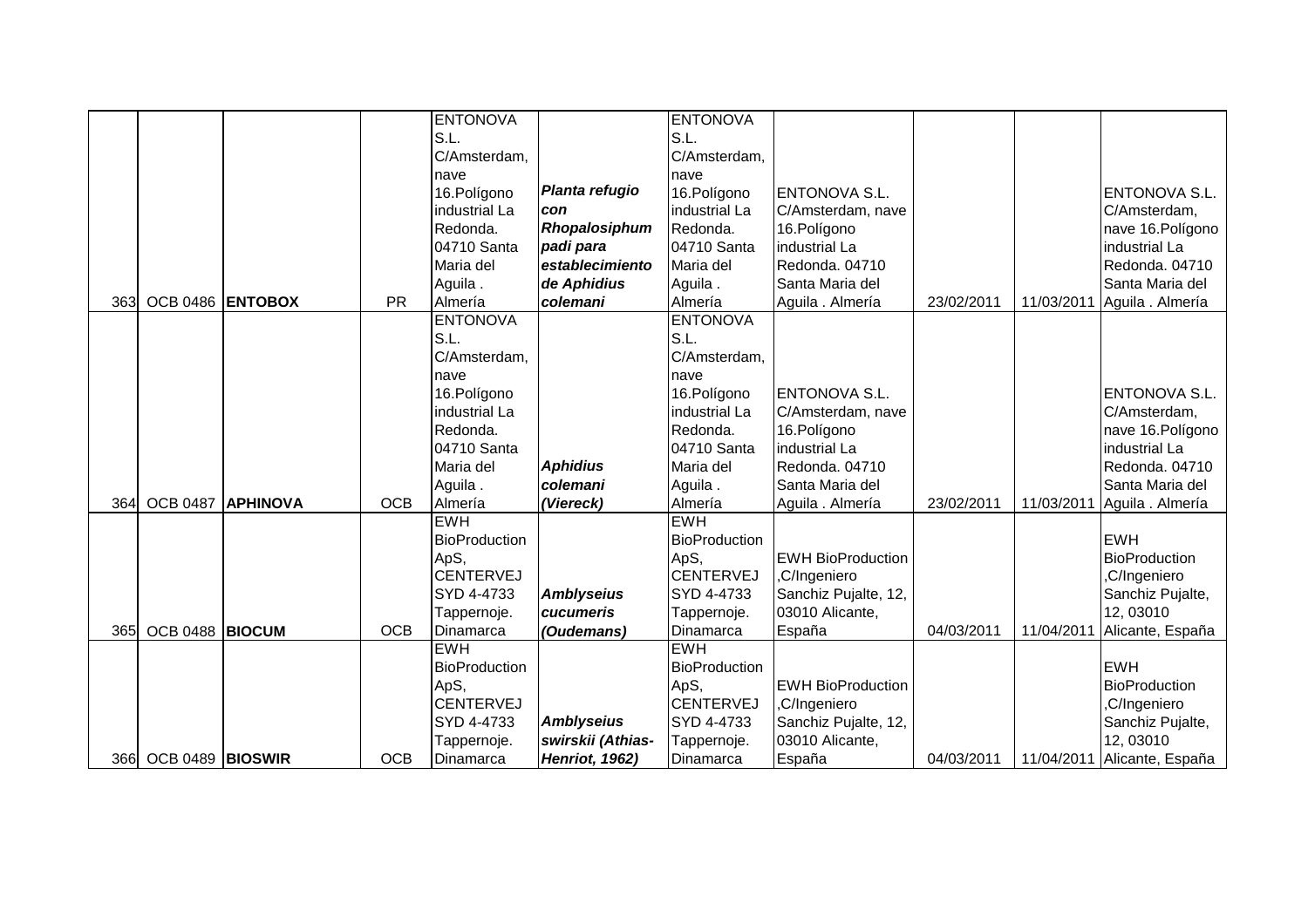|      |                  |               |            | <b>EWH</b>           |                         | <b>EWH</b>           |                           |            |            |                      |
|------|------------------|---------------|------------|----------------------|-------------------------|----------------------|---------------------------|------------|------------|----------------------|
|      |                  |               |            | <b>BioProduction</b> |                         | <b>BioProduction</b> |                           |            |            | <b>EWH</b>           |
|      |                  |               |            | ApS,                 |                         | ApS,                 | <b>IEWH BioProduction</b> |            |            | <b>BioProduction</b> |
|      |                  |               |            | <b>CENTERVEJ</b>     |                         | <b>CENTERVEJ</b>     | ,C/Ingeniero              |            |            | ,C/Ingeniero         |
|      |                  |               |            | SYD 4-4733           | <b>Aphidius</b>         | SYD 4-4733           | Sanchiz Pujalte, 12,      |            |            | Sanchiz Pujalte,     |
|      |                  |               |            | Tappernoje.          | colemani                | Tappernoje.          | 03010 Alicante,           |            |            | 12,03010             |
| 367  | OCB 0490 BIOMANI |               | <b>OCB</b> | Dinamarca            | (Viereck, 1912)         | Dinamarca            | España                    | 04/03/2011 | 11/04/2011 | Alicante, España     |
|      |                  |               |            | <b>EWH</b>           |                         | <b>EWH</b>           |                           |            |            |                      |
|      |                  |               |            | <b>BioProduction</b> |                         | <b>BioProduction</b> |                           |            |            | <b>EWH</b>           |
|      |                  |               |            | ApS,                 |                         | ApS,                 | <b>EWH BioProduction</b>  |            |            | <b>BioProduction</b> |
|      |                  |               |            | <b>CENTERVEJ</b>     | <b>Bombus</b>           | <b>CENTERVEJ</b>     | ,C/Ingeniero              |            |            | ,C/Ingeniero         |
|      |                  |               |            | SYD 4-4733           | terrestris              | SYD 4-4733           | Sanchiz Pujalte, 12,      |            |            | Sanchiz Pujalte,     |
|      |                  |               |            | Tappernoje.          | (Linnaeus, 1758)        | Tappernoje.          | 03010 Alicante,           |            |            | 12,03010             |
| 368l | <b>OCB 0491</b>  | <b>BIOBOM</b> | OP         | Dinamarca            | <b>Colmena</b>          | Dinamarca            | España                    | 04/03/2011 | 11/04/2011 | Alicante, España     |
|      |                  |               |            | <b>EWH</b>           |                         | <b>EWH</b>           |                           |            |            |                      |
|      |                  |               |            | <b>BioProduction</b> |                         | <b>BioProduction</b> |                           |            |            | <b>EWH</b>           |
|      |                  |               |            | ApS,                 |                         | ApS,                 | <b>EWH BioProduction</b>  |            |            | <b>BioProduction</b> |
|      |                  |               |            | <b>CENTERVEJ</b>     |                         | <b>CENTERVEJ</b>     | ,C/Ingeniero              |            |            | ,C/Ingeniero         |
|      |                  |               |            | SYD 4-4733           | Chrysoperla             | SYD 4-4733           | Sanchiz Pujalte, 12,      |            |            | Sanchiz Pujalte,     |
|      |                  |               |            | Tappernoje.          | carnea                  | Tappernoje.          | 03010 Alicante,           |            |            | 12,03010             |
| 369  | OCB 0492 BIOCARN |               | <b>OCB</b> | Dinamarca            | (Stephens, 1836         | Dinamarca            | España                    | 04/03/2011 | 11/04/2011 | Alicante, España     |
|      |                  |               |            | <b>EWH</b>           |                         | <b>EWH</b>           |                           |            |            |                      |
|      |                  |               |            | <b>BioProduction</b> |                         | BioProduction        |                           |            |            | <b>EWH</b>           |
|      |                  |               |            | ApS,                 |                         | ApS,                 | <b>EWH BioProduction</b>  |            |            | <b>BioProduction</b> |
|      |                  |               |            | <b>CENTERVEJ</b>     |                         | <b>CENTERVEJ</b>     | ,C/Ingeniero              |            |            | ,C/Ingeniero         |
|      |                  |               |            | SYD 4-4733           | <b>Eretmocerus</b>      | SYD 4-4733           | Sanchiz Pujalte, 12,      |            |            | Sanchiz Pujalte,     |
|      |                  |               |            | Tappernoje.          | mundus                  | Tappernoje.          | 03010 Alicante,           |            |            | 12,03010             |
| 370  | OCB 0493 BIOMUN  |               | <b>OCB</b> | Dinamarca            | (Mercet, 1931)          | Dinamarca            | España                    | 04/03/2011 | 11/04/2011 | Alicante, España     |
|      |                  |               |            | <b>EWH</b>           |                         | <b>EWH</b>           |                           |            |            |                      |
|      |                  |               |            | <b>BioProduction</b> |                         | BioProduction        |                           |            |            | <b>EWH</b>           |
|      |                  |               |            | ApS,                 |                         | ApS,                 | <b>EWH BioProduction</b>  |            |            | <b>BioProduction</b> |
|      |                  |               |            | CENTERVEJ            |                         | <b>CENTERVEJ</b>     | ,C/Ingeniero              |            |            | ,C/Ingeniero         |
|      |                  |               |            | SYD 4-4733           |                         | SYD 4-4733           | Sanchiz Pujalte, 12,      |            |            | Sanchiz Pujalte,     |
|      |                  |               |            | Tappernoje.          | <b>Orius laevigatus</b> | Tappernoje.          | 03010 Alicante,           |            |            | 12,03010             |
| 371  | OCB 0494 BIOGATU |               | <b>OCB</b> | Dinamarca            | (Fieber, 1860)          | Dinamarca            | España                    | 04/03/2011 | 11/04/2011 | Alicante, España     |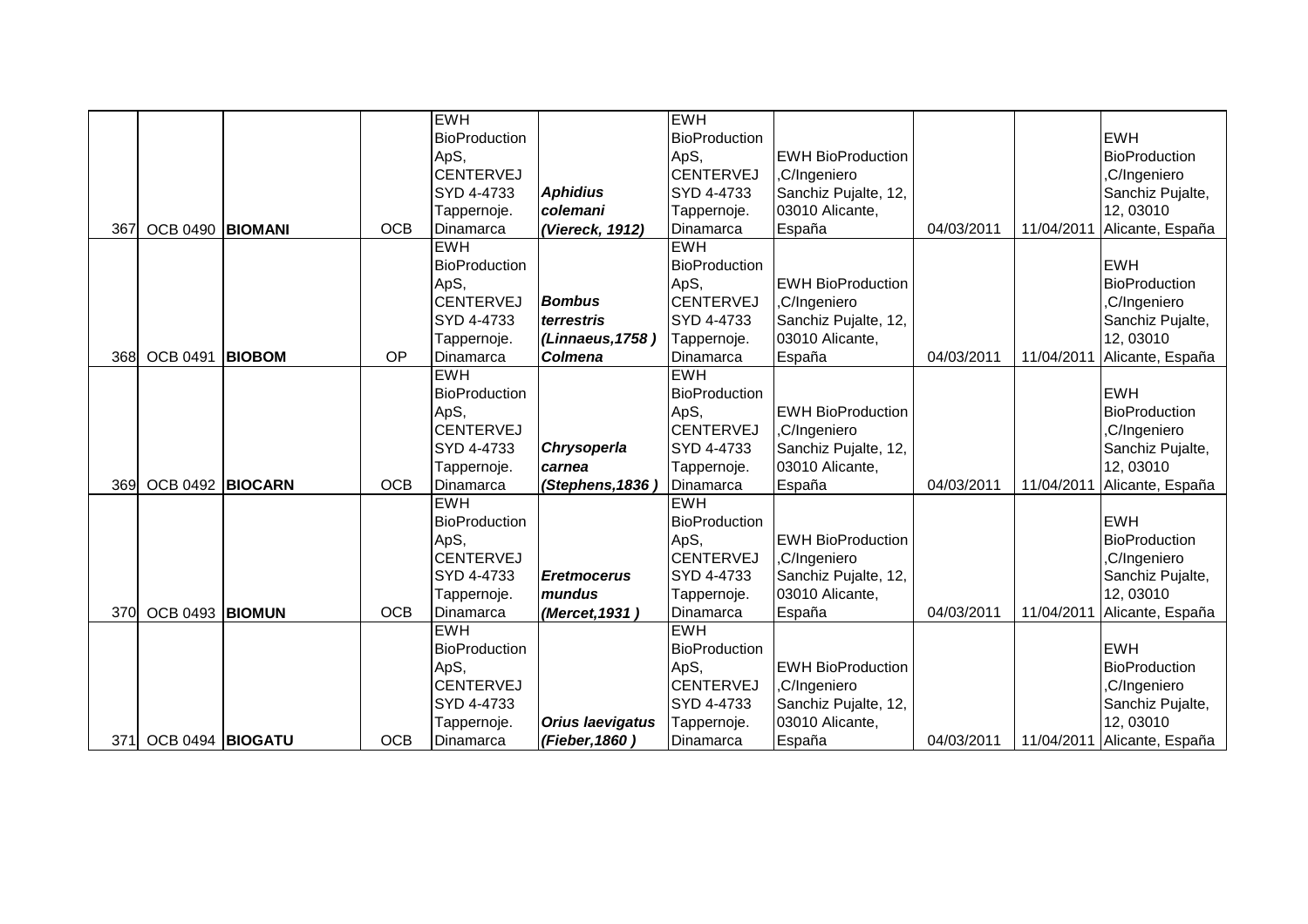|     |                   |                       |            | <b>EWH</b>           |                        | <b>EWH</b>           |                          |            |            |                      |
|-----|-------------------|-----------------------|------------|----------------------|------------------------|----------------------|--------------------------|------------|------------|----------------------|
|     |                   |                       |            | BioProduction        |                        | BioProduction        |                          |            |            | <b>EWH</b>           |
|     |                   |                       |            | ApS,                 |                        | ApS,                 | <b>EWH BioProduction</b> |            |            | <b>BioProduction</b> |
|     |                   |                       |            | <b>CENTERVEJ</b>     | <b>Phytoseiulus</b>    | <b>CENTERVEJ</b>     | ,C/Ingeniero             |            |            | ,C/Ingeniero         |
|     |                   |                       |            | SYD 4-4733           | persimilis             | SYD 4-4733           | Sanchiz Pujalte, 12,     |            |            | Sanchiz Pujalte,     |
|     |                   |                       |            | Tappernoje.          | (Athias -              | Tappernoje.          | 03010 Alicante,          |            |            | 12,03010             |
| 372 | OCB 0495 BIOFYTO  |                       | <b>OCB</b> | Dinamarca            | <b>Henriot, 1957)</b>  | Dinamarca            | España                   | 04/03/2011 | 11/04/2011 | Alicante, España     |
|     |                   |                       |            | <b>EWH</b>           |                        | <b>EWH</b>           |                          |            |            |                      |
|     |                   |                       |            | <b>BioProduction</b> |                        | <b>BioProduction</b> |                          |            |            | <b>EWH</b>           |
|     |                   |                       |            | ApS,                 |                        | ApS,                 | <b>EWH BioProduction</b> |            |            | <b>BioProduction</b> |
|     |                   |                       |            | <b>CENTERVEJ</b>     |                        | <b>CENTERVEJ</b>     | ,C/Ingeniero             |            |            | ,C/Ingeniero         |
|     |                   |                       |            | SYD 4-4733           | <b>Aphidoletes</b>     | SYD 4-4733           | Sanchiz Pujalte, 12,     |            |            | Sanchiz Pujalte,     |
|     |                   |                       |            | Tappernoje.          | aphidimyza             | Tappernoje.          | 03010 Alicante,          |            |            | 12,03010             |
| 373 | OCB 0496 BIOLETES |                       | <b>OCB</b> | Dinamarca            | (Rondani, 1847)        | Dinamarca            | España                   | 04/03/2011 | 11/04/2011 | Alicante, España     |
|     |                   |                       |            | <b>EWH</b>           |                        | <b>EWH</b>           |                          |            |            |                      |
|     |                   |                       |            | BioProduction        |                        | BioProduction        |                          |            |            | <b>EWH</b>           |
|     |                   |                       |            | ApS,                 |                        | ApS,                 | <b>EWH BioProduction</b> |            |            | <b>BioProduction</b> |
|     |                   |                       |            | <b>CENTERVEJ</b>     |                        | <b>CENTERVEJ</b>     | ,C/Ingeniero             |            |            | ,C/Ingeniero         |
|     |                   |                       |            | SYD 4-4733           |                        | SYD 4-4733           | Sanchiz Pujalte, 12,     |            |            | Sanchiz Pujalte,     |
|     |                   |                       |            | Tappernoje.          | <b>Hypoaspis miles</b> | Tappernoje.          | 03010 Alicante,          |            |            | 12,03010             |
| 374 | <b>OCB 0497</b>   | <b>BIOMIL</b>         | <b>OCB</b> | Dinamarca            | (Berlese, 1892)        | Dinamarca            | España                   | 04/03/2011 | 11/04/2011 | Alicante, España     |
|     |                   |                       |            | <b>EWH</b>           | Planta refugio         | <b>EWH</b>           |                          |            |            |                      |
|     |                   |                       |            | BioProduction        | con                    | BioProduction        |                          |            |            | <b>EWH</b>           |
|     |                   |                       |            | ApS,                 | Rhopalosiphum          | ApS,                 | <b>EWH BioProduction</b> |            |            | <b>BioProduction</b> |
|     |                   |                       |            | <b>CENTERVEJ</b>     | padi para              | <b>CENTERVEJ</b>     | ,C/Ingeniero             |            |            | ,C/Ingeniero         |
|     |                   |                       |            | SYD 4-4733           | establecimiento        | SYD 4-4733           | Sanchiz Pujalte, 12,     |            |            | Sanchiz Pujalte,     |
|     |                   |                       |            | Tappernoje.          | de Aphidius            | Tappernoje.          | 03010 Alicante,          |            |            | 12,03010             |
| 375 |                   | OCB 0498 BIOBANK PADI | <b>PR</b>  | Dinamarca            | colemani               | Dinamarca            | España                   | 04/03/2011 | 11/04/2011 | Alicante, España     |
|     |                   |                       |            | <b>EWH</b>           |                        | <b>EWH</b>           |                          |            |            |                      |
|     |                   |                       |            | <b>BioProduction</b> |                        | BioProduction        |                          |            |            | <b>EWH</b>           |
|     |                   |                       |            | ApS,                 |                        | ApS,                 | <b>EWH BioProduction</b> |            |            | <b>BioProduction</b> |
|     |                   |                       |            | <b>CENTERVEJ</b>     |                        | <b>CENTERVEJ</b>     | ,C/Ingeniero             |            |            | ,C/Ingeniero         |
|     |                   |                       |            | SYD 4-4733           |                        | SYD 4-4733           | Sanchiz Pujalte, 12,     |            |            | Sanchiz Pujalte,     |
|     |                   |                       |            | Tappernoje.          | <b>Steinernema</b>     | Tappernoje.          | 03010 Alicante,          |            |            | 12,03010             |
| 376 |                   | OCB 0499 BIONEMA PALM | <b>OCB</b> | Dinamarca            | carpocapsae            | Dinamarca            | España                   | 04/03/2011 | 11/04/2011 | Alicante, España     |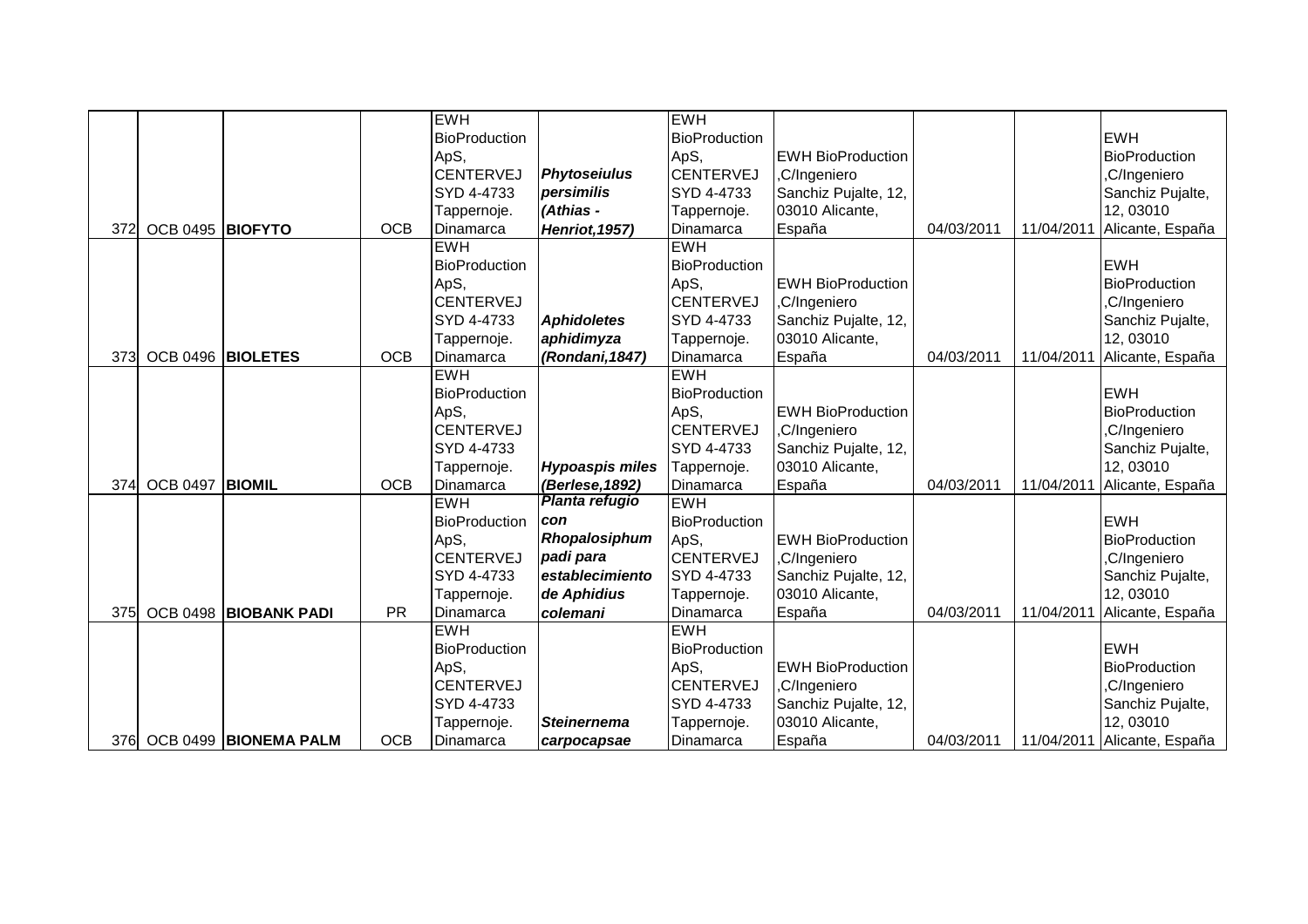| 377 | <b>OCB 0441</b> | <b>MAJUSCULUS-</b><br><b>SYSTEM</b> | <b>OCB</b> | Biobest N.V.<br>Isle Velden 18, <i>Orius</i><br>2260 Westerlo<br>(België)                                                               | majusculus<br>(Reuter 1879)                  | Biobest N.V.<br>(België)                                                                                                              | <b>Biobest Sistemas</b><br>Biológicos S.L.<br><b>Bulevar Ciudad de</b><br>Isle Velden 18, Vícar, 1265, C.P.<br>2260 Westerlo 04738 Puebla de<br>Vícar, Almería | 16/06/2010 | 08/04/2011                     | <b>Biobest Sistemas</b><br>Biológicos S.L.<br><b>Bulevar Ciudad</b><br>de Vícar, 1265,<br>C.P. 04738<br>Puebla de Vícar,<br>Almería     |
|-----|-----------------|-------------------------------------|------------|-----------------------------------------------------------------------------------------------------------------------------------------|----------------------------------------------|---------------------------------------------------------------------------------------------------------------------------------------|----------------------------------------------------------------------------------------------------------------------------------------------------------------|------------|--------------------------------|-----------------------------------------------------------------------------------------------------------------------------------------|
| 378 | OCB 0260 250    | <b>CUCUMERIS MIP</b>                | <b>OCB</b> | <b>Katz Biotech</b><br>AG. An der<br>Birkenpfuhlheid<br>e 10, D-15837<br>Baruth/Mark.<br>Alemania                                       | <b>Amblyseius</b><br>cucumeris<br>(Oudemans) | <b>Katz Biotech</b><br>AG. An der<br>Birkenpfuhlhei<br>de 10, D-<br>15837<br>Baruth/Mark.<br>Alemania                                 | Mip System Agro<br>S.L. Ctra. del Iryda<br>S/N. Pol. Ind. Sta.<br>Olalla.<br>Campohermoso-<br>Níjar. 04110<br>Almería.                                         |            | 17/06/2008 08/04/2011          | Mip System Agro<br>S.L. Ctra. del<br>Iryda S/N. Pol.<br>Ind. Sta. Olalla.<br>Campohermoso-<br>Níjar. 04110<br>Almería.                  |
| 379 | OCB 0349 250    | <b>DIGLYPHUS MIP</b>                | <b>OCB</b> | <b>BIOMIP Mip</b><br>System Agro<br>S.L. Ctra. del<br>Iryda S/N. Pol.<br>Ind. Sta. Olalla.<br>Campohermos<br>o-Níjar. 04110<br>Almería. | Diglyphus isaea<br>(Walker)                  | <b>BIOMIP Mip</b><br>System Agro<br>S.L. Ctra. del<br>Ind. Sta. Olalla. Sta. Olalla.<br>o-Níjar. 04110<br>Almería.                    | <b>BIOMIP Mip System</b><br>Agro S.L. Ctra. del<br>Iryda S/N. Pol. Iryda S/N. Pol. Ind.<br>Campohermos Campohermoso-<br>Níjar. 04110<br>Almería.               |            | 15/06/2009 08/04/2011          | <b>BIOMIP Mip</b><br>System Agro S.L.<br>Ctra. del Iryda<br>S/N. Pol. Ind. Sta.<br>Olalla.<br>Campohermoso-<br>Níjar. 04110<br>Almería. |
|     |                 | 380 OCB 0350 ERVI MIP 500           | <b>OCB</b> | <b>BIOMIP Mip</b><br>System Agro<br>S.L. Ctra. del<br>Iryda S/N. Pol.<br>Ind. Sta. Olalla.<br>Campohermos<br>o-Níjar. 04110<br>Almería. | Aphidius ervi<br>(Haliday)                   | <b>BIOMIP Mip</b><br>System Agro<br>S.L. Ctra. del<br>Iryda S/N. Pol.<br>Ind. Sta. Olalla. Sta. Olalla.<br>o-Níjar. 04110<br>Almería. | <b>BIOMIP Mip System</b><br>Agro S.L. Ctra. del<br>Iryda S/N. Pol. Ind.<br>Campohermos Campohermoso-<br>Níjar. 04110<br>Almería.                               |            | 18/03/2009 08/04/2011 Almería. | <b>BIOMIP Mip</b><br>System Agro S.L.<br>Ctra. del Iryda<br>S/N. Pol. Ind. Sta.<br>Olalla.<br>Campohermoso-<br>Níjar. 04110             |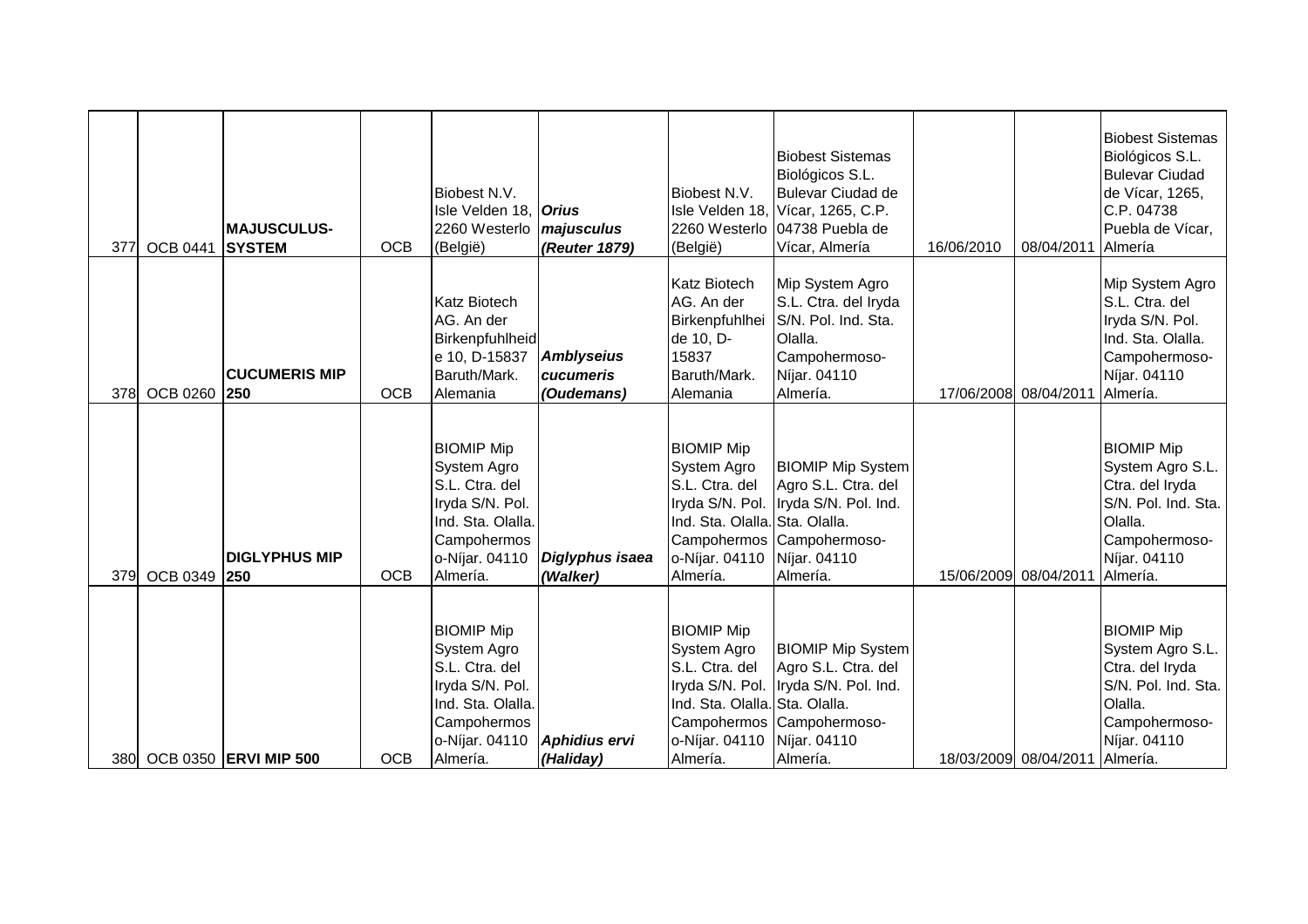| 381 | <b>OCB 0351</b>  | <b>IMACROLOPHUS</b><br><b>MIP 250</b> | <b>OCB</b> | <b>BIOMIP Mip</b><br>System Agro<br>S.L. Ctra. del<br>Iryda S/N. Pol.<br>Ind. Sta. Olalla.<br>Campohermos<br>o-Níjar. 04110<br>Almería. | <b>Macrolophus</b><br>caliginosus<br>(Warner)                                                                                                         | <b>BIOMIP Mip</b><br>System Agro<br>S.L. Ctra. del<br>Ind. Sta. Olalla. Sta. Olalla.<br>o-Níjar. 04110<br>Almería.              | <b>BIOMIP Mip System</b><br>Agro S.L. Ctra. del<br>Iryda S/N. Pol. Iryda S/N. Pol. Ind.<br>Campohermos Campohermoso-<br>Níjar. 04110<br>Almería.                                    |            | 18/03/2009 08/04/2011 Almería. | <b>BIOMIP Mip</b><br>System Agro S.L.<br>Ctra. del Iryda<br>S/N. Pol. Ind. Sta.<br>Olalla.<br>Campohermoso-<br>Níjar. 04110             |
|-----|------------------|---------------------------------------|------------|-----------------------------------------------------------------------------------------------------------------------------------------|-------------------------------------------------------------------------------------------------------------------------------------------------------|---------------------------------------------------------------------------------------------------------------------------------|-------------------------------------------------------------------------------------------------------------------------------------------------------------------------------------|------------|--------------------------------|-----------------------------------------------------------------------------------------------------------------------------------------|
| 382 | OCB 0352 MIP 500 | <b>IMACROLOPHUS</b>                   | <b>OCB</b> | <b>BIOMIP Mip</b><br>System Agro<br>S.L. Ctra. del<br>Iryda S/N. Pol.<br>Ind. Sta. Olalla.<br>Campohermos<br>o-Níjar. 04110<br>Almería. | <b>Macrolophus</b><br>caliginosus<br>(Warner)                                                                                                         | <b>BIOMIP Mip</b><br>System Agro<br>S.L. Ctra. del<br>Ind. Sta. Olalla. Sta. Olalla.<br>o-Níjar. 04110 Níjar. 04110<br>Almería. | <b>BIOMIP Mip System</b><br>Agro S.L. Ctra. del<br>Iryda S/N. Pol. Iryda S/N. Pol. Ind.<br>Campohermos Campohermoso-<br>Almería.                                                    |            | 18/03/2009 08/04/2011          | <b>BIOMIP Mip</b><br>System Agro S.L.<br>Ctra. del Iryda<br>S/N. Pol. Ind. Sta.<br>Olalla.<br>Campohermoso-<br>Níjar. 04110<br>Almería. |
| 383 | <b>OCB 0507</b>  | <b>ISAEA BRISA</b>                    | <b>OCB</b> | Koppert<br>Beheer B.V.<br>Veilingweg 17-<br>P.O. Box 155.<br>2650 AD<br>Berkel en<br>Rodenrijs The<br>Netherlands                       | Diglyphus isaea                                                                                                                                       | Koppert<br>Beheer B.V.<br>P.O. Box 155.<br>2650 AD<br>Berkel en<br>Rodenrijs The<br>Netherlands                                 | Koppert Biological<br>Systems, S.L. C/<br>Cobre, 22-24 -<br>Veilingweg 17- Parcela P.14 Nave<br>3 Polígono Industrial<br>Ciudad del<br>Transporte 04745<br>La Mojonera<br>(Almería) | 05/04/2011 |                                | Magda Galeano<br>Revert, Koppert<br>27/05/2011 España, S.L.                                                                             |
| 384 |                  | OCB 0500 MACROcontrol-P               | <b>PR</b>  | Agrocontrol200<br>7, S.L. Ctra.<br>Nacional, 340,<br>Km. 419. El<br>Viso, 04745,<br>La Mojonera,<br>Almería.                            | Planta refugio de 2007, S.L.<br>Dittrichia viscosa Ctra. Nacional, Agrobio S.L. Ctra.<br>para el<br>establecimiento<br>de Macrolophus<br>caliginosus. | Agrocontro<br>340, Km. 419.<br>El Viso, 04745, 419. El Viso,<br>La Mojonera,<br>Almería.                                        | Nacional, 340, Km.<br>04745, La Mojonera,<br>Almería.                                                                                                                               | 16/03/2011 | 07/06/2011 Almería.            | Agrobio S.L. Ctra.<br>Nacional, 340,<br>Km. 419. El<br>Viso, 04745, La<br>Mojonera,                                                     |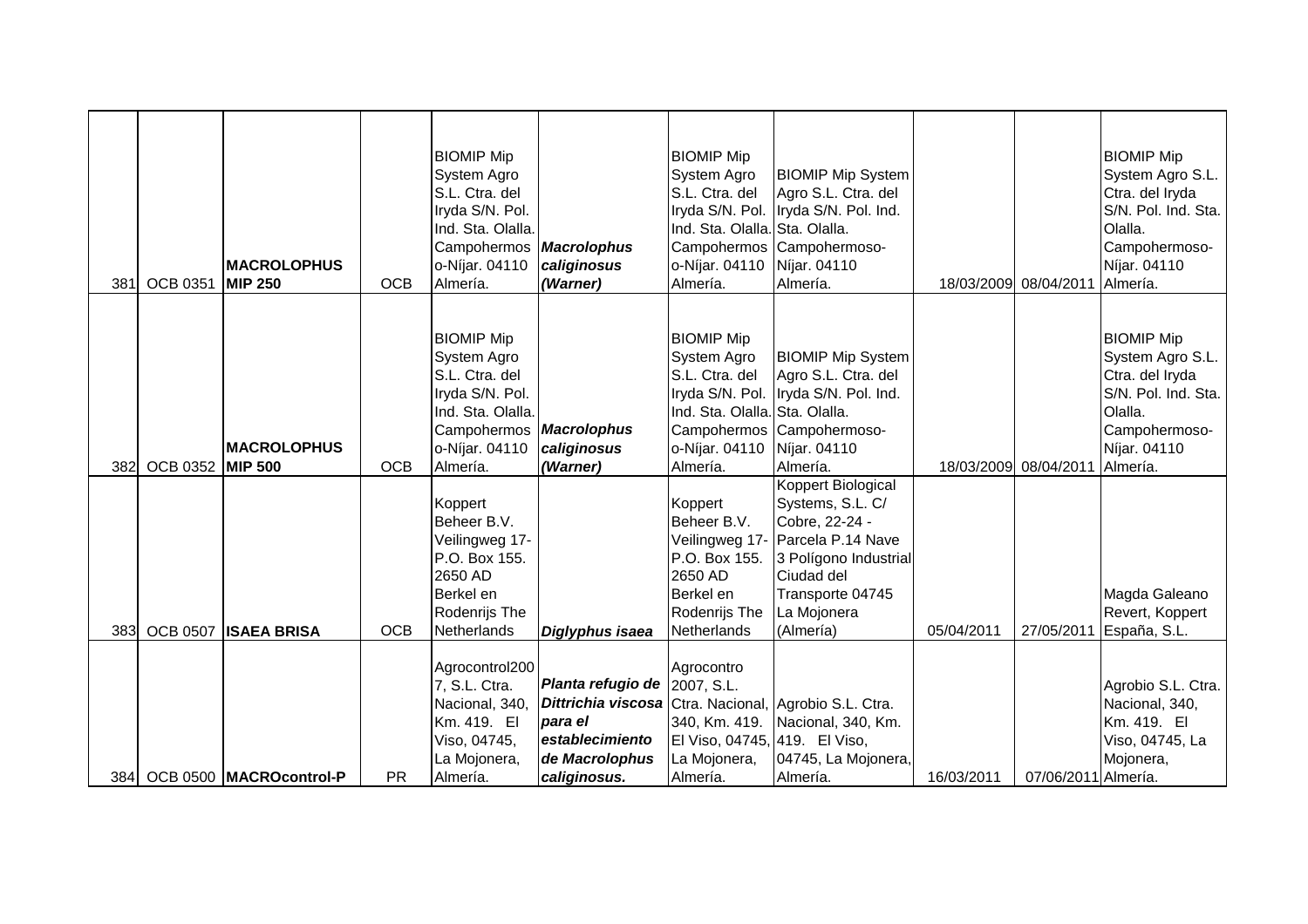| 385 | <b>OCB 0501</b>  | NEMATOcontrol-C                              | <b>OCB</b>               | Agrocontrol200<br>7, S.L. Ctra.<br>Nacional, 340,<br>Km. 419. El<br>Viso, 04745,<br>La Mojonera,<br>Almería. | <b>Steinernema</b><br>carpocapsae                | Agrocontro<br>2007, S.L.<br>340, Km. 419.<br>El Viso, 04745, 419. El Viso,<br>La Mojonera,<br>Almería. | Ctra. Nacional, Agrobio S.L. Ctra.<br>Nacional, 340, Km.<br>04745, La Mojonera,<br>Almería.                                                                | 16/03/2011               | 07/06/2011 Almería.                        | Agrobio S.L. Ctra.<br>Nacional, 340,<br>Km. 419. El<br>Viso, 04745, La<br>Mojonera,            |
|-----|------------------|----------------------------------------------|--------------------------|--------------------------------------------------------------------------------------------------------------|--------------------------------------------------|--------------------------------------------------------------------------------------------------------|------------------------------------------------------------------------------------------------------------------------------------------------------------|--------------------------|--------------------------------------------|------------------------------------------------------------------------------------------------|
|     |                  |                                              |                          | Agrocontrol200<br>7, S.L. Ctra.<br>Nacional, 340,<br>Km. 419. El<br>Viso, 04745,<br>La Mojonera,             | <b>Aphidius</b>                                  | Agrocontrol<br>2007, S.L.<br>340, Km. 419.<br>La Mojonera,                                             | Ctra. Nacional, Agrocontrol2007<br>S.L. Ctra. Nacional,<br>El Viso, 04745, 340, Km. 419. El<br>Viso, 04745, La                                             |                          |                                            | Agrocontrol2007<br>S.L. Ctra.<br>Nacional, 340,<br>Km. 419. El<br>Viso, 04745, La<br>Mojonera, |
| 386 | OCB 0502 APHIbio |                                              | <b>OCB</b>               | Almería.                                                                                                     | colemani                                         | Almería.                                                                                               | Mojonera, Almería.                                                                                                                                         | 16/03/2011               | 07/06/2011 Almería.                        |                                                                                                |
|     |                  |                                              |                          | Agrobio, S.L.<br>Ctra. Nacional,<br>340, Km. 419.<br>El Viso, 04745,<br>La Mojonera,                         | <b>Eretmocerus</b>                               | Agrobio, S.L.<br>340, Km. 419.<br>La Mojonera,                                                         | Ctra. Nacional, Agrocontrol2007<br>S.L. Ctra. Nacional,<br>El Viso, 04745, 340, Km. 419. El<br>Viso, 04745, La                                             |                          |                                            | Agrocontrol2007<br>S.L. Ctra.<br>Nacional, 340,<br>Km. 419. El<br>Viso, 04745, La<br>Mojonera, |
| 387 |                  | OCB 0503 ERMUNbio                            | <b>OCB</b>               | Almería.<br>Agrobio, S.L.<br>Ctra. Nacional,<br>340, Km. 419.<br>El Viso, 04745,<br>La Mojonera,             | mundus<br><b>Macrolophus</b>                     | Almería.<br>Agrobio, S.L.<br>340, Km. 419.<br>La Mojonera,                                             | Mojonera, Almería.<br>Ctra. Nacional, Agrocontrol2007<br>S.L. Ctra. Nacional,<br>El Viso, 04745, 340, Km. 419. El<br>Viso, 04745, La                       | 16/03/2011               | 07/06/2011 Almería.                        | Agrocontrol2007<br>S.L. Ctra.<br>Nacional, 340,<br>Km. 419. El<br>Viso, 04745, La<br>Mojonera, |
| 388 |                  | OCB 0504 MACRObio<br>389 OCB 0505 AMBLYCAbio | <b>OCB</b><br><b>OCB</b> | Almería.<br>Agrobio, S.L.<br>Ctra. Nacional,<br>340, Km. 419.<br>El Viso, 04745,<br>La Mojonera,<br>Almería. | caliginosus<br><b>Neoseiulus</b><br>californicus | Almería.<br>Agrobio, S.L.<br>340, Km. 419.<br>La Mojonera,<br>Almería.                                 | Mojonera, Almería.<br>Ctra. Nacional, Agrocontrol2007<br>S.L. Ctra. Nacional,<br>El Viso, 04745, 340, Km. 419. El<br>Viso, 04745, La<br>Mojonera, Almería. | 16/03/2011<br>16/03/2011 | 07/06/2011 Almería.<br>07/06/2011 Almería. | Agrocontrol2007<br>S.L. Ctra.<br>Nacional, 340,<br>Km. 419. El<br>Viso, 04745, La<br>Mojonera, |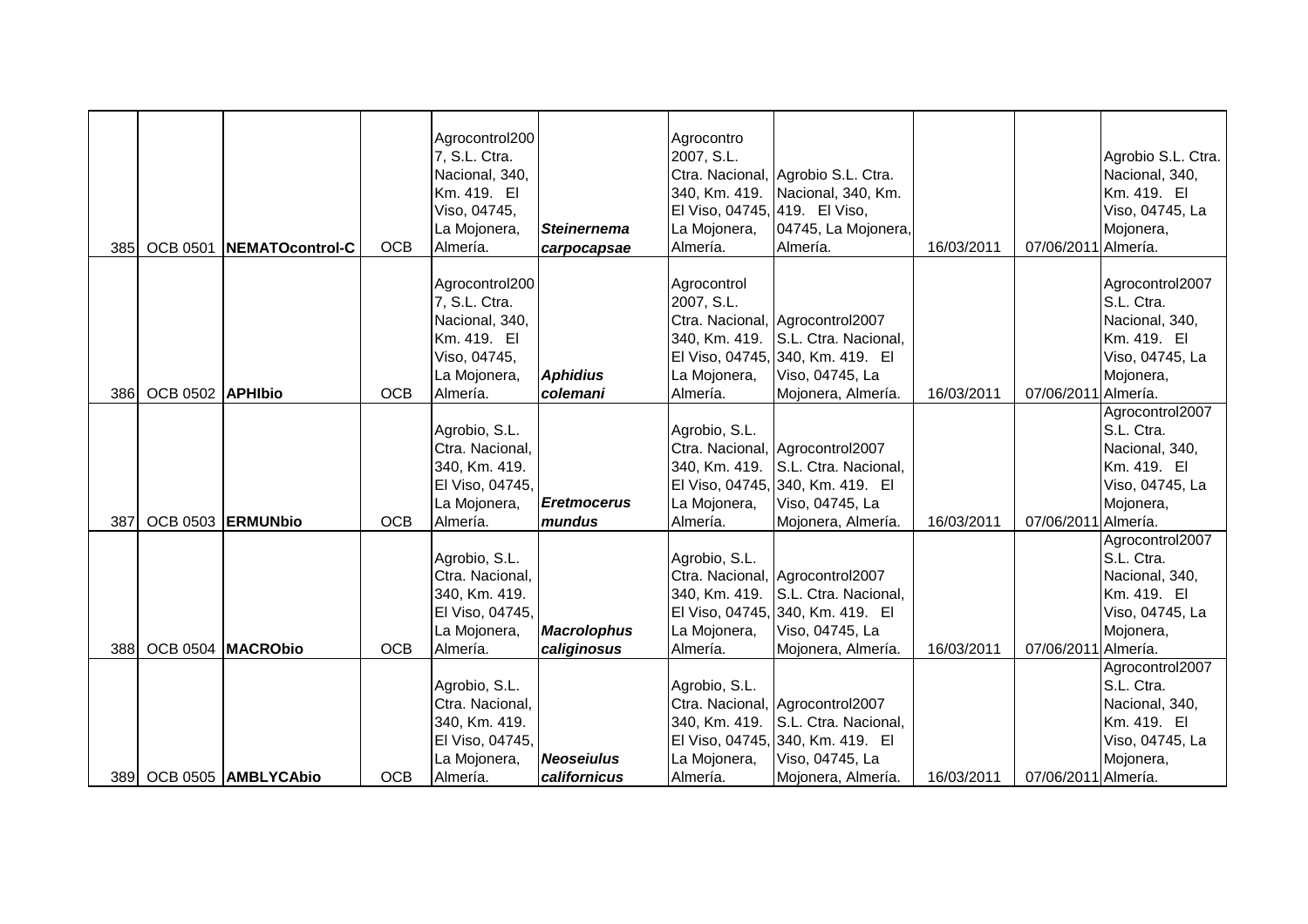| 390 | <b>OCB 0367</b> | <b>IADALIA-SYSTEM</b> | <b>OCB</b> | Biobest N.V.<br>Isle Velden 18,<br>(België)                                                                       | 2260 Westerlo <b>Adalia bipunctata</b> 2260 Westerlo 04738 Puebla de<br>(Linnnaeus, 1758) (België) | Biobest N.V.                                                                                    | <b>Biobest Sistemas</b><br>Biológicos S.L.<br><b>Bulevar Ciudad de</b><br>Isle Velden 18, Vícar, 1265, C.P.<br>Vícar, Almería                                                       | 08/06/2009 | 20/06/2011 | <b>Biobest Sistemas</b><br>Biológicos S.L.<br><b>Bulevar Ciudad</b><br>de Vícar, 1265,<br>C.P. 04738<br>Puebla de Vícar,<br>Almería |
|-----|-----------------|-----------------------|------------|-------------------------------------------------------------------------------------------------------------------|----------------------------------------------------------------------------------------------------|-------------------------------------------------------------------------------------------------|-------------------------------------------------------------------------------------------------------------------------------------------------------------------------------------|------------|------------|-------------------------------------------------------------------------------------------------------------------------------------|
| 391 | OCB 0368 SYSTEM | <b>AMBLYSEIUS-</b>    | <b>OCB</b> | Biobest N.V.<br>Isle Velden 18, cucumeris<br>2260 Westerlo<br>(België)                                            | <b>Amblyseius</b><br>(Oudemans,<br>1930)                                                           | Biobest N.V.<br>(België)                                                                        | <b>Biobest Sistemas</b><br>Biológicos S.L.<br><b>Bulevar Ciudad de</b><br>Isle Velden 18, Vícar, 1265, C.P.<br>2260 Westerlo 04738 Puebla de<br>Vícar, Almería                      | 08/06/2009 | 20/06/2011 | <b>Biobest Sistemas</b><br>Biológicos S.L.<br><b>Bulevar Ciudad</b><br>de Vícar, 1265,<br>C.P. 04738<br>Puebla de Vícar,<br>Almería |
| 392 |                 | OCB 0508 APHIPAR - M  | <b>OCB</b> | Koppert<br>Beheer B.V.<br>Veilingweg 17-<br>P.O. Box 155.<br>2650 AD<br>Berkel en<br>Rodenrijs The<br>Netherlands | <b>Aphidius</b><br>matricariae<br>(Haliday)                                                        | Koppert<br>Beheer B.V.<br>P.O. Box 155.<br>2650 AD<br>Berkel en<br>Rodenrijs The<br>Netherlands | Koppert Biological<br>Systems, S.L. C/<br>Cobre, 22-24 -<br>Veilingweg 17- Parcela P.14 Nave<br>3 Polígono Industrial<br>Ciudad del<br>Transporte 04745<br>La Mojonera<br>(Almería) | 05/04/2011 | 21/06/2011 | Magda Galeano<br>Revert, Koppert<br>España, S.L.                                                                                    |
| 393 | OCB 0509 SYSTEM | <b>MACROPILIS-</b>    | <b>OCB</b> | Biobest N.V.<br>Isle Velden 18, Phytoseiulus<br>2260 Westerlo<br>(België)                                         | macropilis<br>(Banks)                                                                              | Biobest N.V.<br>(België)                                                                        | <b>Biobest Sistemas</b><br>Biológicos S.L.<br><b>Bulevar Ciudad de</b><br>Isle Velden 18, Vícar, 1265, C.P.<br>2260 Westerlo 04738 Puebla de<br>Vícar, Almería                      | 06/04/2011 | 05/07/2011 | <b>Biobest Sistemas</b><br>Biológicos S.L.<br><b>Bulevar Ciudad</b><br>de Vícar, 1265,<br>C.P. 04738<br>Puebla de Vícar,<br>Almería |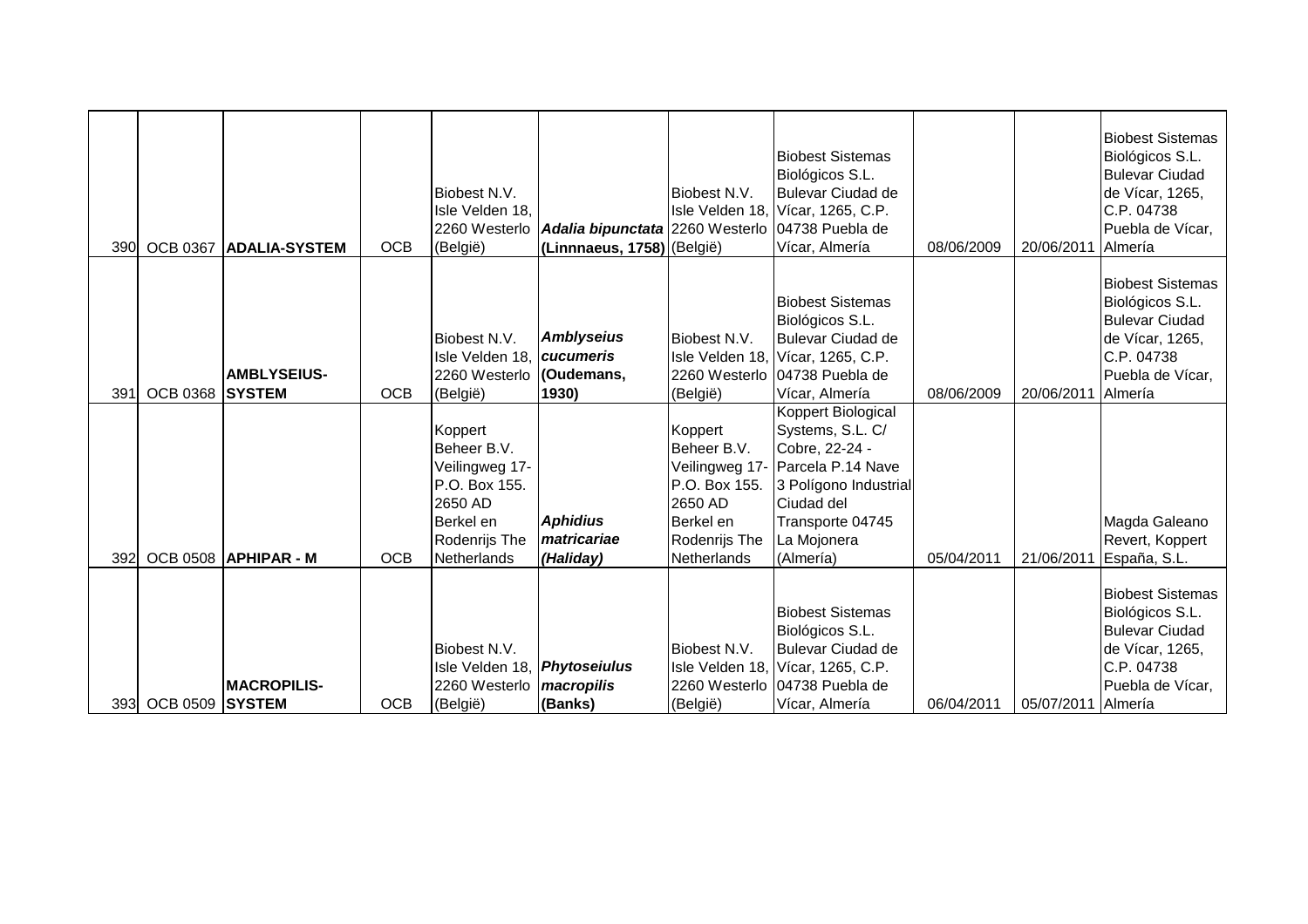| 394  | OCB 0510 SYSTEM | <b>PHYTOSEIULUS-T-</b>                 | <b>OCB</b> | Biobest N.V.<br>Isle Velden 18, Phytoseiulus<br>(België)                                                | 2260 Westerlo <i>persimilis</i> (Athias 2260 Westerlo 04738 Puebla de<br>Henriot, 1962) | Biobest N.V.<br>(België)                                                    | <b>Biobest Sistemas</b><br>Biológicos S.L.<br>Bulevar Ciudad de<br>Isle Velden 18, Vícar, 1265, C.P.<br>Vícar, Almería                                         | 06/04/2011 | 05/07/2011 | <b>Biobest Sistemas</b><br>Biológicos S.L.<br><b>Bulevar Ciudad</b><br>de Vícar, 1265,<br>C.P. 04738<br>Puebla de Vícar,<br>Almería |
|------|-----------------|----------------------------------------|------------|---------------------------------------------------------------------------------------------------------|-----------------------------------------------------------------------------------------|-----------------------------------------------------------------------------|----------------------------------------------------------------------------------------------------------------------------------------------------------------|------------|------------|-------------------------------------------------------------------------------------------------------------------------------------|
| 395I | <b>OCB 0511</b> | <b>APHIDIUS- MIX-</b><br><b>SYSTEM</b> | <b>OCB</b> | Biobest N.V.<br>2260 Westerlo Aphidius ervi<br>(België)                                                 | <b>Aphidius</b><br>colemani<br>Isle Velden 18, (Viereck, 1912) +<br>(Haliday, 1834)     | Biobest N.V.<br>(België)                                                    | <b>Biobest Sistemas</b><br>Biológicos S.L.<br><b>Bulevar Ciudad de</b><br>Isle Velden 18, Vícar, 1265, C.P.<br>2260 Westerlo 04738 Puebla de<br>Vícar, Almería | 06/04/2011 | 05/07/2011 | <b>Biobest Sistemas</b><br>Biológicos S.L.<br><b>Bulevar Ciudad</b><br>de Vícar, 1265,<br>C.P. 04738<br>Puebla de Vícar,<br>Almería |
| 396  |                 | <b>OCB 0512 A.B.S.-SYSTEM</b>          | <b>OCB</b> | Biobest N.V.<br>Isle Velden 18, cucumeris<br>2260 Westerlo (Oudemans,<br>(België)                       | <b>Amblyseius</b><br>1930)                                                              | Biobest N.V.<br>(België)                                                    | <b>Biobest Sistemas</b><br>Biológicos S.L.<br><b>Bulevar Ciudad de</b><br>Isle Velden 18, Vícar, 1265, C.P.<br>2260 Westerlo 04738 Puebla de<br>Vícar, Almería | 06/04/2011 | 05/07/2011 | <b>Biobest Sistemas</b><br>Biológicos S.L.<br><b>Bulevar Ciudad</b><br>de Vícar, 1265,<br>C.P. 04738<br>Puebla de Vícar,<br>Almería |
| 397  |                 | OCB 0419 HIPPOLANET                    | <b>OCB</b> | <b>Biosur</b><br>insectarios,<br>S.L. Finca<br>Torre Octavio,<br>s/n.D.P. 30730<br>San<br>Javier.Murcia | Hippodamia<br>variegata (Goeze) Javier.Murcia                                           | <b>Biosur</b><br>insectarios,<br><b>S.L. Finca</b><br>Torre Octavio,<br>San | Biosur insectarios,<br>S.L. Finca Torre<br>s/n.D.P. 30730 Octavio, s/n.D.P.<br>30730 San<br>Javier.Murcia                                                      | 17/10/2010 | 05/07/2011 | Biosur insectarios,<br>S.L. Finca Torre<br>Octavio, s/n.D.P.<br>30730 San<br>Javier.Murcia                                          |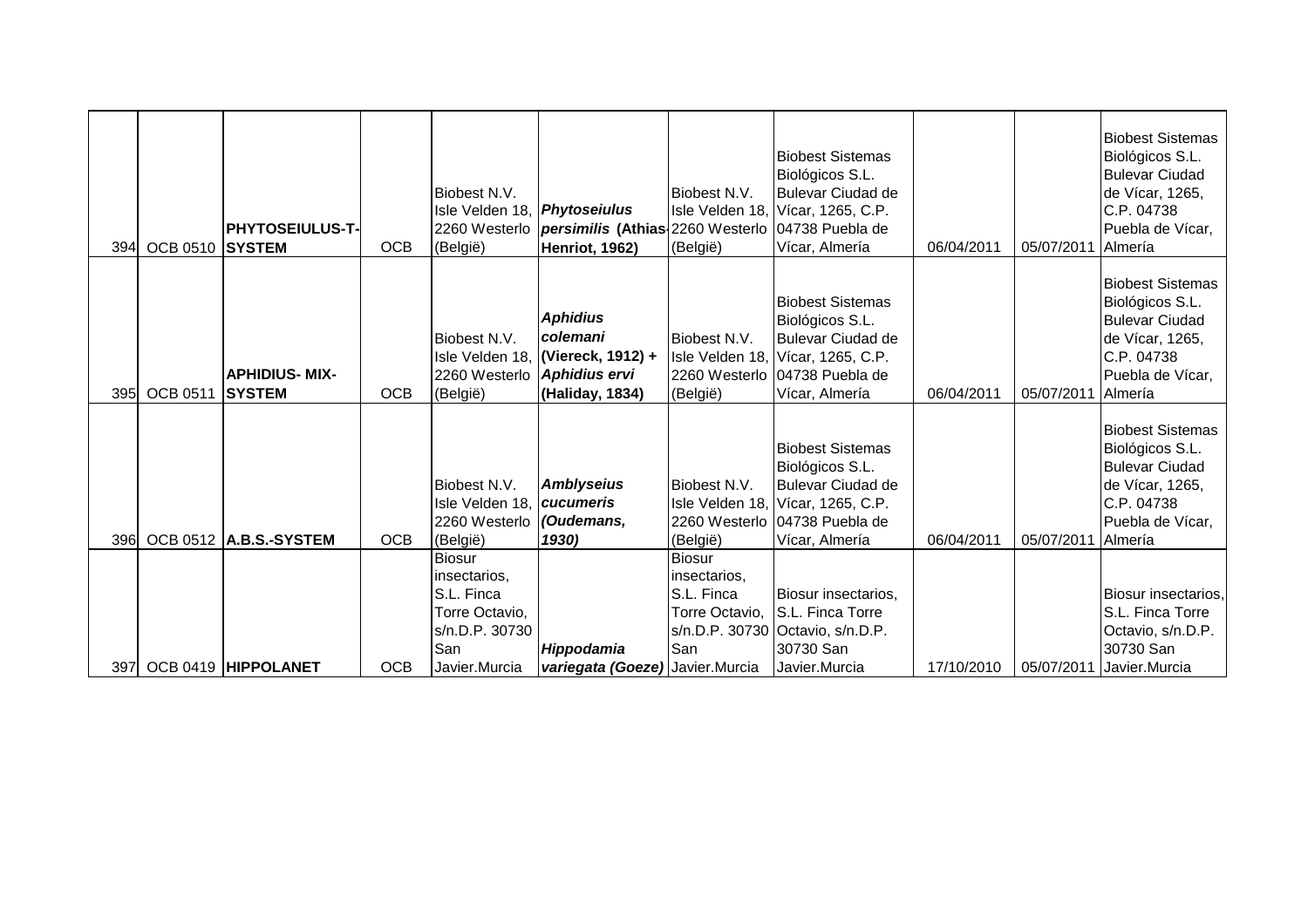|      |                  |                       |            |                                  |                    |                      |                                   |            |            | D.<br>Bioplanet              |
|------|------------------|-----------------------|------------|----------------------------------|--------------------|----------------------|-----------------------------------|------------|------------|------------------------------|
|      |                  |                       |            |                                  |                    |                      |                                   |            |            | Andrea Sala                  |
|      |                  |                       |            |                                  |                    |                      |                                   |            |            | Strategie di                 |
|      |                  |                       |            | Bioplanet                        |                    | Bioplanet            | D.<br>Bioplanet                   |            |            | Controllo                    |
|      |                  |                       |            | s.c.a., Via                      |                    | s.c.a., Via          | Andrea Sala,                      |            |            | Biologico Via                |
|      |                  |                       |            | Masiera prima,                   |                    | Masiera prima,       | <b>Bioplanet Iberica</b>          |            |            | Masiera prima,               |
|      |                  |                       |            | 1195, 47521                      |                    | 1195, 47521          | S.L., C/Espigol, 19,              |            |            | 1195, 47521                  |
|      |                  |                       |            | Cesena (FC),                     | <b>Necremnus</b>   | Cesena (FC),         | puerta 3b, 46980,                 |            |            | Martorano di                 |
| 398  |                  | OCB 0513 ARTYPAK200   | <b>OCB</b> | Italia                           | artynes (Walker)   | Italia               | Paterna - Valencia,               | 12/04/2011 |            | 21/07/2011 Cesena FC, Italia |
|      |                  |                       |            |                                  |                    |                      |                                   |            |            |                              |
|      |                  |                       |            |                                  |                    |                      |                                   |            |            | <b>Biobest Sistemas</b>      |
|      |                  |                       |            |                                  |                    |                      | <b>Biobest Sistemas</b>           |            |            | Biológicos S.L.              |
|      |                  |                       |            |                                  |                    |                      | Biológicos S.L.                   |            |            | <b>Bulevar Ciudad</b>        |
|      |                  |                       |            | Biobest N.V.                     |                    | Biobest N.V.         | Bulevar Ciudad de                 |            |            | de Vícar, 1265,              |
|      |                  |                       |            | Isle Velden 18, Steinernema      |                    |                      | Isle Velden 18, Vícar, 1265, C.P. |            |            | C.P. 04738                   |
|      |                  |                       |            | 2260 Westerlo <i>carpocapsae</i> |                    |                      | 2260 Westerlo 04738 Puebla de     |            |            | Puebla de Vícar,             |
| 399  |                  | OCB 0517   PALMA-LIFE | <b>OCB</b> | (België)                         | (Weiser, 1955)     | (België)             | Vícar, Almería                    | 01/08/2011 | 25/08/2011 | Almería                      |
|      |                  |                       |            |                                  |                    |                      |                                   |            |            |                              |
|      |                  |                       |            |                                  |                    | <b>NUTESCA S.L</b>   |                                   |            |            |                              |
|      |                  |                       |            |                                  |                    | Poligono             |                                   |            |            |                              |
|      |                  |                       |            |                                  |                    | <b>Industrial La</b> |                                   |            |            |                              |
|      |                  |                       |            | <b>NUTESCA S.L.</b>              |                    |                      | Dehesilla Calle NUTESCA S.L.      |            |            | NUTESCA S.L.                 |
|      |                  |                       |            | Calle Cuba nº                    |                    | Guadiato S/N         | Calle Cuba nº 3,                  |            |            | Calle Cuba nº 3,             |
|      |                  |                       |            | 3, 23440                         | <b>Chrysoperla</b> | Baeza 23440          | 23440 BAEZA,                      |            |            | 23440 BAEZA,                 |
| 400  | OCB 0522 CRYSOPA |                       | <b>OCB</b> | BAEZA, JAEN <i>carnea</i>        |                    | <b>JAEN</b>          | <b>JAEN</b>                       | 02/09/2011 | 30/09/2011 | <b>JAEN</b>                  |
|      |                  |                       |            |                                  |                    |                      |                                   |            |            | D.<br>Bioplanet              |
|      |                  |                       |            |                                  |                    |                      |                                   |            |            | Andrea Sala                  |
|      |                  |                       |            |                                  |                    |                      |                                   |            |            | Strategie di                 |
|      |                  |                       |            | Bioplanet                        |                    | Bioplanet            | Bioplanet s.c.a.                  |            |            | Controllo                    |
|      |                  |                       |            | s.c.a., Via                      |                    | s.c.a., Via          | D. Andrea Sala,                   |            |            | Biologico Via                |
|      |                  |                       |            | Masiera prima,                   |                    | Masiera prima,       | <b>Bioplanet Iberica</b>          |            |            | Masiera prima,               |
|      |                  |                       |            | 1195, 47023                      | <b>Eretmocerus</b> | 1195, 47023          | S.L., C/Espigol, 19,              |            |            | 1195, 47521                  |
|      |                  |                       |            | Cesena (FC),                     | eremicus (Rose     | Cesena (FC),         | puerta 3b, 46980,                 |            |            | Martorano di                 |
| 401I |                  | OCB 0520 EREMIPAK     | <b>OCB</b> | Italia                           | & Zolnerovich)     | Italia               | Paterna - Valencia,               | 29/08/2011 |            | 05/10/2011 Cesena FC, Italia |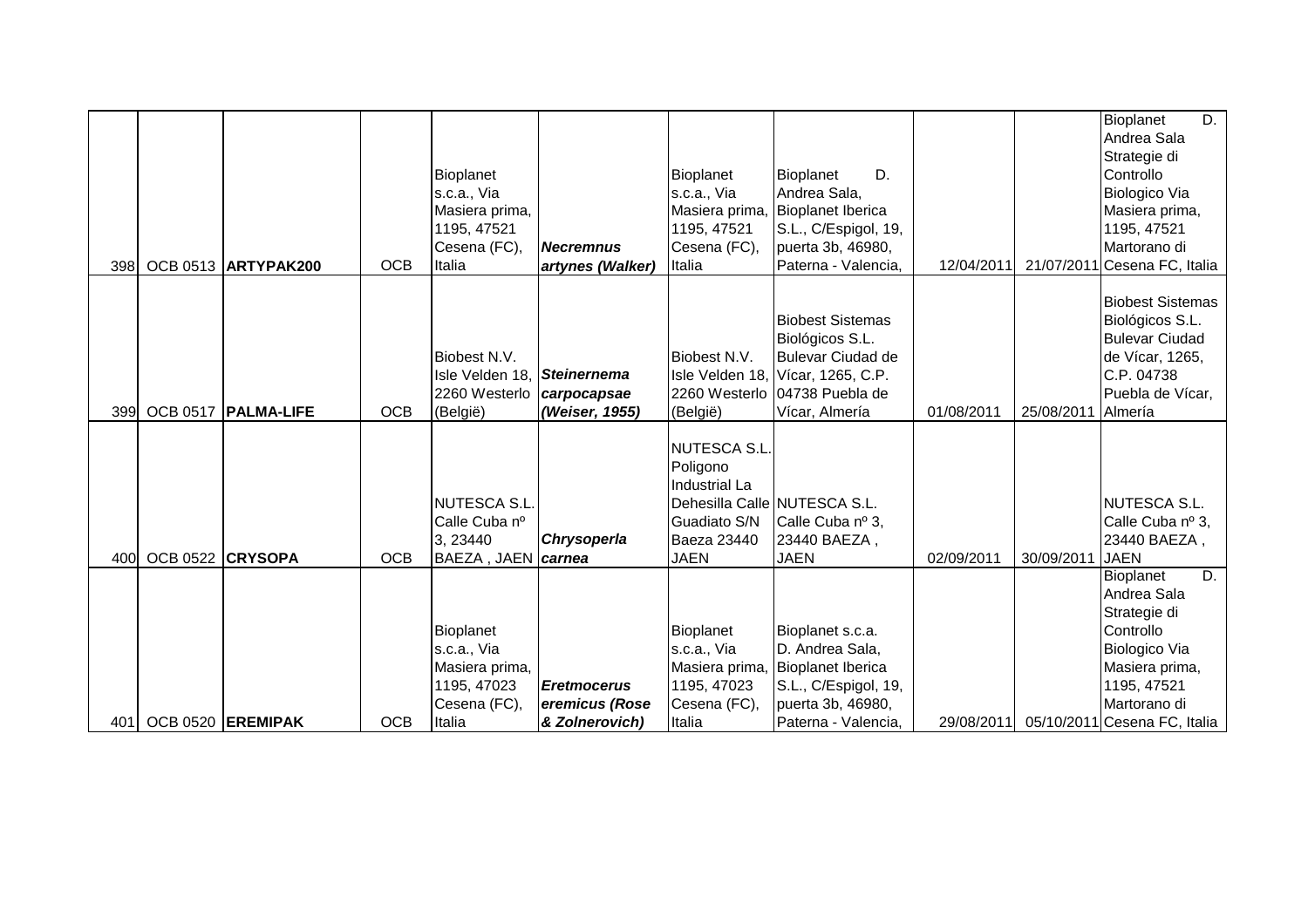|     |                |                           |                     | Syngenta                   |                      | Syngenta        |                                     |            |                   | Federico García              |
|-----|----------------|---------------------------|---------------------|----------------------------|----------------------|-----------------|-------------------------------------|------------|-------------------|------------------------------|
|     |                |                           |                     | Bioline Ltd.               |                      | Bioline Ltd.    |                                     |            |                   | Jiménez.                     |
|     |                |                           |                     | Telstar                    | <b>Thphlodromips</b> | Telstar         |                                     |            |                   | Syngenta Bioline             |
|     |                |                           | <b>OCBE</b>         | Nursery.Hollan             | montdorensis=A       |                 | Nursery.Hollan Syngenta Bioline C/  |            |                   | C/ Jazminero, 1              |
|     |                |                           | para                | d Road. Little             | mblyseius m.         | d Road. Little  | Jazminero, 1 Edific.                |            |                   | Edific. Guay,                |
|     |                |                           | realizació Clacton. |                            | (Schicha) para       | Clacton.        | Guay, Ofic. 3.                      |            |                   | Ofic. 3. Aguadulce           |
|     |                |                           | n de                | Essex. UK.                 | realizacion de       | Essex. UK.      | Aguadulce 04720                     |            |                   | 04720 Almería.               |
|     |                | 402 OCBE 0435 Amblyline m | ensayos             | CO16 9QG.                  | ensayos              | CO16 9QG.       | Almería. España                     | 19/04/2010 | 18/10/2011 España |                              |
|     |                |                           |                     |                            |                      |                 |                                     |            |                   |                              |
|     |                |                           |                     |                            |                      |                 |                                     |            |                   | Laurence                     |
|     |                |                           |                     |                            |                      |                 |                                     |            |                   | Gutiérrez. Certis            |
|     |                |                           |                     |                            |                      |                 |                                     |            |                   | Europe, B.V.                 |
|     |                |                           |                     | <b>Biological Crop</b>     |                      |                 | Biological Crop Certis Europe, B.V. |            |                   | Sucursal en                  |
|     |                |                           |                     | Protection Ltd,            |                      |                 | Protection Ltd, Sucursal en España  |            |                   | España Parque                |
|     |                |                           |                     | Occupation                 |                      | Occupation      | Parque Industrial de                |            |                   | Industrial de                |
|     |                |                           |                     | Road Wye -                 |                      | Road Wye -      | Elche C/ Juan de                    |            |                   | Elche C/ Juan de             |
|     |                |                           |                     | Ashford Kent               |                      | Ashford Kent    | Herrera, 5 PB.                      |            |                   | Herrera, 5 PB.               |
|     |                |                           |                     | <b>TN25 5EN</b>            |                      | <b>TN25 5EN</b> | Izquierda C.P.03203                 |            |                   | Izquierda                    |
|     |                |                           |                     | United                     | <b>Criptolaemus</b>  | United          | Elche - Alicante -                  |            |                   | C.P.03203 Elche -            |
| 403 | <b>OCB 521</b> | <b>CRYPTOSURE (m)</b>     | <b>OCB</b>          | Kingdom                    | montrouzieri         | Kingdom         | España                              | 30/08/2011 |                   | 17/10/2011 Alicante - España |
|     |                |                           |                     |                            |                      |                 | Koppert Biological                  |            |                   |                              |
|     |                |                           |                     | Koppert                    |                      | Koppert         | Systems, S.L. C/                    |            |                   |                              |
|     |                |                           |                     | Beheer B.V.                |                      | Beheer B.V.     | Cobre, 22-24 -                      |            |                   |                              |
|     |                |                           |                     | Veilingweg 17-             |                      |                 | Veilingweg 17- Parcela P.14 Nave    |            |                   |                              |
|     |                |                           |                     | P.O. Box 155.              |                      | P.O. Box 155.   | 3 Polígono Industrial               |            |                   |                              |
|     |                |                           |                     | 2650 AD                    |                      | 2650 AD         | Ciudad del                          |            |                   |                              |
|     |                |                           |                     | Berkel en                  | <b>Amblyseius</b>    | Berkel en       | Transporte 04745                    |            |                   | Magda Galeano                |
|     |                |                           |                     | Rodenrijs The              | swirskii (Athias-    | Rodenrijs The   | La Mojonera                         |            |                   | Revert, Koppert              |
| 404 |                | OCB 0523 SWIRSKI-MITE-LD  | <b>OCB</b>          | Netherlands                | Henriot)             | Netherlands     | (Almería)                           | 21/09/2011 |                   | 18/10/2011 España, S.L.      |
|     |                |                           |                     |                            |                      |                 |                                     |            |                   |                              |
|     |                |                           |                     |                            |                      |                 |                                     |            |                   | <b>Biobest Sistemas</b>      |
|     |                |                           |                     |                            |                      |                 | <b>Biobest Sistemas</b>             |            |                   | Biológicos S.L.              |
|     |                |                           |                     |                            |                      |                 | Biológicos S.L.                     |            |                   | <b>Bulevar Ciudad</b>        |
|     |                |                           |                     | Biobest N.V.               |                      | Biobest N.V.    | Bulevar Ciudad de                   |            |                   | de Vícar, 821,               |
|     |                |                           |                     | Isle Velden 18, Amblyseius |                      |                 | Isle Velden 18, Vícar, 821, C.P.    |            |                   | C.P. 04738                   |
|     |                | <b>SWIRSKII-LONG-</b>     |                     | 2260 Westerlo              | swirskii (Athias-    |                 | 2260 Westerlo 04738 Puebla de       |            |                   | Puebla de Vícar,             |
| 405 |                | OCB 0526 LIFE-SYSTEM      | <b>OCB</b>          | (België)                   | <b>Henriot</b> )     | (België)        | Vícar, Almería                      | 20/10/2011 | 22/11/2011        | Almería                      |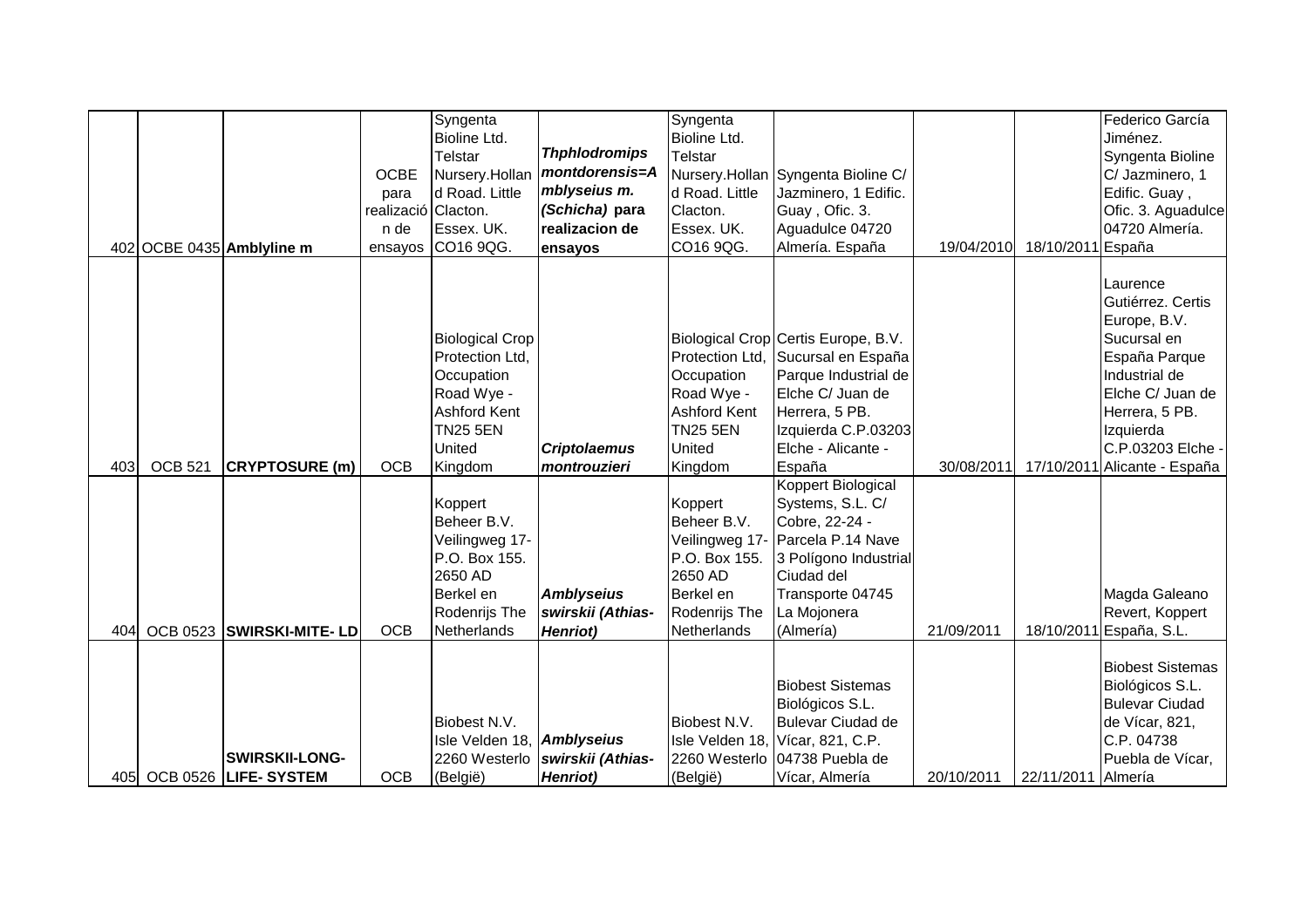| 406 | <b>OCB 0528</b> | <b>BANKER-E-</b><br><b>SYSTEM</b> | <b>PR</b>  | Biobest N.V.<br>Isle Velden 18,<br>2260 Westerlo<br>(België) | Maceta con<br>planta de<br>graminea con<br><b>Sitobion avenae</b><br>complemento de<br>Aphidius ervi. | Biobest N.V.<br>2260 Westerlo<br>(België) | <b>Biobest Sistemas</b><br>Biológicos S.L.<br><b>Bulevar Ciudad de</b><br>Isle Velden 18, Vícar, 821, C.P.<br>04738 Puebla de<br>Vícar, Almería | 20/10/2011 | 22/11/2011 | <b>Biobest Sistemas</b><br>Biológicos S.L.<br><b>Bulevar Ciudad</b><br>de Vícar, 821,<br>C.P. 04738<br>Puebla de Vícar,<br>Almería |
|-----|-----------------|-----------------------------------|------------|--------------------------------------------------------------|-------------------------------------------------------------------------------------------------------|-------------------------------------------|-------------------------------------------------------------------------------------------------------------------------------------------------|------------|------------|------------------------------------------------------------------------------------------------------------------------------------|
|     |                 |                                   |            |                                                              |                                                                                                       |                                           | Koppert Biological                                                                                                                              |            |            |                                                                                                                                    |
|     |                 |                                   |            | Koppert                                                      |                                                                                                       |                                           | Systems, S.L. C/                                                                                                                                |            |            |                                                                                                                                    |
|     |                 |                                   |            | Beheer B.V.                                                  |                                                                                                       | Koppert                                   | Cobre, 22-24 -                                                                                                                                  |            |            |                                                                                                                                    |
|     |                 |                                   |            | Veilingweg 17-                                               |                                                                                                       | Slovakia                                  | Parcela P.14 Nave                                                                                                                               |            |            |                                                                                                                                    |
|     |                 |                                   |            | P.O. Box 155.                                                |                                                                                                       | Komarnanska                               | 3 Polígono Industrial                                                                                                                           |            |            |                                                                                                                                    |
|     |                 |                                   |            | 2650 AD                                                      | <b>Bombus</b>                                                                                         | cesta 13.940                              | Ciudad del                                                                                                                                      |            |            |                                                                                                                                    |
|     |                 |                                   |            | Berkel en                                                    | terrestris                                                                                            | 43 Nove                                   | Transporte 04745                                                                                                                                |            |            | Magda Galeano                                                                                                                      |
|     |                 |                                   |            | Rodenrijs The                                                | (Linnaeus, 1758)                                                                                      | Zamky                                     | La Mojonera                                                                                                                                     |            |            | Revert, Koppert                                                                                                                    |
| 407 |                 | OCB 0524 BOMBUSOL                 | OP         | Netherlands                                                  | <b>Colmena</b>                                                                                        | Slovakia                                  | (Almería)                                                                                                                                       | 04/01/2011 | 24/02/2012 | España, S.L.                                                                                                                       |
|     |                 |                                   |            |                                                              |                                                                                                       |                                           | Koppert Biological                                                                                                                              |            |            |                                                                                                                                    |
|     |                 |                                   |            | Koppert                                                      |                                                                                                       |                                           | Systems, S.L. C/                                                                                                                                |            |            |                                                                                                                                    |
|     |                 |                                   |            | Beheer B.V.                                                  |                                                                                                       | Koppert                                   | Cobre, 22-24 -                                                                                                                                  |            |            |                                                                                                                                    |
|     |                 |                                   |            | Veilingweg 17-                                               | <b>Bombus</b><br>terrestris                                                                           | Slovakia                                  | Parcela P.14 Nave                                                                                                                               |            |            |                                                                                                                                    |
|     |                 |                                   |            | P.O. Box 155.                                                |                                                                                                       | Komarnanska                               | 3 Polígono Industrial                                                                                                                           |            |            |                                                                                                                                    |
|     |                 |                                   |            | 2650 AD                                                      | (Linnaeus, 1758)<br>+ Bombus                                                                          | cesta 13.940                              | Ciudad del                                                                                                                                      |            |            |                                                                                                                                    |
|     |                 | <b>BRISA</b>                      |            | Berkel en                                                    |                                                                                                       | 43 Nove                                   | Transporte 04745                                                                                                                                |            |            | Magda Galeano                                                                                                                      |
|     |                 |                                   |            | Rodenrijs The                                                | canariensis                                                                                           | Zamky                                     | La Mojonera                                                                                                                                     |            |            | Revert, Koppert                                                                                                                    |
| 408 | <b>OCB 0525</b> | <b>ABEJORROS</b>                  | OP         | Netherlands                                                  | (Pérez) Colmena                                                                                       | Slovakia                                  | (Almería)                                                                                                                                       | 04/01/2011 | 24/02/2012 | España, S.L.                                                                                                                       |
|     |                 |                                   |            |                                                              |                                                                                                       |                                           | Koppert Biological<br>Systems, S.L. C/                                                                                                          |            |            |                                                                                                                                    |
|     |                 |                                   |            | Koppert<br>Beheer B.V.                                       |                                                                                                       | Koppert<br>Beheer B.V.                    | Cobre, 22-24 -                                                                                                                                  |            |            |                                                                                                                                    |
|     |                 |                                   |            | Veilingweg 17-                                               |                                                                                                       |                                           | Veilingweg 17- Parcela P.14 Nave                                                                                                                |            |            |                                                                                                                                    |
|     |                 |                                   |            | P.O. Box 155.                                                |                                                                                                       | P.O. Box 155.                             | 3 Polígono Industrial                                                                                                                           |            |            |                                                                                                                                    |
|     |                 |                                   |            | 2650 AD                                                      |                                                                                                       | 2650 AD                                   | Ciudad del                                                                                                                                      |            |            |                                                                                                                                    |
|     |                 |                                   |            | Berkel en                                                    | Leptomastix                                                                                           | Berkel en                                 | Transporte 04745                                                                                                                                |            |            | Magda Galeano                                                                                                                      |
|     |                 |                                   |            | Rodenrijs The                                                | algirica                                                                                              | Rodenrijs The                             | La Mojonera                                                                                                                                     |            |            | Revert, Koppert                                                                                                                    |
| 409 |                 | OCB 0506 SOLANIPAR                | <b>OCB</b> | Netherlands                                                  |                                                                                                       | Netherlands                               | (Almería)                                                                                                                                       | 05/04/2011 |            | 24/02/2012 España, S.L.                                                                                                            |
|     |                 |                                   |            |                                                              | (Trjapitzin, 1989)                                                                                    |                                           |                                                                                                                                                 |            |            |                                                                                                                                    |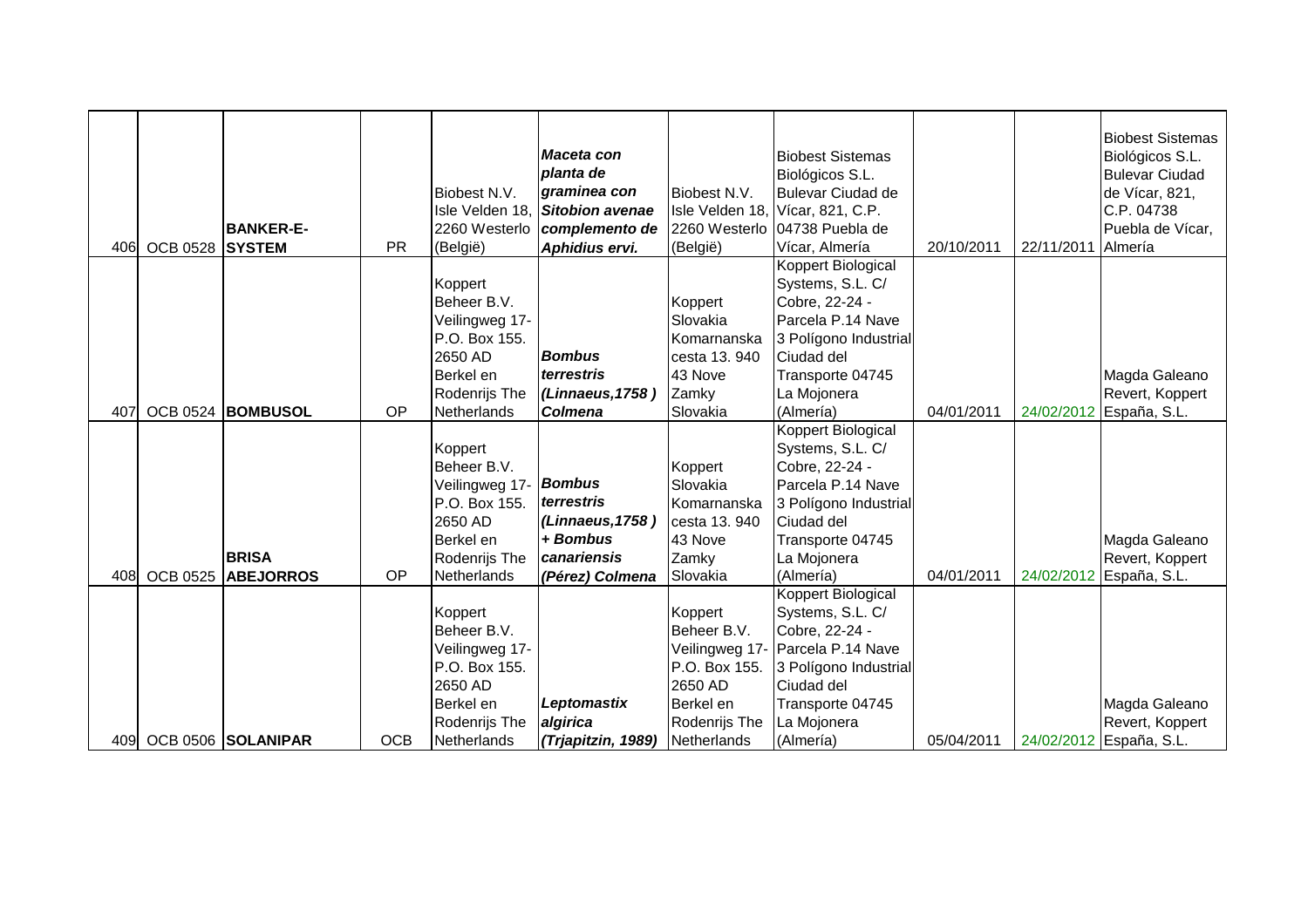| 410 | OCB 0518 SYSTEM | <b>APHYTIS-</b>                   | <b>OCB</b>  | Biobest N.V.<br>Isle Velden 18,<br>2260 Westerlo<br>(België) | <b>Aphytis melinus</b><br>(De Bach, 1959)                                                                        | Biobest N.V.<br>(België) | <b>Biobest Sistemas</b><br>Biológicos S.L.<br><b>Bulevar Ciudad de</b><br>Isle Velden 18, Vícar, 821, C.P.<br>2260 Westerlo 04738 Puebla de<br>Vícar, Almería | 01/08/2011 | 24/02/2012 Almería | <b>Biobest Sistemas</b><br>Biológicos S.L.<br><b>Bulevar Ciudad</b><br>de Vícar, 821,<br>C.P. 04738<br>Puebla de Vícar,            |
|-----|-----------------|-----------------------------------|-------------|--------------------------------------------------------------|------------------------------------------------------------------------------------------------------------------|--------------------------|---------------------------------------------------------------------------------------------------------------------------------------------------------------|------------|--------------------|------------------------------------------------------------------------------------------------------------------------------------|
| 411 |                 | OCB 0519 NUTRIMAC                 | <b>OUON</b> | Biobest N.V.<br>Isle Velden 18.<br>2260 Westerlo<br>(België) | <b>Ephestia</b><br>kuehniella<br>(huevos<br>lesterilizados<br>lutilizados como<br>alimento)                      | Biobest N.V.<br>(België) | <b>Biobest Sistemas</b><br>Biológicos S.L.<br><b>Bulevar Ciudad de</b><br>Isle Velden 18, Vícar, 821, C.P.<br>2260 Westerlo 04738 Puebla de<br>Vícar, Almería | 24/08/2011 | 24/02/2012         | <b>Biobest Sistemas</b><br>Biológicos S.L.<br><b>Bulevar Ciudad</b><br>de Vícar, 821,<br>C.P. 04738<br>Puebla de Vícar,<br>Almería |
| 412 | <b>OCB 0527</b> | <b>EPONA-SYSTEM</b>               | <b>OCB</b>  | Biobest N.V.<br>Isle Velden 18,<br>2260 Westerlo<br>(België) | Leptomastix<br>epona                                                                                             | Biobest N.V.<br>(België) | <b>Biobest Sistemas</b><br>Biológicos S.L.<br><b>Bulevar Ciudad de</b><br>Isle Velden 18, Vícar, 821, C.P.<br>2260 Westerlo 04738 Puebla de<br>Vícar, Almería | 20/10/2011 | 24/02/2012         | <b>Biobest Sistemas</b><br>Biológicos S.L.<br><b>Bulevar Ciudad</b><br>de Vícar, 821,<br>C.P. 04738<br>Puebla de Vícar,<br>Almería |
| 413 | <b>OCB 0529</b> | <b>BANKER-R-</b><br><b>SYSTEM</b> | <b>PR</b>   | Biobest N.V.<br>Isle Velden 18.<br>2260 Westerlo<br>(België) | Planta refugio<br>con<br>Rhopalosiphum<br>padi para<br><i><b>lestablecimiento</b></i><br>de Aphidius<br>colemani | Biobest N.V.<br>(België) | <b>Biobest Sistemas</b><br>Biológicos S.L.<br><b>Bulevar Ciudad de</b><br>Isle Velden 18, Vícar, 821, C.P.<br>2260 Westerlo 04738 Puebla de<br>Vícar, Almería | 20/10/2011 | 24/02/2012 Almería | <b>Biobest Sistemas</b><br>Biológicos S.L.<br><b>Bulevar Ciudad</b><br>de Vícar, 821,<br>C.P. 04738<br>Puebla de Vícar,            |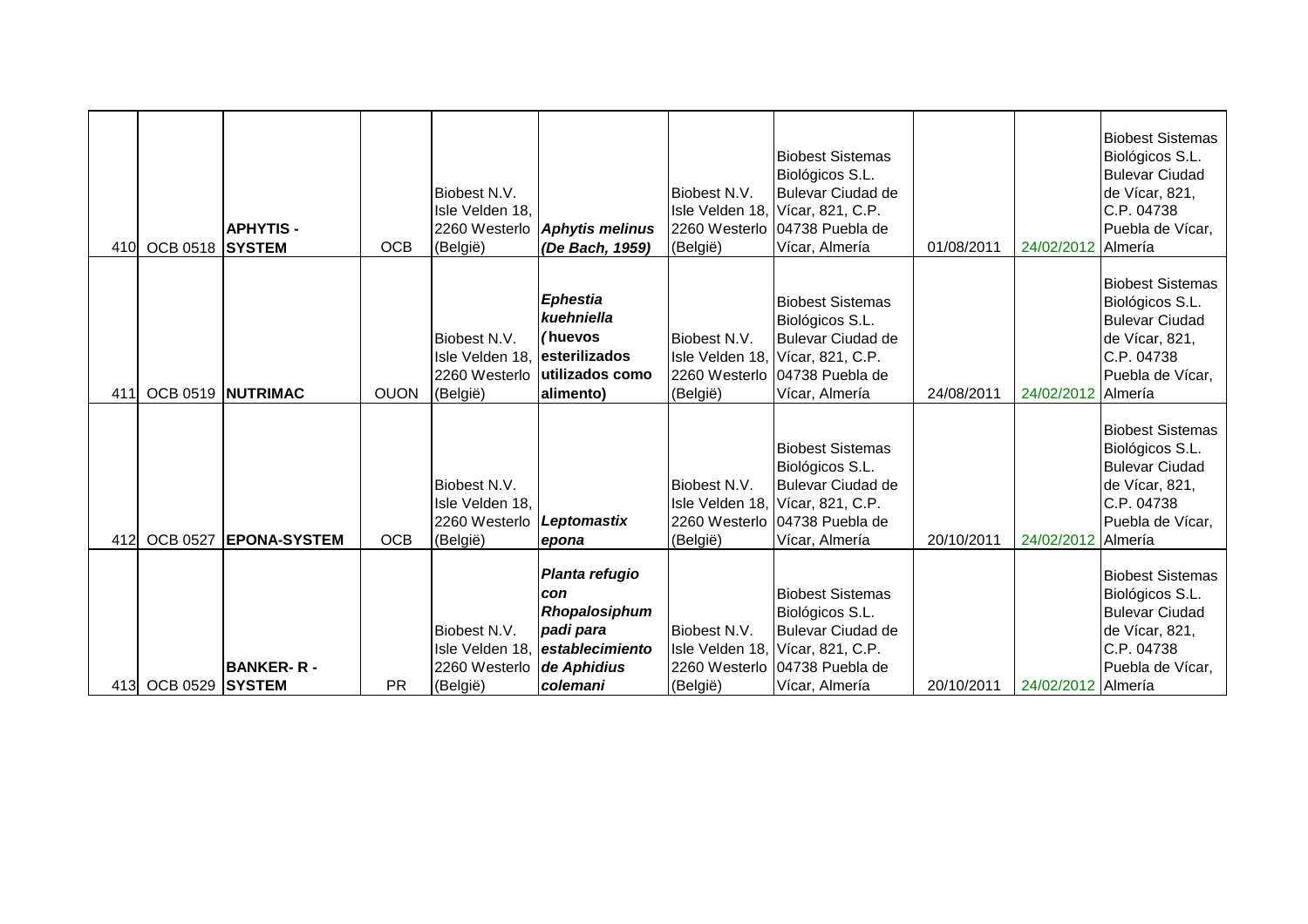|     |                      |                          |            | Biobest N.V.<br>Isle Velden 18, Neoseiulus |                              | Biobest N.V.            | <b>Biobest Sistemas</b><br>Biológicos S.L.<br>Bulevar Ciudad de<br>Isle Velden 18, Vícar, 821, C.P. |            |                   | <b>Biobest Sistemas</b><br>Biológicos S.L.<br><b>Bulevar Ciudad</b><br>de Vícar, 821,<br>C.P. 04738 |
|-----|----------------------|--------------------------|------------|--------------------------------------------|------------------------------|-------------------------|-----------------------------------------------------------------------------------------------------|------------|-------------------|-----------------------------------------------------------------------------------------------------|
|     |                      | <b>Californicus-</b>     |            | 2260 Westerlo                              | californicus (Mc             |                         | 2260 Westerlo (04738 Puebla de                                                                      |            |                   | Puebla de Vícar,                                                                                    |
| 414 |                      | OCB 0542 Breeding System | <b>OCB</b> | (België)                                   | Gregor, 1854)                | (België)                | Vícar, Almería                                                                                      | 30/03/2012 | 17/04/2012        | <b>Almería</b>                                                                                      |
|     |                      |                          |            | Syngenta                                   |                              | Syngenta                |                                                                                                     |            |                   | Federico García                                                                                     |
|     |                      |                          |            | Bioline Ltd.                               |                              | Bioline Ltd.            |                                                                                                     |            |                   | Jiménez.                                                                                            |
|     |                      |                          |            | Telstar                                    |                              | Telstar                 |                                                                                                     |            |                   | Syngenta Bioline                                                                                    |
|     |                      |                          |            | Nursery.Hollan                             |                              |                         | Nursery.Hollan Syngenta Bioline C/                                                                  |            |                   | C/ Jazminero, 1                                                                                     |
|     |                      |                          |            | d Road. Little                             |                              | d Road. Little          | Jazminero, 1 Edific.                                                                                |            |                   | Edific. Guay,                                                                                       |
|     |                      |                          |            | Clacton.                                   | <b>Anthocoris</b>            | Clacton.                | Guay, Ofic. 3.                                                                                      |            |                   | Ofic. 3. Aguadulce                                                                                  |
|     |                      |                          |            | Essex. UK.                                 | nemoralis                    | Essex. UK.              | Aguadulce 04720                                                                                     |            |                   | 04720 Almería.                                                                                      |
| 415 |                      | OCB 0538 Antholine n     | <b>OCB</b> | CO16 9QG.                                  | (Fabricius)                  | CO16 9QG.               | Almería. España                                                                                     | 21/03/2012 | 18/04/2012 España |                                                                                                     |
|     |                      |                          |            | Syngenta                                   |                              | Syngenta                |                                                                                                     |            |                   | Federico García                                                                                     |
|     |                      |                          |            | Bioline Ltd.                               |                              | <b>Bioline Ltd.</b>     |                                                                                                     |            |                   | Jiménez.                                                                                            |
|     |                      |                          |            | Telstar                                    |                              | Telstar                 |                                                                                                     |            |                   | Syngenta Bioline                                                                                    |
|     |                      |                          |            | Nursery.Hollan                             |                              |                         | Nursery.Hollan Syngenta Bioline C/                                                                  |            |                   | C/ Jazminero, 1                                                                                     |
|     |                      |                          |            | d Road. Little                             |                              | d Road. Little          | Jazminero, 1 Edific.                                                                                |            |                   | Edific. Guay,                                                                                       |
|     |                      |                          |            | Clacton.                                   | Chrysoperla                  | Clacton.                | Guay, Ofic. 3.                                                                                      |            |                   | Ofic. 3. Aguadulce                                                                                  |
|     |                      |                          |            | Essex. UK.                                 | carnea                       | lEssex. UK.             | Aguadulce 04720                                                                                     |            |                   | 04720 Almería.                                                                                      |
| 416 |                      | OCB 0539 Chrysoline c    | <b>OCB</b> | CO16 9QG.                                  | (Stephens)                   | CO16 9QG.               | Almería. España                                                                                     | 21/03/2012 | 18/04/2012 España |                                                                                                     |
|     |                      |                          |            | Syngenta                                   |                              | Syngenta                |                                                                                                     |            |                   | Federico García                                                                                     |
|     |                      |                          |            | Bioline Ltd.<br>Telstar                    |                              | Bioline Ltd.<br>Telstar |                                                                                                     |            |                   | Jiménez.                                                                                            |
|     |                      |                          |            | Nursery.Hollan                             |                              |                         | Nursery.Hollan Syngenta Bioline C/                                                                  |            |                   | Syngenta Bioline<br>C/ Jazminero, 1                                                                 |
|     |                      |                          |            | d Road. Little                             |                              | d Road. Little          | Jazminero, 1 Edific.                                                                                |            |                   | Edific. Guay,                                                                                       |
|     |                      |                          |            | Clacton.                                   |                              | Clacton.                | Guay, Ofic. 3.                                                                                      |            |                   | Ofic. 3. Aguadulce                                                                                  |
|     |                      |                          |            | Essex. UK.                                 | <b>Feltiella</b>             | Essex. UK.              | Aguadulce 04720                                                                                     |            |                   | 04720 Almería.                                                                                      |
| 417 | OCB 0540 Feltiline a |                          | <b>OCB</b> | CO16 9QG.                                  | acarisuga (Vallot) CO16 9QG. |                         | Almería. España                                                                                     | 21/03/2012 | 18/04/2012 España |                                                                                                     |
|     |                      |                          |            |                                            |                              |                         |                                                                                                     |            |                   |                                                                                                     |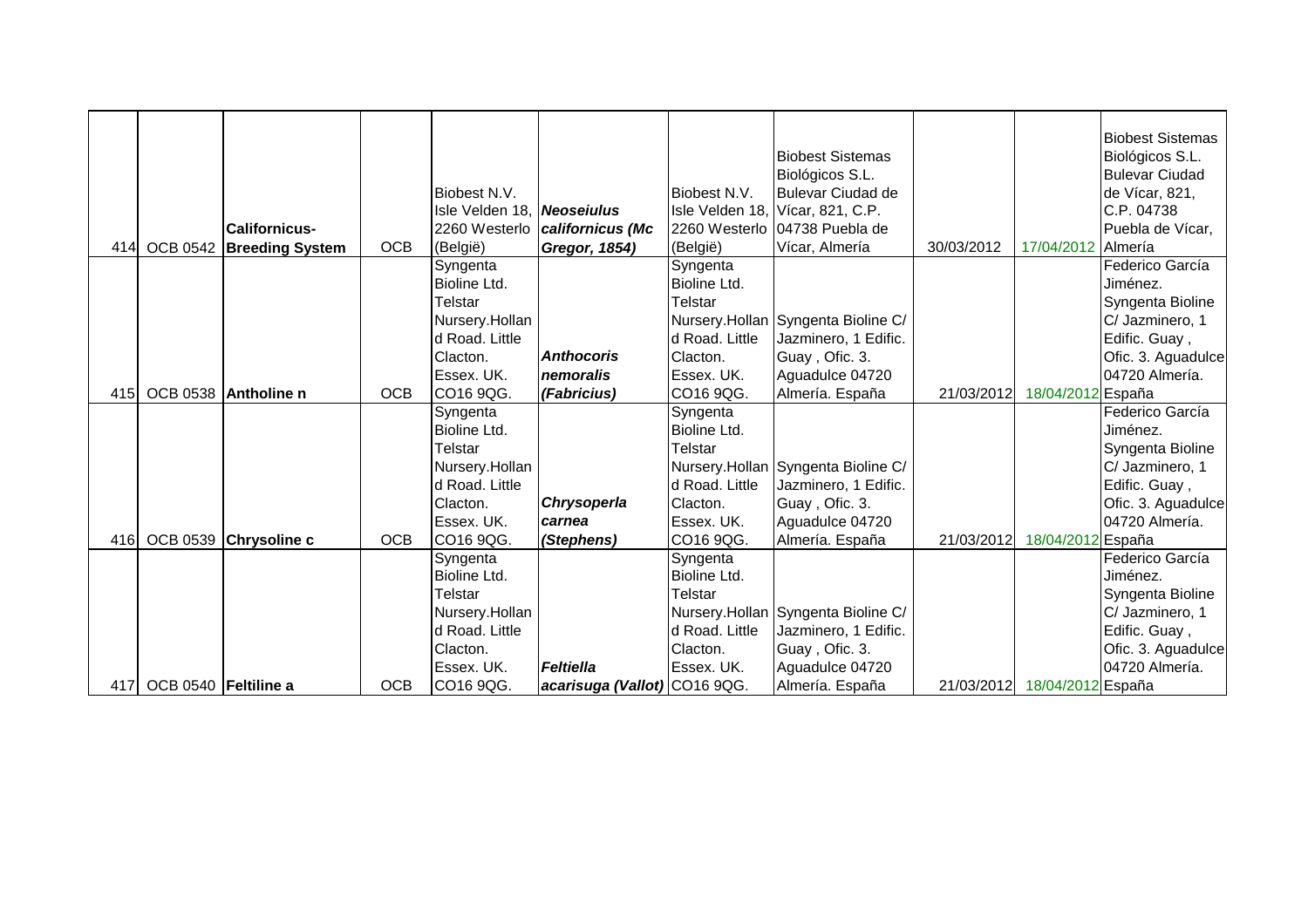|     |                 |                                |             | Syngenta       |                         | Syngenta       |                                    |            |                   | Federico García                          |
|-----|-----------------|--------------------------------|-------------|----------------|-------------------------|----------------|------------------------------------|------------|-------------------|------------------------------------------|
|     |                 |                                |             | Bioline Ltd.   |                         | Bioline Ltd.   |                                    |            |                   | Jiménez.                                 |
|     |                 |                                |             | Telstar        |                         | <b>Telstar</b> |                                    |            |                   | Syngenta Bioline                         |
|     |                 |                                |             | Nursery.Hollan |                         |                | Nursery.Hollan Syngenta Bioline C/ |            |                   | C/ Jazminero, 1                          |
|     |                 |                                |             | d Road. Little | <b>Trichogramma</b>     | d Road. Little | Jazminero, 1 Edific.               |            |                   | Edific. Guay,                            |
|     |                 |                                |             | Clacton.       | achaeae                 | Clacton.       | Guay, Ofic. 3.                     |            |                   | Ofic. 3. Aguadulce                       |
|     |                 |                                |             | Essex. UK.     | (Nagaraja &             | Essex. UK.     | Aguadulce 04720                    |            |                   | 04720 Almería.                           |
| 418 | <b>OCB 0541</b> | Tricholine a                   | <b>OCB</b>  | CO16 9QG.      | Nagarkatti, 1970)       | CO16 9QG.      | Almería. España                    | 21/03/2012 | 18/04/2012 España |                                          |
|     |                 |                                |             | <b>PROVI</b>   |                         | <b>PROVI</b>   |                                    |            |                   |                                          |
|     |                 |                                |             | AGRICOLA,      |                         | AGRICOLA,      |                                    |            |                   | Juan José                                |
|     |                 |                                |             | S.L. PI/       |                         | S.L. Pl/       |                                    |            |                   | Ramírez                                  |
|     |                 |                                |             | Rosendo        |                         | Rosendo        |                                    |            |                   | Andrés.PROVI                             |
|     |                 |                                |             | García, 6.     |                         | García, 6.     | PROVI AGRICOLA,                    |            |                   | AGRICOLA, S.L.                           |
|     |                 |                                |             | 04409          | <b>Aphidius</b>         | 04409          | S.L. Pl/ Rosendo                   |            |                   | Pl/ Rosendo                              |
|     |                 |                                |             | Huécija.       | colemani                | Huécija.       | García, 6 . 04409                  |            |                   | García, 6.04409                          |
| 419 |                 | <b>OCB 0546 APHIDIUS PROVI</b> | <b>IOCB</b> | (Almería)      | (Viereck)               | (Almería)      | Huécija. (Almería)                 | 25/05/2012 |                   | 29/06/2012 Huécija. (Almería)            |
|     |                 |                                |             | <b>PROVI</b>   |                         | <b>PROVI</b>   |                                    |            |                   |                                          |
|     |                 |                                |             | AGRICOLA,      |                         | AGRICOLA,      |                                    |            |                   | Juan José                                |
|     |                 |                                |             | S.L. Pl/       |                         | S.L. Pl/       |                                    |            |                   | Ramírez                                  |
|     |                 |                                |             | Rosendo        |                         | Rosendo        |                                    |            |                   | Andrés.PROVI                             |
|     |                 |                                |             | García, 6.     |                         | García, 6.     | PROVI AGRICOLA,                    |            |                   | AGRICOLA, S.L.                           |
|     |                 |                                |             | 04409          |                         | 04409          | S.L. Pl/ Rosendo                   |            |                   | Pl/ Rosendo                              |
|     |                 |                                |             | Huécija.       | <b>Nesidiocoris</b>     | Huécija.       | García, 6.04409                    |            |                   | García, 6.04409                          |
|     | 420 OCB 0548    | <b>NESI PROVI</b>              | <b>OCB</b>  | (Almería)      | tenuis                  | (Almería)      | Huécija. (Almería)                 | 25/05/2012 |                   | 29/06/2012 Huécija. (Almería)            |
|     |                 |                                |             | <b>PROVI</b>   |                         | <b>PROVI</b>   |                                    |            |                   |                                          |
|     |                 |                                |             | AGRICOLA,      |                         | AGRICOLA,      |                                    |            |                   | Juan José                                |
|     |                 |                                |             | S.L. PI/       |                         | S.L. Pl/       |                                    |            |                   | Ramírez                                  |
|     |                 |                                |             | Rosendo        |                         | Rosendo        |                                    |            |                   | Andrés.PROVI                             |
|     |                 |                                |             | García, 6.     |                         | García, 6.     | PROVI AGRICOLA,                    |            |                   | AGRICOLA, S.L.                           |
|     |                 |                                |             | 04409          |                         | 04409          | S.L. Pl/ Rosendo                   |            |                   | Pl/ Rosendo                              |
|     |                 |                                |             | Huécija.       |                         | Huécija.       | García, 6.04409                    |            |                   | García, 6.04409                          |
|     | 421 OCB 0549    | <b>ORIUS PROVI</b>             | <b>OCB</b>  | (Almería)      | <b>Orius laevigatus</b> | (Almería)      | Huécija. (Almería)                 |            |                   | 25/05/2012 29/06/2012 Huécija. (Almería) |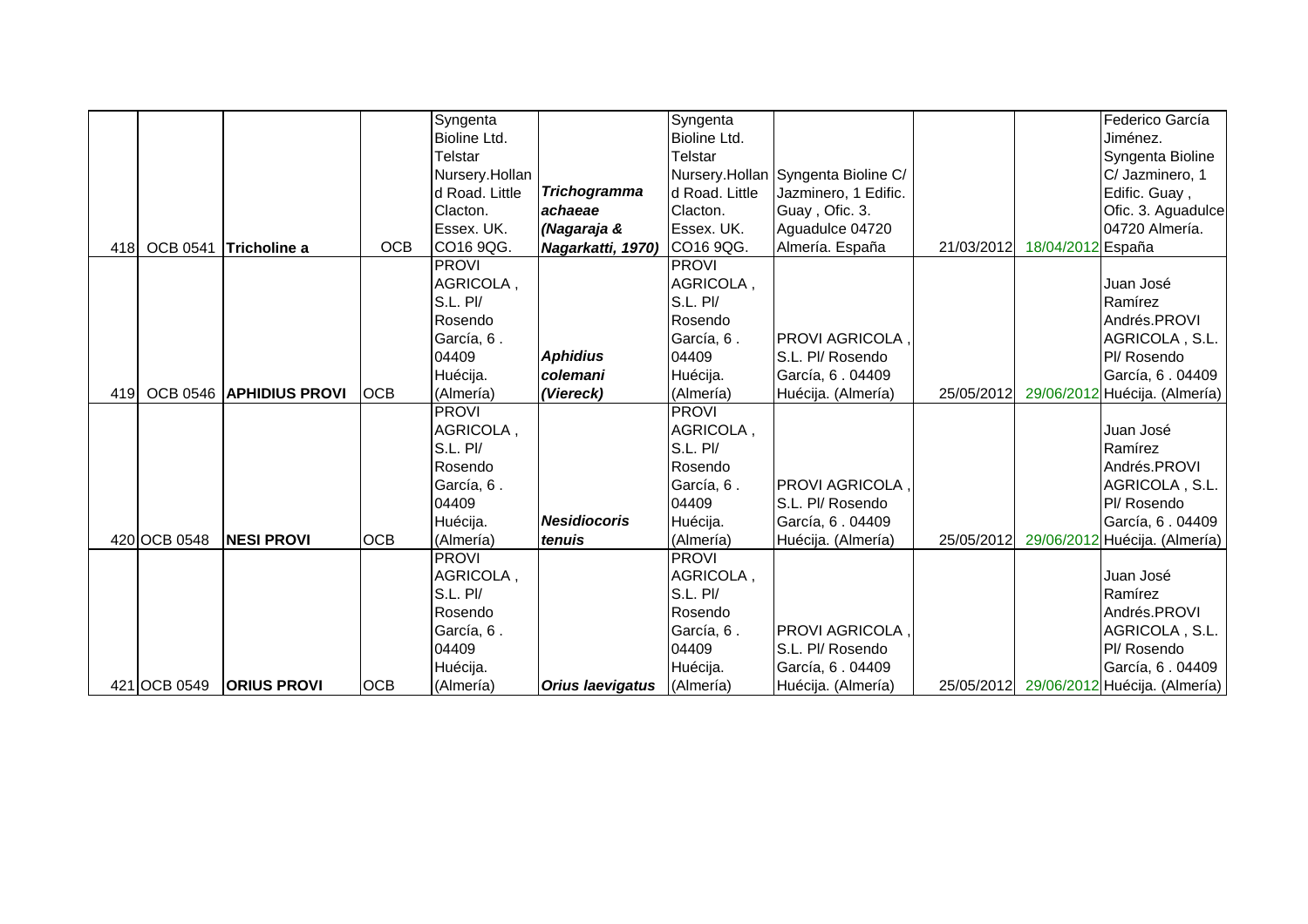| 422 OCB 0553 | <b>CRYSONOVA</b>                                                                      | <b>OCB</b>  | Entonova, S.L.<br>C/ Amsterdam,<br>nave 16 -<br>04710 Sta.<br>María del<br>Aguíla<br>(Almería)                                                          | Crysoperla<br>carnea                                                                              | Entonova, S.L.<br>C/ Amsterdam,<br>nave 16 -<br>Polígono<br><b>Industrial LA</b><br>REDONDA-<br>04710 Sta.<br>María del<br>Aguíla<br>(Almería) | Entonova, S.L. C/<br>Amsterdam, nave<br>16 - 04710 Sta.<br>María del Aguíla<br>(Almería)                                                                               |            | Fco. Antonio Cara<br>Gutiérrrez.<br>Administrador de<br>26/06/2012 13/07/2012 ENTONOVA, S.L.                                                                             |
|--------------|---------------------------------------------------------------------------------------|-------------|---------------------------------------------------------------------------------------------------------------------------------------------------------|---------------------------------------------------------------------------------------------------|------------------------------------------------------------------------------------------------------------------------------------------------|------------------------------------------------------------------------------------------------------------------------------------------------------------------------|------------|--------------------------------------------------------------------------------------------------------------------------------------------------------------------------|
| 423 OCB 0535 | Ootecas de<br><b>Gonipterus</b><br>escutellatus<br>parasitadas con<br>Anaphes nitens. | <b>OCBE</b> | Fauna útil,<br>Control<br>biologico de<br>plagas y<br>enfermedades.<br>Ctra. La<br>Guardia-Tuy,<br>km 192 36740<br>Forcadela-<br>Tomiño<br>(Pontevedra) | <b>Anaphes nitens</b><br>(Hubber)                                                                 | Fauna útil,<br>Control<br>biologico de<br>plagas y<br>Ctra. La<br>Guardia-Tuy,<br>Forcadela-<br>Tomiño<br>(Pontevedra)                         | enfermedades. Fauna útil, Control<br>biologico de plagas<br>y enfermedades.<br>km 192 36740 Ctra. La Guardia-<br>Tuy, km 192 36740<br>Forcadela-Tomiño<br>(Pontevedra) | 28/02/2012 | Fauna útil, Control<br>biologico de<br>plagas y<br>enfermedades.<br>Ctra. La Guardia-<br>Tuy, km 194<br>36740 Forcadela-<br>Tomiño<br>17/07/2012 (Pontevedra)            |
| 424 OCB 0547 | <b>BANKER PROVI</b>                                                                   | <b>PR</b>   | <b>PROVI</b><br>AGRICOLA,<br>S.L. Pl/<br>Rosendo<br>García, 6.<br>04409<br>Huécija.<br>(Almería)                                                        | Planta refugio<br>con<br>Rhopalosiphum<br>padi para<br>establecimiento<br>de Aphidius<br>colemani | <b>PROVI</b><br>AGRICOLA,<br>S.L. Pl/<br>Rosendo<br>García, 6.<br>04409<br>Huécija.<br>(Almería)                                               | <b>PROVI AGRICOLA</b> ,<br>S.L. Pl/ Rosendo<br>García, 6.04409<br>Huécija. (Almería)<br><b>Biobest Sistemas</b><br>Biológicos, S.L                                     | 25/05/2012 | Juan José<br>Ramírez<br>Andrés.PROVI<br>AGRICOLA, S.L.<br>Pl/ Rosendo<br>García, 6.04409<br>07/08/2012 Huécija. (Almería)<br><b>Biobest Sistemas</b><br>Biológicos, S.L. |
| 425 OCB 0393 | Anagyrus System   OCB                                                                 |             | Biobest N.V.<br>Isle Velden 18,<br>2260 Westerlo   Anagyrus<br>(België)                                                                                 | pseudococci                                                                                       | Biobest N.V.<br>(België)                                                                                                                       | <b>Bulevar Ciudad</b><br>Isle Velden 18, Vícar, 821 C.P.<br>2260 Westerlo 04738 Puebla de<br>Vícar (Almeria)                                                           | 30/09/2009 | <b>Bulevar Ciudad</b><br>Vícar, 821, C.P.<br>04738 Puebla de<br>08/08/2012 Vícar (Almeria)                                                                               |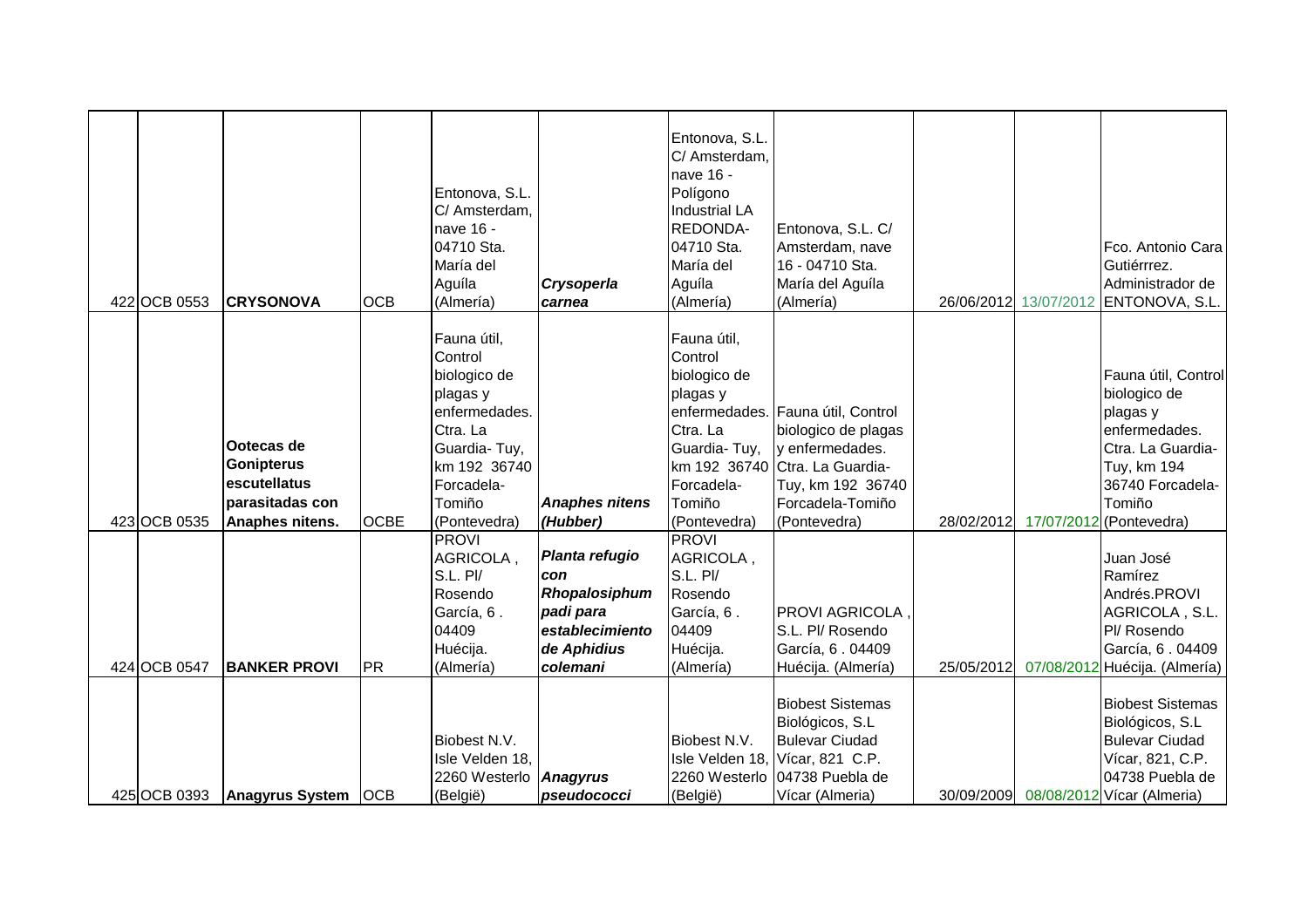|     |                   |                   |             | <b>DIPUTACIÓN</b> |                         | <b>DIPUTACIÓN</b> |                                      |            | J. Pedro Mansilla                            |
|-----|-------------------|-------------------|-------------|-------------------|-------------------------|-------------------|--------------------------------------|------------|----------------------------------------------|
|     |                   |                   |             | <b>IDE</b>        |                         | IDE               |                                      |            | Vázquez.DIPUTA                               |
|     |                   |                   |             | <b>PONTEVEDRA</b> |                         | PONTEVEDR         |                                      |            | CIÓN DE                                      |
|     |                   |                   |             | .Estación         |                         | A.Estación        |                                      |            | PONTEVEDRA.E                                 |
|     |                   |                   |             | Fitopatologica    |                         |                   | Fitopatologica DIPUTACIÓN DE         |            | stación                                      |
|     |                   | Ootecas de        |             | do                |                         | ldo               | PONTEVEDRA.Est                       |            | Fitopatologica do                            |
|     |                   | <b>Gonipterus</b> |             | Areeiro.Subida    |                         |                   | Areeiro. Subida ación Fitopatologica |            | Areeiro.Subida á                             |
|     |                   | platensis         |             | á Robleda, s/n.   |                         |                   | á Robleda, s/n. do Areeiro. Subida á |            | Robleda, s/n.-                               |
|     |                   | parasitadas con   |             | 36153             | <b>Anaphes nitens</b>   | 36153             | Robleda, s/n.-                       |            | 36153                                        |
|     | 426 OCB 0551      | Anaphes nitens.   | <b>OCBE</b> | (Pontevedra)      | (Hubber)                | (Pontevedra)      | 36153 (Pontevedra)                   | 08/06/2012 | 30/10/2012 (Pontevedra)                      |
|     |                   |                   |             |                   |                         |                   |                                      |            | Juan Luis Pérez                              |
|     |                   |                   |             |                   |                         |                   |                                      |            | Calvo. Biobest                               |
|     |                   |                   |             |                   |                         |                   | <b>Biobest Sistemas</b>              |            | <b>Sistemas</b>                              |
|     |                   |                   |             |                   |                         | Biobest N.V.      | Biologicos, Bulevar                  |            | Biologicos,                                  |
|     |                   |                   |             | Biobest N.V.      |                         | Ilse Velden,      | Ciudad de Vicar,                     |            | <b>Bulevar Ciudad</b>                        |
|     |                   |                   |             | Ilse Velden, 18,  |                         | 18, 2260          | 821, Puebla de                       |            | de Vicar, 821,                               |
|     |                   |                   |             | 2260 Westerlo     |                         | Westerlo          | Vicar, 04738,                        |            | Puebla de Vicar,                             |
| 427 | OCB 0514 Laevipat |                   | <b>OCB</b>  | (Bélgica)         | <b>Orius laevigatus</b> | (Bélgica)         | Almeria                              | 01/08/2011 | 08/11/2012 04738, Almeria                    |
|     |                   |                   |             |                   |                         |                   |                                      |            | Juan Luis Pérez                              |
|     |                   |                   |             |                   |                         |                   |                                      |            | Calvo. Biobest                               |
|     |                   |                   |             |                   |                         |                   | <b>Biobest Sistemas</b>              |            | <b>Sistemas</b>                              |
|     |                   |                   |             |                   |                         | Biobest N.V.      | Biologicos, S.L.                     |            | Biologicos,                                  |
|     |                   |                   |             | Biobest N.V.      |                         | Ilse Velden,      | <b>Bulevar Ciudad de</b>             |            | <b>Bulevar Ciudad</b>                        |
|     |                   |                   |             | Ilse Velden, 18,  |                         | 18, 2260          | Vícar, 821. 04738                    |            | de Vicar, 821,                               |
|     |                   |                   |             | 2260 Westerlo     | <b>Amblyseius</b>       | Westerlo          | Puebla de Vicar,                     |            | Puebla de Vicar,                             |
| 428 | OCB 0515 Swipat-S |                   | <b>OCB</b>  | (Bélgica)         | swirskii                | (Bélgica)         | Almería                              | 01/08/2011 | 08/11/2012 04738, Almeria<br>Juan Luis Pérez |
|     |                   |                   |             |                   |                         |                   |                                      |            | Calvo. Biobest                               |
|     |                   |                   |             |                   |                         |                   | <b>Biobest Sistemas</b>              |            | <b>Sistemas</b>                              |
|     |                   |                   |             |                   |                         | Biobest N.V.      | Biologicos, S.L.                     |            | Biologicos,                                  |
|     |                   |                   |             | Biobest N.V.      |                         | Ilse Velden,      | Bulevar Ciudad de                    |            | <b>Bulevar Ciudad</b>                        |
|     |                   |                   |             | Ilse Velden, 18,  |                         | 18, 2260          | Vícar, 821. 04738                    |            | de Vicar, 821,                               |
|     |                   |                   |             | 2260 Westerlo     | <b>Amblyseius</b>       | Westerlo          | Puebla de Vicar,                     |            | Puebla de Vicar,                             |
| 429 | OCB 0516 Swipat   |                   | <b>OCB</b>  | (Bélgica)         | swirskii                | (Bélgica)         | Almería                              | 01/08/2011 | 08/11/2012 04738, Almeria                    |